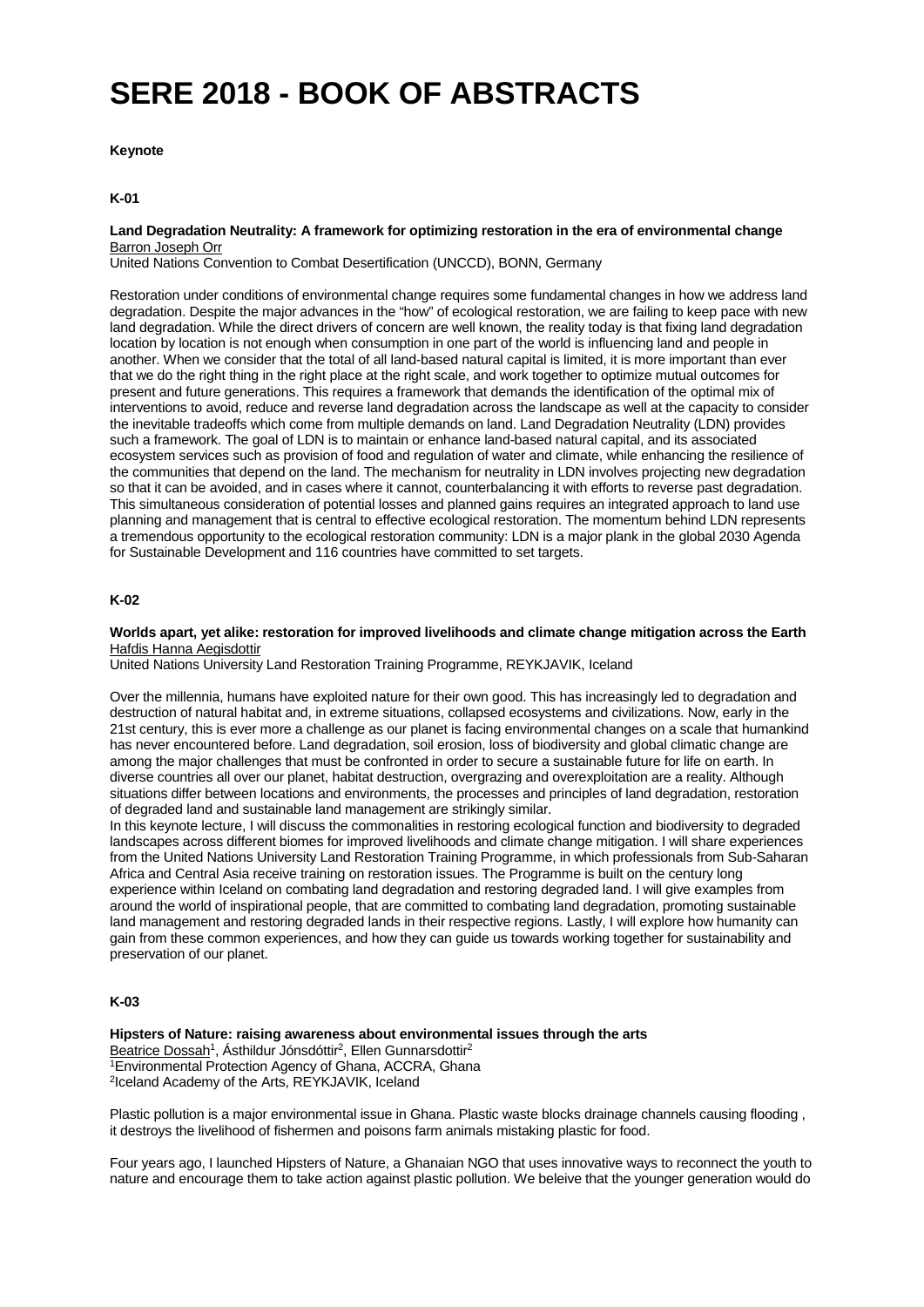more for the environment, if only environmental issues are brought to them in a pedagogical and interesting way. Music, dance and fashion are part of everyday life in Ghana. Members of Hipsters of Nature are leveraging their artistic talent to educate on plastic pollution and unleash positive behaviours towards the environment. The group frequently collaborates with diverse community of artists, art festivals, schools, NGOs and eco- hotels to organize events mixing enterainment, educative workshops and concrete environmental actions such as beach cleaning. The presentation will show case excerpts of a research I conducted as a fellow at the UN University Land Restoration Training Programme in Iceland with illustrations from my experience with Hipsters of Nature. One of the recommendations of the research was that ecologists and artists should collaborate to efficiently communicate environmental issues to the civil society

## **K-04**

#### **Ecological restoration as management tool for protection of biodiversity with growing tourism and climate change?**

Dagmar Hagen

Norwegian Institute for Nature Research, -, Norway

Tourism is increasing in the North, observed as increased number of visitors, new activities, new sites, longer seasons, and involving new groups of tourists and more diverse operators. Tourism is one component of the total pressure on nature and social values in Northern areas, together with industrial development, pollution, invasive species, over-harvesting and climate change. The different types of pressure interact and causes cumulative impact on nature and local communities. This diversity complicates the management of biodiversity when tourism is increasing and expanding. This presentation will put focus on tourism and its interaction with climate change, and how the knowledge and experience from ecological restoration can contribute to minimize, mitigate and restore potential impact on biodiversity and ecosystems.

Initially, tourism and tourists will be elaborated, with a Northern perspective and focus on nature tourism. The effect from tourism on a community or a site can be negative, neutral or positive, and often links to who, how many, when and how tourism is run. When rapid changes happen, the management system often "runs behind" trying to restrict and hamper commercial interests and explain lost battles. An alternative strategy is to be proactive and set the terms. This call for active management and will need a rich toolbox!

Ecological restoration is one such tool than can be further developed for improved management of tourism in nature areas. Ecological restoration can provide sensitivity assessment and describe the potential for mitigation, can give scientific input to visitor guidelines and management plans, can prepare and mitigate selected locations, and restore disturbed sites. The presentation will also show other traditional and new management tools that can support and improve protection of biodiversity and nature values in popular and upcoming tourism destinations. I will demonstrate how the available toolbox and the management opportunities should set the premises for what type and how activities can take place. Ecological restoration can be one contribution towards a more common understanding of sustainability within the tourist industry and the management of biodiversity.

#### **K-05**

## **'Disturbance, resilience, evolution, restoration'** Donald Falk

University of Arizona, -, United States of America

Assumptions of climatic and ecological equilibrium are likely to be justifiably suspect, particularly in periods of rapid change in the Earth system such as the Anthropocene. In addition to background variability, disturbances are transient processes that alter the distribution of mass and energy in ecological systems, often triggering significant and persistent demographic and functional change. We will examine interlocking areas of knowledge relevant to understanding how ecological systems may respond to disturbance regimes in a period of rapid climate change, and how this affects the science and practice of ecological restoration. First, we deconstruct the concept of disturbance itself, examining biotic and abiotic components of a variety of processes and showing the role of disturbance as a multiplier and accelerator of change driven by climate variation acting alone. Second, we decompose ecological responses to disturbance across a spectrum from persistence and recovery to system reorganization, and introduce a theorem of resilience. We also examine ecological disturbance from an evolutionary perspective, distinguishing organism adaption to independent disturbance events from cases in which organisms are active participants, suggesting that some disturbance regimes may be regulated at least in part by natural selection. Finally, we return to the central question of how ecological restoration can adapt to the formidable challenges in a rapidly changing world.

# **K-06**

**Offsetting carbon and baking habitats: Can markets be the key for restoring nature?** Erik Gómez-Baggethun

Norwegian University of Life Sciences (NMBU), -, Norway

Despite decades of environmental policy, ecosystems and biodiversity keep declining worldwide. In the name of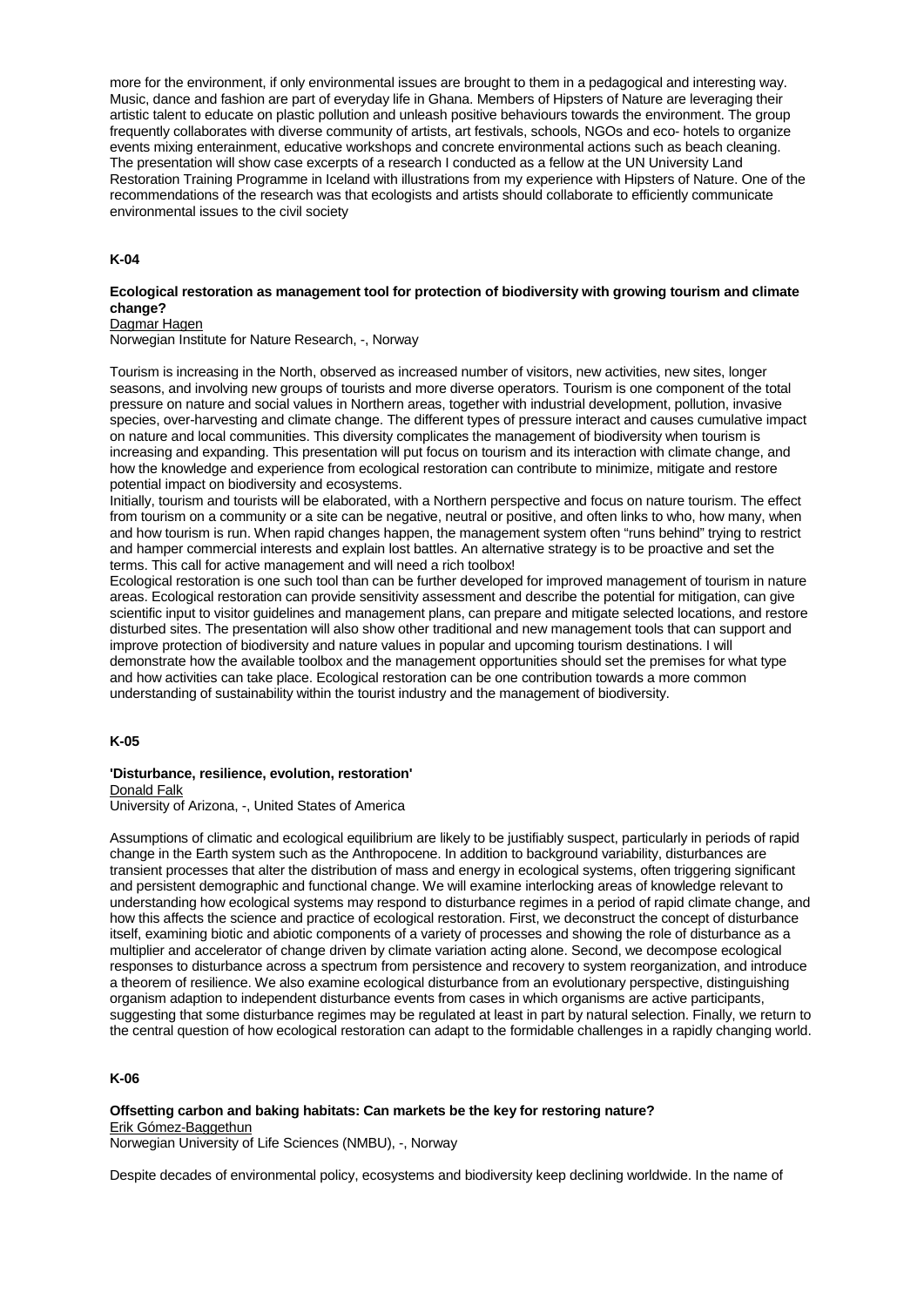pragmatism and urgency, scientists are increasingly endorsing economic valuation and market-based instruments in the hope of developing more effective restoration strategies that better reflects dominant political and economic views. The market approach in ecological restoration covers diverse economic instruments, including carbon offsets, wetland banking, and biodiversity trading schemes. Despite some countries have experimented with these mechanisms for decades, the notion that ecological restoration outcomes can be traded in markets remains controversial. Advocates of the approach expect market-based instruments to add flexibility, effectiveness and financial resources to traditional restoration policies; critics, on the other hand, fear that it will erode intrinsic motivations to protect nature, promote unequal access to ecosystem services, and promote undesirable commodification of nature. In this talk, I review the nature, challenges and controversies around the commodification of ecological restoration. I contend that, besides the widely recognized opportunities that the market approach may bring in the short term, the ecological restoration community needs to make due consideration of the less understood longer term impacts that commodification can bring in the values and institutions governing our relation to nature.

#### **K-07**

#### **Progress, challenges and perspectives of peatland restoration for climate change mitigation** Hans Joosten

University in Germany, Germany

The Paris Agreement has made the world simple. We have one common goal: to limit global temperature rise to clearly below 2o. The physical consequence is, that we have to reduce global net greenhouse gas emissions by 2050 to 0 (zero). This '0 for all' implies that sectors cannot hide any longer behind others ("I am too important to reduce, so others have to do more") and that after 2050 transferring emission reductions from one sector/company to the other ("offsetting") becomes impossible. A further consequence is that the curve to decreasing emissions has to be reached as soon as possible: delaying the peak with a decade will necessitate a so fast decrease that insufficient time is left to transform the economy. As, furthermore, these goals have to be reached "…in the context of sustainable development and efforts to eradicate poverty", the challenges are enormous. On the other hand, we still have 30 years to reach the 0-emissions goal, so that reduction 'only' has to be 3% per year.

The challenges with respect to peatlands are that until 2050 the use of the fossil resource 'peat' and of drained peatlands has to be completely stopped. This will require the large-scale rewetting and restoration of current and former peat extraction sites. For peat as a raw material for high-quality growing media this means that climatefriendly alternatives have to be found, e.g. by Sphagnum farming.

The fading out of the use of drained peatlands for agriculture and forestry is, however, the largest restoration challenge, as worldwide until 2050 almost 20,000 km2 of drained peatland have to be rewetted annually to comply with the Paris Agreement. As the growing demand for biomass implies that these peatlands must largely maintain their production function, peatland agriculture and forestry must rapidly advance the development of wet cultivation techniques, i.e. of paludicultures, which – per definition – minimize greenhouse gas emissions and stop subsidence.

#### **O-1 - Restoration for Biodiversity**

**O-1.1**

## **The snowballing of a 'new' long-term ecological restoration experiment; a 13-year establishment story from Australia.**

#### Adrian Manning

The Australian National University, CANBERRA, Australia

Establishing 'new' long-term ecological restoration experiments isn't easy in the age of short-termism. Yet, we need long-term experiments more than ever. Here I describe the 13 year genesis of a 'new' long-term ecological experiment that has snowballed far beyond original expectations. The 'Mulligans Flat – Goorooyarroo Woodland Experiment' on the outskirts of Australia's capital city, Canberra, is a research partnership between government, universities and an NGO.

The aim of the project is to find ways of improving critically-endangered 'box-gum grassy woodlands' for biodiversity through manipulating ecological processes. Original treatments include the addition of 2000 tonnes of coarse woody debris, prescribed burning, and exclusion of kangaroos. Response variables include: plants, fungi, birds, small mammals, reptiles and invertebrates. Addition of a feral predator-proof fence in 2009 allowed expansion of research to include the strategic multi species reintroductions of locally-extinct species, including ecosystem engineers. The experiment provides a strong inferential framework for tracking the effects of restoration treatments on woodland biodiversity over coming years. This is informing adaptive management of similar woodlands in the region. It also provides a research framework for a range of collaborators working towards a 'whole-ecosystem' understanding of these grassy woodlands.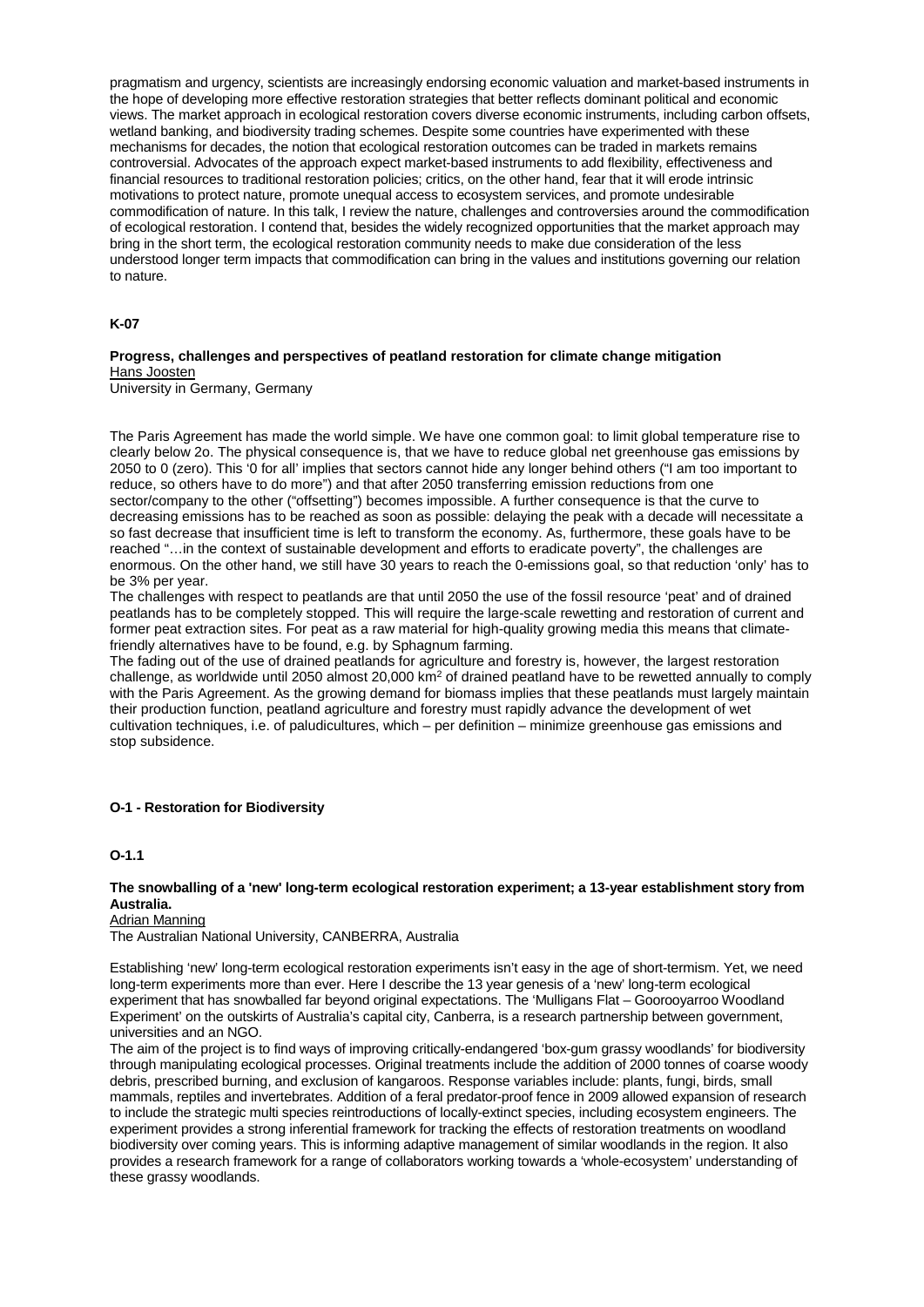The broader aim is for the experiment to become an 'outdoor laboratory' for ecological restoration research, and community and student learning. We are now well on the way to acheiving this. An innovative Government-University-NGO partnership has emerged to co-manage the site, and a comprehensive community engagement program has been developed. Now in the detailed planning stage, the centerpiece of the project is a new 'Woodland Learning Centre' that will become the hub that integrates research, restoration and community engagement and learning. I will reflect on the 13 year journey, and highlight some factors that I believe have led to the successful establishment and growth of this long-term project.

# **O-1.2**

# **Bird diversity as an indicator of ecosystem recovery in an urban Mediterranean woodland** Eman Calleja, Timothy Micallef

Malta College for Arts, Science and Technology, PAOLA, Malta

The diversity of avifauna is a strong indicator of ecosystem health, the availability of food and suitable habitat. Habitat preference in particular, would influence which species frequent a site, either in passing, or as residents. Nevertheless, the availability of such suitable natural habitat in urban settings is difficult to come across in many cities, as such areas are often lost to development. In this paper we focus on a small valley wedged between a densely populated urban area, that has been the focus of a woodland ecosystem restoration project in the 1990s and 2000s. The developing woodland is studied in terms of the bird populations that it sustains which are hereby used as an indicator of ecosystem recovery. Thus, we collected data on the species that frequent and inhabited the study site by capturing the birds, as part of a National bird ringing program managed by Birdlife Malta between 2013 and 2018. Data collected during 106 sessions included species, age, sex, weight, wingspan size, muscle score, fat score and habitat preference. In all, 542 birds belonging to 74 different species were captured, ringed and released, 87 of which were recaptured within the same 5-year period. Only 18.6% of the birds were migratory, whereas 45% were wintering, and 36.3% were residents. The quantity and species of birds captured was strongly influenced by the habitat type, month, age and time of the day. In some species, younger birds were more frequently captured earlier in the season. Our study indicates how the ecological restoration of pockets of land within urban settings can provide valuable ecosystem services, part of which include providing refuge for bird species that reside in these sites year-round or use them to overwinter.

#### **O-1.3**

#### **Vegetation responses three decades post-restoration in a Nevada, U.S., sagebrush steppe community invaded by pinyon-juniper**

Cody Ernst-Brock<sup>1</sup>, Elizabeth Leger<sup>1</sup>, Lee Turner<sup>2</sup>, Robin Tausch<sup>3</sup> 1University of Nevada Reno, RENO, United States of America 2Nevada Division of Wildlife, RENO, United States of America 3U.S. Forest Service, RENO, United States of America

Expansion of native pinyon-juniper woodlands can decrease shrub and herbaceous cover in the Intermountain West, U.S., affecting habitat quality and biodiversity. Removing pinyon-juniper (*Pinus monophylla*-*Juniperus osteosperma*) woodlands in former sagebrush ecosystems has a long management history, and short- and longterm monitoring can produce different descriptions of understory plant community responses. We revisited a 500 mm average precipitation site in the sagebrush steppe of western Nevada, U.S., 32 years after tree thinning and seeding treatments had occurred. We measured plant canopy cover and ground cover, perennial canopy gaps, shrub and tree density, and species richness within historic treatment plots arranged in a 3-block randomized design. Blocks were treated with three levels of clearing, and treated plots were seeded with a mix of non-native and native perennial grasses, forbs and shrubs. We found significantly lower foliar cover of *P. monophylla* in treated plots (average of 2-8%), relative to controls (32%). However, *P. monophylla* seedlings (< 0.5 m tall) were detected throughout all plots, indicating potential for return to tree dominance. We found that foliar cover of perennial graminoids and shrubs was higher in all treatments (600-860% higher and 440-540% higher, respectively). Invasive annual species were highly variable, but foliar cover was generally higher in treated plots (average of 21-27% vs. 8% in controls). Finally, control plots contained significantly larger perennial canopy gaps compared to all treatments (average of 318 cm vs. 104-133 cm), and significantly more woody litter cover than clear cut plots (average of 14% vs. 3%). These results suggest tree thinning and removal can increase shrub and perennial grass cover, especially in conjunction with seeding, but tree recolonization over the long-term is possible. Some vegetation components, notably perennial forbs, did not respond well to treatments, and alternative strategies may be needed to achieve the goal of increased wildlife habitat value.

## **O-1.4**

#### **Effects of perennial wildflower strips on plant and bird diversity in intensively-farmed agricultural landscapes**

Annika Schmidt, Heiner Hensen, Thomas Stahl, Sabine Tischew Anhalt University of Applied Sciences, BERNBURG, Germany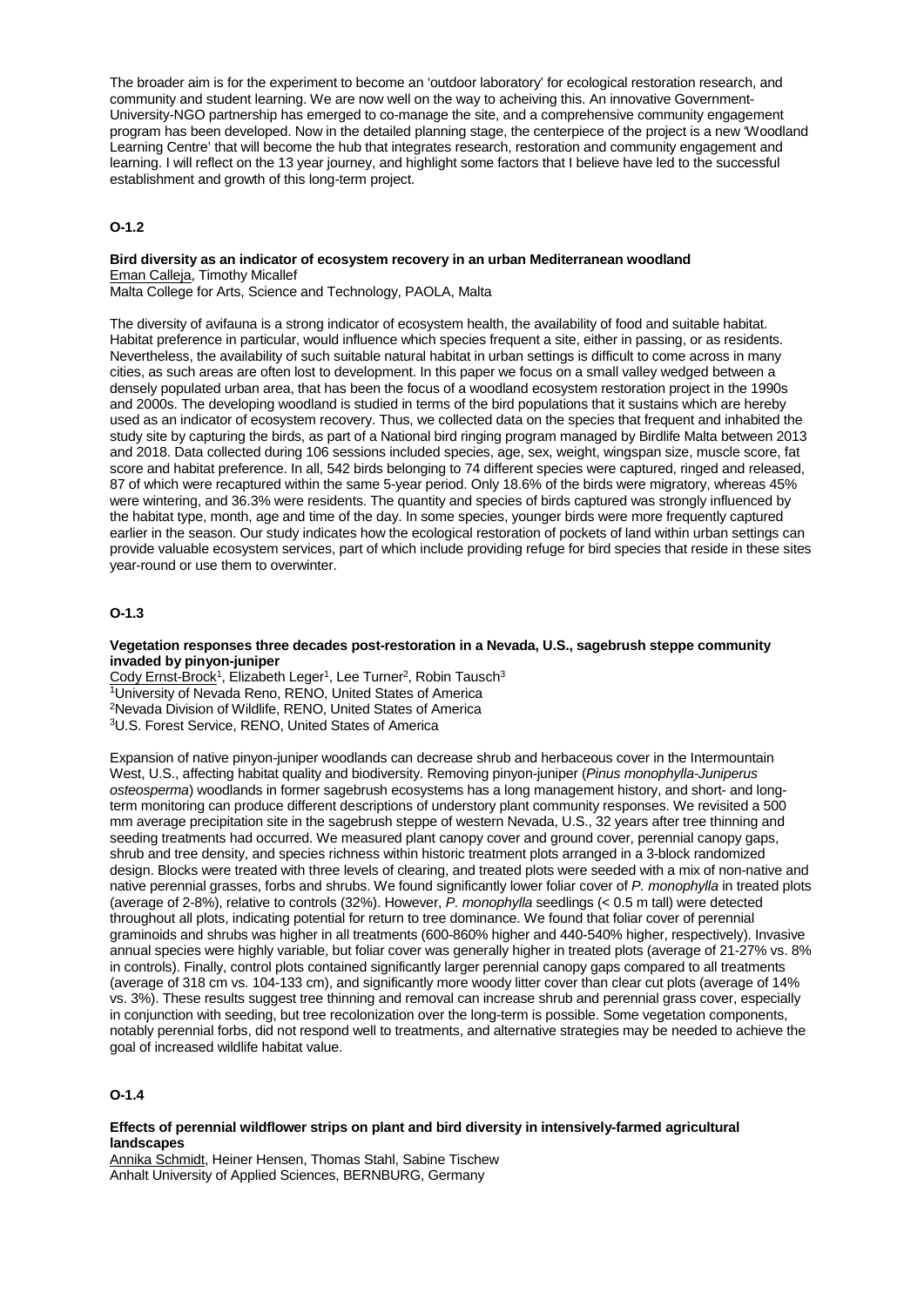In Europe, most countries subsidise the establishment of perennial flower strips on arable land within agrienvironmental schemes. Although they are used for foraging and reproduction by a variety of organisms, the populations of many farmland birds continue declining. Whilst many studies focus on flower strips established with cultivars or of non-native species, there is little known about the effects of perennial species-rich wildflower strips on farmland birds.

In the federal state of Saxony-Anhalt (Germany), 40 perennial wildflower strips, sown in 2015 and 2016 with a species-rich mixture from regional seed propagation, were evaluated with regard to vegetation composition and structure as well as effects on bird communities. We chose either single or several aggregated wildflower strips, both types in full sun or shaded (i.e. close to woodlands) and two control variants (arable land in full sun or shaded); each type with 10 repetitions. Vegetation surveys were made on stratified-randomised located plots. Breeding birds were monitored by using territory mapping.

Compared to arable land, all wildflower strips showed a species- and flower-rich vegetation. Breeding bird and territory abundance as well as number of bird species was larger on arable land with flower strips, too, particularly in full sun conditions. Skylark, corn bunting, common whitethroat and red-backed shrike showed significant higher number of territories and breeding-continuity on arable land with flower strips.

Wildflower-rich seed mixtures can be established successfully under a variety of conditions, supporting characteristic species in agricultural landscapes. Perennial wildflower strips that comprise about 6-10 % of a field can significantly enhance local populations of farmland bird species, especially in full sun conditions. Thus, our study revealed important result for the optimization of agri-environmental schemes not only in Germany but in whole Europe.

## **O-1.5**

#### **Invertebrates in restoration ecology: a review**

Jean-François Alignan<sup>1</sup>, Olivier Blight<sup>1</sup>, Jean-Francois Debras<sup>2</sup>, Thierry Dutoit<sup>1</sup> 1Institut Méditerranéen de Biodiversité et d'Ecologie, AVIGNON, France 2Institut National de la Recherche Agronomique, AVIGNON, France

Invertebrates are of major importance in ecosystems as they provide many ecosystems services and perform key functional roles. Their life history traits involve rapid responses to environment changes and disturbances. Here, we aimed at assessing how invertebrates can be considered in ecological restoration. A literature review allowed us to categorize the role of invertebrates according to five topics: i) effects of ecological restoration on invertebrates; ii) invertebrates as bioindicators of restoration success; iii) ecological restoration for invertebrates; iv) ecological restoration by means of invertebrates and finally v) ecological restoration because of degradations due to invertebrates. These topics are here illustrated by concrete examples based on papers and empirical researches. The review highlights the knowledge and consideration levels of invertebrates in ecological restoration. It also provides more information about the usefulness of invertebrates for ecological restoration purposes and outlooks.

#### **S-1- The socio-economic-political context of ecological restoration in a time of climate change**

#### **S-1.1**

# **An overarching, integrated framework for setting ecological restoration in its socio-economic-political context**

Berit Kohler NINA, TRONDHEIM, Norway

Extensive ecological restoration practice has highlighted the existence of social, economic and political aspects that can be decisive for project efficiency and success. All restoration activity takes place in a larger socio-economicpolitical context, constituting for example drivers and barriers for its realization. A rather substantial body of research literature and presentations at former SER conferences have shed light on single social-economic or political aspects. The attempt will here be made to build an overarching (visual) framework scheme that sets ecological restoration in its societal context and integrates all existing restoration-related social, economic and political aspects. Such a framework scheme will potentially be highly beneficial for initiating, planning, implementing and evaluating future ecological restoration projects, specifically in a time of climate change when targets might be shifting.

The first part of this presentation will introduce and set the frame for the core of this session, i.e. the following presentations that will shed light on different dimensions related to this topic. In this first part will also a first, basic sketch of such an overarching, integrated framework scheme be presented.

A second part will after the core presentations, at the end of the session, provide the presenters together with the audience the possibility to discuss, adjust, refine and complete that framework scheme.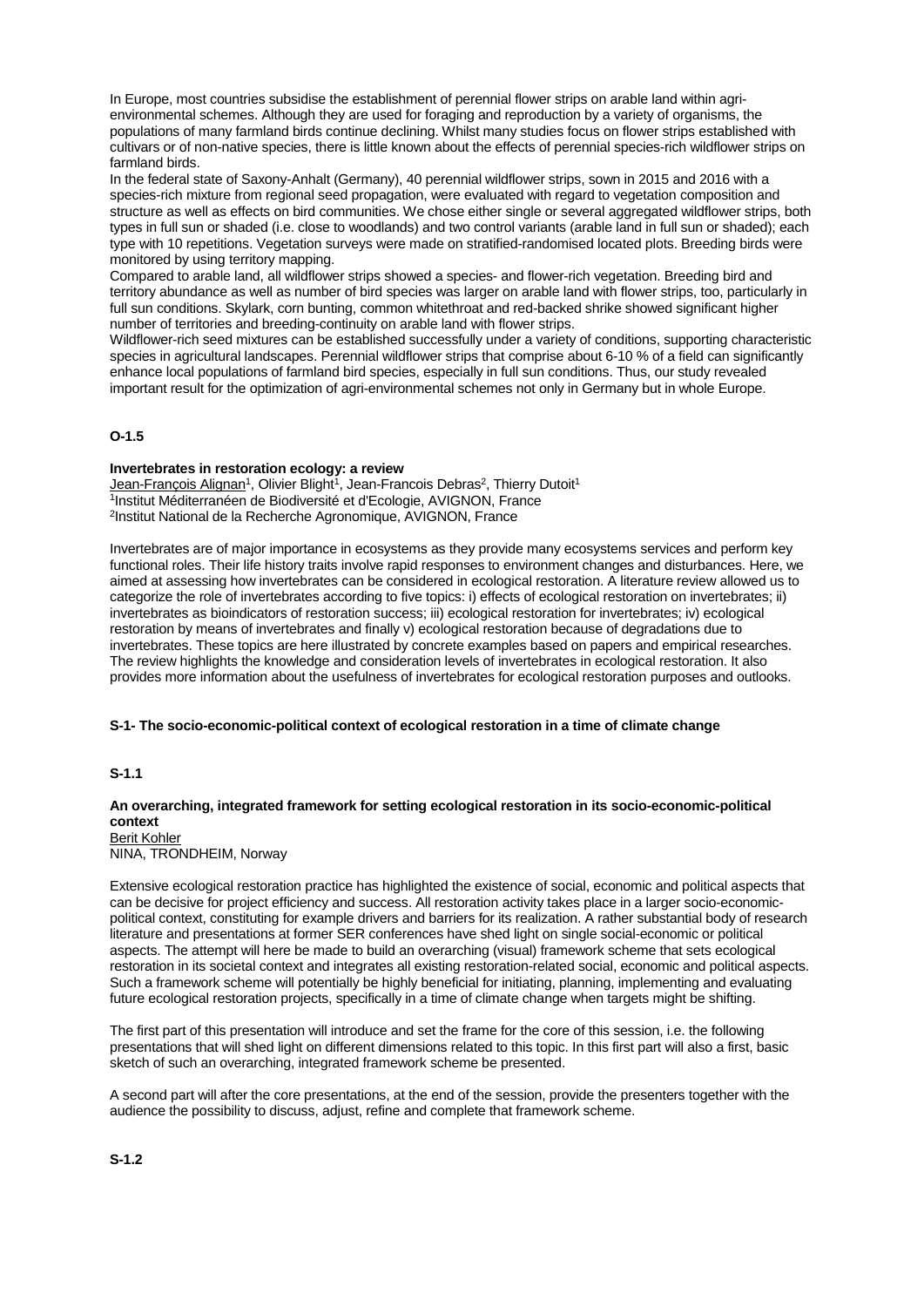# **Ecosystem restoration seen through the lens of a social-ecological system analysis**

Þórunn Pétursdóttir

Soil Conservation Service Iceland, HELLA, Island

The social-ecological system framework (SESF) designed by Elinor Ostrom and colleagues is a valuable tool for unpacking and identifying the multiple components of any specific natural resource management social-ecological system (SES). A full SESF analysis provides a comprehensive overview of a SES´s social and ecological structures and functions. In cases where the exploitation of natural resources is estimated to be unsustainable, the SESF analysis is also useful for identifying potential underlying causes for any exploitation driven resource depletion through the focal action situation of the SESF. It can also give ideas on how a broken ecosystem resilience might be re-established.

The goals and targets for re-establishing and increasing the ecological resilience of degraded ecosystems need to be well defined and clear. Furthermore, they should take into account that the restoration activities will most likely be implemented parallel to continued resource exploitation; thus the restoration process might be more complex than else.

To achieve a long-term restoration progress, the need for ecosystem restoration and the selection of applicable approaches must be approved by the majority of the actors and agents involved in the focal action situation of the respective SES. Furthermore, the ecosystem restoration process has its own SES that is embedded in the SES of the natural resource management system. Thus, to re-establish ecosystem ecological resilience it´s essential to unpack the SES of the restoration and make all the diverse social-ecological processes, elements and variables driving that system visible and clear to the individuals involved.

In this presentation I will discuss the main various socio-economic and ecological aspects that need to be addressed in an ecosystem restoration process that is a part of a natural resource management system and provide an overview of the various governing and management steps that need to be included in an effective ecosystem restoration.

# **S-1.3**

## **The risk of ignoring biodiversity when restoring for ecosystem services**

Kristín Svavarsdóttir<sup>1</sup>, Dagmar Hagen<sup>2</sup>, Susan Baker<sup>3</sup>, Erik Gomez-Baggethun<sup>4</sup>, Anne Tolvanen<sup>5</sup> 1LandgræÃ°sla ríkisins/Soil Conservation Service of Iceland, REYKJAVà LK, Iceland 2NINA, BERGEN, Norway

3Cardiff University, CARDIFF, United Kingdom

4Norwegian University of Life Sciences, ÅS, Norway

5Luke (Natural Resources Institute Finland), OULU, Finland

With increasing anthropogenic pressure on nature, ecological restoration has gained leverage in the science and policy agendas. Traditionally, the focus of restoration was on biodiversity, but the emphasis has shifted towards restoring ecosystem services such as climate change mitigation either through reforestation for carbon sequestration or restoring wetlands to reduce carbon emission. Restoration is seen as contributing to win-win solutions, ensuring the delivery of ecosystem services, while also conserving biodiversity. While the synergies in restoration may be attractive for the policy community there is growing concerns that conflicts between biodiversity and ecosystem services might become more prominent. We address these concerns by examining how restoration can be practiced in ways that promotes synergies and minimize trade-offs. We provide a literature review on trade-offs, with a focus on climate mitigation, and derive novel insights from three case studies from Nordic countries. Despite beneficial relationships between biodiversity and ecosystem services have been identified in the literature, evidence from our case studies suggest that biodiversity may require compromises with ecosystem services and that the relationship is variable. The cases show that while the relationships were principally of a win-win nature, outcomes are dependent on both time scale and restoration context including goals, ecosystem conditions and policy. We also point to shortcomings in the policy process, with post-facto catch-up in terms of planning, deficiency to subject restoration to policy evaluation, making it difficult to judge outcomes, and a need to acknowledge the risks of trade-offs at an early stage in the policy cycle.

# **S-1.4**

## **Integrated success evaluation of restoration - joining ecological with social, economic and political objectives**

Berit Kohler, Dagmar Hagen, Marianne Evju, Magni Olsen Kyrkjeeide NINA, TRONDHEIM, Norway

Future restoration activities can be improved if their success is properly evaluated. Assessing the outcome of river restoration projects facilitates adaptive management and can increase the efficiency of future restoration projects. A large variety of indicators has been developed and used to evaluate success regarding ecological and structural objectives of restoration. There is, however, a lack of clearly measurable socio-economic and political indicators. Such indicators are needed to ensure sustainable restoration management and to develop success evaluation schemes that integrate all of these dimensions. We use the following data sources to analyze indicators and modes of integration : 1) data from a national survey of all restoration activities (in all habitats) in Norway since the year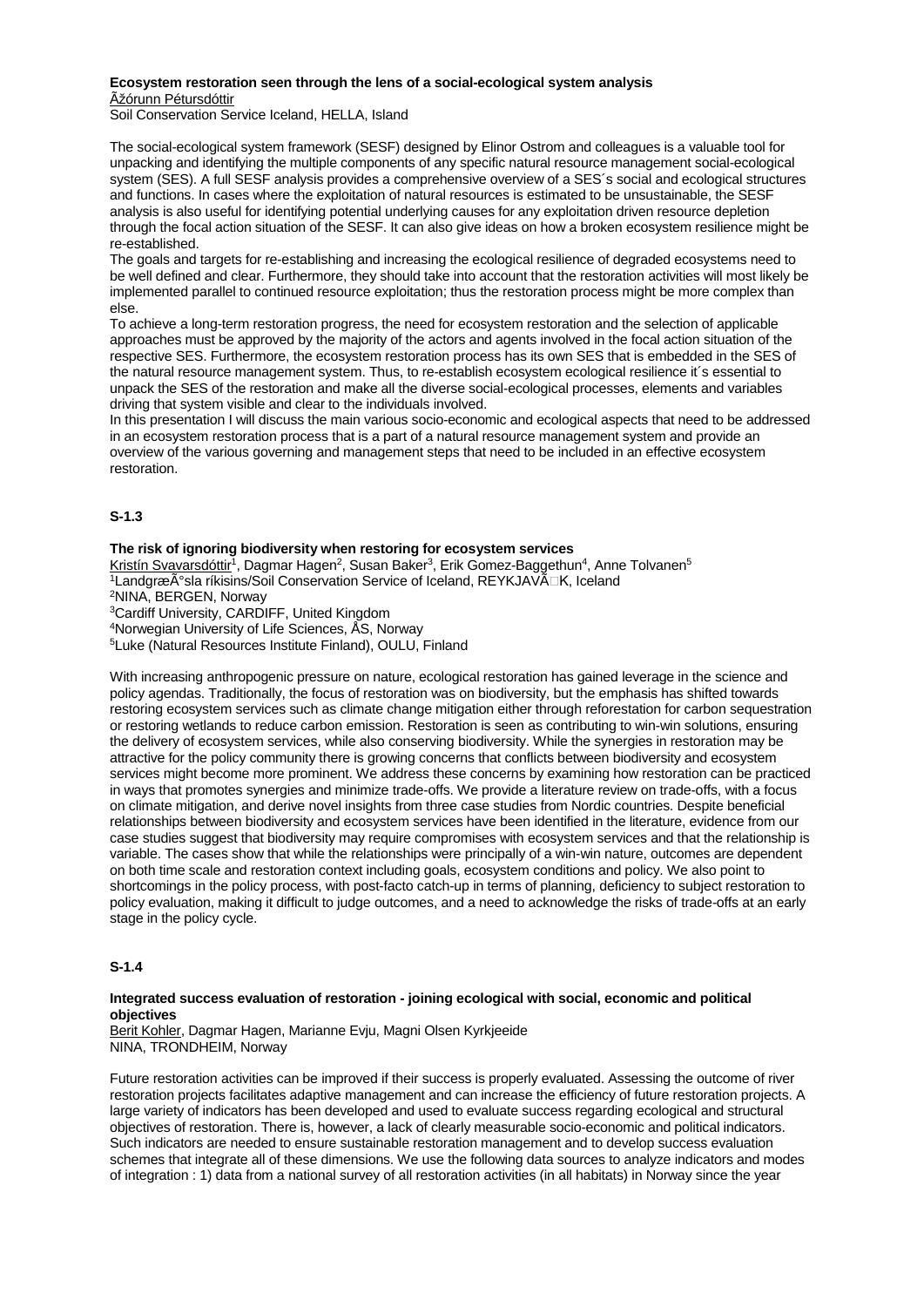2000; 2) data from a paper review of projects describing evaluation of restoration success in Europe/North America since the year 2010; and 3) existing examples for integrated success evaluation of ecological, socio-economic aspects.

Based on the findings and the existing body of literature on the topic will we develop recommendations on an encompassing spectre of socio-economic and political indicators and their potential integration in future success evaluation schemes.

## **S-1.5**

# **The science needed for the Bonn Challenge - a question of framing and perspectives**

Vicky Temperton<sup>1</sup>, Gerhard Overbeck<sup>2</sup>

1Leuphana University Lüneburg, LÜNEBURG, Germany

2Universidade Federal do Rio Grande do Sul, PORTO ALLEGRE, Brazil

*The Bonn Challenge* is a policy-driven platform that has catapulted the field of ecological restoration onto the global science-policy stage. Restoration is put forward an ideal climate mitigation tool, whereby biodiversity is restored to degraded landscapes, carbon is stored and livelihoods secured through increasing natural capital. This presents an unprecedented opportunity for ecological restoration, in scaling up its impacts and remit to the global level. This situation also presents an array of challenges and potential pitfalls that it will be important to address swiftly as the Bonn Challenge, with its ambitious aims, unfolds.

The policy side of the equation has forged ahead and placed ecological restoration as a major player in the sciencepolicy interface, such that now we need to do a SWOT analysis of the strengths, weaknesses, opportunities and threats of such science-platforms. We have some serious catching up to do, both in terms of science backing up the programme and in terms of communication between different stakeholder groups. The overall framing needs to ensure that the restoration actions are the most appropriate and do, in fact, meet the objectives set. In particular, the overall global approach needs to be more explicitly inclusive of restoration of a wide range of ecological habitats that offer carbon sequestration options as well as high biodiversity, since the framing so far has been heavily skewed (including in its language) towards forests. In essence we are weakening the potential to reach the Aichi Target 15 or the Bonn Challenge goals by having a bias towards particular biomes or habitats, especially since a standardised comparison of biomes in terms of carbon storage belowground has not yet been made. This talk will outline some of the key science and communication/framing discussions needed to create the best possible evidence and knowledge co-creation base for the Bonn Challenge.

#### **W-1 How can restoration practitioners be supported to make 'evidence-based' decisions?**

Chairs: David Thomas and Nancy Ockendon

#### Workshop summary:

Use of evidence helps ensure that restoration interventions are both effective and efficient; this workshop will examine the evidence needs of practitioners (types of information and how it is presented and accessed) alongside the channels through which researchers currently deliver their findings, to gain insight that will help improve impact.

#### **O-2 - River restoration**

#### **O-2.1**

#### **Alternate ecological and functional trajectories for riparian forests along channelized versus natural reference rivers**

Philippe Janssen<sup>1</sup>, Hervé Piégay<sup>2</sup>, John Stella<sup>3</sup>, Bianca Räpple<sup>2</sup>, Bernard Pont<sup>4</sup>, Jean-Michel Faton<sup>4</sup>, André Evette<sup>1</sup> 1University Grenoble-Alpes, IRSTEA, SAINT-MARTIN-D'HÈRES, France

2University of Lyon, UMR 5600 Environnement Ville société, CNRS, LYON, France

<sup>3</sup>State University of New York College of Environmental Science and Forestry, SYRACUSE, USA

4Réserve Naturelle de France, QUÉTIGNY, France

Worldwide, riparian forests have been impacted by river regulation and channelization. Recently, efforts to restore degraded riparian habitats have expanded in scope and cost. However, given the profound alteration of natural disturbance regimes and modifications to abiotic conditions induced by human infrastructure, the efficacy of restoration actions is questionable. In many cases, ecological communities may already be so modified as to approach transient or new states, making the return to the desired state difficult or impossible. To evaluate the potential effects of restoration efforts, it is thus of great concern to compare current trajectories of degraded rivers to historical trajectories of reference rivers. Using forest inventories within a chronosequence modelling approach, we assessed whether ecological and functional trajectories varied with age between the channelized and regulated Rhône River (n = 65 plots) and the relatively unmodified Drôme River (n = 69 plots). Results showed that the shift in functional traits (SLA, wood density) with floodplain age is accelerated along the Rhône River and that patterns of trait divergence (wood density, seed mass) were more pronounced along the Drôme River. Stand attributes of basal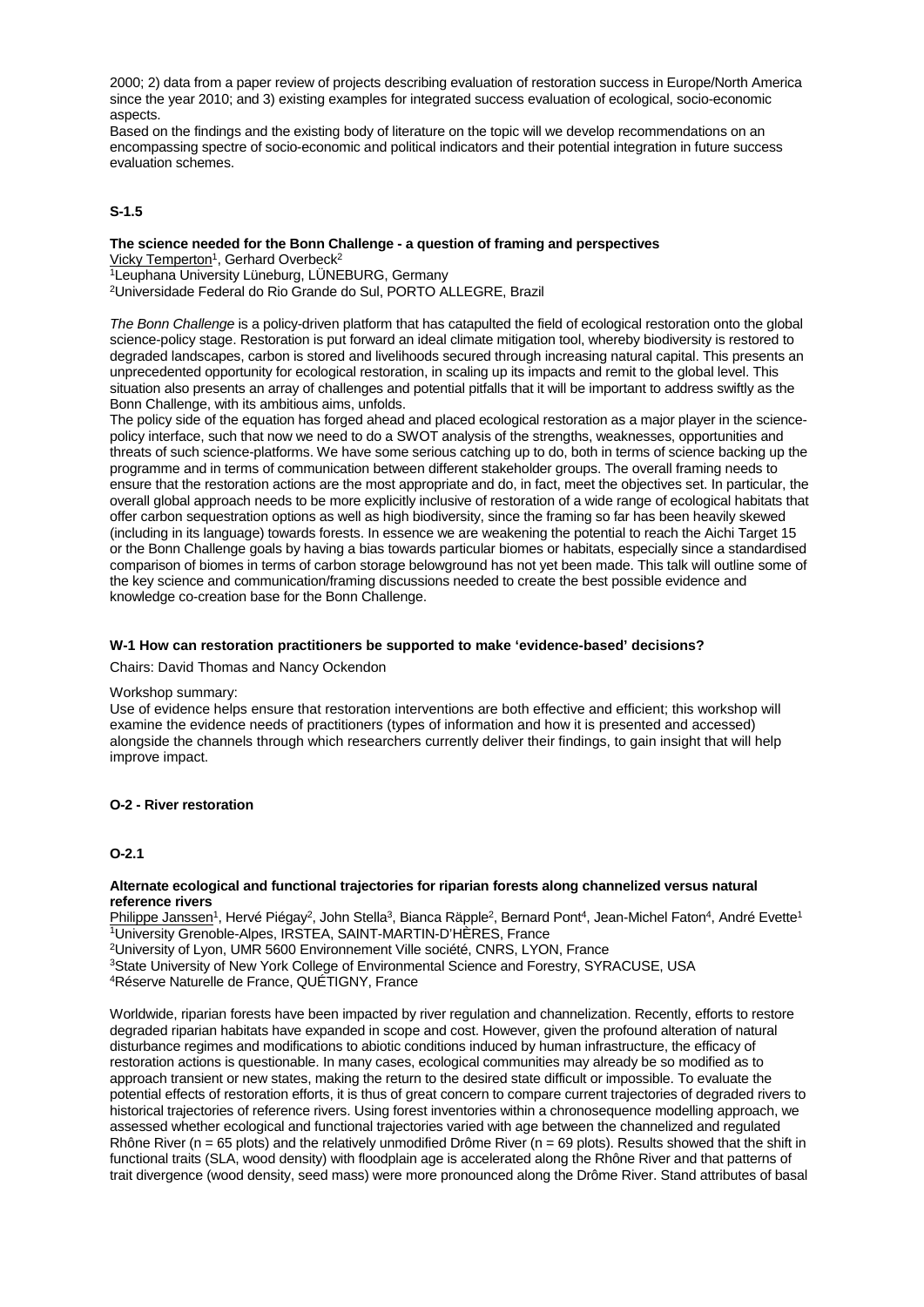area and mean diameter of live and dead trees increased with age along the Drôme River but decreased along the Rhône River, while basal area of exotic tree species increased only with age along the Rhône River. Furthermore, forest composition and structure strongly diverged between the two rivers. This was mostly due to the greater abundance of exotic species and of large diameter trees along the Rhône River. Overall, we found profound differences in ecological succession patterns between the two rivers, highlighting rapid and likely irreversible divergences in trajectories. Along the highly modified margins of the Rhône River, riparian forests could be regarded as a "novel ecosystem" for which restoration is likely to be difficult.

# **O-2.2**

#### **A demonstration site network to assess river restoration efficiency in different contexts/environmental conditions**

Marlène Rolan-Meynard<sup>1</sup>, Gabriel Melun<sup>2</sup>, Yorick Reyjol<sup>2</sup>, Anne Vivier<sup>2</sup> 1Irstea, AIX-EN-PROVENCE CEDEX 5, France 2French Biodiversity Agency (FBA), VINCENNES, France

Many hydromorphological river restoration works have been achieved over the last 15 years under the impulse of the Water Framework Directive (WFD). However, an important lack in the monitoring and assessment of the efficiency of those works still remains and is often reported. In 2010, The French Biodiversity Agency (FBA), French water agencies and National Research Institute of Science and Technology for Environment and Agriculture (Irstea) developed a specific methodology to monitor river restoration projects, named "Minimal Scientific Monitoring" (MSM). The MSM focuses on the multi-annual evolution of three components of the river environment, namely hydromorphology, physico-chemical parameters and biota. On each site studied, a *before-after-control-impact* design is implemented, meaning monitoring is led before and after restoration, and upon restored sites and control sites. In addition, all field protocols implemented are standardized (WFD standards if available) to ensure homogeneous data collection on all stations.

One of the most important challenges when analyzing the effects of river restoration is to consider the relevant explanatory variables. Often, scientific publications do not include restoration work details (sizing and heterogeneity of recreated watercourse for example), nor do they include environmental variables.

MSM is an attempt to fulfill this gap, by including physico-chemical, hydrology and water temperature monitoring in addition to the biological and hydromorphological survey.

Following these parameters across a long-term monitoring and upon control and restored sites will help (i) considering the great diversity of river types and pressures existing upon the watershed and (ii) understanding the river system and biological communities evolution due to local and large-scale modifications. All restoration projects on which the MSM is implemented constitute the "demonstration sites network". This

approach aims thus to generate standardized data on the long term and, more generally, to increase knowledge about the efficiency of the river restoration works at the national scale.

# **O-2.3**

**Local and landscape-scale control of restoration success in headwater streams**

Timo Muotka<sup>1</sup>, Jarno Turunen<sup>2</sup>, Heikki Mykrä<sup>2</sup>, Pauliina Louhi<sup>3</sup>, Jukka Aroviita<sup>2</sup> 1University of Oulu, OULU, Finland 2Finnish Environment Institute, OULU, Finland 3Natural Resources Institute Finland, OULU, Finland

Effects of anthropogenic stressors on community structure and ecosystem functioning can be strongly influenced by local habitat structure and dispersal from source communities. Catchment land use increases the input of fine sediments into streams, clogging the interstitial spaces of benthic habitats. Aquatic macrophytes enhance habitat heterogeneity and mediate important ecosystem functions, being thus a key component of habitat structure in many streams. Therefore, the recovery of macrophytes following in-stream habitat modification may be prerequisite for successful stream restoration. Restoration success is also affected by dispersal of organisms from the source community, with potentially strongest responses in relatively isolated headwater sites that receive limited amount of dispersing individuals. We used a factorial design in stream mesocosms to study the independent and combined effects of an anthropogenic stressor (sand sedimentation), local habitat (macrophytes, i.e. moss transplants) and enhanced dispersal on organic matter retention, algal accrual rate, leaf decomposition and macroinvertebrate community structure. All ecological responses were simple additive effects with no interactions between treatments. Sand reduced algal accumulation, total invertebrate density and density of a few individual taxa. Mosses reduced algal accrual rate and algae-grazing invertebrates, but enhanced organic matter retention and detritus- and filterfeeding invertebrates. Mosses also reduced macroinvertebrate diversity by increasing the dominance by a few taxa. Mosses reduced leaf-mass loss, likely because the organic matter retained by mosses provided an additional food source for leaf-shredding invertebrates and thus reduced shredder aggregation into leaf packs. The effect of mosses on macroinvertebrate communities and ecosystem functioning was distinct irrespective of the level of dispersal, suggesting strong local control of community structure even under enhanced dispersal. Therefore, re-establishing key habitat features, such as natural stream vegetation, may be a prerequisite for ecosystem recovery in boreal streams.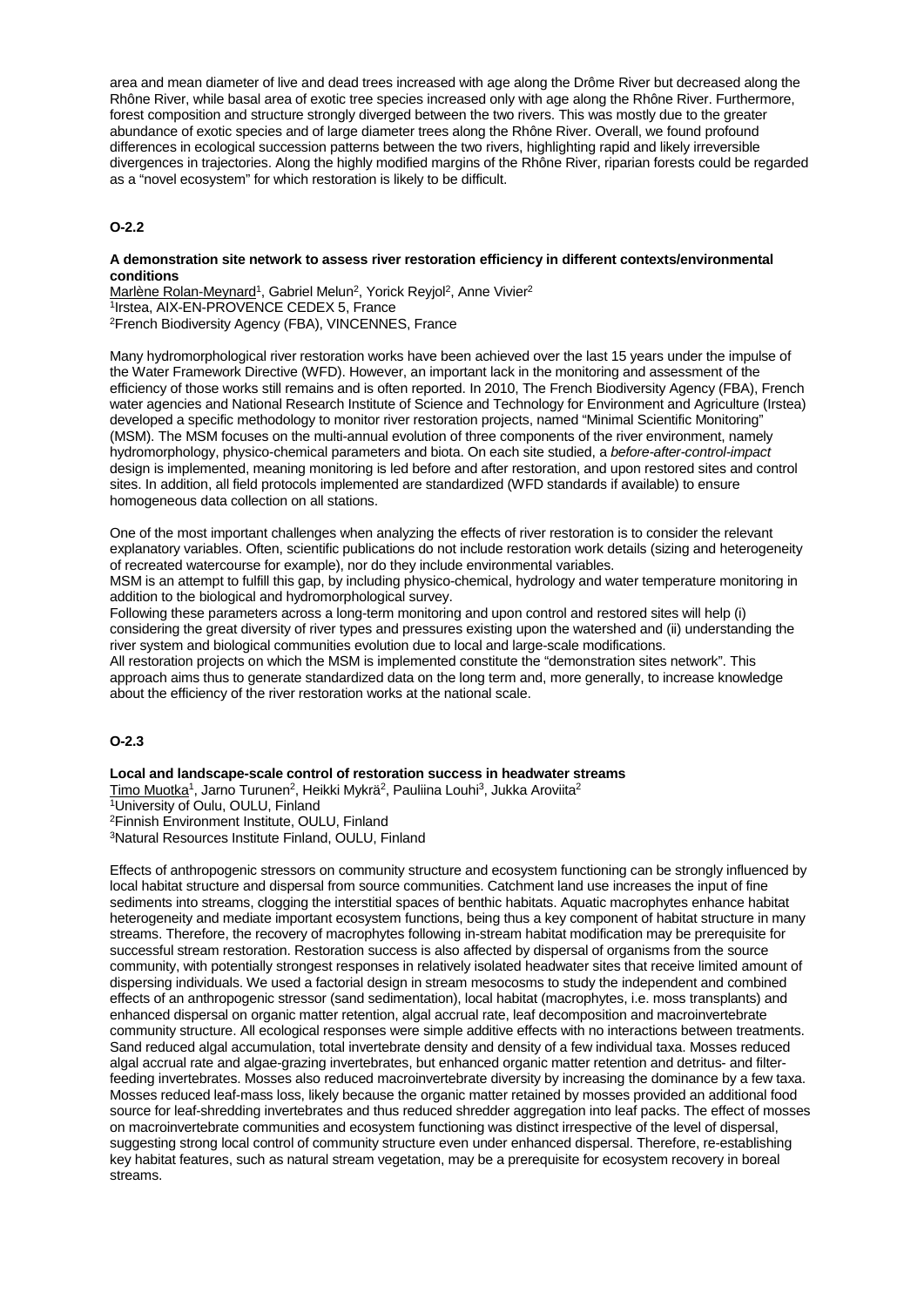#### **O-2.4**

#### **Large wood as a driver of fish abundance in Swedish streams: Who benefits and where?** Serena Donadi<sup>1</sup>, Leonard Sandin<sup>2</sup>, Erik Degerman<sup>2</sup>

1Swedish University of Agricoltural Sciences, STOCKHOLM, Sweden

Rivers are heavily affected by anthropogenic impacts that threaten many fish species. Among restoration measures, the addition of large wood (LW) in streams has been showed to increase fish abundance. However, what species benefit from LW, to what extent relative to other drivers, and what factors influence LW quantity is not clear, which limits our ability to use LW as an effective restoration measure.

Here, time series data (from 1993 to 2016) including 3641 streams across the whole Sweden were used to investigate 1) beneficial effects of LW on the abundance of brown trout *Salmo trutta*, Atlantic salmon *salar*, and sculpins *Cottus gobio* and *C. poecilopus*, while accounting for other abiotic and biotic factors, and 2) the drivers of LW abundance at country-wide scale.

LW benefitted trout, but not salmon or sculpin abundances, and the effects were larger when shaded water surface was low. Trout abundance was most strongly (negatively) correlated with stream width and depth, increased with annual average air temperature, and decreased with predator abundances, i.e. burbot (*Lota lota*) and Northern pike (*Esox lucius*). Salmon abundance responded most strongly to stream width and altitude (positively and negatively, respectively), while sculpin abundance were mostly negatively correlated to air temperature and altitude. The quantity of LW strongly decreased with stream width, and, to a lesser extent, with stream depth, altitude, air

temperature and forest age, while it increased with stream velocity, slope and forest cover. Our results suggest that LW can be used as an effective restoration tool for brown trout in shallow and narrow

streams, especially in unshaded areas. Hence, the addition and maintenance of large wood could buffer the negative effects on trout of forest clearance along streams.

## **O-2.5**

#### **Supporting management decision-making in the dam-free S**é**lune River project (France): taxonomic and functional successional patterns**

Charlotte Ravot<sup>1</sup>, Marianne Laslier<sup>2</sup>, Isabelle Muller<sup>1</sup>, Laurence Hubert-Moy<sup>2</sup>, Simon Dufour<sup>2</sup>, Didier Le Cœur<sup>1</sup>, Patricia Maria Rodríguez González<sup>3</sup>, Ivan Bernez<sup>1</sup>

1INRA, Agrocampus Ouest, RENNES CEDEX, France 2Université Rennes 2, CNRS, RENNES CEDEX, France 3Instituto Superior de Agronomia, LISBOA, Portugal

The removal of the two hydroelectric Sélune River dams (Normandy, West of France) –36m and 16m high, is expected by 2019 and 2021 respectively. It is a unique European renaturation project freeing an entire coastal river. This study, part of a global scientific program, focuses on 19kms of river stretch (the first disappearing lake's length). Since 2015, the usual 1m summer tidal range of the Vezins impoundment is not established anymore in order to make sediment management easier during the emptying. Between early 2017 and late summer 2018, the water table has been slowly reduced to conduct these  $560,000$  m<sup>3</sup> sediment flow prevention engineering works. The floodplain progressively goes back to its normal course. Hectares of dewatered muds were rapidly colonized by spontaneous vegetation over the following months. The former lake is slowly being replaced by a river meandering through resurgent fields and wetlands. The 4-year emptying has made a close vegetation change monitoring possible, highlighting how to ecologically restore the valley. This 2015 to 2018 survey is based on spatial (lateral and longitudinal variations) and temporal (intra- and inter-annual shifts) observations of riparian vegetation communities. The aim is to predict the vegetation's ability to passively and ecologically restore the riparian area of the new Sélune River. It focuses on three axis: i) the temporal dynamics of the colonizing species, ii) the influence of environmental variables in spatially structuring communities, and iii) the functional successional patterns of the process. Species traits related to colonization and sediment stabilization potentials within the habitat mosaic are treated. We discuss how management decisions related to the ecological restoration of the valley could be supported by the community ecology and trait data obtained. Finally, we suggest prioritizing passive restoration issues according to the functions assigned in this new valley.

#### **O-2.6**

**Evaluation of a river restoration project rehabilitating historical meanders: a case study for the Dommel** Sophie Vermeersch, David Buysse, Johan Coeck Research Institute for Nature and Forest, BRUSSELS, Belgium

The channelisation of water courses is a threat for the diversity and abundance of ecological communities. Changes in the physical habitat compromise the survival of numerous species. The aim of this restoration project was to rehabilitate historical meanders to create a sound initial situation, on which a further spontaneous development of the river system should be possible.

We evaluated whether the achieved river restoration measures have created a larger structure diversity and if the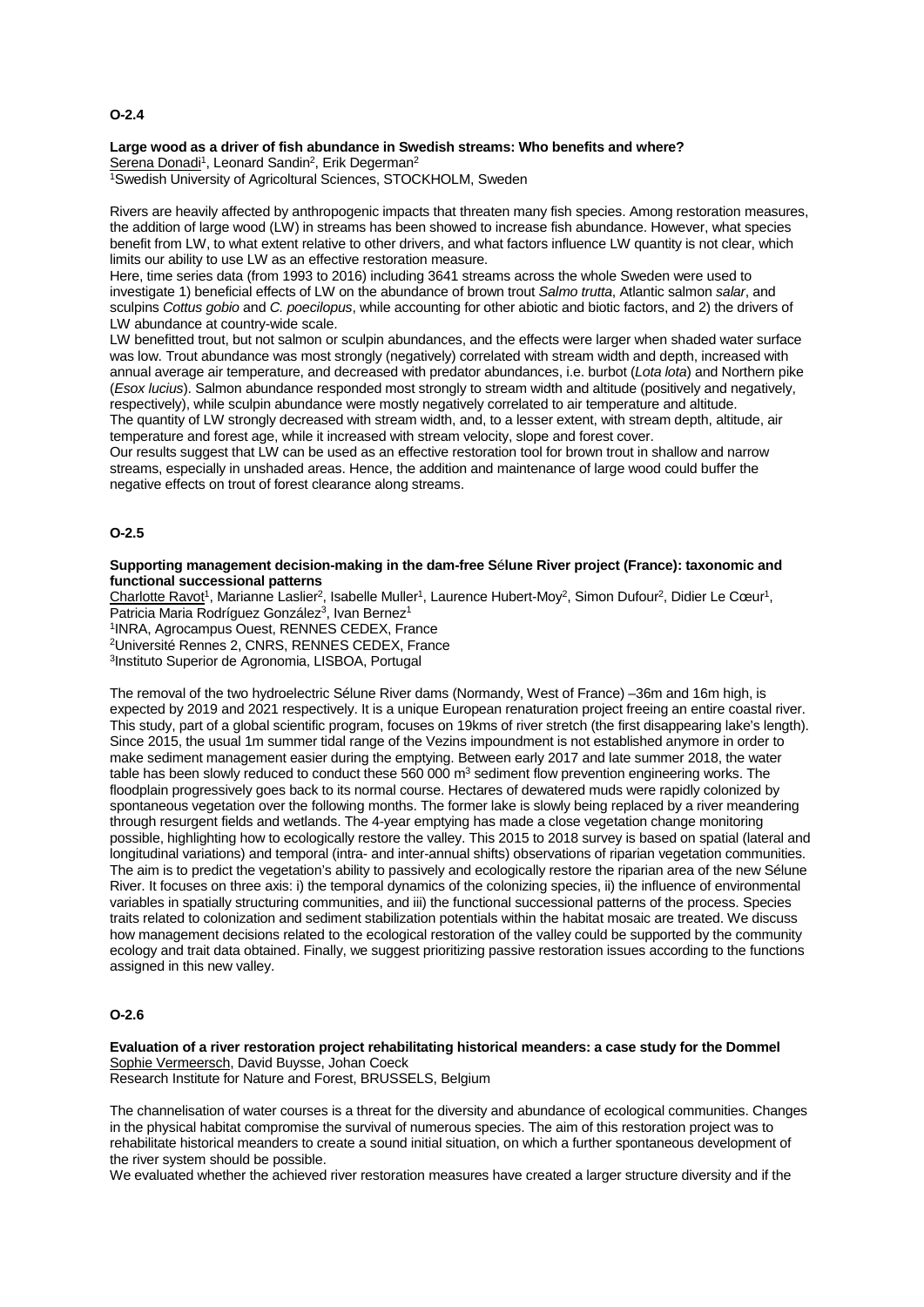habitat suitability for diverse biotic groups has been increased.

The habitat suitability and the biotic groups in the different stretches were quantified and compared in terms of habitat measurements and population sizes (fish, benthic invertebrates, macrophytes) in a 'restored meandering river reach' and a 'non-restored reference reach'.

The river is characterized by relative mineral-poor water. These types of water courses are low to moderately productive. Aquatic plants should be well-developed and often dominated by pondweed vegetation. Nevertheless, the vegetation is mainly dominated by species characterised by a nutrient-rich environment. Overall, the presence of macrophytes enhances the abundance and diversity of the juvenile fish. The abundance of fish species was larger in restored reaches compared to reference reaches. A better community structure in the restored reaches, indicates that more species are reproducing in these areas. This is particularly well demonstrated by large numbers of juveniles from different age classes. One can thus conclude that restored reaches not only attract adult fish from the surrounding habitats, but also exhibit the capacity to enlarge self-sustaining fish populations by reproduction and are able to shelter sensitive reference species of benthic invertebrates, which are a benchmark required by the European Union Water Framework Directive.

Furthermore, we demonstrate the influence of an incidental factor such as water pollution on the evaluation of the river restoration project.

#### **S-2-Grassland restoration in Europe: Current status and furture prospects**

## **S-2.1**

#### **How have we studied seed rain in grasslands and what do we need to improve?**

Andre Jardim Arruda<sup>1</sup>, Elise Buisson<sup>2</sup>, Peter Poschlod<sup>3</sup>, Patricia Alves Junqueira<sup>4</sup>, Hanna Rodrigues<sup>4</sup>, Fernando A. O. Silveira4

1University of Avignon and Pays de Vaucluse / Federal University of Minas Gerais, AVIGNON, France

2University of Avignon and Pays de Vaucluse, AVIGNON, France

3University of Regensburg, REGENSBURG, Germany

4University Federal de Minas Gerais, BELO HORIZONTE, Brazil

Seed rain, the number of seeds reaching an area, is a process that plays a key role in recruitment and regeneration in plant communities. A better understanding of seed rain dynamics is therefore a critical step for restoration practices. A wide variety of methods to study seed rain in grasslands are available, but there is little agreement to which is the most appropriate one. In a recent review published in the journal Restoration Ecology, we: (1) assessed where, how, and why research on seed rain has been carried out; (2) examined how methodological design and results have been reported; and (3) provided guidelines for future research on seed rain in grasslands. We found a remarkable unbalance of the numbers of studies between grassland types, which becomes even more dissimilar across global climatic ranges when the area covered by each grassland type is addressed. We also found a great disparity of methods and data being reported across studies. Despite recent progress in understanding seed rain dynamics, large knowledge gaps in important issues such as the role of native dispersers, method efficiency, and application of mechanistic models still persist. We propose guidelines for the implementation of minimum standardized methodology and data reporting, which will foster higher quality, transparency, reproducibility, and value of seed rain studies and grassland restoration. Recent practical experiences with a seed rain study in a tropical grassland exemplify some challenges and the relevance of the application of the guidelines proposed in this review.

## **S-2.2**

**Grassland restoration in Estonia: aims, methods and implications for biodiversity** Aveliina Helm<sup>1</sup>, Annely Esko<sup>2</sup>, Liis Kasari<sup>1</sup>

1University of Tartu, Institute of Ecology and Earth Sciences, TARTU, Estonia

In the beginning of 20<sup>th</sup> century, 1/3 of mainland area of Estonia – 18 000 km<sup>2</sup> – was covered by semi-natural grasslands. Since then, similarly to all other regions in Europe, changes in land-use resulted in abandonment and conversion of grasslands and disappearance of cultural landscapes. In 2013, only 270 km<sup>2</sup> (1.5% of historical coverage) of semi-natural grassland areas were under suitable management (grazing or mowing), necessary for their long-term persistence.

We will provide overview of the aims, methods, sucesses and failures from the largest grassland restoration project in Estonia – "Life to Alvars" (LIFE13NAT/EE/000082). During 2014 to 2020, project aims to double the area of managed dry calcareous alvar grasslands in Estonia by restoring 2500 hectares of overgown areas and creating conditions for local people and farmers to re-establish grazing. Circa 600 land-owners and 41 local farmers and farming companies are participating in the project. Since the beginning of project, we have gained considerable new knowledge about large-scale grassland restoration, starting from the awareness raising and public engagement to the best techniques for actual restoration. Extensive biodiversity monitoring has provided thorough knowledge about the pre-restoration conditions, and allows to draw conclusions about the effects of restoration on biodiversity. By 2018, restoration activities that have been completed in more than 2000 hectares have vastly changed local landscapes and raised awareness about the value of grasslands. Moreover, restoration activities have changed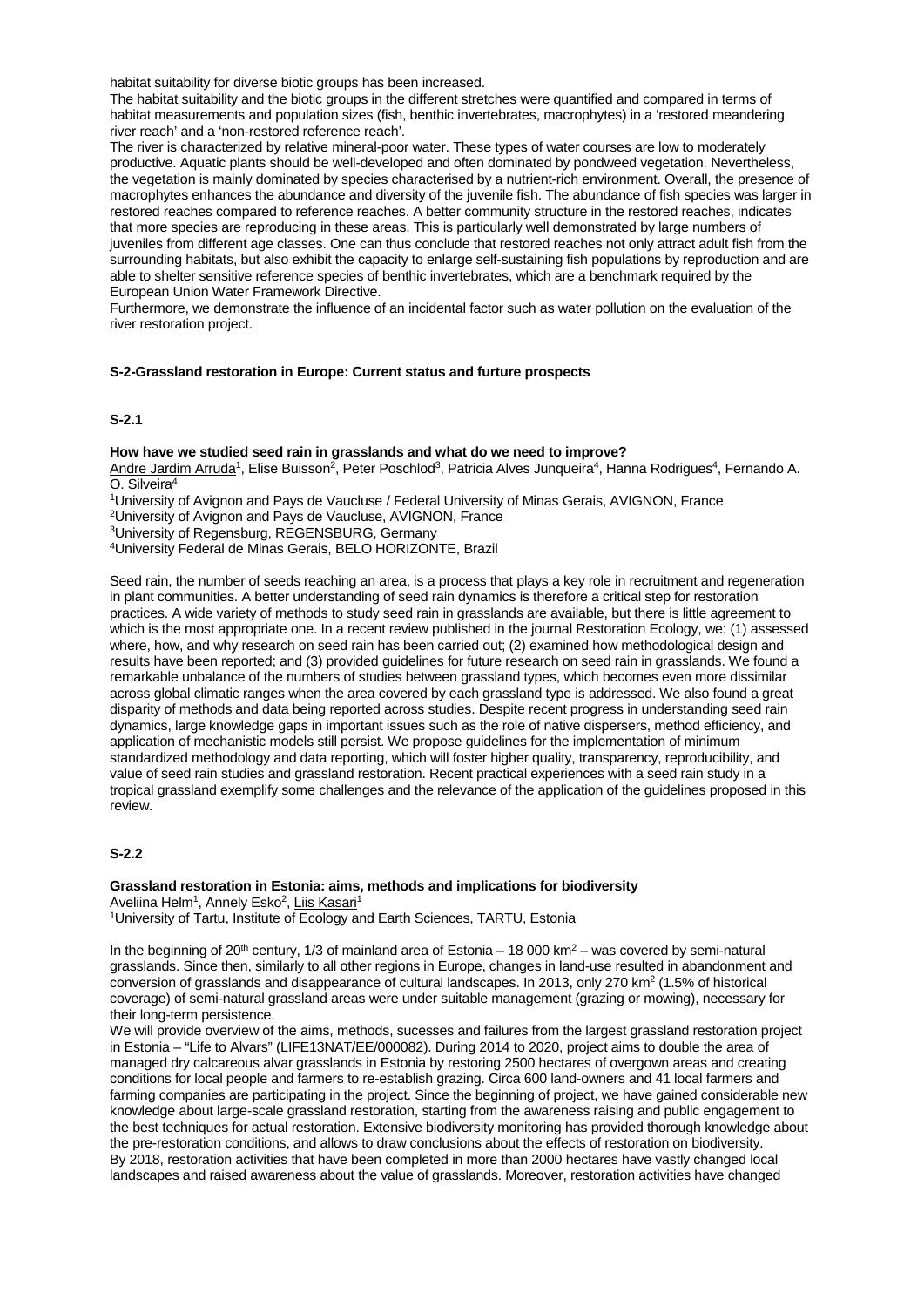economic conditions and lifestyle choices among local people. Implementation of infrastructure necessary for grazing (fences, animal drinking places, shelters, gates), coupled with the support system for managing semi-natural areas have created incentive for local farmers to increase their livestock and move animals from cultural grasslands to restored alvars. Plant biodiversity has shown unexpectedly rapid recovery, likely due to landscape-scale approach to restoration and well-preserved soil seed bank.

## **S-2.3**

# **Restoration of open sandy grasslands**

Klára Rehounková<sup>1</sup>, Ivana Jongepierová<sup>2</sup>

1University of South Bohemia, Faculty of Science, CESKÉ BUDEJOVICE, Czech Republic <sup>2</sup>Administration of Bílé Karpaty PLA, AOPK CR, VESELÃ NAD MORAVOU, Czech Republic

Natural open interior sands represent a highly threatened habitat in Europe. However, these originally nutrient poor biotopes were affected by pasture cessation, rapid successional overgrowing accelerated by increased aerial Ndeposition and the spreading of competitive eurytopic plants. The effective restoration approach to degraded or destroyed open sand vegetation sands are thus crucial for the survival of the associated biota. We investigated restoration of degraded psammophytic vegetation in the southestern part of the Czech Republic. Competitive strong grass *Calamagrostis epigejos* has formed compact cover on many hectares in large area formerly dominated by valuable psammophytic grasslands, therefore the upper nutrient rich layer was scraped up to 50 cm below the surface to expose nutrient poor sands. Altogether 15 permanent plots (each 5 x 5 m) were established between 2012 and 2014, each year five new plots on sites with scraped organic layer, in which relevés were recorded annually. Phytosociological relevés were made also in references sites with target psammophytic vegetation and in degraded plots prior the restoration measure. The target psammophilous species colonized the open sands immediately from close well-preserved vegetation fragments. Out of 97 higher plant species recorded in total, 23 were classified as threatened. The number of target plants increased three times while undesirable synanthropic species decreased by half after five years compared to controls. Following species were recognized as the most successful colonizers of restored sites: *Corynephorus canescens*, *Rumex acetosella, Trifolium arvense, Filago minima, Agrostis vinealis, Verbascum lychnitis* and *Artemisia campestris*. The results of multivariate analyses revealed that spontaneous development of restored plots run fast towards psammophytic vegetation in reference sites. The optimal restoration of highly eutrophicated open sandy grasslands is combination of larger scaled topsoil removal with other smaller scaled restoration measures, e.g. cutting trees or using various additional disturbances.

## **S-2.4**

**Beneficial effects of restoration practices can be thwarted by climate extremes** Simona Maccherini<sup>1</sup>, Giovanni Bacaro<sup>2</sup>, Michela Marignani<sup>2</sup>

1University of Siena, SIENA, Italy

The impacts of climate extremes on species, communities and ecosystems have become critical concerns to science and society. Under a changing climate, how restoration outcomes are affected by extreme climate variables is a largely unknown topic. We analyzed the effects of experimental factors (grazing and sowing of native species), extreme climate events (intense precipitation and extreme temperatures indexes) and their combination on the restoration of a dry, calcareous grassland in Tuscany (Italy) with a 1 year before/15 years after, control/impact (BACI) experiment. Grazing had a beneficial effect on the diversity of the grassland, while sowing had a negligible impact. The climatic index that most affected the entire plant community composition was the number of very heavy precipitation days. The interaction of grazing and extreme climatic indexes had a significant detrimental effect on restoration outcomes, increasing the cover of generalist species and decreasing the cover of more valuable species such endemic species. In the richer grazed plots, species richness showed a lower sensitivity to the average precipitation per wet day. In grazed site restoration outcomes can be negatively influenced by the intensification of precipitation and temperature extremes. In a context of progressive tropicalization of the Mediterranean area, to assist managers setting achievable restoration goals, restoration practitioners should consider that climate extremes might interfere with the beneficial effects of restoration practices.

#### **S-2.5**

**Meeting Aichi Target 15: Efforts and further needs of ecological restoration in Hungary** Katalin Török, János Bölöni, Ferenc Horváth, Anna Kövendi-Jakó, Melinda Halassy, Katalin Szitár Centre for Ecological Research Hungarian Academy of Sciences, TIHANY, Hungary

The Aichi Biodiversity Targets of the Convention on Biological Diversity define 15% of degraded land to be restored by 2020. To measure the progress, the Green Infrastructure and Restoration Prioritization Working Group developed a land cover classification concept based on ecosystem condition from excellent (L1) to poor (L4). Based on the evaluation of the aggregated data of CORINE Land Cover, National Forestry Database and Landscape Ecological Vegetation Database (MÉTA), 7% of Hungary's territory can be assigned to L1, 10 % to L2 and 20 % to L3 and 64% to L4. The meta-database of restoration activities in Hungary was missing so far. We collected available information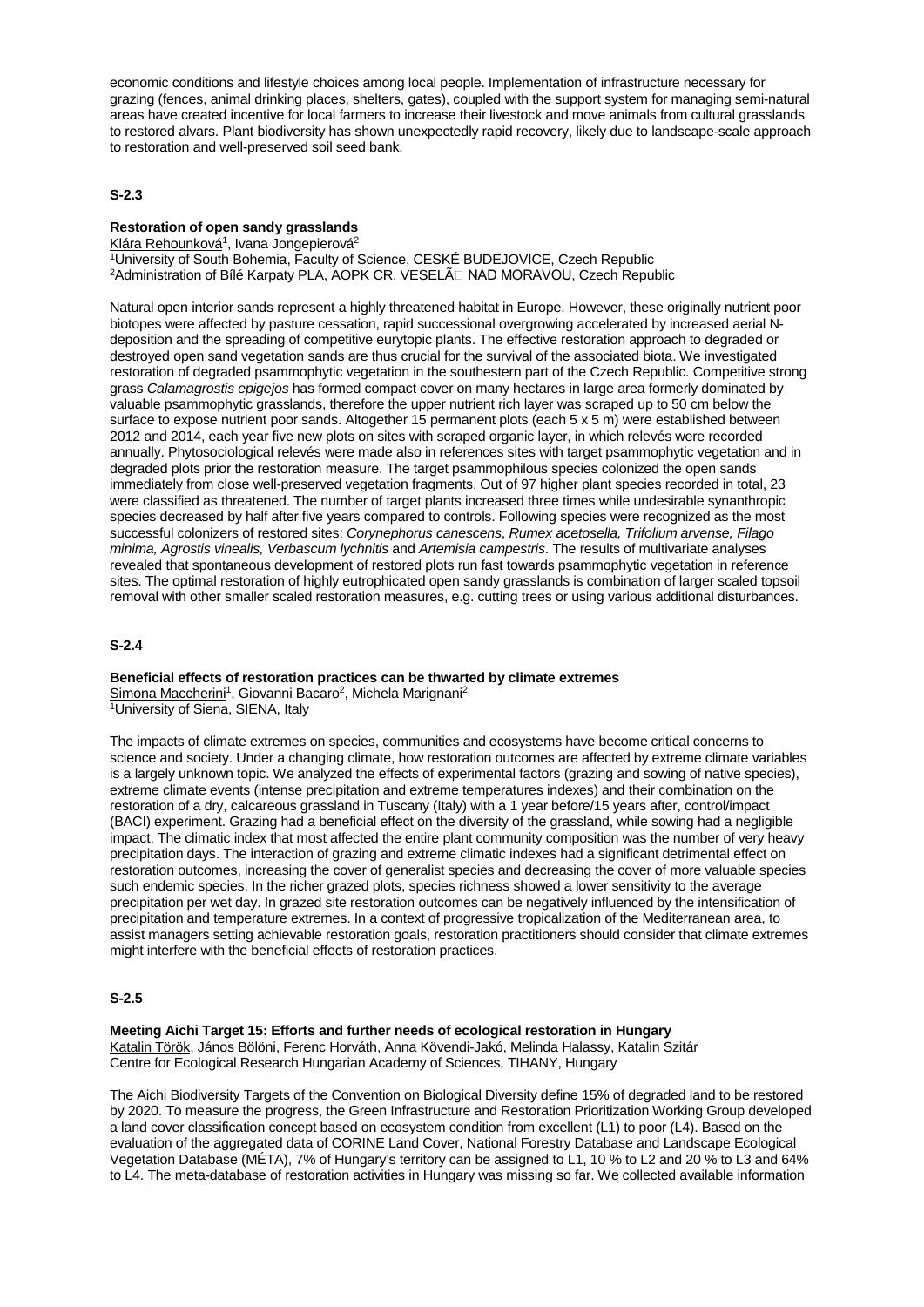on 653 restoration interventions implemented by nature conservancy and research organisations between 2002 and 2016. Considering our restoration inventory (that underestimates activities), only 1.25% of the restorable area (Level 2-4) was treated until 2016. Furthermore, we compared the restoration activities to the threat level of nine major habitat groups on the basis of the MÉTA database. The habitat groups most threatened by invasion were riverine and swamp forests (64.6% of their area) followed by dry grasslands (37.2%). In contrast, invasion in dry grasslands were controlled in most cases (on 16.6% of the threatened area), while riverine and swamp forests were controlled on only 2.9% of their threatened area. Saline grasslands and wet meadows were threatened by adverse water management on over 80 000 hectares, and wetland restoration was implemented on 27.5% of their threatened area. Adverse management threatened 146 704 ha grassland and 360 205 ha forests according to the MÉTA survey, and restoration efforts reached 8.8 and 6% of their threatened area, respectively. A major drawback of the data is the lack of knowledge on the outcome of restoration as no systematic monitoring was carried out or the results were not published.

#### **S-3 - How to use knowledge on land restoration to reach the UN Sustainable Development Goals?**

#### **S-3.1**

#### **The role of land restoration in the UN 2030 agenda** Berglind Orradottir, Hafdis Hanna Aegisdottir UNU-LRT, REYKJAVIK, Iceland

Our use and mismanagement of Earth's natural resources risk the health and productivity of Earth's ecosystems, threatening our livelihood and wellbeing. Our overexploitation affects not only the environment, but also our economy and social structure. This is recognized in the UN 2030 agenda which sets out 17 Sustainable Development Goals (SDGs) that aim to shift the world onto a more sustainable path.

To reach many of the goals we need to move from human centred land management which disregards harmful effects on nature, to nature based management where decisions are made based on the potential of the land. Land restoration is an important part of this approach as it can bring back biodiversity and ecosystem services, jobs, sustainable economy and healthier environment. To support this change capacity building in land restoration and sustainable land management is needed. The UN University Land Restoration Training Programme (UNU-LRT) focuses on such capacity building by offering annually six-month training for working professionals from developing countries, and custom built short courses around local challenges.

But outside the community of restorationists and land managers there is often a lack of knowledge of ecosystem processes and the benefits they provide. We thus need to reach across sectors, to people who use land for food, feed, energy or other raw material production, to succeed in such management shift. We also need to gain understanding of the needs of the producers, corporations and consumers to jointly find innovative sustainable solutions. This creates a need for educational material that can bridge the gap between ecology and economy. UNU-LRT is currently involved in creating such material, in the form of study cases and massive open online courses (MOOCs). We believe such capacity building initiatives are important to make the shift from business as usual approach to nature based solutions.

## **S-3.2**

#### **Knowledge on land restoration and the process for attainment of the Sustainable Development Goals** Emmanuel Lignule

Environmental Protection Agency, NANDOM, Ghana

Land restoration often leads to improvement in the provision of ecosystem services, and can generate insights on how to use land restoration knowledge to reach the Sustainable Development Goals (SDGs). This talk is based on my knowledge and personal experience of restoration of agricultural land and riparian forest in northern Ghana. Some local communities in the area are engaged in re-vegetating bare patches of land along dams and rivers, which are used for agricultural and related purposes. Due to rainfall variability and drought, some farmers also practice soil erosion control measures, and water conservation tillage on their farms. Moreover, members of local communities have been engaged in making and enforcing rules for managing bushfires for reducing the seasonal shortage of grass for livestock grazing, and maintaining soil fertility for crop production. This approach to bushfire management has led to an increase in crop yields in some communities, where farmers now have more food for household consumption, and more income. The main drivers of land restoration in the area are community engagement, financial and material incentives, and competent leadership. Additionally, clear purpose and expectations with land restoration, and adaptation of land restoration to the local context make land restoration desirable for communities. These experiences show that, land restoration can lead to the attainment of SDG targets for poverty reduction (goal #1), sustainable agriculture and reduction of hunger (goal #2), and sustainable management of water resources (goal #6). Also, land restoration can be used to reach SDG targets for mitigating and adapting to climate change (goal #13), halting and reversing land degradation (goal #15) and revitalizing partnership for sustainable development (goal #17). These linkages suggest that, knowledge on the process and biophysical aspects of land restoration can be used for managing the SDG implementation process in order to reach the targets.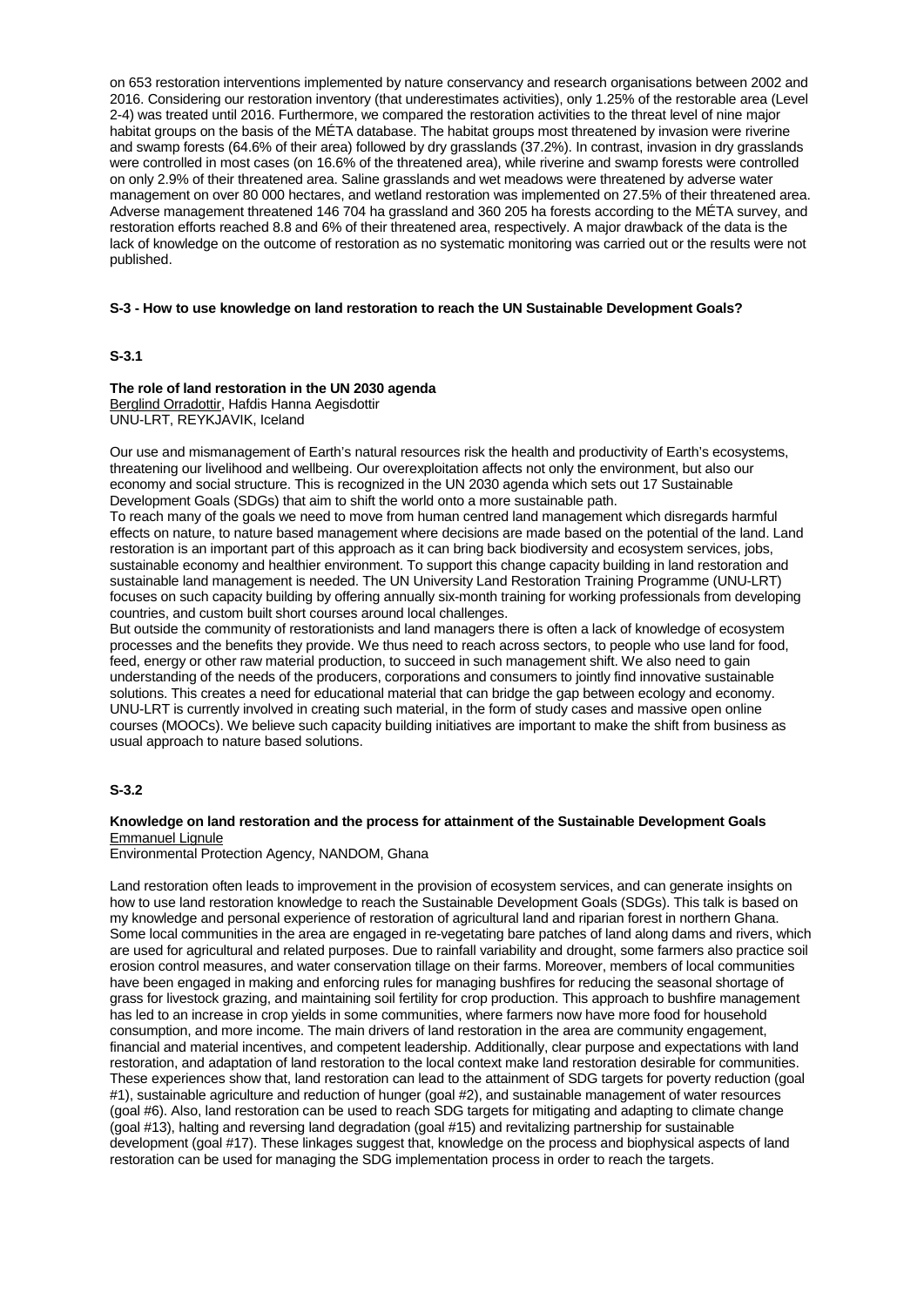#### **Drivers of rangeland degradation in Lesotho and potential benefits of land restoration** Malipholo Hae

Ministry of Forestry, Range and Soil Conservation, MASERU, Lesotho

The aim of this talk is to review drivers of rangeland degradation in Lesotho and explore the potential benefits of removing the drivers and restoring the land. Rangelands cover over 60% of Lesotho and are a very important resource as they provide food and water, medicines, income, forage for livestock, raw material for crafts and they are a base for tourism. Lesotho's rangelands are however under severe strain, characterised by rapid loss of productivity. Ecological services are in jeopardy because rangelands are being degraded through overgrazing, fires and plant invasions. Other drivers of rangeland degradation communal land tenure system, fragmented legal instruments, lack of political will and encroachment by croplands and settlements. Climate change also plays role in exacerbating rangeland degradation.

The key to regaining rangeland ecological services lies on restoration. Rangeland restoration brings about the potential of the land, regaining tremendously productive ecosystems that provide breeding and nursery grounds and ideal habitats for a variety of plant and animal species, and livelihoods for the people of Lesotho. A healthy rangeland results in improved quality of animal products that do well on the market for alleviation of poverty and creation of valuable business for local people. Rangeland restoration refurbishes sites with potential for aesthetic scenery and wetland restoration which are vital for improved tourism and job creation. Land restoration will thus address social, economic and environmental aspects and help reach many of the UN Sustainable Development Goals.

For the fact that rangelands cover a large area in Lesotho, their restoration should be a major focus of the government as their restoration offers a holistic approach to the betterment of the lives of the people.

## **S-3.4**

## **Transformation in pasture use in Kyrgyzstan: The costs of pasture degradation**

Azamat Isakov<sup>1</sup>, Rebecka Ridder<sup>2</sup>, Ulan Kasymov<sup>2</sup>, Zhyrgalbek Kozhomberdiev<sup>2</sup> 1PF CAMP Alatoo, BISHKEK, Kyrgyzstan

Pastures are considered an important natural resource and provide a basic source of livelihoods in Kyrgyzstan. Natural grasslands cover wide areas and not only provide self-sufficiency for rural households but also play an important role in strengthening social relations. Yet the post-socialist transformation in pasture management has resulted in a strong reduction in pastoral mobility, overgrazing and resource degradation, thus creating a challenge for sustainable land management.

This talk presents the empirical findings from two case studies implemented in southern Kyrgyzstan and evaluates the costs and benefits of different land use strategies with regard to pasture degradation. The study comparatively assesses alternative pasture management strategies, reflecting on their impact on pasture and livestock productivity. The farm gate values of sheep are used as an example of pastures' direct use values. The authors explore a potential intervention to mitigate pasture degradation: pasture rotation, highlighting the benefits of pasture improvement.

Furthermore, the talk presents the results of a stakeholder analysis and discusses why Kyrgyz pasture users do not engage in sustainable land management. It is argued that awareness on the relationship between overgrazing and pasture/livestock productivity has not been translated into action by pasture users due to the lack of consensus between experts and herders regarding what interventions are needed and how they should be organized. Further work on this is thus needed to find economic and environmentally viable solutions.

# **S-3.5**

#### **A global perspective on how SDG target 15.3 can help integrate and accelerate other SDGs** Barron Joseph Orr

United Nations Convention to Combat Desertification (UNCCD), BONN, Germany

In 2030, the international community will be brought to account regarding the achievement of the Sustainable Development Goals (SDGs) contained in the 2030 Agenda for Sustainable Development. For this to be accomplished in just 12 years, there is an urgent need to identify those targets which can accelerate progress and integrate the activities planned for multiple goals. SDG Target 15.3 calls on countries to "combat desertification, restore degraded land and soil, including land affected by desertification, drought and floods, and strive to achieve a land degradation-neutral world". This target is focused on the sustainable management and restoration of our landscapes – the main pillars for achieving Land Degradation Neutrality (LDN) – in order to deliver many co-benefits, from biodiversity conservation and combating climate change to ensuring economic growth and human wellbeing. In this respect, the United Nations General Assembly, in its resolution 71/229 notes that "the achievement of the Sustainable Development Goals and targets, including Goal 15 and target 15.3, would serve as an accelerator to ending poverty and hunger, tackling inequality, empowering women and stimulating economic growth". It also "reiterates that degraded land, if recovered, would, inter alia, contribute to restoring natural resources, thus

#### **S-3.3**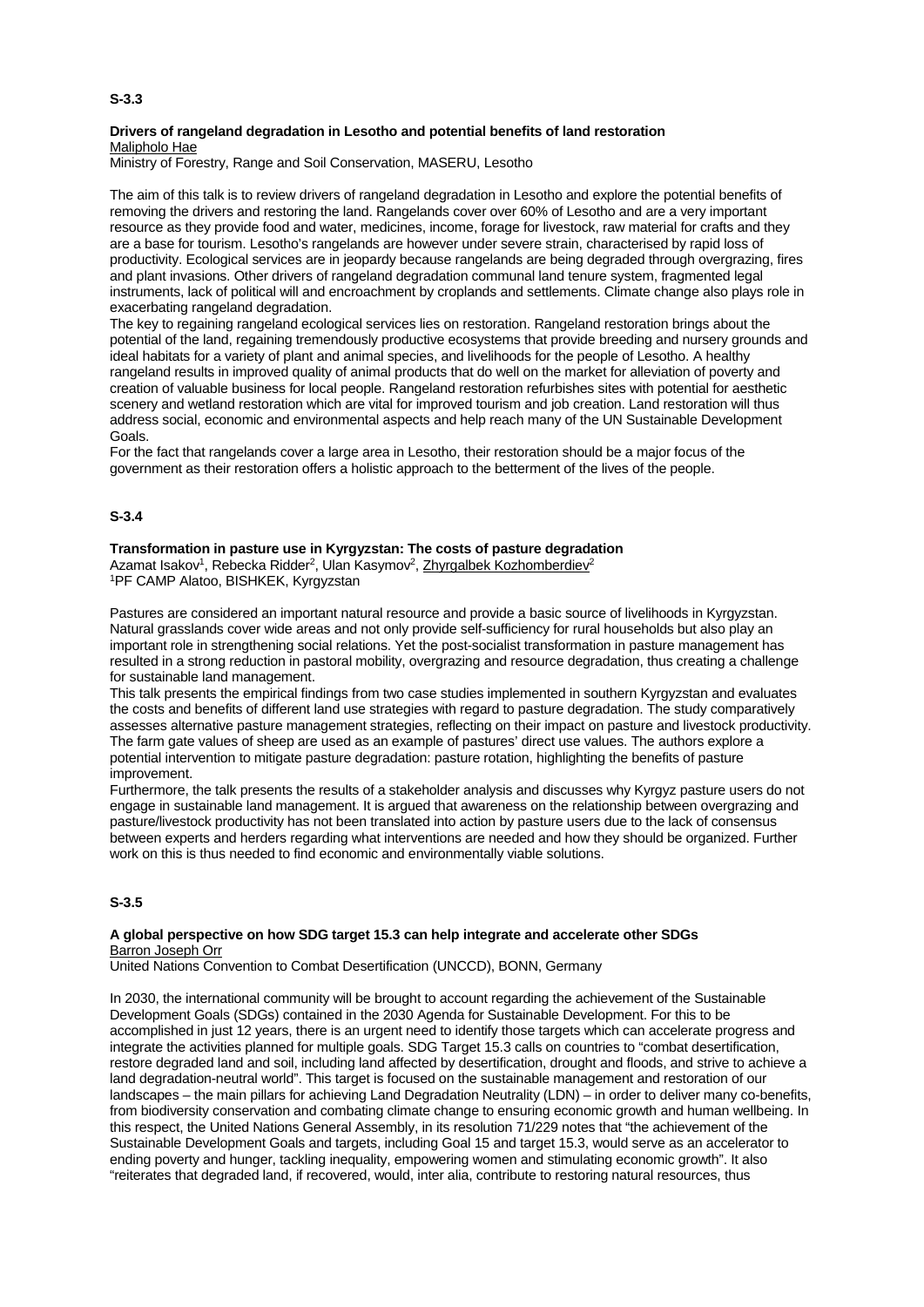potentially improving food security and nutrition in the affected countries, and in the process could, inter alia, contribute to the absorption of carbon emissions". Land restoration initiatives, if designed with the intent of achieving multiple benefits simultaneously, can not only help ensure land degradation neutrality is maintained or exceeded, but also contribute to meeting the targets of a range of other SDGs.

## **O-3 - Restoration & Climate change**

# **O-3.1**

# **The potential of global peatland rewetting for climate change mitigation**

Paavo Ojanen, Kari Minkkinen

University of Helsinki, HELSINKI, Finland

Vast areas of peatlands have been drained globally for agriculture and forestry causing loss of peat and consequently carbon dioxide and nitrous oxide emissions. Rewetting of these peatlands has been proposed to reduce greenhouse gas emissions for climate change mitigation.

During recent years, evidence has accumulated showing that the carbon dioxide and nitrous oxide emissions from these drained soils vary substantially depending on land-use, soil nutrient status and climate. Rewetting effectively reduces or even completely stops these emissions. On the other hand, rewetting induces methane emissions from soil, their magnitude depending largely on soil nutrient status. The effect of rewetting on climate is further complicated because of the largely different radiative efficacies and atmospheric lifetimes of carbon dioxide, nitrous oxide and methane. Thus, the effect of peatland rewetting on climate also depends strongly on the studied time interval.

We combined area estimates of drained peatlands for different land-uses and climate zones with estimates on greenhouse gas emissions and removals from drained and rewetted peatlands. We then calculated the effect of global peatland rewetting on the emission/removal time series of different gases. Further, radiative forcing scenarios were constructed for each land-use and climate zone. We answer the following questions: How big effect on climate a global rewetting of drained peatlands would have? How much the increased methane emissions offset the benefit of decreased carbon dioxide and nitrous oxide emissions? For which time intervals, land-uses and climate zones rewetting is an effective tool for climate change mitigation?

## **O-3.2**

#### **Nitrous oxide emissions of pristine, forestry-drained and rewetted boreal peatlands**

Paavo Ojanen<sup>1</sup>, Kari Minkkinen<sup>1</sup>, Timo Penttilä<sup>2</sup>

1University of Helsinki, HELSINKI, Finland

2Natural Resources Institute Finland, HELSINKI, Finland

Drained peatlands, especially nitrogen (N) rich sites, are potential sources of nitrous oxide (N<sub>2</sub>O). As this emission is caused by N mineralization connected to loss of peat, prevention of peat loss by rewetting can also prevent N<sub>2</sub>O emissions.

N<sub>2</sub>O emissions from drained peatlands are rather well known, but results from rewetted peatlands are still scarce. Also, N2O emissions at pristine peatlands have not been studied much, as the first studies showed very low emissions and lead to a conclusion that emissions are negligible due to anoxic soil conditions. Thus, our knowledge on the effects of drainage and rewetting is poor.

We analysed N<sub>2</sub>O flux data from 30 pristine, 53 forestry-drained and 21 rewetted boreal peatland study sites in Finland and calculated annual N2O emissions for each site. These data have been measured by our research group during the last 15 years and are mostly previously unpublished.

We discuss the following questions: Are N<sub>2</sub>O emissions at pristine boreal peatlands always negligible? What is the effect of forestry-drainage and rewetting on emissions? Do emissions return to pristine level following rewetting? How does the large variation in groundwater table level and peat N content among peatlands affect N<sub>2</sub>O emissions and the effect of drainage and rewetting on the emissions?

## **O-3.3**

**Land restoration: A solution to population vulnerability to climate change in Fakara Niger** Mohamadou Habibou Gabou

Ministry of Environment and Sustainable Development, NIAMEY, Niger

This study was conducted in Kodo, a village of the rural commune of Fakara in Niger to assess the contribution of restoration works in reduction of population vulnerability to climate change. The main objectives of the study are to evaluate socio-economic and environmental impacts of restoration works. To achieve these objectives, we carried out questionnaires survey and floristic inventory and biomass estimation for herbaceous species. With the questionnaires, 90 farmers representing 9.67% of the active population of the area were interviewed on local farmers involvement in restoration works, the income earn by participating in these activities, and the socio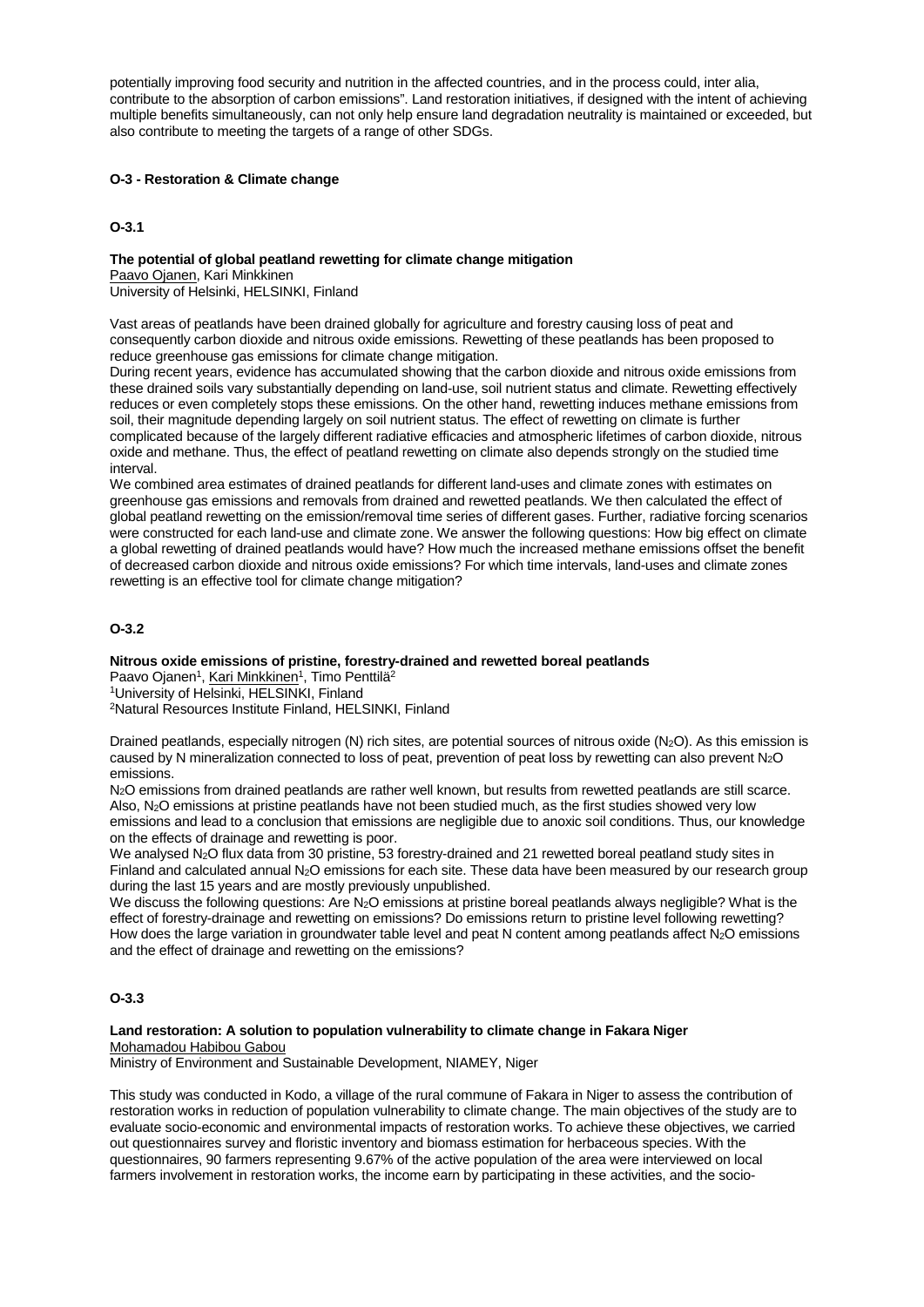economic and ecological impacts of these works. On field, plots of 1 m<sup>2</sup> were placed on the restored and fenced site according to a transact, to collect herbaceous species for floristic inventory and biomass estimation.

Results of the study shew that restoration activities help to recover degraded farm and rangeland productivity. Hence, 54 herbaceous species belonging to 17 families were inventoried on the restored and fenced area, three years after restoration activities. A mean of 6.055 kg/ha of dry matter is obtained from this site at that same period. Results also indicated that the mean revenue earns per day by a farmer is 4,333 FCFA with the realization of half moon and 5,200 FCFA with the realization of contour bunds. About 69% of the revenue obtained from participation to restoration activities are used to buy food for their families.

Restoration works help to ensure food security and forage for livestock, therefore to ensure better living conditions to their families. Thus, restoration works should be scaled up in Sub Saharan Africa to reduce population vulnerability to climate change.

**Key words:**Climate change; Land restoration; Vulnerability.

#### **O-3.4**

## **Impact of Climate and Land Use Changes on Soil Erosion in Rift Valley Basin, Ethiopia** Alemayehu Muluneh

Hawassa University, HAWASSA, Ethiopia

This study investigated impact of climate change and Land use changes and management practices on soil erosion at Bilate Sub- Basin, Rift Valley Lakes Basin, Ethiopia. The MarkSimGCM daily weather generator used to generate projected rainfall and temperature data using the outputs from an ensemble mean of four GCMs under RCP 2.6 (low) and RCP 8.5 (high) emission scenarios from the IPCC fifth Assessment Report (AR5). The baseline used as the reference period was 1986-2005. In this study, the soil los*s* model, Revised Universal Soil Loss Equation (RUSLE) integrated with GIS was used to estimate soil loss. The land use change scenarios were derived from the extrapolation of trends in land use change of the recent past (2000-2017) in to the near future (2030s). The results indicated that the projected climate change scenarios showed a marked increase in rainfall during long rainy season (12%). The maximum and minimum temperature is projected to increase by 0.51°C and 0.80 °C, respectively, under high emission scenario. The land use changes detected between 2000 and 2017 showed an increase in forest cover and a decrease in barren land, which might be attributed to a continuous tree plantation and reclamation of degraded lands by area closure which is clearly observed in the region. Under the current land use, the use of soil conservation practices reduced soil erosion rates by 55%. This implies that the soil conservation practices have a potential to offset the soil erosion problem in the region. Under the impact of coupled climate and land use change scenarios, the soil loss increased by 23%. Thus, projected increase of heavy rainfall as a result of climate change and future land use change scenario will increase soil erosion in the region. However, climate change influenced the soil erosion more strongly than the land use change.

#### **O-3.5**

## **The multiple benefits of ecological restoration on eroded land**

Johann Thorsson, Kristin Svavarsdottir, Agusta Helgadottir, Anne Bau Soil Conservation Service of Iceland, HELLA, Iceland

Revegetation activities that can be classified as *ecological restoration* aim at recovering degraded, damaged or destroyed ecosystems by accelerating local ecosystem processes. Ecological restoration increases biodiversity and resilience of restored ecosystem, and carbon is sequestrated. Organized restoration activities began in Iceland early last century by the Soil Conservation Service of Iceland (SCSI) and have since the 1980s focused increasingly on ecological restoration. To date approx. 2000 km<sup>2</sup> or more than 2% of the island have been restored with various methods. The aims of the projects vary, but with the current need of mitigating climate change with carbon sequestration, the obvious synergies in the mitigation and restoring degraded or eroded land have become apparent and have even become a driver in restoration.

In 2007, a monitoring project started aiming at determining carbon sequestration and successional trajectories in SCSI revegetation areas initiated after 1990. Its second phase is starting this year. Over 600 plots are now actively monitored for changes in vegetation cover, species composition and changes in soil C and N. Here we focus on successional trajectories in those areas and relate them to carbon sequestration based on results from the first phase that ended in 2011. Revegetation activities enhanced species richness; however the increase varied depending on methods with the fewest species occurring in lupine plots but more species in fertilised plots with and without sown grasses. Rate and direction of vegetation succession and carbon sequestration were also greatly affected by revegetation methods. Our results suggest that functional ecosystems can be developed through revegetation but not all methods ensured favourable successional trajectories for ecological restoration. Hence we need to assure that climate change mitigation activities enhances multiple benefits of ecological restoration and take into account the three appropriate UN conventions Iceland has agreed to, i.e. CBD, UNFCCC and UNCCD.

#### **O-3.6**

**Deciphering carbon dynamics in volcanically influenced peatlands**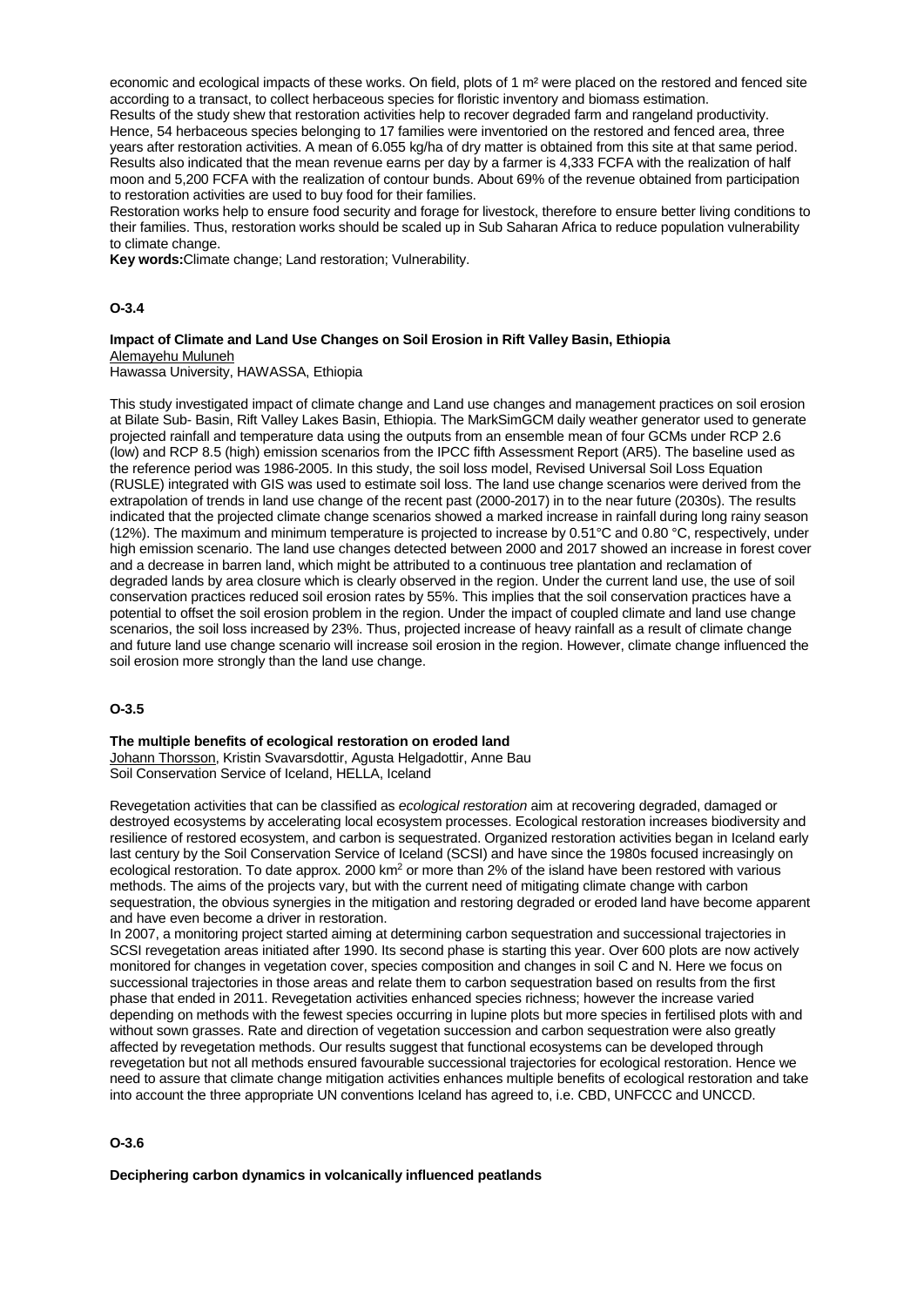Susanne Claudia Möckel, Egill Erlendsson, Guðrún Gísladóttir University of Iceland, REYKJAVIK, Iceland

Even though at similar latitudes, environmental conditions in Iceland differ from those in other sub-arctic regions, not least owing to the influence of volcanism. Standards commonly used to estimate carbon stocks and predict carbon dynamics are therefore not necessarily applicable to Icelandic peatlands. The andic characteristics of Icelandic peatlands may possibly alter carbon storage processes compared to peatlands at similar latitudes in non-volcanic areas. Icelandic peatlands contain more mineral material, less organic material, and less carbon, than their northern counterparts. It is often assumed that the comparatively low carbon content of Icelandic peatlands equates with comparatively low carbon emissions. On this basis, the value of capturing carbon in ecologically restored peatlands in Iceland has been questioned. In our view, the current state of knowledge about carbon dynamics, and their underlying processes in peatlands of subarctic volcanic environments does not allow for such assumptions to be made. Here, we present the first results of an ongoing project which seeks to decipher the carbon dynamics of volcanically influenced peatlands in Iceland, for example by disentangling some of the factors that control carbon stability in Icelandic peatlands, e.g. vegetation characteristics, content of allochthonous mineral material, carbon quality, and soil fertility. Peat samples, from three sites forming a transect from the coast to the highland fringe in Austur-Húnavatnssýsla, North Iceland, are being analysed. Vegetation characteristics differ between the sites; *Eriophorum angustifolium* dominates the coastal site, *Carex rostrata* the site at the highland fringe. Several codominant species, including *Carex nigra,* and various flowering plants and dwarf shrubs, characterize the lowland site. Measurements of carbon respiration of selected soil horizons via long-term incubation at 5°C, 15°C and 25°C suggest that the amount of stored carbon is not directly related to carbon emissions.

#### **S-4 - The challenges of large-scale landscape restoration-from theory to practice**

**S-4.1**

# **The challenges of large-scale landscape restoration? an introduction** Dagmar Hagen

Norwegian Institute for Nature Research, TRONDHEIM, Norway

The last decade has seen a significant increase in the international prioritization of, and commitment to, the restoration of degraded land, such as CBD Aichi targets and numerous national and international restoration programs and initiatives. This has led to an explosion in the number of projects and scientific publications in ecology restoration. At the same time, we see a shift in focus on the outcomes of restoration, from biodiversity to the production of ecosystem services, and of the extent to which projects prove to be cost-effective.

Within this frame there are two issues of particular relevance, a) the need for larger projects where restoration is put into action to achieve the international and national targets, and b) the necessity to involve new actors and all types of knowledge for this to be successful. Large landscape restoration projects need to take the (potential) buzzwords "cooperation", "involvement" and "local knowledge" seriously, and find pragmatic solutions for implementing scientific knowledge into action. Based on this we believe that large restoration projects provide new and relevant knowledge for the future management of degraded land.

In this symposium, we will present four large projects from Estonia, Iceland, Norway and Scotland. They take place under different socio-economic conditions and in different ecosystems. The projects presented are at different stages of implementation. All have, however, experienced the possibilities and the challenges of bringing restoration to the management of large areas, and therefore provide valuable lessons for future restoration projects.

#### **S-4.2**

**Forest ecosystem restoration on post-mine oil-shale quarries in Estonia** Diana Laarmann, John Stanturf, Henn Korjus, Andres Kiviste Estonian University of Life Sciences, TARTU, Estonia

Forest ecosystem restoration on post-mine oil-shale quarries in Estonia Associate Professor Diana Laarmann, John A. Stanturf, Henn Korjus, Andres Kiviste

Oil-shale mining has been carried out in Northeast Estonia since 1916. Most of the surface mining sites were located in former woodlands. Although the forest ecosystem was destroyed and surface and underground water regimes extensively altered, reclamation of abandoned mining areas has been applied since 1960. Scots pine (*Pinus sylvestris* L.) was the main species for afforestation.

This study presents results from 74 permanent plots on two closed (Aidu and Viivikonna) and afforested oil-shale quarries in Estonia. The stand ages vary between 15-45 years. All plots were reclaimed by Scots pine, except for eight sample plots that were replaced naturally by Silver birch (*Betula pendula* Roth.).

Complex monitoring of forest stands, ground vegetation and soil was carried out in 2016. Before planting there were no soil cover at all. Average soil thickness is now 6 cm. Soil is alkaline; pH varied from 6.1-7.7. Soil thickness influences tree height and diameter growth. New suitable habitat is forming for threatened herbaceous species. Restoration of post-mining sites often leads to development of novel ecosystems, their functions and composition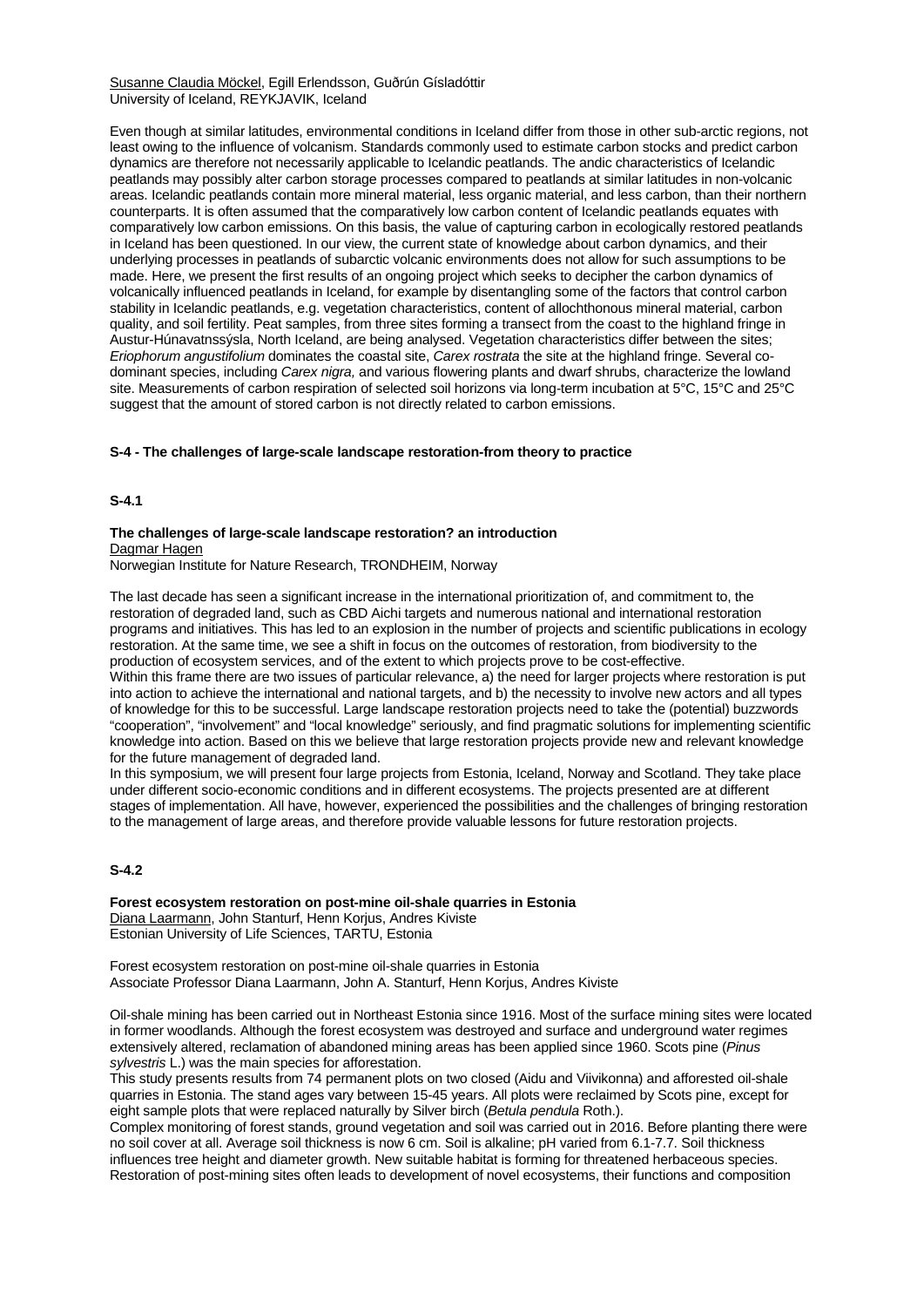## **S-4.3**

#### **Hjerkinn PRO - the restoration of a high mountain military training area into National Park** Pål Skovli Henriksen

Forsvarsbygg, HAMAR, Norway

*Hjerkinn PRO* is a large-scale restoration project in high mountain landscape in Dovrefjell, Norway. The area was used as a military training area and shooting field between 1923-2008. In 1999, the Norwegan Parliament decided to establish a new military shooting field in south Norway, and also close down Hjerkinn. Due to the nature values in the area, the decision was linked to a comprehensive plan for extended protection of Dovrefjell. The purpose is especially to protect an intact high mountain ecosystem and a beautiful and distinctive landscape with rich animal and plant life. The wild reindeer at Hjerkinn is considered one of the last stocks of the most original wild European reindeer.

The main strategy for restoration of Hjerkinn shooting field, is to revers all technical infrastructure, and prepare for natural recovery of vegetation and landscape. In some areas planting and seeding has to help boost the process. This is continuously coordinated with the other important part of the project; clearing of unexploded ammunitions. The area has also been used for tourism, hunting and grazing for decades, and a significant part of the project has been to balance local interest with national demand of protection. The protection plan was decided by the Norwegian government in April 2018. Most of the area is protected as a National Park, but some infrastructure will be kept for future access of local farmers and a tourist shuttle bus. Main challenges in the restoration project has been to establish feasible and economic successful restoration methods for a high mountain area, and to secure the successful execution of the partnership between the project management, biological advisors and entrepreneurs. Understanding the local society and finding the right balance between future use and protection has also proven a challenging journey.

#### **S-4.4**

**The Heklusk**ó**gar project in Iceland: Restoration of birch woodland in a severely degraded landscape** Asa L. Aradottir<sup>1</sup>, Hrönn Gu<sub>A</sub>°mundsdóttir<sup>2</sup>

1Agricultural University of Iceland, REYKJAVIK, Iceland 2Hekluskógar, SELFOSS, Iceland

The Hekluskógar project aims to establish native birch woodlands in a severely degraded area near the active Mt. Hekla volcano in S-Iceland. Its main goals are to enhance resilience of nearby ecosystems to volcanic ash deposition, and to prevent secondary distribution of ash by wind and water. This entails restoring ecosystem functions and biodiversity that contribute to numerous ecosystem services; from carbon sequestration to improved options for future land use.

The Hekluskógar area extends over 900 km2 with a current project area of 620 km2. When the project started in 2007, more than half of this area had very active soil erosion and sparse vegetation cover. Low nutrient levels and water holding capacity, together with unstable surfaces due to erosion and cryoturbation characterize the eroded areas. Other parts of the Hekluskógar area have more favorable conditions and even a few remnants of the extensive woodlands that once covered much of the area.

The main strategy for woodland restoration in Hekluskógar is to use natural regeneration of birch to the extent possible. In much of the area, however, this is hindered by unfavorable conditions for seedling establishment and lack of seed. Interventions to overcome these limitations include revegetation to stabilize the soil surface and create safe sites for seedling establishment, together with planting or seeding of "woodland islets" that will later serve as local seed sources. The implementation phase of Hekluskógar is expected to take at least 30 years but the full extent of the resulting woodlands will not be realized until many decades later.

A project manager runs the daily activities of the Hekluskógar project, but various groups have been engaged in the project's implementation. This includes contractors and governmental agencies, local landowners, summerhouse owners, private and NGO volunteer groups and students.

#### **S-4.5**

#### **Cairngorms Connect - the 200 year vision of the UK's biggest habitat restoration project** Jeremy Roberts

Royal Society for the Protection of Birds, NETHYBRIDGE, United Kingdom

*Cairngorms Connect* is a partnership of neighbouring land managers in the Scottish Highlands, committed to a bold and ambitious 200-year vision to enhance habitats, species and ecological processes across 600 square kilometres within the Cairngorms National Park.

In UK terms, this is a landscape of superlatives: Ancient woodlands intersected by sparkling rivers and lochs, encircle an Arctic-like mountain massif – the most extensive and wildest of its kind in Britain; there are vast tracts of blanket bog, tranquil wetlands and secret woodland bogs. It is a place where eagles soar, wildcats prowl and red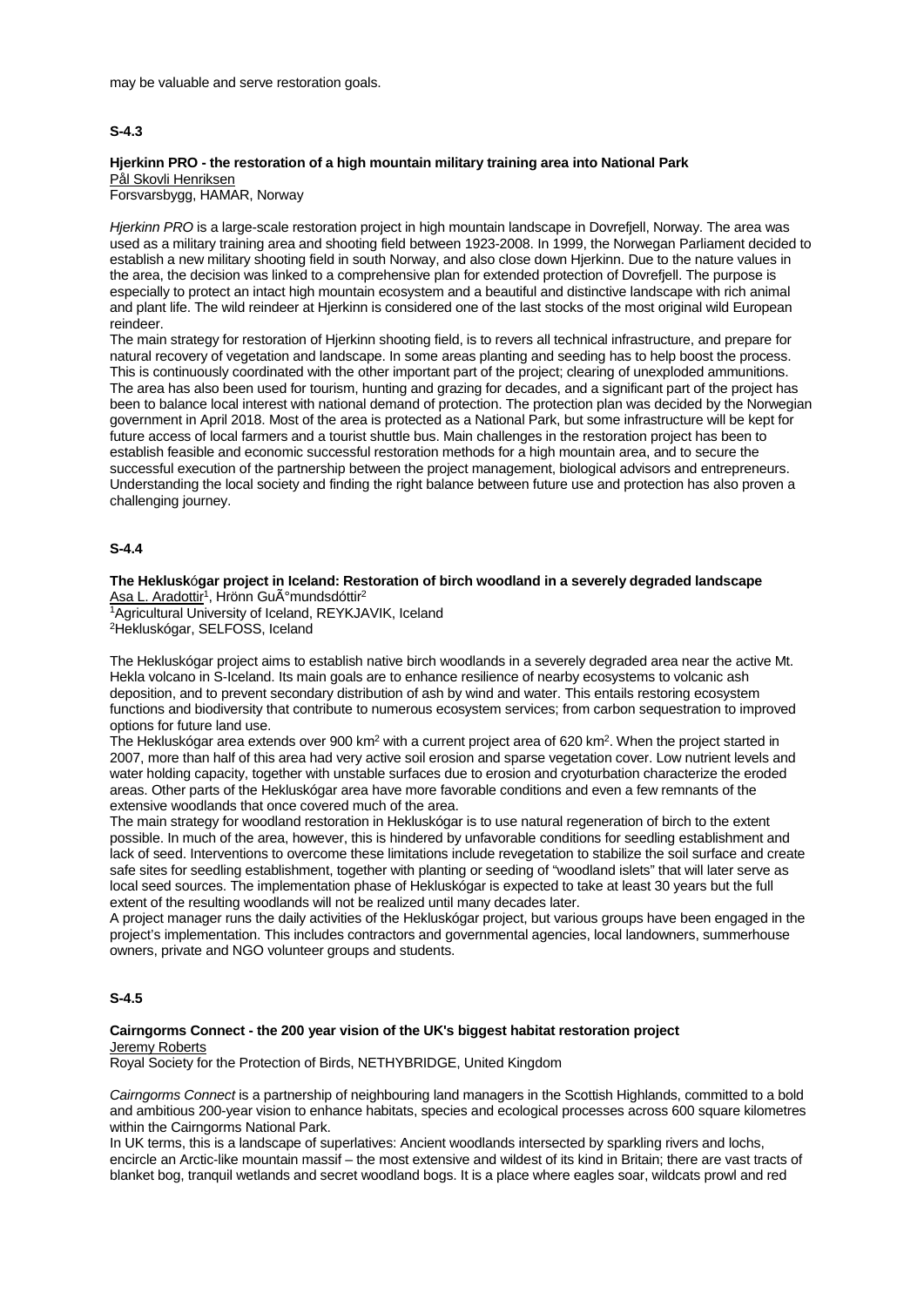squirrels forage; home to plants, insects, birds and mammals found in few other places.

Yet the project area has suffered centuries of damage: forest bogs are crossed by drains and planted with nonnative conifers; domestic animals and artificially high deer populations have caused landscape-scale suppression of our forests and erosion of our blanket bogs; centuries of engineering works have confined rivers to artificial channels, and many rare and iconic species are restricted to fragments of suitable habitat. The strength of *Cairngorms Connect* is the coming together of like-minded managers committed to reversing this damage, delivering habitat enhancement and expansion at a scale unparalleled in Britain.

This ambition also brings challenges: How do we ensure common cause across the partnership? How do we bind commitment for 200 years? What are the practical challenges of working at this scale? How do we transcend centuries of Highland management practice, to introduce an alternative model for the UK's uplands? How do we secure stakeholder buy-in; from those we employ, to those who live, work and recreate here? How do we promote what we value and restore, without increasing the risk of damage by those who come to experience this spectacular place?

#### **W-2 Enhancing the SER Standards for a Changing World**

Chairs: Jim Hallett and James Aronson

#### Workshop summary:

The SER Standards for the Practice of Ecological Restoration establish benchmarks for designing, evaluating, and promoting successful restoration projects from an ecological perspective while respecting socio-cultural realities and needs. We will discuss ongoing efforts to test, refine, and strengthen the Standards to operationalize them for restoration projects and programs worldwide

#### **W-3 Restoring river connecectivity : challenges and current development**

Chairs: Joshua Jones and Peter Jones

#### Workshop summary:

In this workshop, participants will have the opportunity to share ideas and discuss key requirements and challenges for achieving the restoration of longitudinal river connectivity including barrier identification, barrier removal, impact mitigation methods, and monitoring adaptive management. This will allow sharing of perspectives; strengthen the global network of those working to improve river connectivity; and advance collaborative efforts to improve the success of river connectivity restoration efforts worldwide.

#### **S-5 - Grassland restoration in Europe: current status & future prospects, cont.**

## **S-5.1**

#### **Standards as a basic tool for ecological grassland restoration in the Czech Republic**

Ivana Jongepierova<sup>1</sup>, Marie Straková<sup>2</sup>, Magdalena Ševcíková<sup>2</sup>, Karel Prach<sup>2</sup>

1Nature Conservation Agency of the Czech Republic, LUHACOVICE, Czech Republic

In the Czech Republic (except for the White Carpathian Mts.) regional seed mixtures nor species-enriched commercial seed mixtures are yet used for the restoration and recreation of grassland with non-productive functions. In order to facilitate the use of these mixtures on a larger scale, the Czech Nature Conservation Agency has issued two standards (*Restoration of grasslands using regional seed mixtures*, 2014 and *Grassland*, 2018). The first one contains instructions for the application of different methods aimed at ecological 'regrassing' of arable

land and the support of species diversity in grasslands recently created with commercial seed mixtures. It includes a map of provenance regions in the Czech Republic.

Since regional seed mixtures are not yet available on the Czech market, the other standard is a compromise between the use of commercial seed mixtures and regional ones. It prescribes to include into species-enriched seed mixtures only plant varieties of Czech or Slovak origin reproduced in the Czech Republic and prohibits the use of interspecific and intergeneric hybrids. Sowing of *Festuca arundinacea* in the landscape is not allowed, except for justified cases of sites regrassed for technical purposes and sites where this species is naturally distributed. These standards are designed for all those dealing with grasslands in the landscape. The guidelines are aimed at stimulating the production and use of proper seed material in grassland restoration in the entire Czech Republic.

#### **S-5.2**

**Landscape genetics as a perspective tool for guiding grassland restoration: a case study from Estonia** Sabrina Träger, Iris Reinula, Aveliina Helm, Tsipe Aavik University of Tartu, TARTU, Estonia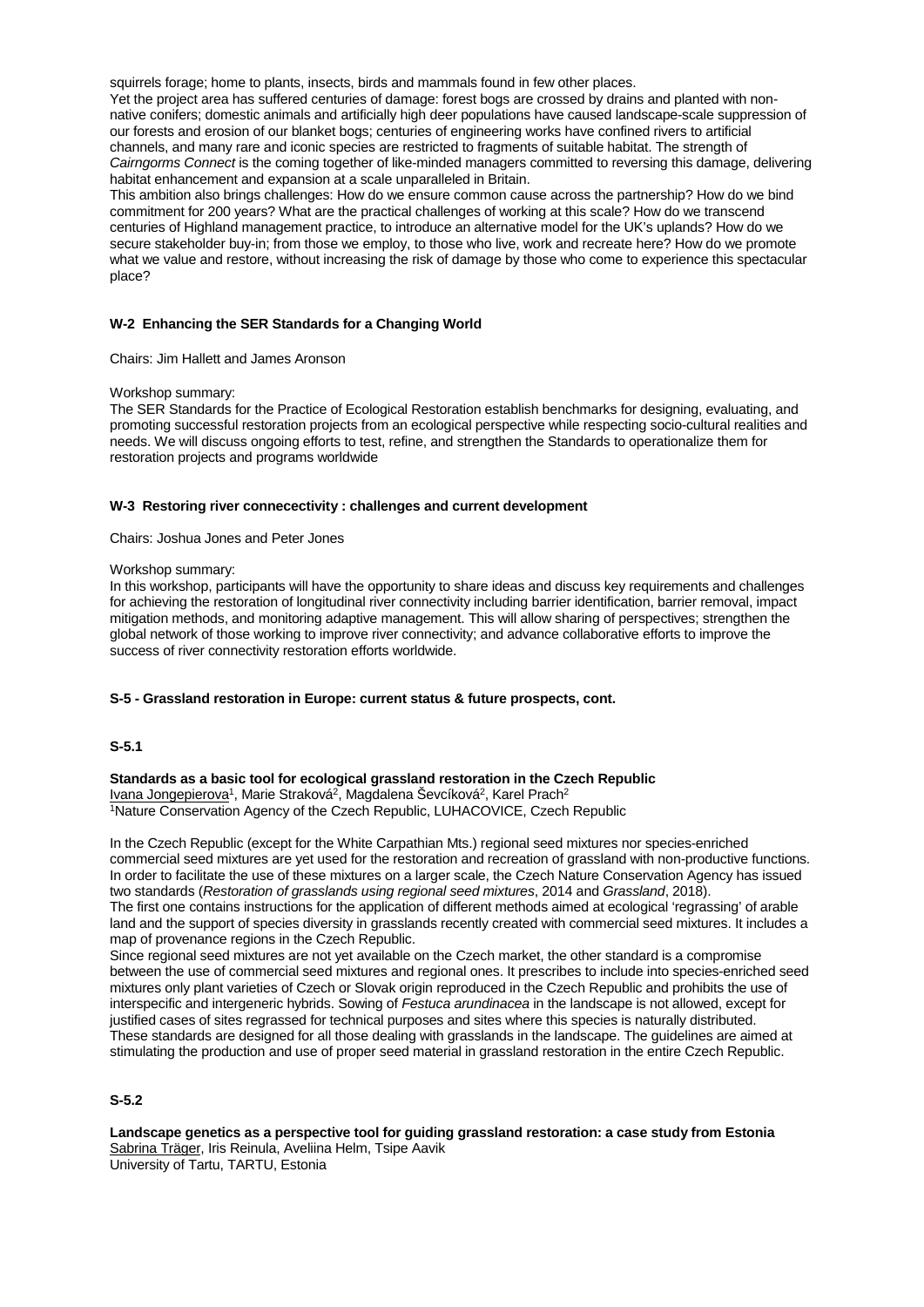Loss and isolation of habitats are major threats to genetic diversity, the latter being a crucial prerequisite for species survival in times of rapid environmental change. Yet, we still lack detailed understanding of how landscape elements shape functional connectivity between habitats and by that affect the distribution of genetic diversity in habitats with high conservation value threatened by the effects of area loss and isolation. Particularly, semi-natural grasslands have experienced drastic decrease in area and connectivity due to changes in management strategies, resulting in loss of genetic diversity. The introduction of genetic tools to conservation biology is not new, but landscape genetic studies combining genetic and landscape analysis are still scarce despite their comprehensive examination of the connection between landscape heterogeneity and genetic diversity. Moreover, recently, novel efficient genetic screening methods for studying genetic diversity, e.g. restriction-site associated DNA sequencing (RADseq), have been developed enabling the detection of numerous molecular markers distributed over the whole genome allowing the analysis of the adaptive potential of species. We applied RADseq to collect thousands of single nucleotide polymorphism (SNP) markers across 740 individuals originating from 41 populations of *Primula veris*, a plant species common to semi-natural grasslands, to evaluate the effect of grassland fragmentation on the genetic diversity of *P. veris*. Our study systems are Estonian alvar grasslands because of their high conservation value due to exceptional species diversity and unique species composition, but which have experienced drastic loss in area and connectivity in the last century. We also investigated whether the lack of management and consequent overgrowth with woody vegetation affects the genetic diversity and related adaptive potential of *P. veris*. Our study shall shed light on the fundamental landscape-driven genetic background of plants, which can serve as a basis for guiding decision-making in restoration ambitions and environmental conservation policy.

# **S-5.3**

#### **Ecological restoration of grasslands in cities as components of green infrastructure: ecological and social aspects**

Kathrin Kiehl<sup>1</sup>, Nils Stahlhut<sup>2</sup>, Daniel Jeschke<sup>1</sup>, Valentin Klaus<sup>3</sup>, Roland Schröder<sup>1</sup> 1Osnabrück University of Applied Sciences, OSNABRÜCK, Germany 2University of Münster, MÜNSTER, Germany 3ETH Zürich, ZÜRICH, Switzerland

Urban green infrastructure includes gardens, parks or green roofs as well as remnants of natural and semi-natural ecosystems. In times of decreasing biodiversity and ongoing climate change urban green infrastructure provides habitats for species, which have become rare in agricultural landscapes, and it ensures important ecosystem functions such as water retention and cooling. In Central Europe, grasslands in urban or suburban areas are often species poor due to high management intensity or because they have been established with species poor mixtures of grass cultivars.

Currently, many local initiatives in Germany have started to restore grasslands to help bees and other flower-visiting insects. We studied the effects of seeding typical native grassland species of regional origin on species richness and species composition of urban grasslands established by different stakeholders in northwestern Germany. Seeding of species-rich seed mixtures (23-39 species) after severe soil disturbance always led to an increase of vascular plant species richness compared to unsown control plots. The number of sown target species on restoration sites and their establishment rates were significantly positively correlated with soil pH. In contrast, increasing soil moisture tended to have a negative effect on the establishment of the mostly mesophytic species of the seed mixtures.

Our results highlight the importance of taking into account local environmental conditions of restoration sites more in detail before start of the restoration in order to apply site-specific seed mixtures with well adapted native species. As the ecological knowledge of local initiatives is often not sufficient to study site conditions and to choose the right species, we recommend developing strategies for knowledge transfer. Until this has been effectively done, we suggest to use species-rich seed mixtures with more than 35 species when restoring urban grasslands and to include regionally typical native species covering a broader spectrum of environmental conditions.

## **S-5.4**

#### **Restoration of a habitat for resource-conservative plants by resumed cutting of an abandoned grassland** Andreas Stampfli<sup>1</sup>, Michaela Zeiter<sup>2</sup>

1Bern University of Applied Sciences, ZOLLIKOFEN, Switzerland

Biodiversity conservation in fragmented landscapes may include proper management of underused, degraded habitats in the neighbourhood of semi-natural grassland to extend the resilience of local populations to threats from global change. We resumed cutting in an abandoned grassland to restore a semi-natural meadow as a habitat for slow growing, resource-conservative plant species in close vicinity of an old species-rich hay meadow at Pree, Monte Generoso, Switzerland. Ten years of resumed cutting resulted in little change in the species composition of the formerly degraded grassland, the dominant grass *Brachypodium pinnatum* showed high persistence. Dispersal limitation and a lack of target species in the soil seed bank were identified as further key issues. We hypothesized that continued cutting and removal of the harvest will reduce productivity in the long run and enhance slow growing species with more conservative resource economies at the expense of *B. pinnatum*. Here, we compare 20-year trends in species richness and community-weighted means of specific leaf area (CWM SLA) between a 1-yr-1 and a 2-yr<sup>-1</sup> cutting regime in the formerly abandoned site. After 20 years of cutting we compare the species composition of the former abandoned meadow with the species-rich target meadow based on ca. 900 point-quadrats in areas of 36 m2. Community productivity strongly declined in the second decennium after resumed cutting. Concomitantly *B.*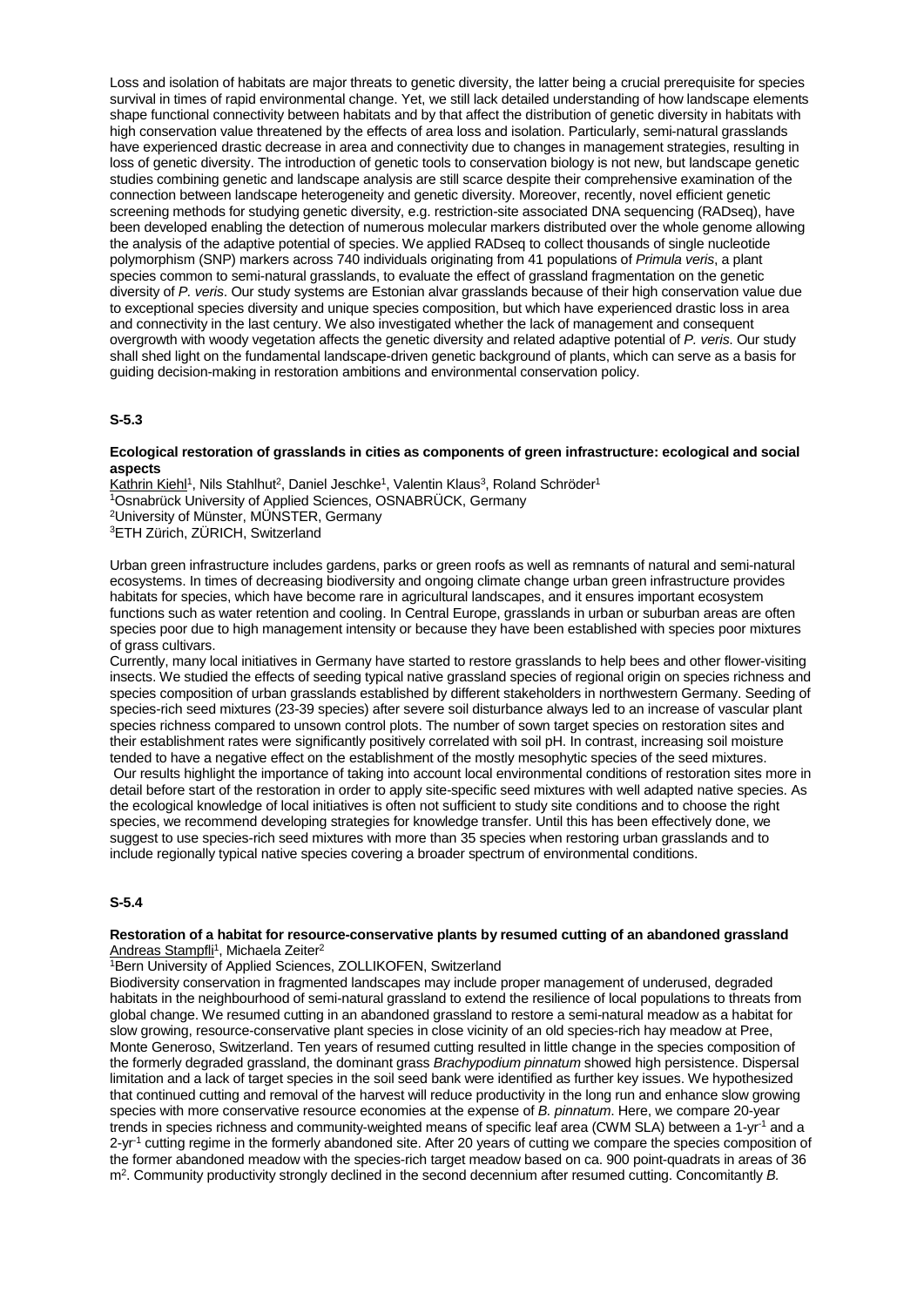*pinnatum* declined in abundance and resource conservative (low SLA) species slowly recolonized the grassland. Cutting twice per year during the first decennium resulted in a stronger decline in CWM SLA than cutting only once per year. Abandonment followed by cutting for twenty years clearly declined productivity to levels below the longterm average of an old semi-natural meadow due to species loss, dispersal limitation and the collapse of the dominant grass.

## **S-5.5**

## **The restoration of Nardus grasslands by soil inoculation**

Willem-Jan Emsens<sup>1</sup>, Arrie Van der Bij<sup>2</sup>, Roland Bobbink<sup>2</sup>, Roos Loeb<sup>2</sup>, Rudy Van Diggelen<sup>2</sup> 1University of Antwerp, ANTWERP, Belgium

*Nardus* grasslands are low-productive and often species-rich grasslands that occur through much of Europe, with highest cover in Alpine regions. In lowland Europe, the habitat has usually developed after centuries of human management such as frequent haymaking. The area of the habitat has declined over the past few decades due to land use conversion and intensification, tree encroachment, eutrophication and acidification. Concern over the future of the habitat has resulted in its legal acknowledgment as a priority Natura2000 habitat type by the European Commission (H6230).

An increasing number of *Nardus* grassland restoration projects have been launched. The primary aim is typically to decrease soil nutrient pools, e.g. by phosphorus mining or topsoil removal. However, these measures not always seem adequate, and the development of *Nardus* grasslands may falter even on potentially suitable and nutrientdepleted soils. Studies from other habitat types (e.g. heathlands) have shown that dispersal limitation of target species can be a significant bottleneck, which steers vegetation assembly in the direction of dominance by a few common and widespread species. Dispersal limitation can be lifted by targeted (re-)introductions, e.g. by seeding or by hay transfer from well-developed reference grasslands. Another promising technique in grassland restoration is the inoculation of top soil fragments or sods from reference grasslands, which introduces seeds but also relevant microbial communities.

We present results from a set of experimental case studies on *Nardus* grassland restoration in the BeNeLux. Key to these studies was the identification of biogeochemical bottlenecks for *Nardus* grassland restoration, as well as finding ways to speed-up restoration. We discuss the feasibility of several techniques, and evaluate their applicability on a larger scale.

#### **S-6 - Adapting dryland forest & woodlands to climate change: lessons from past reforestations to the future**

## **S-6.1**

**Using microclimate scale to direct reforestations in drylands** Adriana Príncipe<sup>1</sup>, Pedro Pinho<sup>1</sup>, Alice Nunes<sup>2</sup>, Cristina Branquinho<sup>1</sup> 1Ce3c, Faculty of Sciences of University of Lisbon, AZAMBUJEIRA DOS CARROS, Portugal

Mediterranean Basin will be one of the areas most affected by climate change, e.g. with more frequent droughts and occurrence of extreme events. Afforestation is an important nature-based solution for climate change adaptation. Revegetation efforts are often unsuccessful, particularly in roughness areas, because microclimate is ignored even when macroclimate is taken into consideration. The objective of this work is to provide a tool to guide revegetation efforts in roughness drylands using macro and microclimate. We used two types of remote sensing data: satellite images and aerial photographs (from 1950 to the present) to quantify the spatial-temporal changes in tree cover along a climatic gradient in the south of Portugal (c. 35.000 km2). Results show that both macro and microclimate influence tree cover, an indicator of the revegetation success potential. A model was then developed and used to map with high spatial resolution the revegetation potential in the study area. Using this model predictions, we can point the areas where natural tree regeneration is possible without further management besides ensuring grazing exclusion during an adequate period, and the areas where assisted afforestation techniques are necessary. These results are used to increase the precision of (re)afforestation planning and its success, thus contributing to create resilient and sustainable forests which can bring new solutions for dryland landscapes under a climate change scenario.

## **S-6.2**

**Long-term effects of afforestation projects on soil properties in two contrasted Mediterranean areas** Estela Nadal-Romero<sup>1</sup>, Jeroen Zethof<sup>2</sup>, Teodoro Lasanta<sup>2</sup>, Erik Cammeraat<sup>2</sup> 1Instituto Pirenaico de Ecología, ZARAGOZA, Spain

Most Mediterranean areas have been subjected to significant human pressure through deforestation, cultivation of steep slopes, fires and overgrazing. However, during the 20th century, especially in the 1960s and 1970s, these areas were affected by rapid population migration and abandonment of cultivated fields. The idea of land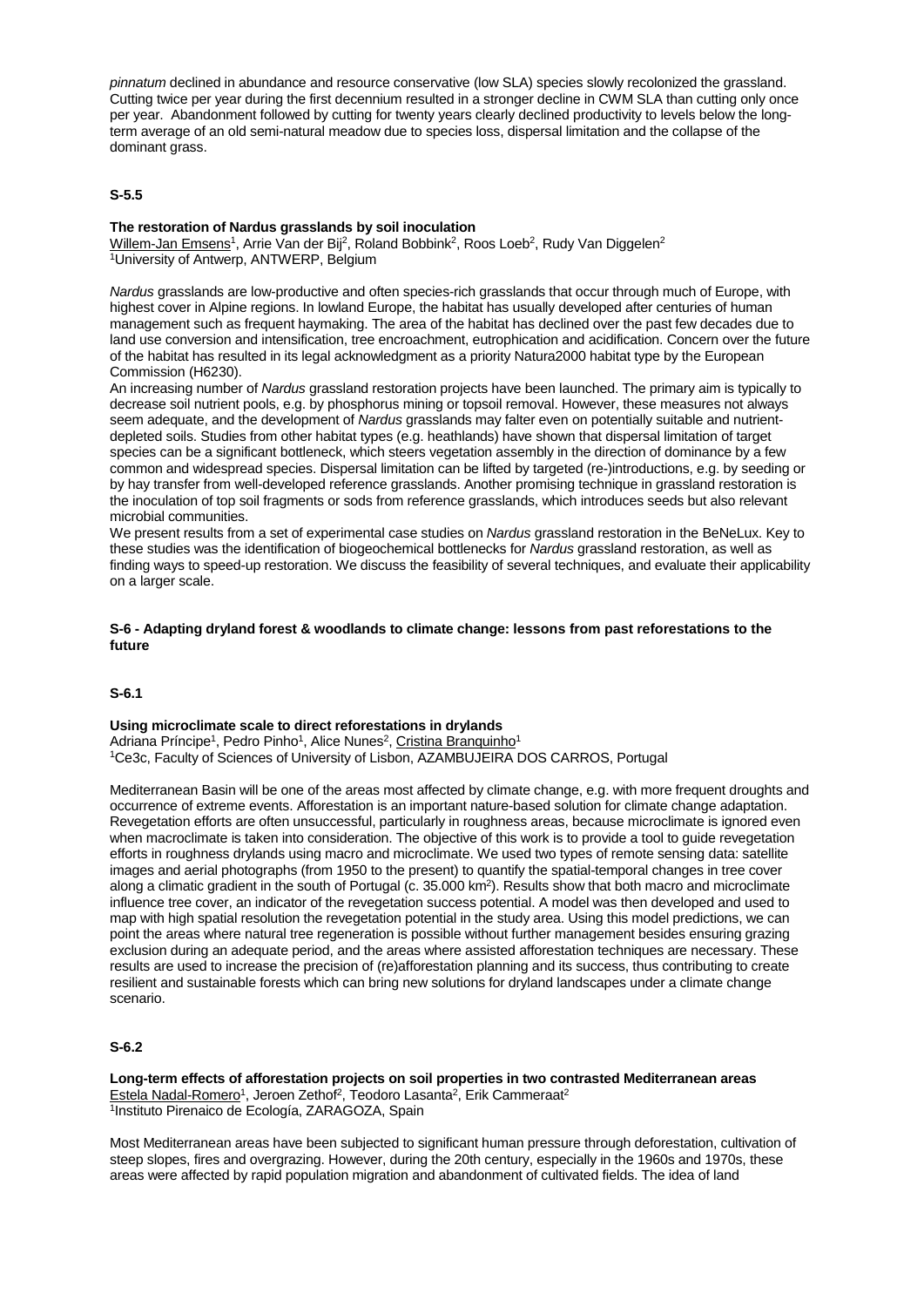degradation after abandonment was widespread, motivating extensive afforestations that were conducted by national forest services all over the Mediterranean Region. However, very few evaluations of the effect of afforestation policies in Mediterranean areas have been carried out in an integrated way. This study examines the effects of afforestation and secondary succession on soil quality in two contrasted areas: (i) a semiarid area located in southeastern Spain, and (ii) a humid area located in the Central Spanish Pyrenees. In both areas, a mosaic of different land uses and land covers were selected, including natural forest, natural revegetation (secondary succession) and afforestation sites. Composite samples were taken to analyze the physical and chemical soil properties.

Different results have been observed in the study sites: in the semiarid area, 40 years after afforestation the restoration of the natural soil functioning seems to be successful and secondary succession only induce small changes; conversely, in the humid area, no differences have been found between the soil improvements by secondary succession in comparison to afforestation. These results highlight that success of afforestation projects should be evaluated for every study case, and site specific solutions should be considered.

Acknowledgments: This research was supported by a Marie Curie Intra-European Fellowship in the project "MED-AFFOREST" (PIEF-GA-2013-624974) and the ESPAS project funded by the MINECO-FEDER (CGL2015-65569-R). Estela Nadal-Romero was the beneficiary of a "Ramón y Cajal" postdoctoral contract (Spanish Ministry of Economy and Competitiveness).

## **S-6.3**

#### **Recovery of ecosystem services through restoration in Mediterranean woodlands depends on previous degradation and aridity**

Susana Bautista<sup>1</sup>, Alejandro Valdecantos<sup>1</sup>, V. Ramón Vallejo<sup>2</sup> 1University of Alicante, ALICANTE, Spain

Degradation in dryland woodlands may lead to losses in ecosystem functioning and diversity that can be very difficult to recover. Based on the assessment of seven sites distributed across the northern Mediterranean and representing a range of degradation drivers and environmental pressures, we investigated how the degree of recovery of ecosystem services through restoration relates to the accumulated loss of ecosystem services that resulted from degradation. For each site, we identified areas representing healthy (reference) and degraded states, as well as restored areas where corrective measures had been conducted in the past. We assessed a suite of structural and functional indicators, from which we estimated values for the provision of a balanced basket of ecosystem services. The potential for restoration was derived from the comparison between the degraded and restored states, while differences between reference and degraded sites were used as indicators of degradation severity. Despite the between-site variability in restoration treatments and in the time elapsed since their application, the degree of ecosystem services provision achieved by restoration exhibited a global positive relationship with the relative degree of degradation observed, so that the higher the loss of services the higher their provision in the restored areas. However, this positive trend shifted for the driest and most degraded site, which kept very low levels of ecosystem services provision in the restored areas, despite the success of the reforestation applied in terms of survival and growth of the introduced plants. Overall, our results suggest that that the relationship between restoration potential and degradation level follows a non-linear model, being positive until certain threshold in the loss of services, beyond which the benefits of restoration drop sharply. The implications of these results are important for prioritizing restoration efforts and assessing the cost-benefit of restoration as a function of degradation.

#### **S-6.4**

**Evaluating reforestations in drylands as an adaptation measure to a climate change scenario** Melanie Köbel<sup>1</sup>, Alice Nunes<sup>1</sup>, Adriana Príncipe<sup>1</sup>, André Vizinho<sup>1</sup>, Helena Serrano<sup>1</sup>, Cristina Soares<sup>2</sup>, Pedro Pinho<sup>1</sup>, Cristina Branquinho<sup>1</sup>

1CE3C - Centre for Ecology, Evolution and Environmental Changes, LISBOA, Portugal 2Forest Research Centre, School of Agriculture, LISBOA, Portugal

Forests contribute for carbon sequestration, preserve soils, promote water infiltration and resilience in face of extreme events (heat waves, torrential rains, etc.), while providing natural resources. In drylands in particular, increasing forest area via reforestation is a common practice to revert land degradation, increase ecosystem resilience and services provision. In Portuguese drylands, reforestations have been extensively made in the past decades to promote ecosystem services such as soil quality and tree productivity. Moreover, climate change scenarios suggest that aridity will increase in this region, to which reforestations can be an important mitigation and local adaptation measure, but the increasing water-limitation trend demands that good practices are applied, to ensure optimal success of reforestations and their long-term sustainability. However, evaluation of reforestations is traditionally limited to assessments of tree mortality and density, and lack to consider other ecosystem properties. In this work, we assessed reforestations across a regional scale, comprising 44 sites with different aridity levels and tree species (among holm-oak, cork-oak and umbrella pine, in single-species or mixed plantations). We assessed several ecosystem properties related to the delivery of services and to ecosystem functioning, such as tree density, pasture productivity, biodiversity, potential for natural regeneration and soil organic matter, and related these with climatic drivers and reforested species. We found that some ecosystem properties are related with the species planted, such as pasture productivity, while others are primarily related with climate, such as soil quality. With this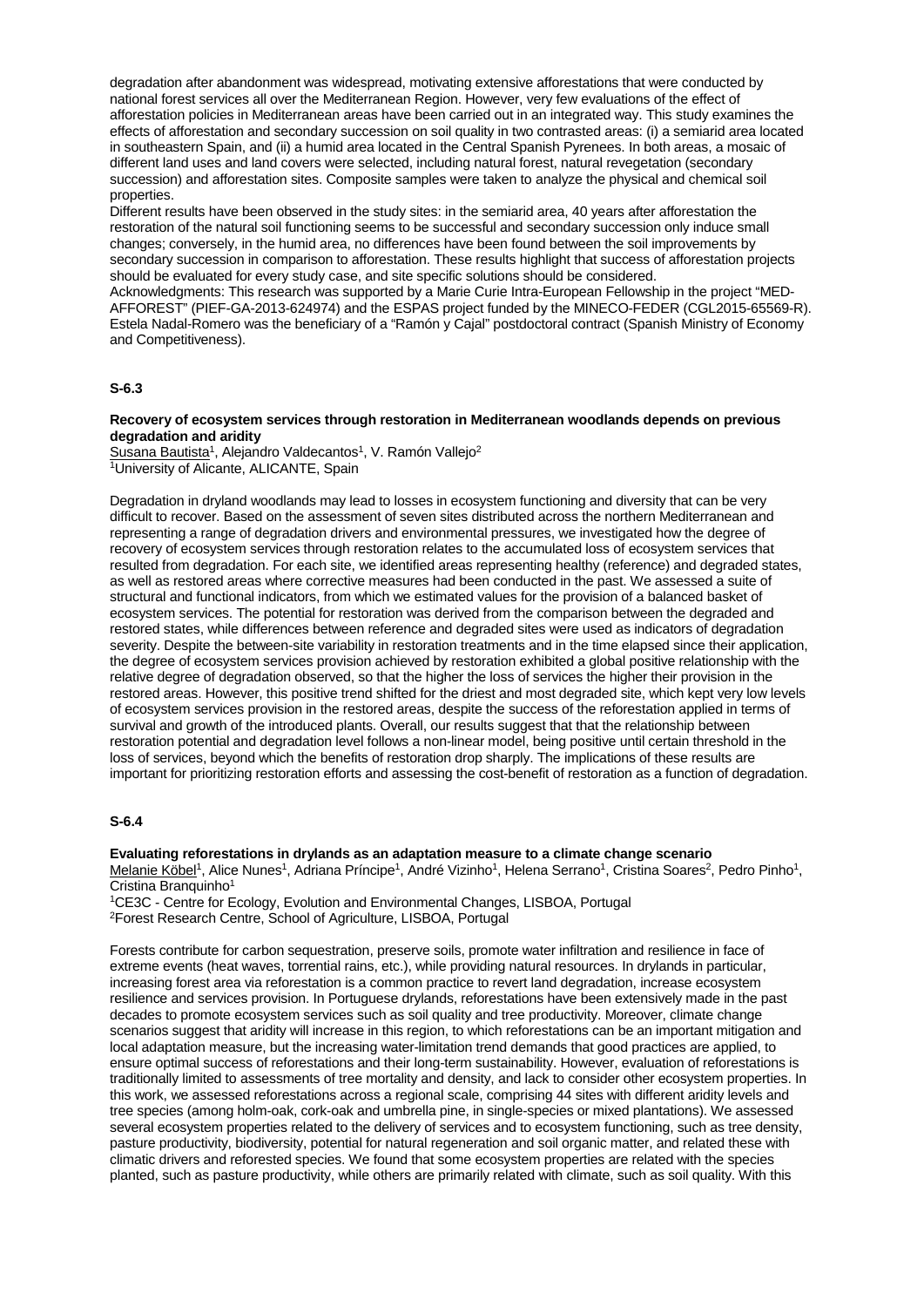project, we also published an e-book to foster discussion on planning and implementation of reforestations taking into account current and predicted climate change scenarios, and population's expectations. Acknowledgement: Programa AdaPT, financed by EEA Grants and Fundo Português de Carbono and project PTDC/AAG-GLO/0045/2014, funded by FCT-MEC.

## **S-6.5**

#### **Effects of afforestation programmes on catchment hydrological response and water production among the 2050 horizon**

Estela Nadal-Romero<sup>1</sup>, Makki Khorchani<sup>2</sup>, Noemi Lana-Renault<sup>2</sup>, Javi Zabalza<sup>2</sup>, Christina Tague<sup>2</sup>, Janet Choate<sup>2</sup>, David Regüés<sup>2</sup>, Teodoro Lasanta<sup>2</sup>

1Instituto Pirenaico de Ecología, ZARAGOZA, Spain

Since the beginning of the 20<sup>th</sup> century afforestation programs in abandoned and degraded areas have been conducted in Mediterranean mountain areas. However, the effects of afforestation projects on water resources are still controversial. In this study we analyze and compare the hydrological response of three different vegetated areas in the Central Spanish Pyrenees: a natural forested area (San Salvador catchment), and two catchments representing farmland abandonment scenarios: a natural re-vegetated area (Arnás catchment), and an afforested area (Araguás\_Afforestation catchment). The results show significant differences in the hydrological responses of the two post land abandonment scenarios and the natural forest area, indicating that vegetation and soil properties (resulting from past agricultural activities) can influence the hydrological response and the runoff generation processes.

In addition, this study implements the Regional Hydro-Ecological Simulation System (RHESSys) to simulate streamflows in the three catchments. Different scenarios combining changes in land cover and in climatic variables are considered to study the effects of land use changes and afforestation programs on water production in a context of Global Change.

#### **O-4 - Restoration & Climate change, cont.**

#### **O-4.1**

#### **Stability of soil carbon storage in afforested lands**

Jérôme Laganière<sup>1</sup>, Denis Angers<sup>2</sup>

1Natural Resources Canada, QUÉBEC CITY, Canada 2Agriculture and Agri-Food Canada, QUÉBEC CITY, Canada

Land restoration by afforestation increases soil organic carbon (SOC) storage relative to a treeless land. Although this climate-beneficial land-use change raises SOC levels and therefore the soil's capacity to reduce atmospheric CO2, it is not clear whether the protection of SOC against decomposition, leaching, and erosion is improved as well. Given that changing environmental conditions may threaten the integrity of SOC reservoirs, understanding SOC stability following afforestation is relevant to the long-term maintenance of SOC under global changes. We reviewed the literature investigating the effect of afforestation on the proportional changes of carbon stored in soil size-density fractions and in soil aggregates, which are robust indicators of long-term SOC stability. Too few studies reported data on biochemical-recalcitrant fractions to be considered in our analysis. The only variable that could relate to SOC recalcitrance was the carbon-to-nitrogen ratio. Based on 30 publications encompassing over 100 sites, our review shows that the conversion from a treeless land (i.e. cropland, grassland, pasture or degraded soil) to a forested land (i.e. plantation or natural forest succession) increases the contribution of the more labile light fraction (LF) and particulate organic matter fraction (POM), more so than that of the more stable, mineral-associated silt and clay fraction (S&C). Afforestation also increases the carbon stored in macro-aggregates more often than in micro-aggregates and rarely in the free S&C. Afforestation usually decreases the carbon-to-nitrogen ratio of SOC. Overall, although the SOC formed in forests is likely more recalcitrant, of lower biochemical quality, the new carbon incorporated into the soil in afforested land is preferentially stored in more labile soil fractions, in line with the Microbial Efficiency-Matrix Stabilization framework predicting preferential SOC stabilization in mineral fractions from high-quality litter.

## **O-4.2**

**CO2 and methane exchange of soils, trees and ditches in drained and rewetted, temperate fens** Daniel Köhn, Anke Günther, Gerald Jurasinski, Laurenz Teuber University of Rostock, ROSTOCK, Germany

Drained fens frequently show high carbon dioxide emissions. Rewetting is a common measure of restoration, yet it can cause high methane emissions which counteract the initial intention of climate change mitigation. In recent years, high emissions from structural elements like ditches and tree stems also gained attention. While plantations of black alder (Alnus glutinosa (L.) J. Gaertn.) can improve the uptake of carbon dioxide, they can also act as a source of methane. Due to the often anoxic conditions and high availability of substrate, ditches can also be a strong source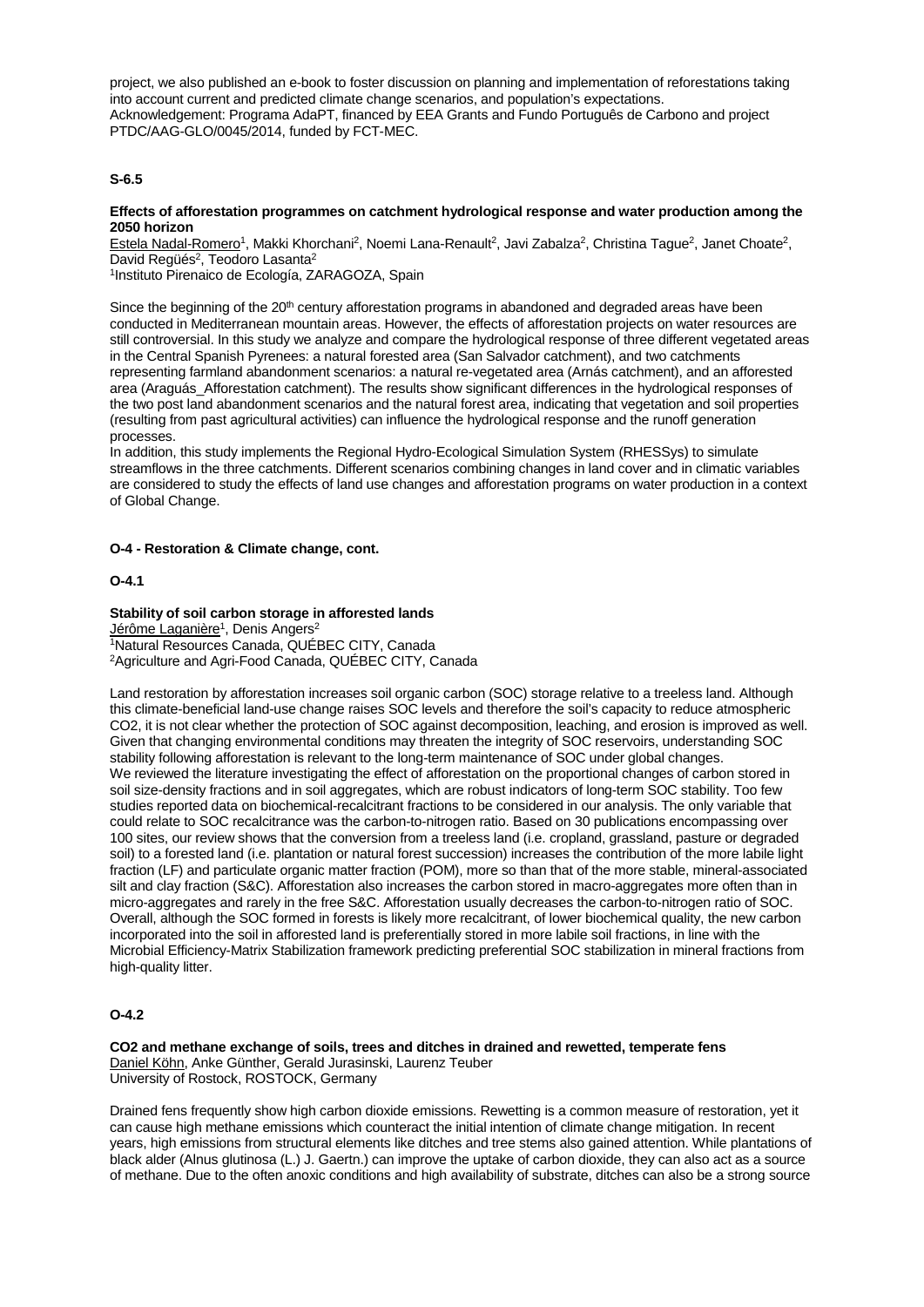of methane and carbon dioxide. However, data on the emissions of trees and ditches is still scarce for the temperate region. Here, we present data on the exchange of methane and carbon dioxide from the soil, tree stems and ditches in six temperate fens from the first measurement year of a three-year measuring period. The study sites comprise three different kinds of fens including percolation fens, coastal fens and forested fens of which there is a drained and rewetted one for each type. In all study sites, we use non-steady-state manual chambers to measure gas exchange at the soil surface. We additionally asses the gas exchange at the stem surface of black alder (stand age: ~40 years) in one drained and one rewetted alder plantation. Additionally, we study the heterogeneity of stem exchange among different trees and different heights in regular campaigns. To quantify gas emissions from ditches we use floating chambers and bubble traps in two non-forested sites. In this way, we aim to evaluate the relative share of stem and ditch emissions compared to those of soil and herbaceous vegetation. At the same time, we show the wide range of greenhouse gas exchange values that can occur in temperate fens across fen types and hydrologic conditions.

#### **O-4.3**

#### **Climate change modifies carbon sequestration in copper-polluted forest soils**

Nina Nikolic, Miroslav Nikolic, Pavle Djordjevic

Institute for Multidisciplinary Research, Univers, BELGRADE, Serbia

Soil carbon (C) storage is a key ecosystem function which can provide globally important services such as climate regulation. The effect of climate change on the restoration of soil C storage potential on post-mining land, where the development of both soil and vegetation starts *de novo*, is still insufficiently understood.

In this work we discuss how the recent changes of climate, effectuating temperature increase and overall habitat xerophytization have, during about 40 years, markedy modified the course of spontaneous succession and concomitantly the soil C sequestration potental in a model floodplain severely altered by long-term deposition of sulphidic waste from a copper (Cu) mine. Excessive Cu strongly reduces turnover of soil organic matter and adversely affects the revegetation process. Natural floods in this complex geomorphic setup on the other hand bring both pollutants and deficient nutrients to the affected floodplain. As the recent climate changes reduce the intensity of natural floods, two very different but highly specialized forest types are developing along the microelevation gradient (transects perpendicular to water channel) with up to 3-fold different topsoil C sequestration.

This work shows how climate change can increase the vunerability of spontaneous restoration process primarily by reducing nutrient fluxes.

#### **O-4.4**

#### **Enrichment Plantation Does Not Increase Carbon Sequestration in The Exclosures in The Highlands of Ethiopia**

Hadgu Hishe Teferi<sup>1</sup>, Giday Kidane<sup>1</sup>, Van Orshoven Jose<sup>2</sup>, Muys Bart<sup>2</sup> 1Mekelle University, MEKELLE, Ethiopia 2Catholic University of Leuven, LEUVEN, Belgium

In order to foster the potential of exclosures to sequester carbon, they are increasingly assisted through enrichment planting in Tigray, north Ethiopia. To study the impact of the enrichment planting on carbon sequestration, five exclosures with enrichment planting and five pure naturally regenerated exclosures were selected. Along parallel transects, all woody vegetations were counted and measured for their diameter and total height on 20m X 20m plots. Soil samples were collected at depth of 0-0.2m on five subplots, one at the center and four at each corner of the plots. To test significant differences of carbon stored, general linear model, multivariate analysis was run in SPSS20. Significant differences in organic soil carbon, above ground and total carbon between naturally regenerated and enriched exclosures (p=0.00001) were found. Lower altitudes had significantly higher soil organic carbon (P<0.05) than the higher altitudes. However, insignificant effect was found from slope on carbon distribution. Enriched exclosures performed more poorly in carbon sequestration, against the expectation. This was possibly due to the disturbances caused by mass plantation and poor post plantation follow up, as an improved performance (P < 0.05) in one enriched exclosure against its natural regenerated counterpart was confirmed to receive better management practices. This suggests that differences in management practice affect the success rate of enrichment plantation. In dryland areas where growing conditions are limiting and post planting management is poor, success and efficiency of enrichment planting is low. Costs incurred for enrichment planting schemes are then not well justified both in terms of growth success and accumulation of carbon in exclosures.

# **O-4.5**

#### **GPP estimation using UAVs and field methods**

Victor Pajuelo Madrigal<sup>1</sup>, Kristín Svavarsdóttir<sup>2</sup>, Þóra Ellen Þórhallsdóttir<sup>3</sup>, Tryggvi Stéfánsson<sup>1</sup>, Bryndís Marteinsdóttir<sup>2</sup>

1Svarmi ehf, REYKJAVÍK, Spain

2Soil Conservation Service of Iceland, REYKAVIK, Iceland

3Háskóli Íslands, REYKJAVIK, Iceland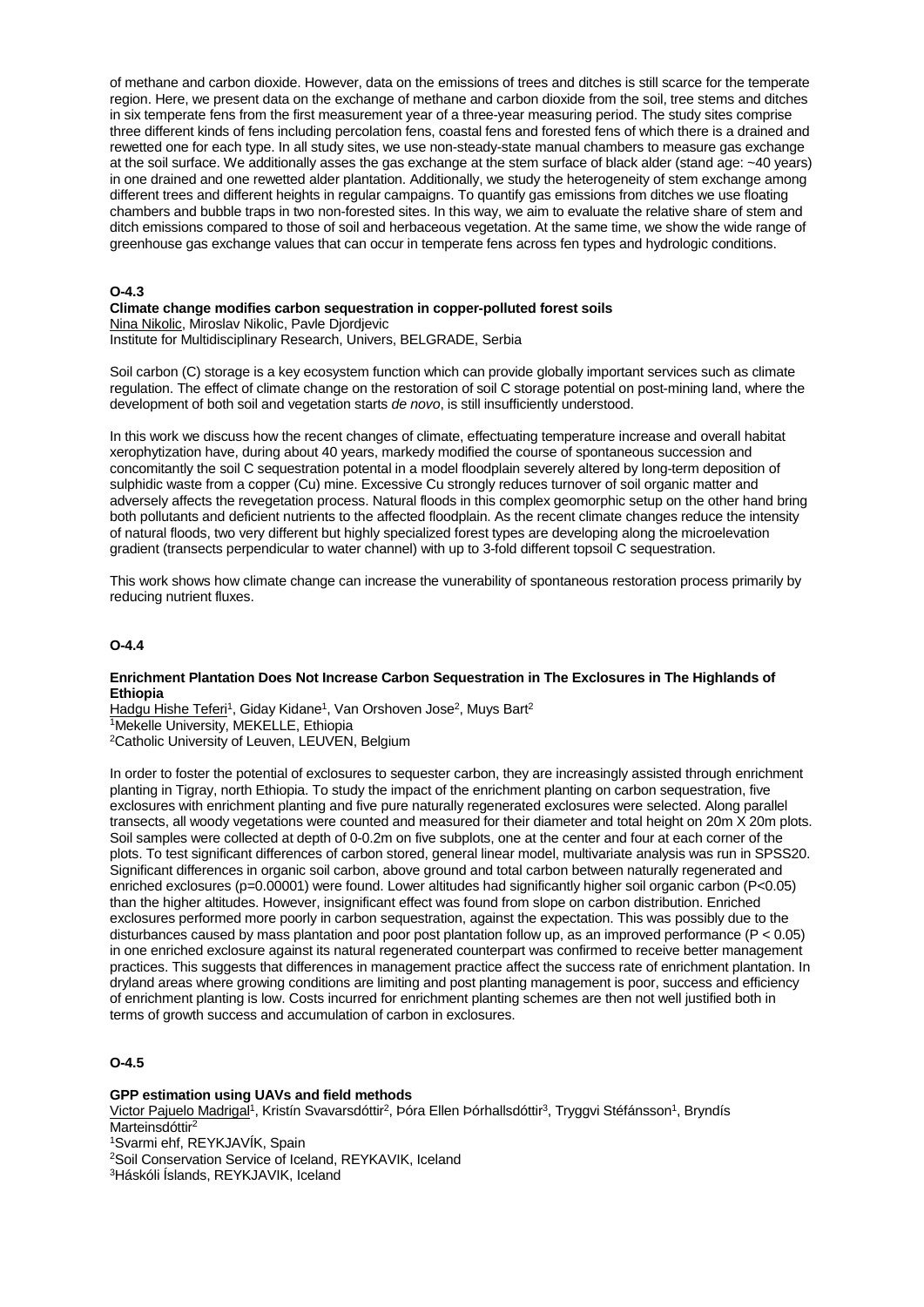Current approaches to measure GPP use accurate measurements of eddy covariance towers or carbon flux chambers. Such approaches are highly accurate, but are costly and hard to scale on spatial terms. To expand the assessed area and reduce the costs, remote sensing techniques have been used to derive carbon sequestration from light use efficiency (LUE) models. Spatial modeling of carbon sequestration uses images and light sensors to derive Gross Primary Production (GPP). Modeling GPP has been successfully used to account for carbon sequestration, using satellites and field sensors. This approach will be tested during the summer of 2018 on the field study at Skeiðarársandur (Iceland), surveying 5 different areas with different vegetation succession states, i.e. entirely colonized by birch to a bare presence of birch. A set of field sensors will be placed at the study area, i.e. soil temperature and moisture probes, photosynthetic active radiation (PAR) sensors, sun radiation sensors and a data loggers. Additionally, GPP measurements will be conducted with hand-held devices, in order to calibrate the final model. A flight with drone will be performed three times during the summer. Each flight will output multispectral (Red, Near Infrared, Red Edge, Green) and long-wave infrarred (Thermal) datasets. Derived VI's will be used to model GPP, by adjusting NDVI to the PAR sensed in the field. Furthermore, two limiting factors will be used for adjusting the final GPP, i.e. soil temperature and soil moisture. The moisture will be derived from the parametrization of NDVI to soil temperature, adjusted by soil sensors. The end result will be the estimation of GPP during the sensing period, which will be represented by an image covering the surveyed area, representing the kgC sequestered or emmitted. The ongoing work, datasets and methods for the project will be presented on SER2018.

#### **O-5 - Forest/woodland restoration**

## **O-5.1**

**A century of restoration of birch woodlands in the Þ**ó**rsm**ö**rk area** Hreinn Óskarsson, Björn Traustason Icelandic Forest Service, SELFOSS, Iceland

The area of Þórsmörk ("Thor´s forest") is a woodland nature reserve, located in a valley and mountain range north of Eyjafjallajökull and Mýrdalsjökull glaciers in South Iceland. Formerly, the whole of the Þórsmörk area was covered with birch woodlands that were utilized for centuries as a source of fuel wood, building material, charcoal and whole year livestock grazing. By the early 19<sup>th</sup> century, most of the area was deforested. Furthermore, the soils had begun to erode as a result of deforestation and overgrazing. An inventory of woodlands carried out in the area in 1899, showed that shrubby woodland patches remained in the area, threatened by grazing and erosion. Local farmers waived their grazing rights and handed the area over to the Icelandic Forest Service in 1920. In the following years, the area was fenced off to exclude sheep grazing. Over the following decades, the birch cover expanded into treeless areas and the older forest remnants grew taller. Eroded areas were reclaimed with fertilizer application and grass seeding which facilitated natural regeneration of woodland. A recent assessment of the woodlands in the Þórsmörk area showed that the birch cover had multiplied, with additional scattered trees covering nearby areas. This expansion of woodlands is one of Iceland´s most successful restoration projects in Iceland and it will be presented in the talk.

## **O-5.2**

#### **PLANT REPRODUCTIVE TRAITS IN OLD AND RECENTLY-RESTORED TEMPERATE FOREST UNDERSTORIES**

Eduardo Fernández-Pascual<sup>1</sup>, Cristina Blandino<sup>2</sup>, Álvaro Bueno Sánchez<sup>1</sup>, Hugh W. Pritchard<sup>3</sup> 1Universidad de Oviedo, OVIEDO/UVIÉU, Spain 2Università degli Studi di Catania, CATANIA, Italy 3Royal Botanic Gardens, Kew, ARDINGLY, United Kingdom

Recently-restored forests on former agricultural land have impoverished herbaceous understories. This is partly due to the poor colonizing capacity of understory plants, which makes them slow in responding to land use change. Functional traits can be used to compare old and recent understories, informing about which plant syndromes are missing after a restoration effort. In this work, we focus on the seed and germination traits of herbaceous understories, investigating how they influence community assembly in restored woodlands.

Our study took place in temperate deciduous oak forests; in two locations at the centre and southern limit of the European Atlantic region (Loder Valley Nature Reserve, UK; and Tragamón Oak Grove, Spain). In each location, we sampled a pair of old and recent forests. In each of the four forests, we established ten permanent plots, where we surveyed understory species abundances every two months for one year. We recorded plant reproductive traits for the species found in the plots, and measured germination traits in laboratory experiments with seeds collected *in situ*. Finally, we calculated community-weighted means (CWM) for each trait and plot.

The reproductive traits of old and recent understories had significant differences in both locations. Old forest communities had shorter plants that flowered earlier and were more dependent on vegetative reproduction. They produced less seeds, which were heavier and had higher terminal velocity. The germination of these seeds occurred at colder temperatures and was less dependent on light. These results highlight the importance of reproductive traits in driving community assembly; and indicate which species traits should be prioritized by understory reintroduction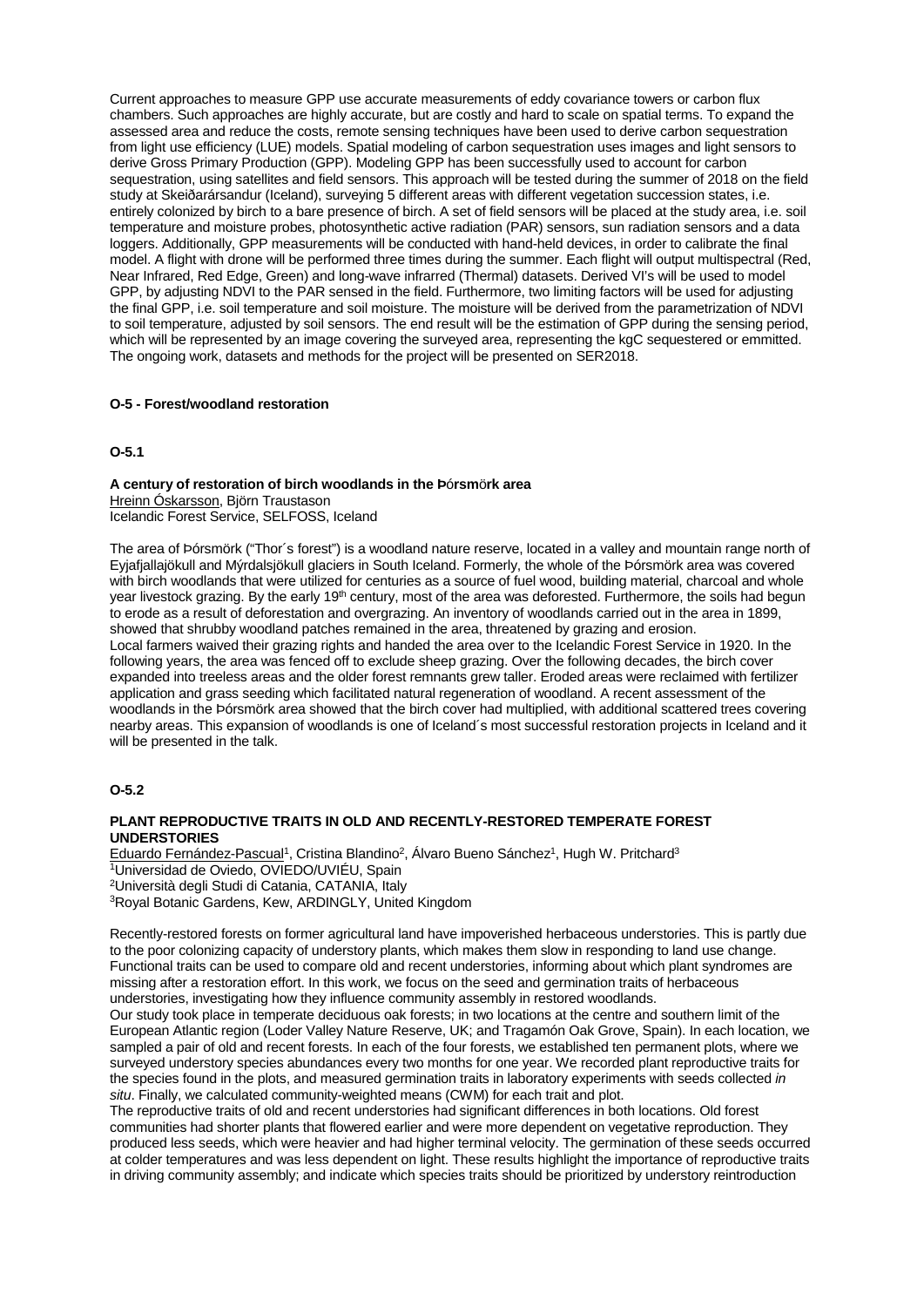efforts.

## **O-5.3**

# **Spontaneous stand regeneration and herb layer recovery in post-fire woods 16 years after a fire** Anna Orczewska<sup>1</sup>, Malgorzata Zaczek<sup>2</sup>, Katarzyna Zolna<sup>2</sup>, Marcin Prukop<sup>2</sup>

<sup>1</sup>University of Silesia, Faculty of Biology and Environmental Protection, KATOWICE, Poland

Due to prolonged periods of dry and hot summer weather, temperate deciduous forests are increasingly affected by fires. Since they lack evolutionary adaptations to fire, such events are regarded as severe disturbances, detrimental to their biodiversity. They lead to high plant mortality and the loss of organic matter. Forest recovery process of such sites is very slow. We compared the structure and regeneration of naturally developed, 16-year-old post-fire, unthinned and thinned stands and the recovery of their herb layer in southern Poland, where in summer 1992 the area of 9,062 hectares was affected by fire. We measured tree heights and diameters within each of the ten 40 x 20 m plots and within ten transects (10 m long by 2 m wide, consisting of 5 quadrats) we counted the number of tree and shrub seedlings. We studied the herb layer composition in randomly located 10x10 m plots (61 in managed and in unmanaged forests). Finally, we surveyed the migration rate of forest species to post-fire woods along the burnedunburned forest ecotones. The effect of thinning on stand composition and on the number of trees was significant; in thinned forests stand was exclusively composed of birch, whereas in unthinned six other tree species were recorded. The response of stand to management was also detectable in its regeneration process, which was more dynamic in unmanaged forest and in the herb layer composition, which contained more shade-demanding woodland species in unthinned forest. The recolonization of herbaceous layer by forest species was faster in forests that lack management in their stand. Recovery of woodland species into post-fire woods is the combined effect of regeneration and secondary succession, based on autochthonic and allochthonic propagules, respectively. Local depressions, providing refuges for fire-sensitive, dispersal-limited species, contribute to survivorship and recolonization of herb layer after a fire.

#### **O-5.4**

#### **Neighborhood effects on early survival and growth of restored woody plant communities** Inés Ibáñez<sup>1</sup>, Alejandro Rodríguez<sup>2</sup>

1University of Michigan, ANN ARBOR, United States of America 2Estación Biológica de Doñana, CSIC, SEVILLE, Spain

The effects of the neighboring vegetation on plant performance have been shown to widely vary in strength and nature. In the context of restoration practices, understanding these effects could be essential for the success of the project, especially under the stress brought up by climate change. In this study, 14,668 plants from 16 woody species were planted as part of reforestation effort in a mine contaminated site. Planting protocols differed in density (planting distances of 1, 1.5, 2 and 2.5 m) and in community composition (xerophyte, intermediate and hydrophyte mixtures). Ten months after planting all plants were censored and mapped, together with the vegetation naturally occurring around the plots. For four years, plants of six species were monitored for survival, status (amount of damage) and size (height, crown area and basal diameter). We used these data to estimate survival as a function of planting density and status, and growth as a function of status and the neighborhood surrounding each plant (plant density and species identity).

Results show that survival was high across species and planting densities, although plants that were severely damaged had lower survival. For most species, this decline increased with planting density. In a particular year, relative growth rates increased with the level of damage reported the previous year, indicating a healthy level of resilience at this point of the restoration. The effects of neighbors varied across species, but as expected, they increased with plant density. Effects were always positive for *Phillyrea angustifolia*, always negative for *Crataegus monogyna*, varying with the measured variable for *Myrtus communis* and *Olea europaea*, and neutral for *Pistacia lentiscus* and *Tamarix africana*. Outcomes from this work point at the importance of taking into account the neighborhood environment in restoration practices, as this could ameliorate or exacerbate the impact of climate change.

#### **O-5.5**

#### **Potential of prescribed fire as a restoration tool for oak regeneration in temperate Europe** Linda Petersson<sup>1</sup>, Daniel C. Dey<sup>2</sup>, Annika M. Felton<sup>1</sup>, Emile S. Gardiner<sup>2</sup>, Magnus Löf<sup>1</sup> 1Swedish University of Agricultural Sciences, ALNARP, Sweden 2US Forest Service, COLUMBIA, USA

Oak-dominated ecosystems are of great importance for biodiversity. However, issues with natural regeneration have caused concern in Europe and North America for over a century. In eastern North America, a fire-oak hypothesis has been developed which attributes some oak regeneration problems to effective fire suppression. Prescribed burns are now used to restore and regenerate oak-dominated ecosystems, often combined with thinning to increase light and control competing vegetation. In temperate Europe the role of fire is not clear, but fire suppression is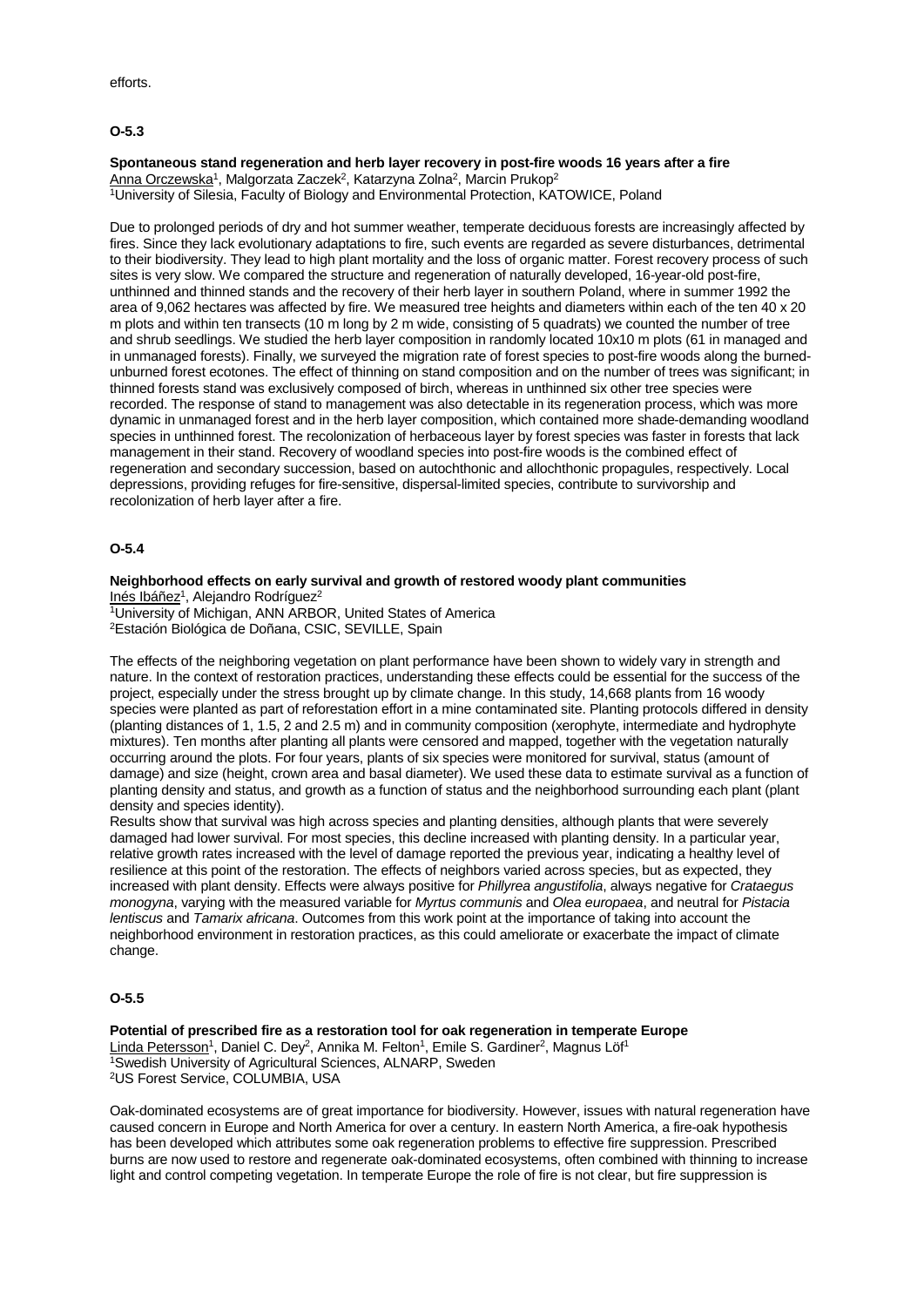widespread. This study investigates if the fire-oak hypothesis can be applied to European temperate oaks (*Quercus robur* and *Q. petraea*). A field experiment combining effects of light (high-low), browsing (fence-no fence), and fire (burn-no burn) in a complete block design with eight treatment combinations was established in five oak-dominated forests in southern Sweden. Light and fence treatments were established in spring 2016, and a low-intensity burn was simulated using a gas burner at the end of that growing season. We have recorded survival and relative growth of 2357 naturally regenerated oak seedlings. The growing season following burn treatment, survival of oak reproduction ranged from 67% in low-light\*fence\*burn-treatment to 96% in high-light\*fence\*no burn-treatment. For all burn treatments, 92% of the surviving oaks had re-sprouted. Relative height growth was greatest in highlight\*fenced treatments, irrespective of the burn treatment. To our knowledge, this is the first field study to investigate use of a low-intensity prescribed fire as a restoration tool for regenerating European temperate oak forests. The initial results are positive in that we demonstrate the high sprouting capacity of naturally established oak seedlings that experienced a low-intensity prescribed fire. Our results also highlight the importance of investigating combined effects of multiple factors. Continued research will further explore the response of oak reproduction to the interactive effects of light, browsing, and fire.

## **O-5.6**

**LOST IN THE WOODS! A POLITICAL ECONOMY OF THE FOREST SECTOR REFORM IN UGANDA** <u>Jon Geir Petursson</u><sup>1</sup>, Paul Vedeld<sup>2</sup> <sup>1</sup>University of Iceland, REYKJAVIK, Iceland

2Norwegian University of Life Sciences (NMBU), AS, Norway

Uganda entered audacious forest reforms in the 1990s, as part of the state reconstruction after the turbulent Amin/Post-Amin period. The reforms came during general and partly donor driven structural reforms under the Museveni regime, and brought major changes in all aspects of the forest sector including policies, institutions, organisations and governance systems. This was implemented from 1998-2004 and it is now possible to critically asses its performance. We use a political economy lens to analyse the institutional aspects, political contexts and motivation of the reforms and their implementation trajectories. The findings reveal that the reformed forest sector is performing badly and has provided venue for major political interventions and corruption. Half of the forest cover has been lost since the inception of the reform. Main organizations are underperforming, especially on public goods essential for nature conservation, social development and local livelihoods. The reform has thus not proven able to address its most pressing policy objectives. The forest sector is fragile and badly fit to cope with contemporary conservation and development challenges or restoration of the forest estate. Both political agency and institutional and organisational factors help explain these outcomes. The study provides policy recommendations to Ugandan policymakers for improved forest sector performance.

#### **S-7 -Can the concept of cultural landscape help scale up restoration?**

#### **S-7.1**

#### **Integrating the concept of cultural landscapes into restoration in Europe**

Tiago Toma, Elise Buisson

Institut Méditerranéen de Biodiversité et d'Ecologie, AVIGNON, France

An ecosystem approach seems to be dominant in ecological restoration. However, to upscale restoration actions it is necessary to consider the landscape scale. In Europe, it is acknowledged that most landscapes were historically shaped by human activities. These cultural landscapes are governed by patterns and feedback mechanisms that should be considered when attempting to implement landscape restoration. Therefore, in order to upscale ecological restoration, it seems important to integrate the concept of cultural landscapes. Ideally, this needs to be supported by research clearly devoted to the subject. After a global review of the literature, we found that the relationship between cultural landscapes and ecological restoration is not very frequent (99 papers), but has shown a recent increase (61 in the current decade). Selected papers were divided into theoretical (45) or practical (54) papers. The majority of papers provided a baseline for future restoration actions (land-use history, people perceptions and traditional practices were the aspects most often assessed); only 10 corresponded to any kind of post-restoration evaluation (people perceptions and ecological aspects were most often assessed). Interestingly, assessment of people perceptions was quite frequent both for providing a baseline or evaluating restoration. By location, we found papers from all continents (total: 32 countries), with Europe being the most representative, with 55 papers distributed among 17 countries, indicating that cultural landscapes are being considered elsewhere but still based where the concept was originated. We conclude that research on the subject is advancing, with a significant trend to the consideration of aspects clearly linked to the sustainability of restoration projects and to broader perspectives which could potentially aid in restoration upscaling. We now have undergoing research aimed at finding out if cultural landscapes are being considered by restoration practitioners in France (unpublished data) and to what extent this consideration can help upscaling.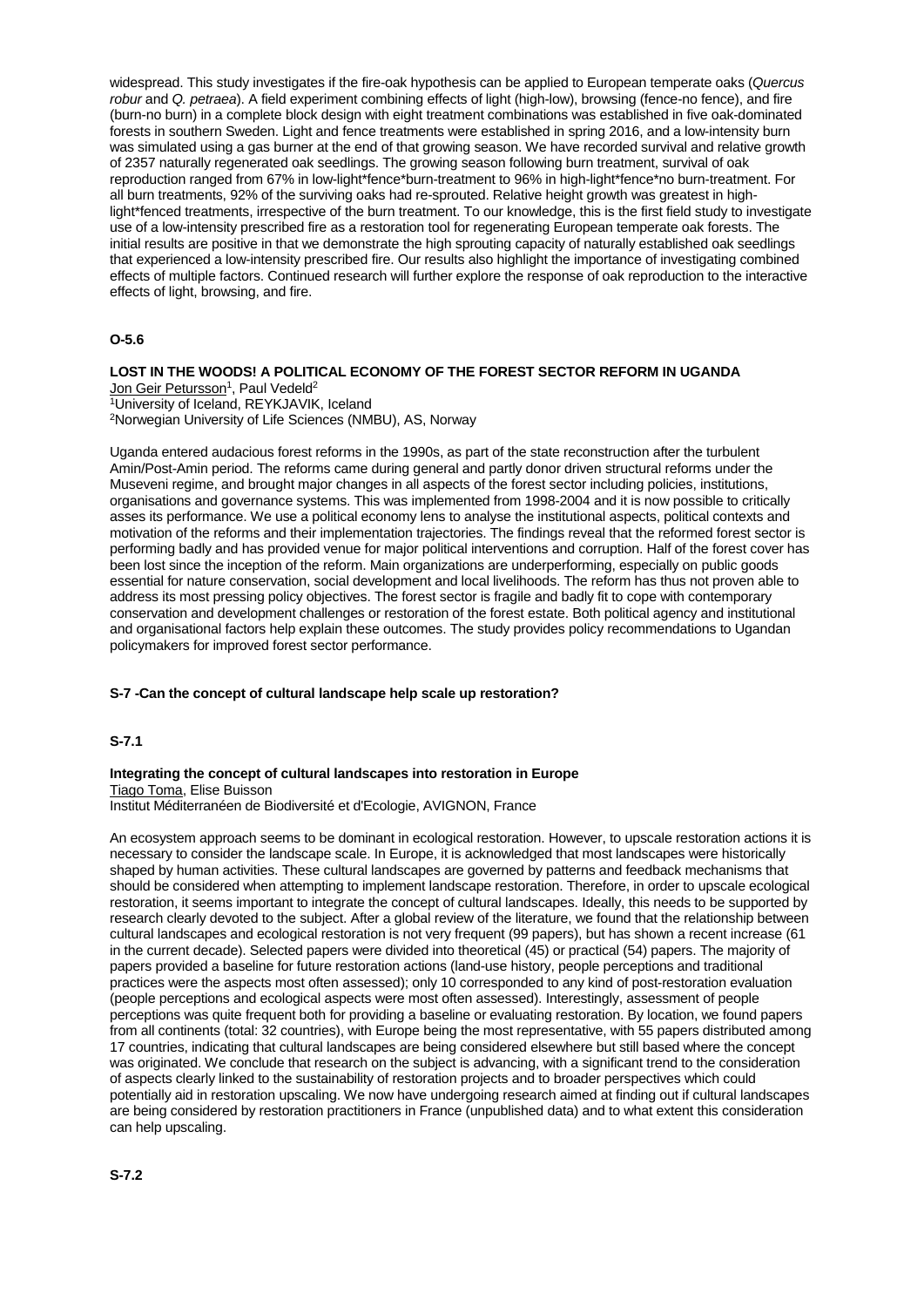# **Restoration in Mediterranean agricultural landscapes for enhancing biodiversity and its services without competition for land**

José M Rey Benayas

University of Alcalá, ALCALA DE HENARES, Spain

Landscape transformation due to agriculture affects ca. 40% of the planet's land area and is the most important driver of losses of biodiversity and its services (ES) worldwide. There is a range of possibilities within two contrasting types of intervention to enhance biodiversity and ES in farmland, namely "land separation" and "land sharing". Land sharing or wildlife-friendly farming may incorporate "farmland manicure" actions, which involve restoring or creating target elements to benefit wildlife and particular ES without competing for land – e.g. introduction of living fences, woodland islets, ponds and shelter for wildlife. These actions allow wildlife enhancement, provision of a range of ES such as connectivity, pest regulation, maintenance of farmland production, and conservation of values linked to cultural landscapes. In contrast, restoration by land separation, e.g. secondary succession following farmland abandonment and tree planting, would provide all these benefits only at the landscape or regional scales. Strategic revegetation including living fences, road sides, riparian systems and woodland islets are an alternative to designing ecological restoration in extensive agricultural landscapes, and their benefits are well documented in the scientific literature. However, guidance for large-scale restoration of such green infrastructure to provide multi-functional landscapes is often lacking. I provide a practitioner's perspective related to land-sharing restoration actions in central Spain, namely the Fields for Life project with the motto "We produce food and biodiversity". Practical restoration projects are essential if we want to halt biodiversity loss and encourage the return of wildlife in agricultural landscapes. I acknowledge the following funding that supports this body of applied research: projects CGL2014- 53308-P from CICYT of Spain, S2013/MAE-2719 REMEDINAL-3 from the Madrid Autonomous Government, and Ministerio de Agricultura, Alimentación y Medio Ambiente (Spain) through the Fundación Internacional para la Restauración de Ecosistemas.

## **S-7.3**

# **BIODIVERSITY FOR BUSINESS ECOSYSTEM : PROMOTING BIODIVERSITY RESTORATION IN MINING INDUSTRY BASED ON HUMAN VALUES**

Grégory Mahy

Liège University, GEMBLOUX, Belgium

Extractive industry provides good case studies for reconciliation of biodiversity and business ecosystem. Business ecosystem is an economic community supported by a foundation of interacting organizations and individuals—the organisms of the business world. In order to promote reconciliation, business ecosystem needs to articulate the classical way humans take care of nature AND the more innovative thinking on the way nature takes care of human in the business ecosystem. The rooting of this idea may be traced to a strong analogy between natural ecosystems and business ecosystems.

Understanding the perception of ecosystem services by the different actors of the extractive industry help to define biodiversity value for people in this business ecosystem and support action plan for both nature and people. We have explored this dimension in the Life program 'Life in Quarry' with interviews of more than one hundred people at all positions in the companies. What we found is great awareness of the ecosystem services that may be delivered by biodiversity in quarries, with the three categories of ecosystem services cited and a clear focus on cultural services that are directly linked to people and their wellbeing. This means there are great opportunities for improving the wellbeing of extractive business ecosystem and its people by linking biodiversity management to ecosystem services.

Biophilia hypothesizes that contact with nature is deeply rooted in our evolutionary history and contributes to the well-being of humans as individuals. With three examples (a mining fallow restoration, a training program on biodiversity restoration, and a ten year program of endemic conservation) in the tropics, we demonstrate how increasing awareness by training and making people actors of biodiversity strategy may contribute to an increase in biophilia in the extractive industry business ecosystem and how it will help to implement action plan for nature, people and economy.

## **S-7.4**

#### **Restoring biodiversity and ecosystem services in intensive agricultural landscapes** James Bullock, Morag McCracken

Centre for Ecology and Hydrology, WALLINGFORD, United Kingdom

Initiatives to restore large areas of degraded land suffer from conflicts with agricultural land use. Farming is seen as essential to provide food and has formed our cultural landscapes, but is also contributing to degradation through impacts on wildlife, flood risk, pollution, greenhouse gas emissions, and soil erosion. Agri-environmental management is promoted as a way to restore biodiversity and ecosystem services while maintaining agricultural production. Positive effects of agri-environment schemes (AES) on wildlife are well researched, but ecosystem service responses are poorly studied. We carried out an experiment over a large farm estate (1,300 ha) in England; splitting it into four blocks, each divided into treated and untreated areas. In each treated area we applied AES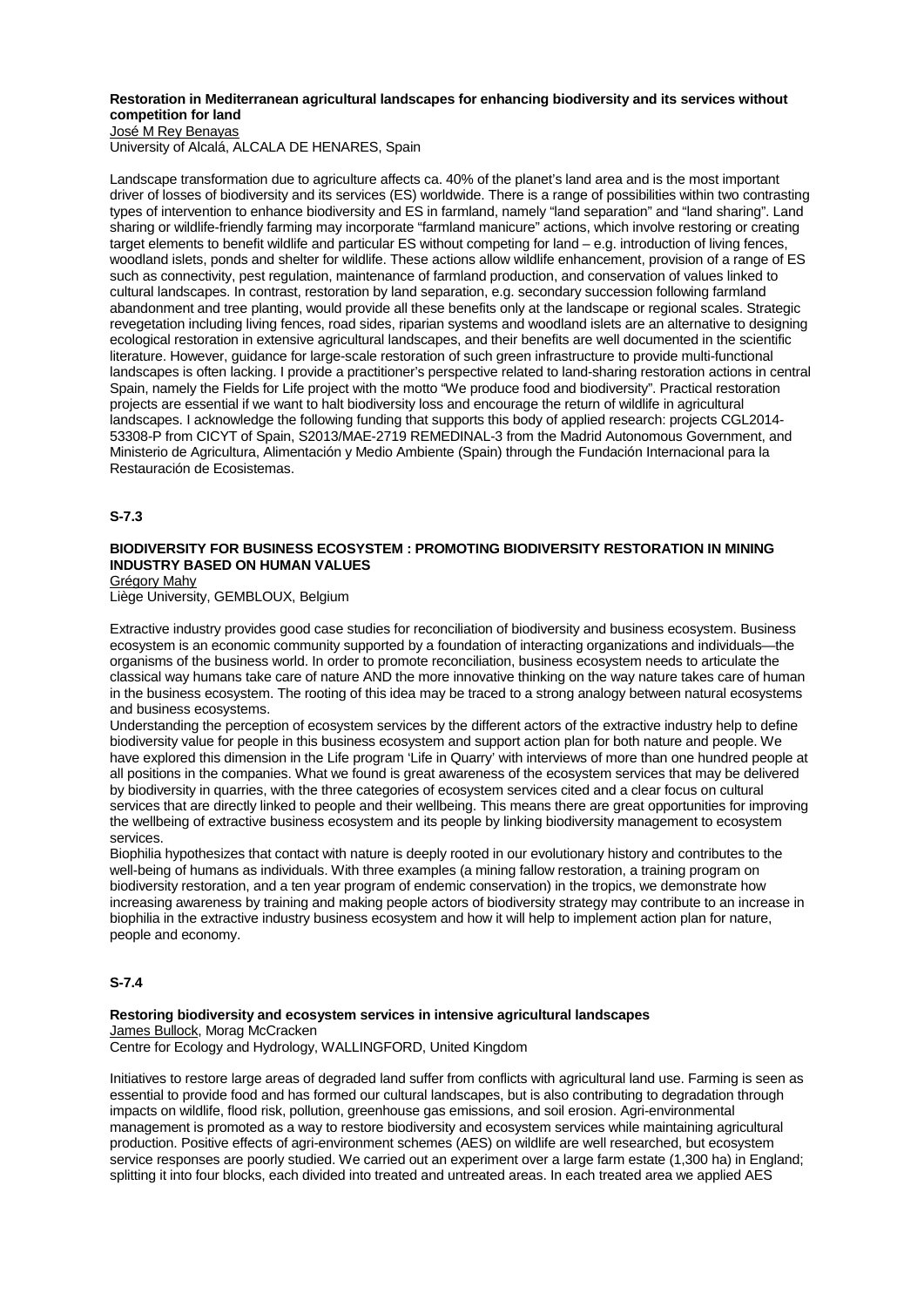management: wildflower margins, fallow, arable reversion to grass, wildflower addition to grassland, and pond creation. Over three years we deployed state-of-the-art techniques to assess: wildlife using these habitats; pollination and pest control for crops; forage production; sediment and nutrients in water running off fields; water movement in the soil; carbon storage, fluxes of greenhouse gases, and soil microbial health; and how visitors appreciated the different habitats created on the farm. This showed many positive outcomes for ecosystem services. Wildflower margins supported insects which pollinated oilseed rape and decreased aphid attack on wheat, supporting agricultural production. Wildflower addition to grasslands improved forage quality. Ponds improved water quality, but the wildflower margins or fallow land did not capture the pollutants from the run-off water. Grasslands reduced flood risk and stored more carbon and emitted less greenhouse gas than arable land. Wildflower margins and fallow land sequestered carbon. Visitors stated benefits from wildflower margins, meadows and ponds, and to wildlife. This experiment shows that AES can enhance ecosystem services, and provide a mechanism for restoring degraded land while avoiding conflict with agriculture.

# **S-7.5**

**What information for restoration and management of coastal social-ecological systems and why?**

Jérôme Sawtschuk<sup>1</sup>, Boris Mericskay<sup>2</sup>, Maxime Le Roy<sup>1</sup>, Hélène Martin-Brelot<sup>1</sup> 1Université de Bretagne Occidentale, BREST, France 2Université de Rennes 2, RENNES, France

This research assesses social-ecological datasets use in ecological restoration and management of coastal environments. We describe the knowledge of vegetation change with an inventory of existing data on Brittany's clifftop and coastal wetlands of the Loire estuary (ecological surveys, GIS data, satellite imagery, etc.). We also study stakeholder perceptions and interests to ecosystem and land use changes, and their capacity to use such information to design their current projects and more globally to anticipate environmental changes in land planning. Our results show two different trajectories in cultural landscapes: human activities (leisure, agriculture) tend to decrease in cliff-top system; but tend to increase in the Loire estuary wetlands. We also pointed out a strong network between scientific and stakeholders combined to a considerable ecological database. Paradoxically environmental data is little used by stakeholders: decisions remain mainly empirical for ecosystem restoration or management. We underlined challenges for coastal ecosystem ecological restoration:

- Environmental databases are crucial tools for cultural landscape approaches, especially for the choice of the target ecosystem that cannot be disconnected from long-term system dynamics,

- The importance of geographic databases that allow better knowledge and new ways of monitoring ecosystems. Ten years after the European directive INSPIRE, more and more databases of different stakeholders are accessible and modify the relationship to information and knowledge,

- The development of studies about human use and perception are needed to improve long-term management of restored ecosystems toward the choice of a "desired" ecosystem including human use.

By providing a socio-technical perspective on the use of these data, this research also contributes to a better understanding of the current forms of environmental information governance. Landscape-scale and temporal approach must be developed to improve restoration projects in a changing world.

# **O-6- Invasive species**

# **O-6.1**

#### **A global legume invader benefits from extreme weather events under competition**

Vanessa M.S. Vetter<sup>1</sup>, Julia Walter<sup>2</sup>, Constanze Buhk<sup>3</sup>, Manuel Braun<sup>1</sup>, Stephan Clemens<sup>1</sup>, Eva Dinkel<sup>1</sup>, Alexander Schramm<sup>1</sup>, Maren Dubbert<sup>4</sup>, Mohammed A. S. Arfin Khan<sup>1</sup>, Frederik Wegener<sup>4</sup>, Christiane Werner<sup>4</sup>, Peter Wilfahrt<sup>1</sup>, Anke Jentsch<sup>1</sup>

1University of Bayreuth, BAYREUTH, Germany

2University of Hohenheim, STUTTGART, Germany

3University of Landau, LANDAU, Germany

4University of Freiburg, FREIBURG, Germany

Climate extremes and biological invasions threaten ecosystems worldwide. Germination success and seedling emergence in new environments are crucial demographic parameters for invasion and play a key role in the processes of range expansion. We examined the climatic factors affecting germination success of *Lupinus polyphyllus* as well as the single and interactive effects of competition and climate change variables upon its invasiveness to understand the processes driving invasion.

In four experimental studies conducted in Central Europe we assessed 1) germination rate and emergence success of *L. polyphyllus* in greenhouses and climate chambers under climate regimes corresponding to seven eco-regions, 2) stress tolerance against extreme weather events (drought, fluctuating precipitation, late frost) of the invader, 3) competitive effects of *L. polyphyllus* on native temperate grassland species, 4) interactive effects of extreme weather events and competition on invader performance.

*L. polyphyllus* did not germinate in dry (humidity ≤ 50%) and cool (temperature ≤ 5°C) climates, but did in two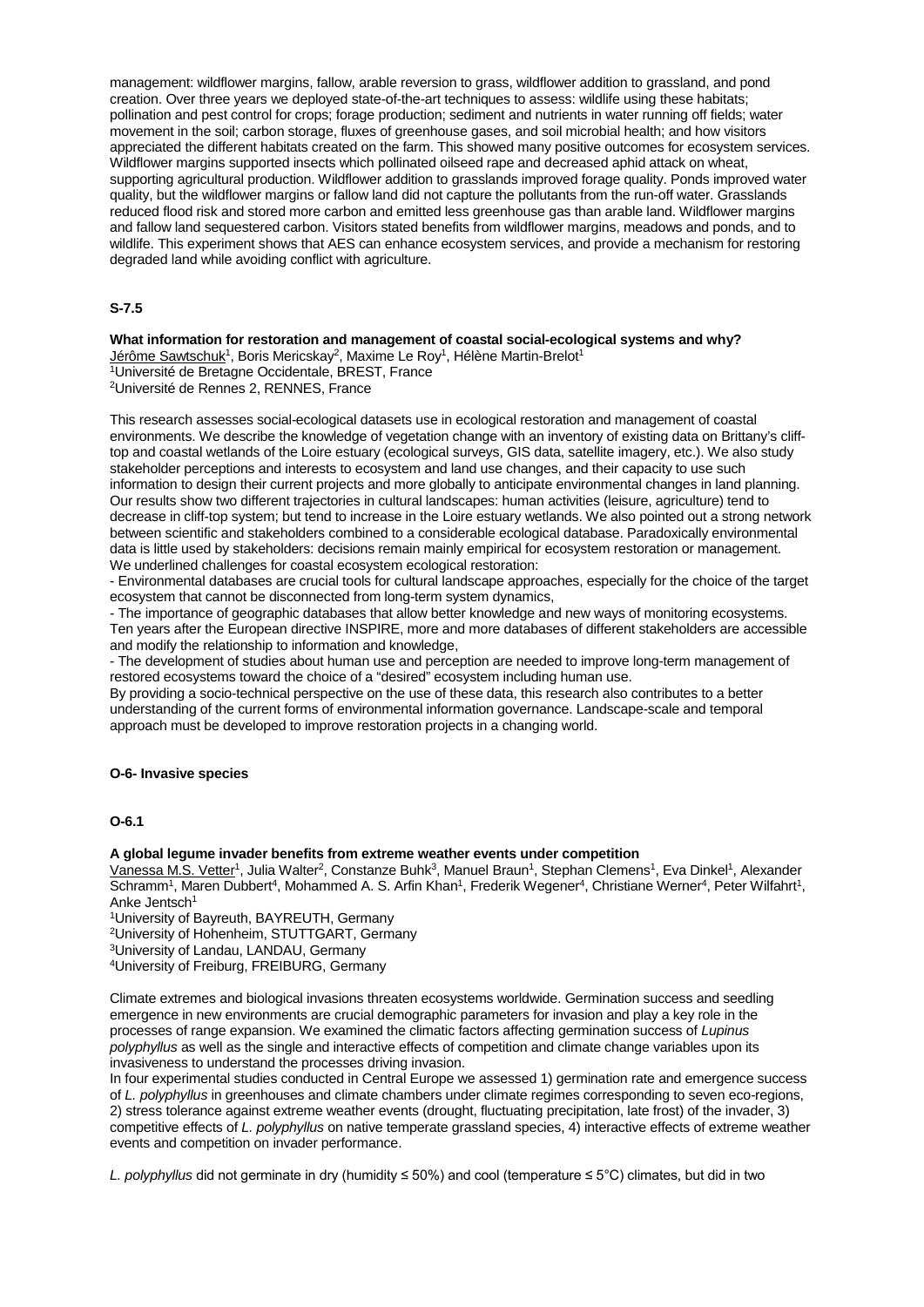moderately cool (12-19°C) and three warm (24-27°C) climates. Drought reduced shoot growth and lead to early senescence of *L. polyphyllus* but did not reduce survival. Under ambient conditions, interspecific competition altered metabolism namely through reduced photosynthetic activity and growth. When subjected to competition plus drought, *L. polyphyllus* conserved water while simultaneously increasing assimilation rate, and consequently showed an increased photosynthetic capacity.

The warm, semi-arid and humid climates are potential invasion areas of *L. polyphyllus.* The invader's resistance to extreme weather events is contrasted by its relatively low competitive ability under ambient conditions. However, the invader seems to benefit from a combination of reduced competition by native plants under drought. Further spread across Europe seems probable as the predicted increase in drought events may favor the non-native legume over native species.

## **O-6.2**

**How diversity, density and maturity of restored plant communities influence invasion success** Manon Hess<sup>1</sup>, Elise Buisson<sup>2</sup>, Hugo Fontes<sup>1</sup>, François Mesléard<sup>1</sup>

1Tour du Valat, ARLES, France 2IMBE, AVIGNON, France

Active restoration of native plant cover is increasingly being advocated as a method to reduce invasive alien plant species (IAPS) establishment and spread. Of all the processes underlying invasion resistance, competition for resources is a major process that could be manipulated by restorationists to combat invasion. Tipping the competitive balance in favor of natives could be achieved by giving a time advance to the restored community, generating "priority effects". Through priority effects, the restored native community benefit of a fitness advantage by which they better resist invasions. How priority effects are influenced by community characteristics is still unknown, but could be very useful to practitioners to improve invasion resistance of restored communities. We designed a pot experiment to simulate a situation in which seeds of three IAPS in France (*Ambrosia artemisiifolia, Bothriochloa barbinodis, Cortaderia selloana*) reach soil covered with restored native communities composed of commercial plant varieties. We assessed how species diversity  $(1, 3 \text{ or } 9 \text{ sp.})$ , density  $(4 \text{ or } 15 \text{ g.m}^2)$ , and age of the community  $(1 \text{ or } 1 \text{ s}^2)$ 5 months) influence germination, survival, growth and phenology of the three IAPS. In addition to global community characteristics, we also analyzed how soil nutrient content, community cover, and the features of the immediate neighborhood at the time of introduction (i.e. canopy density and the distance to-/the identity of the closest neighbor) affect the performance of each IAPS individual. This study provides new useful insights to elaborate revegetation strategies effective against IAPS.

## **O-6.3**

#### **Seed and seedling traits have strong impacts on perennial bunchgrass establishment in invaded arid systems**

Elizabeth Leger<sup>1</sup>, Atwater Daniel<sup>2</sup>, Jeremy James<sup>3</sup>

1University of Nevada, Reno, RENO, United States of America

2Earlham College, RICHMOND, United States of America

3University of California Sierra Foothill Research and Extension Center, BROWNS VALLEY, United States of America

Seedling recruitment is an essential step for plant population persistence, and understanding phenotypic traits associated with establishment in disturbed and invaded communities is important for conservation and restoration efforts worldwide. Here, we assessed population-differentiation in potentially adaptive traits of a perennial grass, *Elymus elymoides,* a common component of sagebrush steppe communities in the Western United States. We described variation in abiotic conditions at the collection site and seed and seedling characteristic of 35 populations originating primarily from arid regions of the western Great Basin, and asked how these characteristics predicted field performance. Seeds were planted into five field sites, all near-monocultures of the invasive annual grass *Bromus tectorum*, and all locations experienced similar, below-average precipitation*.* Phenotypic traits were strongly correlated with field performance across all sites, with remarkably high predictive power: seeds from populations with longer roots, larger seeds, and earlier emergence were significantly more likely to be present at the end of the first growing season (R2 = 0.66, *P* <0.0001). Abiotic conditions at the collection location were also significant predictors of performance, but models had much lower predictive power ( $R^2 = 0.21$ -0.38). Though the best performers were from similar abiotic conditions as test sites, there were also collections from similar environments that performed poorly, indicating that site abiotic conditions are important first considerations, but not sufficient, characteristics to consider when predicting seedling success in invaded sites. Many factors can lead to the maintenance of variation in wild populations, and a mechanistic understanding of successful strategies in altered environments can be an effective way to find wild population well-suited for restoration in a changing world.

## **O-6.4**

#### **Old lupin sites in Iceland revisited**

Borgthor Magnusson<sup>1</sup>, Sigurður H. Magnússon<sup>1</sup>, Bjarni D. Sigurðsson<sup>2</sup>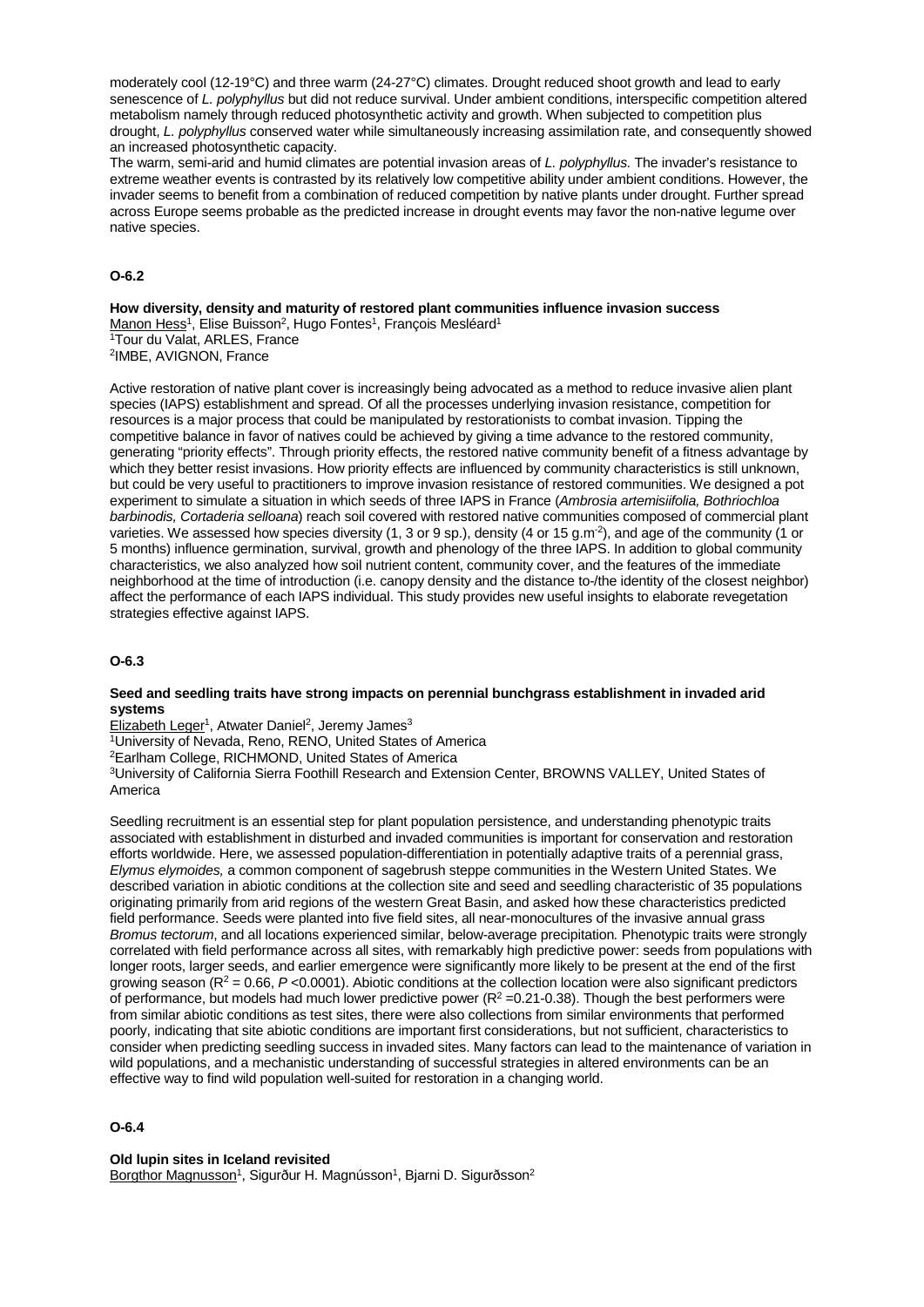1Icelandic Institute of Natural History, GARÐABÆR, Iceland 2Agricultural University of Iceland, HVANNEYRI, Iceland

The introduced N-fixing Nootka lupin (*Lupinus nootkatensis*) has for decades been used in land reclamation in Iceland. Around 1990 fifteen lupin sites in southern and northern Iceland were established at its oldest locations. In 2011–2014 the sites were revisited and sampling repeated to get a better insight into its long-term effects on plant communities. Analysis of vegetation data was carried out with multivariate ordination. In the ordination lupin age and density correlated strongest with plots distribution. With increasing age of lupin, plant species richness declined as well as cover of dwarf shrubs and bare ground, while grasses, forbs and horsetails increased their abundance. The ordination revealed three main trajectories in succession at old lupin sites: a) towards a lush, relatively species-poor, lupin-grassland, developing furthest at southern sites with ample precipitation; b) towards a lush, species-poor, lupinhorsetail community on relatively rich soils, mainly at drier northern sites; c) towards a species-rich heathland at dry, barren, inland northern sites. One site was invaded by the exotic nitrophilous Cow Parsley (*Anthriscus sylvestris*) which totally replaced the lupin and formed monospecific patches. At most sites the lupin gained maximum cover in 10–15 years after which it declined. At a few southern sites, where the precipitation is highest, the lupin fully degenerated within 25–45 years. We postulate that a development of dense moss and grass layer underneath the lupin prevented its regeneration from seeds. With aging and gradual dieback of the original colonizing plants the lupin disappeared. In Iceland spread of lupin is mainly held back by sheep grazing. With declining sheep farming and climatic warming the lupin will further invade extensive, barren areas and heathlands with large effects on flora and fauna. It will also facilitate further colonization of other invasive species, such as the Cow Parsley.

#### **O-6.5**

**Long-term effect of climate on the restoration success of Pannonian sand grassland** Melinda Halassy<sup>1</sup>, Bruna Paolinelli<sup>2</sup>, Anna Kövendi-Jakó<sup>1</sup>, Katalin Török<sup>1</sup> 1MTA Centre for Ecological Research, VÁCRÁTÓT, Hungary

Long-term changes of the environment – especially drought events – can influence vegetation development that can modify the results of restoration trials. We studied the combined effect of climate and management on restoration success on the long-term. The objective of the restoration was to assist the recovery of Pannonian sand grassland of clear-cut non-indigenous black locust (*Robinia pseudo-acacia*) forest plantation. Three stands were selected in the sand dune area of Kiskunság, Hungary. The stands were clear-cut in the winter of 1994-1995 followed by chemical (GARLON 4E) application on tree trunks. Mowing was applied as management to assist grassland recovery in six 10m by 10 m parcels and its success was compared to unmown control and semi-natural reference. Mowing was applied twice a year between 1995 and 2001. Vegetation was sampled in June and August yearly in 1995-1999 and re-sampled six times until 2017. We characterized the climate of the region based on the drought index PAI and used multiple regression to calculate correlation between vegetation and PAI. Mowing assisted the recovery of grassland vegetation, whereas in the lack of mowing, a dense shrub cover developed mainly of hawthorn (*Crataegus monogyna*). Mown plots were more sensitive to drought than control plots in general. However, the expansion of neophytes common in the region threatens the outcome of restoration of Pannonian dry grasslands.

## **O-6.6**

**Can herbicides be used control the spread of Cow Parsley (Anthriscus sylvaticus) in Iceland?** Brynhildur Bjarnadóttir<sup>1</sup>, Bjarni D. Sigurdsson<sup>2</sup>, Bjarni E. Guðleifsson<sup>2</sup> 1University of Akureyri, AKUREYRI, Iceland

2Agricultural University of Iceland, BORGARNES, Iceland

Cow Parsley (*Anthriscus sylvaticus*) is an exotic species which has spread widely in Iceland. It is prone to invade disturbed, nutrient rich habitats that have limited grazing pressure, such as roadsides, abandoned hayfields and old Nootka lupin (*Lupinus nootkatensis*) patches. Cow Parsley is a tall herb and reproduces both from seeds and from root buds. In 2007 the municipality Eyjafjardarsveit in N-Iceland started a research project on how to control the distribution of Cow Parsley using herbicide (glyphosate). Specific aims of the study were to; a) map its distribution on roadsides within Eyjafjordur, and to find out b) if repeated use of herbicide (3-4x) would permanently decrease its cover, c) which dates of applying the herbicide would give the best results and d) if a stronger mixture of the herbicide would give better results. Out results showed that during a 6-year period, the distribution of Cow Parsley patches at roadsides had increased on average by 62% in the whole area, but least within the municipality Eyjafjardarsveit (19%), where active measures had been taken to eradicate it. Repeated application of herbicide did only temporarily decrease the cover of Cow Parsley and this method is therefore not suitable for permanently eradicating the species from a certain area. The spraying gave the best temporary results if applied at the end of May or beginning of June. A stronger mixture of the herbicide gave better results, but also those effects were only short term. Decisions on if and how to control invasive alien species with an herbicide, always must consider the harm from the invasive species relative to the potential harm that can possibly arise from using a herbicide. The authors recommend using mixed methods, like grazing, cutting and perhaps seeding of other plant species, when trying to decrease the cover of Cow Parsley.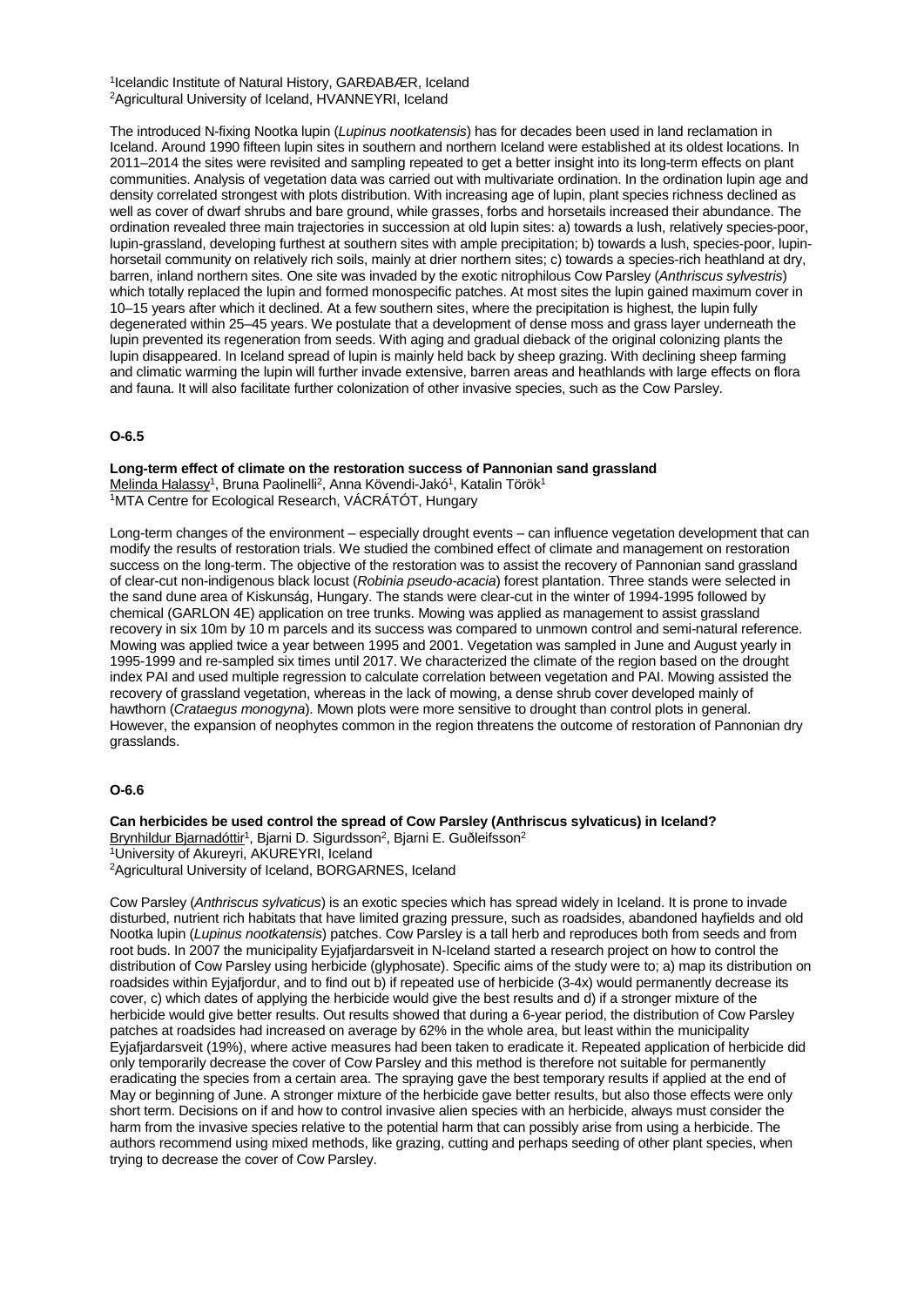#### **O-7- Grassland/heathland restoration**

## **O-7.1**

## **Turf-lifting, seed sowing, natural regeneration - a cost-benefit analysis of techniques for calcareous grassland restoration.**

#### **Ted Chapman**

Royal Botanic Gardens, Kew, ARDINGLY, United Kingdom

This study, now in its sixth year, compares three approaches – turf lifting and reinstatement, seed sowing, and natural regeneration – to the restoration of calcareous grassland destroyed by the construction of a water pipeline at Crane Down in the South Downs National Park, England.

Lowland calcareous grassland is one of the most diverse habitats in western Europe, but is subject to multiple threats including agricultural intensification, undergrazing and destruction for housing and infrastructure. In the UK, the development of linear infrastructure – roads, railways, pipelines, buried cabling etc. – poses a significant threat to calcareous grassland and other priority habitats, and has become a focus of restoration practice. The work at Crane Down provides an opportunity to compare the effectiveness of the three approaches in restoring the pre-disturbance plant community and relate this to the cost and practicability of implementing different techniques at different sites and scales. Turf lifting and reinstatement was found to be an effective but expensive technique suitable for high priority areas, although the relative benefits appear to be reducing over time. Seed sowing and natural regeneration produced very similar results, suggesting the additional cost of seed may not be justified in narrow linear developments with good opportunities for natural seed dispersal.

Recent data is presented and discussed, with an overview of the specialist techniques developed for turf lifting, storage and reinstatement, and bulk seed harvesting in calcareous grassland.

#### **O-7.2**

## **Topsoil removal in grassland restoration: Is there a negative long-term legacy on soil nematode communities?**

Monika Carol Resch<sup>1</sup>, Anita Christina Risch<sup>1</sup>, Ulrich Graf<sup>1</sup>, Roel Wagenaar<sup>2</sup>, Wim Van der Putten<sup>2</sup>, Martin Schütz<sup>1</sup> 1Swiss Federal Institute for Forest, Snow and Landscape, BIRMENSDORF, Switzerland 2Netherlands Institute of Ecology, WAGENINGEN, Netherlands

Successful restoration of semi-natural grasslands on previously intensively used farmland needs to overcome manifold barriers such as high soil fertility due to excessive use of fertilizer and manure, missing propagules of the targeted above- and belowground flora and fauna, and the dominance of degraded or disturbed plant and animal communities. A combination of removing the topsoil and introducing propagules of the target plant species has become one of the major tools for nature conservation agencies and practitioners in many central and northwestern European countries to restore former species-rich grasslands. However, in Switzerland, its implementation has provoked an ongoing dispute between supporting nature conservation and rejecting soil protection agencies since topsoil removal favors species-rich plant communities, however on a short-term it strongly affects soil communities and soil properties. Currently, there is a lack of long-term data on the development and recovery of restored speciesrich grassland ecosystems after topsoil removal. Here we use two well-established bioindicators, plants and soil nematodes, and assess their community composition and structure to quantify restoration success after 22 years since the start of restoration. As expected, nematode community composition indicated reduced nutrient availability. Interestingly, nematode composition and structure also revealed successful recovery from perturbation caused by restoration methods. Plant communities sustainably profited from the reduction of soil nutrients as indicated by higher species richness and diversity. Our results show that topsoil removal does not have a negative long-term effect on soil nematode community composition and structure, while at the same time achieving a successful restoration of the targeted species-rich grasslands.

## **O-7.3**

## **Successful restoration of abandoned, dry sandy grasslands and heathlands by year-round cattle and horse grazing**

Katrin Henning, Antje Lorenz, Sabine Tischew Anhalt University of Applied Sciences, BERNBURG, Germany

The spread of competitive grasses as well as changes in species composition and vegetation structure are direct consequences of grassland and heathland abandonment. As an alternative to more costly management measures, year-round low-intensity grazing with large herbivores is increasingly used to restore and maintain semi-open habitats. However, the suitability of this grazing regime has not yet been investigated for long-abandoned, highly degraded but nutrient-poor sandy grasslands and heathlands. It is still unclear if year-round grazing is suitable for preventing the further spread of highly competitive grasses such as *Calamagrostis epigejos* while simultaneously maintaining or improving characteristic bird and plant species as well as vegetation structure.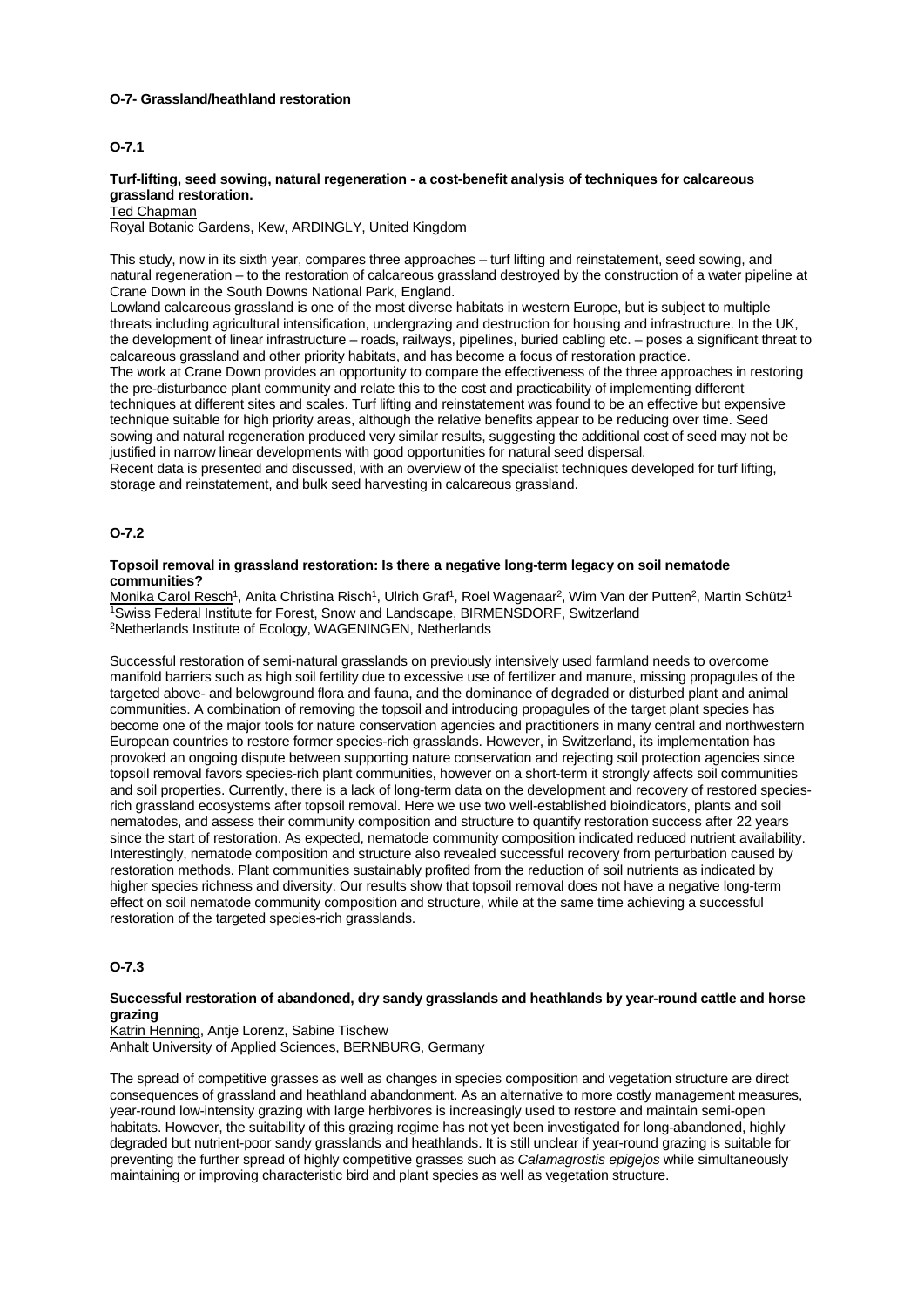Hence, since 2008 we studied the impacts of year-round low-intensity cattle and horse grazing on the development of *Calamagrostis,* the vegetation structure, plant species richness and the frequency of birds of long-abandoned but nutrient-poor dry sandy grasslands and heathlands, their mosaics and *Calamagrostis* stands within an 800 ha heathland.

Grazing successfully reduced the coverage of *Calamagrostis*, whereby *Calamagrostis* stands developed towards species-rich sandy grasslands. The quality of the vegetation structure was improved by enhancing the proportion of bare soil, while litter and grass cover as well as the coverage of ruderal indicators were significantly reduced on grazed sites in comparison to ungrazed sites. Moreover, we found an overall positive grazing effect on plant species richness: Total species number, number of target as well as of subordinated target species significantly increased within the vegetation types. In addition, the number of typical bird species increased by grazing: Nightjars increased sevenfold (from 15 to 103 breeding pairs), woodlarks have tripled (from 32 to 93 breeding pairs), and the hoopoe has re-established.

Thus, we conclude that year-round low-intensity cattle and horse grazing is a suitable management tool for restoring, maintaining and even improving long-abandoned, nutrient-poor sandy grasslands and heathlands.

## **O-7.4**

#### **'Seeds of change' for grassland restoration produced by agricultural technology: Rhinanthus alectorolophus multiplication and effects**

Jan Mladek<sup>1</sup>, Pavla Mladkova<sup>2</sup>, Clemence Chaudron<sup>1</sup> 1Palacky University Olomouc, OLOMOUC, Czech Republic 2Czech University of Life Sciences, PRAGUE, Czech Republic

The possibility to utilize root hemiparasites from genus *Rhinanthus* (Orobanchaceae) for grassland restoration has already been published by researchers from Netherlands in the 1970s. Practical large-scale restoration with the seeds of *Rhinanthus minor* was tested 30 years later in England and Belgium, but so called 'seeds of change' did not meet expectations and whole technology was almost forgotten. In 2012, our research group discovered that other species *Rhinanthus alectorolophus* (former weed of cereals, native to Central Europe) is substantially better for suppression of expansive grasses such as *Calamagrostis epigejos* and *Brachypodium pinnatum*. Thus, we conducted a pilot experiment testing the suitability of commonly cultivated plants as host species and this detected *Festuca arundinacea* and *Lolium perenne* to be the most adequate for *R. alectorolophus* seed multiplication. During last five years close cooperation of biologists and agronomists helped to elaborate agricultural technology, which enables to produce 200 – 400 kg seeds per one hectare of arable land. Production based on standard agricultural and seed cleaning machinery ensures that 1 kg of seeds is currently sold for 8 EUR (almost 100times less than in Western Europe). Hence, grassland restoration using 15 kg of *Rhinanthus* seeds per hectare has become reasonable alternative for nature conservation purposes also from the short term economic perspective. Several field experiments investigating the effect of *R. alectorolophus* on plant species composition, vegetation structure and grass : forb ratio confirmed us that this species is able to transform species poor grassy road verges as well as degraded dry, mesic or wet meadow communities into species rich stands within 2 – 3 years and support the abundance of pollinators. In comparison to increased mowing frequency, standard technique used by nature conservation to suppress vigorous clonal grasses, application of *Rhinanthus* has no detrimental effect on the occurrence of endangered plant species.

# **O-7.5**

**Large-scale application of diaspore transfer with plant material in restoration - revisited after 14 years** Sarah Harvolk-Schöning<sup>1</sup>, Dorota Michalska-Hejduk<sup>2</sup>, Matthias Harnisch<sup>3</sup>, Annette Otte<sup>1</sup>, Tobias W. Donath<sup>4</sup> 1Justus-Liebig-University Giessen, GIESSEN, Germany 2University of Lodz, LODZ, Poland 3City of Riedstadt, RIEDSTADT, Germany

4Christian-Albrechts-Universität zu Kiel, KIEL, Germany

Species-rich floodplain meadows are valuable, but severely threatened ecosystems and have therefore been in the focus of restoration projects across Europe. The re-establishment of endangered plant species is limited by rare or missing source populations, low dispersal abilities and low recruitment rates due to unfavorable abiotic and biotic site conditions. In restoration projects, different methods to overcome these limitations are applied, including sowing of seed material, sward transfer or diaspore transfer with seed-containing plant material. These methods have proven successful to initiate a development towards communities of high nature conservation value. However, the long-term success of grassland restoration has rarely been studied.

We assessed the long-term development of floodplain meadow communities that were restored via application of diaspore-containing plant material without topsoil removal on former arable land and former species-poor grassland. In a previous study four years after restoration, we found that 92 species were successfully re-established, with higher re-establishment rates on former arable land than on former grassland. The greatest obstacle for success was competition by co-occurring vegetation, while simultaneous sowing of grasses and topsoil disturbance had only small effects. Fourteen years after restoration, the proportion of target species in the community and overall species composition still differs between former arable land and former grassland, but to a much smaller extent than in the first years. Species richness and the proportion of plant material species increased, while arable weeds and resident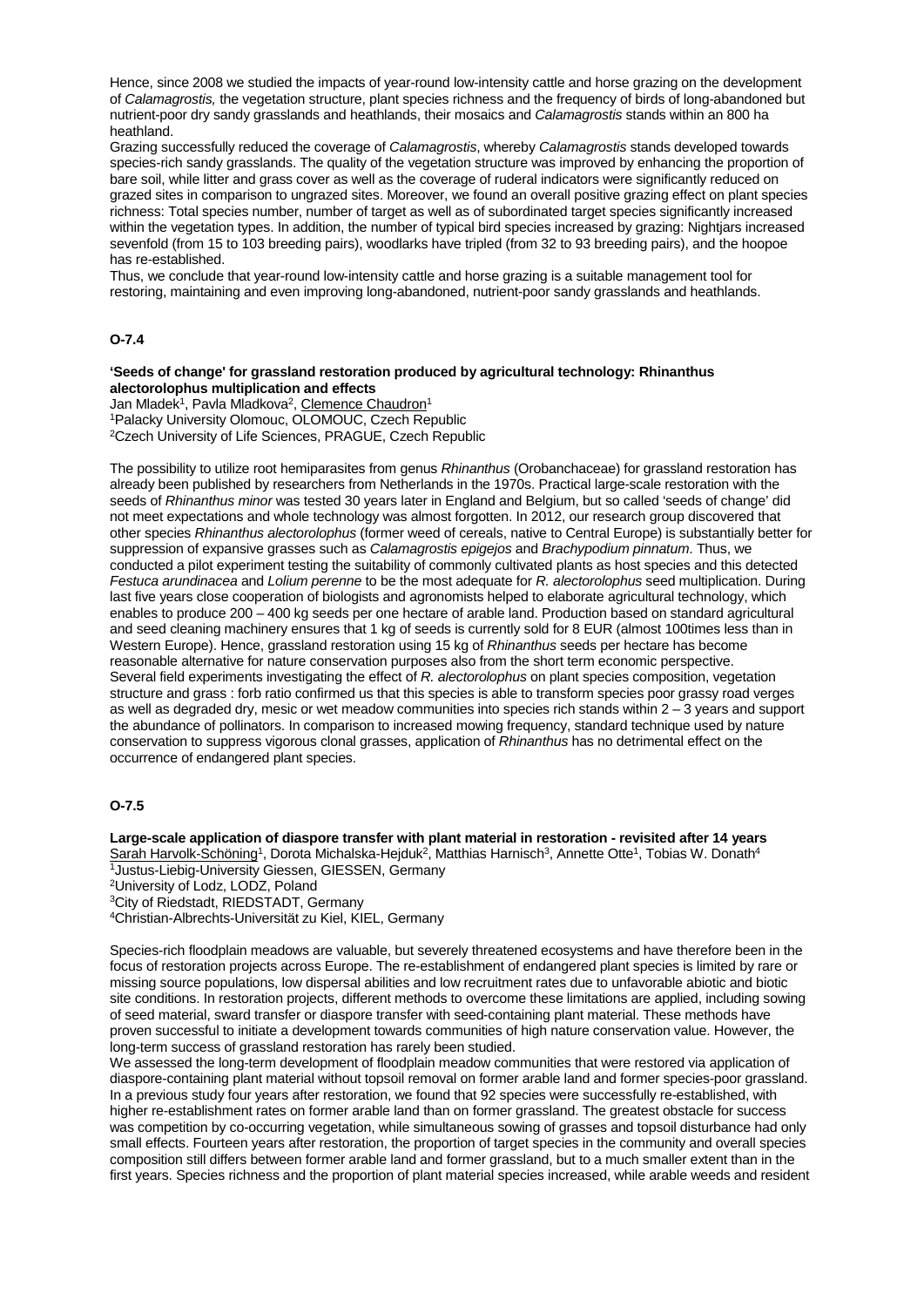grassland species' proportions continuously declined. Other restoration projects that seemed successful in early years after restoration failed in the long term. In contrast, the restoration projects presented here proved to be still within the target range fourteen years after the restoration took place. Even former species-poor grassland where the initial re-establishment of target species was impeded by competition of resident species showed high proportions of target species.

## **O-7.6**

# **Development of a terrestrial orchid species under year-round horse grazing - a 9 year experiment**

Martina Köhler<sup>1</sup>, Sabine Tischew<sup>2</sup> 1Anhalt University, BERNBURG, Germany

Horse grazing as a management tool for orchid-rich calcareous grasslands is rather uncommon. On the one hand, conservationists fear an uneven use of the pasture with partial abandonment, encroachment or reduced ground light conditions, as well as partial over-grazing with negative effects as latrines, grazing lawns, or impairing of typical plant species. Concerning orchid species conservationists often fear even the total loss of populations. On the other hand, large herbivore grazing is an economically profitable management tool for stopping abandonment of valuable habitats. From 2009 - 2018, we studied the frequency of the orchid species Ophrys apifera, and horse activity (Koniks) on 455 0.25 ha plots within a 87 ha year-round pasture. On 14 1 m² plots population dynamics and external impact on leaves of O. apifera were studied 4 times per year from 2009 - 2018. Our results showed a strong variance of abundance of the studied species between central and marginal sites of the pasture, also related to horse frequency. The max. amount of reproducing individuals counted on the 455 plots was 3,174 in 2014. The mean number of emergent plants on the 1 m<sup>2</sup> plots was 77.8 ( $\pm$  19.8), flowering plants accounted for 11 % ( $\pm$  12.2). Dormancy was recorded at 12 plants with a dormancy period of 1 year for 75 %. Frost, and in 2 years, trampling had the highest external impact on the leaves. Herbivory through horses had only little impact. We conclude that lowintensive horse grazing is suitable to restore +/- plain and large-scale orchid-rich calcareous grasslands.

#### **S-8 - Promise & perils of peatland restoration in the climate change era**

#### **S-8.1**

## **Embracing pragmatism, rejecting 'novelty': applying the SER International Standards to peatlands on the rehabilitation-restoration spectrum**

Paddy Woodworth

Missouri Botanical Gardens, DUBLIN, Ireland

Ecologically intact peatlands are usually vast, and efficient, carbon sinks. Degraded peatlands generally emit CO2. These considerations have, in a number of countries, triggered the release of significant funds into peatland restoration as a means of mitigating climate change. For those espousing ecological restoration as a cutting-edge conservation strategy, this development is a very welcome challenge, but also carries dangers. Restoration, as defined in the SER Primer -- and recently refined in the new SER International Standards -- aims at the holistic recovery of degraded systems to their pre-disturbance historical trajectories, based on reference models derived from un-degraded local native ecosystems. If the speed of carbon sequestration is the sole criterion for restoring peatlands, however, opportunities to restore the other functions and processes of these systems, and their attendant rich biodiversity, may be lost. 'Novel ecosystem' advocates argue that this doesn't matter, or that the SER restoration targets are anachronistic, that there is no ecological baseline any more, that 'degradation is in the eye of the beholder' (Hobbs, *Restoration Ecology*, March 2016). These views are a gift to governments and corporations who have no concern with authentic restoration aspirations, and seek the cheapest and quickest tick on the climate mitigation box, often through inappropriate afforestation of peatlands. However, experience in Ireland shows that even quite simple procedures – blocking drains – can lead to the recovery of climate-positive peat generating processes, and the return of much local biodiversity. Ecological restoration is always case-specific, and never creates a carbon copy of the reference trajectory. And we must be pragmatic, sometimes, circumstances may dictate that full restoration is not the best option. I will argue that the SER Standards offer an essential yardstick to evaluate useful and legitimate environmental repair projects in peatlands, on a spectrum from rehabilitation to ecological restoration.

## **S-8.2**

#### **Monitoring of peatland restoration success: methodology and techniques**

Tatiana Minayeva<sup>1</sup>, Igor Semenov<sup>2</sup>, Andrey Sirin<sup>3</sup>, Jan Peters<sup>4</sup>, Marina Abramchuk<sup>4</sup>, Hans Joosten<sup>5</sup>, Jozef Bednar<sup>6</sup> 1Care for Ecosystems UG, GOERLITZ, Germany

2EthnoExpert, RIGA, Latvia

4Michael Succow Foundation, GREIFSWALD, Germany

5Greifswald University, GREIFSWALD, Germany

<sup>3</sup>Center for protection and restoration of peatland ecosystems RAS, MOSCOW, Russian Federation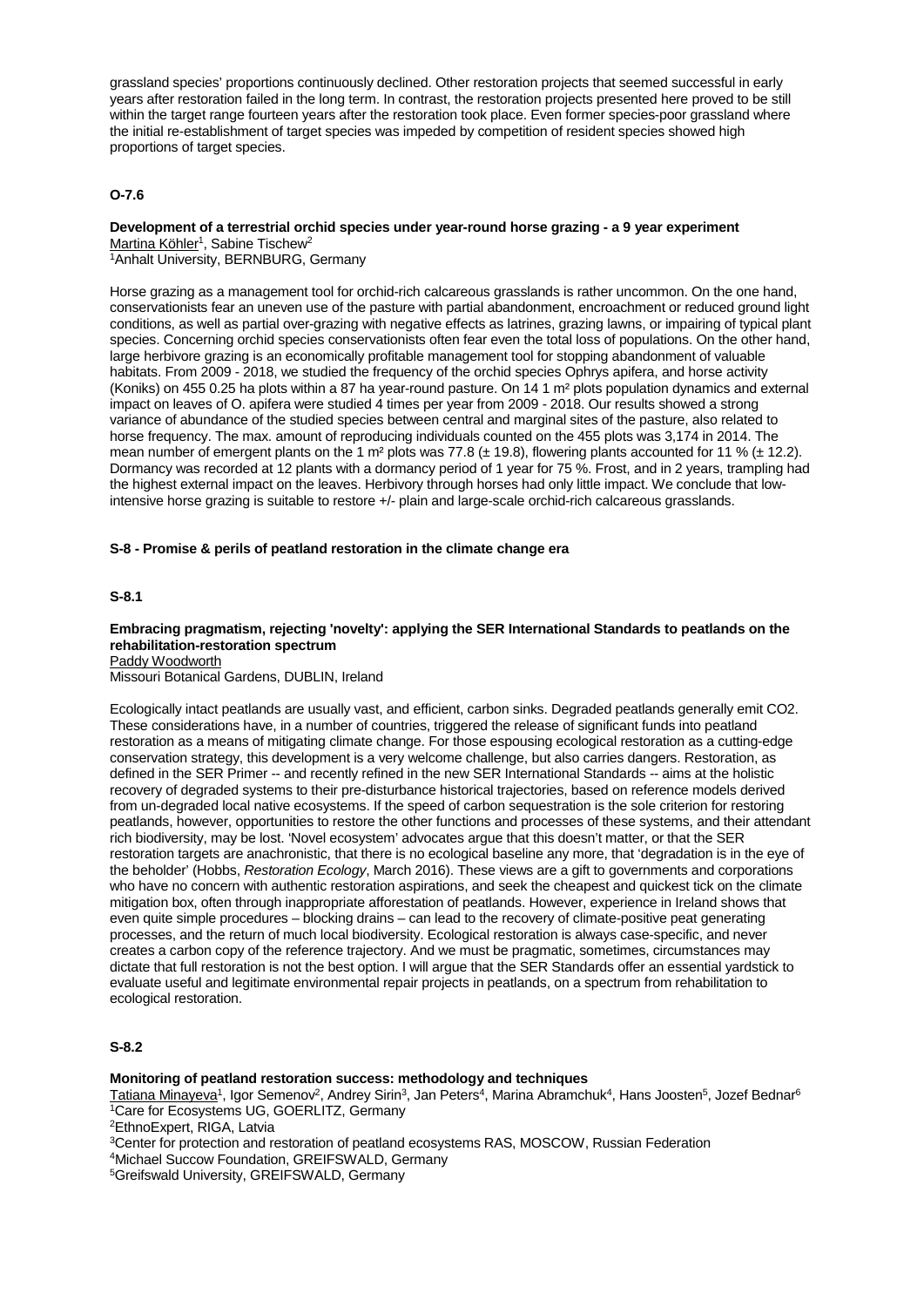6Wetlands International, WAGENINGEN, Netherlands

The definition of ecological restoration and criteria of its success is difficult to apply directly for the assessment of peatlands restoration success. Ecological restoration according SER is the process of assisting the recovery of an ecosystem that has been degraded, damaged, or destroyed. The peatland ecosystems in temperate zones developed during 5-10 thousand years, and in tropics twice as long. Can we consider the recovery of initial ecosystem as a target in a scale which is assessable by means of monitoring?

The project "Restoring Peatlands in Russia – for fire prevention and climate change mitigation" (PeatRus) is implemented by Wetlands International with partners since 2011 and is considered as an example of success. The project was awarded the UNFCCC Momentum for Change Award in 2017. The planning of restoration was designed with reference to the needs of reducing peat fires, mitigation of climate change by reduction of GHG emissions, maintaining of biodiversity and livelihoods, enhancing of ecosystem services availability to local stakeholders and economic benefits. In the many cases the listed targets are contradicting each other. How to assess the effectiveness in this case?

To make the outcomes assessable we followed the principle to evaluate each component with the most neutral and scientific sound available method. One has to agree that restoration targets have different time frames and different stakeholders involved. Many of the criteria could have only prognosed values.

The presentation addresses the monitoring methods of the parameters of peatlands under restoration. The results of this monitoring are the basis of the integrated methodology for the restoration success assessment, with relation to global level (climate and biodiversity), regional level (economic and natural resources) and local level (social and economic processes). The methodology opens possibilities to integrate outcomes of the evaluation on the different scales and time frames.

#### **S-8.3**

#### **Forest to bog restoration: past lessons and future direction**

Roxane Andersen<sup>1</sup>, Paul Gaffney<sup>2</sup>, Wouter Konings<sup>2</sup>, Ainoa Fernandez-Pravia<sup>2</sup>, Renee Hermans<sup>2</sup>, Jens-Arne Subke2, Angela Creevy2, Richard Payne2, Neil Cowie2, Mark Hancock2, Daniela Klein2, Myroslava Khomik2, Rebekka Artz2

1University of the Highlands and Islands, THURSO, United Kingdom

Between the 1960s and the 1980s, tax incentive schemes led to large scale afforestation of blanket bog across Europe. The Flow Country, the largest blanket bog in Europe found in the north of Scotland, was particularly affected: over 60,000 ha were drained and planted with non-native conifers, fragmenting an otherwise open landscape. Following pressure by conservationists, afforestation was halted, and in the late 1990s the first attempts of forest-to-bog restoration started with felling and drain blocking.

Today, peatland restoration and its associated carbon benefits are being portrayed as one of Scotland's best asset to fight climate change. As a consequence, there are increased subsidies for peatland restoration, which has led to development of new machinery and techniques. Forest-to-bog restoration has entered a new phase: early trials are being re-visited for further management, and new sites are being restored with entirely different approaches. In recent years, a large number of projects have documented how early restoration trial involving felling and drain blocking have progressed towards blanket bog in terms of water quality, nutrient cycling, carbon sequestration, and biodiversity. This talk will present evidence that, even after twenty years, the legacy of the forestry was still preventing the recovery of many ecosystem processes and stopping key species across a range of taxa from coming back. Continued monitoring and collaborative work will be needed to determine whether ongoing management and new approaches are enough to overcome this legacy and bring back functioning blanket bog – but also what to do when restoration is no longer an option.

#### **S-8.4**

# **Rewetting of eutrophic cutover bogs: harming a climate-friendly carbon balance?** Svenja Agethen, Klaus-Holger Knorr

University of Münster, MÜNSTER, Germany

Worldwide proceeding drainage of peatlands for land-use and industrial peat extraction increases oxic respiration of carbon stored in these peatlands and thus, drained peatlands release enormous amounts of  $CO<sub>2</sub>$  to the atmosphere. To stop carbon losses from cutover bogs, the most important restoration measure is rewetting. However, most bogs in Central Europe have been under agricultural use prior to peat harvest and/or are subject to high atmospheric N deposition. After rewetting, elevated nutrient concentrations often lead to graminoid-dominated vegetation (e.g. by *Juncus effusus*). In comparison to peat mosses, graminoids provide rather labile organic matter for decomposition. For below-ground carbon processing, external nutrient supply from pore waters, internal nutrient supply from plant litter, and the labile organic matter of the recent vegetation has been assumed to increase mineralization of stable organic matter from peat ('priming effect') and to fuel CH4 production. Additionally, vascular plants in waterlogged environments have been reported to increase CH4 emissions by venting of CH4 through aerenchyma. Our experiments conducted in North-West-German restoration sites put these concerns into a more optimistic perspective: In an incubation experiment, we showed that under waterlogging, neither nutrients in the pore water, nor nutrients bound in organic matter, nor labile organic matter from graminoid litter led to priming effects.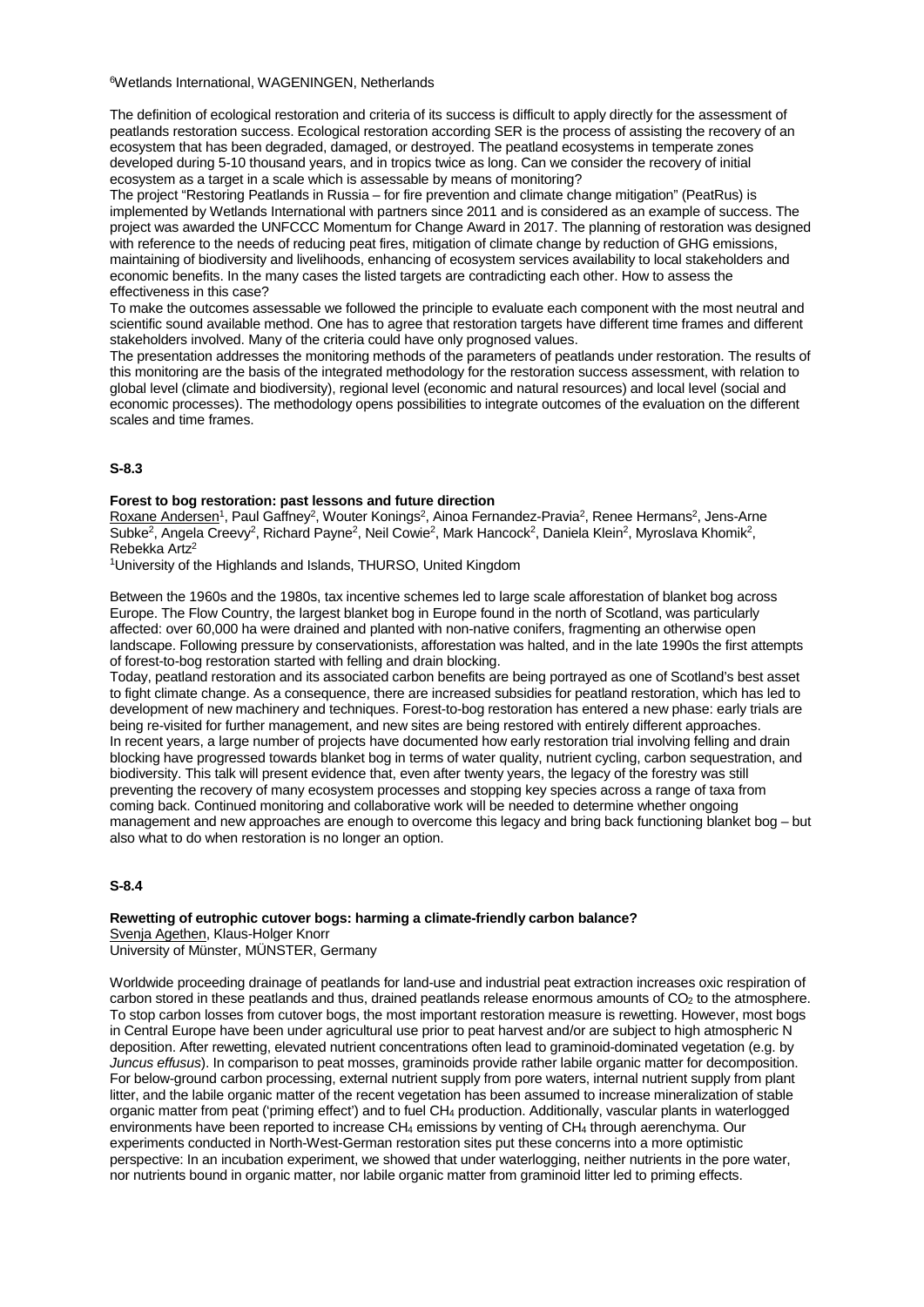Furthermore, ex situ mesocosm- and field experiments repeatedly showed an oxidation of the rhizosphere of common graminoids in rewetted cutover bogs. Thus, concentrations of CH4 in the peat were reduced by methanotrophy or even thermodynamic suppression of methanogenesis. Flux measurements suggested that *Juncus effusus* mono-stands on cutover bogs have a neutral to even slightly negative warming potential. Overall, graminoid dominated, rewetted bogs might provide a suitable intermediate stage that reduces nutrient availability and thereby supports the re-establishment of peat mosses and effective carbon sequestration on the long-term.

## **S-8.5**

# **Finding common ground for people, planet and profit: stories from Ireland**

Catherine Farrell Bord na Mona, TULLAMORE, Ireland

Peatlands are integral to the Irish landscape, accounting for an original cover of up to 17% of the total land area of the island, prior to a period of extensive modification in the last centuries. As well as being a significant part of the landscape, peatlands have also played a prominent role in the social and economic development of the country, and are therefore strongly linked with the Irish culture. Since the 1970s, the approach to peatlands has shifted from one of 'let's modify' to 'let's conserve', with an increasingly widespread view in the 2000s of 'let's restore'. Nowhere is this more apparent than within the operations of the Irish Turf Company, Bord na Móna. In the last twenty years the company has invested in a range of rehabilitation and restoration measures across its 80,000 hectare peatland estate. While the main approach has been to stop further degradation (cease cutting and drainage) and take positive measures to reverse those degrading effects (drain blocking, landscaping), working with the communities living on the edges of the bog areas has also been a key feature in the success of the work to date. Case studies of peatland rehabilitation and restoration projects will be presented to illustrate: (i) the challenges of practical peatland work, (ii) the overall positive outcomes of basic rehabilitation and restoration measures and (iii) the range of involvement and interest taken by communities.

# **O-8 -Restoration & tourism**

## **O-8.1**

#### **Ecological restoration information among the tourism infrastructure: the diversity in time and space** Adam Snopek

University of Warsaw, WARSAW, Poland

Many issues concerning ecological restoration are an important element of the content of information boards on tourist and educational trails. The content of the boards may present the discussed issues in various ways, depending on the location as well as on the founder specifics. The content adequacy of the boards may also differ in terms of the current knowledge. A review of the cases regarding to woodland restoration, grassland restoration, rare species restoration and post-mining reclamation reveals some trends in environmental education and in the restoration itself, as well as the diversity of the founders' views based on their current intentions and some controversies related to them.

#### **O-8.2**

#### **RESTAURATION OF DANUBE TOURISM AREA THROUGH SUSTAINABLE MOBILITY** Lucia ILIEVA CSDCS, SOFIA, Bulgaria

The Danube region is one of the most promising tourism destinations in Europe but most of the trips along the riverside are carried out by car. The quality of public transport as well as the coordination with other mobility services is still weak especially in the lower sections of the river. Integrated multimodal transport services and information systems are missing. Existing transnational tourism information platforms (e.g. Danube.travel) are mainly focusing on the description of touristic attractions and not how to reach them in a sustainable way. The dominance of car usage causes a lot of environmental problems: air pollution, noise, congestions and accidents that decrease the attractiveness of the destinations. The Danube wetlands, parks, forests, picturesque canyons and the river itself need urgent restoration.

Ten Danube countries started working on a project "Transdanube.Pearls"(funded by the DTP) which aims to develop sustainable mobility and tourism services along Danube thus restoring its unique natural assets. A notion of "Danube pearl" is introduced meaning a site with environmental friendly offers for tourists. For achieving sustainable mobility, appropriate transport services along the whole travel chain are needed. By better combining public transport with flexible transport services, cycling and walking, the project will improve intermodal travel chains and thus increasing the quality and resilience of the whole region.

In order to bring forward the concept of sustainable mobility in tourism, cooperation between different sectors and different levels of governance is paramount. The project will set up a network of destinations committed to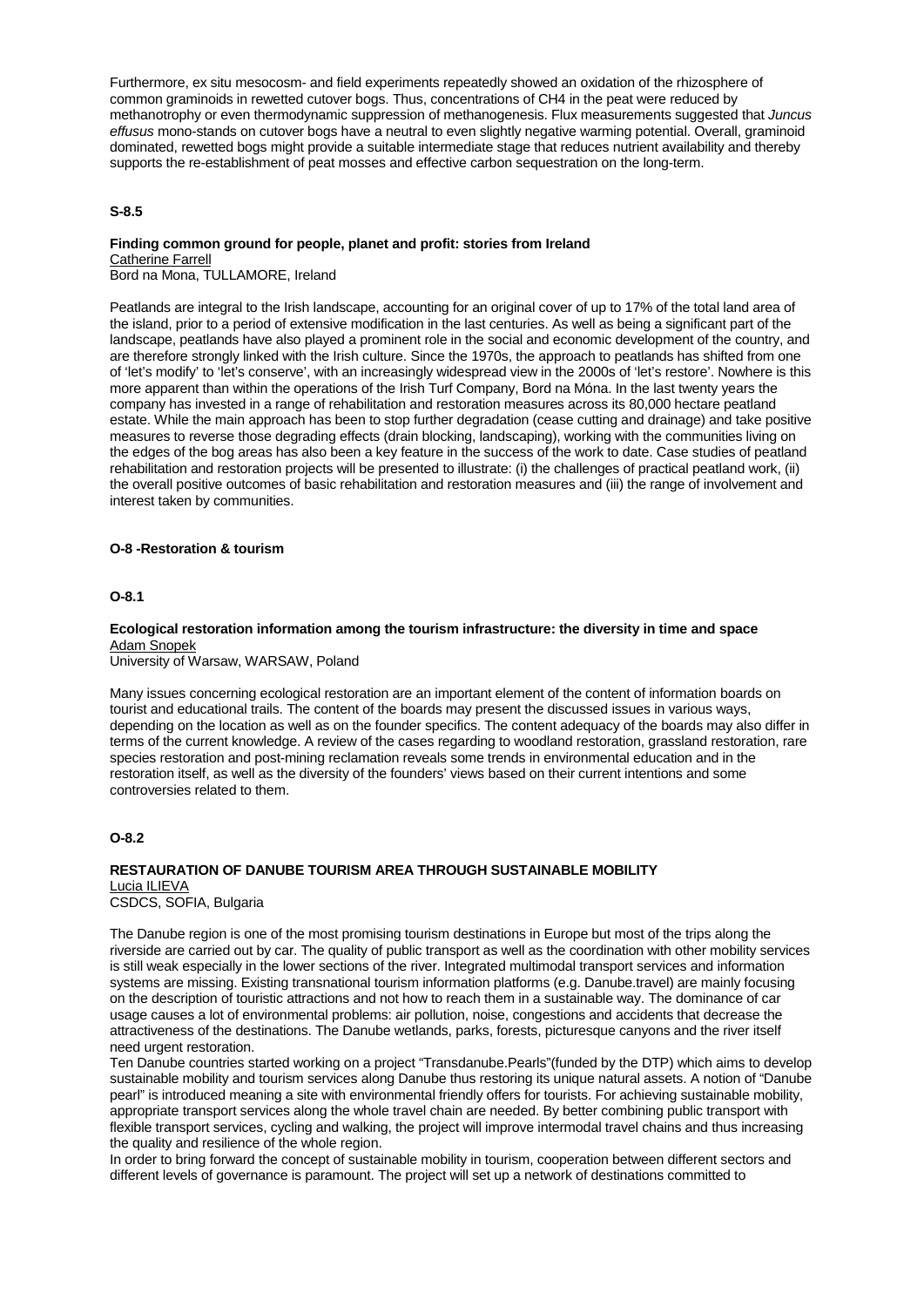sustainable mobility involving stakeholders from the tourism and the transport sector in each Danube country. Mobility information centers will act as one-stop-shops for provision of integrated tourism and mobility information to visitors. The network will increase the visibility of the Danube destinations committed to sustainable mobility at the world tourism market.

## **O-8.3**

#### **ASCENT - Apply Skills and Serve our Environment with New Tools** David Arnar Stefansson

SCSI, REYKJAVIK, Iceland

The ASCENT project will bring together Local and Environmental Authorities to collectively address the environmental challenges facing the conservation and enhancement of Areas of Natural beauty in the partner regions: Iceland - Geosite Eldhraun (e. Laki lava field) (Skaftáhreppur) Úlfarsfell Mountain (Reykjavík and Mosfellsbaer municipalities); Slieve Donard (Eastern Mourne Mountains), Slieve Gullion and Ring Dyke (Northern Ireland); Mount Errigail, Derryveagh Mountain, (Donegal Ireland); Hossa region (Finland) and The Hardanger Mountain Plateau (Norway). Due to unregulated access to sites and natural erosion these regions are experiencing degradation, loss of unique bio-diversity and bio-resources. The ASCENT project will develop management plans across the programme area to assist Local Authorities and other stakeholders to monitor these sites and implement innovative measures to ensure their economic and environmental sustainability.The project will look at how to use and manage the mountains and upland areas responsibly, will examine new ways to deal with the sites, learn from other regions using a teacher:learner principle, examine habitat damage and habitat restoration, and introduce appropriate site specific mitigation measures. The project will create living laboratory situations whereby management techniques can be implemented and skills gained locally on learning from other regions. It will seek to explore new concepts for balancing tourism, cultural and economic interests with environmental needs. The project will disseminate and generate knowledge on the impacts on the environment, local biodiversity resources and promote civic pride among communities of their environmental resources, and unique local cultural heritage. Project outputs include learning, exchange of ideas and measures to arrest the decline and degradation of Natura 2000 sites and other sites (SACs) caused by unregulated / unrestricted access to mountains.

#### **O-9-Restoration in arctic and alpine areas**

#### **O-9.1**

#### **Spatio-temporal patterns of crowberry (Empetrum nigrum ssp. hermaphroditum) colonisation at an alpine spoil heap**

Jan Sulavik<sup>1</sup>, Stéphane Boudreau<sup>2</sup>, Rune Halvorsen<sup>3</sup>, Eelke Jongejans<sup>4</sup>, Knut Rydgren<sup>5</sup>, Inger Auestad<sup>5</sup> 1Western Norway University of Applied Sciences/ University of Oslo, SOGNDAL, Norway

2Université Laval, QUÉBEC, Canada

3University of Oslo, OSLO, Norway

4Radboud University, NIJMEGEN, Netherlands

5Western Norway University of Applied Sciences, SOGNDAL, Norway

Natural revegetation plays a distinct role in ecosystem restoration, as it ensures the emerging vegetation's adaptation to the local environment. In alpine areas, dwarf shrubs such as crowberry (*Empetrum nigrum* ssp. *hermaphroditum*) are keystone species with considerable influence on other biota. Although crowberry suppresses establishment of other species in favourable conditions, it might act as a nurse plant in the harsh alpine environment. Crowberry's spatial and temporal colonisation patterns may therefore have important implications for natural revegetation and restoration success in alpine areas.

We studied emerging crowberry population at a 32 years old (in 2016) alpine spoil heap in western Norway. Limited clonal propagation enabled identification of single individuals originating from naturally dispersed seeds. In autumn 2015, we measured and collected 90 individuals for age determination and development of an allometric (age  $\sim$ size) model. In early summer 2016, we precisely mapped and measured more than 2200 individuals in three parallel transects at increasing distances from spoil heaps' northern edge bordering towards undisturbed surroundings and continuous crowberry scrub. Minimum age of the mapped individuals was estimated by the allometric model. Preliminary analyses suggest effects of distance to the northern edge on overall crowberry density in the transects, and distance to the closest spoil heap edge influencing local variations in the density. Point pattern analyses suggest significant clustering at distances < 2m, and possible association of crowberry clusters with local surface patterns (i.e. rills and swells).

The final results for analyses of point patterns and age structure will be discussed with implications for restoration in alpine areas, and design of restoration sites.

# **O-9.2**

**Revegetation of disturbance due to tracked vehicles on Spitsbergen, Svalbard, 78 N**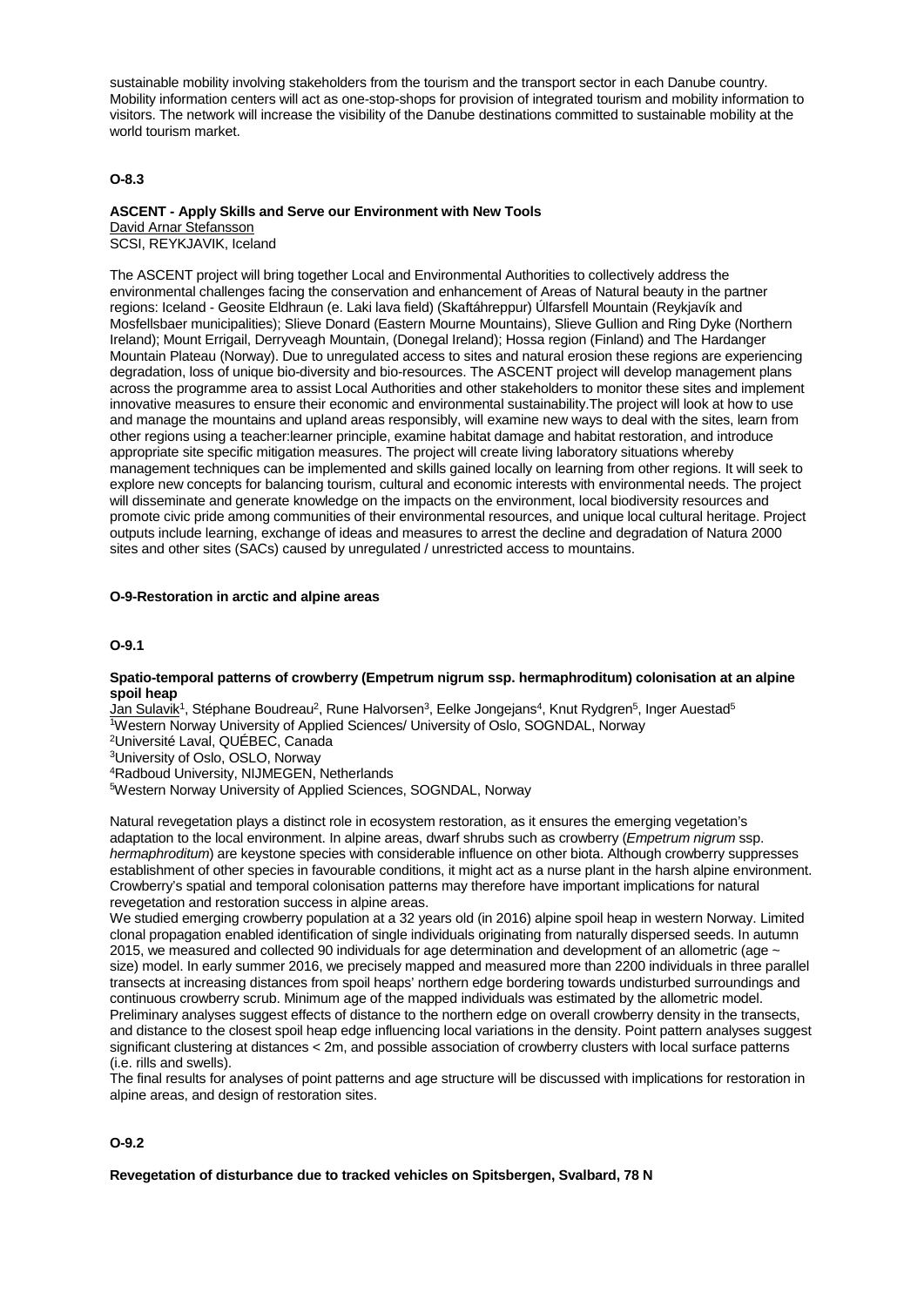Elisabeth Cooper<sup>1</sup>, P. Erica Neby<sup>1</sup>, Philipp Semenchuk<sup>2</sup>, Magne Neby<sup>1</sup> 1UiT The Arctic University of Norway, TROMSØ, Norway

Recovery of High Arctic soils and vegetation from disturbance is slow, and it may take decades or even centuries for the original vegetation composition and cover to be restored. This study compared suitable methods to assist revegetation of tracks formed by a caterpillar-tracked vehicle driving on unfrozen tundra on Svalbard. Six different treatments were applied in the field and measured over two seasons; fertilizing, covering the ground with fibre cloths, fertilizing in combination with fibre cloths, seed sowing with local species, adding plant cuttings of local species and tilling of the soil. The largest increase in vegetation cover over the two seasons was found for the two treatments containing fertilizer. However, seedlings from the seed sowing treatment had high survival in season two, which suggests that a natural species composition may be increased in the disturbed site if survival continues. The combination of fertilizing and seed sowing with local seeds may thus be a successful method to assist revegetation in the High Arctic.

## **O-9.3**

**Re-establishing reindeer grazing habitat on alpine mining sites; from case studies to full-scale restoration** Åsa Granberg, Tove Hägglund

Enetjärn Natur AB, UMEÅ, Sweden

Restoration focused on the establishment of natural alpine heath vegetation on former mining sites is a tool to reestablish summer grazing grounds for the Sami reindeer herding community. However, alpine ecosystems are known to be among the most vulnerable to climate change, potentially decreasing the distribution of grazing grounds by speeding up establishment of new vegetation – predominantly *Salix* species and ericaceous shrubs. Here we present a study initiated by the mining company Boliden to investigate potential methods to enhance the establishment of alpine heath vegetation on the former Stekenjokk mining area. The study started in 2013 with small-scale trials and during the following years the trials were evaluated and gradually enlarged. We focus this presentation on preliminary results and lessons learned from this case study – both from a methodological perspective and in the light of climate change which can affect the outcome of such restoration efforts.

## **S-9 -Getting under & ahead of climate change; Soil resilience & assisted migration**

## **S-9.1**

**Using soil amendments to restore above- and belowground productivity on abandoned mine sites** Deborah Page-Dumroese, Kasten Dumroese, James Archuleta, Joanne Tirocke USDA Forest Service, MOSCOW, ID, United States of America

Above- and below-ground components of ecosystems are linked through a variety of interactions. However, restoration efforts sometimes ignore these linkages and target either soil processes or plants species. Restoration efforts may be hampered by poor soil physical or chemical properties or reduced soil microbial communities which may result in failure of planted or seeded species to thrive. To enhance degraded ecosystems, soil amendments may be necessary to promote increased soil organic matter, water holding capacity, and nutrient cycling. To facilitate abandoned mine land restoration, biochar, biosolids, and wood chips were used to build soil as single amendments or in combination. These soil building treatments were then planted with two grass species (*Bromus carinatus* Hook & Am. and *Elymus glaucus* Buckl.) on one-half of the treatment plots and were seeded with a native plant mix on the other half. After two years, soil cover on the seeded side and overall plant survival was highest in the biosolid + wood chip and biosolids + wood chip + biochar treatments. In general, *Bromus carinatus* had better survival after two years than *Elymus glaucus*. Improved *Bromus* survival may be associated with the nutrient and water needs of this species. The added stresses of climate change underscore the need to improve soil conditions when restoring vegetation. Changes in soil properties from soil amendments meant to improve critical soil functions will change how plant species respond and highlights the need to match seedlings with site conditions to ensure adequate plant cover.

## **S-9.2**

**Matching restoration plant materials to soil conditions using the Target Plant Concept** Jeremiah Pinto, Dian Haase USDA Forest Service, MOSCOW, United States of America

In restoration, afforestation, and reforestation projects, outplanting environments pose a myriad of challenges to establishing seedlings. These environments often yield conditions beyond those deemed acceptable for natural reestablishment. Yet these challenges can only be realized after a thorough site evaluation that includes spatial and temporal factors. Only then can the primary limitations to establishment be understood and consequently overcome. A model of seedling establishment outlines how seedlings engage their surroundings and begin to survive and grow on a site. This model characterizes the physiologic, atmospheric, and edaphic process that factor into a target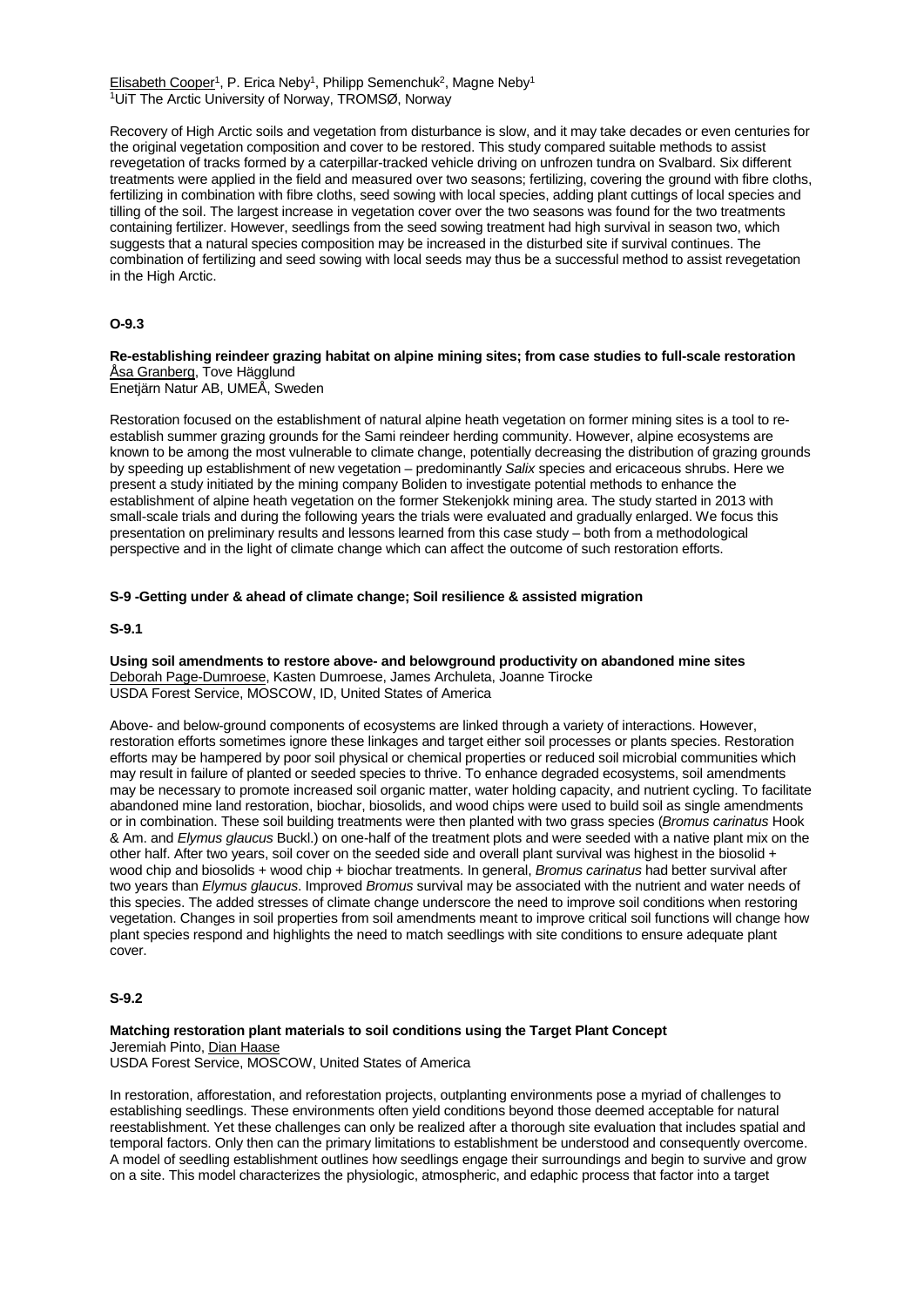seedling's design. Of these three processes, edaphic conditions play one of the primary and critical connections a seedling has to its new environment, but it is often not comprehensively evaluated. Soil characteristics such as seasonal moisture patterns, temperature, nutrients, depth, texture, chemistry, and biota all influence the rhizosphere of a seedling's newly egressed roots and should be part of the discussion in target seedling design. Furthermore, different site preparation tactics can mitigate site limiting factors and aid seedling establishment. In this presentation, the Target Plant Concept will be highlighted as it pertains to the interaction of these factors and will be discussed and supported using research and case study information.

## **S-9.3**

## **Outplanting Seedlings Grown with Biochar to Restore Forests and Sequester Carbon** Kasten Dumroese

US Forest Service, MOSCOW, United States of America

A variety of recent international "challenges" toward restoring degraded forests will require active restoration, and in particularly, the outplanting of high-quality, nursery-grown seedlings. Biochar, the by-product of converting woody biomass to energy, can be used to amend the substrates used to grow seedlings in container nurseries and offers opportunity to sequester carbon as part of the normal outplanting process. In addition, employing more sustainable organic materials, such as biochar, as growing media to produce reforestation seedlings is gaining interest because they are perceived as a way to avoid issues (e.g., reduced biodiversity, increased carbon emissions) associated with traditional Sphagnum peat moss harvesting. Recent estimates suggest that the number of seedlings needed to help achieve the ever-growing list of national and multi-national programs could easily exceed 200 billion (200 x 109). Although some maintain that passive restoration leads to restoration of more diverse forests, impacts from invasive species (insects and diseases) continue to degrade natural forests, and contemporary changes in climate are predicted to exceed the ability of trees to move across the landscape or adapt from an evolutionary perspective. Thus, maintaining species and their populations on the landscape to ensure the valuable functions of diverse, currently occurring or future novel forests may require more innovative approaches, such as assisted migration, which may be most easily accomplished through outplanting.

### **O-10-Costal/marine restoration**

## **O-10.1**

### **Stakeholder perceptions on marine restoration: policy targets and supporting actions**

Nadia Papadopoulou<sup>1</sup>, Christopher J Smith<sup>2</sup>, Rolf Groeneveld<sup>2</sup>, Katerina Sevastou<sup>2</sup>, Stephen Hynes<sup>2</sup>, Wenting Chen2, Kristen Ounanian2, James Aronson2

1Hellenic Centre for Marine Research, HERAKLION, CRETE, Greece

In recognition of the many degraded ecosystems and the need to prevent further habitat degradation and halt biodiversity loss, many International and European policies have put conservation and restoration at the top of their environmental agenda. Reducing pressures, minimizing damages, putting areas aside for conservation and implementing rehabilitation and restoration actions are all part of the toolkit available to Governments and the global society to support achievement of many high-level policy objectives.

Benefits of terrestrial ecosystem restoration are being showcased by many successful large-scale projects and the practice is being embraced by hundreds of thousands of people across the world. Coastal ecosystems have been extensively used and impacted by multiple human activities over time but restoration as a concept and practice is lagging behind for many strictly marine ecosystems. Beyond the many scientific, technological, socioeconomic and feasibility gaps and challenges, little is also known about the social acceptance of marine restoration. Within the MERCES project, the first European H2020 project to focus on restoration concerning a number of key marine ecosystems including the deep sea, we investigate stakeholder perceptions about restoration of degraded marine ecosystems (that we don't even usually get to see). We are looking at reasons behind acceptance of conservation and restoration, degrees of agreement for major policy targets, points of difference and modes of support for restorative actions. A Greek national, a European and an International survey were conducted (the latter one linked to SER media resources/audience) by means of an anonymous on-line questionnaire. Stakeholders include local and central government, NGOs and MPA managers, researchers and marine users. Results from the surveys indicate that stakeholders in general agree that marine restoration can reverse negative human impacts but there is some heterogeneity in their degree of agreement and preferences towards specific targets and restorative approaches.

## **O-10.2**

### **Restoring macroalgal Cystoseira forests: life-history traits highlight the need for combine active and passive restoration**

Alba Medrano, Cristina Linares, Pol Capdevila, Ignasi Montero-Serra, Marta Pagès, Graciel·la Rovira, Bernat Hereu University of Barcelona, BARCELONA, Spain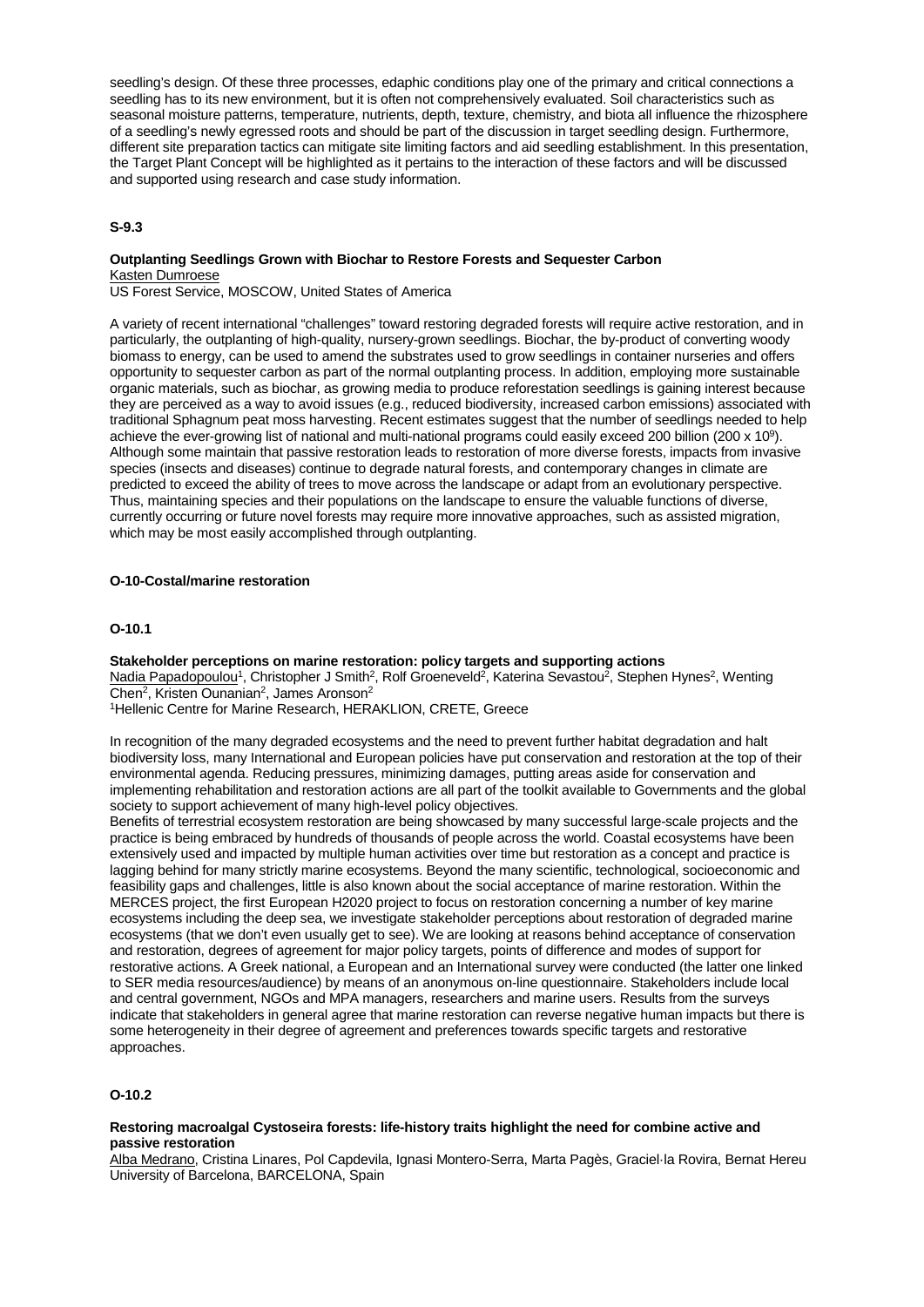The habitat-forming *Cystoseira* (fucoids) species dominate algal forests communities in the well-preserved Mediterranean coast. Over last decades, many of these communities have been degraded due to several stressors such as fishing nets, pollution or sea-urchin overgrazing as consequence of the overfishing, transforming *Cystoseira* forests in simplified communities. Face to the loss of these highly diverse forests, there is an increasing need to combine passive and active restoration techniques to ensure their preservation.

The present study is carried out at Medes Islands Marine Reserve and surrounding areas (NW Mediterranean), where two emblematic *Cystoseira* species (*C. elegans* and *C. zosteroides*) display different conservation status. Because of their different life history traits, they are two model species in which to apply different restoration actions. *C. zosteroides* is a deep water long-lived species, which shows slow natural recovery rates and is threatened mostly by local stressors. Conversely, *C. elegans* is a dynamic seasonal growing species inhabiting shallow waters, which in recent years spread from the marine reserve to non-protected areas, except in areas dominated by sea urchins barrens. These contrasting responses provide the opportunity to restore coastal hard-shallow degraded habitats using different restoration tools.

According to the ecology of both species, several restoration techniques to preserve *Cystoseira* forests were evaluated. For *C. zosteroides*, adult, juvenile stands, and fertile apexes were transplanted from natural and wellpreserved populations to new potentially locations at the same depth range (25m depth). We estimated the viability of restored populations and the success of the different techniques tested quantifying the mortality, growth and recruitment rates as well as their physiological condition. The same techniques were tested for *C. elegans* at 5m depth inside and outside the marine reserve, but also including the eradication of sea-urchin populations.

## **O-10.3**

### **MERCES: Marine Ecosystem Restoration In Changing European Seas (H2020 Project)**

Cristina Gambi1, Roberto Danovaro2, Nadia Papadopoulou3, Anthony Grehan4, Christoffer Boström5, Johan Van de Koppel<sup>6</sup>, Joaquim Garrabou<sup>7</sup>, Simonetta Fraschetti<sup>8</sup>, Telmo Morato<sup>9</sup>, Andrew K. Sweetman<sup>10</sup>, Chris McOwen<sup>11</sup>, Trine Bekkby<sup>12</sup>, Jan P.M. Van Tatenhove<sup>13</sup>, Ronan Long<sup>14</sup>, Stephen Hynes<sup>4</sup>, Wenting Chen<sup>12</sup>, David Billett<sup>15</sup>, Eva Ramirez-Llodra<sup>12</sup>, Silvia Bianchelli<sup>16</sup>, Milanese Martina<sup>17</sup>

1Polytechnic University of Marche, ANCONA, Italy

2Polytechnic University of Marche, Stazione Zoologica Anton Dohrn, ANCONA, Italy

3Hellenic Centre for Marine Research, CRETE, IRAKLION, Greece

4National University of Ireland, GALWAY, Ireland

5Åbo Akademi University,, TURKU, Finland

<sup>6</sup>Royal Netherlands Institute for Sea Research, YERSEKE, The Netherlands

7Agencia Estatal Consejo Superior de Investigaciones Científicas, BARCELONA, Spain

8CoNISMa-UniSalento, SALERNO, Italy

9Instituto do Mar Centro da Universidade dos Açores, SAN JUAN, Portugal

10Heriot-Watt University, UK, United Kingdom

11World Conservation Monitoring Centre, CAMBRIDGE, United Kingdom

12Norsk Institutt for Vannforskning, Norway, OSLO, Norway

13Wageningen University, WAGENINGEN, The Netherlands

<sup>14</sup>Marine Law and Ocean Policy Research Services Limited, WESTPORT, Ireland

15Deep Seas Environmental Solutions Ltd, ASHURST, United Kingdom

16Ecoreach Srl, ANCONA, Italy

17Studio Associato GAIA,, GENOA, Italy

MERCES is a EU project focused on the restoration of different degraded marine habitats, with the aim of: 1) assessing the potential of different technologies and approaches; 2) quantifying the returns in terms of ecosystems services and their socio-economic impacts; 3) defining the legal-policy and governance frameworks needed to optimize the effectiveness of the different restoration approaches. Specific aims include: a) improving existing, and developing new, restoration actions of degraded marine habitats; b) increasing the adaptation of EU degraded marine habitats to global change; c) enhancing marine ecosystem resilience and services; d) conducting cost-benefit analyses for marine restoration measures; e) creating new industrial targets and opportunities. To achieve these objectives MERCES created a multi-disciplinary consortium (28 Partners from 15 Countries) with skills in marine ecology, restoration, law, policy and governance, socio-economics, knowledge transfer and dissemination/communication. MERCES project consists of 10 Work packages on: the inventory of EU degraded marine habitats (WP1), pilot restoration experiments on soft and hard bottoms, including deep-sea ecosystems (WP2, WP3, WP4), and the effects of restoration on ecosystem services (WP5). The legal, policy and governance outputs will make effective the potential of marine restoration (WP6) and one dedicated WP will assess the socioeconomic returns of marine ecosystems' restoration (WP7). The transfer of knowledge and the links with the industrial stakeholders will be the focus of WP8 and the results of MERCES will be disseminated to the widest audience (WP9). The project will be managed through a dedicated management office (WP10). MERCES project will contribute to the Blue Growth by: i) improving the EU scientific knowledge on marine restoration, ii) contributing to EU Marine Directives; iii) implementing the Restoration Agenda, iv) enhancing the industrial capacity in this field, v) increasing the competitiveness of EU in the world market of restoration, and vi) offering new employment opportunities.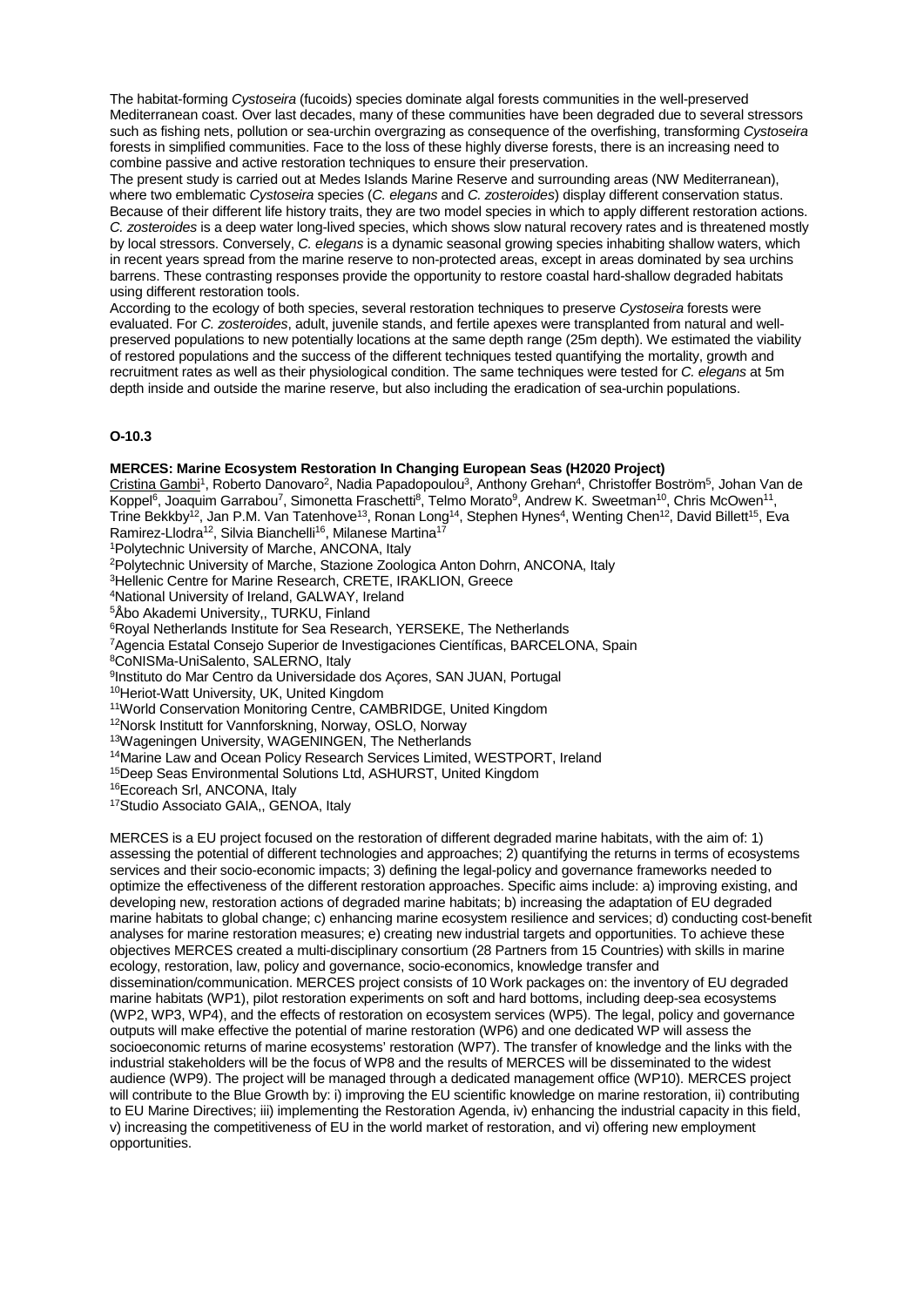### **S-10 -Developing resilient communities; Integrating restoration science & the built enviroment**

## **S-10.1**

## **The Regenerative Farm Observatory: Designing an Experiential Education Landscape to Teach Sustainable Agricultural Practices**

**Ann Kearsley** 

Ann Kearsley Design / Northeastern University, PORTLAND, United States of America

Agriculture is a major contributor to global greenhouse gas emissions. Regenerative Agriculture is a holistic approach to land management developed to help reverse the negative environmental impacts of both plant and animal farming. Regenerative Agriculture employs farming practices that increase soil organic matter and soil fertility, and sequester carbon in both soils and aboveground biomass.

The Wolfe's Neck Center for Agricultural and the Environment (Maine, USA) recently established the Regenerative Farm Observatory, a demonstration and research center for net-zero carbon farming practices. WNC is a leader in sustainable farming and promoting agriculture and food-systems related education, research, recreation and community building. WNC is a working dairy where the farm operations are used to support numerous educational programs including Dairy Farmer Training, a Summer Farm Camp and a Teen Agriculture Program, as well as providing a year-round destination for school groups and environmental organizations. Working with the farmers and educational staff of WNC, landscape architect Ann Kearsley developed a masterplan to organize the physical integration of the farm's educational and recreational programming with the agricultural operations. The masterplan includes an Experiential Education Landscape, an open pedestrian space linking major program areas like classrooms, the Dairy, livestock barns, pastures, crop fields, woodlands, ocean shoreline and a campground. The Experiential Education Landscape is where visitors learn about both the sustainable practices behind Regenerative Farming and the functional ecological and biological processes that make these practices successful. The challenge with designing a landscape that highlights the ecological processes supporting carbon sequestration, is that most of these critical processes take place in the soil - underground and out of sight. This session will consider landscapes designed to connect people to the plant communities, biological processes and ecological function of their environment through experience and observation – landscapes designed to integrate science and the built environment.

### **S-10.2**

## **Designing a Waterfront with Ocean Restoration in Mind**

Marcha Johnson

NYCParks and City College of New York, FLUSHING, NY, United States of America

Contemporary coastal cultures face a number of challenges related to rising sea level. Many efforts are being considered to protect low lying development from floods and storms. Oceans, the Earth's life-support system, are in rapid decline from human actions. Conserving the oceans on city edges – their living populations, the processes which enable shores to adapt and rebuild themselves - seems often to be missing from the conversation about rethinking coastal cities. In the search for new models of science-guided, sustainable, ocean-ecology-conscious approaches to living near the shore, the Randall's Island Living Shoreline project is offered as an example. Oceans are the direct recipients of many heavy metals and man-made complex pollutants eroded from historic urban landfills which were used to build level space next to the urban waterways. In the middle of NYC's urban estuary, The Randall's Island Park Alliance with NYC Parks, has an energy-efficient phytoremediation demonstration project in construction. They are trying to reduce soil Mercury, Lead and PAH's (carcinogenic compounds). In collaboration with scientist advisors including a coastal geologist, a physical oceanographer, a soil scientist and a botanist with phytoremediation expertise, the project is designed to:

1) protect the public using this park,

2) increase the soil's microbial community,

3) set up a 3-year soil testing / monitoring program,

4) employ a diverse mix of mostly NY native grasses, forbs, shrubs and tree species with phytoextraction,

phytodegradation and stabilization capabilities,

5) establish coastal habitats,

6) illustrate a landscape which is adaptable to sea level rise and

7) engage the community as citizen scientists in better understanding sea level, urban soil pollution, its effect on oceans and ways to address it.

A long-term aim is to have vibrant coastal cultures which embrace, celebrate and support healthy oceans.

# **S-10.3**

## **Don't stick plasters, restore the system! Showcase: Accra, adaptive & attractive** Steven Slabbers

Bosch Slabbers Landscape + Urban planning, THE HAGUE, Netherlands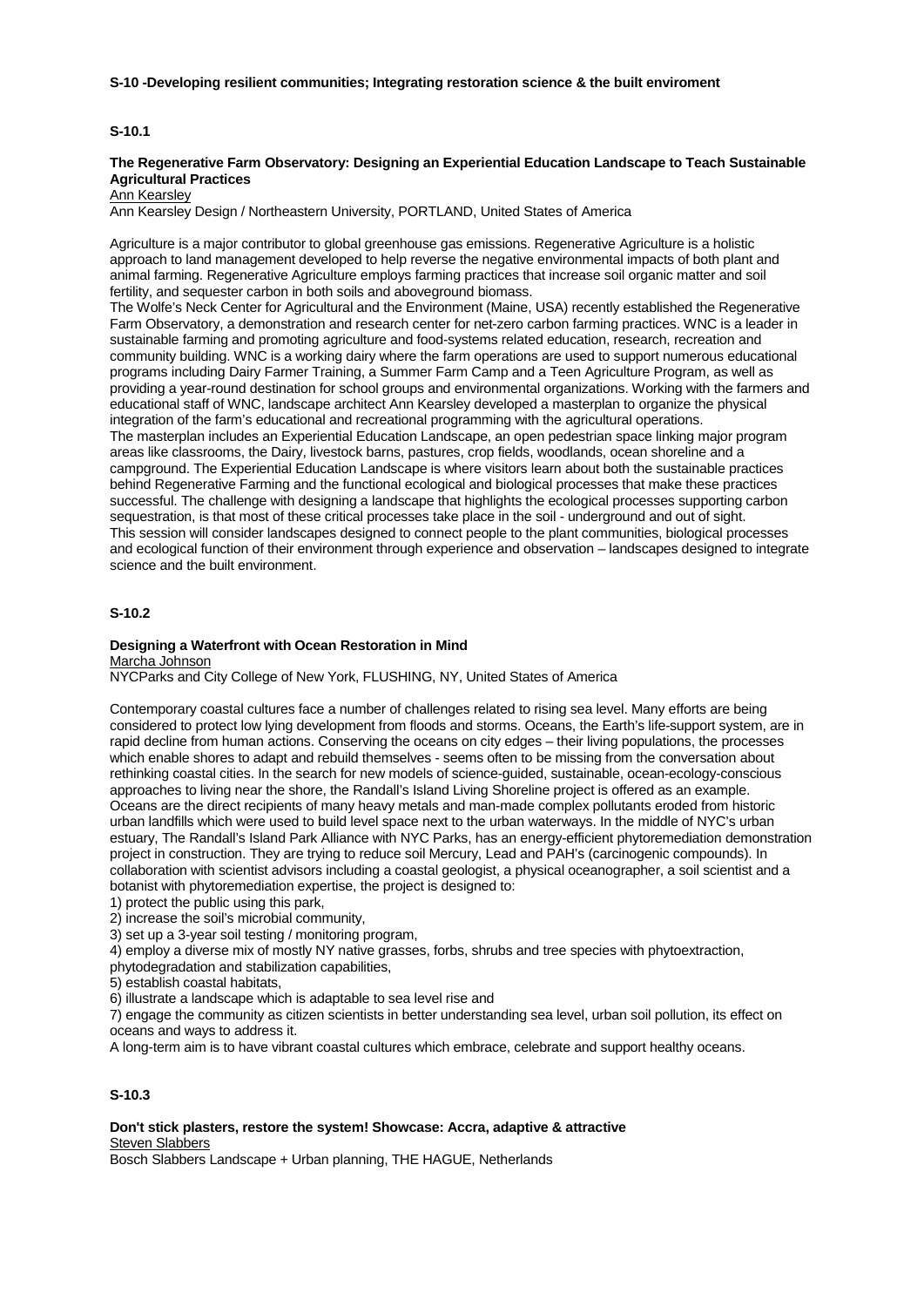This presentation is about restoring the natural system at the scale of the entire city and its surroundings. For the long term 'sticking plasters where it hurts' isn't a successful strategy, a system-wise approach is much more effective than working against the system. Analyze the natural system, when you know how it works you can work along with it.

Accra, capital of Ghana, is situated in the low area between hills and ocean, veined by numerous streams and rivers. To accelerate the run off of the water in the last decades these natural streams have been transformed in huge concrete drains.Nevertheless, water safety is still one of Accra's main problems; during and after heavy rains the city struggles with serious floods, causing unacceptable risks. Climate change makes the situation even worse, heavy rains occur more frequently. Urban expansion is another issue. Last decades Accra has gone through an accelerated growth, from less than 1 million inhabitants in 1985 to 4.7 million today. For the next twenty years again a doubling is expected, caused by the trek from the countryside to the city and the influx from refugees from surrounding countries.

Main challenge is to develop Accra 'adaptive and attractive' in such a way that water safety is strongly improved and the city can accommodate the doubling of population.Historically Accra puts all its cards on drainage. The existing system is based on the thought that you should always and anywhere drain as quick as possible. This presentation stresses the need for a mind shift, based on the restoration of the entire natural system. Drainage

is the last card to play. Retain and store as long as possible and only drain when no other option is left.

# **O-11-Peatland/wetland restoration**

## **O-11.1**

### **Effect of top soil removal on in-situ methane emissions in a rewetted bog grassland**

Anke Günther<sup>1</sup>, Vytas Huth<sup>1</sup>, Oona Jacobs<sup>1</sup>, Anna Bartel<sup>2</sup>, Nele Jantz<sup>3</sup>, Eva Rosinski<sup>4</sup>, Bernd Hofer<sup>4</sup>, Dominik Zak<sup>5</sup>, Gerald Jurasinski<sup>1</sup>

1University of Rostock, ROSTOCK, Germany

2EFMK, WAGENFELD, Germany

, Germany

4Hofer & Pautz GbR, ALTENBERGE, Germany

5Aarhus University, AARHUS, Denmark

In many European countries, peatland rewetting has become an important measure to restore ecosystem functioning and to mitigate greenhouse gas emissions. However, rewetting degraded peatlands that were under intensive grassland use frequently results in high methane (CH4) emissions. With incubation experiments it has been shown that the removal of the upper degraded peat layer can effectively reduce the potential for high CH4 emissions under inundated conditions. To test this possibility in the field, we installed a field trial in a drained peat bog in northwestern Germany. The trial consists of seven blocks (~8 x 24 m) representing the current state (intensive grassland use) as reference and six different restoration approaches. Four of the six restoration approaches represent rewetting after topsoil removal (TSR) down to two depths (~30 cm and ~60 cm). The remaining restoration trials include rewetting on the original surface with and without regular biomass harvesting, and spreading *Sphagnum* spp. propagules on half of the TSR blocks to initiate vegetation succession. On all seven blocks we measured CH4 fluxes fortnightly using manual closed-chambers. After one year, CH4 emissions of the blocks without TSR were similar to literature values of rewetted sites without TSR. Compared to rewetting on the original surface, TSR showed only very small CH4 emissions that were reduced by several orders of magnitude. Spreading of fresh *Sphagnum* spp. propagules had only little effect on CH4 emissions during the first year of establishment. In addition, we found that the reference block displayed high CH4 emissions during the non-growing season suggesting that also the current land use can be a significant source of CH4 during wet winters. Overall, these are the first field-scale results demonstrating that TSR likely is the most effective measure to prevent high CH4 emissions after rewetting.

### **O-11.2**

#### **Restoration of wetland habitats for biodiversity and plant and animal rescue**

Simona Casavecchia<sup>1</sup>, Simone Pesaresi<sup>1</sup>, Roberta Gasparri<sup>1</sup>, Maurizio Bianchelli<sup>2</sup>, Michele Rismondo<sup>2</sup>, Fabio Taffetani<sup>1</sup>, Edoardo Biondi<sup>1</sup>

1Università Politecnica delle Marche, ANCONA, Italy

2Spin off C.Re.Ha Nature, ANCONA, Italy

Wetlands are recognised as one of the most threatened habitats in the world and in particular in Mediterranean area. Because of the isolation of these habitats surrounded by an environmental matrix inhospitable for aquatic and hygrophilous species, they are subject to several pressures such as alien species invasion, draught, climate changes, anthropic disturbance etc.

Ponds and other wetland typologies host a considerable number of both animal and vegetal species that have become rare, and they are included in the international red lists of threatened species.

For this reason, conservation of these habitats is of primary importance and recovery actions are needed. In this context, we present three examples of wetland restorations carried out in central Italy aimed at conservation and improvement of biodiversity in territories subject to very strong anthropic pressures.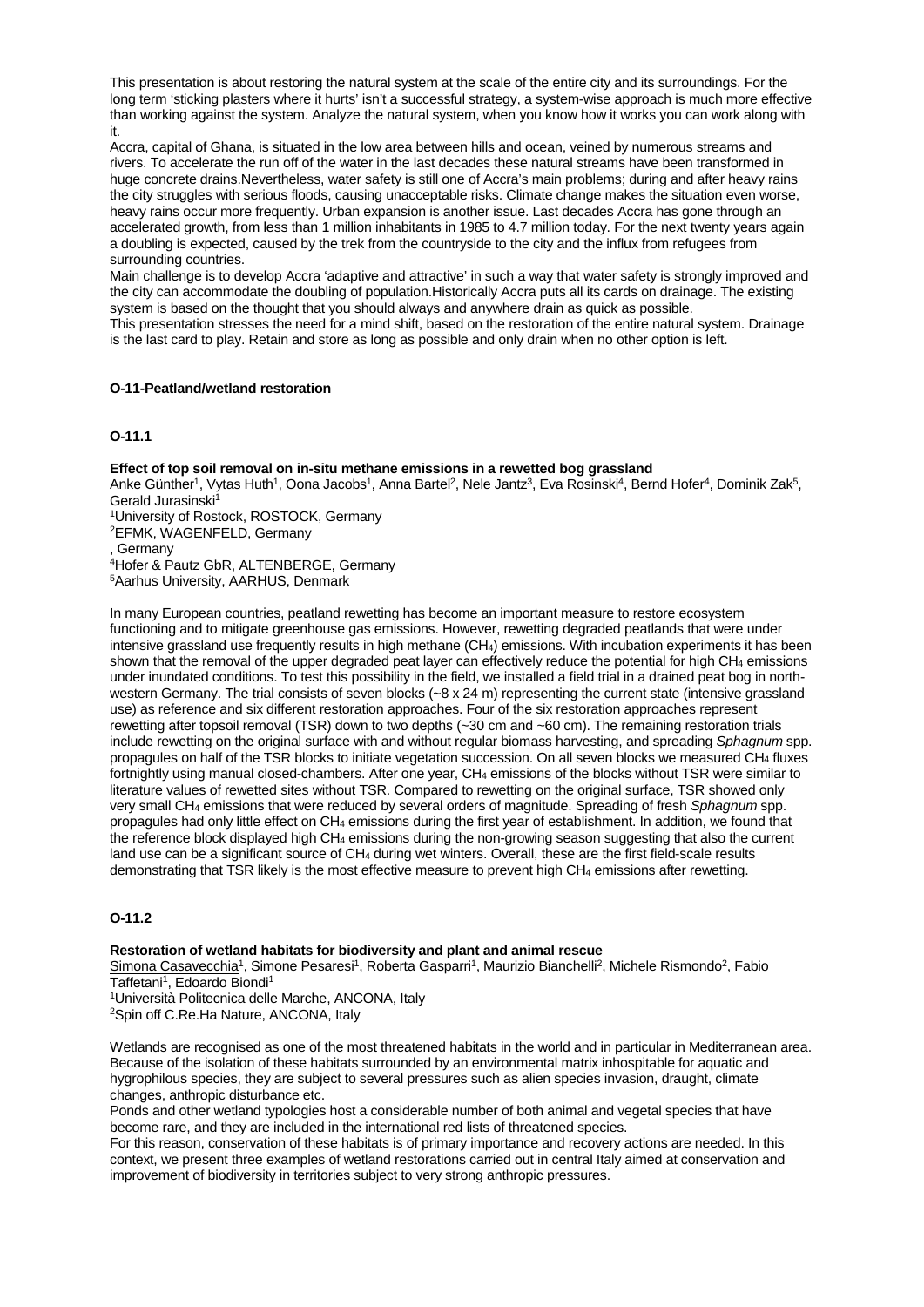The first case study refers to the realization of three little ponds in a lowland close to the sea for the restoration of the habitat of the Italian green toad (*Bufo balearicus* Boettger, 1880). This is a species included in Annex IV of the Habitats Directive. The natural habitat of the Italian green toad has been destructed for the building of tourism facilities and this led to an infringement procedure by the European Community.

The second case study was aimed at the restoration of a wetland in an Italian Natural Park in order to reintroduce halo-hygrophilous species disappeared since a long time and improve the plant biodiversity of this natural area. Seeds and plants were collected in a wet area of the Gargano National Park where semi-halophilous ponds still occurs.

The last case study consists in the restoration of a hygrophilous wood in a sub coastal area in order to improve the ecological corridors for both animal and plants important for the implementation of the regional Ecological Network.

# **O-11.3**

**The recovery of burbot (Lota lota) as a consequence and purpose for floodplain restoration** Lore Vandamme, Johan Auwerx, Johan Coeck

INBO, BRUSSELS, Belgium

Rivers have been channelized worldwide. This impacts the aquatic ecosystem and the natural function of floodplains. The channelization reduces habitat diversity and with it aquatic life.

Adult burbots spawn in tributaries or long inundated fields. With no predators, little competition and plenty of food, natural floodplains offer the ideal habitat for larvae to grow. In the Flemish part of Belgium however, burbot disappeared in the 1950s. Channelization and declining water quality were to blame. Following improvement of both the water quality and required habitat structure, burbot was reintroduced in Flemish rivers in 2005. For an introduction to be successful, the fish need to be able to grow into mature adults and produce viable offspring to close the life cycle.

Natural recruitment of introduced burbot is monitored by INBO (The Institute for Nature and Forest Research) annually, financed by ANB (The Agency for Nature and Forest). In 2009 and 2012, juvenile burbot originating from natural reproduction was found. On top of that, four consecutive years starting from 2014 onwards, burbot larvae were found in a pool near a tributary of a lowland river, demonstrating natural reproduction as well. Numerous projects to restore the natural river dynamics are being realized. The experience gained during this reintroduction of burbot has provided INBO with insights in the habitat conditions required for the reproduction and growth of burbot. Restoring natural floodplains and improving their connectivity with the river and its tributaries remain the most valuable solutions towards biodiversity and ecosystem integrity. In Flanders however, space is often a limiting factor. Temporarily connecting a suitable pool during spawning season, has been rewarded with the presence of burbot larvae several times already. These successes show us how we can further provide floodplains or alternatives and improve their accessibility to reassure a sustainable burbot population in Flanders.

# **O-11.4**

### **Succession of aquatic and wetland vegetation in disused sandpits** Anna Müllerová

University of South Bohemia in Ceské Budejovice, CESKÉ BUDEJOVICE, Czech Republic

With expanding impact of human population, habitats suitable for endangered and rare species of plants and animals are continuously decreasing. Mining sites are a special type of an intervention into a landscape. Many studies address the succession of vegetation in post-mining sites however there is very few studies about succession and an importance of wetland and aquatic habitats in such sites. The aim of this study was to describe the development of aquatic and wetland vegetation in abandoned sand pits. Data collection was done in 2016, 2017 and 2018 in the form of phytosociological relevés all over the Czech Republic. The method of chronosequence was used for describing the changes in vegetation expressed by ordination methods. Alongside the vegetation composition several environmental characteristics (water depth, substrate type, and age) were recorded. This study is dealing with 60 sand pits ranging from 1 to 65 years since abandonment. Altogether 229 species of vascular plants were recorded in wetland and aquatic habitats. 39 species of Red List of vascular plants of the Czech Republic were found, with higher number of such species in periodically flooded sites than in permanently flooded sites. Water depth, age and substrate type have significant effect on plant species composition. Periodically flooded sites are usually progressing toward reed and high sedge stands which overgrow open areas. Dominant exchange, as is known in terrestrials or semiterrestrial succession, does not seem to work in permanently flooded sites. Sand pits in the Czech Republic are in general good model areas for near-natural restoration, especially favoured spontaneous succession. They can also provide habitats that are continuously disappearing from surrounding landscape and therefore act as a refugia for endangered species.

## **O-11.5**

**Vegetation as a proxy for GHG emissions from peatlands: an update of the GEST-list** John Couwenberg<sup>1</sup>, Felix Reichelt<sup>1</sup>, Gerald Jurasinski<sup>2</sup> 1University of Greifswald, GREIFSWALD, Germany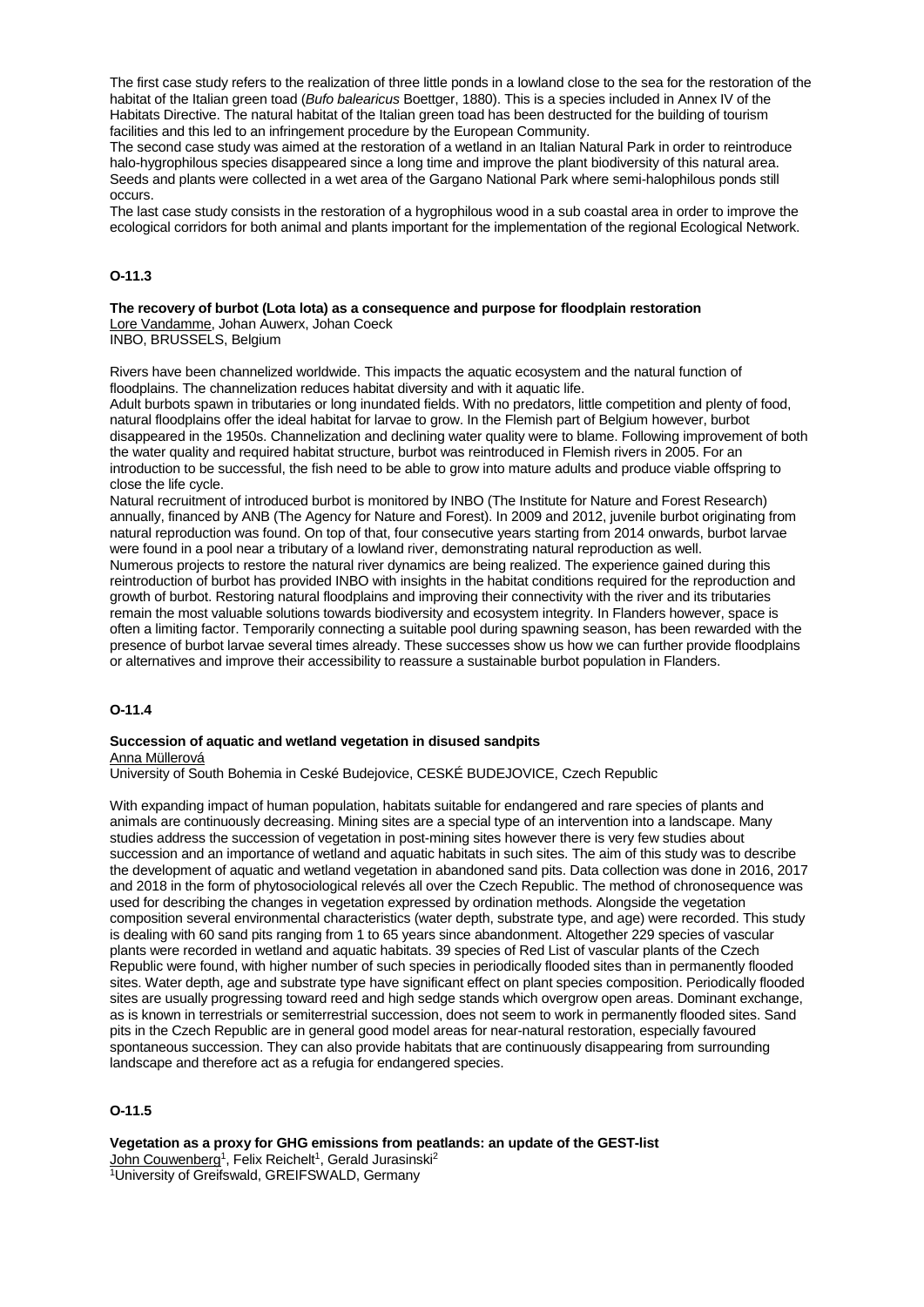2University of Rostock, ROSTOCK, Germany

Greenhouse Gas Emission Site Types (GESTs) were developed as a proxy to assess greenhouse gas (GHG) emissions and emission reductions from peatland rewetting projects in temperate continental Europe (Couwenberg et al. 2011). GESTs use vegetation as an integrative proxy for GHG fluxes. Vegetation is well suited for that purpose as it reflects long-term water tables, affects GHG emissions via assimilate supply and aerenchyma, and allows for fine-scaled mapping.

Many new flux measurements have become available since we first introduced the GEST approach. Whereas the original GESTs were based on 60, 140 and 128 annual flux measurements for CO<sub>2</sub>, CH<sub>4</sub> and N<sub>2</sub>O respectively we now have 236, 339 and 272 measurements for evaluation.

We grouped flux data with data on vegetation, mean annual water table and other parameters, including land use, to arrive at classes that best describe GHG fluxes in association with a coherent set of site conditions. The resulting matrix allowed us to inter- and extrapolate flux values where direct measurements were not available.

We defined a total of 30 GESTs and 9 special GESTs, representing non-treed sites ranging from deeply drained to shallow flooded and nutrient poor to nutrient rich. Special GESTs represent aberrant sites for which GHG fluxes diverge from the general relationship with water table and vegetation or where the relationship between water table and vegetation is atypical. The special GESTs include sites with an only shallow peat layer that would not fit common definitions of peat soil (>30 cm thick layer with >35% organic material).

We present an overview of GESTs and the underlying meta-analysis of flux data.

Couwenberg J, Thiele A, Tanneberger F, Augustin J, Bärisch S, Dubovik D, Liashchynskaya N, Michaelis D, Minke M, Skuratovich A, Joosten H. 2011. Assessing greenhouse gas emissions from peatlands using vegetation as a proxy. Hydrobiologia, 674, 67-89.

## **O-11.6**

**Spatial patter of plant cover on a large calcareous fen complex with ill-fated amelioration** Mati Ilomets, Laimdota Truus, Kairi Sepp, Raimo Pajula Tallinn University, TALLINN, Estonia

At the end of 19 century local landowners straighted and dredged by hand the streams throughflowing and feeding large (over 3500 ha in NW Estonia) Carex dominated Suursoo-Leidissoo calcareous fen complex. The expected result, to turn the site into productive hayland and pasture, failed. Later a part of the site was ditched for fuel peat excavation what never happened.

The management concept under the project LIFE15 CCM/DE/000138 "Reduction of CO2-emissions by restoring degraded peatlands in Northern European Lowland" is to restore the fen hydrology to the extent the system can again function as carbon sink. The prerequisite for that is detailed knowledge about spatial pattern of present plant cover, hydrology and substrate properties formed because of human impact. In summer 2017 vegetation was analysed on 14 cross-directional to ditches transects with lenght of some 200-500 m each. Using stratified approach, tree and shrub layer was analysed on 69 plots by 10x10m, field layer on 828 (1x1m) and surface layer on 2482 (25x25 cm) subplots. Plots covered variation of habitat types from insignificantly affected open calcareous fen (*Myrica gale+ Schoenus ferrugineous; Carex rostrata-C.elata- Menyanthes trifoliata*) over *Myrica gale-Molinia caespitosa* and *Calluna vulgaris- Eriophorum vaginatum-Sphagnum* communities to deeply drained peatland forests (*Pinus sylvestris-Betula pubescens-Vaccinium*-forest mosses group). Some 100 vascular plant species (incl. orchid species) and over 20 moss species were found. Close to every plot the depth to water is monitored, water samples for pH electrical conductivity, for peat properties (bulk density, ash, Ca, Mg Fe content in late fall) were taken. In the presentation we discuss not only about the relationship between species composition and abiotic parameters but wish to evaluate about the longer-term effects of improved hydrology on the vegetation.

## **S-11 5-Forest restoration at multiple scales;from species & microsites to habitats & landscapes**

# **S-11.1**

#### **Poor spatiotemporal connectivity limits the benefits of forest restoration to fungi; species restoration through translocation** Jenni Nordén

Norwegian Institute for Nature Research, OSLO, Norway

A large number of deadwood-dependent organisms, such as fungi and insects, can potentially benefit from restoration of previously managed forest through deadwood creation. However, rare, red-listed or naturalness indicator fungi may not be able to make use of restored forests because of poor spatiotemporal connectivity, small size of the created deadwood, or the selected tree species. Rare, specialist and red-listed wood-decomposer fungi are dependent on connectivity at the stand (high amount of suitable dead trees), landscape (good connectivity to old forests) and regional scales (short history of intensive land use), and need large naturally died downed trees, especially spruce, pine and aspen in boreal Finland and NW Russia. In a Scandinavian study, wood-decomposer fungi that are used as indicators of naturalness were dependent on connectivity of old forest (≥80 years) within 100 km. Indicator species increased and non-indicator species decreased in total abundance with the increasing age of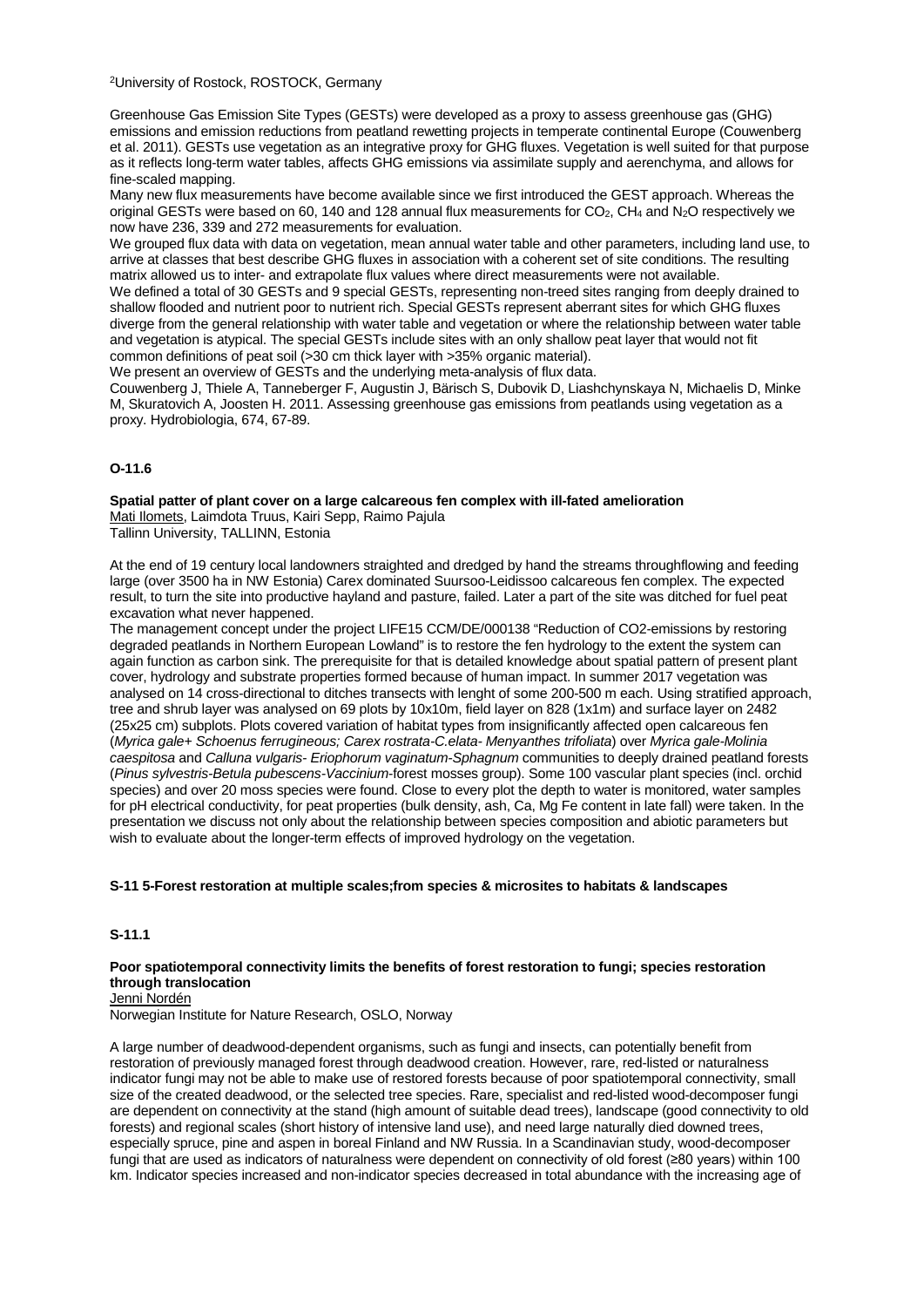the local forest stand. Landscape-scale old-forest connectivity was beneficial for indicator species in all sites except those with relatively low amount of deadwood, while non-indicator species showed the opposite pattern. We identify a threshold of around 29 m<sup>3</sup> ha<sup>-1</sup> in the amount of spruce logs where indicator species become abundant enough to influence non-indicator species through competitive interactions. The indicator species did not need a long history without any logging operations or strong local deadwood continuity. To overcome the limitation by poor spatiotemporal connectivity, fungal species can be brought to the forest as active mycelia in wood plugs, as shown in a successful translocation experiment in Finland and an ongoing experiment in Norway. Translocation can be an efficient tool in bringing back the most threatened or ecologically important fungal species, but to benefit most of the original species in their primary habitat, increasing the amount of resources and spatiotemporal connectivity is critical.

## **S-11.2**

#### **How to kill a tree? The way of creating dead wood matters**

Kaisa Junninen<sup>1</sup>, Hannes Pasanen<sup>2</sup>, Johanna Boberg<sup>2</sup>, Shinichi Tatsumi<sup>2</sup>, Jan Stenlid<sup>2</sup>, Jari Kouki<sup>2</sup> 1Metsähallitus Parks & Wildlife Finland, JOENSUU, Finland

Increasing the amount of dead wood, and thereby promoting habitats for saproxylic species, is one of the most commonly applied restorative treatments in boreal and temperate forests. We studied whether different tree-level treatments used for creating dead wood (girdling, chainsaw felling, and uprooting) have an effect on the woodinhabiting fungi in the logs of Scots pine (*Pinus sylvestris*), and whether the structure (diversity and composition) of the fungal communities differ from those that occur in naturally uprooted pine trees. The study was conducted in Finland, within currently protected forests that have been previously managed for timber production. Both fungal DNA (for sequence-based identification) and the presence of sporocarps of polypore fungi were surveyed from the trunks. A greater number of species was associated with the girdled and subsequently fallen trees compared to the other types of dead wood. The method of felling trees (uprooting vs. chainsaw-felling) also resulted in differences in community composition, but this mainly concerned the sporocarp occurrence of polypore fungi. Fungal communities on naturally uprooted dead wood had more variation compared to the communities of restored logs. Overall, our results suggest that restoration of dead wood can provide substrates for many fungi, including red-listed polypores. However, to capture the variation in natural fungal communities, several methods should be used simultaneously when artificially increasing the amount of dead wood in forest ecosystems.

## **S-11.3**

**Simulating effects of restoration efforts on suitability of forests for a locally endangered woodpecker** Anouschka Hof<sup>1</sup>, Joakim Hjältén<sup>2</sup>

1Wageningen University, WAGENINGEN, Netherlands

2Swedish University of Agricultural Sciences, UMEÅ, Sweden

Habitat restoration is often implemented to mitigate the negative effects of intensive forestry on biodiversity. It may be increasingly adopted in future to alleviate additional negative effects of climate change. Ascertaining the restoration effort needed to fulfil project goals is difficult. Insights may be gained through simulating the effects of restoration efforts on landscape dynamics through time. Here we used a spatially explicit landscape simulation model to simulate the effects of different restoration efforts on forest landscapes in Sweden to assess the level of mitigation that is needed to allow viable populations of the locally critically endangered White-backed Woodpecker (*Dendrocopos leucotos*); an umbrella species whose protection may serve the protection of a range of other species. Based on the goals of the protection plan for the species, which reflect its habitat requirements, we evaluated which of several restoration scenarios could fulfil goals with respect to (1) the amount of deciduous forest; (2) the amount of dead wood; and (3) the age of the forest. We found that whereas it may be relatively easy and quick to acquire high levels of dead wood, increasing the proportions of deciduous forest and of old forests require considerably more time and effort. Also, current management actions would not be sufficient to create the required amount of habitat to conserve the White-backed Woodpecker in our study region. Simulations like ours can provide valuable information about the levels of restoration needed through time to fulfil project goals and may prevent wasting valuable resources, time, effort, and money.

# **S-11.4**

**A history of clearcutting limits establishment of signal species, even close to natural forests** Anne Sverdrup-Thygeson<sup>1</sup>, Leonie Gough<sup>1</sup>, Egil Bendiksen<sup>2</sup> 1Norw Univ of Life Sciences, 1432 ÅS, Norway 2Norwegian Institute of Nature Research, OSLO, Norway

Estimates suggest that as much as 75% of forests in Norway have been clear-cut since the 1950s. We examined how this affect forest structure and forest biodiversity, by comparing two categories of forest dominated by *Picea abies*. Our aim was to investigate if specialist signal species occurrence differed between natural and managed forest stands.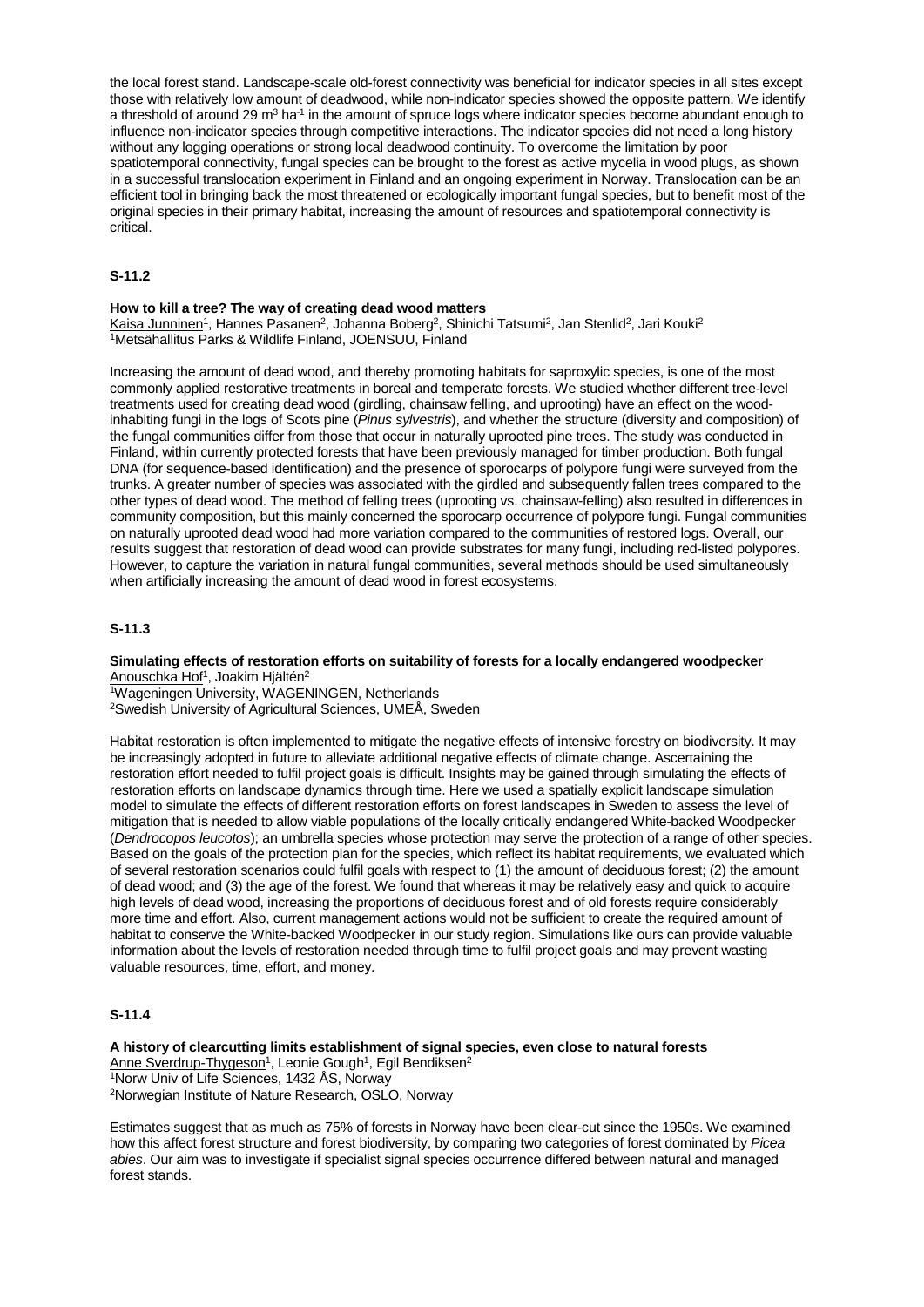One category was old, selectively-logged near-natural forest stands, and the other consisted of old forest stands previously clear-cut. The stands were mixed in a mosaic pattern in the forest landscape. In both forest categories, we sampled variables pertaining to forest structure as well as signal species of fungi and lichens. We found that even though there are no difference in *volume* of deadwood in the two types, there were more signal species in the stands that have never been clearcut. This indicates that even in a landscape with relevant species within dispersal distance, the specialist species seem to struggle in the 'new' old stands, 70 years after clearcutting. The study points to the need for active restoration efforts in combination with changed management techniques and sufficient forest protection, as more and more of the remaining forest will be transformed by clearcutting practices.

# **S-11.5**

### **Forest restoration for biodiversity conservation: response of saproxylic beetles**

Joakim Hjältén<sup>1</sup>, Ruaridh Hägglund<sup>1</sup>, Therese Löfroth<sup>1</sup>, Jean-Michel Roberge<sup>1</sup>, Mats Dynesius<sup>2</sup>, Jörgen Olsson<sup>1</sup>, David Bell<sup>1</sup>, Christer Nilsson<sup>3</sup>, Dolly Jørgensen<sup>4</sup>

1SLU, UMEÅ, Sweden

, Sweden

3Umeå university, UMEÅ, Sweden

4University of Stavanger, STAVANGER, Norway

Intensive management of boreal forest has caused declines in biodiversity and decrease in habitat quality for a large number of specialized species. We have reached a situation where we no longer can rely on passive conservation measures, i.e. setting aside conservation areas under a free development philosophy. Instead, to achieve conservation goals, we need methods for restoration of hitherto managed forest and forest reserves. In two separate field experiments we evaluated the effect of three different restorations methods: 1) restoration burning, 2) gap cutting and 3) selective harvest to remove Norway spruce to benefit deciduous trees (originally intended to benefit white-backed woodpeckers) on saproxylic beetles, a group of insects severely threatened by modern forestry.

As predicted, saproxylic species known to be i- $\Box$ re favoured increased dramatically after burning. The immediate response shows that, initially,  $\overline{\mathsf{I}}$ - $\Box$  re favoured species are attracted from the surrounding landscape and not produced on site. Gap cutting increased the abundance of cambium consumers but had no signiï¬□cant immediate effect on total species richness or assemblage composition of saproxylic beetles. The stronger effect of burning compared to gap cutting on saproxylic assemblages is probably due to the very speciï¬□c conditions created by ï¬res; attracting many disturbance-dependent species, but at the same time disfavouring some disturbancesensitive species.

Selectively harvest to remove Norway spruce benefitted many species, especially species associated with sun exposure, but also species linked to dead wood from broadleaved trees. Red-listed saproxylic beetles showed a similar pattern with more species and individuals in restored sites. All three restoration methods clearly benefitted certain groups of saproxylic beetles, but to some degree different species. The implication of this is that several different restoration methods must be used to recreate/mimic natural disturbance regimes and the natural variation in boreal forest and thus benefit saproxylic species disfavoured by current even-aged silviculture

# **S-11.6**

### **Does boreal forest restoration increase the structural variability at the stand scale?**

Anne-Maarit Hekkala<sup>1</sup>, Oili Tarvainen<sup>2</sup>, Anne Tolvanen<sup>2</sup> 1Swedish University of Agricultural Sciences, UMEÅ, Sweden 2Natural Resources Institute Finland, OULU, Finland

Ecological restoration of boreal forests aims at re-instating the structure and dynamics of forests that have been degraded by silvicultural management. Forest restoration mimics natural disturbance dynamics and brings back fire as a natural part of forests successional development. The stand diversity consists of variation in tree species composition, tree dimensions (dbh), and diversity in CWD positions (log, snag, broken), CWD dimensions, species and decay degree.

Using a 12-year large-scale field experiment conducted in two Natura 2000 areas along eastern Finland, we assessed how two alternative restoration methods (deadwood enrichment (DWE) and burning (B)) affect structural diversity of forests stands in comparison to untreated control ("passive restoration"). No trees were removed from the stands during or after the treatments. The measurements of stand structure have been conducted before and three times after restoration treatments during 2005-2017. The diversity of tree stand structure was calculated by classifying different wood objects into 'pseudo-species' and counting the number of different 'pseudo-species'. In 11 years since restoration, restoration by B increased both the volume and diversity of deadwood, whereas DWE only increased the volume of deadwood, diversity was not greatly affected. Instead, the living tree diversity was more variable between stands, and was the highest in the untreated controls and lowest in the B. In the severely burned stands nearly all trees died within two years after treatments, imperiling the continuity of deadwood in the future. To conclude, restoration clearly speeds up the development of deadwood volumes and diversity needed to host large portions of biodiversity, but due to decrease in living trees' diversity, we suggest several restoration methods to be used simultaneously within the landscape, to ensure high variability in living stand structure and deadwood continuity in short term and in the future.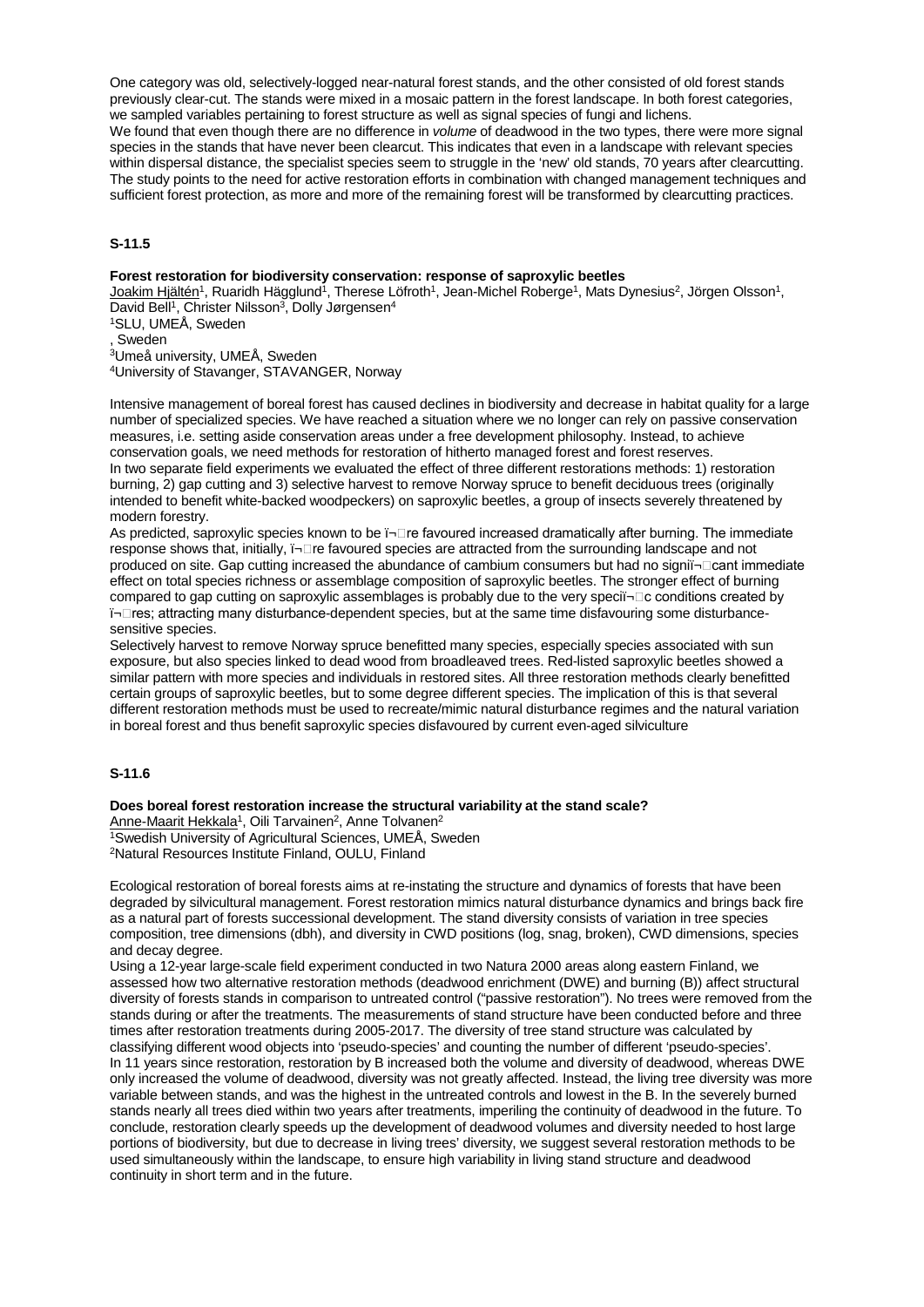**W-4- Ecological restoration: Education, training, communication & opportunities for emplyability**

## **W-4.1**

#### **Using participatory processes to define priority areas for restoration in a heterogeneous Mediterranean forest landscape**

Karen Disante<sup>1</sup>, Jose Antonio Alloza<sup>1</sup>, Jordi Cortina<sup>2</sup>, Alejandro Valdecantos<sup>1</sup>

1Fundación Centro de Estudios Ambientales del Mediterráneo (CEAM), ST. VICENT DEL RASPEIG (ALICANTE), **Spain** 

2University of Alicante, ST. VICENT DEL RASPEIG (ALICANTE), Spain

Mediterranean landscapes show different levels and types of degradation impairing the provision of ecosystem services (ES). Ecological restoration can reverse current degradation trends. Restoration projects in the Mediterranean region have commonly been developed by the environmental and forest Administration, with scarce intervention of other society sectors. However, stakeholder participation in land management may contribute to increase the efficiency and durability of the decisions, fostering citizens' engagement in restoration projects. Since 2016, we have carried out a research project aimed to develop tools for restoration planning in the Valencian Community (E Spain), using an integrative and inclusive approach. We carried out a participatory process to identify and weight the ES associated to landscape units in the Enguera Management Area, and the criteria to prioritize ecological restoration actions. The work area comprises 185.000 ha, covered by forest and shrubland (80%), and forest fires are the main disturbance.

We established a stakeholder platform integrated by a wide and representative sample of social profile. Stakeholders identified 23 ES and 21 prioritization criteria in face-to-face and online interviews. Ecosystem service *Maintenance of suitable habitats for flora and fauna* received the highest weighting coefficient, followed by *Provision of ground and surface water, Maintenance of soil fertility* and *Maintenance of air quality*. Socio-cultural services were generally perceived as less important than other types of ES. The most important prioritization criterions were *Fire risk*, *Fire recurrence*, *Erosion* and *Risk of flooding*. Conversely, *Accessibility* and *Proximity to residential areas* were poorly valued.

This information will be combined with available cartography through the identification of suitable indicators to produce a map of priority areas to restore ES.

We appreciate funding received from the Ministry of Economy, Industry and Competitiveness and European Regional Development Funds (FEDER), project 'Tools for planning ecological restoration in the Region of Valencia' (TERECOVA; CGL2014-52714-C2-1-R).

## **W-4.2**

**Knowledge transfer across regions, disciplines and stakeholders in riparian restoration: educational issues** Patricia María Rodríguez-González<sup>1</sup>, Simon Dufour<sup>2</sup>

1Instituto Superior de Agronomia, Universidade de Lisboa, LISBOA, Portugal 2Université de Rennes, RENNES, France

Vegetation is a central component of riparian landscapes, modulating biological and physical processes and providing multiple ecosystem services yet subject to intense use and pressures that result in widespread degradation. Such degradation motivated restoration and mitigation projects but the scarce consideration of vegetation-mediated processes has prevented the effective improvement of the riparian status across Europe which remains generally poor. CONVERGES Cost Action (CA 16208, approved in June 2017) aims to improve knowledge conversion from science to practitioners and to integrate practitioners experiences and interests in the scientific community, by coordinating research and training efforts across Europe. The driving force of CONVERGES is contributing to bridge an existing misalignment of 'frames' which often challenges the multiple socioecological targets faced by riparian restoration. Misalignment refers to the ways in which individuals or organizations with different backgrounds, geographical origin, cultural contexts, or purpose, know and conceive such complex riparian systems and how their management should be implemented. Preliminary results show an increased development of knowledge production about riparian vegetation in the last decades, which has expanded across spatial scales (from microhabitat to hydrographic basin), gaining disciplinary depth (process-based, functional approaches), and including innovative tools (modelling and geomatics). In parallel, it is also confirmed that these knowledge production trends are not homogeneous across European regions, instead the knowledge remains geographically dispersed (i.e. East – West); and that produced knowledge is incompletely shared across sectors, an issue which limits comparability and transferability of outcomes and experiences. We will discuss how education and training activities will be used as a mean to bridge the gap between disciplines, actors and regions.

**W-4.3**

**The difficult step from awareness to action** Guðrún Schmidt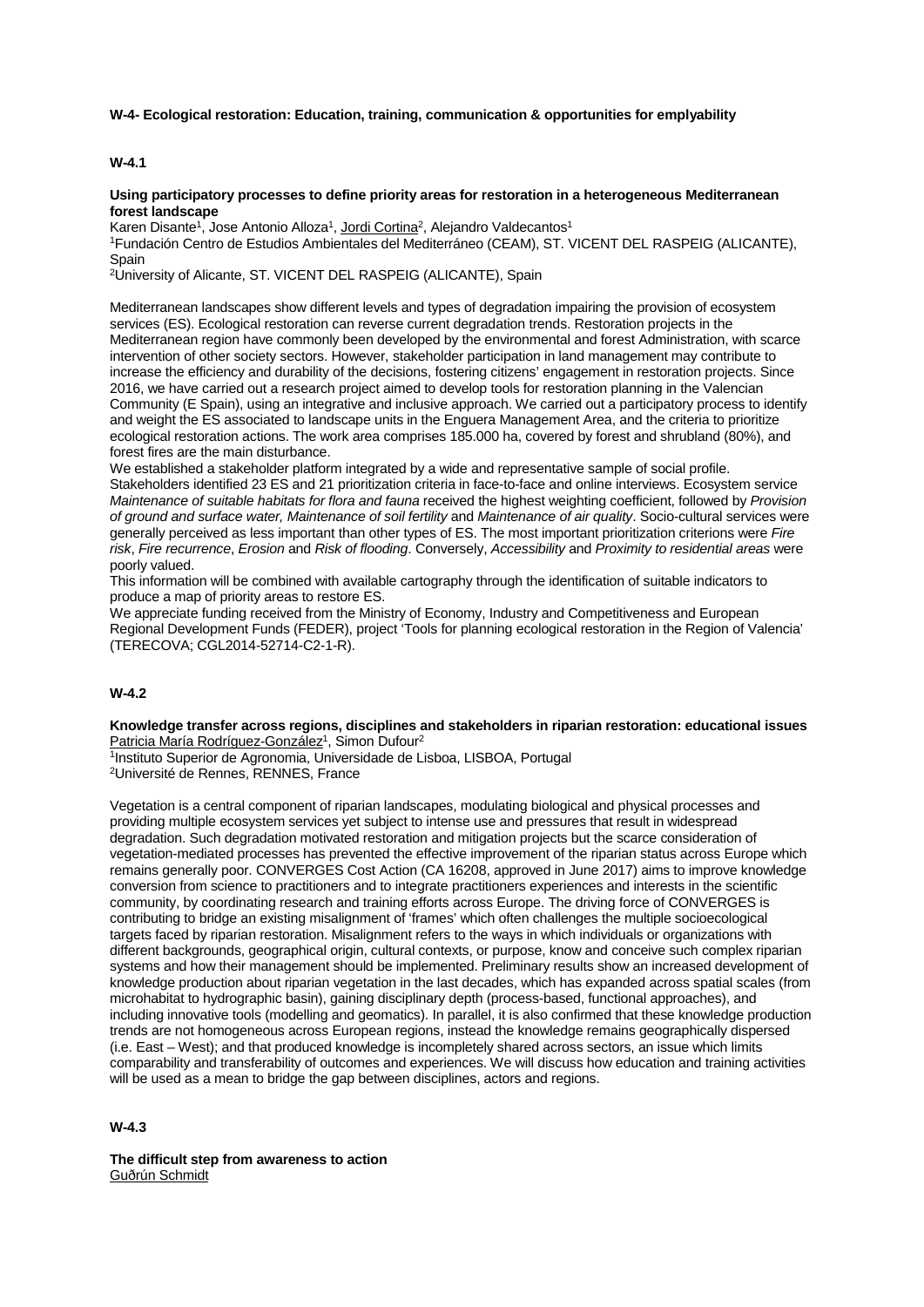The Soil Conservation Service of Iceland (SCSI, Landgræðsla ríkisins), EGILSSTAÐIR, Iceland

For successful protection and reclamation of the local environment, it is critical to raise individual awareness and practice public participation. However, sustainable development requires also that we consider the problems of ecosystem degradation on a global scale through the effects of our consumption and lifestyle. The United Nations have accentuated that we need a transformation of society if we want to step towards sustainable development. Such a transformation can be facilitated through politics, financial inducements and technological innovation, but the key to real progress towards sustainability are changes in thinking, values and the way of living. Numerous studies emphasized that rising environmental awareness alone is not enough to get people to practice a more environmentally friendly lifestyle and that we need a major change of what we consider as core values now and in the future. Such values and competences for moving society towards sustainability can be promoted by *education for sustainable development* (ESD) both for children and adults. ESD is based on a constructive understanding of education and relies on methods supporting participatory, constructive, reflective and discursive learning. ESD is intended to promote key competences such as participation, critical thinking, empathy, problem solving, complex and interdisciplinary thinking which all together should lead to action competence. This presentation will show the importance of the global perspective we need to address land degradation and other big challenges of sustainable development. Some examples of ESD projects will demonstrate effective ways to teach how land degradation is linked with the wider context of sustainable development and climate change, and how ESD aims to help people in acquiring action competence and take a step towards a change in thinking and lifestyle.

## **W-4.4**

#### **An educational programme for Icelandic Eco schools on restoring eroded land** Rannveig Magnúsdóttir<sup>1</sup>, Kristín Svavarsdóttir<sup>2</sup>

1Landvernd (Icelandic Environment Association), REYKJAVÍK, Iceland 2Soil Conservation Service of Iceland, REYKJAVÍK, Iceland

An ecological restoration project for students in Eco schools in Iceland has been operated since 2013. It started with three primary schools but now eight schools participate in the project; five primary schools and three secondary schools. Landvernd, a non-governmental organization (landvernd.is/en), leads the project in collaboration with the Soil Conservation Service of Iceland (SCSI). This project increases teachers' capacities to teach complex environmental problems and gives students hands-on ecological restoration tools they can use to combat land degradation, climate change and loss of biodiversity. The project gives students and their teachers a platform to discuss and gain knowledge about these topics.

Pupils, aged 11-20 years, under the guidance of teachers, Landvernd and SCSI staff, set up restoration experiments on eroded areas near their schools. The experiments contain a control and five different treatments: hay mulch, fertiliser, grass seed and fertiliser, sheep manure and organic waste from the respective school. Using scientific methodology, the pupils monitor changes in vegetation cover and biodiversity and learn which treatments work best in their area. Furthermore, they gain understanding on the ecological processes that are activated with different treatments. The pupils themselves process the data and present their results to their schools and local communities. A new workbook has just been published with educational material and 27 assignments guiding the students through the whole project, step by step. Amusing drawings and illustrations decorate the workbook and makes the material approachable. Using the workbook, the students practice and prepare for the field work in the class room, they get organised and confident when going in the field and receive guidance when processing and presenting the data. The workbook is free and available online. It offers a new educational tool to be used to tackle complex environmental issues in schools in Iceland.

## **W-4.5**

## **Examining the Language and Potential Environmental Consequences of Media Coverage of California Wildfires**

Maxwell Benning

Northern Arizona University, SAN DIEGO, United States of America

What the public learns from the media matters. This paper compares the language online news media outlets employ when covering wildfires that more directly affect humans with language in coverage of wildfires that less directly affect humans by scrutinizing media coverage of two recent (2015) California wildfires – the Rocky Fire and the Valley Fire. This analysis reveals that regional news sources are especially focused on personal stories of the fires and their aftermath, whereas national and global sources, by nature of their circulation, view the situation more impersonally. Through agenda-setting, framing, and priming, the media selects what to, or what *not* to, report. In the stories that are covered, the media also prescribes a viewpoint when it reports a story. This paper explores diction choices and employs topic modeling to investigate media frames on wildfire and finds that, when covering stories (in this case, wildfires) that contain an element of human risk and suffering, the media employs a more emotional and negative tone. Sensationalizing and vilifying wildfire may redirect focus, perhaps in lieu of scrutinizing potentially lackluster fire safety protocols – for example, only one article of the 276 retrieved mentions poor and insufficient forest management as a reason for fire. Furthermore, the media's frame: belies an ignorance of humanity's long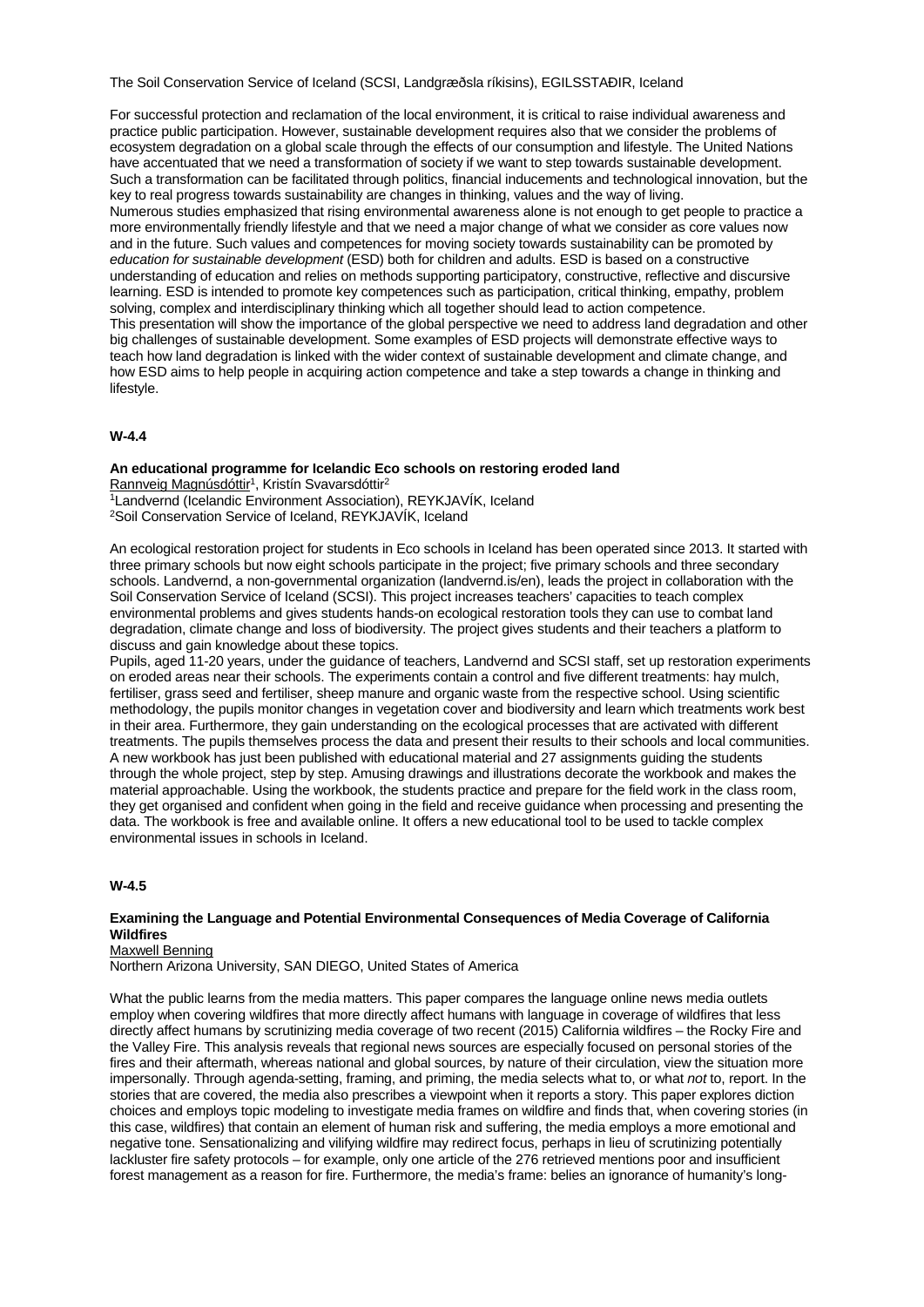standing relationship with fire; overlooks the beneficial ecological effects of wildfire; and prevents the public from gaining important insight into the effects of climate change, as wildfires often aren't identified in news reporting as a consequence of global climate change. This research is important and relevant due to the current media climate surrounding "fake news" where there is growing discomfort with media agendas and influences, as well as recent initiatives to let forests burn freely for restoration and positive ecological purposes.

## **W-5 Chief ecosystem officiers - and how the enable consortium works to educate these**

Chairs: Eva Rood and Berglind Orradottir

## Workshop summary:

In this interactive workshop, participants will be engaged in solving a landscape restoration case by combining knowledge from economy and ecology. They will learn why bridging these two worlds is the best way to accelerate effective landscape restoration and sustainable land management with a business approach.

## **S-12-Nature's little helpers; the role of cyanobacteria in ecosystem restoration**

# **S-12.1**

## **Soil restoration by cyanobacteria inoculation: relationship between cyanobacterial polysaccharidic matrix and soil properties**

Sonia Chamizo, Gianmarco Mugnai, Alessandra Adessi, Andrea Simiani, Federico Rossi, Roberto De Philippis University of Florence, FIRENZE, Italy

Inoculation of soils with cyanobacteria is proposed as a sustainable biotechnological technique for restoration of degraded areas in drylands due to the important role that cyanobacteria and the exopolysaccharides (EPS) they secrete play in the environment. Cyanobacterial EPS increase the soil organic carbon pool and improve aggregation and porosity, thus favoring infiltration and water retention and improving soil water status and soil fertility. Cyanobacteria filaments and their EPS strongly increase soil stability, improving soil resistance to wind and water erosion. Cyanobacteria inoculation was demonstrated to artificially determine the development of biocrusts. So far, only a few studies have explored the relationships between the characteristics of the cyanobacterial polysaccharidic matrix, the development of artificially inoculated biocrusts, and their effects on soil properties. This information is crucial to select the most suitable cyanobacterial candidates for restoration of damaged dryland areas. The objective of this study was to examine the growth curve of two cyanobacteria species, *Phormidium ambiguum* (non N-fixing) and *Scytonema javanicum* (N-fixing), and the effects of their inoculation on biocrust development and soil properties in different textured soils, under laboratory conditions. The macromolecular and chemical characterization of the polysaccharidic matrix developed by both species on the inoculated soils was also analyzed. Cyanobacteria inoculation led to a more significant improvement in soil fertility properties in the soils with initially lower physicochemical quality. *S. javanicum* promoted a higher increase in soil organic carbon and nitrogen content, likely associated to the higher amount of water-soluble EPS synthesized by this species, while *P. ambiguum* was more effective in increasing soil surface resistance, likely associated to the larger amount of EPS less soluble and with a higher degree of condensation synthesized by this cyanobacterium. Our results highlight the importance of the cyanobacterial polysaccharidic matrix for biocrust development and its role in improving soil properties and functions.

# **S-12.2**

## **Restoring biocrusts: a general strategy and an overview of emerging results**

Matthew Bowker<sup>1</sup>, Anita Antoninka<sup>1</sup>, Kyle Doherty<sup>1</sup>, Rebecca Durham<sup>2</sup>, Colin Tucker<sup>3</sup>, Lydia Bailey<sup>1</sup>, Henry Grover<sup>1</sup>, Kristina Young<sup>4</sup>, Sasha Reed<sup>3</sup>

1School of Forestry, Northern Arizona University, FLAGSTAFF, United States of America

2MPG Ranch, MISSOULA, United States of America

3Southwest Biological Science Center, US Geological Survey, MOAB, USA

4University of Texas, El Paso, EL PASO, USA

Biocrusts are a photosynthetic microvegetation inhabiting soil surfaces, composed of any combination of cyanobacteria, mosses and lichens. Biocrusts influence ecosystems by protecting soil against erosion, building soil fertility, and influencing hydrology. Thus, biocrusts potentially have high ecological restoration value. We envision a three step strategy in the development and deployment of these materials: 1. Optimizing *ex-situ* production of biocrust propagules, 2. Developing application strategies to enhance field establishment, 3. Developing and testing deployment technologies. Biocrusts can be rapidly cultured in greenhouse conditions for use in field settings. Cyanobacteria and mosses are generally amenable to culture, requiring as little as 2 months to yield a 5-fold increase in some species. Cultured biocrusts can survive in some field settings, but failure is common. Field survivorship and establishment is likely determined by the field-readiness (e.g., degree of hardening) of the artificially grown propagules, initial levels of stress experienced in the field, and whether propagules adhere to the soil.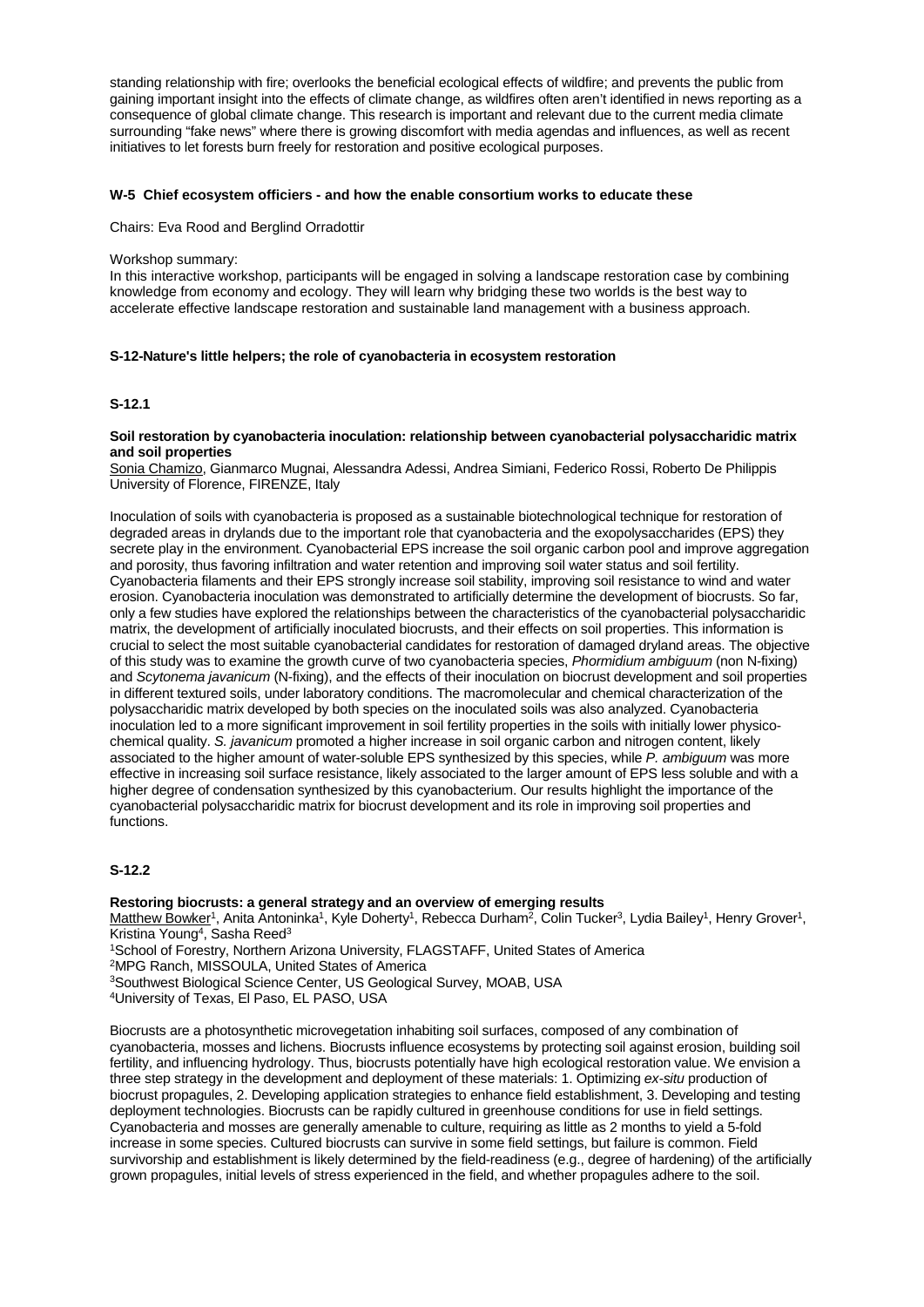Hardening greenhouse-reared biocrust organisms has not been successful to date, but our efforts are not yet comprehensive. To simultaneously upscale production and provide greater field hardiness, we are transitioning to outdoor biocrust cultivation methods where hardening could occur throughout the production process. Other approaches to enhancing field survivorship include temporarily reducing stress at the site of application, or minimizing re-transport of applied propagules. Application of biocrust materials may simply be achieved through broadcast of dry propagules; attempts to use a drill seeder for dispersal failed. Hydroseeding, and application of biocrust-bearing cloth are being tested. Using this three step strategy for methods development and deployment, we may solve remaining barriers and move forward to step 4: Integration of biocrust restoration with other restoration practices. An improved capacity to restore these foundational communities would have myriad benefits to restoration efforts for a wide range of ecosystems.

## **S-12.3**

#### **Harnessing biocrust cyanobacteria for dryland restoration: effects on recruitment of native plants and soil function**

Miriam Muñoz-Rojas<sup>1</sup>, Melissa Chua<sup>1</sup>, Angela Chilton<sup>2</sup>, Mark K.J. Ooi<sup>2</sup>, Todd E. Erickson<sup>1</sup>, David J. Merritt<sup>3</sup>, Jose Raul Roman<sup>4</sup>, Beatriz Roncero-Ramos<sup>4</sup>, Pilar Aguila<sup>4</sup>, Yolanda Canton<sup>4</sup> 1University of Western Australia, CRAWLEY, Australia 2University of New South Wales, KENSINGTON, Australia 3Kings Park Science, KINGS PARK, Australia 4University of Almeria, ALMERIA, Spain

Despite the widely-accepted importance of drylands - which store 45% of the global carbon and comprise a third of global biodiversity hotspots - and the large amounts of money invested in restoration, success rates are generally low. Given the large scale of restoration required, and severe deficits of locally-sourced soil materials that contain beneficial nutrients, microbes and a residual soil seedbank, direct seeding is often needed for reinstating biodiverse vegetation communities. However, seed-based restoration is extremely inefficient, and rates or seed mortality are frequently above 90%. Cyanobacteria from soil biocrusts have the capacity to act as bio fertilizers by promoting growth of certain plant species, and contribute to multiple key ecosystem services and functions in desert ecosystems including soil structure, stability, improved surface hydrology, C sequestration, and N fixation. These organisms can survive extreme conditions such as low precipitation, high solar radiation and extreme temperatures. However, despite their global importance, and their many environmental applications, the potential of cyanobacteria for ecosystem restoration in drylands, is yet to be harnessed. Here, we investigated i) the effects of bio-priming seeds of native plants used in restoration with a consortium of cyanobacteria species, on seed germination, seedling recruitment and growth; and, ii) the potential of inoculating cyanobacteria on soil substrates used in dryland restoration, including topsoil and mine waste, to restore soil functions such as soil carbon sequestration. Our results showed that cyanobacteria does not inhibit and can promote germination and early seedling growth of native arid species - phases known to be problematic for restoration success in dryland ecosystems. We also found that cyanobacteria inoculation can rapidly modify properties of reconstructed soil substrates such as increased soil carbon, underpinning the potential key role of these organisms as bio-tools to initiate recovery of soil functions in infertile, reconstructed soil substrates.

## **S-12.4**

## **Ecological dermatology: products to restore desert soil skin to its natural state and beauty** Ferran Garcia-Pichel

Arizona State University, TEMPE, USA

Biological soil crust communities, the soil skin of arid lands, provide important ecosystem services, particularly regarding soil fertility and stability against erosion. In North America, and in many other areas of the globe, increasingly intense human activities, ranging from cattle grazing to military training, have resulted in the significant deterioration of biological soil surface cover of soils. With the intent of attaining sustainable land use practices, we are conducting a 5-year, multi-institutional research effort to develop feasible soil crust restoration strategies for US military lands. We are including field sites of varying climatic regions (warm and cold deserts, in the Chihuahuan Desert and in the Great Basin, respectively) and varying edaphic characteristics (sandy and silty soils in each). To enable this effort, we have successfully established "biocrust nurseries" that produce viable and pedigreed inoculum, as a supply center for biocrust restoration, and for research and development. We report on significant advances made on optimizing methodologies for the large-scale supply of inoculum based on a) pedigreed laboratory cultures that match the microbial community structure of the original sites, and b) "in soil" biomass enhancement, whereby small amounts of local crusts are nursed under greenhouse conditions to yield hundred-fold increases in biomass without altering significantly community structure. We will also briefly report on current field trials using both types of inoculum.

## **S-12.5**

**Biocrust inoculum development and soil stabilization strategies to promote biocrust restoration**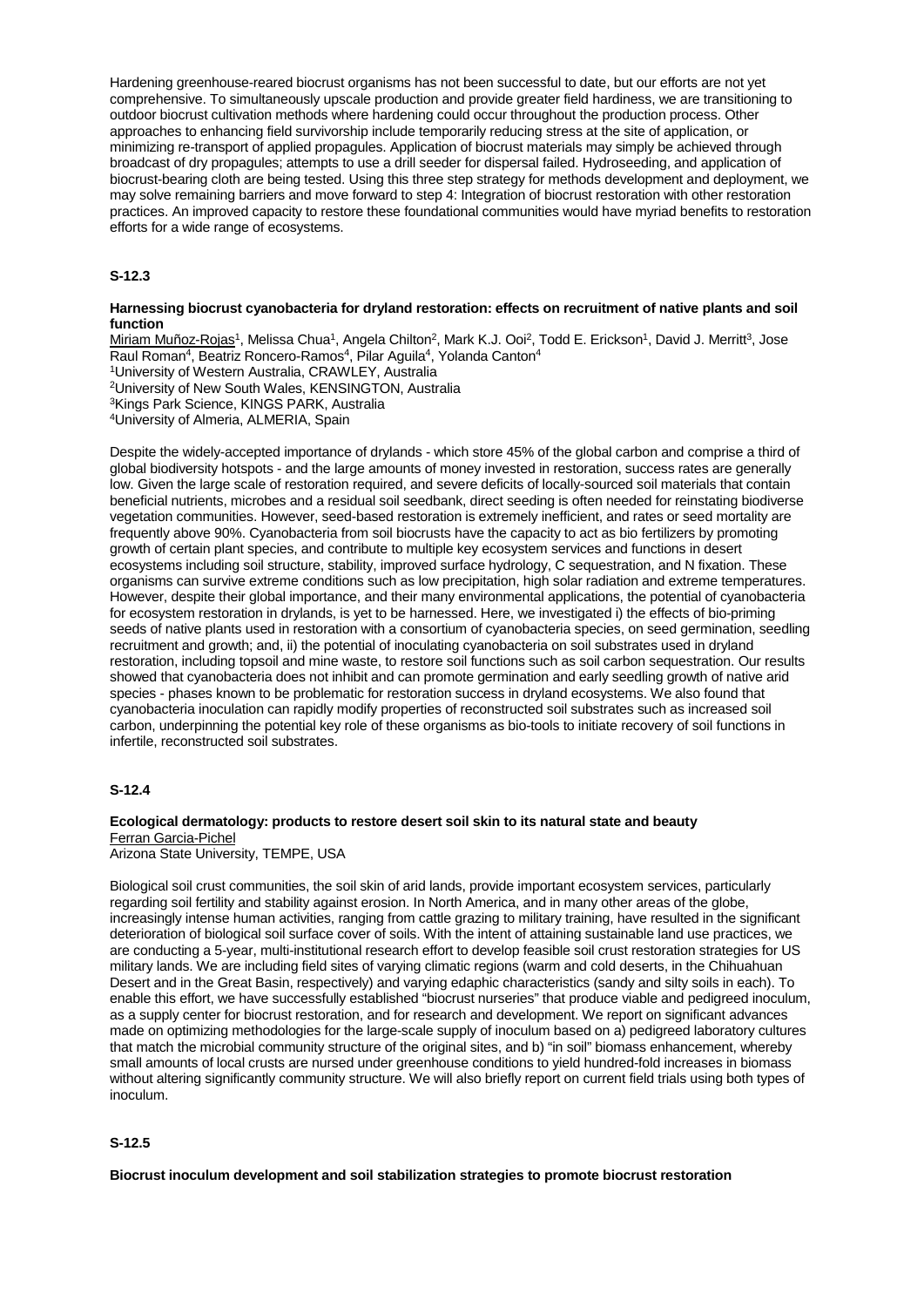Nichole Barger<sup>1</sup>, Akasha Faist<sup>2</sup>, Ana Giraldo Silva<sup>3</sup>, Anita Antoninka<sup>4</sup>, Sergio Velasco Ayuso<sup>3</sup>, Matthew, Bowker<sup>4</sup>, Sasha Reed<sup>5</sup>, Michael Duniway<sup>5</sup>, Ferran Garcia Pichel<sup>3</sup>, Jayne Belnap<sup>5</sup> 1University of Colorado, BOULDER, United States of America 2New Mexico State University, LAS CRUCES, United States of America 3Arizona State univeristy, TEMPA, United States of America 4Northern Arizona University, FLAGSTAFF, United States of America 5US Geological Survey, MOAB, United States of America

Due to the importance of biological soil crusts (biocrust) communities to the ecological functioning of dryland ecosystems, there is keen interest in restoration of these communities after soil surface disturbance. Active biocrust rehabilitation, however, has remained difficult to achieve, because of questions of how to create biocrust inoculum and how to ensure the success of that inoculum in the environment. In a series of experiments, we examined the effects of biocrust inoculum type and soil stabilization strategies on biocrust development in disturbed soils at cool and hot desert sites in the Western United States. We inoculated disturbed soils with 3 types of biocrust inoculum: field collected (FC), which was biocrust that was collected at the site, mixed, and redistributed across plots; local biomass (LB) inoculum that was grown in the greenhouse under optimal soil moisture, temperature, and nutrient conditions from small samples collected in the field; and mixed isolate (MI) inoculum that was created in the laboratory from cyanobacterial cultures collected at the site. Experimental disturbance consisted of scraping the top 3 cm of the soil surface and then trampling with at least one pass of foot traffic. The soil removed in the scraping was used as the FC inoculum. Plots were prepared with two soil stabilization strategies. Straw checkerboards, in which straw served as silt fences, were installed in 3 x 1 m plots. In a second stabilization approach, polyacrylamide was applied to the soil surface in plots of the same size. The study was carried out in a factorial design of inoculum type by soil stabilization strategy on two soil types. We report on biocrust development and soil stabilization after two years. We discuss our success in creating biocrust inoculum and results from the multifactorial experiments in the context of conducting larger scale biocrust restoration in dryland ecosystems.

## **S-12.6**

# **Ecological restoration of biological soil crust in a phosphate mine area under arid conditions**

Eli Zaady<sup>1</sup>, Ziv Yaroon<sup>2</sup>, Guy Rotem<sup>2</sup>

1Gilat Research, -, Israel

2Ben-Gurion University of the Negev, BEER SHEVA, Israel

Land-use changes affect key aspects of earth-system functioning, alter ecosystem services, and degrade the ability of biological systems to support human needs and quality of life. They also present us with a dilemma: on one hand, many land-use practices are essential for human needs, providing food, industrial inputs, natural resources and ecosystem services, while on the other hand, some land-use practices degrade the ecosystems and services upon which we depend. Studying the interactions between land-use changes and land function is important mainly to identify vulnerability to ecological management and restoration processes, which are needed in order to revert a degraded state to a restored or functional state.

The soil surface in undisturbed arid and semiarid systems, worldwide, is mainly covered with biological soil crusts (biocrusts), which contribute ecological services, such as soil surface stabilization and soil nitrogen enrichment, and act as primary producers for desert life food chains.

In the mining areas of the Negev highland, vast areas of soil surface were removed with the biocrust cover in order to expose the phosphatic rock for human use. This initiated extensive soil degradation processes.

In order to promote the ecological restoration, former mining fields are re-covered as part of a landscape restoration activity. The top soil cover is placed on the mining strip again.

Furthermore, we established a long-term experiment to examine different treatments, including biocrust inoculation, for soil surface restoration. We measured biocrust indicators for their restoration rate. It was found that the recovery of the local cyanobacterial crusts, in the reconstructed treatments, is in the process of gradual rehabilitation, and the rate of rehabilitation depends on local climatic conditions.

## **S-13-Trait-based ecosystem engineering-using plant traits in recovery of ecosystem functions & services**

## **S-13.1**

### **The restoration of functional biodiversity in agro-ecosystems: field margin vegetation and crop herbivore regulation**

Armin Bischoff<sup>1</sup>, Anna Pollier<sup>2</sup>, Yann Tricault<sup>2</sup>

1IMBE Mediterranean Instute of Biodiversity and Ecology, AVIGNON, France

2Agrocampus Ouest, ANGERS, France

Non-crop vegetation of field margins provides several habitat functions for natural enemies of crop herbivores. Since plant species differ such habitat functions, the floristic composition of non-crop habitats may be a key factor in crop herbivore regulation. The identification of plant traits that are related to biocontrol would facilitate the restoration of ecosystem services by sowing or planting but our understanding of plant-insect interactions is still insufficient to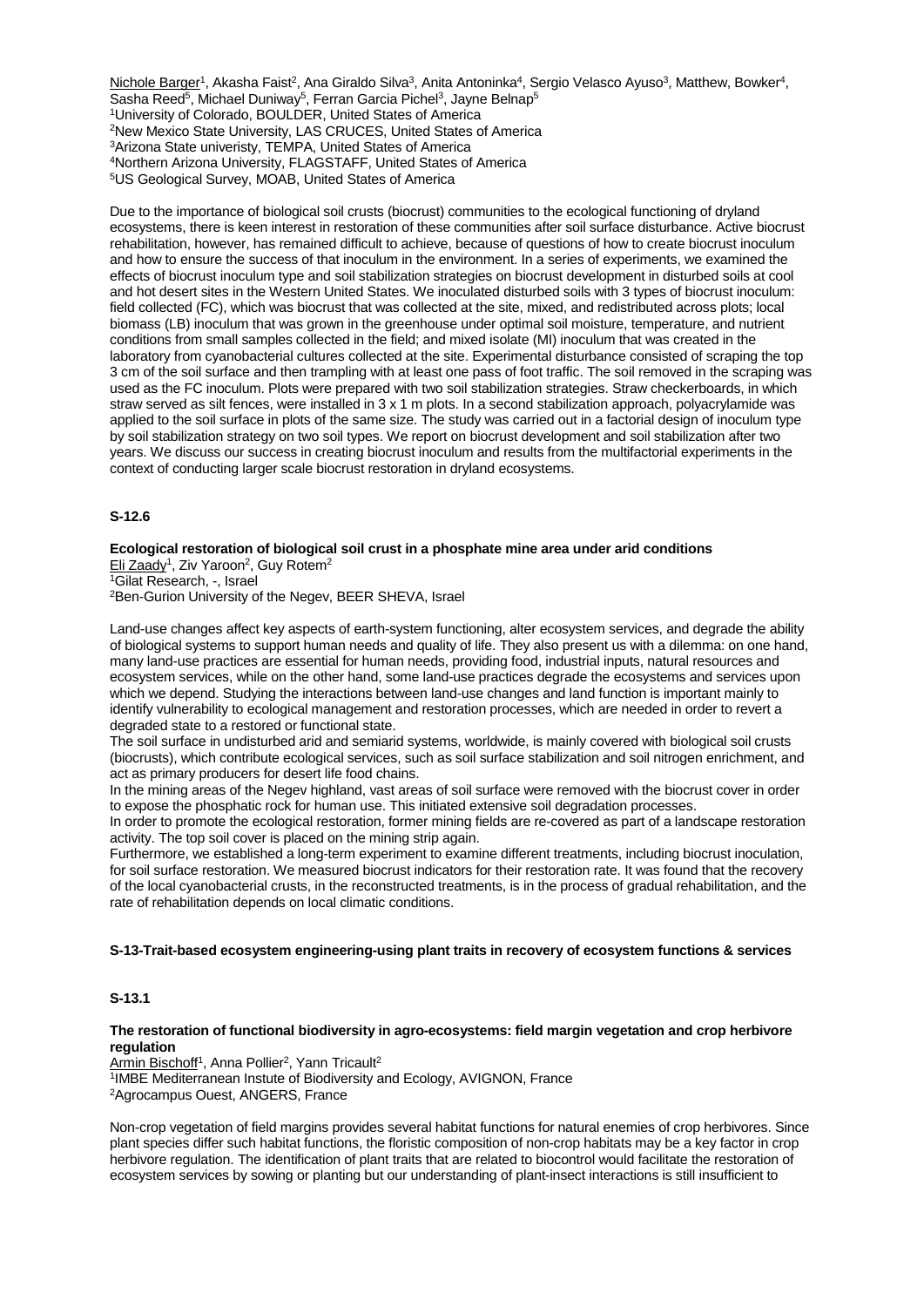replace a species-based by a trait-based approach.

We present a correlative study analysing 64 sites to relate plant species composition with crop herbivore and natural enemy abundance in crop fields and field margins (wheat, oilseed rape). We further used existing knowledge on candidate plant traits to develop a suppressive wild flower strip mixture. This mixture was sown to field margins and compared with a commonly used grass mixture and spontaneous vegetation in a factorial experiment. Herbivores and natural enemies were monitored in the field margins and inside the crop fields. Cover and phenological stage of all vascular plants were recorded in the field margins.

The correlative study demonstrated a positive relationship between the cover of nectariferous plant species that were flowering at the survey date and response variables related to herbivore regulation. The cover of wild poaceae (attracting several wheat herbivores) had only a small influence on regulation in wheat whereas wild brassicaceae (attracting many oilseed rape herbivores) increased herbivory in oilseed rape. In the factorial experiment, the wildflower strips containing a high density of nectariferous plant species attracted a higher number of natural enemies than grass strips or young spontaneous vegetation resulting in a higher abundance in adjacent crop fields. In both crops, a corresponding positive effect on aphid regulation was found. However, other dominant crop herbivores such as cereal leaf beetles and pollen beetles were not different between strip types.

## **S-13.2**

# **Using functional traits to create priority effects as a tool to steer restoration of grasslands**

Vicky Temperton<sup>1</sup>, Benjamin Delory<sup>1</sup>, Emanuela Weidlich<sup>2</sup> 1Leuphana University Lüneburg, LÜNEBURG, Germany

2Universidade Federal de Santa Catarina, FLORIANAPOLIS, Brazil

Knowledge transfer from science to ecological restoration and vice versa has improved in recent years, especially in the field of community assembly & succession as well as functional biodiversity (Temperton et al. 2004, Funk et al. 2008, Wainwright et al. 2018). We know from biodiversity-ecosystem functioning experiments worldwide that higher plant species and functional trait diversity often lead to better functioning of ecosystems (at least in terrestrial ones) but we do not yet know as much about how timing of arrival during assembly affects ecosystem functioning and hence restoration.

Species-rich grasslands are severely threatened by both agricultural intensification and land abandonment. We tested whether priority effects of order of arrival can be used to create more productive yet still diverse grasslands that motivate both farmers and conservationists. We set up a series of experiments to see whether priority effects occur in different kinds of grasslands and how the traits of the species may affect the outcome.

A mesic grassland field experiment combined biodiversity and assembly approaches studying the effect of order of arrival of three plant functional groups (PFGs: grasses, legumes and forbs) and of sowing low / high diversity mixtures on species composition, aboveground and belowground biomass. Sowing legumes first created priority effects with higher aboveground and lower belowground biomass. Priority effects seem to be more consistent below than aboveground, indicating an asynchrony between processes below and aboveground which may have repercussions on ecosystem functioning as well as service provision.

Recent experiments in dry acidic grasslands in mesocosms show that priority effects belowground on root biomass caused by time of arrival of plant functional groups were very similar to in the mesic grassland, whereas the patterns *aboveground* were very different. Both PFG order of arrival and sown diversity also affected the functional group and species composition of the communities.

# **S-13.3**

#### **Invasion of a legume ecosystem engineer in a cold biome alters plant biodiversity.**

Anke Jentsch<sup>1</sup>, Vanessa Vetter<sup>1</sup>, Nils Tjaden<sup>1</sup>, Anja Jaeschke<sup>1</sup>, Constanze Buhk<sup>2</sup>, Pawel Wasowicz<sup>3</sup>

```
1University of Bayreuth, BAYREUTH, Germany
```
2University of Koblenz-Landau, LANDAU, Germany

3Icelandic Institute of Natural History, AKUREYRI, Iceland

Utilization of non-native plant ecosystem engineers is a worldwide strategy to combat land degradation. However, the ability of ecosystem engineers to modulate limiting abiotic and biotic resources can cause damage to ecosystems in which they become invasive. Here we study the transforming potential of nitrogen fixing herbaceous plants in a sub-polar oceanic climate. *L. nootkatensis* was introduced to Iceland in the 1940s to address erosion problems and foster reforestation. It became a high-latitude invader.

In a field survey, we quantified the impact of *L. nootkatensis* invasion upon native plant diversity, richness and community composition of heath-, wood- and grasslands. Afterwards, we scaled impacts up to the landscape level by relating occurrences of *L. nootkatensis* to environmental and human mediated variables across Iceland using a species distribution model.

Plant diversity was deteriorated under high lupine cover of the heath- and woodland. Plant species richness of the most diverse habitat, the heathland, linearly decreased with lupine cover. The abundance of small rosettes, cushion plants, orchids and small woody long-lived plants of the heath declined with invader presence, while the abundance of late successional species and widespread nitrophilous ruderals in wood- and grasslands increased. Our species distribution model revealed 13.3% of Iceland's land surface area to be suitable lupine habitat. Until 2061–2080, this area will more than double and expand significantly into the Central Highlands.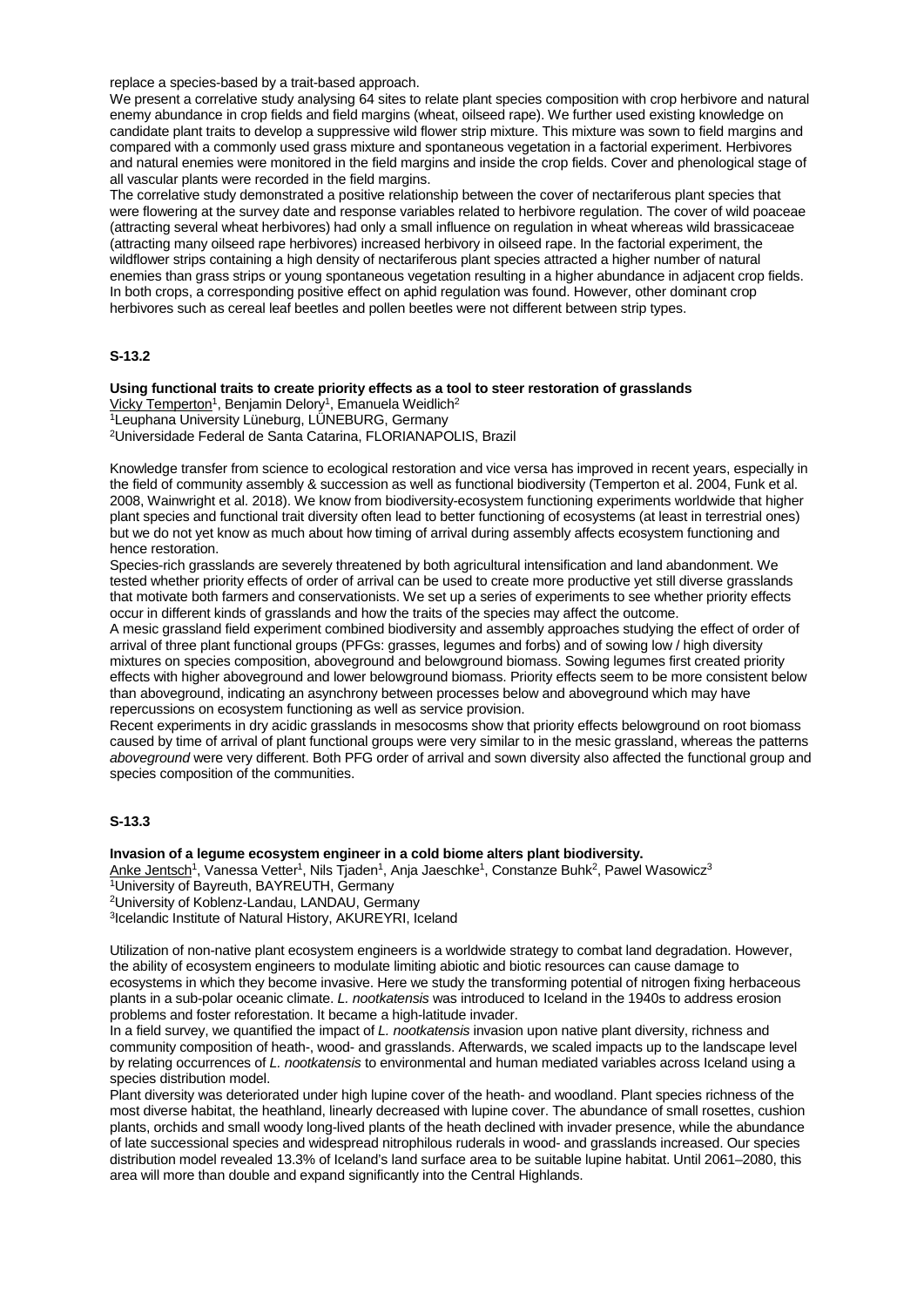Species-rich habitats showed a loss of plant species diversity and richness as well as a change in community composition under lupine presence. The future increase of suitable lupine habitat might lead to the displacement and eventual extinction of cold-adapted native plant species and will certainly challenge conservation as well as restoration of ecosystems in cold climates. Lupine invasion speeds up succession, which may be additive with climate change effects, and therewith accelerates ecological change in cold biomes.

## **S-13.4**

## **Leaf nutrient contents not specific leaf area increase rapidly and predictably in response to eutrophication** Jennifer Firn<sup>1</sup>, Nutrient Network<sup>2</sup>

1Queensland University of Technology, BRISBANE, Australia

Theory predicts that plant functional traits rather than species composition, provide a common currency for understanding how anthropogenic pressures such as eutrophication and reduced herbivory impact on the functioning of grasslands. Here we show for the first time in a global experimental network at 27 grassland sites in four countries that one of the most commonly measured leaf traits, specific leaf area (SLA, a composite measure of leaf area per unit mass), does not increase significantly across fertilizer and herbivore exclusion treatments as theory predicts. Leaf nitrogen, phosphorus and potassium content did increase in response to soil nutrient addition, but contrary to expectations we found little significant increase when vertebrate consumers were excluded. We also found significant context-dependency in how leaf traits changed depending on species turnover over time in response to treatments, and climatic and soil nutrient conditions. We reveal generalizable local response syndromes where plants (explained by combinations of intraspecific and interspecific trait variation) change physiologically without necessarily investing differently in leaf area and leaf tissue, suggesting that leaf traits like SLA may not be reflections of adaptation to short-term perturbations.

## **S-13.5**

**Grassland type and grazing intensity jointly shape grazing effects on grassland biodiversity** Péter Török<sup>1</sup>, Károly Penksza<sup>2</sup>, Edina Tóth<sup>1</sup>, András Kelemen<sup>3</sup>, Judit Sonkoly<sup>1</sup>, Béla Tóthmérész<sup>4</sup> 1MTA-DE Lendület Functional and Restoration Ecology Research Group, DEBRECEN, Hungary 2Szent István University, Institute of Botany and Ecophysiology, GÖDÖLLO, Hungary 3Univeristy of Debrecen, DEBRECEN, Hungary

4MTA-DE Biodiversity and Ecosystem Services Research Group, DEBRECEN, Hungary

In the Palaearctic steppe zone, overgrazing was recently identified as one of the key drivers of declining grassland biodiversity. This underlines the necessity of the functional evaluation of increased grazing pressure on vegetation characteristics displaying decisive ecosystems functions. We tested the following three hypotheses: (i) 'Habitatdependent effects of intensity': The effect of grazing intensity on species- and functional diversity is strongly habitat dependent. (ii) 'Intensity-dependent selectivity': The magnitude of diet selectivity of grazers decreases with increasing grazing intensity. (iii) 'Intensity-dependent evenness': Increasing grazing intensity increases evenness and functional evenness of plant communities. We analysed trait-based vegetation patterns in four types of grasslands (Dry alkali short-grass steppes, Dry loess steppes, Non-alkali wet grasslands and Alkali wet grasslands) along an intensity gradient of beef cattle grazing at 73 sites in Hungary. Basic vegetation characteristics (species richness, Shannon diversity and evenness) and four leaf traits (leaf area, specific leaf area, leaf dry weight and leaf dry matter content) were considered in the analyses. We calculated community weighted means (CWM) for each trait, and multi-trait functional richness (FRic), functional evenness (FEve) and divergence (FDiv) for all studied leaf traits. Most of the vegetation characteristics were affected by both grazing intensity and grassland type and some also by their interaction. With increasing intensity the overall selectivity of grazing decreased, but the changes in evenness and functional evenness were strongly habitat dependent. We stress that one-size-fits-all strategies and decisions cannot be recommended and actions should be fine-tuned at least at the level of grassland type. The species-rich dry loess steppes were the most vulnerable even to the slightest increase of grazing intensity. We stress that the conservation of these types of grasslands needs the most careful implementation and planning.

## **S-13.6**

**How are functional traits related to the invasibility of a restored plant community?** Jennifer Funk<sup>1</sup>, Sarah Kimball<sup>2</sup>, Travis Huxman<sup>2</sup>, Megan Lulow<sup>2</sup>, Gregory Vose<sup>2</sup> <sup>1</sup>Chapman University, ORANGE, United States of America 2University of California, IRVINE, United States of America

Trait-based ecology has emerged as an effective method for predicting population dynamics, outcomes of competitive interactions, and response to global change, using a few simple measurements that are available in online databases. Yet trait values scaled to the community level have failed to reveal universal patterns regarding community persistence. This is particularly important in restoration ecology, where a common goal is to establish a native community that is resilient to invasive species. Here, we use existing large-scale ecological restoration efforts in southern California, combined with metrics of subsequent invasibility and trait values of natives to identify trait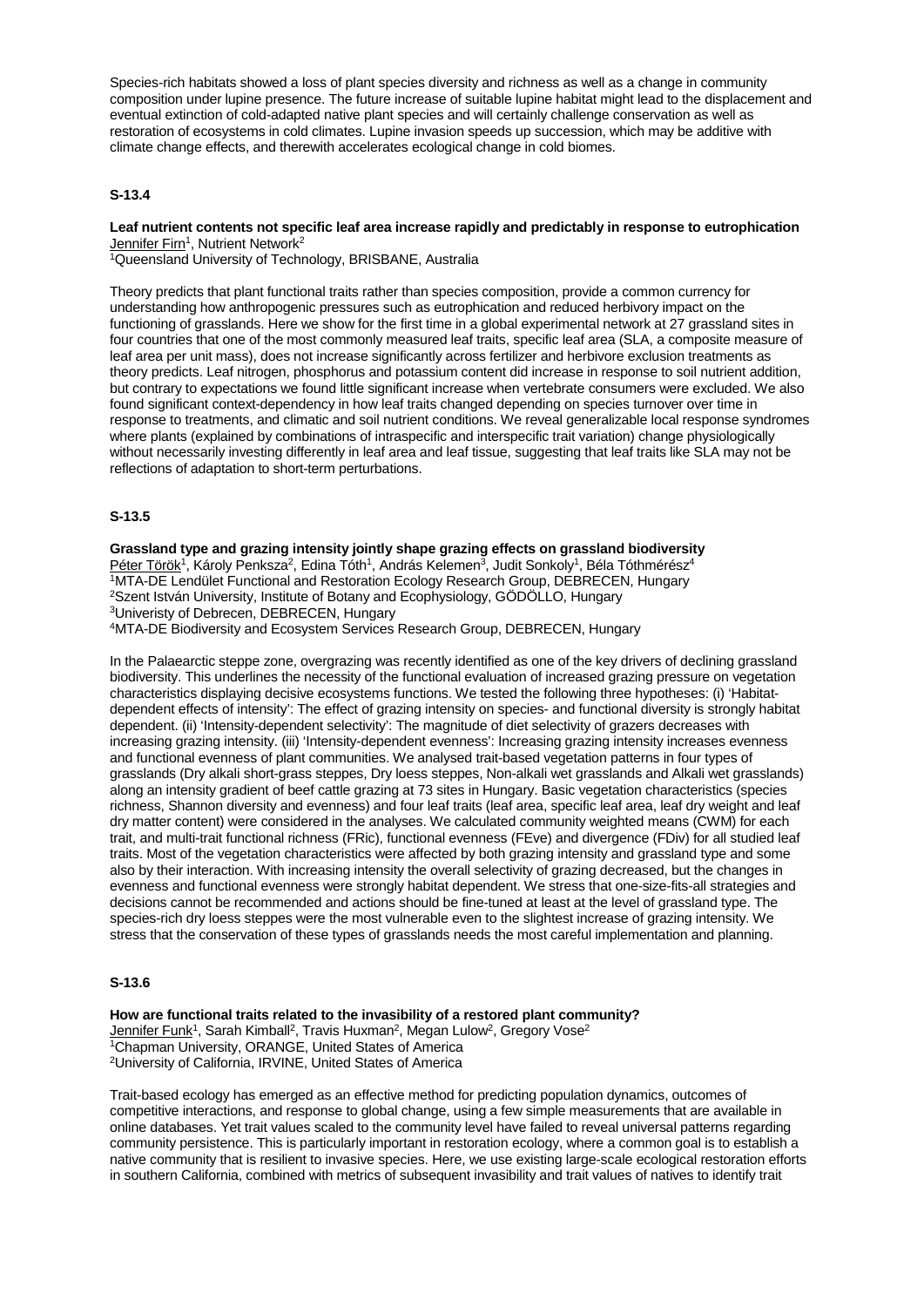values that most strongly influence invasibility. We established plots in two different ecosystems: coastal sage scrub and grassland. We used seven unique seed mixes, including four in the coastal sage scrub community (grasses, forbs, shrubs, and all combined), and three in the grassland community (grasses, forbs, and both combined). We measured the number of seedlings and adults, and several performance metrics for *Brassica nigra* (the most abundant non-native species at our study site). We collected seed, leaf, and root trait data on adult plants near the restoration site. Species mix influenced invasion resistance, but this was more strongly tied to life history (e.g., shrub, forb) than functional traits. Overall, native grasses provided the weakest resistance to invasion. Functional dispersion and community weighted mean trait values showed few correlations with *B. nigra* performance. Plots with high carbon assimilation traits resulted in high invader performance. Plots with low specific leaf area, thick roots, and big root systems (e.g., shrubs) resulted in high invader density and low individual invader biomass. It is possible that the more stress-tolerant native shrubs were most resistant to invasion because they are best able to survive despite resource extraction by invaders.

### **S-14 -Restoring natural landscapes in urban & urbanizing areas**

#### **S-14.1**

**Integrated Restoration Prioritization: A Tool for Prioritizing Restoration** Andrew Ramesbottom, John Stille, Ralph Toninger, Namrata Shrestha

Toronto and Region Conservation Authority (TRCA), TORONTO, Canada

Ecosystem restoration planning requires an integrated approach considering many components of the natural system when prioritizing where and what to restore. Toronto and Region Conservation Authority (TRCA) and partners have developed a strategic approach to restoration planning, using the concept of applied science to inform meaningful implementation decisions focusing on priority areas rather than opportunism. Through various long term monitoring and modelling initiatives, TRCA has amassed a wealth of knowledge and data on terrestrial biodiversity, aquatic ecosystems, and hydrology. Consolidating these data sets to compare discrete areas based on different parameters and thresholds have helped direct future restoration initiatives. The Integrated Restoration Prioritization (IRP) framework uses existing data to reflect different restoration goals, ensuring important habitats and corridor linkages are protected, enhanced or rehabilitated. This is achieved by identifying where impairments to ecological function are located and prioritizing upstream and local catchments that could contribute most to improving the existing natural heritage system. The IRP is a multi-benefit, multi-discipline approach to restoration planning, where entire reaches, or catchments, are considered for strategic implementation and monitoring. This approach has proven successful for garnering support through new partnerships and securing funding which has resulted in measurable improvements to the natural system. This presentation will demonstrate how IRP can be used as a tool to successfully achieve different natural resource planning objectives.

## **S-14.2**

**Striving to Restore a Living City - Ecosystem Compensation in the Urban Environment** Kelly Jamieson, John Stille, Noah Gaetz, Ralph Toninger Toronto and Region Conservation Authority, WOODBRIDGE, Canada

As urban development in Southern Ontario (Canada) grows, increased stress is placed on existing natural systems, impacting their ability to provide ecosystem services to an increasing population. Conservation in an urban context is challenging because of the finite space available for natural systems. Issues at a larger scale, such as global climate change, highlight the need for natural feature conservation and building natural system resiliency. Despite a strong protective policy and regulatory regime, natural features and the functions and services they provide continue to decline within the Toronto region. Within this context, ecosystem compensation through restoration becomes an important mechanism to help ensure that critical ecosystem functions and services lost through development are replaced on the landscape.

To date compensation restoration has resulted in some success. However, there are a number of challenges, including the limited availability of public lands for restoration, the risk and uncertainty associated with restoration, lengthy negotiations, lack of transparency, and inconsistent outcomes. Toronto and Region Conservation Authority (TRCA) engages in the compensation process as a landowner, regulator, proponent, and provider of compensation restoration. As such, TRCA is addressing these challenges by formalizing a compensation process that sets out principles and standards to ensure compensation decisions are strategic and outcomes are documented, tracked, and reported. The principles and standards are intended to ensure that compensation remains a last resort and that all efforts for protection on site are exhausted prior to contemplating removals. Standards of practice also help ensure that compensation is transparent, consistent, replicable, and aims to fully replace natural feature losses with on-the-ground ecosystem restoration. Tools have been developed to ensure that this restoration is strategic, prompt, and guided by current science and natural system objectives. This compensation framework is intended to ensure projects are appropriately financed and successfully implemented for long term conservation.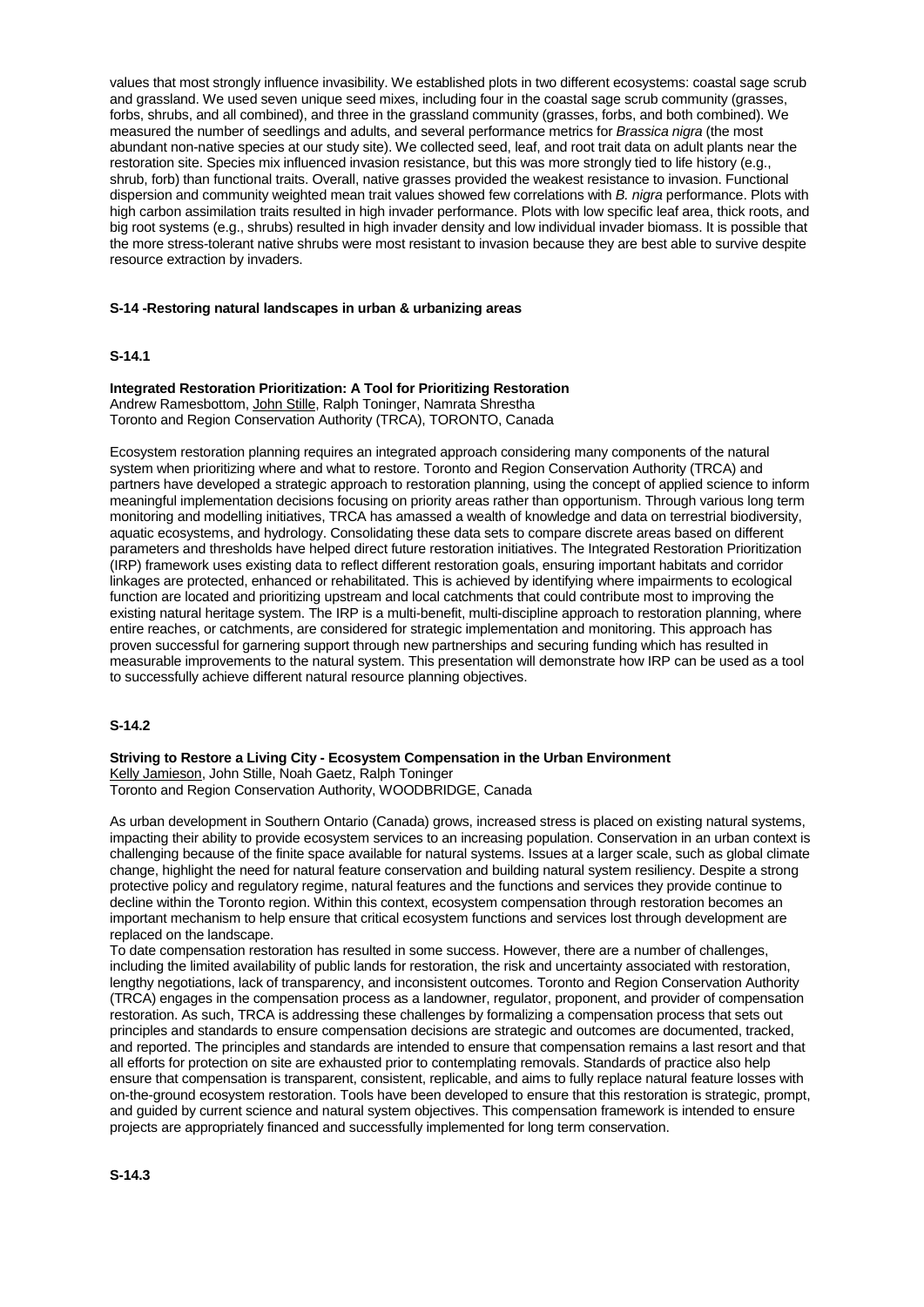#### **Restoring an Urban Creek using Natural Channel Design** Ryan Bolton, Karen McDonald

Toronto and Region Conservation Authority, WOODBRIDGE, Canada

Toronto and Region Conservation Authority (TRCA) are a global leader in ecological restoration making us one of the leaders in habitat restoration in The Greater Toronto Area. As such, there have been many successes and lessons learned regarding natural channel design and construction. Over time, restoration practices have evolved to reflect a more integrated approach where multiple techniques are utilized to achieve greater gains in overall natural system health. Current restoration objectives are rooted in improving ecological function, increasing natural cover and providing new habitat opportunities for fish and wildlife. Previous restoration practices often focused on rehabilitating isolated features to solve a singular issue with little consideration for associated cover types or features within surrounding areas. For example, a stream erosion project might have focused only on hard stabilization treatments to protect against severe erosion without including the benefits of associated habitat features or including flood mitigation through floodplain restoration. A more holistic approach to natural channel design is critical to achieving strengthened natural system resiliency especially in urban and near urban land-uses. A reach based approach to restoration includes design and implementation considerations that include a more natural stream alignment accounting for varying flow regimes, bank stabilization, natural channel migration, storm water management, wildlife habitat structures, riparian planting and public use. This presentation will look at TRCA's approach to natural channel design and implementation by providing an overview of current design considerations and construction practices. Examples will include a look at completed projects of channel re-naturalization and valley restoration to demonstrate how different techniques are applied in overall design and construction to achieve successful project outcomes.

# **S-14.4**

#### **Re-imagining Utility Corridors as Linear Habitat** Katie Turnbull

Toronto and Region Conservation Authority, WOODBRIDGE, Canada

The Scarborough Centre Butterfly Trail is emerging as one of the most innovative meadow revitalization projects in Canada. Over the past 5 years, the Toronto and Region Conservation Authority (TRCA) in partnership with the City of Toronto and The W. Garfield Weston Foundation, have worked together to establish native meadows on lands within an Electrical Utility Corridor in Toronto, Ontario. This 3.5 kilometer stretch of publicly accessible greenspace which previously consisted of mown turf grass is now a thriving meadow with native wildflowers, grasses, berry producing shrubs, and songbird boxes.

This project was intended to be applied as a model that could be replicated across the Greater Toronto Area (GTA). There is a growing interest in restoring meadows within urban areas, expressed not only by TRCA and the City of Toronto, but by other municipalities, agencies and local communities. The three main project objectives are: to improve the natural cover of the area for wildlife and increase biodiversity; to improve the aesthetic appeal of the site for trail and park users with the establishment of native wildflowers and grasses; and to decrease the maintenance costs of continuously mowing 40hectares of Electrical Utility Corridor.

Electrical Utility Corridor are vast and important greenway connections to existing natural habitats within the GTA. Multi-use trails are becoming more common within utility corridor as important transportation connections for people travelling from one place to another. Typically utility corridors are mowed in order to maintain access to power lines and vegetation is cleared to prevent trees and shrubs from obstructing these areas. Meadows are an excellent alternative to mowed grass, remaining compatible with utility corridor management requirements and other land uses. By re-imagining electrical utility corridors as linear habitat, cities across the world could look to incorporating similar restoration projects.

## **S-14.5**

**Habitat Creation and Enhancement in Canada's largest city: Tommy Thompson Park** Karen McDonald, Andrea Chreston, John DiRocco, Gord MacPherson Toronto and Region Conservation Authority, DOWNSVIEW, Canada

Tommy Thompson Park (Leslie Street Spit) is a 471 ha man-made park near downtown Toronto, Canada. It was never intended to be a public urban park, but through natural succession and strategic habitat enhancement and creation projects, it has turned into the most significant natural area on Toronto's central waterfront. Once it was determined the reclaimed land was not required for port-related facilities, the Toronto and Region Conservation Authority (TRCA) developed a Master Plan to help guide park development and management, and set out to restore some of the habitats that have been historically lost from the Toronto waterfront. The restoration and enhancement of more than 30 hectares of wetland and terrestrial habitat, plus over two kilometres of shoreline as well as deep water enhancements, have created a biological centre of organization in a highly urbanized environment, benefiting not only fish and wildlife, but the people who visit as well. The restoration and management of the site are not without challenges, which include invasive species, colonial waterbirds, fisheries and people. Receiving over 250,000 visits each year, human management is essential to ensure the ecological integrity of the site is maintained.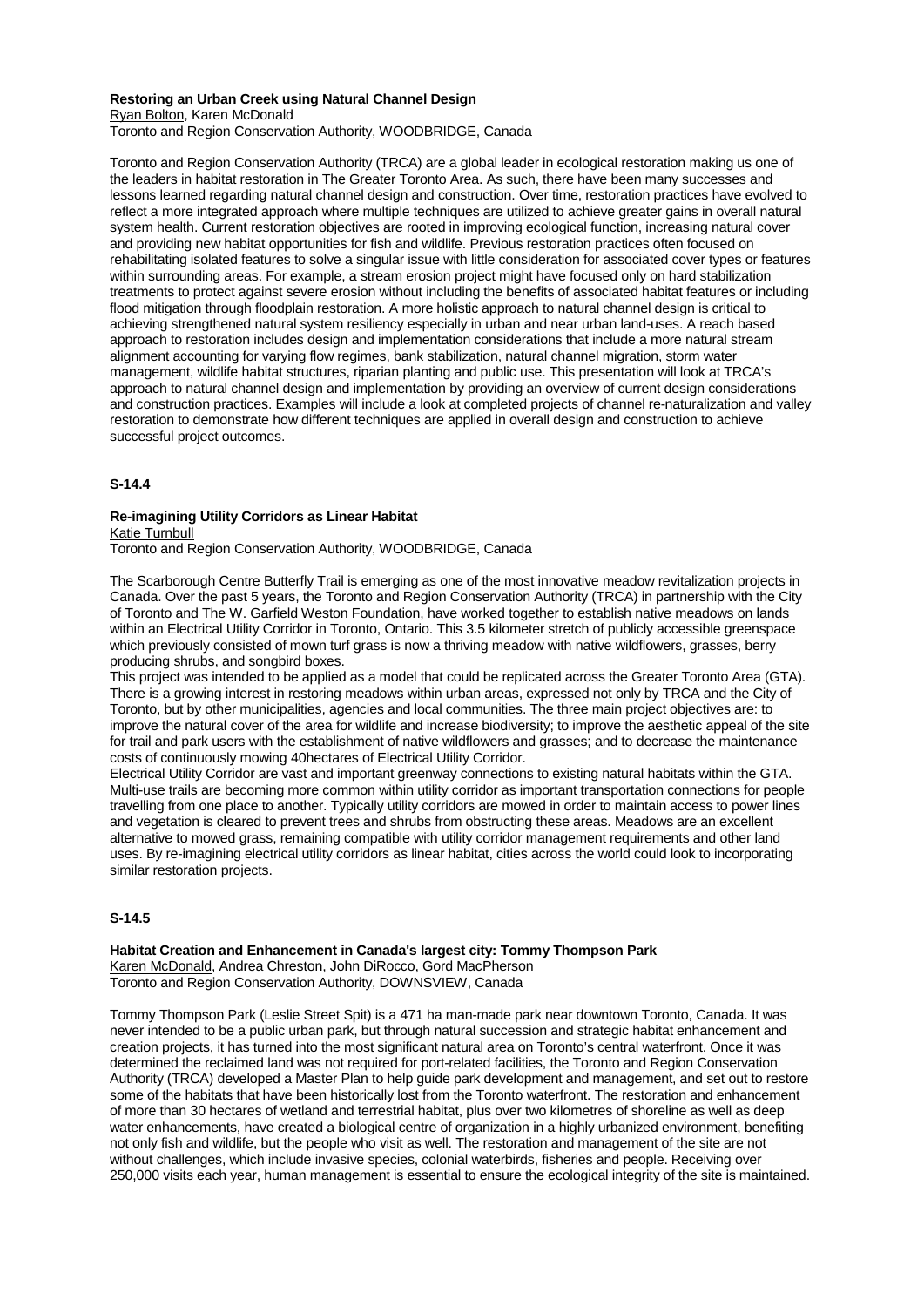Well planned infrastructure, 18 kilometers of trails and nature-driven special events help the public understand, appreciate and steward Toronto's urban wilderness.

## **S-14.6**

#### **Nature in an urban environment: Restoration of rare wetland habitats involving local communities in Israel** Liav Shalem

Landscape architect and ecologist, TEL AVIV, Israel

Natural open spaces in Israel are dwindling due to population growth and increasing urbanization, increasing the threat to habitats and biodiversity. Rain pool and winter pond habitats are found mainly in the central coastal plain of Israel, where most of the urban development is concentrated, and over 90% of these habitats disappeared from this region.

The projects reviewed are the result of a study carried out at Tel Aviv University, in which different models of habitat rehabilitation were examined. The findings on rehabilitating perturbed habitats and reinforcing local biodiversity proved successful. It requires substantially reducing the seed bank of unwanted plants and reinforcing target species by seeding and planting. The newly constructed rain-pool functioned flawlessly (normal development of flora and fauna, including species unique to this habitat).

Most importantly, rehabilitation of disturbed habitats has a greater chance of being realized if implemented in the form of a nature community park. That is, a park aimed at nature conservation built with and for the community, which takes part in its planning, planting, seeding, maintenance and protection. This activity reinforces the public's awareness and concern for local biodiversity, strengthens the sense of belongingness and increases the probability of long-term sustainability.

This study offered a model implemented by the Tel Aviv municipality (among others) and boosted the ecological restoration of winter pond habitats within the urban area. These projects were developed with local pupils and are being analyzed and maintained frequently in order to keep track of the ecosystem and its viability.

### **S-15 -Challenges of peatland restoration**

### **S-15.1**

## **Peat formation in rewetted fens: a palaeoecological perspective**

Hans Joosten, John Couwenberg, Dierk Michaelis, Almut Mrotzek Institute of Botany and Landscape Ecology, GREIFSWALD, Germany

In Europe most fen peatlands have been severely degraded by land use. Drainage has turned the peatlands from carbon sinks into significant sources of greenhouse gases (GHG) and has made Central Europe – after Indonesia the second largest hot-spot of peat GHG emissions worldwide. Peat formation is a precondition to re-install the central services provided by the fen ecosystem. Previous research on peatland carbon cycling has focused almost exclusively on rainwater-fed bogs with upward growing peatmoss (Sphagnum) as the prevailing mode of peat formation. In contrast, in groundwater-fed fens, roots and rhizomes of sedges and grasses grow into the older peat matrix to form 'displacement peat'.

This paper addresses peat formation in rewetted fens by way of fine-resolution palaeoecological approaches. Macro- and microfossil analysis shed light on pre-degradation peat composition, degradation during land use, mixture of old and new components after rewetting, and the start of renewed peat formation. The long-term perspectives of peat growth and carbon sequestration after rewetting of degraded fens will be discussed.

## **S-15.2**

**Restoration of peatland biodiversity: target, indicator, or side effect** Tatiana Minayeva<sup>1</sup>, Igor Semenov<sup>2</sup>, Andrey Sirin<sup>3</sup>

1Care for Ecosystems UG, GOERLITZ, Germany 2EthnoExpert, RIGA, Latvia

3Center for protection and restoration of peatland ecosystems RAS, MOSCOW, Russian Federation

Peatlands restoration is driven by very different incentives. The latest assessments of peatland restoration outcomes prove that often the restoration targets are contradicting and demand different restoration techniques. Biodiversity as restoration target is still considered as "charity" and "good will" in comparation with carbon and water - compatible with market values.

The overview of peatland restoration project outcomes shows that mostly the biodiversity parameters improve as "side effect". The increase of biodiversity as target of peatland restoration usually addresses flagship species or habitat types. Such projects are funded by regional initiatives (for example Life projects in Europe) and are considered as burden for the tax payer. The carbon and water focused peatland restoration projects are accompanied with changes in biodiversity anyhow as "side effect". More than that biodiversity is widely used as indicator for other ecosystem characteristics. One example is the GEST methodology based on designating certain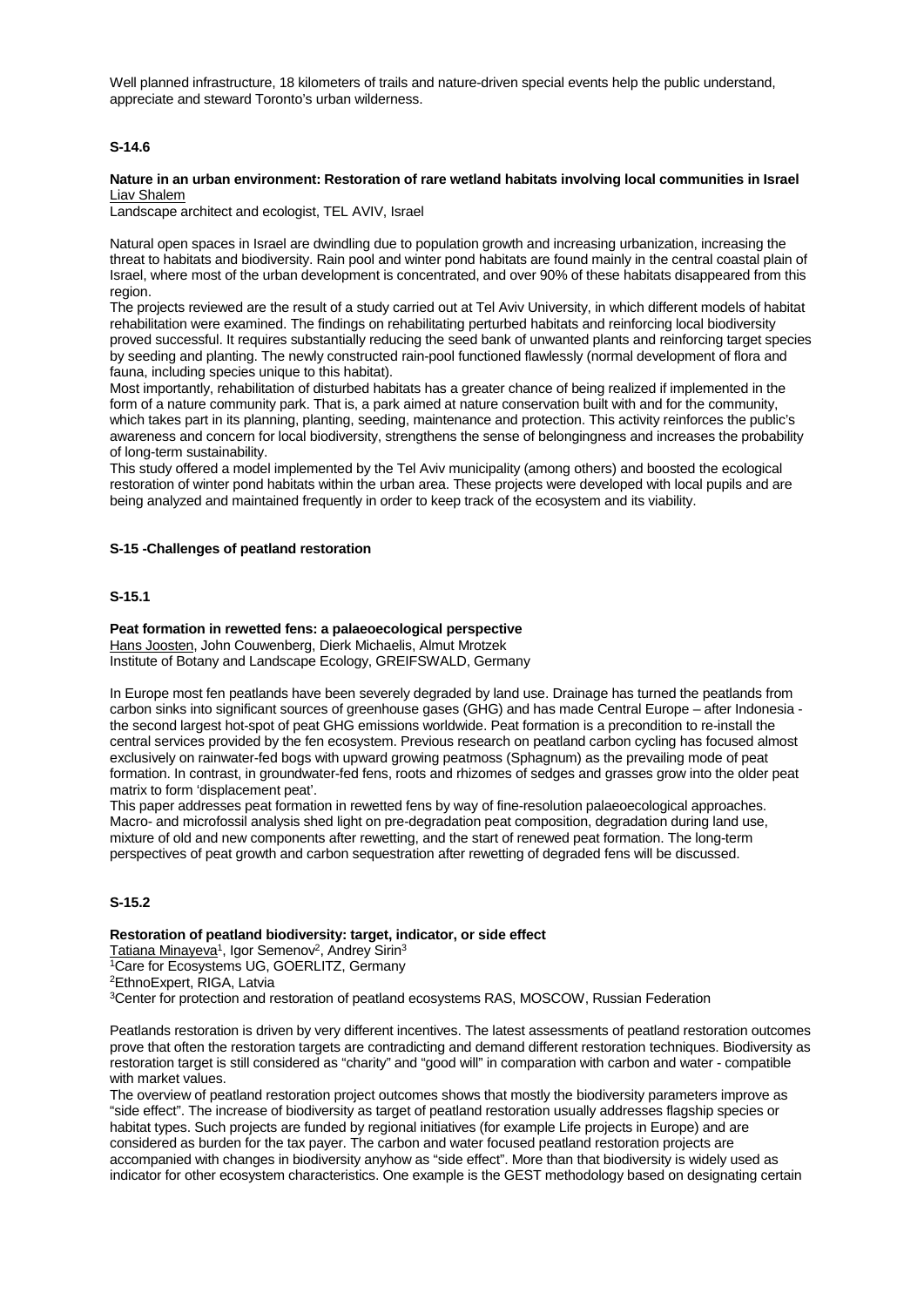GHG emission factors to certain habitat types.

The peatland biodiversity itself provides a wide range of ecosystem services which are not adequately highlighted and evaluated. The presentation suggests methods to assess the benefits from the biodiversity restoration and gives examples of those assessments.

# **S-15.3**

**Microbial communities in the soils in natural and restored fen peatlands - relevance for restoration** Agata Klimkowska<sup>1</sup>, Rudy Van Diggelen<sup>1</sup>, Hanna Silvennoinen<sup>2</sup>, Camiel Aggenbach<sup>1</sup>, Willem-Jan Emsens<sup>1</sup>, Erik Verbruggen<sup>1</sup>, Wiktor Kotowski<sup>3</sup>, Franziska Tanneberger<sup>4</sup>, Elke Seeber<sup>4</sup>, Hans Joosten<sup>4</sup>, Lukasz Kozub<sup>3</sup> 1University of Antwerp, ANTWERPEN, Belgium

2Norwegian Institute of Bioeconomy Research, NIBIO, OSLO, Norway

3University of Warsaw, WARSAW, Poland

4University of Greifswald, GREIFSWALD, Germany

Role of microbial communities and microbial-driven soil processes is poorly understood in the context of fen restoration. However, an activity of microbial assemblies' determinates the carbon and nutrients cycling, methane production, and is, therefore, crucial for the outcomes of restoration. Various factors: climate, biochemistry, organic matter quality, hydrology, vegetation, or past management, all influence the microbial activity. In REPEAT project (REstoration and prognosis of PEAT formation in fens) together with partners from Poland, Germany, Belgium, and Norway, we explored the links between soil diversity and soil processes. We studied the functional characteristics (fingerprinting) of microbial communities in multiple sites across climate gradient from West Europe to North-East Poland and compared the natural and rewetted sites. The microbial characteristics varied strongly with soil depth, with larger and more variable response of the upper soil layer. We found a difference in response of fen peatland of West and East Europe, most likely related to the climatic conditions. Overall, the profiles of restored sites and natural, undrained fens were overlapping. Further we found some differences in utilization patterns of various carbon sources in degraded, drained sites and rewetted or natural sites, indicating a difference in 'diet preferences' of the microbial communities. This information was paralleled with the methane concentrations in the pore water, that indicates methane production potential of the sites. We found consistent patterns of methane concentration in restored and undrained Western European fens, with exception of Polis restored and natural fens that exhibited a generally differing pattern. This work presents the most comprehensive exploration of the microbial community in fens, so far. It underlines that, regarding the functional respones, the long-term rewetted sites become similar to natural sites. This gives a good prospect for restoring peat accumulation of such sites.

#### **S-15.4**

#### **Paludiculture: compromise or future?**

Marina Abramchuk<sup>1</sup>, Wendelin Wichtmann<sup>2</sup>, Jan Peters<sup>1</sup>, Andreas Haberl<sup>1</sup>, Hans Joosten<sup>2</sup> 1Michael Succow Foundation, partner in Greifswald Mire Centre, GREIFSWALD, Germany 2University of Greifswald, GREIFSWALD, Germany

Utilisation of drained peatlands causes many problems for our environment and economy as a result of GHG emissions, nutrients release into surface and ground waters, soil degradation and subsidence, constant maintenance of direct drainage, etc. We have to solve these problems by rewetting the peatlands and installing water tables at around the soil surface. Where it makes sense to maintain production, paludiculture can be implemented. Paludiculture, the cultivation of biomass on wet and rewetted peatlands, is an innovative alternative to conventional drainage based peatland agriculture and forestry.

Here we present an overview of paludiculture options and experiences in Europe and the environmental and economic benefits and opportunities, as well as the challenges associated with paludiculture. Examples of peatlands rewetting and paludiculture application include harvesting biomass for nutrient recycling, growing peatmosses (*Sphagnum* spp.) for horticulture and cultivating Black Alder (*Alnus glutinosa*) for wood. Paludiculture can also provide renewable energy (biogas, bulk fuel), raw materials for durable and environmentally friendly construction and building materials (construction plates, insulation material), and feedstock for the synthesis of pharmaceuticals and cosmetics. Although various links in the paludiculture chains still need to be developed, optimised or adapted to specific site conditions (e.g. crop selection, infrastructure, products, machinery), many paludicultures can already compete with drainage-based agriculture.

# **S-15.5**

#### **Social and economic preconditions and outcomes of peatland restoration** Igor Semenov EthnoExpert, RIGA, Latvia

Emerging market countries, including Russia, face a strong challenge regarding peatland rehabilitation. Many projects and developments, for example mining, peat extraction, farming and forestry, result in the land degradation. Returning the peatland in a given area to some degree of its former state, after industrial development has resulted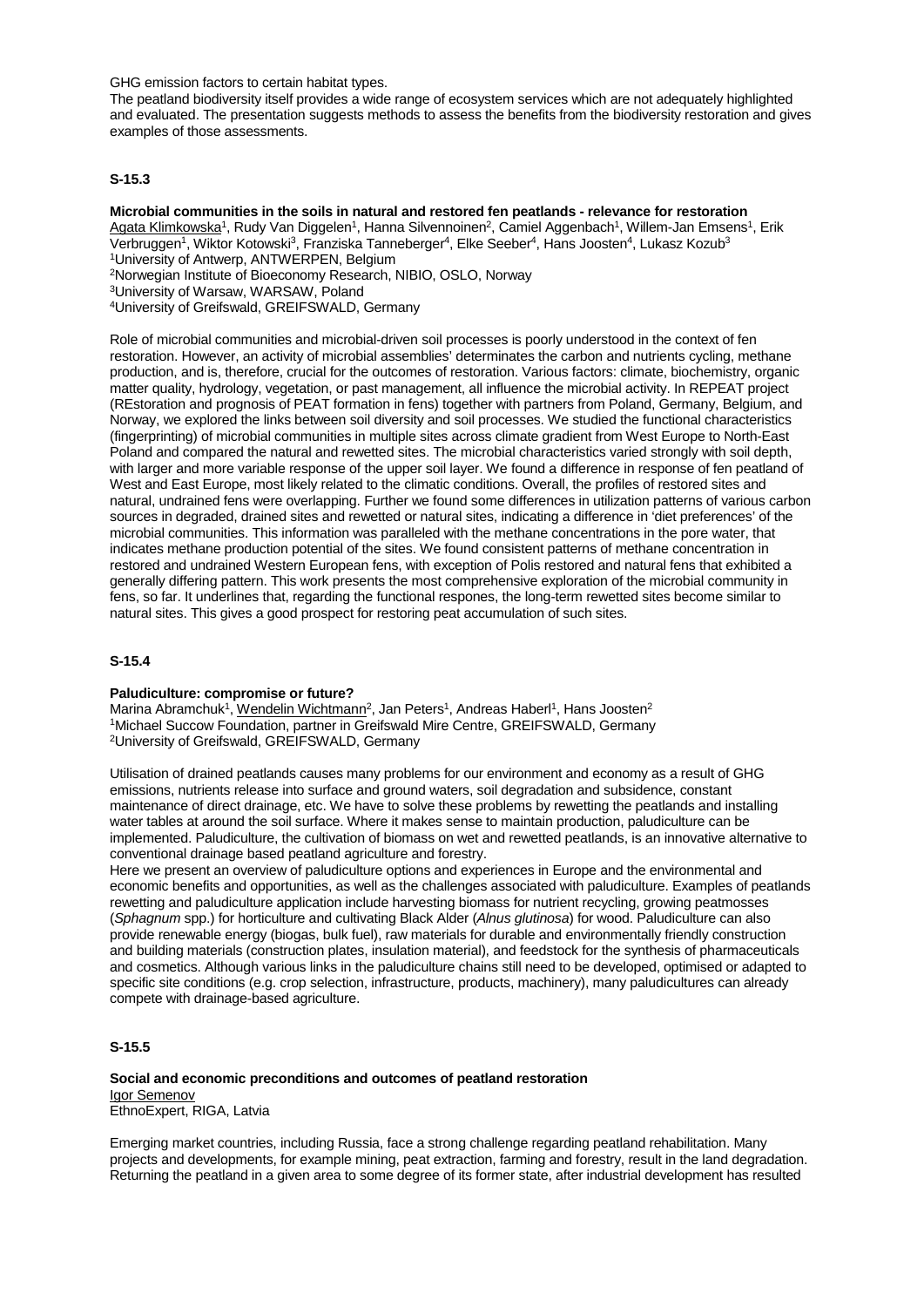in its damage, is unpopular measure, which lacks social, economic and legal drivers.

At the same time disturbed peatlands are an actual worldwide ecological problem. Large areas of drained peatlands cause fires. Wildfires endanger local population's life and health, negatively affecting the overall climate change. The drained peatland area in Russia reaches 6 million hectares, and this figure is steadily growing every year. The project "Restoring peatlands in Russia", a project curated by Wetlands International, became one of the solutions focused on forming an integrated approach to managing the peatland conservation and restoration processes. "EthnoExpert" successfully applied Michael Succow Foundation's decision-making methodology for degraded peatlands in Russia.

The results of such studies inspire clear design solution identification, which reduces possible risks, ensures project's sustainability for a long time and maintains favourable social and environmental conditions for the population. From 2014 to 2018 "EthnoExpert" took part in more than ten peatland restoration projects in Moscow, Vladimir, Tver, Nizhny Novgorod, Ryazan, Kaluga and Kaliningrad regions.

Peatland restoration projects should make clear focus on sustainability with balanced approach in environmental, social and governance aspects. The key element for sustainable development is the extent of stakeholder involvement and interaction with them. Systemic dialogue is a crucial condition for the successful project implementation in modern conditions. All stages of the project must take into account stakeholder interests, informing them and managing their expectations. This significantly minimizes the risks of conflict of interest and decision-making crisis.

### **S-15.6**

### **GHG MONITORING FOR ASSESSING AND REPORTING ON EFFECTIVENESS OF PEATLAND RESTORATION**

Andrey Sirin<sup>1</sup>, John Couwenberg<sup>2</sup>, Hans Joosten<sup>2</sup>, Gennady Suvorov<sup>1</sup>, Maria Medvedeva<sup>1</sup>, Aleksandr Maslov<sup>1</sup>, Maxim Chistotin<sup>3</sup>, Anastasiya Markina<sup>1</sup>, Dmitry Makarov<sup>1</sup>, Tamara Glukhova<sup>1</sup> <sup>1</sup>Institute of Forest Science Russian Academy of Sciences, MOSCOW, Russian Federation 2Greifswald University and Greifswald Mire Centre, GREIFSWALD, Germany 3All-Russia Research Institute of Agrochemistry, MOSCOW, Russian Federation

Significant progress has been made over the last years with respect to estimating GHG emissions from degraded, rewetted and restored peatlands. The project "Restoring Peatlands in Russia – for fire prevention and climate change mitigation" financed under the International Climate Initiative (ICI) aims to show the effect of restoring/rewetting several ten thousand hectares of drained abandoned peatlands on climate change mitigation and adaptation. The project is linked to the governmental programme (2010-2013) to rewet more than 70 thousand hectares of fire vulnerable transformed peatlands, which Moscow Province started to implement after the severe fires in 2010. The project aims to assess the effectiveness of various large scale rewetting measures, to clarify whether such activities indeed reduce net-GHG emissions and whether available methods to evaluate GHG reduction are indeed consistent and comparable. Various remote sensing based methods were developed to map peatlands categories, to link these categories to emission factors and carbon stocks, to assess and monitor ecological conditions and fire hazard status, to identify priorities for restoration, and to test the effectiveness of rewetting for fire prevention and GHG emission reduction. Emission reductions from rewetting projects include reductions as a consequence of changes in a) peatland land/vegetation cover, b) area of ditches, and c) peat fire frequencies. The emission factors used were based on 2013 (2014) IPCC Wetlands Supplement, and tested against own chamber and Eddy Covariance measurements, and the vegetation-based GEST model. Methane emissions from ditches have been given special attention. Less carbon losses by reduced peat fires constitute major benefits for climate change mitigation. The scientific and practical findings of the project can inform other restoration projects, help improving methodologies for GHG inventories under UNFCCC and IPCC, and support integrating peatland restoration projects into cost-effective national climate change mitigation and adaptation programs.

#### **S-16 -Forest restoration at multiple scales: from species & microsites to habitats & landscapes, cont**

**S-16.1**

**Simulations of moose browsing in Sweden: effects on timber production and forest structure** Miguel Montoro Girona<sup>1</sup>, Anouschka Hof<sup>1</sup>, Joakim Hiältén<sup>1</sup>, Nathan DeJager<sup>2</sup> 1Department of Wildlife, Fish, and Environmental Studies, Swedish University of A, UMEÅ, Sweden

Moose are important socio-economical and ecological components of the boreal forest. They indeed represent a popular game species, induce spatial heterogeneity in forest ecosystems, create vital substrate to a wide range of organisms. High levels of browsing can have substantial negative economic and ecological effects on timber production and forest dynamics respectively. Based on the survey conducted by the Swedish Forest Agency during 2009–2013, moose browsing affected ~ 42% of the Scots pines, one of the main commercial tree species in Northern countries. Browsing influences the biodiversity and ecosystem services of boreal forests as it promotes changes on tree species composition, reduces food resources and nest site quality which will decrease habitat quality. The goal of this study is to evaluate the impact of different browsing intensities on Swedish forest ecosystems in terms of productivity and forest structure. Using LANDIS-II, we performed forest landscape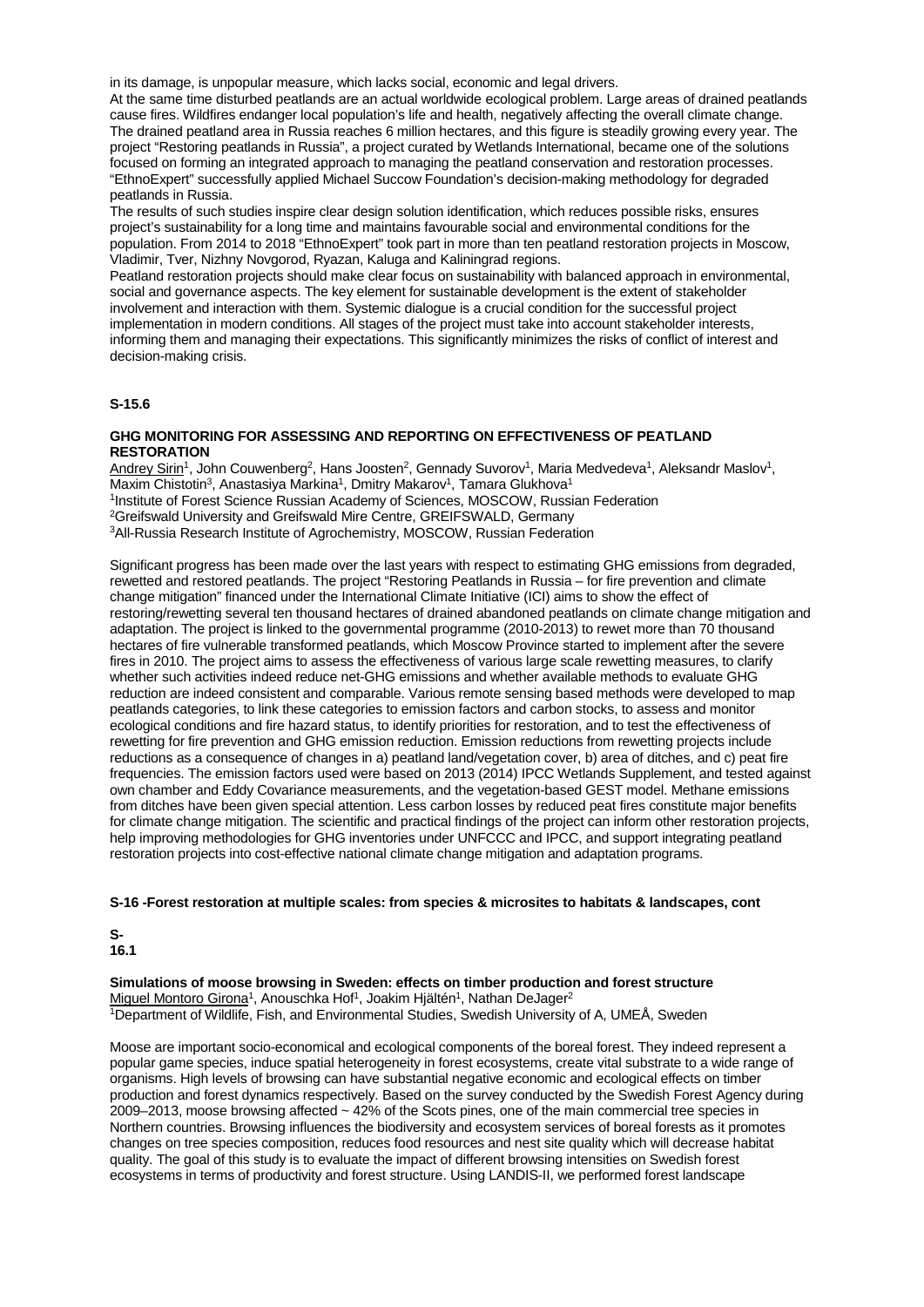simulations and predicted the future forest dynamic and productivity for the next century under different moose density scenarios (no moose, moderate, high and very high). The average of forage availability does not experimented changes when browsing was higher than 66% of the current capacity of forests as the biomass accessible to moose (33 g/m2) was removed. However, intermediate moose densities maintain 33% of forage available. Our simulations evidenced the high vulnerability of Scot pine to moose browsing. With high-level moose densities, the distribution area of Scots pine was reduced by 6% in only 40 years. On the contrary, browsing had no impact on biomass losses for Norway spruce which increased its distribution area in forest ecosystems. This study is the first step to provide insights into how to balance conflicting goals – timber production, hunting quotas and biodiversity conservation – under different moose and forest management scenarios in the context of climate change.

## **S-16.2**

**Burning for browsing and biodiversity? The use of fire as a restoration tool** Therese Löfroth<sup>1</sup>, Emelie Fredriksson<sup>1</sup>, Märtha Wallgren<sup>2</sup> 1SLU, UMEÅ, Sweden

2Skogforsk, UPPSALA, Sweden

Sustainable forest management faces a number of urgent challenges, including land use conflicts between maintaining biodiversity for ecosystem functions, supporting conservation and maximizing forest production. Fire is an important disturbance in boreal forest but has been replaced with management in Fennoscandia, which have had negative effects on biodiversity. Nowadays burning is used as a tool in ecological restoration of boreal forest. Herbivory and fire are two disturbances that often co-occur but studies of their interactions are rare in forest ecosystems and almost absent in the boreal forests of Fennoscandia. The overarching aim with this project is to quantify the ecological long term (>10 years) effects of large scale wildfire and prescribed burnings on biodiversity, forage production and utilization of herbivores. The study is focused around three large natural fires in northern Sweden that burnt the same year and are located in landscapes with a range of management intensity. Prescribed burnings that burned the same year and unburned control stands are included as comparison. We show that fire has impact on the biodiversity of saproxylic assemblages for more than a decade and that fire under some conditions can be a driver of forage production for ungulates and is also a preferred habitat. The project is highly relevant for sustainable forest management because the potential synergistic effects that can be reached by combining the usefulness of a conservation measure (burning) for biodiversity conservation with damage prevention through alternative forage production.

#### **S-16.3**

### **Restoring temperate deciduous woodland from recent succession on abandoned pastures** Björn Nordén

Norsk Institutt for Naturforskning, OSLO, Norway

In north Europe, there is an urgent need for restoration of temperate deciduous woodland as this biome historically had a much larger distribution, and because restoration may present a preadaptive climate change strategy. Forest succession on abandoned agricultural land currently pose an opportunity for restoration. We studied the biodiversity in recent woodland at 13 sites in Norway and 13 sites in Sweden, the impact of habitats in the surrounding landscape, and of former land-use. Forest succession had not lead to an increase in woodland plant species after 60 years, probaly due to lack of nearby source populations and/or too shady conditions. However, fungal species richness on dead wood had increased irrespective of the nearby landscape and former land-use. The recent woodlands are generally dense and mixed with Norway spruce (often spreading from plantations), which may limit biodiversity and important ecosystem services, and there may be a need for restoration interventions. To evaluate this, we study the biodiversity before and after restoration thinning. In one experimental plot and one control plot at each site, we surveyed forest structure, dead wood, vascular plants, insects, fungi on dead wood, number of

oak seedlings, ash dieback, and powdery mildew on small oaks before thinning. The experimental plots were thinned in the winter 2016/2017, and up to one third of the total volume was removed, mainly Norway spruce. We will repeat the surveys in 2019 to measure the short-term impact of the restoration thinning.

In addition, we study the economic potential of restoration thinning. Our data indicate that sales of wood from the initial thinning can compensate for the costs, but that the revenue may be limited and subsidies to the land-owners may be needed to stimulate activity. Currently however, the policy instruments to achieve this are not in place and need to be developed.

# **S-16.4**

**Coast to mountain boreal landscape trajectory of intact forest fragmentation and loss** Johan Svensson<sup>1</sup>, Adam Helleberg<sup>1</sup>, Grzegorz Mikusinski<sup>1</sup>, Bengt Gunnar Jonsson<sup>2</sup> 1Swedish University of Agricultural Sciences, UMEÅ, Sweden 2Mid Sweden University, SUNDSVALL, Sweden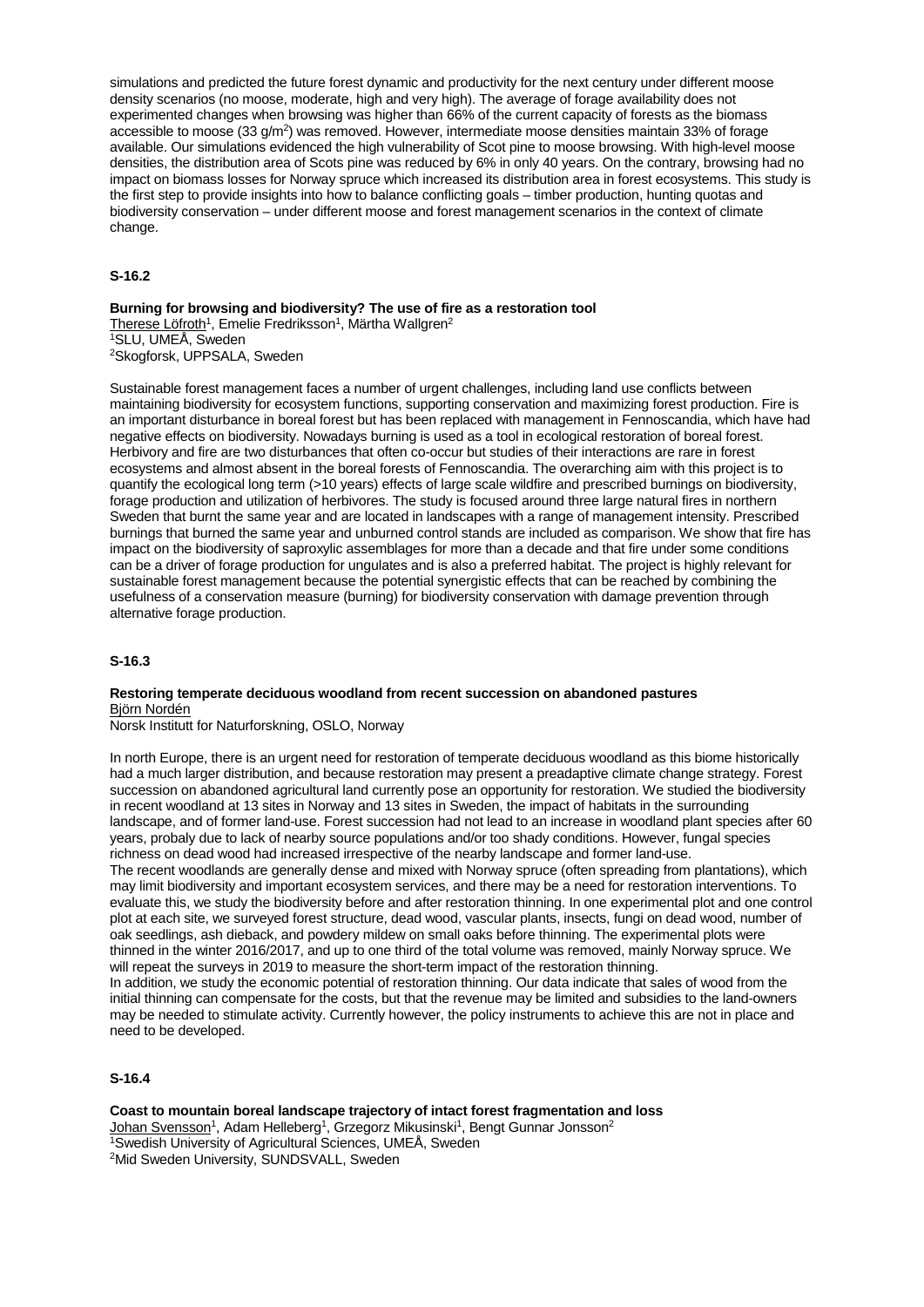The boreal biome constitute a unique biodiversity and ecosystem services resource of which a large share is associated with natural and near-natural forest habitats. The Fennoscandian boreal forest have a long history of human impact. For northern Sweden, the most pre-dominant impact has occurred since the middle of the 1900s following the introduction of the modern forest management system with clearcutting, soil scarification and artificial planting. Although prominent impact occurred earlier at local scale, this management system has affected forest ecosystem and ecosystem processes at unprecedented levels and geographic scales. In this study we have analyzed the connectivity and structural characteristics of remaining forest patches on a 45,383 km2 region covering the river Ångermanälven watershed with contributory watersheds, from the Gulf of Bothnia coast to the Scandinavian Mountain range. The data consist of a comprehensive satellite- and aerial photo-based chronosequence mapping where forest patches – 0.5 ha or larger and 20 m or wider – not subject to harvesting since 1960 have been identified. The study region was divided southeast to northwest into six 40km wide zones with lowest altitude 0m (zone 1), 46m (2), 148m (3), 207m (4), 252m (5) and 287m (6). The zones were dominated by forest land, ranging from 52% (6) to 84% (2). Our results show that the share remaining forest varies from 21-22% (2,3,4) to 67% (6) and that the number of single patches has increased between 2,4 (6) and 22,5 times (1). Large forest patches (≥1,000 ha) remains only in the foothills area (5,6), where also large-scale connected natural and near-natural forest components occur and form a contiguous intact forest belt. The impact on the coastal and inland areas are most severe with only scattered components remaining. The results are discussed with reference to functional connectivity, green infrastructure, conservation and forest landscape restoration.

## **S-16.5**

### **Restoring fire as a disturbance agent in boreal forests of Fennoscandia** Grzegorz Mikusinski

Swedish University of Agricultural Sciences (SLU), RIDDARHYTTAN, Sweden

Fires are the most important type of natural disturbance in global boreal forests. In Fennoscandia, where boreal forests predominate, the fire has been a key disturbance agent until the middle of  $19<sup>th</sup>$  century when effective methods to fight the spread of fire had been introduced. Some 150 years without fire has changed forest landscapes quite dramatically, and there is an increasing interest in restoration of ecosystems being subject to recurring fires. Simultaneously, it is predicted that number of natural forest fires in Fennoscandia will increase in future due to climate change. In this paper I discuss the ecological dimensions of prescribed burning used as a conservation tool in forests located in nature reserves and in managed forests and compare it with the situation observed after the largest natural forest fire that changed some 14 thousand hectares of forest in south-central Sweden in summer 2014. The restoration of this area consists of two approaches. The first one is salvage logging with planting of trees and the other approach relies on natural succession. I use the bird community to illustrate the differences between the effects of the two approaches in the initial years of succession. I conclude with discussion about prescribed fires as a tool to mimic the natural fire as main disturbance agent in boreal forests.

### **S-16.6**

**What to improve? Systematizing forest restoration examples in South-Central Chile**

Rodrigo Vargas-Gaete<sup>1</sup>, Jan R Bannister<sup>2</sup>, Carla Manríquez<sup>1</sup>, Christian Salas-Eljatib,<sup>1</sup> 1Universidad de La Frontera, TEMUCO, Chile 2Instituto Forestal, CASTRO, Chile

Forest loss and degradation has determined a global concern for implementing effective restoration activities. Several countries have committed to restore vast amount of land, setting challenging goals for the next years, e.g., Inintiative 20×20 and the Bonn Challenge.Scaling restoration from local initiatives to larger areas is a global need. For example, Chile has committed to restore half a million ha by year 2035. About a 100 of different restoration initiatives have been identified in this country, but most of them are rather small (<1 ha). Beyond experiments, forest restoration should scale up if the goal is to become massive. In this study we analyzed ongoing research experiences, aiming at translating restoration ecology into practice. We first, (a) review some common characters that "successful" restoration experiences present in Chile. As example, (b) we analyze an ongoing research, dealing with fast-growing species monoculture plantations that are being converted into native forest. Furthermore, (c) we discuss someattributes of natural forest patches surrounded by exotic plantations, that may contribute to retaining plant biodiversity within adjacent exotic plantations.

Group planting schemes, the use of biological legacies and micro sites, improved native tree species production, and involving highly qualified workers are common aspects on "successful" restoration experiences in Chile. Wins and losses on the establishment of restoration initiatives are analyzed, exploring potential mechanisms that favor the establishment of native species in landscapes dominated by exotic forestry plantations. This information is relevant in order to learn from our experience before moving forward on larger attempts for forest restoration.

#### **W-6 Ecological restoration: Education, training, communication & opportunities for emplyability**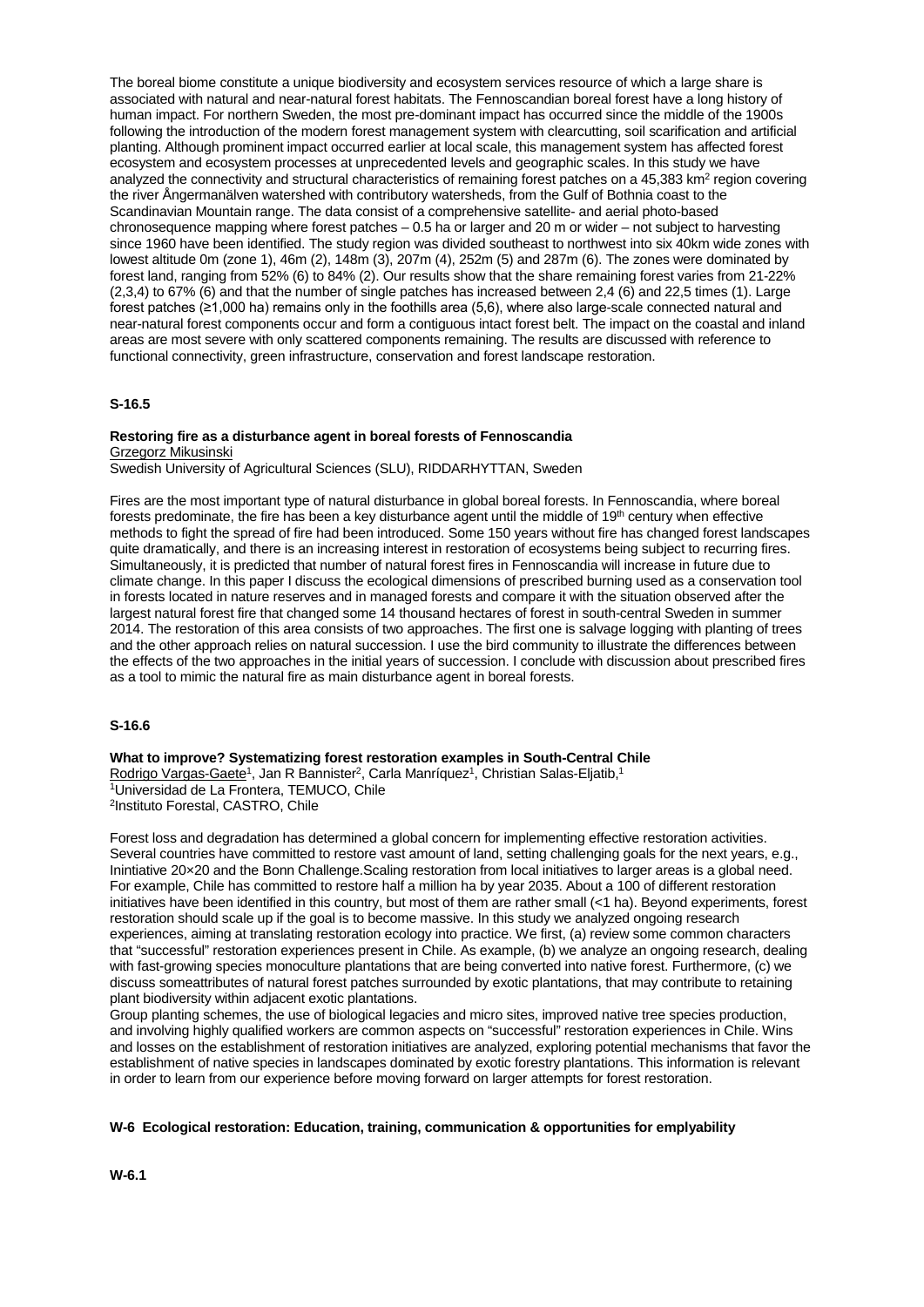### **International collaboration and virtual learning as tools to improve training and employability on Land Restoration**

Agustin Merino<sup>1</sup>, Beatriz Omil<sup>1</sup>, Felipe García-Oliva<sup>2</sup>, Beatriz Cebreiro<sup>1</sup>, Veronica Piñeiro<sup>1</sup>, Carmen Fernandez-Morante<sup>1</sup>, Teresa Ferreira<sup>3</sup>, Patricia M. Rodríguez-González<sup>3</sup>, Antonio G. De Brito<sup>3</sup>, Luisa Pinto<sup>4</sup>, Helena Barbosa<sup>4</sup>, Grazia Masciandaro<sup>5</sup>, Serena Doni<sup>5</sup>, Cristina Macci<sup>5</sup>, E Peruzzi<sup>5</sup>, Giorgio Virgili<sup>6</sup>, Niki Evelpidou<sup>7</sup>, Eleana Karkani<sup>7</sup>, Vasilis Kotinas<sup>7</sup>, Niko Sakellariou<sup>7</sup>, Gianis Saitis<sup>7</sup>, Anastasia Miliou<sup>8</sup>, M. Teresa Fonturbel<sup>9</sup>, Cristina Fernandez<sup>9</sup>, Jose A. Vega9 1University of Santiago de Compostela, LUGO, Spain 2UNAM, MEXICO, Mexico 3University of Lisboa, LISBON, Portugal 4Empresa de Desenvolvimento e Infra-estruturas do Alqueva (EDIA), BEJA, Portugal 5Consiglio Nazionale delle Ricerche, PISA, Italy 6West System, PISA, Italy 7University of Athens, ATHENS, Greece 8Archipelagos, SAMOS, Greece 9Xunta de Galicia, PONTEVEDRA, Spain

The Mediterranean region is vulnerable to land degradation, which affects important sectors of the economy (agriculture, fishing, tourism) and the supply of vital goods (water, food). Although "actions to restore ecosystems and biodiversity have significant potential to create new skills, jobs and business opportunities", there is a considerable shortage of skilled workers in this field due to the lack of proper training.

The overall objective of the LANDCARE project is to improve training capacities in relation to Land Degradation and Rehabilitation, in order to fulfil the demands of an emerging labour market and contribute to the green economy. Land restoration is a field that requires training involving real study cases and hands-on experience. For this reason, the education path proposed in the project will combine short-term international mobility and innovative online learning (PLEs, SPOCs). Employability skills will be enhanced by means of personalized training and hands-on practices. To increase the scope of this strategy, the project reinforces interactions between students, educators, researchers, companies/agencies/NGOs and decision-makers.

The main activities proposed focus on training both staff (from academic and professional partners) and students (HEI, company staff and selected unemployed people). The teacher training will include a) intensive training in innovative online learning tools (PLE, SPOCs) and b) short-term joint events to reinforce training capacities in LD&R. The student training will be based on two types of blended mobility. The concepts of LD&R will be taught by means of an intensive study programme, involving mobility and flexible online training (PLE, SPOC). Practical experience and employment skills will be provided by means of an internship programme combined with solid online and personalised training on employment and entrepreneurship.

# **W-6.2**

**Keys to success and challenges of the Master's Programme on Ecosystem Restoration taught in Madrid** <u>José Rey Benayas</u><sup>1</sup>, Adrián Escudero<sup>2</sup>, Diego García de jalón<sup>3</sup>, M.Dolores Jiménez<sup>4</sup>, José F. Martín Duque<sup>4</sup>, Salvador Reboolo<sup>1</sup>, Pedro Villar-Salvador<sup>1</sup> 1University of Alcalá, ALCALÁ, Spain 2Rey Juan Carlos University, MADRID, Spain 3Polytechnic University of Madrid, MADRIS, Spain 4Complutense University of Madrid, MADRID, Spain

Education, training and capacity building on ecological restoration is critical to meet the objectives of the CBD Action Plan for 2020, the 2030 Agenda for Sustainable Development, the EU Biodiversity Strategy and other major international initiatives. We present here an overview of existing Master's and other graduate-level degree programmes on ecological restoration and the experience of the multi-institutional Master in Ecosystem Restoration (MER) that is jointly offered by four major public universities in Madrid (Spain) since 2006. We deem the results of the MER as successful in view of the strengths listed below and the various recognitions it has obtained. We explain the motivations that led us to create the MER and the factors that have allowed achieving the results obtained thus far. We identify some strengths and weaknesses observed to date and the major challenges for the near future. The major strengths are the multidisciplinary nature of the programme; expertise, professional reputation, and diversity of research fields of involved lecturers; high number and diversity of involved institutions in the programme; management autonomy of the programme budget; high motivation, diverse background and provenance countries of the students; high demand for enrolment; and a reasonable high rate of postgraduate employment in a period of economic crisis. Weaknesses include challenges in teaching students with different backgrounds, training of students in companies, coordination among universities, administrative support, and job opportunities for graduates. We operate on the principle that it is the students who "make" their MER. The MER programme has evolved as a network of knowledge and experience that links universities, lecturers, researchers, students, private and public companies, NGOs, and administration centres.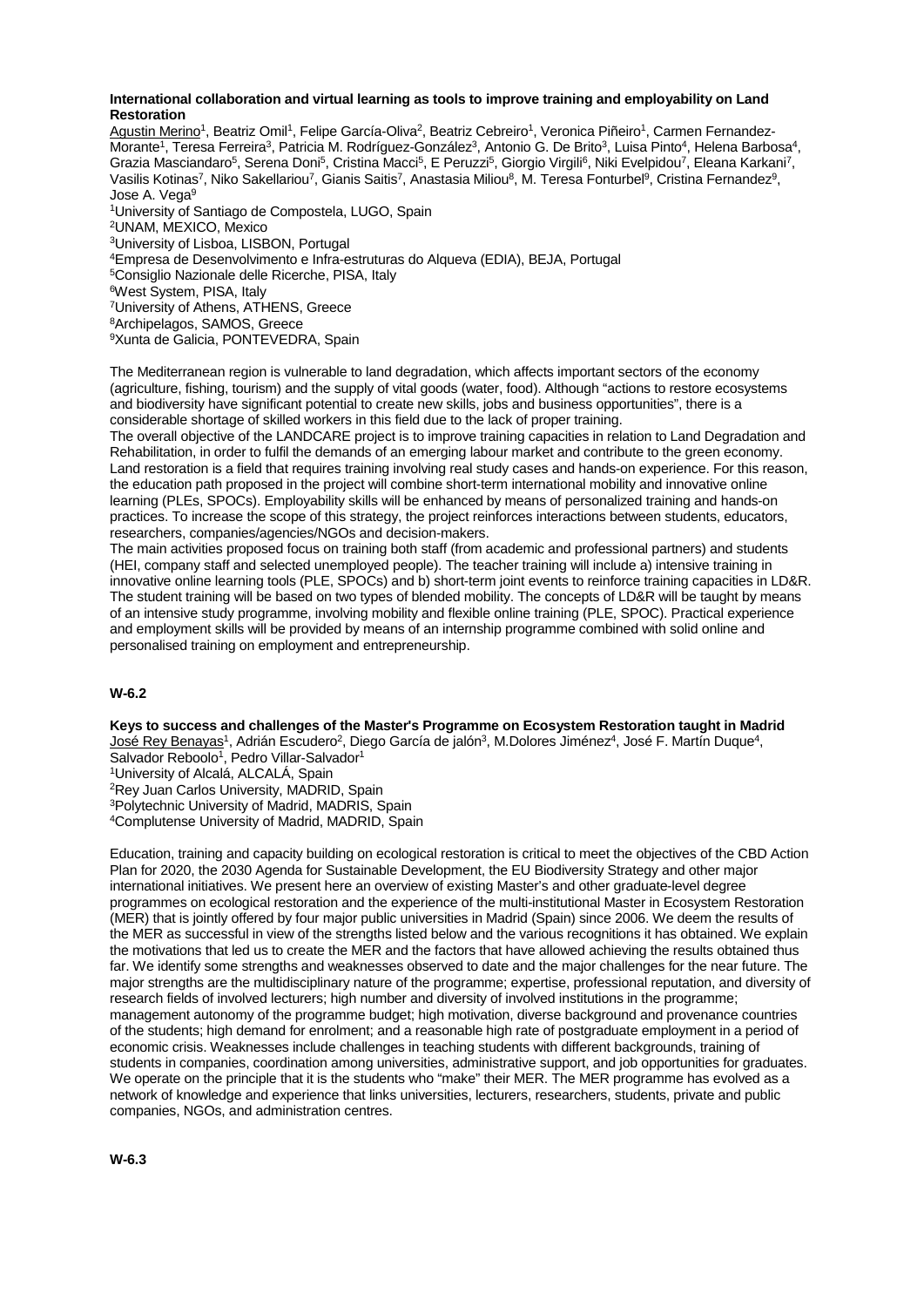### **Knowledge exchange in ecological restoration: dealing with complexity, uncertainty and plurality of values**

Emilio Climent<sup>1</sup>, Jordi Cortina-Segarra<sup>2</sup>, Antonio Aledo<sup>1</sup>, Elysa Silva-Morales<sup>2</sup>, Pietro Salvaneschi<sup>2</sup>, Mchich Derak<sup>3</sup>,

Andreu Bonet<sup>2</sup>, German López<sup>2</sup>, Walid Naji<sup>2</sup> 1University of Alicante, ST. VICENT DEL RASPEIG, Spain 2IMEM-University of Alicante, SAN VICENTE DEL RASPIEG, Spain 3Univ. Abdelmalek Essaadi, TETOUAN, Morocco

The ecological restoration highlights the relationship of interdependence between the social and natural environment, developing a set of strategies aimed at the conservation of ecosystems and the management of the problems of socio-ecological systems. These are characterized by a high degree of complexity arising from the large number of elements and interactions involved, high levels of uncertainty, and the plurality of values and rationalities of the actors involved. From this perspective, the need to articulate interdisciplinary conceptual and methodological frameworks has been largely emphasized. The theory of the Risk Society, the perspective of post-normal science and the transdisciplinary approach provide conceptual and methodological elements which enrich our understanding of socio-ecological systems and their restoration. Here, we explore the opportunities for increasing the efficiency of knowledge exchange that may arise from the application of these approaches in ecological restoration. First, we will conceptualize each approach in the context of socio-ecological systems. Secondly, we will expose the set of methodological tools allowing the application these approaches. Thirdly, we will present practical examples of ecological restoration actions in which these elements were present, and the role they played in the course of each action, paying particular attention to the M.Sc. Program Management and Restoration of Natural Environments of the University of Alicante. Finally, we will discuss the main challenges arising from the complex network of relations between academia, private sector, government and society in the field of ecological restoration.

## **W-6.4**

### **Implementation of the in ecology, environment and sustainability course by using collaborative e-learning model.**

Eli Zaady<sup>1</sup>, Dafna Mandler<sup>2</sup>, Rakefet Sharon<sup>3</sup>, Naim Najami<sup>4</sup>, Lena Ganaim<sup>5</sup> 1Kaye Academic College of Education, BEER SHEVA, Israel 2Achva Academic College, KIRYAT MALACHI, Israel 3Ohalo Academic College, KATSERIN, Israel 4Arab Academic College, HAIFA, Israel 5Al-Qasemi College of education, BAQA EL-GHARBIA, Israel

Implementation of the in ecology, environment and sustainability course by using collaborative e-learning model. Technology, Education and Cultural Diversity, multi-disciplinary course in ecology, environment and sustainability is basically a model for trust building in online collaborative environments for students who are living, in different communities and culture, far away from each other. It is implemented by the educators of the participating groups, within small teams from diverse cultures, progressing from online communication (written, oral, video) to face-to-face interaction, in order to gradually build trust between participants that allow implementation of the training course by using collaborative learning model.

The model works through online collaboration via joint assignments over a period of at least one year. Team members get to know each other, develop mutual respect for implementing the goals of the course.

## **W-7 Easy to use software for hydrological analyses. Useful for planning in hydrologically sensitive projects**

Chairs: Kaupo Kohv and Priit Voolaid

#### Workshop summary:

Workshop will provide practical GIS procedures for the beginners how to analyze LiDAR based digital elevation models for surface water movement and how to analyze potential changes in hydrology caused by planned restoration activities.

## **S-17 -Converting bare soil into high consevational habitats: the importance of plant-soil interactions**

# **S-17.1**

#### **Soil manipulation as an additional tool in ecosystem restoration: hot air or serious contribution?** Rudy Van Diggelen

University of Antwerp, ANTWERPEN-WILRIJK, Belgium

All over Europe low-productive heathlands and semi-natural grasslands have decreased very fast in both surface and quality, e.g. the once common Nardus grasslands have become so rare that they are now a EU priority habitat. In economically less attractive regions such sites are normally abandoned, for instance those farther away from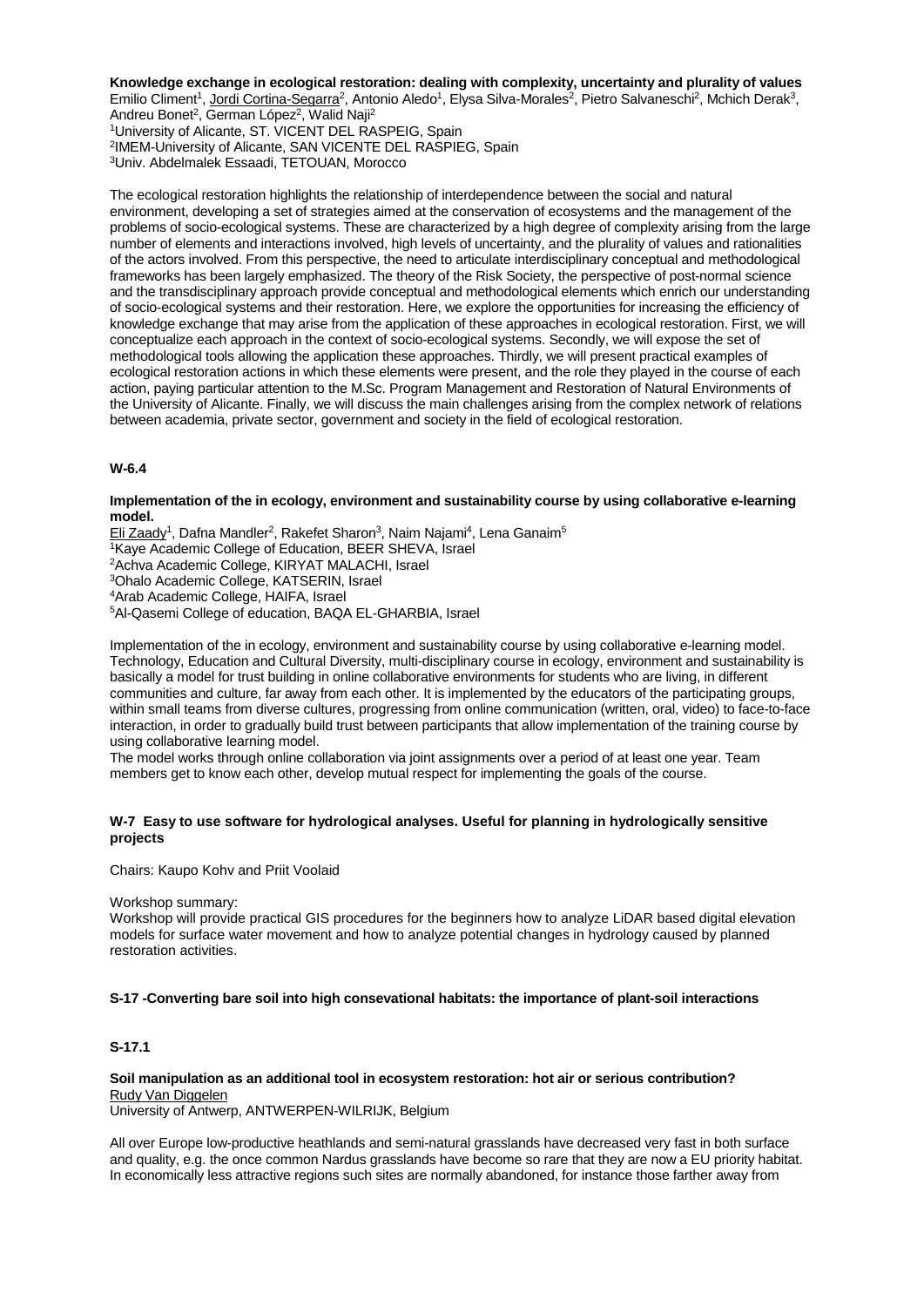urban areas where most consumers live or those in mountaineous regions with a less favourable climate. Developments in economiccally attractive regions are completely opposite: intensification and conversion to high productive but species-poor grasslands. In both situations the result is identical: typical species become rare or disappear completely. Many once common grassland plant species and butterflies are now on Red lists. Restoration of species-rich herbaceous vegetation has become a high priority in many countries. The present contribution aims to give an overview of techniques used and their effectiveness, with special emphasis on the role of soil manipulation. An important aspect of soil treatment is modifying nutrient availability to levels that are suitable to sustain proper functioning of the target ecosystem, in most cases this implies lowering soil fertility. However, many examples exist where –despite appearantly approriate soil manipulation- target communities do not develop at all or at least much worse as expected. An important reason may be that typical species are no longer present locally nor have sufficient dispersal capacity to reach a restored site. Recent ideas to explain such poor restoration response are that the soil community is not or ill-adapted to the target ecosystem and may supply nutrients via decomposition at a too high or too low rate. This view puts much emphasis on dispersal and establishment of the soil community as major determinants of the functioning of herbaceous communities. The present contribution will discuss to what degree there is evidence that such bottle-neck actually exists.

## **S-17.2**

**Manipulation of soil buffering and biota addition: restoration of heathlands on former agricultural lands.** Maaike Weijters<sup>1</sup>, Roland Bobbink<sup>1</sup>, Rudy Van Diggelen<sup>2</sup>, Arrie Van der Bij<sup>2</sup> 1B-WARE research centre/Radboud University Nijmegen, NIJMEGEN, Netherlands

2University of Antwerp, ANTWERP, Belgium

To connect and reinforce existing dry and wet heathlands, agricultural areas are reclaimed and transformed into heathland. Therefore, the nutrient rich soil-layer is removed, and the natural hydrology restored. Even though abiotic conditions are suitable for the target vegetation after these restoration measured, vegetation development is not always as desired. Causes might be the dispersal limitation of plants or the relative too high soil buffering caused by liming in the agricultural past.

To maximise the restoration success, a large-scale (almost  $20000$  m<sup>2</sup>) field experiment was started after topsoil removal in 2011. To better understand the role of soil pH on vegetation development, a pH gradient was created by adding elemental sulphur or lime. The constraint of limited dispersal of plants was tested by adding either fresh herbage (freshly cut hay) or sods (soil & standing vegetation) in a full factorial design with 3 replicates. The development of soil chemistry (nutrients & base cations) was measured for seven years as well as the development of the vegetation. Target was to restore a species-rich dry and wet heathland community.

In this presentation the results of this experiment will be presented. Based on the findings of this large-scale study, restoration techniques aiming on heathland restoration on former agricultural soils will be discussed.

## **S-17.3**

**Interrelations of fungal and plant community dynamics in heathland restoration through soil transfer**

Dajana Radujkovic<sup>1</sup>, Erik Verbruggen<sup>1</sup>, Rudy Van Diggelen<sup>2</sup>, Roland Bobbink<sup>2</sup>, Maaike Weijters<sup>2</sup>, Jim Harris<sup>2</sup>, Mark Pawlett<sup>2</sup>, Jan Frouz<sup>2</sup>, Arrie Van der Bij<sup>2</sup>

1University of Antwerp, WILRIJK, Belgium

Heathlands in Western Europe have been in decline over the last century despite many efforts for preservation. An important cause has been large-scale conversion to agricultural lands, where often only patches of interspersed heathland vegetation remain. Previous efforts to restore agricultural land to a vegetation dominated by heather and other typical plants has proven to be difficult and results have been mixed.

Evidence suggests that apart from restoring physico-chemical conditions and ensuring plant propagule availability, also the soil microbial community may play a role in supporting heather establishment and maintainance. For instance, heather and agricultural grasslands have distinct types of mycorrhizal fungal associations, which affect plant-availability of nutrients from soil organic matter (SOM). Similarly, saprotrophic and pathogenic fungi may differentially affect heather compared to ruderal vegetation thereby stimulating the trajectory of vegetation development.

Here we studied a dry heathland restoration on former agricultural land, located within a larger matrix of primarily heather vegetation. After removal of topsoil and restoration of natural hydrology, in 2011 two factorial treatments with three levels were applied: three pH treatments (control, S addition (-pH), and CaMg(CO3)2 addition (+pH)) and three biotic treatment (control, mowed heather material added, and soil addition). We predicted that soil addition has a significant, and persistent effect on the fungal community through continuing interactions between fungi and plants. From soils in each of these treatments we followed the trajectory of fungal community development from 2011 until 2016 through a metabarcoding analysis of the ITS1 region of the fungal rRNA gene.

The results confirm our expectation that fungal communities are significantly different between the biotic treatments (control and different additions). Furthermore, this difference does not diminish through the years indicating a remarkably persistent effect of the initial fungal community state. These results may suggest potential fruitful avenues for future heathland restoration efforts.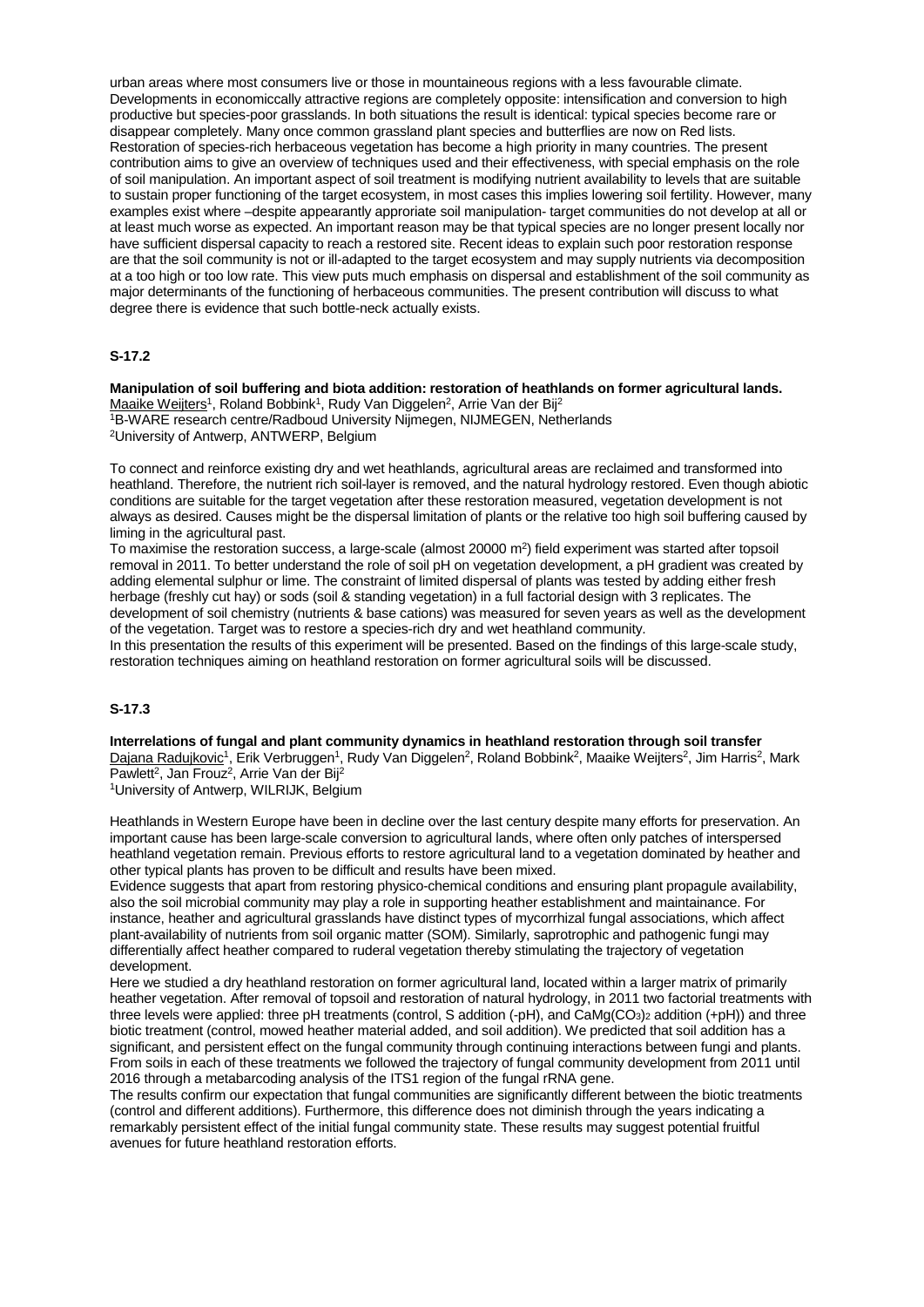# **Soil fauna during various restoration practices**

Petra Benetkova<sup>1</sup>, Ruurd Van Diggelen<sup>2</sup>, Lubomir Tichy<sup>2</sup>, Rojyar Moradi<sup>2</sup>, Fabio Vincentini<sup>2</sup>, Jaroslav Kukla<sup>2</sup>, Jan Frouz2

1Faculty of Science, Charles University, PRAGUE, Czech Republic

Ecosystem restoration plays a crucial role in fighting with consequences of climate change that we experience nowadays, but it is even more important for maintaining biological diversity for future generations. Achieving of functioning soil food web is as important as restoring plant community above it, however, driving processes belowground are different and more complex than aboveground.

We investigated soil biota and plants colonization in three different anthropologically disturbed soils. In the first case soil fauna was studied during various treatments (soil and plant material addition) used for heathland restoration in Netherlands; simillar design was used also in reforestation of former quarry in the Czech Republic and in the last case we examined impact of soil block introduction into bare substrate in post-mining spoil heaps also in the Czech Republic.

The results using all groups studied (microbial community, nematodes, mesofauna, macrofauna, plant communities) show that soil transplant and in some cases also transplant of plant material increased soil biota densities and made their communities more similar to target plants. However, this effects are typically restricted on places where soil or plant material has been applied. Inoculation effect even in close surroundings is typically much smaller.

We can conclude from all three projects that the soil addition is crucial for both above- and belowground ecosystem restoration and therefore for proper soil functioning. However, it seems that effectivity differs amongst soil fauna groups depending on body size, and also according to dilution of soil added into substrate and the substrate quality itself.

## **S-17.5**

#### **Earthworms and ecosystem restoration - starting from zero.** John Scullion

Aberystwyth University, ABERYSTWYTH, United Kingdom

Earthworms have a central role in the functioning of temperate ecosystems, with the exception of those based on very acid or wet soils. Their activities promote soil development, affecting physical, chemical and biotic characteristics. These activities affect root development, and thus the supply of water and nutrients to plants. Plant growth and inter-species competition in turn feedback as the amount and chemical composition of residues that form the substrate that supports earthworm communities.

Earthworm species vary in their life styles, support requirements and impacts on soil processes. Some are early colonisers of primitive ecosystems, are well adapted to the stress conditions typical of these ecosystems and are less demanding in relation to conditions needed to sustain their population. Others require more stable conditions, in terms of food supply and an ability to avoid stress. The latter have a greater impact on soil conditions. This paper will explore interactions between ecosystem status and associated earthworm populations. Based on an understanding of these interactions, strategies for manipulating earthworm populations for ecosystem restoration will be discussed.

## **S-17.6**

**Ecological restoration of acidified heathlands: fauna response to rock powder versus lime application** Joost Vogels<sup>1</sup>, Maaike Weijters<sup>2</sup>, Roland Bobbink<sup>2</sup>, Huig Bergsma<sup>3</sup>, Henk Siepel<sup>4</sup> 1Bargerveen Foundation, NIJMEGEN, Netherlands 2B-WARE research center, NIJMEGEN, Netherlands 3BodemBergsma, DEVENTER, Netherlands 4Radboud University, NIJMEGEN, Netherlands

Soil acidification due to air pollution (ammonia, sulphur dioxide emissions) is a major problem in Dutch heathland ecosystems. This has resulted in biodiversity loss of bryophyte, lichen and vascular plant species richness. Recently, there is increasing evidence that soil acidification also leads to reduced invertebrate species richness and/or abundance. The causal links work either indirectly through reduced plant species richness, or more direct through reduced plant nutritional quality (increased plant N:P ratio) or hampered soil organic matter decomposition rates. Traditionally, the main restoration tool to counteract soil acidification in the Netherlands is the application of dolomite lime. Although proven effective in restoring soil buffer capacity and vascular plant species richness, invertebrate response is mixed, often even showing negative effects on characteristic heathland fauna species. These negative side-effects are thought to arise from shock effects of adding large quantities of quickly dissolving Ca and Mg to the soil, resulting in newly introduced nutrient imbalances at the micro-nutrient level and/or temporarily increased Plimited conditions as a result of lime application.

In order to reduce the risk of introducing new nutrient imbalances for fauna, as well as providing a working

## **S-17.4**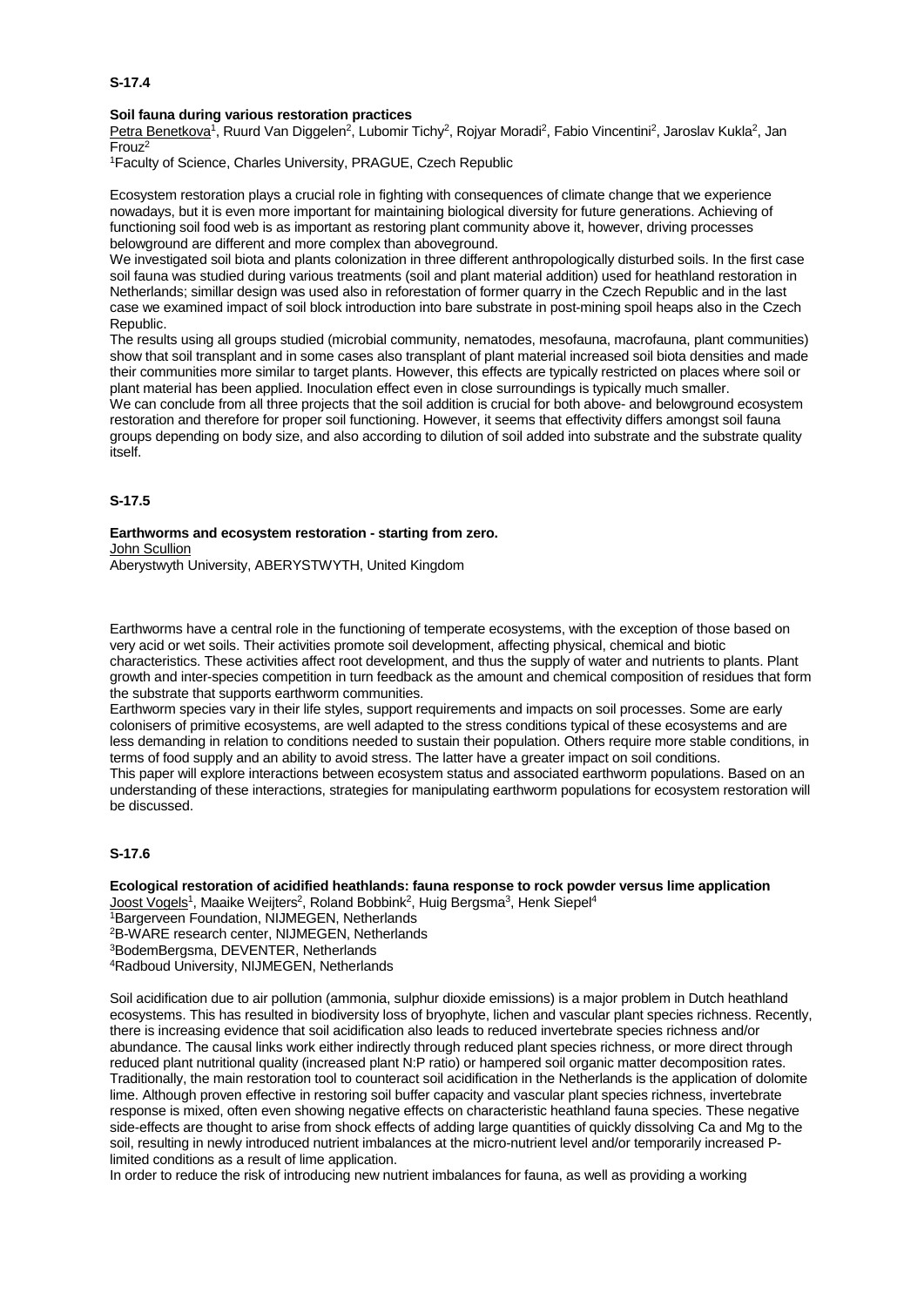restoration tool aimed at restoring habitat quality for all heathland biota, we tested an alternative restoration method using slow release soil buffering agents. These slow release agents consist of finely ground igneous rocks (rock powder) and release a broader spectrum of cations and micro-nutrients to the soil via mineral weathering. In a number of field trials in Dutch heathlands, we investigated and contrasted the faunal response to addition of several slow-release agents with both the original control situation as well as traditional liming. In this oral presentation we present the first promising results regarding fauna response after three years of experimental application.

## **S-18 -Trait-based ecosystem engineering-using plant traits in recovery of ecosystem functions & services, cont.**

# **S-18.1**

### **Detection of changes in assembly rules during spontaneous grassland recovery**

Anikó Csecserits, Melinda Halassy, Barbara Lhotsky, Tamás Rédei, László Somay, Zoltán Botta-Dukát MTA Centre for Ecological Research, VÁCRÁTÓT, Hungary

Detailed knowledge on the presence and changes of trait-based assembly rules in spontaneous succession can help planning and evaluating active restoration interventions in similar environments. Therefore, we studied the changes of trait composition and assembly rules in the secondary succession of old-fields in order to describe successional pathways. We expect that non-random patterns are present in succession, and these patterns show significant changes from convergence to divergence.

We conducted our study on abandoned agricultural fields in the forest-steppe zone of Hungary, on sand soil, with Pannonic sand steppes as target vegetation.

Community trait composition and trait-based assembly rules were assessed based on 40 permanent vegetation plots on old-fields resampled in 2000, 2008, 2010, and 2015. The dispersion of eleven traits was compared with a null-model and the effect of time since abandonment on the departure from random expectation was tested with linear mixed effect models.

No changes were found in the dispersion of two traits: seed weight and pollination type showed divergent pattern for the whole time. In case of three traits there were differences only among the studied years, which suggest fluctuation in the dominant process. There were significant changes with time in case of six traits. In case of seed bank type, dispersal type, flowering start and leaf dry matter content the changes followed the expectation: from convergence to divergence through random pattern, while in case of specific leaf area and life form the direction of changes were opposite.

Our results show that environmental filtering (causing convergence) and limiting similarity (causing divergence) act together, but through different traits. Assembly rules change during succession: at the start of the succession environment filtering is important and processes causing divergence became important later. However, some traits connected to regeneration are already divergent at the beginning of succession.

## **S-18.2**

#### **Succession in sand grassland: trait-based view of spontaneous grassland recovery**

Béla Tóthmérész<sup>1</sup>, Gábor Matus<sup>2</sup>, András Kelemen<sup>2</sup>, Orsolya Valkó<sup>2</sup>, Tamás Miglécz<sup>2</sup>, Péter Török<sup>2</sup> 1MTA-DE Biodiversity and Ecosystem Services Research Group, DEBRECEN, Hungary

There are several contrasting views of species assembly and ecological succession in the literature. Neutral theory of species assembly suggest that species assembly is a stochastic process and it is governed by dispersal processes and stochastic fluctuations in established populations. Another approach suggests that community assembly is determined by functional trait filtering governed by more or less predictable abiotic and biotic filtering processes selecting species from the available local species pool. We analysed functional diversity patterns using vegetative and regenerative traits in four replicates (sites) using 20 permanent plots (4m<sup>2</sup> each) during the first 12 years of secondary succession after heavy goose grazing in a sand area in Hungary. We addressed the following hypotheses using trait-based analyses: (i) At the beginning of succession we expected high fluctuations in the trait values. (ii) Various temporal patterns are expected in functional diversity of regenerative and vegetative traits. Our findings suggest that the first few years' vegetation development can be explained by the trait neutral theory of vegetation development. This was diminished later on, and an effect of filtering was detected. There were convergent change of some traits like clonal spreading, plant height, leaf area, terminal velocity, or pollination types in sites with similar vertical but different topographical position. Our findings weekly supported the second hypothesis, while there were some distinct patterns found for the functional richness of vegetative and regenerative traits. For functional divergence and evenness no clear distinctive pattern was detected. For both vegetative and regenerative trait groups an overall increase in functional divergence was detected. The increase in functional divergence usually considered as a signal of increased niche differentiation and increased rate of competition.

## **S-18.3**

## **How objectively do we interpret plant traits?**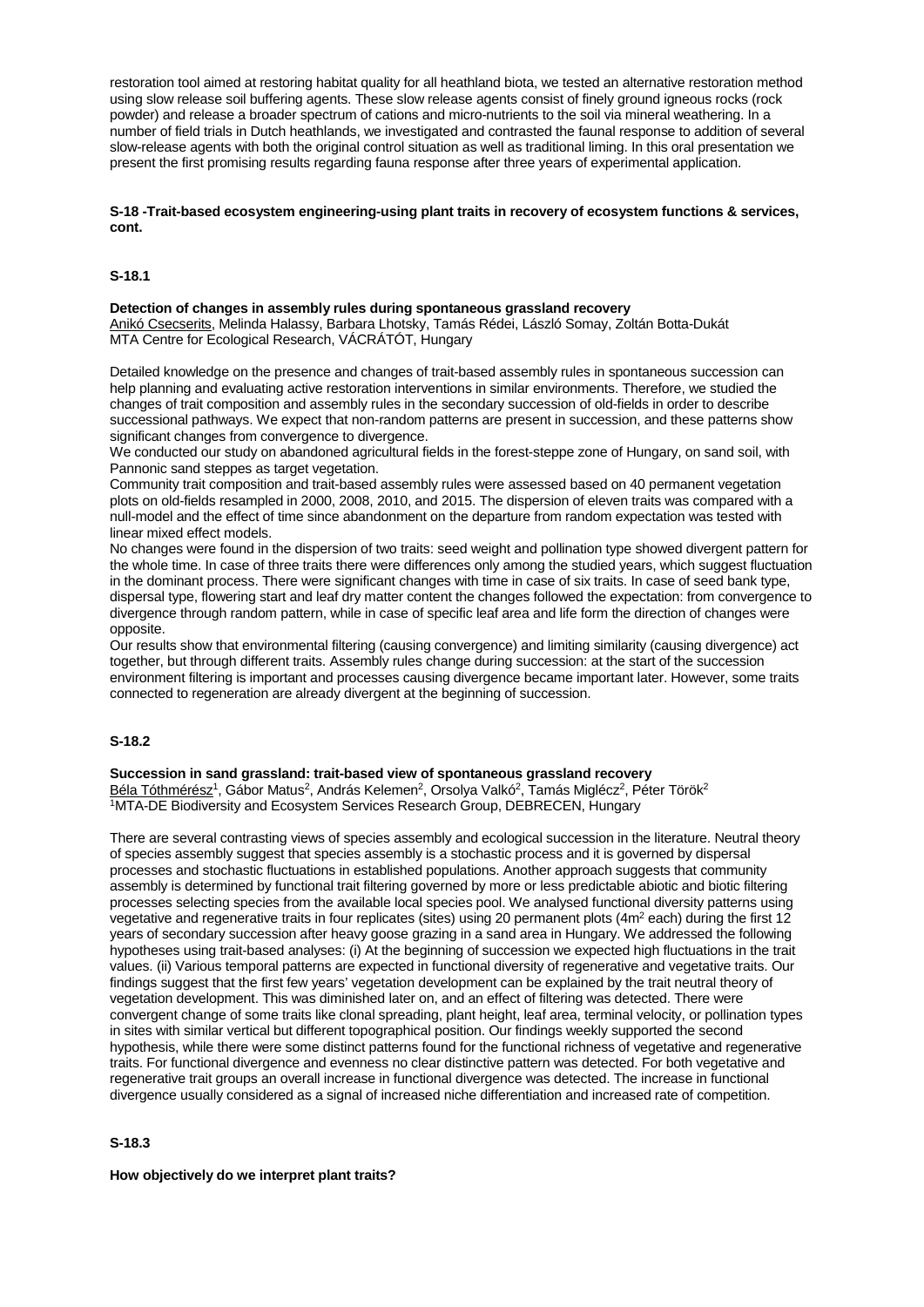Jaan Liira, Taavi Paal University of Tartu, TARTU, Estonia

We present the development of an applied ecological support system for landscape greening, wherein corridors are widely advertised landscape features. The expected ecological functionality of dispersal enhancing step-stone habitats in fragmented landscape seems to have limited efficiency. We analysed trait distribution signature within the group of ancient forest plant species to pinpoint main ecological filters between forest and corridor and by that to improve guide lines on the biodiversity supporting wooded corridors. As assessment methods for that task greatly vary in quantitative quality and interpretation objectivity, we propose a methodological development in which are combined the extraction of the trend of trait change and comparison to the reference level formed by species with successful occupancy in corridors.

We show that objective methodologies for the evaluation of ecological filtering should include multiple functionally analogous traits, various analytical indices, and contrasting references. In forest plants from forest to corridor, establishment associated traits adjustment towards a common optimum with reference groups, while many dispersal traits showed divergence from both or at least one reference level. Latter indicates the ambiguity of interpretation of optimal dispersal adaptations. The filtering of some traits was indicated only by the reduction of variability. The immigration of forest-restricted plants in corridors is limited by a few specific filters of dispersal and establishment. Low habitat quality is the main reason for the inefficient ecological functionality of wooded corridors. However, a single structure for quality optimisation cannot be suggested, as forest dwelling species have a great range of evolutionary adaptations. Only a corridor with the mixture of micro-sites can maximise the biodiversity supporting function, incorporating zones with tree created shade-stress for understorey, and sites with modest ground disturbances suppressing competition between herbs, and having structures facilitating visits by seed dispersal insects, mammals and birds from forest.

# **S-18.4**

### **Plant functional trait response to climate in Mediterranean drylands: contribution to restoration and combat desertification**

Alice Nunes<sup>1</sup>, Melanie Köbel<sup>2</sup>, Pedro Pinho<sup>2</sup>, Paula Matos<sup>2</sup>, Otília Correia<sup>2</sup>, Cristina Branquinho<sup>2</sup> 1Centre for Ecology, Evolution and Environmental Changes, LISBON, Portugal 2Centre for Ecology, Evolution and Environmental Changes, FCUL, LISBON, Portugal

Mediterranean drylands are particularly vulnerable to climate change. Predicted scenarios of increased aridity and changes in precipitation patterns may worsen water limitations which, in interaction with anthropogenic activities, may increase desertification. This is likely to result in decreased biological productivity, hampering ecosystems' functioning, and the delivery of ecosystem services. Hence, it is crucial to anticipate the consequences of climate change for dryland ecosystems, in order to improve land management strategies and restoration tools to combat desertification. Functional traits determine species' responses to environment, and their influence on ecosystem processes, thus providing a mechanistic tool to monitor ecosystems' response to climate. To understand potential impacts of climate change on Mediterranean drylands, we modelled the response of plant functional traits to climate in Holm-oak woodlands, using a spatial climatic gradient to predict changes over time. We identified nine plant traits responding to aridity along space, and validated that response over time. Increasing aridity was associated to a lower functional diversity for most traits. Inter-annual climatic fluctuations greatly affected functional trait community metrics, and functional diversity showed a similar response in space and over time to climatic limitations. Multi-trait functional diversity decreased non-linearly with aridity and responded in a more predictable way to aridity than species diversity. Thus, it can be used as an indicator to map areas at risk of desertification. Finally, we provide a comprehensive overview of the current restoration practice in Mediterranean drylands, showing that trait-based ecology is still poorly used in practice, particularly in restoration monitoring, where it could be a useful indicator of ecosystems' functional recovery. Our findings contribute to a better prediction of climate change effects on Mediterranean drylands, and to optimize land management and restoration strategies to mitigate land degradation in these areas.

Acknowledgements: This research was funded by FCT-MEC through project PTDC/AAG-GLO/0045/2014

## **S-18.5**

**Ability of plant species to colonize human-disturbed habitats: effect of functional traits** Mudrak Ondrey<sup>1</sup>, Klara Rehounkova<sup>2</sup>, Kamila Vitovcova<sup>2</sup>, Karel Prach<sup>3</sup> 1Institute of Botany CAS, TREBON, Czech Republic 2University of South Bohemia, CESKE BUDEJOVICE, Czech Republic

In mild climate of temperate Europe spontaneous succession can be an effective tool for restoration of natural communities. In order to understand processes governing the succession we analyzed ability of plant species to colonize human-disturbed habitats. Based on presence of species in extensive dataset of dated successional series (in total over 2800 vegetation relevés sampled within the area of the Czech Republic, Central Europe), we quantified plant colonization ability in two ways: as plant colonization potential, which is corrected for the mass effect (species frequency in the landscape acquired from Czech National Phytosociological Database), and as colonization success, which is solely based on species frequency in disturbed habitats. We than correlated both indexes with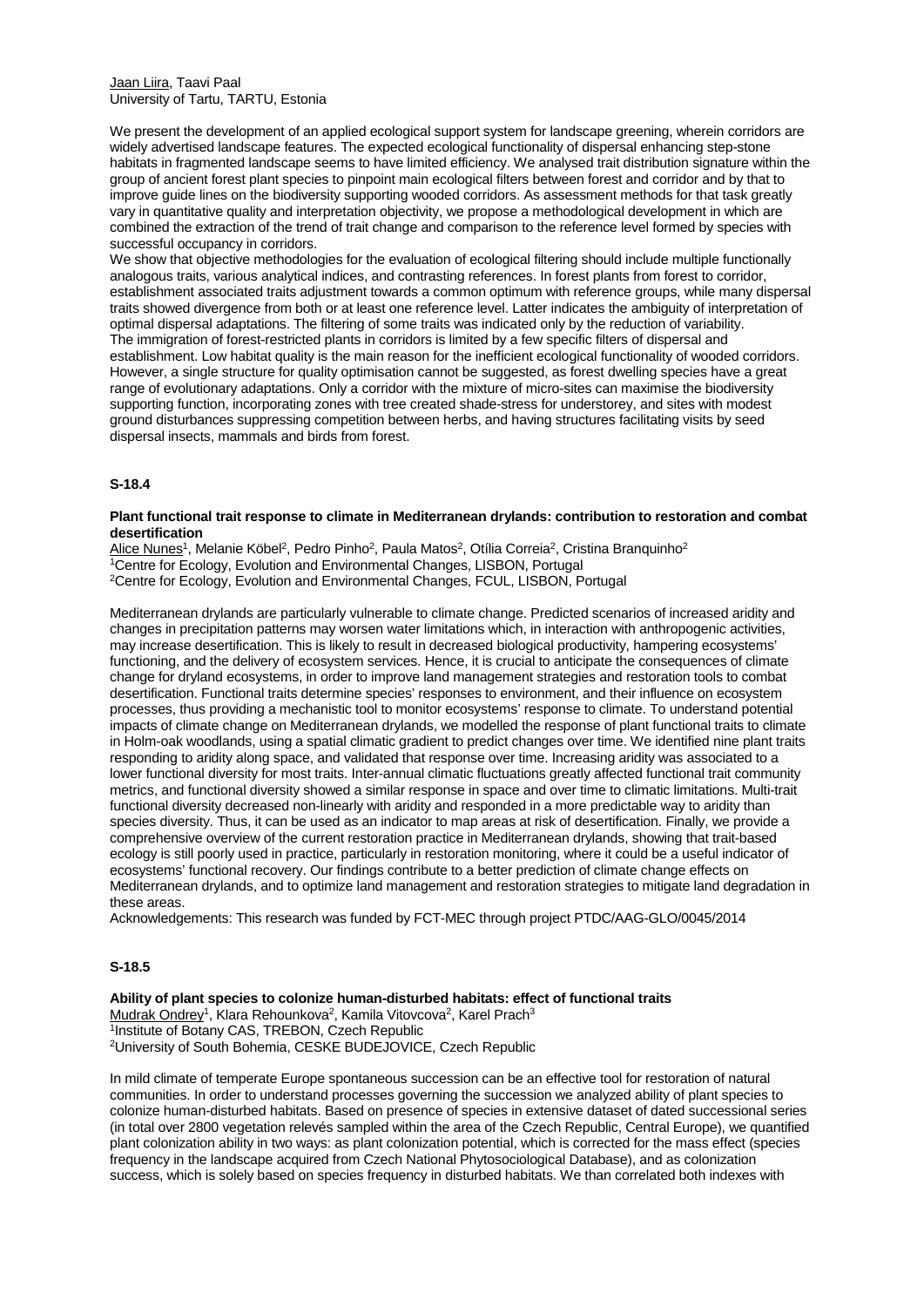plant functional traits (excerpted from available databases) using regression trees.

The highest values of colonization potential (corrected for the mass effect) had woody species followed by small statured plants with low terminal velocity of seeds (i.e. easily dispersible by wind). This was despite tall species had otherwise high dispersal potential. The highest effect colonization success (based on realized frequency in disturbed habitats) had plant height. Tall species (including trees) had generally high colonization success. Small statured species compensated for it either by high capacity for clonal lateral spread or by low terminal velocity of seeds. This implies that species developed multiple strategies to colonize the available habitats. Poor ability in one aspect of colonization can be compensated by good performances in other aspects. To a priori predict successful colonizers of disturbed habitat just by their traits is therefore difficult, which stress importance of in-situ explorations after the disturbance. This should be considered in restoration programs.

#### **O-12-Restoration strategies**

## **O-12.1**

#### **ORBA - a new approach to predict time to recovery in restoration ecology**

Knut Rydgren<sup>1</sup>, Rune Halvorsen<sup>2</sup>, Joachim Töpper<sup>3</sup>, Inger Auestad<sup>1</sup>, Liv Norunn Hamre<sup>1</sup>, Eelke Jongejans<sup>4</sup>, <sup>5</sup>, Jan Sulavik<sup>1</sup>

1Western Norway University of Applied Sciences, SOGNDAL, Norway

2University of Oslo, OSLO, Norway

3Norwegian Institute for Nature Research, BERGEN, Norway

4Radboud University, NIJMEGEN, Netherlands

Species composition is a vital attribute of any ecosystem, and ecological restoration often has the 'natural' species composition as its target. In many restorations, the recovery of the species composition may take decades or even centuries, and therefore methods for predicting the time to recovery would be invaluable for the restoration science. We do however lack adequate methods.

We present a new, ordination regression-based approach (ORBA) for predicting time to recovery that allows both linear and asymptotic (logarithmic) relationships of compositional change with time. The approach uses ordination to obtain distances between restored plots and reference plots along a successional gradient, followed by a regression model that uses these distances to predict time to recovery. We demonstrate the approach using data from an experimental disturbance study from a boreal old-growth forest. We use data from the first nine years after disturbance to develop models, and the subsequent nine years for validation of the models.

Rates of compositional recovery followed the general pattern of decrease with time since disturbance. Accordingly, predictions from linear models were too optimistic about the time to recovery whereas the asymptotic models provided more precise predictions.

Our results demonstrate that the new approach opens for reliable prediction of recovery rates and time to recovery. Moreover, it allows us to assess whether recovery proceeds in the desired direction and to quantitatively compare restoration speed, and hence effectiveness, between alternative management options.

# **O-12.2**

### **Long-term recovery of Mediterranean forests depends on restoration strategy and forest type** Verónica Cruz-Alonso<sup>1</sup>, Paloma Ruiz-Benito<sup>2</sup>, Pedro Villar-Salvador<sup>2</sup>, José María Rey-Benayas<sup>2</sup> 1University of Alcalá, ALCALÁ DE HENARES, Spain

Forest extent is increasing in Northern Hemisphere due to active and passive restoration of old agricultural fields. Despite the large extension of restored forests, the success of both contrasting restoration strategies has never been evaluated over time in the Mediterranean region. We assessed how restoration strategy determines the recovery of forest structure, diversity, functional composition, dynamics, and multifunctionality along an 80-years chronosequence in four potential forest types either pine- or oak-dominated. We used the Spanish Forest Inventory data in Madrid region to characterize forests, and old aerial photos and land use maps to estimate forest age and restoration strategy. We assigned multiple references to each restored plot and calculated the response ratios of 11 forest attributes and functions, and a multifunctionality index based in eight functions. Eight of the 11 attributes and functions were more similar to references in secondary than in planted forests in potential oak forests. Only three attributes were different between secondary and planted forests in potential pine forests. Overall, the speed of recovery of forest attributes and functions did not depend on the restoration strategy, but there were some exceptions (e.g. tree biomass). Multifunctionality was higher and increased more rapidly in planted than in secondary forests in potential Mediterranean oak forests but it was similar for both restoration strategies in other potential forest types. The effect of restoration strategy in multifunctionality did not depend on abiotic constraints or the surrounding forest. Our results demonstrate that both active and passive restoration can be successful strategies depending on the restoration aim and the forest type. Overall, passive restoration is effective at creating forests with functions similar to reference forests, but active restoration can maximize and accelerate the recovery of functions such as biomass accumulation and multifunctionality in potential Mediterranean oak forests.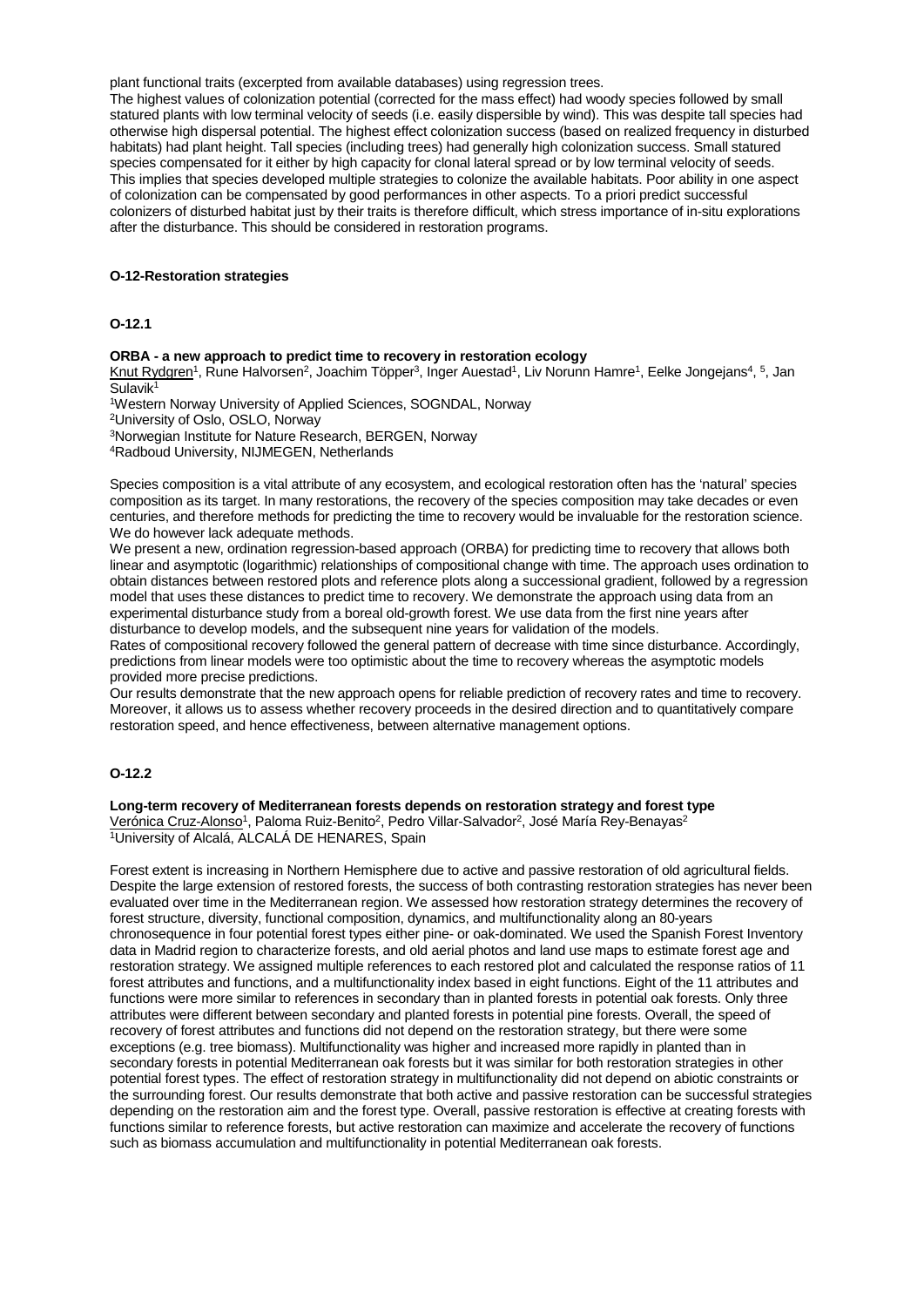# **O-12.3**

## **LIFE LAGOON REFRESH. Ecological restoration in Venice Lagoon (Italy): concrete actions supported by numerical modelling**

Alessandra Feola<sup>1</sup>, Andrea Bonometto<sup>1</sup>, Rossella Boscolo Brusà<sup>1</sup>, Maurizio Ferla<sup>1</sup>, Bruno Matticchio<sup>2</sup>, Devis Canesso<sup>2</sup>, Valerio Volpe<sup>3</sup>, Matteo Lizier<sup>4</sup>, Adriano Sfriso<sup>5</sup> 1ISPRA, CHIOGGIA, Italy 2IPROS S.r.l., PADOVA, Italy 3Provveditorato interregionale per il Veneto, Trentino Alto Adige, Friuli Venezia, VENEZIA, Italy 4Regione Veneto, VENEZIA, Italy 5Università Ca' Foscari, VENEZIA, Italy

The LIFE LAGOON REFRESH project, started on September 2017, foresees the restoration of favourable conservation status of habitat 1150\* (Coastal lagoons), in the northern Venice Lagoon (SCI IT3250031), and the recreation of favourable habitats for faunal species of community interest.

The project actions involve: diversion of a freshwater flow from the Sile river into the lagoon (necessary for the recreation of typical salt gradient of buffer areas); restoration of intertidal morphology through structures properly arranged to slow down the freshwater dispersion and to favour reed development; planting of *Phragmites australis* to accelerate the development of the reedbeds; transplantation of small dumps of seagrass species, suitable to accelerate the recolonization by aquatic plants of low-salinity environments; establishment of a protected zone of 70 ha controlling hunting and fishing pressure.

The project aims to exploit the ecosystem services related to recreation of a typical estuarine system to: counteract the depletion of lagoon bottom and fish communities; reduce eutrophication through reedbed phytoremediation function, favouring the presence of sensitive species and high ecological value aquatic plants; improve conservation status of bird species, including species from Annex I of the Birds Directive; increase the presence of fish species (Annex II of the Habitats Directive).

The restoration of salinity gradients will also contribute to increase biodiversity in the Natura 2000 network site, and to help achieving targets defined by the 2020 Biodiversity Strategy.

Numerical modelling was used as a supporting tool to investigate the circulation pattern and to define the most suitable project configuration. In particular, two- and three-dimensional hydrodynamic models were used to optimize the freshwater flow and the morphological configuration, in terms of salinity diffusion and hydraulic effects. The effect of diversion on saline wedge intrusion on Sile river was also assessed. Details of setup, calibration and results of numerical modelling will be presented.

# **O-12.4**

## **Conservation cultures, refugee habitats, and the comparative approach: Restoration in the NE Atlantic region**

Duncan Halley

Norsk institutt for naturforskning, TRONDHEIM, Norway

Countries often vary in 'conservation culture', significantly affecting both what is considered desirable, and what is considered possible, in ecological restoration. Differing research traditions can and do reach contradictory conclusions.

In this presentation, I examine the example of the oceanic uplands of the NE Atlantic seaboard. Despite strong similarities in climate, geology, landforms, and landscape histories, the countries of this region have long had significantly differing conservation cultures. Britain and Ireland operate within EU structures and an 'insular tradition': while Norway and Iceland (with some significant variations) share a common Nordic approach. Until recently there has been surprisingly little effective contact between these 'spheres', to the degree that even quite basic features of species habitat requirements and of ecosystem function are often described differently. Habitat classification differs significantly, and this strongly affects practice. Contradictions in what is 'known' are frequent. In addition, different cultures, as expressed in regulation and regulatory practice, affect what can be achieved in ecological restoration. In this presentation, I describe a number of examples from the region and argue that both the theory and practice of ecological restoration and of conservation management generally, would be significantly enhanced through comparative studies and the formation of a single 'information space' of researchers and practitioners. While what is thought desirable can legitimately vary, restoration practice would be improved by the better understanding of what is natural, what is feasible, and of effective practical techniques, that a common sphere of research and practice would provide. The application to other regions, and on larger geographic scales, is considered.

# **O-12.5**

## **Restoration of grasslands and related sustainability - how to deal with Agri-environmental policy?** Klara Camska

Nature Conservation Agency of Czech Republic, PRAGUE, Czech Republic

Restoration of valuable grasslands, especially in NATURA 2000 sites, is a substantial issue of nature conservation in the Czech Republic. Non-ploughed, species-rich grassland habitats are important as species-pools, for climate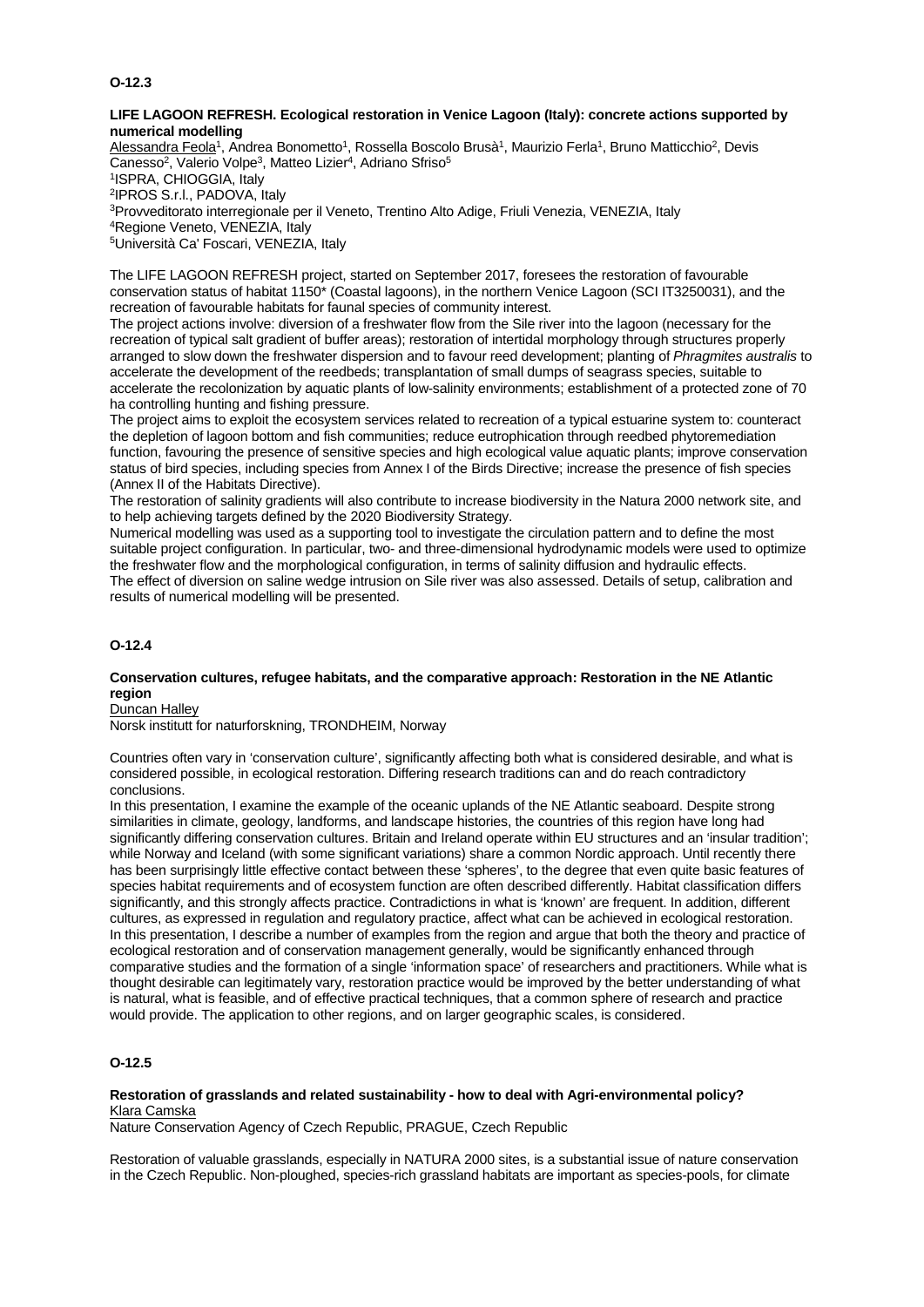mitigation, soil protection and traditional landscape mosaic maintenance (culture heritage). One of main reasons for grassland restoration is their degradation caused by abandonment of regular management in the decades after World War II., related to changes of land ownership due to political events, socio-economic changes in agriculture and rural community, etc. Especially mountain grasslands and grasslands in warm and dry regions with low biomass yield were threatened and therefore became subject of restoration projects. Restoration consisted usually on elimination of shrubs and intensive cutting or grazing in the first years, sometimes with additional fertilising, soil surface removal or water regime restoration and it used to be supported fully by public funds.

There are two main financial sources for restoration: EU Program LIFE and Operational Programme Environment. Several finished and on-going Czech conservation projects focused on restoration of non-forested HNV areas and sustainability of restored natural values was an obligatory part of the projects supported. The problem is that the causes of grassland degradation persist partly during and after the end of the project. The paper deals with different ways of fulfilling the sustainability of the projects and analyses existing barriers and missing connecting elements between two politic tools. Crucial issue is continual public support of extensive grassland measures, flexibility of the rules and support of socio-economic changes, like the involvement of private capital and civic activities.

## **O-12.6**

**Multifunctional scoring of plant species to support decision-making for restoration of mining soils** Jose Antonio Navarro-Cano<sup>1</sup>, Marta Goberna<sup>2</sup>, Miguel Verdú<sup>2</sup>

<sup>1</sup>Centro de Investigaciones sobre Desertificación (CSIC-UV-GV), VALENCIA, Spain

Mine restoration programs are usually based on conventional rehabilitation techniques (e.g. waste removal, on-site sealing, dam building, soil amendments). These methods are often expensive and either difficult to apply when physical risks and/or environmental restrictions exist. These limitations have encouraged the use of plants for stabilization of mine tailings, thus promoting the ecological integration of mining structures within their surrounding landscape matrix.

Here, we use a study system shaped by seven Mediterranean metalliferous mine tailings that impose severe abiotic stress conditions (high salinity, heavy metal concentration and aridity, and low fertility) to detect plant species that work as ecosystem engineers able to promote multiple ecosystem functions. We specifically quantify the effects that different local plant species exert on 17 variables related with the ability to create multispecific plant patches, promote soil fertility, trigger organic matter decomposition and nutrient cycling, and soften abiotic stress in these extremely degraded ecosystems. We also identify the main functional traits underlying the plant's contribution to the rehabilitation of ecosystem functions.

As a result, we quantitatively score and rank thirteen plant species according to their multifunctional ability to improve ecosystem functions. Plant species with higher longevities and larger life-forms contribute the most to the promotion of ecosystem functions. Plants with C4 metabolism and lower root intensivity and depth:laterality ratios, as well as leaves with lower carbon:nitrogen ratios promote a faster recovery of ecosystem functions.

Finally, we use a practical case of a recently executed mine restoration project to show how multifunctional scoring can be applied in decision-making. This project turns a conventional mine soil rehabilitation design that focused on pollutant sealing into a habitat restoration program that seeks the promotion of multiple ecosystem services beyond the survival of planted species. This approach can help guarantee the long-term self-sustainability of restored sites.

#### **O-13-Ecosystem recovery & ecosystem services**

#### **O-13.1**

**Learning from the past - The relationships between tephra and vegetation** Sigrún Dögg Eddudóttir, Egill Erlendsson, Guðrún Gísladóttir University of Iceland, REYKJAVÍK, Iceland

Volcanic eruptions can cause changes in vegetation and environment. The reactions of Icelandic ecosystems to volcanism, in particular thick tephra deposits, are poorly understood. Similarly, the potential for different vegetation communities to hinder the redistribution of tephra after initial deposition is not well known. Acquiring knowledge about long- and short-term impacts of tephra upon vegetation and environment is difficult, even with modern monitoring. Using the methods of paleoecology, the study of past events and environmental processes, it is possible to examine how tephra deposition has affected ecosystems in the past and make predictions of the effects of tephra fall in the future.

By studying past ecological changes it is possible to examine the effects of tephra layers deposited under different climate regimes, as well as tephra deposits of varying thickness and chemistry. The Hekla 4 tephra (4,200 cal. yr BP) is one of the most spatially extensive and voluminous Icelandic Holocene tephra layers. Paleoecological studies of lake sediments from northwest Iceland demonstrate the effects of this tephra on different vegetation communities. The tephra is observed to have buried the understorey vegetation of lowland woodlands whereas birch trees were more resilient. In contrast, open woodland on the highland margin gave way to dwarf shrub heath, a more resilient vegetation community, in response to the tephra fall and a cooling climate. Today ~42% of Iceland is classified as desert, a surface that cannot prevent wind erosion of tephra. Tephra fall comparable to Hekla 4 could therefore lead to periods of increased dust storms and poor air quality. This highlights the importance of re-establishing a multi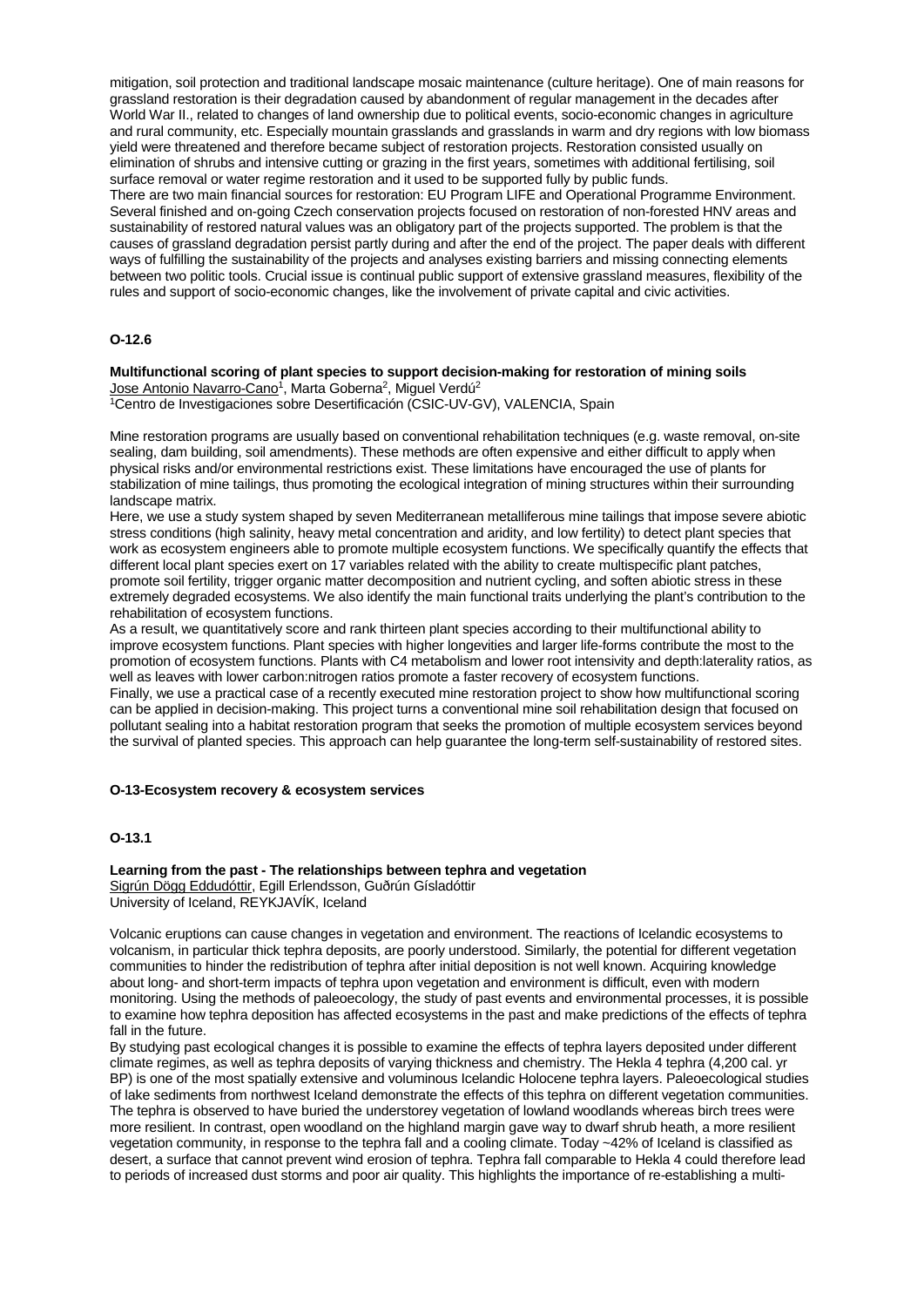layered, tall vegetation cover in Iceland. Greater vegetation cover could stabilise tephra deposits and hinder tephra redistribution more effectively. This study shows that the native birch woodland and dwarf shrub heath communities are well suited to such circumstances.

## **O-13.2**

#### **Ecosystem development on Hekla volcano lava fields**

Olga K Vilmundardóttir<sup>1</sup>, Friðþór S Sigurmundsson<sup>1</sup>, Gro BM Pedersen<sup>1</sup>, Joaquín MB Belart<sup>1</sup>, Fadi Kizel<sup>1</sup>, Nicola Falco<sup>2</sup>, Jón A Benediktsson<sup>1</sup>, Guðrún Gísladóttir<sup>1</sup> 1University of Iceland, REYKJAVÍK, Iceland 2Lawrence Berkeley National Laboratory, BERKELEY, United States of America

Volcanic environments showcase a wide range of disturbances, including lava emplacement and tephra deposition. Volcanic deposits in cold regions feature a stressful environment for plants during primary succession. The development of high resilience ecosystems is therefore important to buffer the impact of tephra deposition. The extents and ages of the historical lava fields produced by Hekla volcano have recently been evaluated and yield an 860-year long lava chronosequence. This provides an ideal setting for studying the development of plant communities and soil cover over time. We investigate how environmental factors affect the development and how much time is needed for a resilient ecosystem to develop. Vegetation and soil measurements were conducted in all the historical lava fields, reflecting the diverse vegetation communities on the lavas and the environmental gradients driving the ecological succession. Multivariate analyses were used to identify patterns in the vegetation and different stages of succession. Four successional stages were identified. 1) initial colonization and coalescence of *Racomitrium lanuginosum* and *Stereocaulon* spp.; 2) secondary colonization and *R. lanuginosum* dominance; 3) vascular plant encroachment with dwarf- and taller shrubs. These stages indicate increased resilience. The fourth stage represents sites of high environmental stress within the highland region and/or retrogression by tephra deposition. *R. lanuginosum* rapidly becomes dominant on the young lava fields (<70 years) forming thick moss mats that still dominate on 700-year-old lavas in the lowlands. Tephra deposition is an important environmental driver for the succession to overcome the moss dominated stage. Moderately thick tephra deposits can facilitate the establishment of vascular plants causing the succession to progress into a more resilient plant community. However, relatively deep tephra deposits can erode the plant cover and cause retrogression. Shrub based plant communities are important to buffer the impact of tephra deposition in the Hekla region to maintain ecological stability.

## **O-13.3**

**What should we plant to maximise the supply of multiple ecosystem services in the long-term?** Sebastian Fiedler<sup>1</sup>, José Monteiro<sup>2</sup>, Michael P. Perring<sup>2</sup>, Britta Tietjen<sup>2</sup> 1Freie Universität Berlin, BERLIN, Germany

The delivery of many ecosystem services that people rely on for their well-being is declining world-wide. This decline is likely to continue in the light of multiple global changes. Ecological restoration is increasingly touted as being a viable strategy to assist ecosystems in a way that improves their long-term supply of ecosystem services and makes them resilient to future threats, especially in biodiversity hotspots such as Mediterranean-type ecosystems. However, successful realisation of such a strategy requires a fundamental understanding of the link between ecosystem composition, related ecosystem functions and services, and influencing environmental factors. Measurable plant traits (e.g. height, specific leaf area, seed mass) have been recognised as such a link. Until now, however, trait-based research that addresses trade-offs among multiple services under the impact of multiple environmental factors to reliably support restoration in Mediterranean-type ecosystems is missing. In our study, we started closing this gap by integrating empirical research and process-based simulation modelling approaches. We developed an eco-hydrological simulation model complementing an ongoing large-scale restoration project in Western Australia. This spatially-explicit model explicitly links vegetation composition (consisting of individual plant functional types described by traits), ecosystem functions, and the provision of ecosystem services. For a given vegetation composition and other properties of the ecosystem (in terms of soil and climatic conditions) processes for vegetation, nutrient and water dynamics are calculated and the delivery of ecosystem services are quantified. In a full factorial design of different plant trait compositions and influencing environmental factors, tradeoffs among services could be assessed, and the resilience of the ecosystem towards multiple factors of global change were tested. In particular, we found assemblages of plant traits that minimise trade-offs among ecosystem services under global change. These findings will aid in improving restoration towards the resilient long-term supply of multiple ecosystem services in Mediterranean-type ecosystems.

# **O-13.4**

## **Landscape complexity moderates the efficiency of local management for restoring pollinator assemblages in olive groves**

Carlos Martínez-Núñez<sup>1</sup>, Antonio J. Manzaneda Ávila<sup>2</sup>, Gemma Calvo<sup>2</sup>, Jorge Isla<sup>2</sup>, Jose.L Molina-Pardo<sup>2</sup>, Ruben Tarifa<sup>2</sup>, Teresa Salido<sup>2</sup>, Pedro, J Rev<sup>2</sup>

1Universidad de Jaén, JAÉN, Spain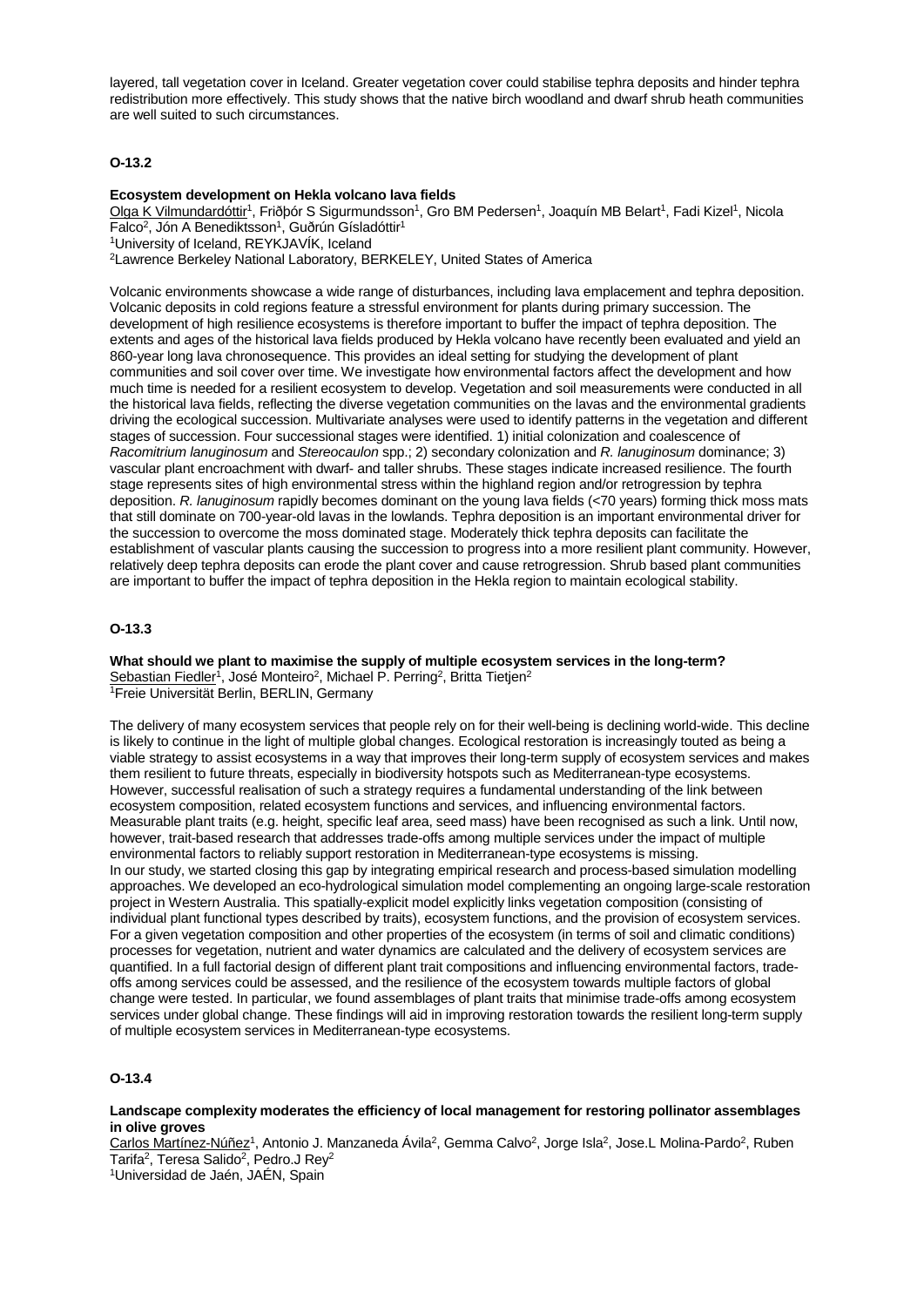Agricultural intensification is a major driver of biodiversity (BD) and ecosystem services (ES) loss. One of the current challenges for scientists is to understand how to manage/restore agroecosystems in a sustainable and cost-effective way. This is especially important in the context of dry Mediterranean croplands, which are severely threatened by climate change. The Landscape Moderation Hypothesis of Biodiversity (LMHB) predicts better outcomes for BD and ES when local restoration actions or shift to agri-environmental management (AES) occur in a field embedded in an intermediate complex landscape.

We focused on pollinators to test the LMHB at regional level in Mediterranean olive groves, one of the most important non-annual crop of Europe. We used 208 solitary bee nest traps to measure colonization rates (CR) and infer pollinator abundance in 40 paired olive fields (extensively versus intensively-managed herbaceous cover) in 20 localities selected along a landscape complexity gradient. Additionally, we conducted pollinator censuses near (<200m) 30 randomly selected bee nests, to ascertain that CR was representative of pollinator abundance and function. General linear mixed models were fitted and the best models selected (according to AICc) to explain how solitary bees' CR varied with local management and how landscape complexity influenced this relationship. We also analyzed differences in CR between organic and non-organic management.

Our results showed that:

1) Organic-managed fields had higher CR regardless landscape complexity.

2) Differences in CR due to local management peak at intermediate landscapes, with fields with extensive management rendering much higher CR.

3) There was a highly significant correlation between bee-nest CR and flower visitation rates in censuses, which suggests that CR is a good estimator of pollinator abundance and function.

In conclusion, cost-effective investment in restoration aimed to recuperate pollinator BD and ES in these agroecosystems (i.e. AES) should target fields located in landscapes of intermediate complexity.

## **O-13.5**

### **Waste rock improvement with Rameal Chipped Wood for natural afforestation of a canadian mine site.** Simon Taurines, Marie Guittonny

UQAT-Polytechnique, ROUYN NORANDA, Canada

During the revegetation step at mine closure, one of the main constraints the seedlings support during their establishment on mine wastes is the lack of favorable microsites. The germination of the seedlings is affected by microclimatic conditions at the substratum surface, in particular temperature and moisture variations. The ramial chipped wood (RCW) could be an interesting material to create favorable microclimatic conditions for seed germination on mine wastes. It could improve the establishment of tree species, like jack pine (*Pinus banksiana*, Lamb.) and paper birch (*Betula papyrifera*, Marshall). This research project aims to understand whether or not this mulch increases the capacity for the seedlings to settle on mine waste rocks and which microclimatic conditions are involved. We installed an in situ experiment, during 5 months (May to September 2017), in North-Western Quebec, Canada. The experimental design was a randomized complete block design with four replications, put on a waste rock area (900m²) of a gold mine. Over the spread of mine waste rock, we tested four substratum treatments : sand (10 cm thickness), mulch of RCW (2cm) over sand (10cm), mulch of RCW (2cm) and mine waste rock (original substratum, control). On the site, we measured germination rates after sowing paper birch and jack pine seeds. Simultaneously, we measured soil moisture and temperature to investigate the mechanisms underlying the responses of tree seedlings. Germination rates of jack pine seedlings on waste rocks, RCW and RCW over sand were all significantly higher than the rates on sand despite a significantly greater soil moisture on sand compared to the three other treatments (ANOVA and Tukey post hoc tests). Using the Spearman correlation test, we found the soil moisture to be the main explanatory variable related to the response of both paper birch and jack pine seedlings.

## **O-13.6**

**Sk**ú**mey in Glacier lagoon - Landscape and biosphere** Kristín Hermannsdóttir Náttúrustofa Suðausturlands, HÖFN Í HORNAFIRÐI, Iceland

The islet Skúmey (10.22 hcts) is located near the west shore of Jökulsárlón glacier lagoon, Southeast Iceland. It was subglacial until late 1970s, when Breiðamerkurjökull, an outlet glacier of Vatnajökul ice cap, retreated from this site, finally disappearing off the islet in the year 2000. It opened a unique opportunity to observe colonisation of species on a remote land, gradually becoming exposed. Primary ecological succession appeared concurrently as the glacier retreated, therefore the establishment of vegetation cover varies along the islet's terrain. The advances are greatest where it became primarily exposed and decline gradually towards the last ice-free area.

Within the study sites in 2017, the average cover of vascular plants was 2–24% and the cover of nonvascular plants zero to 27%. The bug fauna was investigated ; which species were present and which were dominant in the ecosystem. The main groups of bugs found were *Diptera, Arachnida, Coleoptera, Acari* and *Collembola.* Most species found were typical for the ecosystem present while some species were atypical for the habitats of such place.

The islet's bird popularity with the nesting of Barnacle Goose *(Branta leucopsis)* also affect its ecological succession.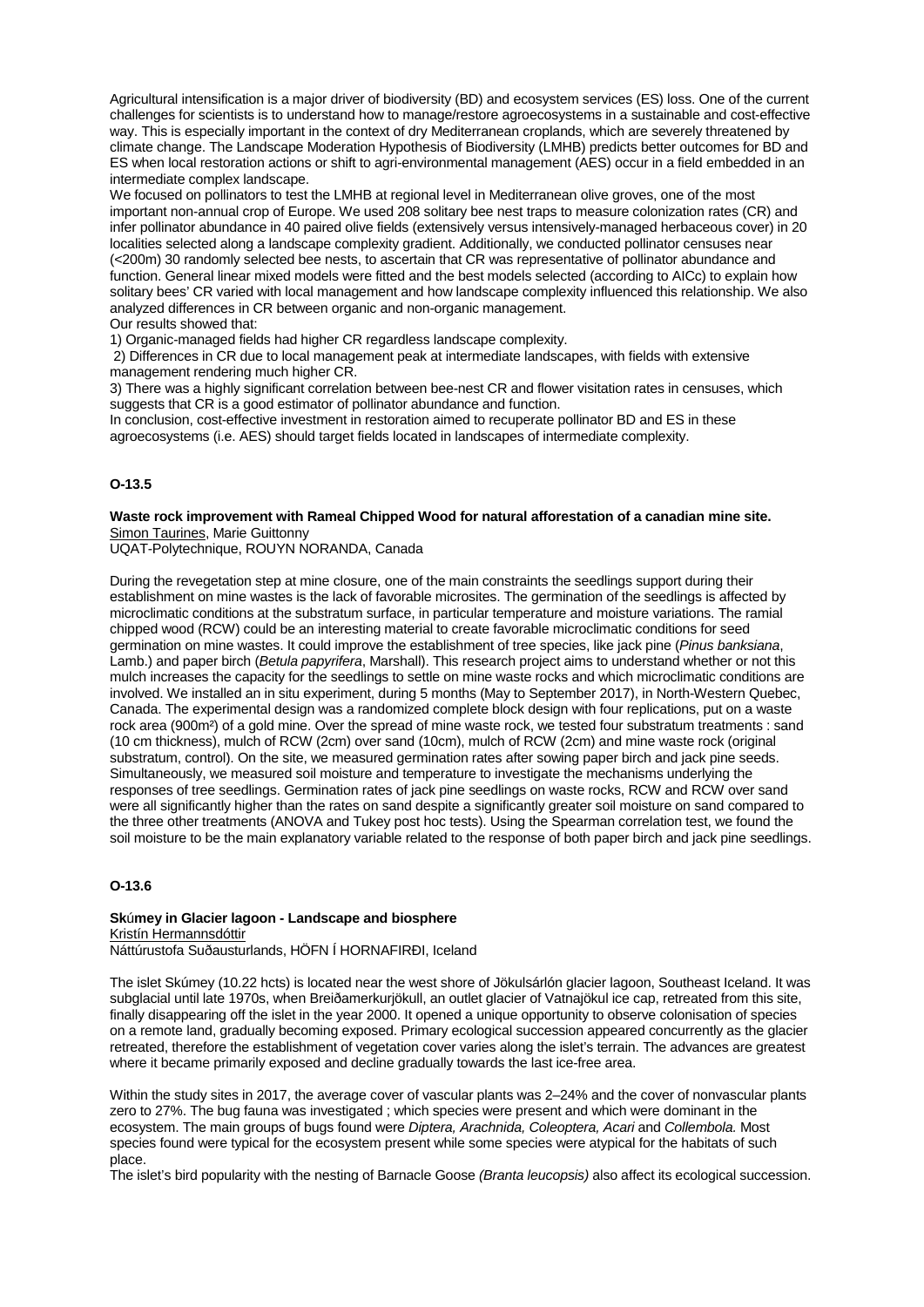The number of nests turned out to be 968. The islet is the largest single breeding area for Barnacle Goose in SE-Iceland. More than 4000 eggs were counted, resulting with an average of 4.2 eggs per nest. Additionally a Common Eider *(Somateria mollissima)*, Great Skua *(Stercorarius skua)*, Purple Sandpiper *(Calidris maritima)* and Common Ringed Plover *(Charadrius hiaticula)* breed on the islet.

Skúmey islet's unique environmental conditions make it an important subject within the field of ecological succession studies.

#### **S-19 -A more comprehensive restoration using nature-based and/or ecological engineering approaches**

## **S-19.1**

**Using ecological engineering for sustainable ecosystem restoration?**

Thierry Dutoit<sup>1</sup>, Renaud Jaunatre<sup>2</sup>, Adeline Bulot<sup>3</sup>, Julie Chenot<sup>1</sup>, Jean-François Alignan<sup>1</sup>, Elise Buisson<sup>1</sup> 1IMBE, AVIGNON, France 2IRSTEA, GRENOBLE, France 3Agrocampus Ouest, ANGERS, France

The international politic elaborated in 2010 during the International Convention of Biological Diversity aims at restoring at least 15% of degraded ecosystems by 2020. However, active ecological restoration operations did not allow immediatly to retrieve all the desired reference ecosystem composition and functions. Uncertainty is also to be expected in dealing with natural recovery processes, also called passive or spontaneous restoration, which may lead up to the creation of 'novel ecosystems' after the end of degradation causes, generally supporting lower biodiversity and providing lower amounts of ecosystem services. Practitionners therefore currently hit againts a 'glass ceiling' an average value of restoration success that they can not overcome - when they implement ecological restoration operations. However, this ceiling of glass could perhaps be crossed by the uses of restoration techniques pertaining more to the use of life itself than to non sustainable techniques of civil engineering. After defining nature-based solutions and ecological engineering, several examples will be presented in relation to the use of these different techniques from concrete operations realised in a Mediterranean steppic grassland of Southern France.

## **S-19.2**

#### **Large-scale patterns in spontaneous restoration** Karel Prach

Institute of Botany CAS, TREBON, Czech Republic

We evaluated success or failure of spontaneous restoration at regional, country, and global scales. The regional and country scales concerned temperate central Europe, the global scale involved all world biomes. We predominantly considered primary successions in mining sites, and secondary successions in abandoned fields. At the regional scale, spontaneous restoration appeared to be successful in sand pits, stone quarries, and extracted peatlands, mostly approaching after several decades stages being close to the reference sites occurring in the surroundings. At the country scale (Czech Republic) all studied 19 chronosequences ran in their directions towards reference potential natural vegetation. Using extrapolation, it was estimated that primary successions reached the respective potential natural vegetation between 190 and 220 years, while secondary successions between 200 and 340 years. At the global scale, only 14% out of 93 chronosequences in abandoned fields, and 12% out of 73 chronosequences in mining sites appeared as totally unsuccessful to reach a target during the period of ca. 100 years. The "success" of succession differed among biomes and increased with latitude. It was concluded that spontaneous restoration was more effective then it had been expected and it could be more frequently used in restoration programs over the World.

# **S-19.3**

### **Natural processes and soil development in post mining sites, plants and soil biota engineering effect** Jan Frouz

Charles University, PRAHA, Czech Republic

During ecosystem development, plants leave legacy in ecosystem, namely in soil, which affect future ecosystem changes. These effects of plants is happen via two major pathways: via interaction of plant roots and soil environment and via effect of plant litter on soil. Both of this interaction pathway include complex set of interaction, which act at various spatiotemporal scales from immediate release of nutrients, which may affect plant who stimulate the process to changes in microbial community, which may affect next generation of plant to formation of soil aggregates and whole soil profile, which may modify succession of plant community in long term. Soil biota play key role in these interactions this include interaction of microflora including mycorrhiza and other root symbionts pathogens but also whole soil microbial community but also interactions with sol fauna. This again include various set of interaction from herbivory to engineering effect on soil formation. In this contribution, we will briefly review these interactions on example of post-mining sites development, with particular focus on engineering effect pf plants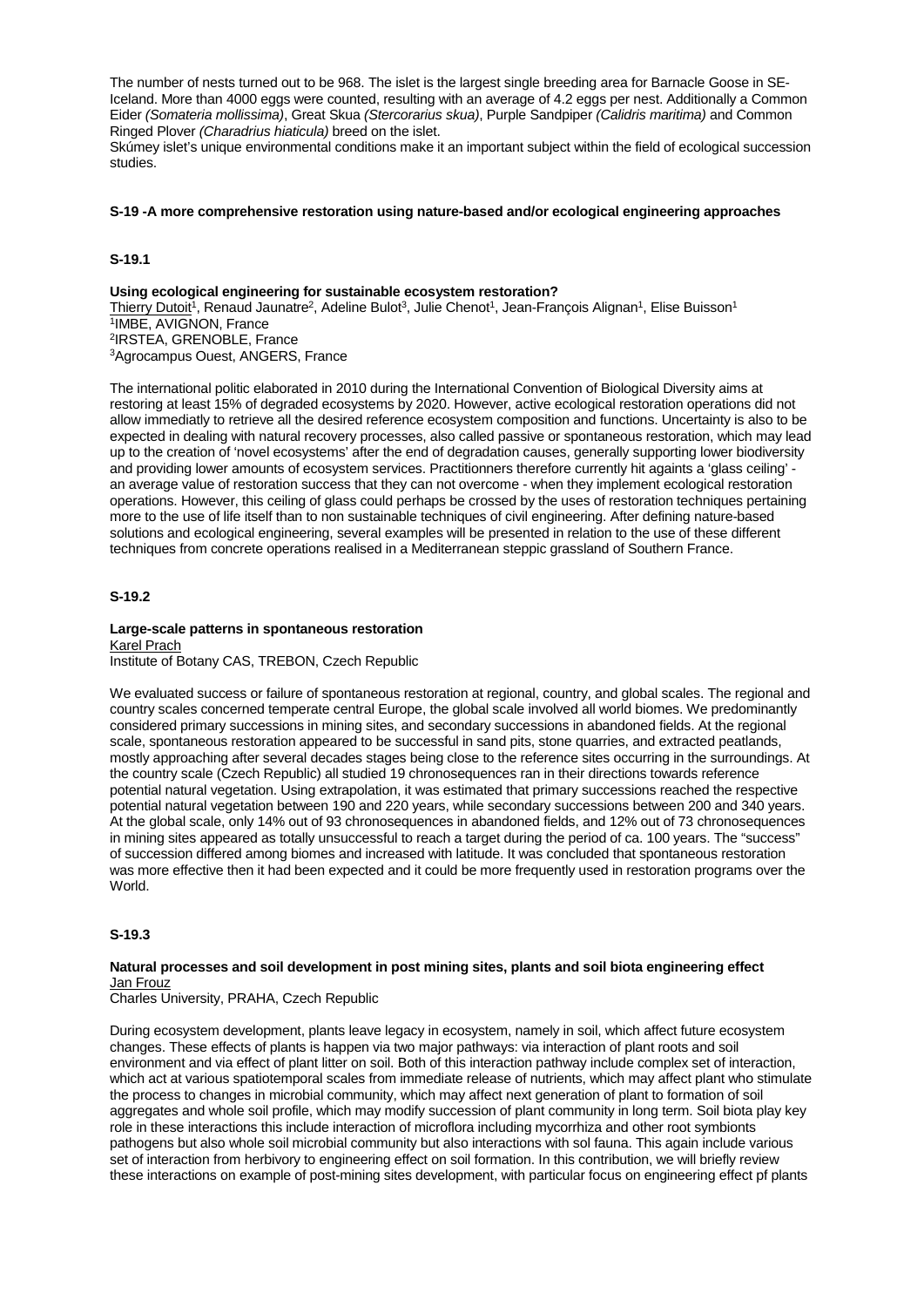and soil fauna that lead to soil profile formation which shape long-term successional development.

### **S-19.4**

### **Ecosystem engineers: how Pedicularis palustris facilitates fen meadow restoration.** Kris Decleer<sup>1</sup>, Rudy Van Diggelen<sup>2</sup>

1Research Institute for Nature and Forest, BRUSSEL, Belgium 2University of Antwerp, ANTWERP, Belgium

'Ecosystem engineers' have a critical role in the structure and function of natural communities and need to be considered as focal species to enable successful conservation or restoration of ecosystems. Through introduction and/or managing a single species, an entire community can be influenced. In our study we show that *Pedicularis palustris*, an endangered hemiparasite in large parts of Europe, can act as an 'ecosystem engineer', speeding up the restoration of undrained fen-meadow ecosystems colonized by species-poor and resistant *Carex acuta* vegetation. The parasitic behavior of *Pedicularis palustris* on tall sedges significantly alters local plant diversity, biomass production and soil characteristics. Our experiments show that, under the right hydrological conditions and mowing management practice, several target species for nature conservation can benefit from the gaps it creates in aboveground *Carex acuta* vegetation and its dense below-ground root system. The more prominent presence of mosses and lower density of the topsoil stimulates the recovery of mesotrophic transition mire with active peat formation. Since this habitat type is specifically protected under the European Habitat Directive, (re)introduction of *Pedicularis palustris* in similar sites within its geographical distribution range in Europe may be a helpful tool to achieve the imposed obligations for appropriate management and restoration.

## **S-19.5**

## **Domestic livestock as ecosystems engineers: Possibilities and pitfalls - Linking case study and landscape approach**

Albin Blaschka, Thomas Guggenberger AREC Raumberg-Gumpenstein, IRDNING-DONNERSBACHTAL, Austria

For large scale restoration of cultural landscapes consisting of low-productivity ecosystems, the use of livestock has turned out to be an effective tool for management and restoration.

Here, the combined lessons from several case studies dealing with high pasture management and restoration using livestock in the Austrian Alps are discussed. These lessons can be summarised best by five topics: People, scale, governance, "wicked problems" and local knowledge. Ecological Restoration has to consider working within a socialecological ecosystem and to follow a landscape approach.

Browsing or grazing livestock has the potential to influence natural processes: Trampling, nutrient relocation and different behavioural patterns influence habitats directly, but livestock shapes the landscape also indirectly, as a distinct land-use pattern with its people, traditions and logistics. Using livestock, it is possible with low effort to keep or restore an open landscape, thus preserving such often endangered extensive ecosystems and habitats with a high diversity.

Working with livestock also brings constraints and responsibilities, leading to pitfalls: Often, the vegetation to change (e.g. working against shrub encroachment) has a reduced carrying capacity for livestock - Requirements for restoration and nutritional requirements of animals are opposing needs. This is one of several wicked problems which can arise, which has to be tackled already during the planning phase, with involvement of owners, clear priorities and transparent procedures/contingency plans.

On the social-ecological side, doing restoration work using livestock broadens the scope of agriculture into a stewardship for the landscape and connects restoration work with the local community and economy, interacting with other land uses, fostering a multifunctional landscape. For pursuing ecological goals using livestock, it is most of the time necessary to follow cultural goals. Done right, considering the five points mentioned, the benefit is a sustainable, low cost method for the restoration of open habitats.

### **S-20 -Restoration & species introduction in urban areas**

## **S-20.1**

**Restoration in urban areas - where are we and where do we want to get?** Valentin Klaus ETH Zürich, ZÜRICH, Switzerland

*Comment: first talk in the symposium, as it will also serve as the general introduction to the following talks*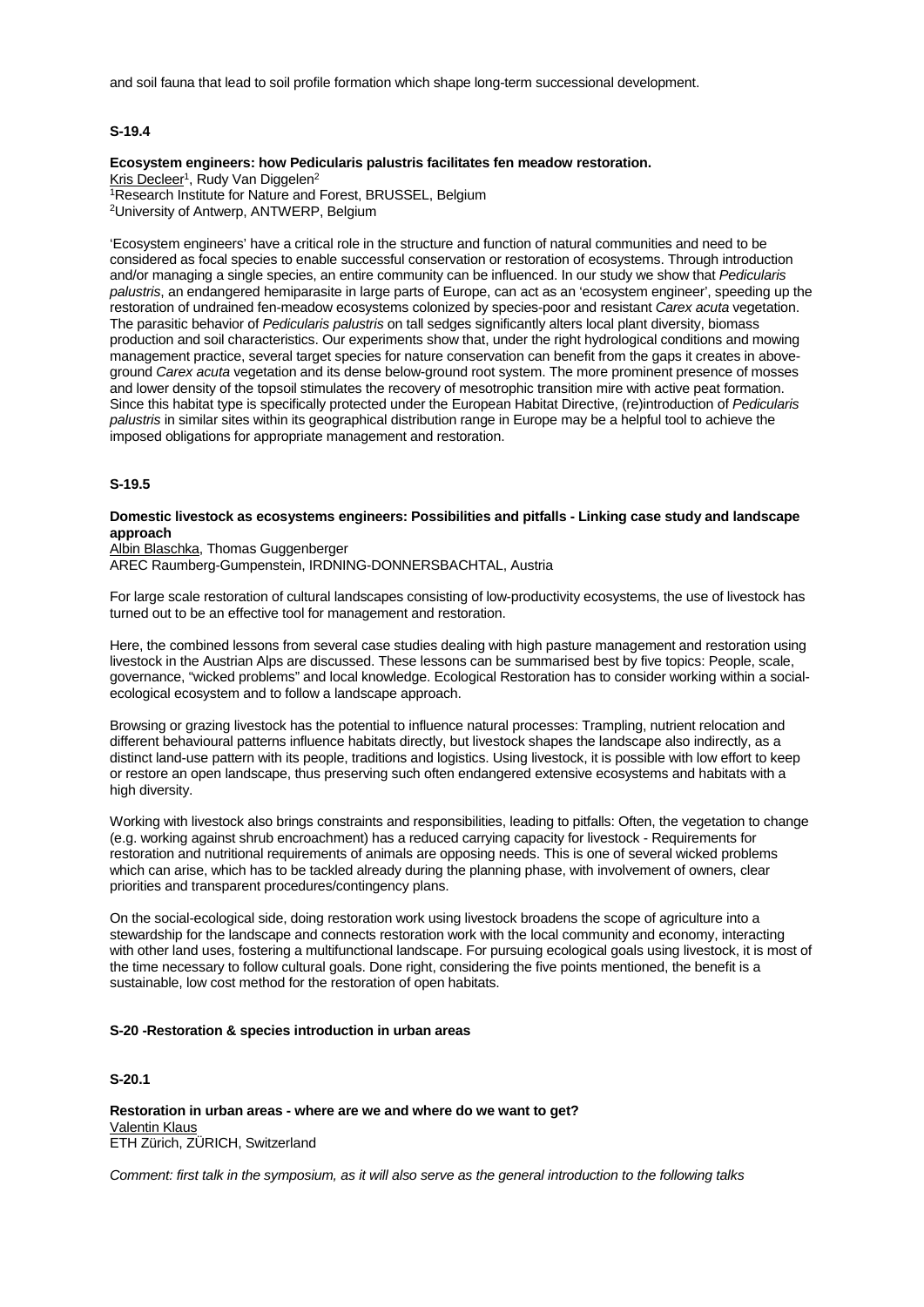Losing land due to urbanization clearly affects biodiversity and the delivery of ecosystem services. Between 2000 and 2012, the average area of land taken for the development of buildings and other artificial surfaces in the EU was estimated to be 926 km<sup>2</sup> per year. Thus, cities, industrial areas and infrastructure strongly expand on the cost of rural and natural landscapes, decreasing the area of habitats for native species. On the contrary, cities contain numerous green spaces, green roofs and brownfields, whichpotentially provide social, financial, recreational, and even environmental ecosystem services, including biodiversity conservation. Despite this ecological potential, the diversity of native plants in urban habitats is often quite low due to missing source populations and dispersal limitation. Poor (native) biodiversity of urban habitats not only hampers species conservation in cities, but it also restricts some important ecosystem services such as the aesthetic value, e.g. for recreation. Due to the specific urban setting, restoration strategies working in agricultural areas and rural landscapes cannot be directly transferred to cities. Thus, widening the scope of ecological restoration to urban (novel) ecosystems is one of the most important recent challenges for fundamental and applied restoration research, also because some urban habitats can clearly be seen as novel ecosystems, which lack a historical reference ecosystem. This talk focuses on urban grasslands to give an overview of the potentials of and restrictions to urban restoration projects. Different aspects, some more theoretical (Why to considers urban habitats?), some technical (How to introduce species in urban grasslands?) and some participatory (How to involve the city population?) will be addressed.

## **S-20.2**

**Ecological restoration in cities: Do citizens' needs and biodiversity conservation meet?** Lena Neuenkamp<sup>1</sup>, Leonie Fischer<sup>2</sup>, Jussi Lampinen<sup>3</sup>, Maria Tuomi<sup>3</sup>, Valentin H. Klaus<sup>4</sup> <sup>1</sup>Institute of Ecology and Earth Sciences, University of Tartu, TARTU, Estonia 2Technische Universität Berlin, BERLIN, Germany 3University of Turku, TURKU, Finland 4ETH Zürich, ZÜRICH, Switzerland

Urbanization is one of the most severe threats to biodiversity, so why should we not use greenspaces in cities to counteract the biodiversity loss as much as possible? To date, many concepts and projects on how to improve the ecological quality of urban habitats have been developed. However, they rarely considered the use and the perception of urban greenspaces by city inhabitants but primarily focused on ecologically-oriented management schemes. Introducing ecologically-oriented management often changes the appearance of greenspaces. Therefore, to include city inhabitants, as the users of urban greenspaces, into urban restoration projects is highly relevant to increase public acceptance.

We performed a questionnaire survey asking city inhabitants about their use of urban grassland areas and their perception of an ecological management that may potentially change the usability of grassland areas. We focused on the acceptance of converting short-mown lawns to tall-growing near-natural grasslands. In semi-arid southern European cities, we also asked about ceasing the irrigation of grassland areas. Additionally, our study assessed whether the attitude towards near-natural urban grasslands changed when people knew about the potential benefits for biodiversity conservation. We collected data from 19 European cities with sample size N=2000. Our results show that the majority of citizens appreciate urban greenspaces as valuable habitats for plants and animals and support reduced mowing frequency in urban grasslands as means for increasing their habitat quality and biodiversity. Regarding irrigation, southern European citizens widely rejected dry and rather "wild" looking areas, although these areas look very similar to native habitats in that ecoregion. In contrast, the overall acceptance to convert short lawns into non-irrigated, ecologically more valuable tall grassland areas was higher in southern than in northern cities. Outcomes of our study support integrative management decisions and point to different options of how to increase their acceptance among city inhabitants.

#### **S-20.3**

**Supporting regional biodiversity by roof greening with native plants - lessons from a 4-year experiment** Roland Schröder<sup>1</sup>, Kathrin Kiehl<sup>2</sup>

1Osnabrück University of Applied Sciences, OSNABRÜCK, Germany

Green roofs as elements of green infrastructure are known to provide valuable ecosystem functions for sustainable urban development. Conventional green roofs, however, have mostly been developed by species-poor plant mixtures containing non-native plant species (incl. cultivated varieties). Their potential for supporting local native biodiversity might be enlarged considerably by using native species of regional origin. Therefore, we tested the suitability of plant species from ancient acidic dry grasslands (Koelerio-Corynophoretea) in northwestern Germany in a 4-year outdoor experiment. In spring 2015 we introduced a seed mixture containing 25 vascular plant species with seed densities of  $1g/m^2$ ,  $2g/m^2$  and  $1g/m^2$  plus raked material from original dry grasslands on experimental miniature roofs (2m<sup>2</sup>) with 9 cm substrate layer thickness. Experimental units were managed (occasional watering) until 15 month after sowing. Overall, 88 % of the sown species established until 2016 with c. 70 % vascular plant species cover in sowing treatments and 60 % in the treatment with raked material. In 2016 and 2017 vegetation cover did not differ between the two sowing treatments while vegetation cover of the treatment with additional raked material was always significantly larger due to introduced moss and lichen species. Raked material increased target species richness by 20 species. Drought in late summer 2016 resulted in a strong decline of vascular plant species cover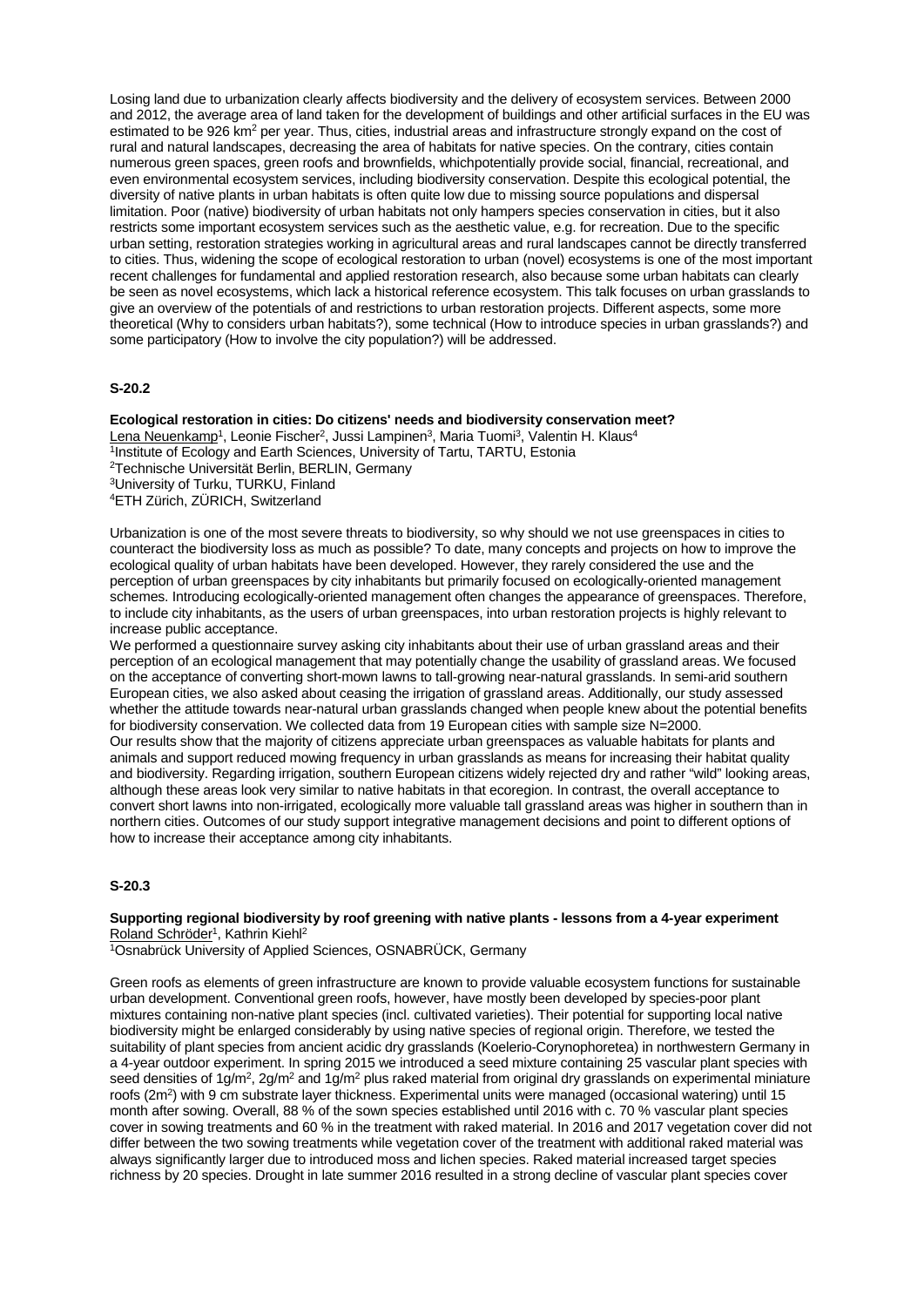below 10 % in sown plots. In the treatment with raked material the decline of vascular plants was less severe (22.3 % cover) due to the mitigating effect of mosses and lichens. Grasses were the most dominant plant functional group in 2016, but in 2017 legume cover increased. In this talk we will also present results of the fourth growing season (2018) which will show if vegetation is able to regenerate from a potentially developed soil seed bank.

## **S-20.4**

#### **Is no green roof an island? Impact of the local and regional environment on diversity** Jan Vanstockem, Ben Somers, Martin Hermy KU Leuven, HEVERLEE, Belgium

Extensive green roofs (EGR) are novel ecosystems with an important role to play in the sustainability of our cities by providing a large range of ecosystem services which can improve urban environments. However, despite increasing scientific and commercial interests, several aspects of this form of urban green, such as their connectivity and practical problems such as 'weedy' species and gaps in the vegetation, have received limited attention. We therefore perform a large scale study on 129 EGR in Brussels and Flanders where we focus on (functional) plant diversity both in the vegetation and in the seed bank, as well as different connectivity measures. We expect that local characteristics (substrate depth, age) as well as regional characteristics (connectivity, land use types around roof) will impact EGR plant species (functional) diversity. Preliminary results reveal that on average 80 percent of the species richness on these EGR is made up of species that have spontaneously colonized the roof. Additionally, EGR species appear to be mostly anemochorous. Because the regional species influx appears to impact the EGR, we investigate this further by using a range of different connectivity measures and land cover classes in radii around the sampled EGR. By considering species as well as their traits, we are able to draw conclusions that can be applied to the broad context of EGR in temperate climates.

**S-20.5** *Kiel, Neuenkamp;Klaus*

#### **S-21 -Ecological restoration under complex socioenvironmental conditions: the Latin-America experience**

## **S-21.1**

### **THE USE OF HISTORICAL ECOLOGY TO UNDERSTAND A PATAGONIAN LANDSCAPE FOR PLANNING RESTORATION IN CHILE**

Arellano Eduardo<sup>1</sup>, Zegers Gabriel<sup>1</sup>, Ostlund Lars<sup>2</sup>, Ginocchio Rosanna<sup>1</sup> 1Pontificia Universidad Catolica de Chile, SANTIAGO, Chile 2Swedish University of Agricultural sciences, UMEA, Sweden

The current landscapes in Southern Patagonian are the result of socioeconomic and ecological changes, intensified in the last 140 years. *Nothofagus* forests in the Southern Patagonia region of Chile are highly degraded because of clearing for human settlements since the early 1900s, extensive livestock breeding, and more recently the impact of coal mining operations. These legacy areas have remained as extensive meadows, showing limited forest recovery. Ecotonal zones between eastern semi-arid steppes and western *Nothofagus sp.* forests and their remaining biological evidences of pre-European landscape, are clear examples of these changes. Our objectives are to (1) determine the historical changes in land use and land cover and their relationships to the driving forces associated to changes in *Nothofagus sp.* forest ecosystems; (2) and describe the recent trends of *Nothofagus sp.* forest cover and their potential management implications over landscape planning. The study area comprises 2700 Km<sup>2</sup> in the Rio Verde rural district (52ºS – 71ºW), where historical records from the 19th century including scientific and military expeditions, regional archives and bibliography. Trends in forest cover were observed with spatiotemporal analysis of classified Landsat imagery and field sampling. Overall forest cover change showed an average 25% reduction since late 19th century to mid 20<sup>th</sup> century, from a subsistence littoral forest indigenous use, to industrial forestry and livestock management. Changes in soil quality, wind speed, and radiation intensity have limited the establishment of Nothofagus pumilio seedlings. Therefore, active reforestation is needed to restore the forests. Our research contributes to the development of recommendations for the recovery of this type of forest and the implementation of an integrative restoration plan for highly disturbed ecosystems in Southern Patagonia.

# **S-21.2**

**Landscape restoration in a Chilean biodiversity hotspot: planning a buffer strip and hedgerow network** José M Rey Benayas<sup>1</sup>, Adison Altamirano<sup>2</sup>, Alejandro Miranda<sup>3</sup>, Germán Catalán<sup>3</sup>, Marco Prado<sup>3</sup>, Fulgencio Lisón<sup>3</sup>, James Bullock<sup>4</sup>

<sup>1</sup>University of Alcalá, ALCALA DE HENARES, Spain

2University of la Frontera, Spain

4NERC Center for Ecology & Hydrology, Spain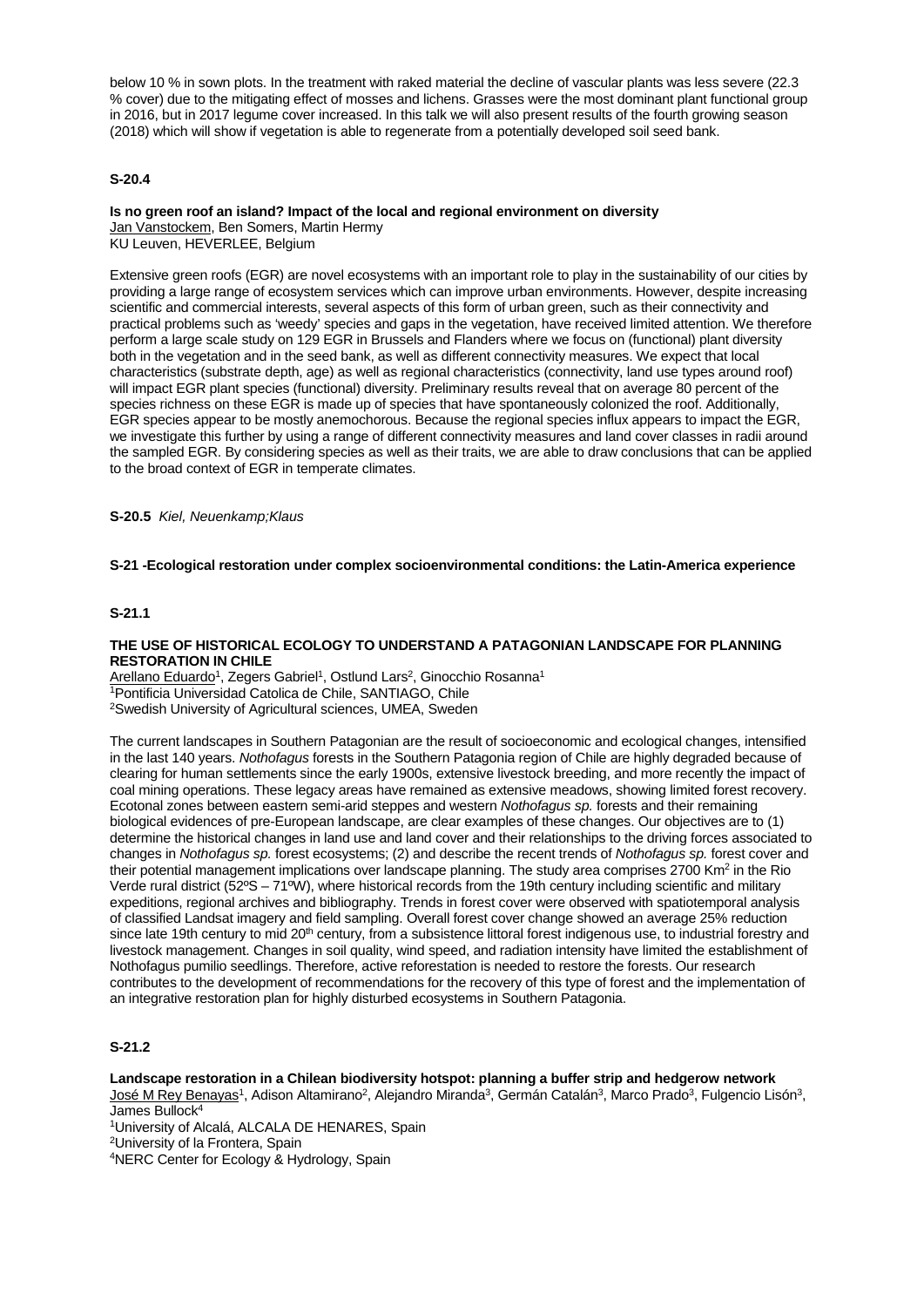The positive impact of natural or semi-natural linear vegetation elements for biodiversity and ecosystem services is well documented. However, guidance for large-scale restoration of such features is often lacking. Focussing on a Chilean biodiversity hostspot, this study develops a plan for a buffer strip and hedgerow network at the field, landscape, and catchment scale as a step towards cost-effective restoration. We present seven general guidelines for buffer strip and hedgerow restoration that stem from ecological principles, the scientific evidence, and our 10 year experience as practitioners, and tailor these to a case study in the Valdivian Rainforest Ecoregion. We assessed the landscape in terms of the existing woody vegetation elements, proposed a buffer strip and hedgerow network considering landscape spatial analysis, field surveys, prioritization criteria, and seedling availability in the region's nurseries, and estimated the budget for implementing the proposed network. Buffer strips and hedgerows comprised on average 5.1 and 20.9 m ha<sup>-1</sup>, respectively. The forest remnants, tree plantations, and tree lines provided 20.4, 6.1 and 5.31 m ha-1, respectively, of woody edges to the fields. Woody plant communities comprised 33 shrub and tree species, of which 13 (39.4%) were exotic. Mean species richness and mean density per 20x3-m plot were 1.74  $\pm$  1.12 (SD) species and 6.13  $\pm$  5.78 individuals, respectively. A total of 2,040 ha of buffer strips must be restored in the catchment by Chilean law. A relatively low proportion of fields, ranging between 14.5% and 31.3% in three representative agricultural landscapes, did not meet our target of 5% area of existing native woody vegetation elements. The average estimated cost of buffer strip plantings was USD 7,396 ha<sup>-1</sup> and of hedgerows ranged between USD 6,619 and USD 7,169 ha<sup>-1</sup>. Financial incentives, education, and professional training of farmers are identified as key issues to implement the suggested restoration actions.

## **S-21.3**

**Ecological restoration and the social construction of the territory** Pilar Andrés<sup>1</sup>, Roger Villalobos<sup>2</sup>, Consuelo Bonfil<sup>3</sup> 1CREAF, CERDANYOLA DEL VALLÈS, BARCELONA, Spain 2CATIE, TURRIALBA, Costa Rica 3Autonomous University of Mexico (UNAM), MEXICO DF, Mexico

In Latin America and the Caribbean, where human demand for natural resources is the dominant driver of ecosystem degradation, ecological restoration success depends on the ability of restoration managers to bring together the contrasting visions of all significant actors. To paraphrase the promoters of the "model forests" initiative, an ecological restoration project is simultaneously a place (a degraded ecosystem), a partnership of a variety of actors (from local farmers to national policy-makers or international organizations), and a process towards sustainable restoration through dialogue, experimentation and innovation. In this framework, ecological restoration must be tackled through a truly participatory approach offering a solid ground for the development and execution of viable proposals.

In this work, we compared community-based ecological restoration cases from Colombia, Dominican Republic, Costa Rica, Mexico and Nicaragua with the aim to identify the main determinants of success or failure. In all cases, long-lasting extensive cattle ranching had caused forest area reduction and fragmentation, extreme soil degradation and water shortage, with increasing risk of hard-core poverty and food insecurity. The most viable restoration option always was the implantation of agrosilvopastoral systems with high environmental value, derived from the smart combination of productive and protective uses.

Factors contributing to the success of the projects were: (a) restoration planning at the landscape scale, (b) income generation from early phases of the project, (c) priority to guaranteeing food security and access to water and basic resources, as a prerequisite to allocate land to protective use, (d) strong community institutions (social capital), (e) clear definition of actor's compromises, (f) co-construction of knowledge between all actors, (g) active involvement of local leaders and, (g) economic incentives integrated into rural development plans. Weak community cohesion and legal prohibitions (such as bans to extract forest products) were always counterproductive.

## **S-21.4**

#### **Multiple benefits of mixing organic residues and mine tailings: cases in North and South America**

Rosanna Ginocchio<sup>1</sup>, Eduardo C. Arellano<sup>1</sup>, Mónica Gandarillas<sup>2</sup>, Mike Van ham<sup>3</sup>, Sally Brown<sup>4</sup>

1Pontificia Universidad Catolica de Chile & CAPES UC, SANTIAGO, Chile

2Universidad Austral de Chile, SANTIAGO, Chile

3Sylvis Environmental, VANCOUVER, Canada

4University of Washington, SEATTLE, United States of America

Mine closure regulations require proper physical and chemical stabilization of post-operative tailings storage facilities (TSFs). Stabilization of TSFs may be achieved by different technologies, ranging from chemical to physical and plant based ones. Our reseach has demonstrated that aided phytostabilization, an organic residue(s) and plant-based technology, is cost-effective and effectively reduce erosion protential, bring physical stability, assure chemical stability, and reduce environmental risks of metal(oid)s in post operative tailings. However, specific aided phytostabilization solutions have to be designed for each TSF as high specificity of climate, geochemistry, biogeography, land-use, availability of organic residues, and proximity to populated/productive centers, will vary across sites.

We have demonstrated that in addition to minimizing environmental risks of mine wastes and meeting (complying) regulatory requirements, aided phytostabilization bring multiple environmental benefits, without adding extra costs.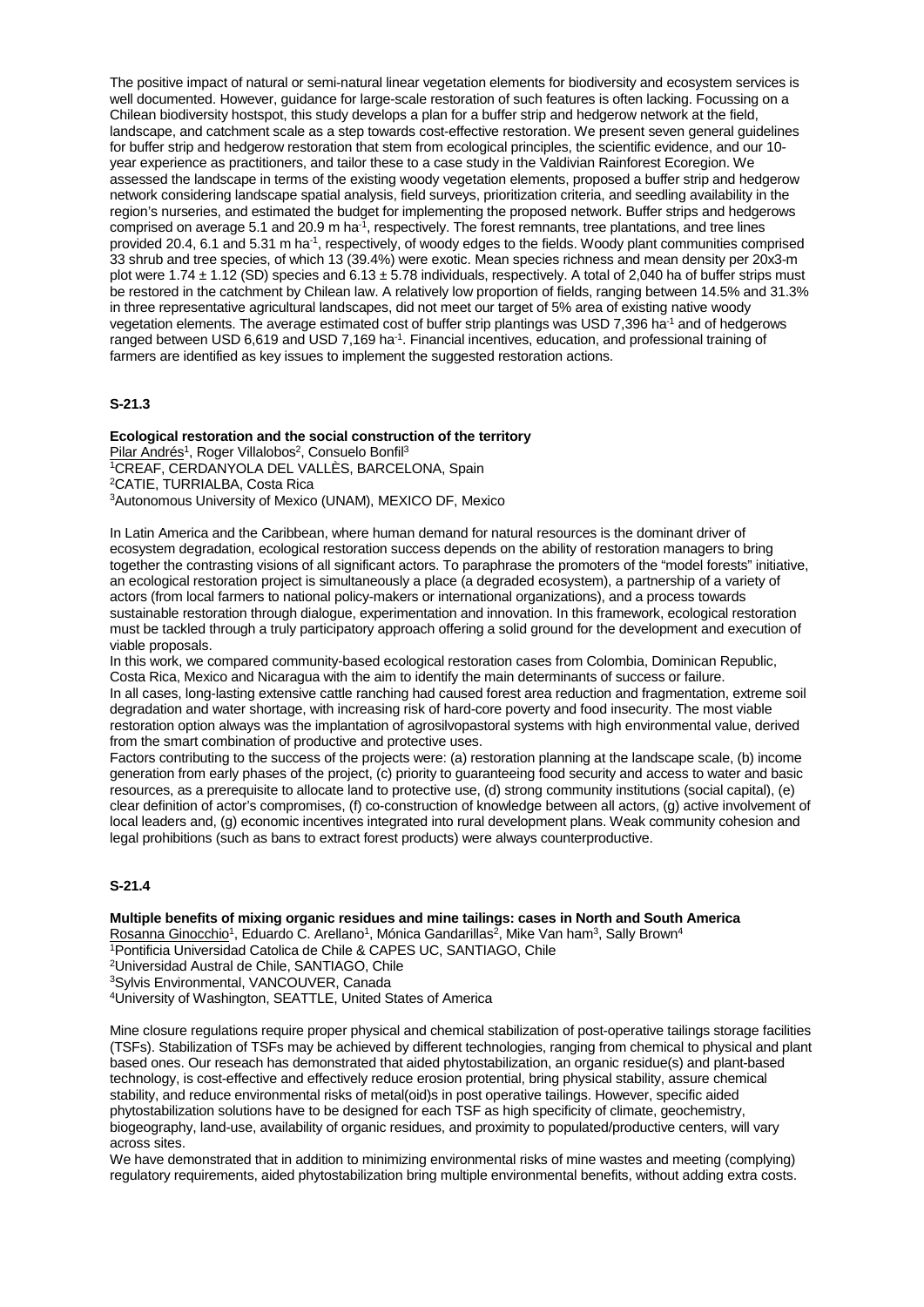Specifically, it allows reestablishment of natural systems and restoration of ecosystem services (i.e. biodiversity, carbon sequestration in substrate, recreation/aesthetic value). Other advantages of this technology include beneficial use of other massively produced industrial/depurative residues that would otherwise be landfilled or improperly disposed of. Amendments applied to tailings speed-up soil formation and are critical to establishment of a plant cover. Integrating residuals from different sources also solves broader environmental problems with larger socio-environmental impacts. Good examples include the use of biosolids (sewage sludge), pig slurry digestates, and carbon-rich residues of either the fruit or forestry producing industry, among others, as tailings amendments. The efficacy of this approach has been demonstrated by research groups in Chile, Canadá, and USA. Finally, other more recently evaluated benefits are related to crop or tree cultivation on post-operative TSFs for non-edible plantderived products. These products are mainly related to carbon sequestration and bioenergy production such as energy derived from seed oil and biomass.

## **S-21.5**

## **Ecological Restoration in Costa Rica: Contribution of the Ecological Restoration Network and Huella Verde Project**

Mery Ocampo, Wilmar Ovares, Héctor Brenes Universidad Estatal a Distancia, SAN JOSE, Costa Rica

The *Huella Verde Project* and the Ecological Restoration Network are initiatives that have been working in Costa Rica since 2015 as means to promote ecological restoration and projects related to this topic. Contributions and agreements have been made with the Costa Rican Sports Institute, La Cangreja National Park and SINAC (National Conservation's Areas System), in order to support active and passive restoration processes in different parts of the country. In the urban context, an agreement has been established based on the study and monitoring of La Sabana Metropolitan Park, the main recreational park in the capital of "‹"‹the country, where exotic trees have been replaced by native vegetation. At the recently created La Cangreja National Park, experimental plots have been established with different treatments to enable didactic-learning and research, and to support highly degraded natural areas that need immediate intervention. Research has also been developed in coastal areas of Guanacaste, situated in the northwest of the country to study the adaptation of native coastal species to climate change, where these areas are being affected by sea level rise, in order to assess how to mitigate these changes. Some of the applied methodologies are taken from the Horizontes experimental station, where studies on the subject have taken place for more than 30 years. Alliances have been established, with the station for student training, application of methodologies and development of volunteering and research. In the last three decades, Costa Rica has been leading the research on ecological restoration in Central America; that is why it is so important to carry on the implementation of this kind of initiatives as part of the future environmental policies.

## **O-14 - Planning & evaluation of restoration**

## **O-14.1**

**Establishing a local reference system for the evaluation of the vegetation dynamics in restored systems.** Sébastien Gallet<sup>1</sup>, Armel Dausse<sup>2</sup>

1University of Brest, BREST, France 2Forum des Marais Atlantiques, BREST, France

Within the framework of operations of restoration, the definition of a reference ecosystem is an essential stage both for the definition of the objectives and for the evaluation of the operation. If this evaluation owes to be envisaged in a global way by integrating the various components of the ecosystem, the follow-up of the vegetation appears as the central element of this evaluation.

The implementation of vegetation relevés allows to follow the reestablishment of its structural and functional characteristics. These have to be compared with a reference in order to evaluate the restoration state of the ecosystem and the efficiency of the implemented measures.

Various approach can be use. A control site, considered as similar to the restored site can be chosen, comparison with data collected in the literature or available in database can be realised or a specifically established panel of relevés can be used.

In the framework of an experimentation network for wetland rehabilitation, several sites were submitted to rehabilitation operations aimed to re-establishing characteristic hydrological functioning and biodiversity. These sites were subjected to surveys concerning flora, soil, fauna and hydrology.

Parallelly, vegetation relevés were made in a set of close sites presenting similar characteristics in order to establish a a panel of reference relevés. The similarity between these relevés and those made in restored sites will allow to evaluate the restoration dynamics.

Thus, using multivariate analysis a "target ball" was constructed, integrating the local variation in considered wetland composition and indices allowing to place the restored vegetation and its dynamics, relatively to the reference panel,were proposed.

In this presentation we will present the establishment process of the local reference panel and its use as evaluation tool of the restoration of restored sites along the three first year after the restoration works.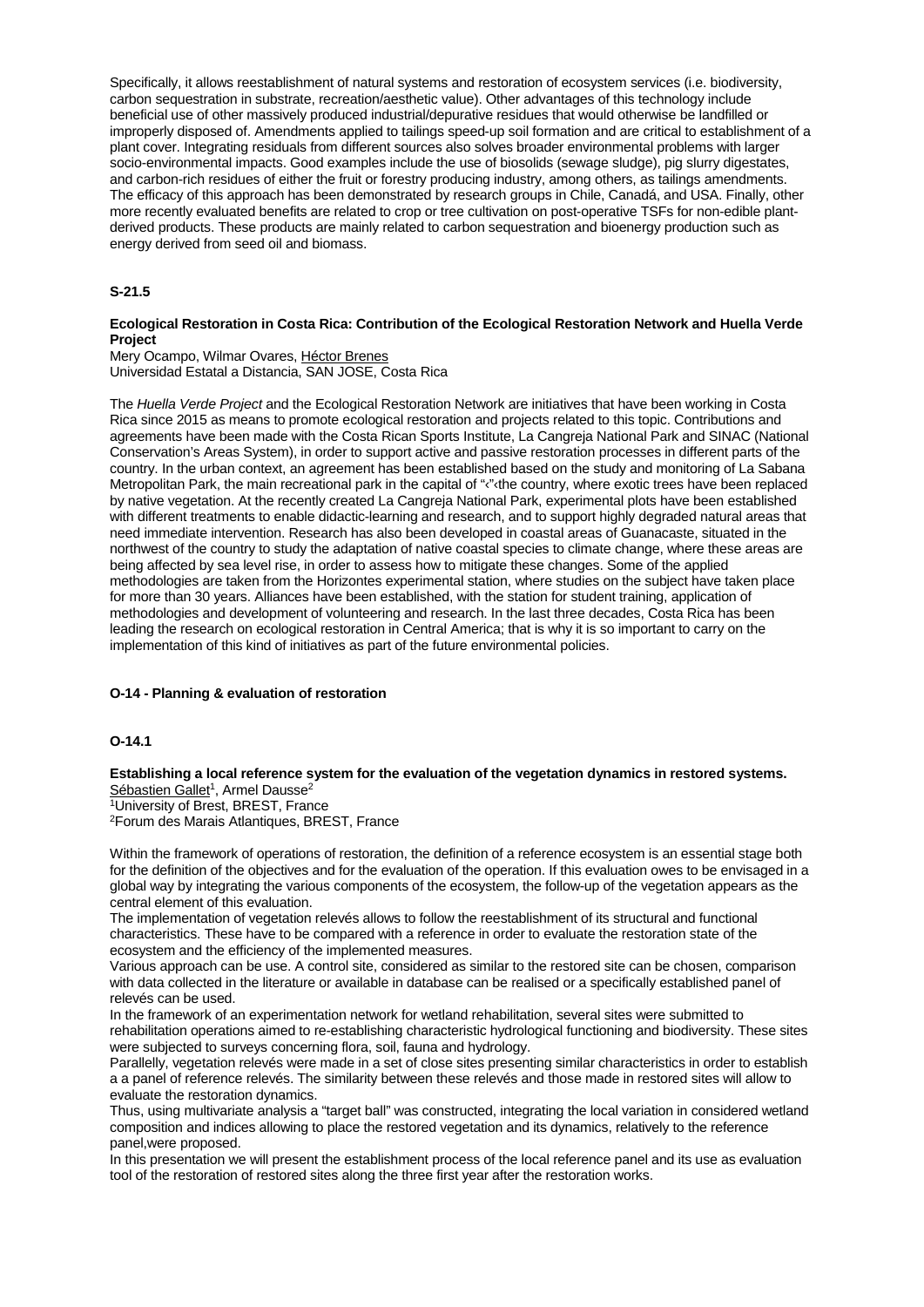## **O-14.2**

#### **Monitoring change in ecological restoration: Species composition as indicators** Margaret O'Connell, James Hallett

Eastern Washington University, CHENEY, WA, United States of America

Assessment of restoration projects is essential for adaptive management and for justifying their costs, but comprehensive monitoring and evaluation are not always incorporated into projects. We developed a cost-effective monitoring program for lands managed by 5 Native American tribes in northeastern Washington and adjacent Idaho, USA. Key ecological objectives of restoration efforts are that the restored area (1) has an assemblage of species characteristic of a reference ecosystem that provides appropriate community structure, and (2) consists largely of indigenous species. We established 24 reference points representing the best extant representatives of 8 habitat types, and 83 sampling points on 39 restoration areas. Composition and structure of vegetation, and composition and relative abundance of small mammals, birds, and larval amphibians were monitored over 3 years for reference points and at 5-year intervals on restoration sites. Dissimilarity matrices that incorporated relative abundance were calculated to compare lands undergoing restoration to the reference conditions for each habitat. Non-metric multidimensional scaling was used to visualize the relationships of restoration to reference sites for each habitat type. Reference sites showed much lower variation both spatially and temporally than restoration sites. Sites sampled early in the restoration process indicated that multiple trajectories toward the reference condition were likely. Small-mammals and birds appear to be appropriate indicators of change for habitats such as shrub-steppe where there are clear linkages with herbaceous vegetation. For habitats subject to disturbance (e.g., flooding), local extinction and colonization events can alter species composition and abundance and move habitats away from reference conditions.

## **O-14.3**

**Can we standardize the indicators used for evaluation of restoration outcome?** Marianne Evju, Dagmar Hagen, Magni Olsen Kyrkjeeide, Berit Køhler Norwegian Institute for Nature Research, OSLO, Norway

Within the very extensive and diverse jungle of ongoing restoration projects, an infinite number of indicators and registration methods are used to evaluate the outcome of restoration activities. The diversity of indicators is a challenge to any standardization of the implementation and evaluation of restoration outcome. The SER Primer identifies key ecosystem attributes to be used as a basis for evaluating progress and accomplishment of restoration activities. Broad attribute categories could be a necessity due to the diverse types of restoration projects carried out, with varying objectives, different methods implemented, contrasting size and extent and different ecosystems. Nevertheless, broad attributes could make overall evaluations and assessments challenging and might hamper the development of sound and successful restoration. A wide range of indicators is used within each attribute category, reducing the opportunity for meaningful comparison of the effect of different restoration methods. Recent reviews of indicators used, and the methods employed to measure them, are lacking. In this study we carry out a systematic review of scientific papers addressing evaluation of restoration outcome. We identify ecological attributes used to evaluate restoration outcome and the indicators employed to represent these attributes. We include 98 studies published after 2010 from Europe or North-America implemented in terrestrial and limnic ecosystems, representing different types of restoration projects (habitat and/or ecosystem recovery, hydromorphology, water quality, management of semi-natural grasslands, and landscape reconstruction). We explore the main ecological attributes used to measure restoration outcome, and how indicators for these attributes are applied in relation to ecosystem and type of restoration project. Based on our findings we discuss whether standardization and streamlining of indicators is useful to improve the evaluation of on-the- ground restoration, or if this is not appropriate given the diversity of goals and ecosystem types involved.

### **O-14.4**

#### **Response of bird diversity to 3D-LiDAR-derived vegetation and terrain characteristics on a post-mining site** Vítezslav Moudrý, Miroslav Šálek

Czech University of Life Sciences Prague, PRAGUE, Czech Republic

Reclamation and restoration approaches predetermining the future character of emerging ecosystems are highly debated in connection with conservation strategies for post-industrial sites. In practice, among other ecological measures, vegetation structure and species diversity are the most frequently used to evaluate the success of restoration process. The vegetation structure is in turn affected by the terrain topography that can vary significantly among sites, depending on the adopted reclamation approach. Both terrain topography and vegetation structure are used to assess the species diversity and many studies have proved their importance. To model relationships between species diversity and ecosystems structure, however, both terrain topography and vegetation structure are usually represented by semiquantitative or categorial measures such as the magnitude of terrain depressions and/or vegetation cover of shrubs and trees. Moreover, they are spatially limited due to labour intensive field inspections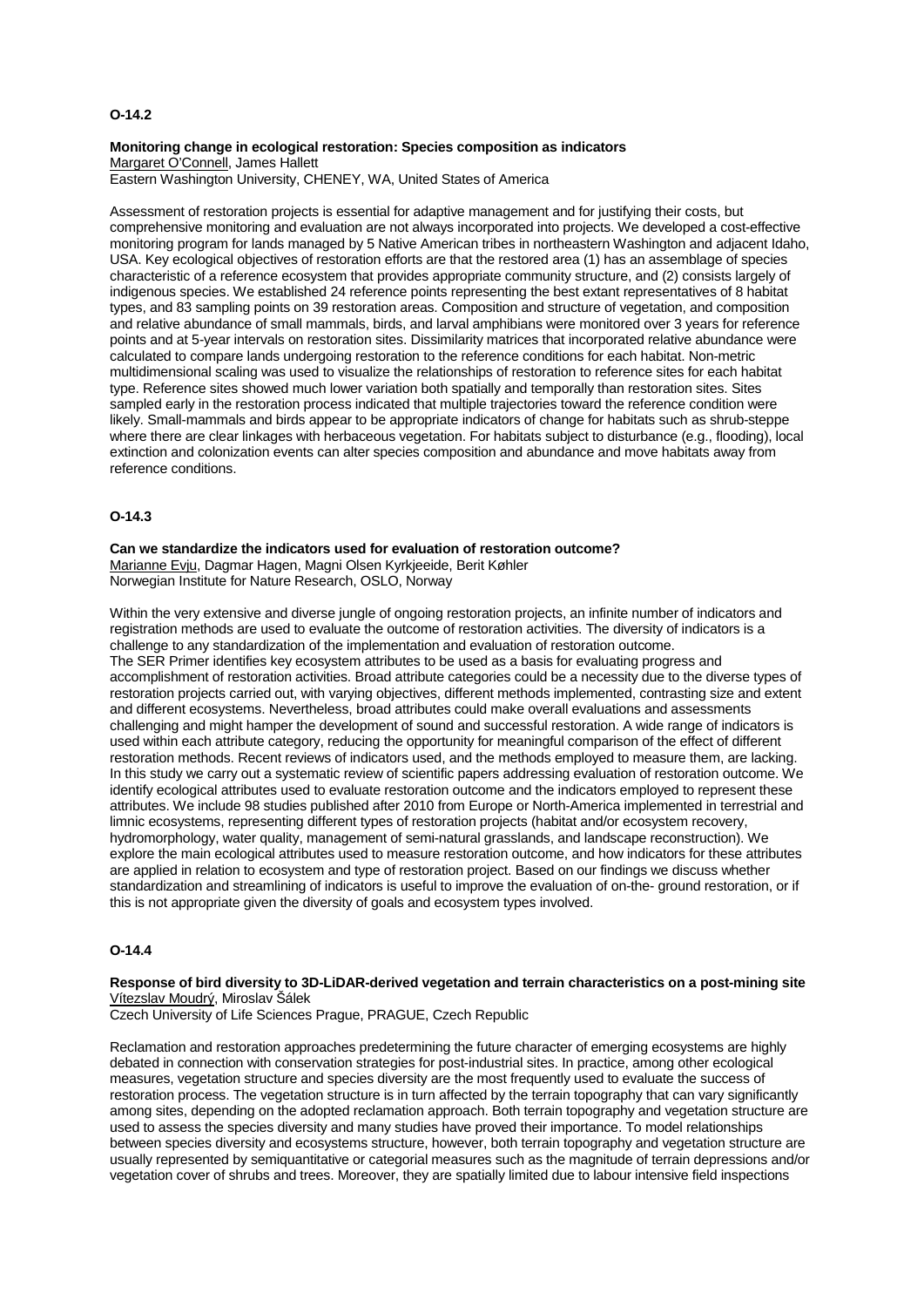traditionally used by ecologists. Such approach is however inefficient. Vegetation structure and terrain topography can be more effectively estimated using remotely sensed data. While remotely sensed data can't always substitute field observations, they do markedly enhance our ability to study ecosystem structure over large areas and/or where repeated measurements are needed. In particular, airborne LiDAR has revolutionized measurement of the 3D structure of the ecosystems. Here, we used an airborne LiDAR of a spoil heap and its vicinity located in the Most mining district, Czech Republic, to derive vegetation structure metrics related to the height and density of vegetation returns and detailed information about terrain topography. We further used these variables to model predictors of variation in bird diversity and to examine the significance of these variables for predicting diversity of species with different nesting preferences. We believe that a greater adoption of remotely sensed data increases efficiency and reproducibility of results in the ecological restoration monitoring.

# **S-22 -Natura 2000, habitat connectivity & climate change adaptation**

## **S-22.1**

## **Light & Fire LIFE project, restoring the fire-born and sunlit habitats in Finland, 2014-2020** Sanna-Kaisa Rautio

Metsähallitus, Parks & Wildlife Finland, KUOPIO, Finland

The overall objective of the Light & Fire LIFE project is to improve the conservation status of habitats whose ecological characteristics are shaped by fire (fire-born habitats) or extreme solar radiation and luminosity (sunlit habitats). Restoration and management measures target several habitats such as forests, esker forests, coastal meadows, various open or semi-open coastal and dune habitats and dry grasslands. The project covers 69 Natura 2000 areas throughout Finland.

Main conservation issues being targeted are: Degradation of forest habitats due to effective fire prevention, forestry in esker forests, overgrowth of sun-lit habitats, overgrowth of previously open coastal areas, habitat fragmentation and isolation, *Rosa rugosa* occupying space from typical native species on sandy habitats.

Habitat restoration of Western taiga forest are controlled burnings, which will be carried out in 39 sites (total area ca 470 ha). Habitat restoration of sunlit habitats (34 sites, 345 ha) and Baltic sandy beaches (5 sites, 6 ha) will also include removal of invasive alien species.

Habitat restoration of *Pulsatilla patens* sites (one of the most vulnerable plant species in Europe limited to esker forests in Häme region in Finland), will improve the quality of existing sites and create new habitat patches for plants in 7 sites (8 ha). *Pulsatilla patens* has been assisted to disperse to the newly created habitat areas. Habitat restoration measures will help to increase the population size of numerous species by offering them new areas to colonize, which will help to combat the effects of habitat fragmentation and isolation and increase the resilience of the populations to climate change.

## **S-22.2**

**LIFE+ FLANDRE: enhancing the Natura 2000 network by connecting cross border coastal dune sites** Jean-Louis HERRIER<sup>1</sup>, Etienne DUBAILLE<sup>2</sup>, Virginie HELIN<sup>3</sup>, Bénédicte LEMAIRE<sup>3</sup>, Marc LETEN<sup>1</sup>, Reinhardt STRUBBE<sup>1</sup>, Evy DEWULF<sup>1</sup>, Hannah VAN NIEUWENHUYSE<sup>1</sup>

1Agency for Nature and Forests, BRUGGE (SINT-MICHIELS), Belgium

2Conservatoire de l'Espace littoral et des Rivages lacustres, ROCHEFORT, France 3Département du Nord, LILLE, France

The coastal dune belt of the historical county of Flanders stretches across the present day state border between France and Belgium. Both in northern France and in Belgium, the Flemish coastal dune belt is strongly fragmented by urbanization and intensification of agriculture. The remaining dunes sites are, although in both countries mainly included in the Natura 2000 network, isolated from each other by built up areas, camping sites and quite intensively exploited agricultural areas. Fragile natural coastal dune habitats and populations of endangered species are more sensitive for degradation and extinction in a spatially and ecologically strongly fragmented area, the more so in an era of climate change and coastal squeeze. The Belgian Agency for Nature and Forests of the Flemish government and the French Conservatoire du Littoral and Département du Nord joined forces to conceive and implement the transnational LIFE+ Nature project 'Flemish And North French Dunes Restoration', abbreviated as 'FLANDRE' (from 2013, 09-02 until 2020, 03-01). The main objectives of this project is to develop a legal basis for a joined protection and management of the coastal dune belt between the French port of Dunkirk and the Belgian sea-resort of Westend as a cross border nature park and to provide a masterplan for it. The draft of masterplan sketches opportunities to realize ecological connections and to restore natural processes, such as Aeolian dynamics. Transition areas between coastal dunes and the sea on one side and between the dunes and the polders on the other side get special attention. At the same time land purchase, management planning and habitat restoration works are realized on the field in order to strengthen the existing Natura 2000 network within the cross border project area. Several communication and networking actions aim at raising the awareness of the international importance of the project site.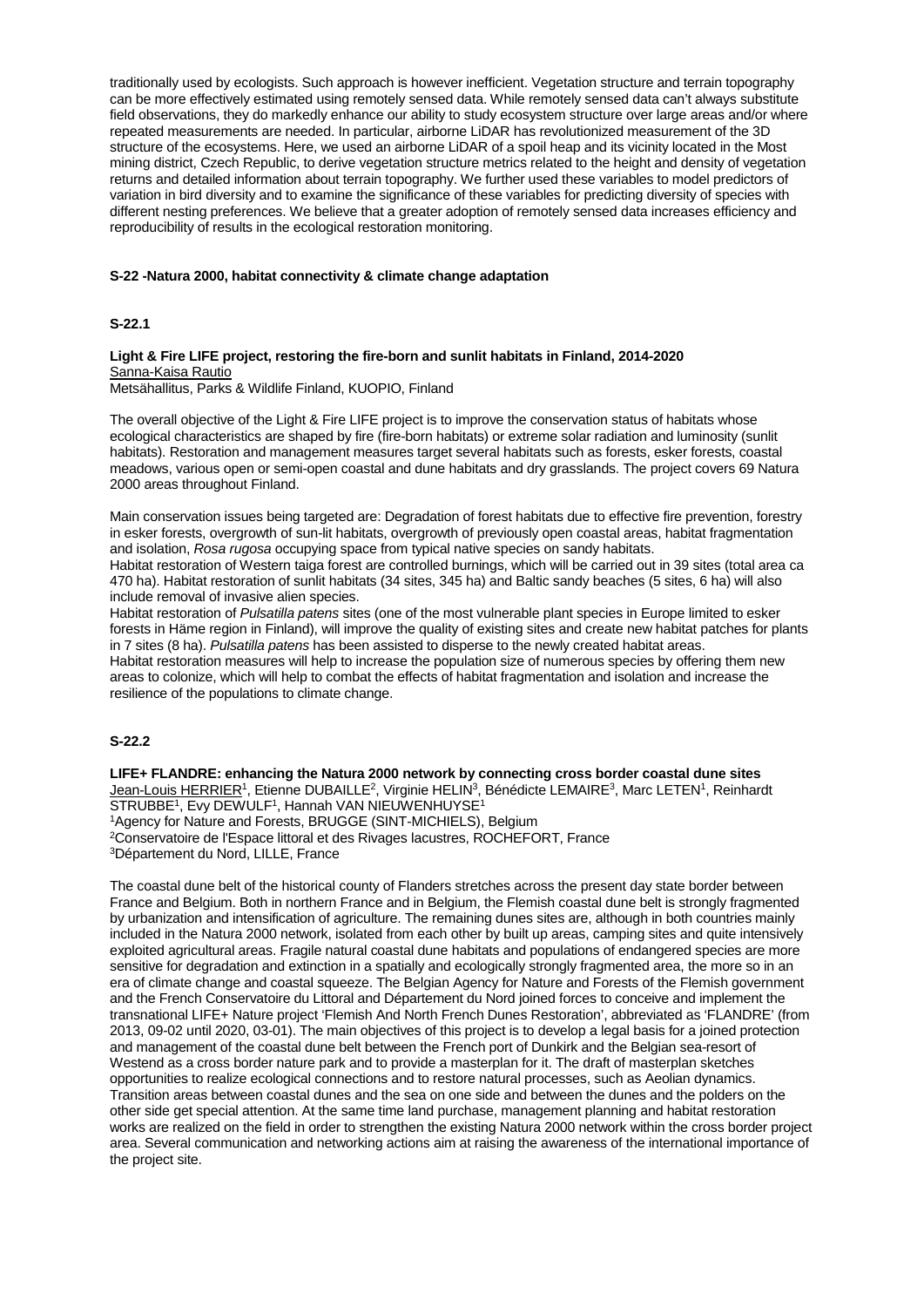## **S-22.3**

# **Mountain hay meadows: assessing the loss of surfaces and ecosystem services in Iberian areas**

Pilar García Manteca<sup>1</sup>, Laura Garcia de la Fuente<sup>1</sup>, Carlos Aguiar<sup>2</sup>, Jo£o Azevedo<sup>2</sup>, Ramón Reiné<sup>3</sup>, Joaquín Ascaso<sup>3</sup>, David Guzmán<sup>4</sup>, Tomás Díaz<sup>5</sup>

1Universidad de Oviedo - INDUROT, MIERES, Spain

2Instituto Politécnico de Bragança, BRAGANÇA, Portugal

3Universidad de Zaragoza, HUESCA, Spain

4Diputación General de Aragón, ZARAGOZA, Spain

5Universidad de Oviedo, OVIEDO, Spain

Hay meadows, agro-ecosystems established and maintained by human secular actions of extensive management, are disappearing all over Europe, especially in mountain areas where they represent key High Nature Value Farming systems for biodiversity and ecosystem services. In recent times, also mesophile hay meadows in South-West Europe, an European priority habitat registering a poor conservation status, have lost significant part of their area. This disappearance is due to abandonment, intensification or urbanisation, driven by changes in land management and rural socio-demographic decline.

This study is aimed at assessing the loss of mountain hay meadows in the North of the Iberian Peninsula and its consequences for ecosystem services, focusing on selected pilot areas currently protected as Natura 2000 sites. A diachronic analysis of these habitats was carried out through detailed land use mapping for three different periods, from the 1960s to the present, representing areas covered by hay meadows over time. Once identified, land use changes during the time under consideration have been quantified and analysed, as well as the drivers responsible for those changes. The conceptual framework of the Millenium Ecosystem Assessment was then applied to identify and discuss the most relevant consequences of change on ecosystem services.

Results showed that, over the last 60 years, some study areas have lost up to 68% of hay meadows progressively, although at a higher rate in the latest years. A relationship between abandonment and slope and distance to inhabited areas has been also observed. Findings suggest that the observed abandonment process may lead to a loss of biodiversity (domesticated species) and impacts in the supply of strategic ecosystem services such as genetic resources, safe and healthy food products, traditional knowledge or fire risk protection. Interactions between hay meadows loss, ecosystem services, demographic processes and agricultural structural changes are finally discussed.

**S-22.4** Hekkala

## **S-23 -Cost-effectiveness of ecological restoration based on ecosystem service**

## **S-23.1**

#### **Cost-effectiveness of different restoration approaches - an example from LIFE to alvars project** Annely Esko<sup>1</sup>, Aveliina Helm<sup>2</sup>

1Estonian Environmental Board, TALLINN, Estonia 2University of Tartu, TARTU, Estonia

Estonia has experienced a major loss of alvar grasslands (6280\* Nordic alvar and precambrian calcareous flatrocks) in the past 40 years due to abandonment, forestation and inadequate grazing regime. Main threat to these valuable diverse calcareous grasslands is overgrowing with junipers and pine trees after grazing has ceased. This has caused the loss of nearly 85% of the alvar habitat in Estonia.

LIFE to alvars project is targeting the key areas of alvar habitat in Western Estonia aiming to restore 2500 hectares of alvars and re-establishing grazing in the restored areas.

To obtain maximum benefits for biodiversity and ensure spontaneous colonisation of target species, landscape-scale species dispersal was considered when selecting sites for restoration. Landscape-scale restoration allowed to save from species re-introduction efforts and also ensured the development of self-sustainable, viable habitats. Main challenge of the project was to match the large areas needed to restore (2500) with allocated funds and period. To achieve the most cost-effective restoration, it was decided to use the forestry and agricultural machinery instead of previously used hand-held machinery. However, as there was little or no previous experience in alvar restoration using such heavy machinery, and this also met strong resistance from local people at the beginning, who preferred less invasive, but very laborious restoration by hand. Four different types of machinery were successfully tested and are now used in alvar grassland restoration process. In 3,5 years 80% of the targeted area has already been restored. As the work is quicker, less expensive and with better quality compared to the restoration done by hand, the method has now also gained support of local people. We provide overview of costs of different tested restoration methods and discuss the practices that we consider the most effective regarding biodiversity and restoration cost.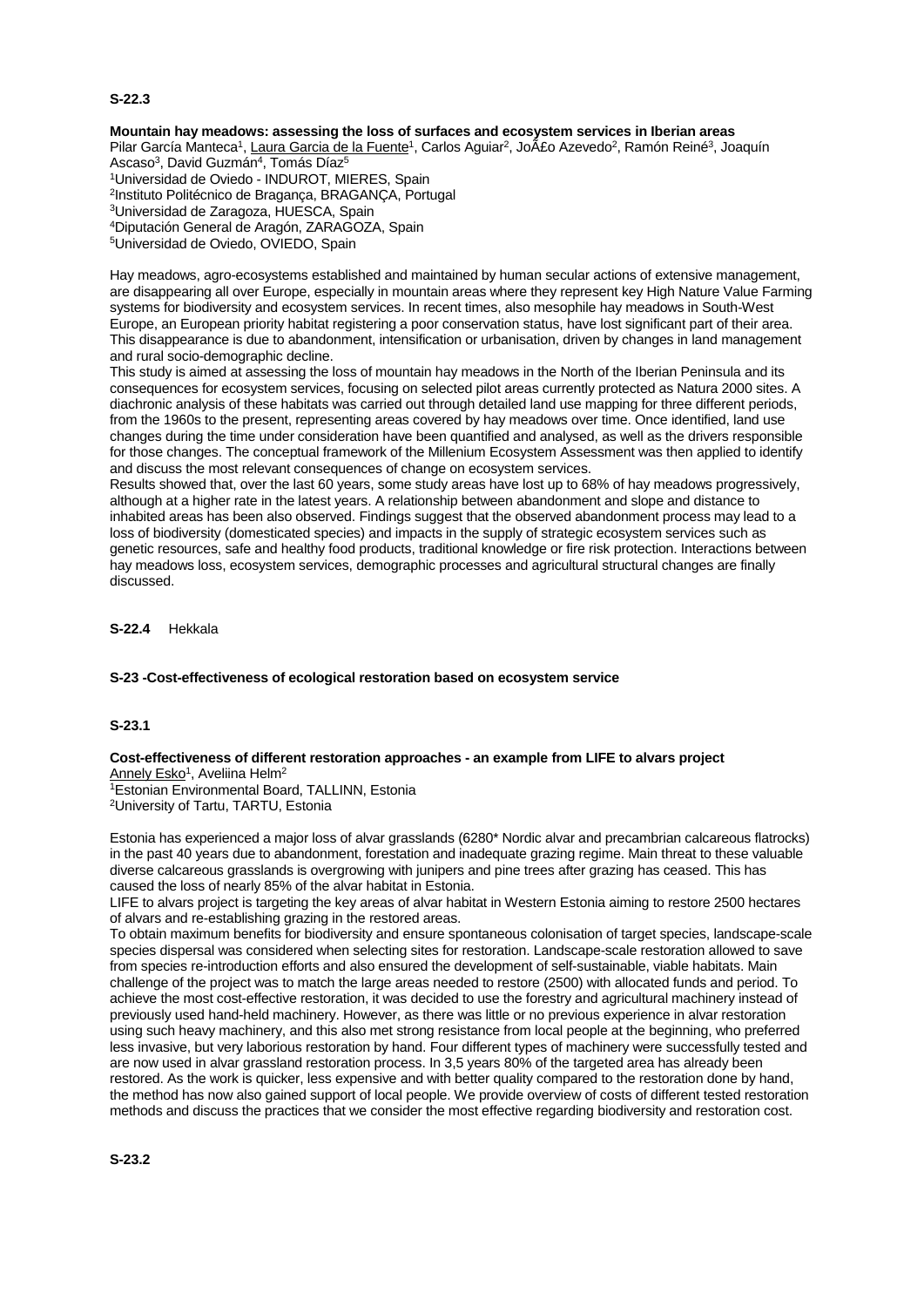## **Cost: effectiveness analysis of ecological restoration in alpine ecosystems** Dagmar Hagen

Norwegian Institute for Nature Research, TRONDHEIM, Norway

Alpine ecosystems are often considered as remote wilderness. The ecological, social and economic value of these areas are indisputable. Alpine ecosystems in the north have large biodiversity values, holding rare and vulnerable species and unique ecosystems. At the same time the areas have a long and diverse history, traditionally they have been used for grazing, haymaking, firewood and hunting. Today, ceasing land-use and over-growing put pressure on traditional semi-natural landscapes. During the last century habitat degradation from heavy development projects like hydropower plants, mining, military training, roads, power-lines, railways, cabins and hotels has increased. Effects from climate change and invasive species works on top of these. As the pressure on alpine ecosystems have been described and the effects on landscape and biodiversity is documented, the need for restoration is evident. Single restoration projects are carried out, both in semi-natural landscapes and in sites severely disturbed by technical development. The increasing need and allocation of resources to restoration projected from the national and international commitment call for prioritization of money and efforts. Restoration of alpine areas is challenging due to harsh climate conditions, short growing seasons and limited access to native plant material. In this presentation I will discuss how indicators for cost-effective restoration will apply in alpine ecosystems. Restoration in alpine ecosystem has so far been mainly been single projects, and ad-hoc initiatives. A cost-effective restoration in these areas call for strategic planning. The overall wilderness characteristics, slow response to restoration action, and distance to large settlements might challenge the prioritization of restoration in these ecosystems, compared to more centralized and high productive areas.

# **S-23.3**

**TERECOVA: Cost-effectiveness analysis to prioritize restoration actions in Mediterranean landscapes** Walid Naji<sup>1</sup>, Elysa Silva-Morales<sup>2</sup>, Andreu Bonet-Jornet<sup>1</sup>, Moises Hidalgo<sup>1</sup>, Jordi Cortina-Segarra<sup>1</sup>, Germán López-Iborra<sup>1</sup>, Peitro Salvaneschi<sup>1</sup>, Antonio Aledo<sup>1</sup>, Mchich Derak<sup>3</sup> 1Universidad de Alicante, SAN VICENTE DEL RASPIEG, Spain 2IMEM, SAN VICENTE DEL RASPIEG, Spain 3University of Abdelmalek Essaadi, Tetouan, Morocco

Due to a large amount of degraded lands and limited availability of monetary resources designated for ecological restoration, definition of priority areas for restoration is a key step towards effective land use management. At large spatial scales, decisions commonly rely on expert advice and ecological criteria, paying scarce attention to stakeholder visions and aspirations. In addition, approaches that take into account the costs and benefits of different restoration options in a transparent way are largely lacking. We have developed a methodological protocol to identify priority areas for restoration based on the cost-effective analysis (CEA) using a participatory approach. This protocol aims at facilitating the decision-making process, addressing ecological, technical, socio-economic and cultural criteria and responding to society demands. We established a stakeholder platform in the Crevillente Management Area (CMA), a 225,000 ha semi-arid zone in south-east Alicante (Spain), and asked them to identify and rank the ecosystem services (ES) provided by eight non-urban landscape units present in the region. Stakeholders identified 23 ES. We obtained mapped data on these criteria from existing databases using a 100x100 m grid, and aggregated the data to obtain the integrated provision of ES for each landscape unit. Using Multidimensional Scaling Analysis, we then identified common degradation syndromes for each landscape unit. Finally, we calculated the monetary cost of restoration actions and estimated the effectiveness of these actions as the increase in the integrated value of ES. Results of the analysis will be delivered back to the stakeholder platform to refine the protocol, reach consensus on the priority areas for restoration, and promote engagement of the public and private sectors in ecological restoration actions. We appreciate funding received from the Ministry of Economy, Industry and Competitiveness and European Regional Development Funds (FEDER), project 'Tools for planning ecological restoration in the Region of Valencia' (TERECOVA; CGL2014-52714-C2-1-R).

## **S-23.4**

**From cost-efficiency to cost-effectiveness - ecology and economics in systematic restoration planning** <u>Santtu Kareksela</u><sup>1</sup>, Marja Hokkanen<sup>2</sup>, Ari Lahtinen<sup>2</sup>, Jussi Päivinen<sup>2</sup>, Tuomas Haapalehto<sup>2</sup>, Tuula Kurikka<sup>2</sup> 1Parks & Wildlife Finland, JYVÄSKYLÄ, Finland

Achieving even a small proportion of the global 15% restoration target seems to be a huge task. Trying to avoid harmful opportunism while seeking beneficial opportunities is challenging our current operational practices for costeffective allocation of resources for ecosystem improvement. Here we will present an example of how costeffectiveness of ecosystem restoration and management actions can be systematically approached in spatial planning. The case example describes an analysis where a national scale conservation area network, consisting of the protected Natura 2000 areas in Finland, is prioritized from the perspective of identifying areas where to focus the ecosystem restoration and management resources. In this analysis we spatially apply a habitat-specific data on restoration effects and costs determined by over 100 experts in the Finnish restoration prioritization working group that investigated cost-efficiency of restoration and management of different habitats. We have further developed this data to produce spatially defined ecologically cost-effective solution: combining the expert group's results with spatial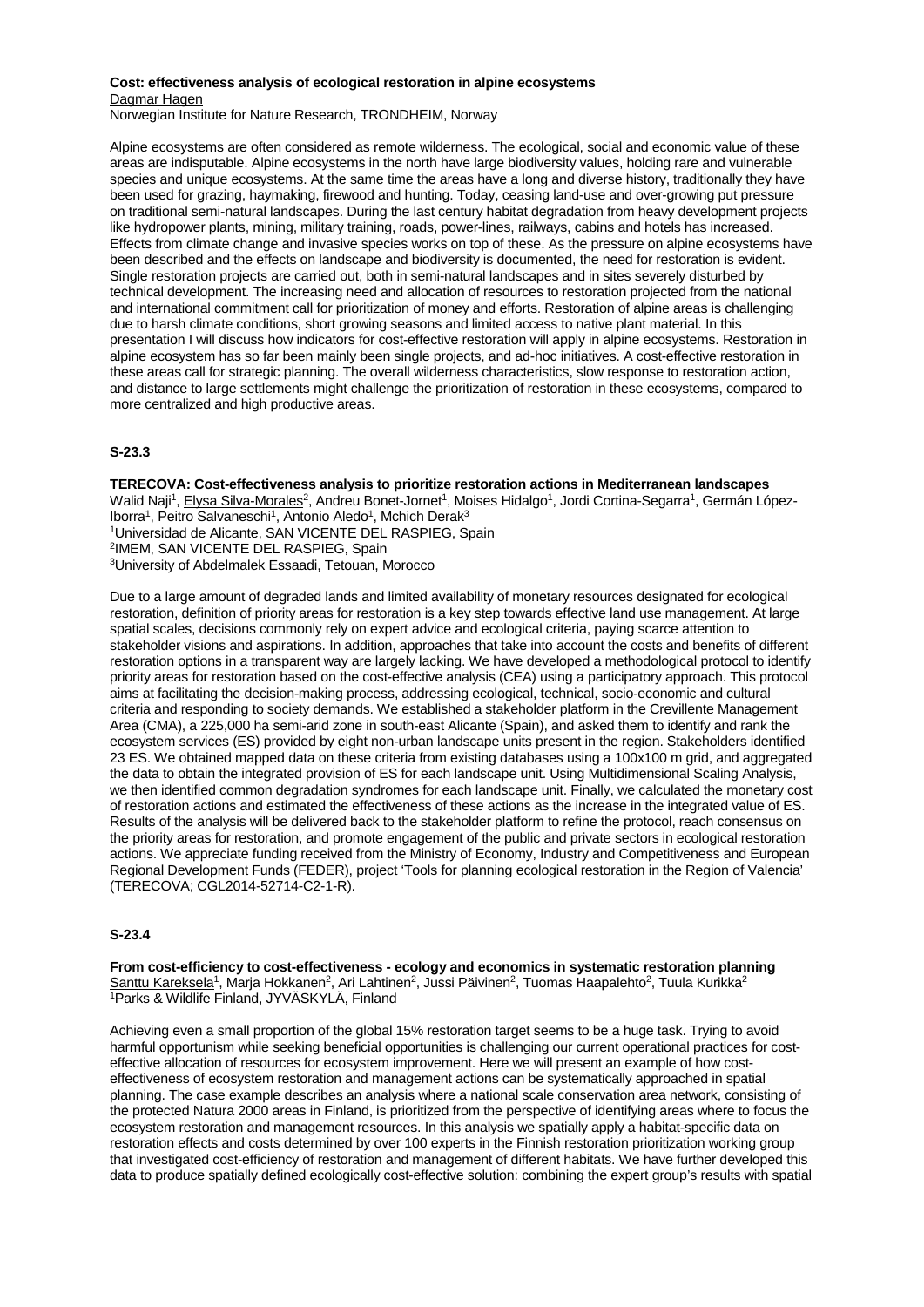habitat data and ecological prioritization tool (Zonation) allowed us to move from habitat specific cost-efficiency to multi habitat (67 different habitat types) cost-effectiveness. Instead of looking at habitat specific improvement costs per unit of area, we aimed to identify protected areas where restoration and management actions would provide largest increase in the total ecological value of the protected area network. The presented analysis demonstrates a systematic planning process to cost-effectively approach the 15% restoration target. In addition to identifying high restoration and management potential on maps, the systematic analysis method offers quantitative measures to investigate the trade-offs related to complex conservation decision making processes. Results of the analyses are currently used in real-life planning processes by the Parks and Wildlife Finland, governing the protected Natura 2000 areas in Finland.

## **O-15-Ecological engineering**

## **O-15.1**

## **Innovation and Challenges for Soil Bioengineering in a Changing World**

André EVETTE<sup>1</sup>, Fanny Dommanget<sup>2</sup>, Renaud Jaunatre<sup>2</sup>, Vincent Breton<sup>2</sup>, Alain Recking<sup>2</sup>, Paul Cavaillé<sup>2</sup>, Catherine Lavaine<sup>2</sup>, Solange Leblois<sup>2</sup>

1Irstea, SAINT MARTIN D'HÈRES CEDEX, France

Riverbanks are assuming a large number of important ecological functions: biodiversity support, resistance to invasion, ecological corridors, biomass production, water purification, temperature regulation, flood control, and recreation. Besides hard engineering, soil bioengineering techniques for riverbank protection are very old nature based solutions and have been used for centuries throughout the world. First thought of mimicking nature to fulfil the function of erosion control, soil bioengineering techniques are now also formed to assume some of the other important ecological functions of riverbanks.

Using mostly concepts and tools from restoration and functional ecology (but also from engineering and hydraulic), we conducted a set of studies and experiments (in greenhouse and on real works) that aimed at characterising and maximising the contribution of riverbank bioengineering techniques to some of these ecological functions, including biodiversity support, resistance to invasion, resistance to drought and erosion control.

We assessed the capability of several types of managed and mineral riverbank to support both common (terrestrial plants and beetles, macrobenthic communities) and endangered biodiversity (*Myricaria germanica* and *Typha minima*). Regarding resistance to invasion, we studied the potential of bioengineering techniques to resist to the pressure of an invasive rodent (*Myocastor coypu*), and to outcompete Japanese knotweeds. Summer drought should increase with climate change, and is a major threat for bioengineering success; we then studied the resistance of *Salicaceae* and *Tamaricaceae* populations to harsh drought. Finally we worked to maximize erosion control function of these techniques by implementing bioengineering works in steep slope rivers (5-10%), and by assessing past shear stress resistance to flood.

Our results show that soil bioengineering techniques can be definitely thought as a nature based solution for assuming both erosion control and main ecological functions of riverbanks, and are thus promising in the achievement of these complex human goals in a context of global change.

# **O-15.2**

## **Long-term effects of liming on soil microarthropods in forest soils**

Henk Siepel<sup>1</sup>, Roland Bobbink<sup>2</sup>, Arnold Van den Burg<sup>3</sup> 1Radboud University, NIJMEGEN, Netherlands 2B-Ware, NIJMEGEN, Netherlands

3BSP producties, EDE, Netherlands

Long-term effects of liming on soil microarthropods in forest soils

Henk Siepel, Roland Bobbink, Arnold van den Burg

Liming is used as a restoration measure for the remediation of acidification due to atmospheric deposition of sulphur and nitrogen ( $NO<sub>x</sub>$  and ammonium) compounds. In 1985 and 1986 lime has been applied in a Dutch Scotch Pine forest stand on a mineral poor and weakly buffered soil. In a randomized block design 4 levels of liming have been applied. Each treatment has been replicated three times. Liming quantities were: 3, 6, 9 and 18 tons per hectare and an untreated control, so in total 15 plots. Plots are 550m<sup>2</sup> in size and were sampled in October 2017, 32 years after application of lime treatments. In each plot 4 samples were taken following a standard procedure. All specimens have been identified to the species level and grouped into life-history strategies and feeding guilds. Recent results from other ecosystems on dry mineral poor soils revealed P limitation under continuous N deposition and acidification, including the loss of the soil buffering capacity and release of aluminium. Liming however, may limit P availability even more. We observed not only significant differences in soil chemistry, litter stratification, and the forest understory, but also in density and species composition of soil microarthropods. The long-term consequences of liming as restoration measure on mineral poor soils will be discussed.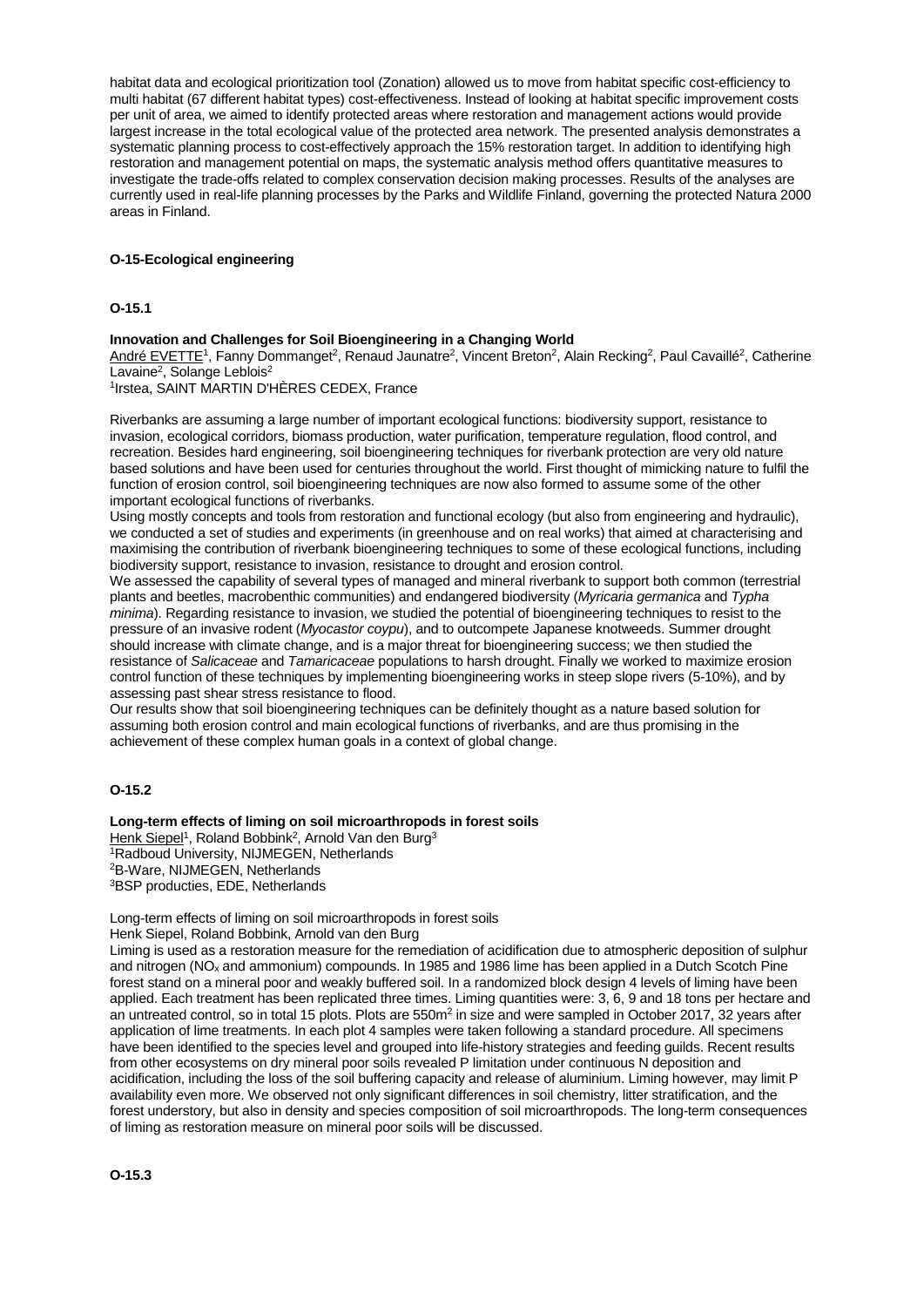## **The use of mine spoils in the quarries restoration in Mediterranean environments: problems for revegetation**

Montse Jorba<sup>1</sup>, Lorena Diez<sup>2</sup> 1University of Barcelona, BARCELONA, Spain

In quarry restoration, the spoil materials are commonly used as substrate for restoration of the affected areas. These substrates have a high stoniness that determines their hidric functioning and amount of water reserve. However, revegetation actions often promote seeding with commercial herbaceous of fast growth and high water requirements. The combination of stony substrates and dense herbaceous cover can limit the efficiency of woody plantations. This project aims to establish treatments to reconcile stony substrate water limitations with woody plantations. The mastic (*Pistacia lentiscus*) has been used as reference woody species, that has been planted in containers of 25 L with stony substrates where different treatments have been tested. A treatment series is intended to determine the effectiveness of the application of different types of mulch in reducing herbaceous development and water conservation in the system. Another series of study concentrates on establishing whether seedling with a commercial herbaceous species (*Festuca arundinacea*) or with native species (*Brachypodium phoenicoides*) can determine differences on system evapotranspiration.

The results show that during a period of drought, soil water loss is much faster and higher when there is herbaceous cover, although there are no differences between herbaceous species tested. Mulch materials, gravels in single or double dose, or pine bark, determine a lower water loss compared to controls without mulch. However, bark is more effective than gravel though economically more expensive. The obtained information can improve the revegetation process of stony substrates, which are usual in quarry restoration. The extractive sector would be the main beneficiary of the results.

# **O-15.4**

#### **Ecosystem restoration by temporary facilitation of coastal vegetation and shellfish reefs using biodegradable habitat structures**

Wouter Lengkeek<sup>1</sup>, Karin Didderen<sup>2</sup>, Ralph Temmink<sup>2</sup>, Greg Fivash<sup>3</sup>, Malenthe Teunis<sup>1</sup>, Christine Angelini<sup>4</sup>, Tjeerd Bouma3, Tjisse Van der Heide3

1Bureau Waardenburg / Radboud University, CULEMBORG, Netherlands

3NIOZ, YERSEKE, Netherlands

4University of Florida, GAINESVILLE, USA

Worldwide, coastal zones are increasingly at risk from flood disasters due to climate-induced sea-level rise and increased storm intensity. Growing recognition of the importance of nature-based flood defense for coastal protection has created a need to restore degraded coastal wetlands in flood-prone areas. Establishment of the foundational species that engineer these systems is however hampered by physical and biological thresholds. Restoration of these habitats is very challenging, because self-sustaining feedbacks generated by habitat-structuring organisms, only work beyond a certain minimum patch size and density.

To overcome this threshold, we developed innovative multi purpose ecosystem restoration elements (BESEelements). One essential feature of these multi purpose elements is their biodegradability. They are designed to temporarily provide essential habitat characteristics for new settlement of foundational species. After successful recruitment and growth, the adults will provide these habitat characteristics and there is no more need for artificial structures, hence the elements can degrade.

We tested restoration of several foundational organisms by using BESE-elements in multi-year field experiments. Quantitative experiments where performed with intertidal blue mussel beds (*Mytilus edulis*), salt march vegetation dominated by *Spartina anglica* and beds of the Eastern oyster (*Crassostrea virginica*). Furthermore, proof of principle trials where performed with mangrove species and aquatic vegetation species (both submerged and emergent).

Our experimental results show that the BESE-elements can facilitate recruitment and multi year survival of several foundational organisms, among which are blue mussel beds, salt march vegetation and Easter oyster beds. This was always tested against controls without artificial structure that yielded no recruitment or much poorer survival. It also became apparent, however, that for each species specific deployment techniques of the artificial structures are essential for restoration success.

We conclude that the use of temporary establishment structures is a promising approach for the recovery of vital coastal ecosystems and their services.

# **Posters**

## **P-01**

**The effects of seismic lines on soil properties and permafrost in peatlands of NW Alberta** Anna Dabros<sup>1</sup>, Anna Pinzon<sup>2</sup>, David Langor<sup>2</sup> 1Natural Resources Canada, OTTAWA, Canada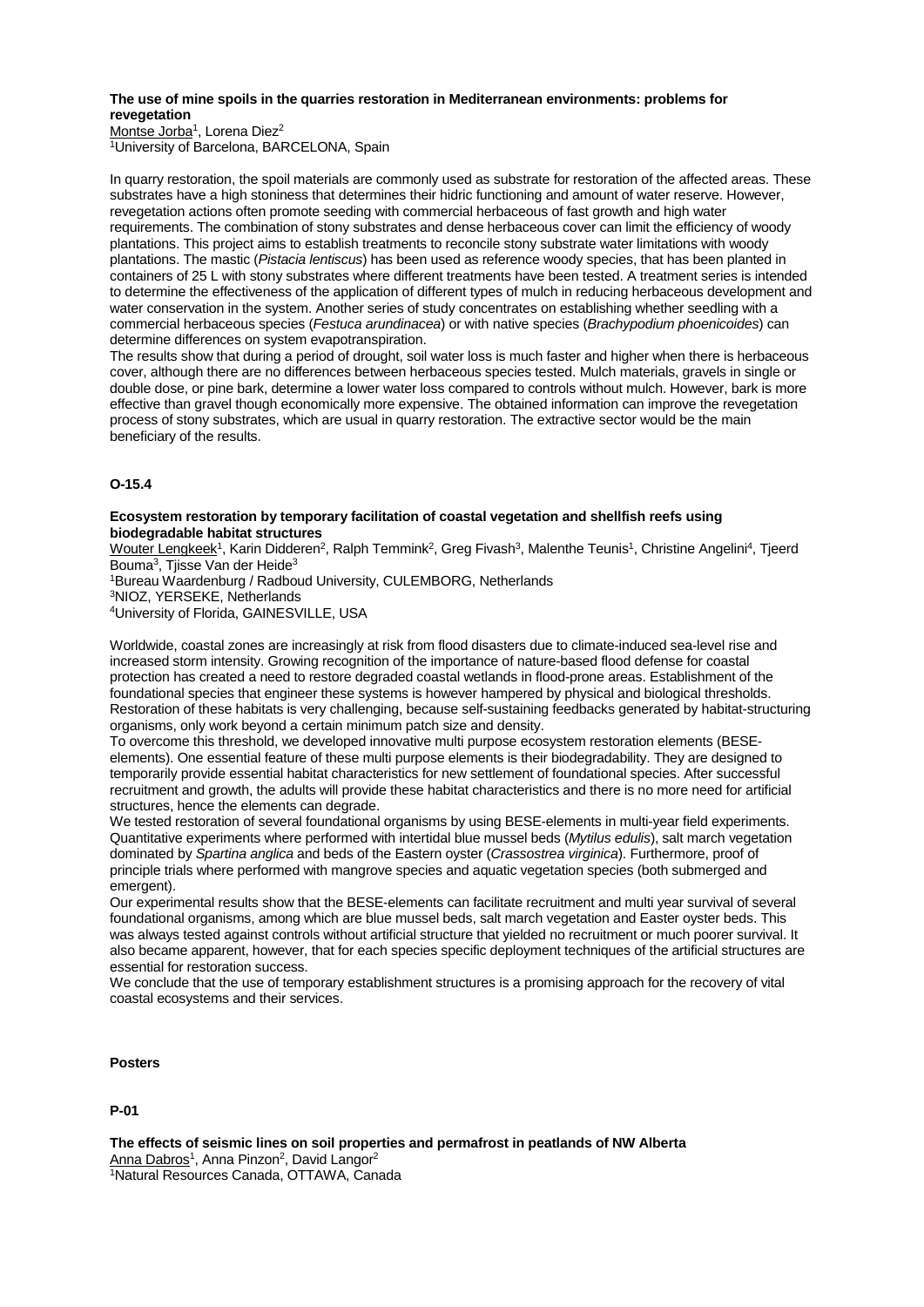Linear features such as seismic lines built through boreal peatlands can have direct impacts on soil moisture and thermal dynamics, permafrost, ecosystem functions such as carbon accumulation and climate regulation, and vegetation recovery. Removal of vegetation reduces water intake and decreases evapotranspiration, which may contribute to higher soil moisture conditions on seismic lines than in the adjacent ecosystems. High moisture makes soils more prone to compaction and subsidence, which further affects moisture and thermal regimes. Within permafrost regions, these impacts may contribute to permafrost thaw and damage. All of these factors lead to reduced chances of vegetation recovery. The objective of our research is to assess the impact of seismic lines in treed peatlands on environmental conditions (light levels, soil moisture, temperature, permafrost presence), and on plant recovery, in comparison to the adjacent treed parts of the peatlands. We also assess if the orientation of the seismic lines (N-S vs. E-W) affects the extent of these impacts. The study is located in the peatlands of northwestern Alberta, Canada, where seismic lines are ubiquitous. We sampled along 22 transects (11 oriented N-S and 11 E-W) running perpendicularly to the seismic line, and extending 75 meters away from the edge of the line in both directions. Preliminary analyses show that soil temperature is lower, and soil moisture and light are higher on the lines in comparison to the adjacent peatland. Permafrost is less likely to occur under the lines in comparison to the adjacent peatlands (especially on the N-S-oriented lines), implying deeper active layer due to more prominent permafrost thaw under the lines. Global warming and positive feedbacks may lead to further permafrost thaw and release of carbon through greenhouse gas emissions. Subsequent analyses will assess the effects of seismic lines on plant recovery.

## **P-02**

### **Synthesizing cumulative threats to restoration and conservation of boreal Woodland Caribou habitat in Canada.**

Richard Winder<sup>1</sup>, Silke Nebel<sup>2</sup>, Eliot McIntire<sup>1</sup> 1Natural Resources Canada, Canadian Forest Service, VICTORIA, B.C., Canada 2Western University, LONDON, ONTARIO, Canada

A growing and diverse number of anthropogenic impacts is affecting populations of Woodland Caribou (*Rangifer tarandus caribou*) in Canada. Restoration and conservation activities are needed to maintain critical habitat. We used the ISO 31010 Bow-tie Risk Assessment Analysis Tool (BRAT) to visually synthesize and evaluate cumulative anthropogenic effects on natural regulation of caribou populations. BRAT frameworks offer a way to analyze cumulative ecological effects at the landscape level while considering the most relevant policy options. Our BRAT synthesis focused on the threatened meta-population of Boreal Caribou in Northeastern British Columbia; it outlines knowledge and regulatory gaps. Climate change emerges as a factor with major knowledge gaps in this context, as well as regulatory uncertainties that currently challenge more precise quantification of risks. The BRAT framework can support decision-making on caribou protection and provide a starting point for analyzing other cumulative effects.

#### **P-03**

#### **Degradation process of Fescue-forbs rangeland in mountain steppe of Mongolia**

Otgontuya Lkhagvajav, Lkhagvajav Namdag High mountain research station of Research Institute of Animal Husbandry, ULAANBAATAR, Mongolia

The total area of *Fescue-forbs* community in Mongolia is 10 million hectares, in account of 8.5% of total rangeland area. *Fescue-forbs* community is the main type of rangeland in mountain steppe. The Mongolian rangeland has degraded for the last decades mainly due to overgrazing and climate change. The main objective of this study is to determine the change of plant community and reduction of abundance and productivity of dominant specie *Festuca lenensis* in last two decades (from1995 to 2015)*.* The main species and main plant functional groups were completely changed in *Fescue-forbs* rangeland in comparison to last two decades. The climate was fluctuated during the study period that was effected in plant growth and biomass productivity. The cover of *Festuca lenensis* was decreased by 99.5% and biomass percentage was decreased by 91.5% in this plant community in last 20 years' time period. The total grass cover has decreased by 95.5% and percentage of grass biomass has decreased by 51.7%. Abundance of *Poa attenuatha, Koeleria cristata* became very few, but *Helictotrichon Schellianum* was destroyed. The species are preferable, desirable, palatable grass species for Mongolian livestock. The *Potentilla acaulis* is main degradation indicator species that is increased by 83.2%. Also some of degradation indicator species such as *Heteropappus altaicus* has increased by 57%*. Arenaria capillaris* is a species with grazing tolerance this was increased by 22.4%. Vegetation cover and biomass difference was significant (P>0.0001) during our study years. Our study aim was to reveal a degradation process of *Fescue-forbs* plant community in mountain steppe of Mongolia.

## **P-04**

**Trees in Niger agroforestry systems to restore soils and enhance farmer resilience to climate change** Mariama Boubou Diallo Oumarou<sup>1</sup>, Irénikatché P. B. Akponikpe<sup>2</sup>, Tougiani Abasse<sup>3</sup>, Dougbedji Fatondji<sup>4</sup>, Euloge K.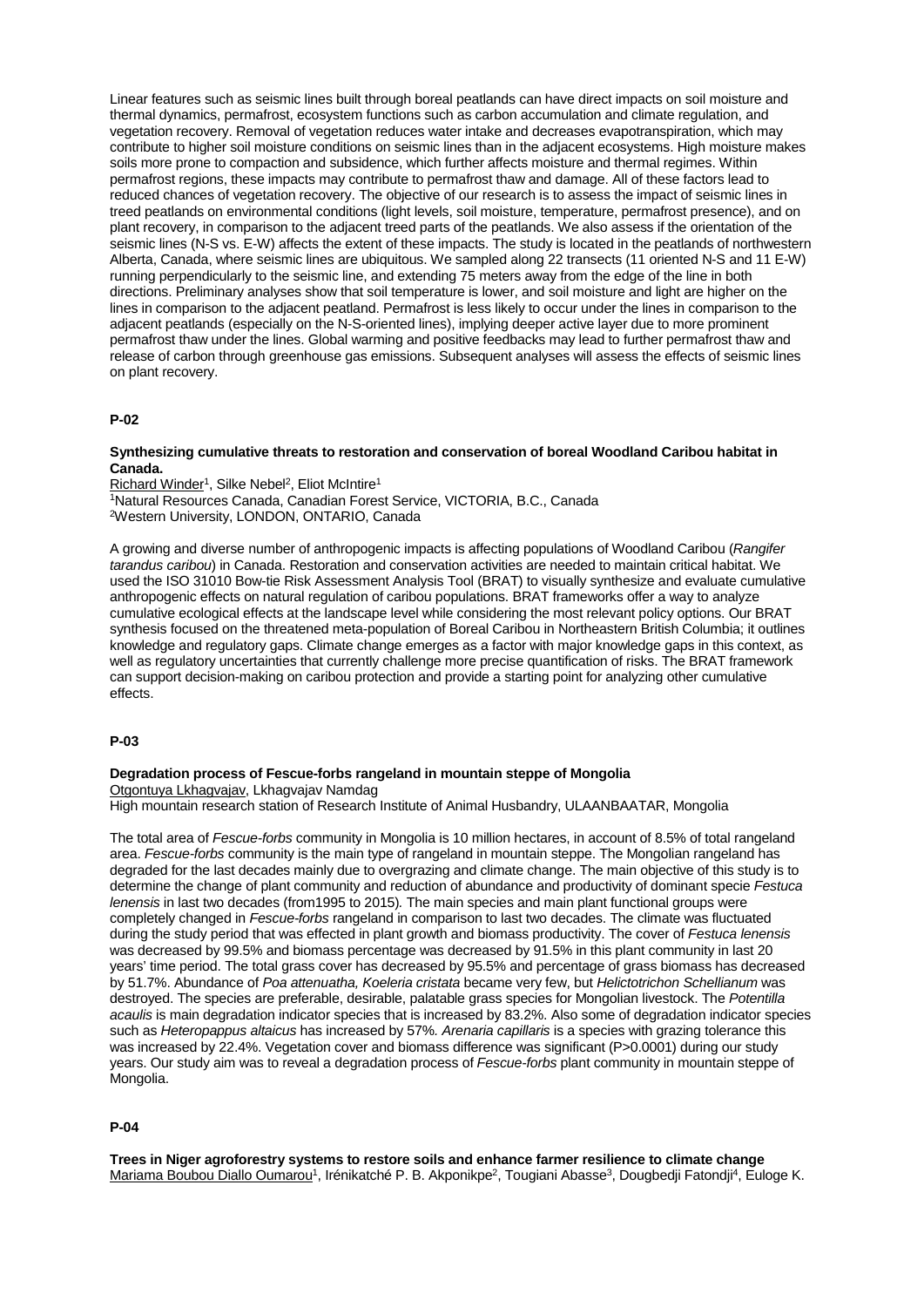#### Agbossou<sup>1</sup>

<sup>1</sup>University of Abomey-Calavi (UAC), NIAMEY, Niger

2Laboratory of Hydraulics and Environmental Modeling (HydroModE-Lab), PARAKOU, Benin (Dahomey)

3Institute of Agronomic Research of Niger (INRAN), NIAMEY, Niger

4ICRISAT Sahelian Center, NIAMEY, Niger

Semi-arid and arid countries, like Niger, is characterized by low soil fertility. Soils used for agriculture are sandy (90%), exposed to rapid degradation and very prone to wind erosion and runoff. Therefore, trees are extensively used by farmers to conserve soils, restore degraded lands and to improve soil fertility. There is a need to know how effective are different tree species used for soils restoration in maintaining and improving soil quality and farmer resilience to climate change. A two years farmers field experiment (2015-2016) was conducted to investigate the impact of tree species on soil fertility and crop yield considering three factors (tree species, crown positions and fertilizer management) which were considered in split-plot design with three replications. Five tree species were investigated: *Annona senegalensis, Balanites aegyptiaca, Faidherbia albida*, *Guiera senegalensis*, and *Piliostigma*  reticulatum and four levels of fertilizer were used: two fertilizer micro-dosing (DAP (2g hill<sup>-1</sup>) and NPK (6g hill<sup>-1</sup>)), manure (20g hill-1) and control. Results showed that the legume trees (*P. reticulatrum* and *F. albida*) improved soil quality and fertility in the long term far better than other species (pH, organic carbon, nitrogen and phosphorus). We found significant differences between species for millet grain yield improvement. *P. reticulatum* and *F. albida* had higher grain yield (1011 and 1005 kg ha<sup>-1</sup>, respectively) in 2015 than other tree species. Fertilizer application improved crop performance than the control and both fertilizer micro-dose rates increased grain yield (748 kg ha-1) better than manure (615 kg ha<sup>-1</sup>). However, tree species combined with fertilizer micro-ding improved more the grain yield and is an effective fertility management practice. Trees selection in farm agroforestry system should not only be guided by mere objective of soil restoration but also by tree species that better improve soil quality, maintain durability and to enhance farm resilience to climate change.

## **P-05**

## **The Role of Restoration and community Resilience to climatic shocks: Experience from Ethiopia.** Aytenew Tatek

Amhara Region Bureau of Agriculture, BAHIR DAR, Ethiopia

Land degradation, deforestation and soil erosion is a rampant phenomenon in Ethiopia. These situations of overexploitation of natural resources have led the country to vicious circle of poverty. To reverse this problem, the government with donors has developed a land restoration program to be implemented in the most affected areas. The last ten years there has been tremendous effort in landscape restoration and halting land degradation through sustainable land Management programs (SLM). The main objective of this study was to assess the impact of restoration efforts on community resilience to climatic shocks. For this study 34 micro-watersheds have been considered from all agro ecological zones of Amhara region, Ethiopia. To frame the study, stratified clustered sampling was applied. The assessment was made during the 2015/16 drought which has been rated as one of the worst drought in Ethiopian history. The result was summarized in seven thematic areas; technology adoption status by community, sediment retentions, impact on biodiversity and biomass, livestock productivity, enhanced water flow, soil fertility change, and protection of the environment. The study revealed that the restoration efforts made the last ten years has positive impact in maintaining soil fertility, increase productivity both in crop and forage biomass, base flow yield of water resources, reduced sediment yield and increased ecosystem services. Through this community resilience to drought and shock has increased. This was clearly observed in the 2015/16 drought and the communities in restored landscapes were be able to cope up with the climatic shock in drought prone areas of Amhara, Ethiopia.

## **P-06**

#### **Mitigating future ecological impacts for restoration: resilience assessments and fire risk modelling of alpine peatlands**

Anita Wild<sup>1</sup>, Regina Magierowski<sup>2</sup> 1Wild Ecology, TASMANIA, Australia 2University of Tasmania, HOBART, Australia

Australian alpine peatlands are restricted to the south-eastern mainland Australian Alps and Tasmania. They are listed nationally as an endangered vegetation community due to limited distribution, past loss and threatening processes. Research has shown that peatlands have suffered a reduction in ecological function and resilience across most of the geographic distribution; this is due to myriad impacts such as pest animal species (specifically horses, pigs and deer), weeds, past wildfires, altered hydrological regimes and climate change. As a result, restoration of these communities is a national priority and detailed assessment of the relative risks and appropriate restoration responses is being undertaken.

Whilst restoration activities have now been undertaken on many of these peatlands, reducing the impacts of future threats to their persistence, in particular wildfire, is now a priority. It is also a specific challenge in the face of changing climate regimes and increased frequency and intensity of wildfires.

The 'Alpine Peatlands Fire Risk Mitigation Planning Project' initiated by Parks Victoria aimed to improve the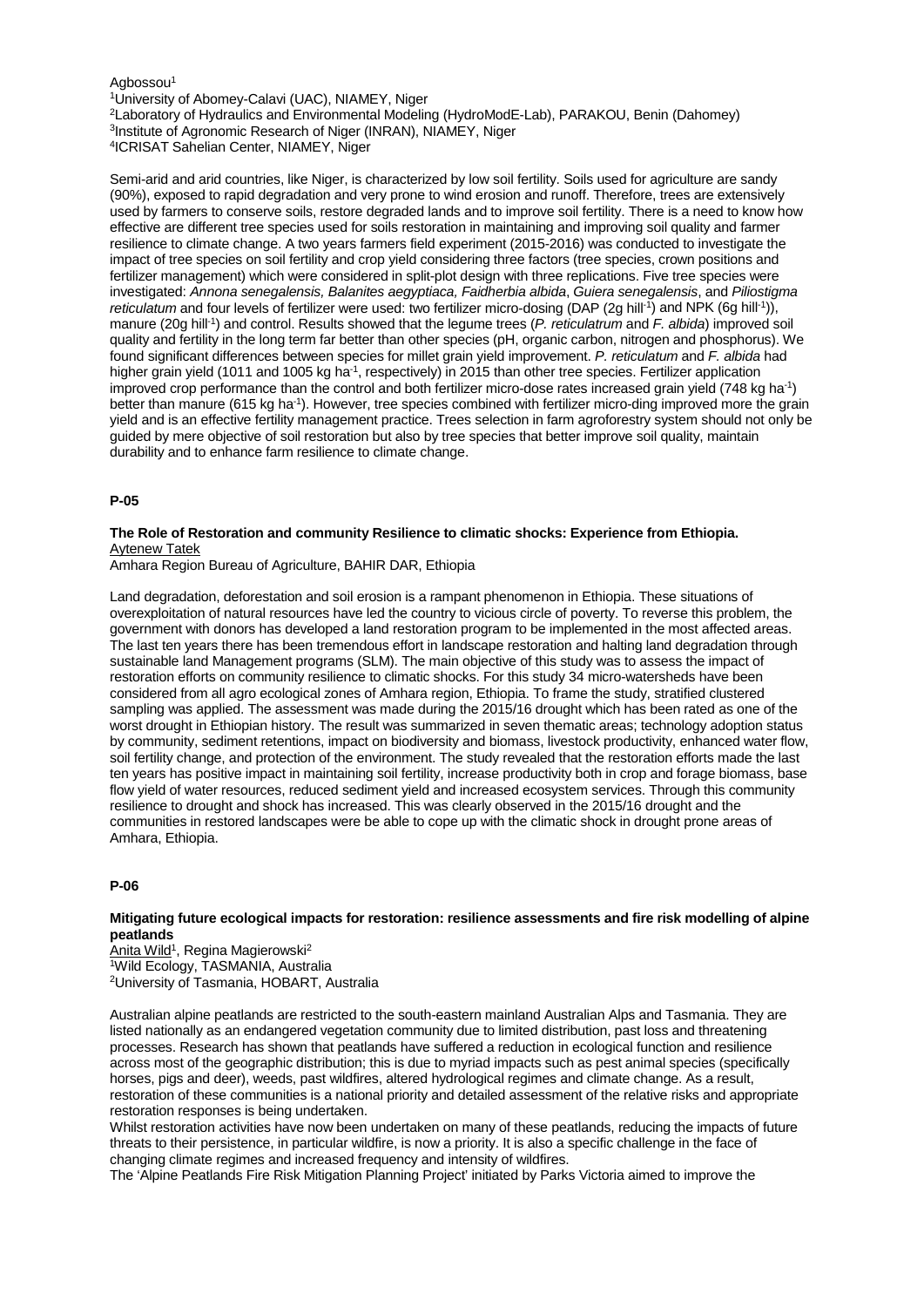management of alpine peatlands by reducing the impacts of wildfire, hazard reduction burns and fire control activities. The project comprised six steps:

1 Analysing factors that influence the susceptibility, flammability and fire intensity

2 Analysis and prioritisation of alpine peatlands based on their resilience and specific values

3 Fire scenario modelling

4 Review of fire prevention and suppression tactics

5 Incorporating peatland-specific fire management activities into the statewide fire planning database and activities 6 Training, implementation and review of guidelines under wildfire scenarios.

This presentation will describe the project outcomes and how they have informed and improved fuel management planning activities such as zoning and hazard reduction burning frequency. The implementation of tactics and planning tool that mitigated risk to alpine peatlands during bushfire response in the 2017 wildfire season are also outlined.

### **P-07**

## **Sustainable management to reduce grasslands grazing pressure and improve household income in northern China**

Yuping Rong

China Agricultural University, BEIJING, China

Increasing livestock grazing pressure in the agro-pastoral region of northern China has resulted in 90% of the pastoral land there being degraded. To examine possible ways to sustainably manage these expansive areas, a formal survey of sheep farmers was conducted, and data from experimental trials were obtained in Hebei Province of northern China. The objectives of this project were to analyze the current livestock production system in northern China and through the use of models provide optimal alternatives for livestock production management. The framework of analysis was based on a multi-stage economic model. The farm survey showed that farmers in this region both cultivate cropland for grains and green feed, which could provide plentiful animal feed during years with poor, low quality grassland growth. Local grassland utilization was communal with yearlong grazing and small amounts of concentration supplements and fodder given for animal survival during winter. Farm survey data were used to run farm management models. The *StageONE* Model analyzed annual feed supply and demand and showed that energy and nutrient supply were always deficient from late-September to May with the current farming system because of poor forage nutrition, low feed availability and inadequate animal management during pen feeding. The gap of the annual feed supply and demand could be reduced by using improved sheep breeds for meat production instead of current breeds that produce wool and poor meat quality. The *StageTWO* Model showed that maximal profits could be achieved by using a combination of seasonal grazing at a grazing intensity of 5.4–6 sheep ha<sup>-1</sup> and pen feeding. In addition, changing lambing time to November would reduce grazing pressure during the summer, which will be beneficial for grassland restoration and enhanced ecosystem services.

## **P-08**

**UN University Land Restoration Training Programme (UNU-LRT): Who are we and what do we do?** Berglind Orradottir, Halldora Traustadottir, Isabel C. Barrio, Hafdis Hanna Aegisdottir UN University Land Restoration Training Programme, REYKJAVIK, Iceland

The mission of the United Nations University Land Restoration Training Programme (UNU-LRT) is to train specialists from developing countries to combat land degradation and restore degraded land, and to assist strengthening institutional capacity and gender equality in the field of land restoration and sustainable land management in developing countries. The programme is implemented jointly by the Agricultural University of Iceland and the Soil Conservation Service of Iceland, and builds on the knowledge and expertise of different partners by liaising with a wide range of Icelandic institutions, other UNU programmes, and international institutions and organisations. UNU-LRT is funded by the Icelandic Ministry for Foreign Affairs as a part of the government's international development cooperation efforts.

UNU-LRT works with individuals and partner institutions that have been identified as playing a significant role in land restoration and sustainable land management in developing countries. The core activity of UNU-LRT is an intensive six-month postgraduate training course on ecological restoration and sustainable management of ecosystems, held annually in Iceland. The training of the fellows is considered a contribution to institutional capacity building. In addition, UNU-LRT organizes short courses in partner countries in collaboration with partner institutions and organizations. These courses are designed and run in cooperation between specialists from UNU-LRT and the partner country, often engaging the expertise of former UNU-LRT fellows. Furthermore, UNU-LRT offers scholarships to support former UNU-LRT fellows to pursue graduate studies at Icelandic universities in land restoration and related subjects.

Since 2007, over 100 fellows from 13 countries in Africa and Central Asia have participated in and graduated from the six-month training programme. The fellows have, so far, come from Egypt, Ethiopia, Ghana, Lesotho, Malawi, Namibia, Niger, Tunisia, Uganda, Kyrgyzstan, Mongolia, Tajikistan and Uzbekistan.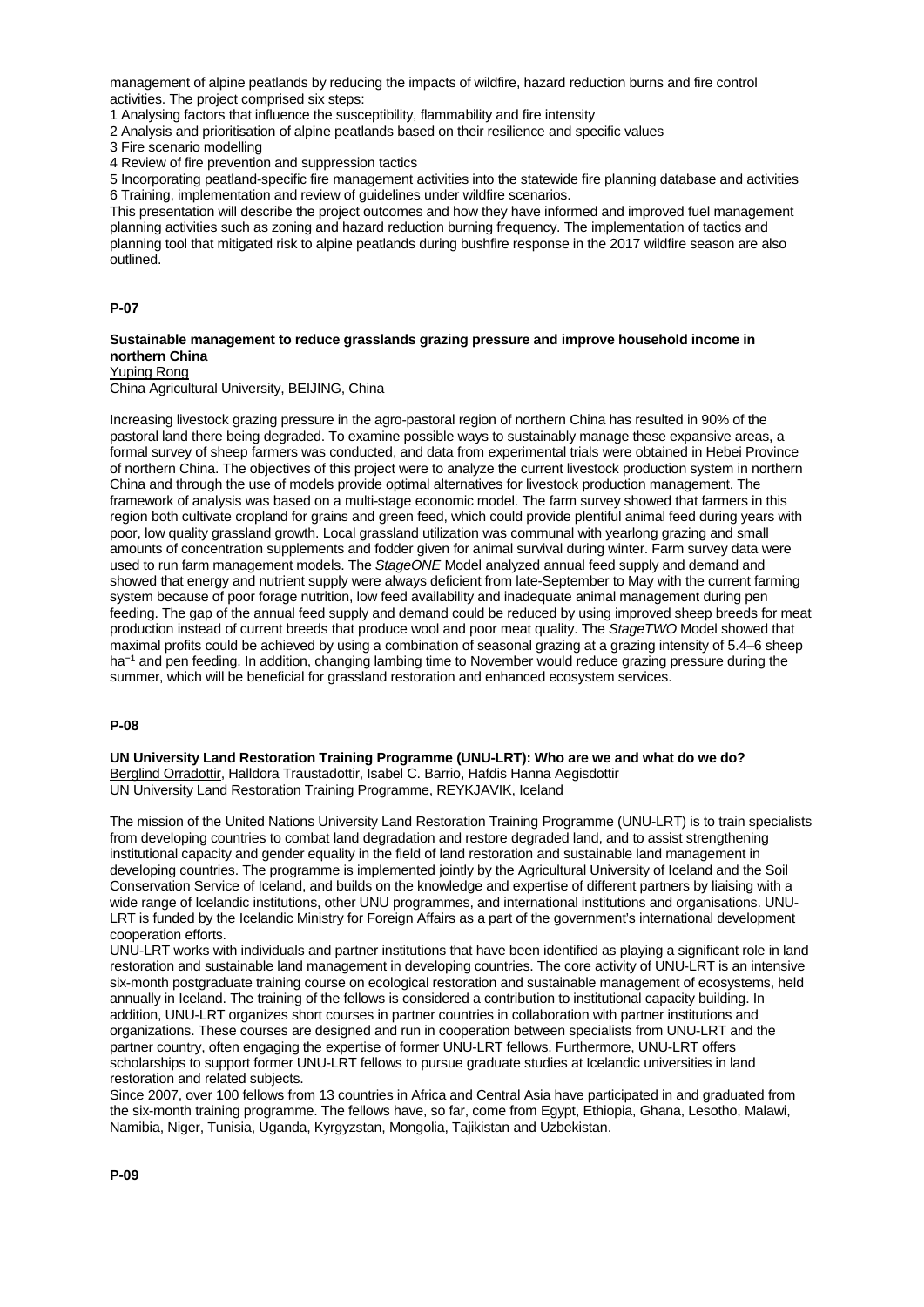### **Results of ESD application as a restoration roadmap in desert region, Mongolia**

Altantsetseg Balt<sup>1</sup>, Bulgamaa Densambuu<sup>2</sup>, Budbaatar Ulambayar<sup>3</sup>, Sumjidmaa Sannemekh<sup>4</sup>, Ankhtsetseg Battur<sup>5</sup> 1Oyu tolgoi LLC, ULAANBAATAR, Mongolia 2Green Gold project, ULAANBAATAR, Mongolia 3ALAMaGAC, ULAANBAATAR, Mongolia 4National Federation of Pasture user group, Mongolia 5National federation of pasture user groups, ULAANBAATAR, Mongolia

Due to desire to put ground wealth of Mongolia into the economic turnover for last two decades, rangeland which is main fundament for the traditional animal husbandry has been decreasing year after year. The non-equilibrium system desert region needs more sound management technologies for restoration. According to Ecological Site Description (ESD) studies in this region and related concepts including State and Transition Models (STMs), *Haloxylon ammodendron* (C.A.Mey) Bunge is the key dominant functional species in ecological site groups, with deep sandy soils without argillic horizons and creates a scattered 'forest'. Species such as *Nitraria sibirica, Corispermum mongolicum, Eragrostis minor, Aristida heymannii* are present in the community. Our work aims to develop sound restoration technology for the deep sandy Ecological site group that shares percent of area impacted by Oyu Tolgoi Mining activities. We've started the restoration program using *Haloxylon ammodendron*, where saplings are prepared byseeds collected from local area and transplanted. Winter survival rate of saplings is 79.7% and in the fourth year width of leafage has increased by 8.7, maximum height by 2.0 and stalk diameter by 2.2. Functioning and the ecosystem service values are being monitored based on the STM which covers the key functional shifts and dynamics of alternative community phases.

# **P-10**

**Effects of deforestation and subsequent devegetation on springfed stream ecosystems in Iceland** Bjarni D. Sigurdsson<sup>1</sup>, Helena M. Stefánsdóttir<sup>1</sup>, Brynhildur Bjarnadóttir<sup>2</sup>, Edda S. Oddsdóttir<sup>3</sup>, Jón S. Ólafsson<sup>4</sup> 1Agricultural University of Iceland, BORGARNES, Iceland

2University of Akureyri, AKUREYRI, Iceland

3Icelandic Forest Research - Mógilsá, REYKJAVIK, Iceland

4Marine and Freshwater Research Institute, REYKJAVIK, Iceland

Large-scale deforestation, loss of vegetation cover and subsequent soil erosion has been an ongoing problem in Iceland through centuries. Loss of vegetation and soil does not only affect the function of the terrestrial ecosystems, but can potentially also affect other linked ecosystems, such as freshwater streams in the same area (catchments). The present study was conducted on eight first order headwater streams and their catchments in southern Iceland where four catchments had been eroded and four had remnant woodland vegetation and soils. The goal was to compare: a) annual litter production within the catchments, b) annual litter transport into streams, c) the decomposition activity of the stream biota and d) biodiversity and functional diversity of both decomposer- and total benthic stream invertebrate communities. The main findings of the study were that terrestrial deforestation/soil erosion has significantly reduced annual litter production (93%) and thereby limited the potential energy inputs into the freshwater ecosystems. Litter transport to streams was, however, not reduced as much as expected (64%) because relatively higher fraction of the annual litter production is blown into the streams in the open, eroded, catchments. Litter decomposition rate was significantly higher in woodland streams and total invertebrate biodiversity or abundance was not strongly related to decomposition responses – but functional diversity was! Total energy inputs in streams in deforested/eroded catchments were smaller, both because of less litter inputs and because of less abundance of shredders.

# **P-11**

#### **Phytogeographic Gradient Analysis in Guatemala: Baseline for Ecological Restoration at the face of Climate Change.**

Zabdi Lopez<sup>1</sup>, Carlos Avendano<sup>2</sup>

1Universidad del Valle de Guatemala, GUATEMALA, Guatemala

2Universidad de San Carlos de Guatemala, GUATEMALA, Guatemala

The Tertiary tectonic evolution of Guatemala in Nuclear Central America, led to the arrangement of complex bioclimatic zones along elevational and continentality gradients. Biotic distribution and composition along such gradients, is resultant of long term evolutionary arrangements, associated to physiologic traits and biogeographic origins. Accelerated planetary change after the 1950's, due to human impacts, is leading to progressive alteration of planetary boundaries, such as Biosphere Integrity and Climate Change, critical for Earth's functioning and human well-being. Modelling of biotic responses to global modification of Holocene climatic parameters, predicts major vertical shifting of vegetation along elevation. However, recent paleoecological data from Latin America is informing that such responses are non-linear and geographic dependent, as it has been observed from paleobotanical reconstructions along Glacial-Interglacial cycles during the Pleistocene. Thus, vegetation inventories become a critical tool to assess biotic responses related to increasing environmental variability. In Guatemala we are studying vegetation distribution and composition along environmental gradients, and assessing responses as a function of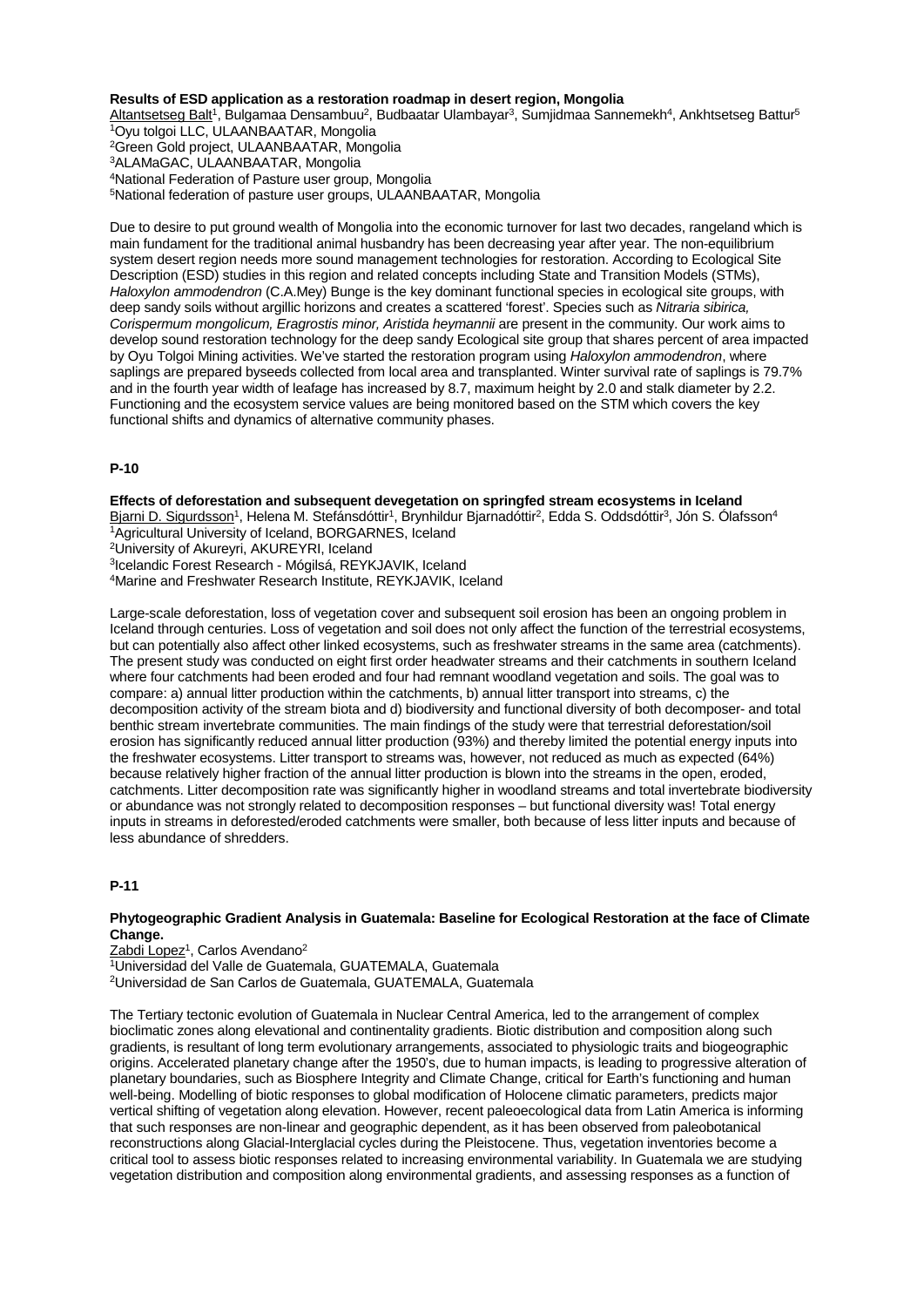one or a combination of the following variables: Climate variability, elevation, geographic tectonic configuration, and phytogeographic origin (which is associated to physiological constraints). Our first environmental gradient analysis findings along Las Verapaces Region, suggest that the distribution of non-generalist plant species, which define vegetation belts, is explained majorly by its phytogeographic origin, which is in turn associated to geophysical heterogeneity (elevation, climate and tectonics). For example, there is a positive correlation between elevation and Laurasian plant species, and negative regarding Amazonian, while Andean are found majorly at intermediate elevations. We are extending this study to different environmental gradients in Guatemala, such as the Cuchumatanes Highlands to Pacific Coastal Lowlands, as a mean to establish an ecological baseline for restoration purposes, which will become critical to assess future biotic adjustments due to climate change.

## **P-12**

## **Assessment of pond restoration with the 'recovery wheel'** MARIE DAIRE<sup>1</sup>, MANON SEGURET<sup>2</sup>, SERAPHINE GRELLIER<sup>3</sup>, FRANCIS ISSELIN-NONDEDEU<sup>4</sup> <sup>1</sup>Ecole Polytechnique de l' Université de Tours, TOURS, France

- <sup>2</sup>Ecole Polytechnique de l'Université de Tours, TOURS, France
- , France

4UMR CNRS 7324 CITERES Université de Tours, TOURS, France

A pond is a stretch of stagnant fresh or salted water, smaller than a lake, with little depth, natural or resulting from human activities The biodiversity and functioning of both natural and artificial ponds are degraded worldwide by several factors such as the increase of suspended particulate matter, eutrophication, pollution, invasive species,...Lately, these phenomena are speeding up due to human intervention and global warming. However, these ecosystems play important ecological roles and provide many ecosystem services; therefore their restoration is important issue. Many restoration criteria should be take into account for evaluating the success of the restoration project and its integration in the natural environment. The 'five-star recovery' system is a tool designed by the Society for Ecological Restoration to evaluate whether the ecosystem is on a self-organizing trajectory to its recovery. This recent system reveals that most restoration projects take few of the eighteen available criteria into account. This poster is a student project which aims to analyze different pond restoration projects worldwide, to review the main restoration methods used and their results. Also, the poster will analyzed several restoration projects by applying the 'five-star recovery' system to determine how many restoration criteria were used and appear to be more important for the success of the operation. The lack of interdisciplinary points of view can have a harmful effect on the restoration

## **P-13**

**Vegetation and soil monitoring in Iceland for early detection and intervention of land degradation** Bryndís Marteinsdóttir, Elín Fjóla Þórarinsdóttir, Guðmundur Halldórsson, Jóhann Þórsson, Kristín Svavarsdóttir, Magnús Þór Einarsson, Sigþrúður Jónsdóttir The Soil Conservation Service of Iceland, HELLA, Iceland

Land degradation is a serious problem in Iceland with almost half of the country classified with considerable or severe erosion. Currently, a long-term national vegetation and soil monitoring programme (GróLind) is being developed in Iceland. GróLind is managed by the Soil Conservation Service of Iceland (SCSI), already funded for 10 years, and based on an agreement between the SCSI, Ministry of Industries and Innovation, the Farmers Association of Iceland and the Icelandic National Associations of Sheep Farmers.

The aim of the programme is to 1) assess the conditions of vegetation and soil resources in Iceland and examine changes over time, and 2) develop indicators for sustainable land-use. The focus will be on monitoring variables linked to ecosystem functions and structure to estimate the conditions and detect any changes over time. The programme will be based on an adaptive monitoring approach, span several spatial scales and focus on land-use, vegetation and soils. Satellite images will provide large-scale data, while drones and on-site ecosystem analyses, by land users and specialists, will be used for obtaining higher resolution data. The programme will develop indicators of sustainable land-use, using experiments, available information and results from the monitoring programme. Emphasis is placed on collaboration with stakeholders and among institutions.

The data will be used to identify areas where changes in land-use and/or revegetation efforts are needed. The overall goal is to use these ecological data to promote, in collaboration with stakeholders, sustainable land management in Iceland.

## **P-14**

## **Forest restoration monitoring and generation of adaptive management recommendations through images obtained by UAV/LIDAR**

Bruna Paolinelli Reis<sup>1</sup>, Sebastião Venâncio Martins<sup>2</sup>, Elpídio Inácio Fernandes Filho<sup>2</sup>, Tathiane Santi Sarcinelli<sup>3</sup>, José Marinaldo Gleriani<sup>2</sup>, Helio Garcia Leite<sup>2</sup>, Melinda Halassy<sup>1</sup>

1MTA Centre for Ecological Research, VÁCRÁTÓT, Hungary

2Universidade Federal de Viçosa, VIÇOSA, Brazil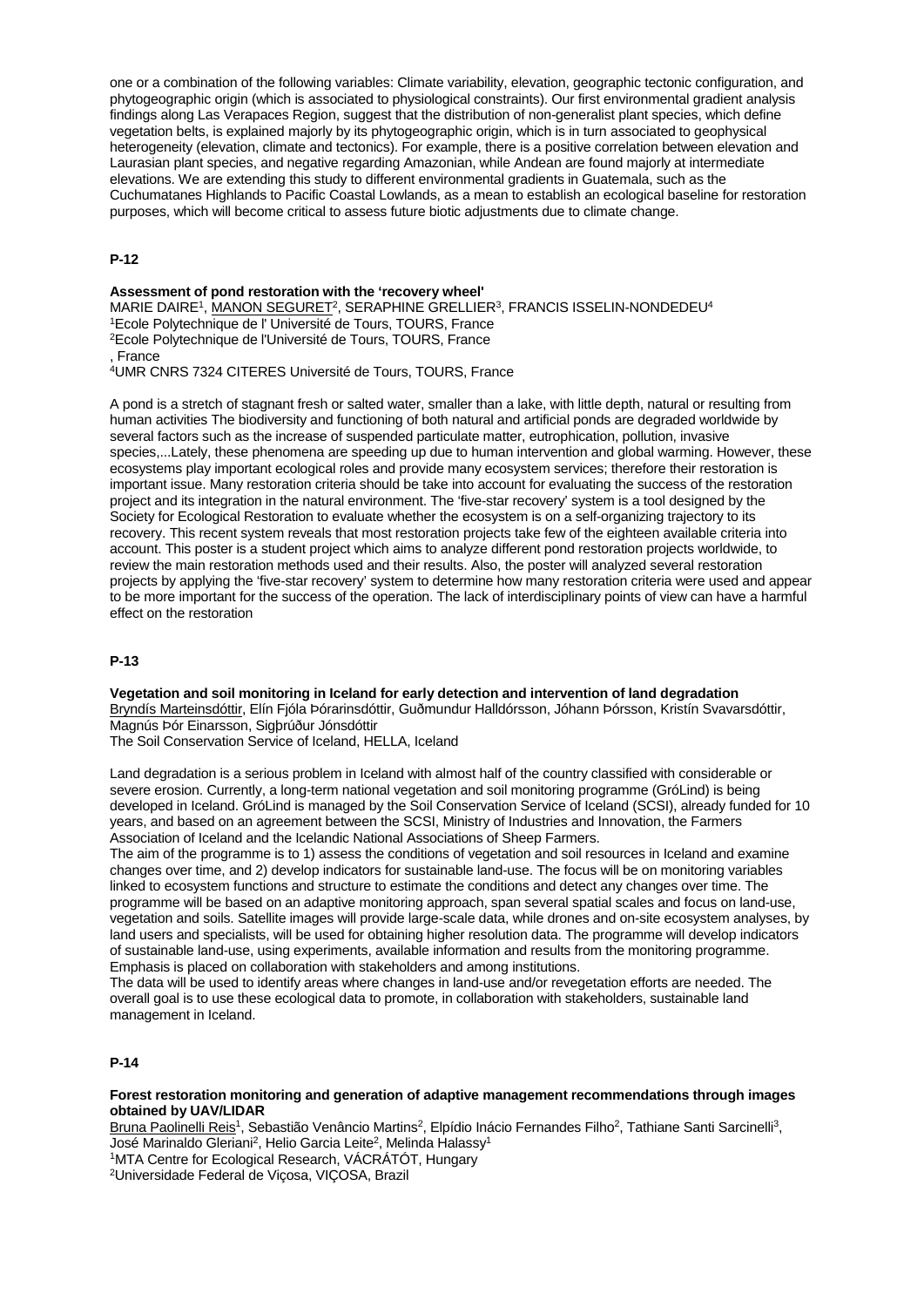### 3FIBRIA CELULOSE S.A, ARACRUZ, Brazil

Monitoring and evaluating restoration is a challenge especially in large-scale projects, but the remote monitoring of indicators with the use of synoptic, multispectral and multitemporal data allows us to gauge the trajectory of the restoration process. The objective of this study was to develop a methodology for monitoring forest restoration through images obtained by Unmanned Aerial Vehicle (UAV) and Light Detection and Ranging (LIDAR), in order to generate accurate adaptive management recommendations. The study was carried out in private forest restoration areas with more than 48 months of implementation, in the state of Bahia and Espírito Santo, Brazil. We used images of Canon S110 NIR camera on UAV and a composition of LIDAR data for monitoring. The monitored restoration indicator was the land cover separated in three classes: canopy cover, bare soil and grasses cover. Images were classified with Maximum Likelihood (ML) and Random Forest (RF) algorithms. The values "�"�of the classification accuracy (Kappa Index and Overall Accuracy) and visual evaluation of the images were excellent for all combinations of methods (UAV or LIDAR) and algorithms used. When algorithms efficiency was compared, RF presented better performance than ML with significant difference (UAV:  $\overline{Z}$  = 14.55 and LIDAR:  $\overline{Z}$  = 5.74), but when imaging methods (UAV and LIDAR) were compared, there were no significant differences. For generation of adaptive management recommendations, the area occupied by different land cover classes was calculated by restoration polygon and an expert system was elaborated to define recommendations through ArcGIS software. There was little difference between recommendations generated by UAV and LIDAR images and the most common recommendation was weeding (grass control) combined with densification (planting with native species). The monitoring methodology suggested by this study was efficient, and can be considered promising to monitor areas in restoration process, especially on a large scale.

## **P-15**

### **Nutrient enrichment and changes in plant species at >300 years abandoned farms in Iceland** Friðþór Sófus Sigurmundsson

University of Iceland, REYKJAVÍK, Iceland

Iceland was the last large island colonized by man in the world. The settlement of Iceland by Viking farmers has occurred since 870s AD. Vikings were sheep-, horse-, and cattle farmers while grazing was the dominant form of livestock feeding in the past. How long can be such effects of farming activities detectable on plant species composition, biomass and soil chemical properties after abandonment of the farms?

We studied seven abandoned farms in Rangárvellir, in the close vicinity of volcano Hekla in southern Iceland. These farms were abandoned because of volcanic eruptions and tephra deposition, extreme dust storms, or earthquake, since 17th to 20th century. In all farms, we recorded differences in plant species composition between vegetation on ruins of farms or close to ruins and control vegetation outside the farms. Species typical for ruins of farms were Alopecurus pratensis, Equisetum pratense, E. arvense, Rumex acetosa, Elytrigia repens, and Poa pratensis. Species typical for controls outside of farms were Festuca vivipara, Luzula multiflora, Carex bigelowii, Potentilla crantzii, and Galium boreale. Plant available content of P, K, Ca, Mg, Zn, Cu, Fe, Mn, and total N content were higher in upper 10 cm soil layer on abandoned farms than in controls outside the farms. Content of P, K, Ca, and Mg was higher in above ground biomass from abandoned farms than from controls and vice versa in the case of Fe, Mn, Zn, and Cu.

Changes in the vegetation, plant nutrition and soil chemical properties caused by farming activities can be visible at least for several hundred years after the farm abandonment in Rangárvellir, Iceland. Such changes can be visible even in the area with volcanic eruptions and with tephra deposition.

#### **P-16**

## **Monitoring Mitigation Peatlands/Wetlands in Northern Minnesota, USA**

Kurt Johnson, Paul Meysembourg

University of Minnesota Duluth/Natural Resources Research Institute, DULUTH, USA

Wetland mitigation policy in the U.S. is based on a three-step process---avoidance, minimization, and compensation, which must be observed in permitting projects with potential wetland impacts. Unavoidable wetland impacts due to road construction, mining and other development in northern Minnesota are compensated by creating or restoring mitigation wetlands. Regulatory performance standards for mitigation wetlands generally specify consideration of wetland hydrology, soils and vegetation. Given proper conditions and management, these factors gradually evolve over time to resemble natural wetlands. Therefore, to ensure compliance and mitigation credit, long-term monitoring of water levels and invasive species must be implemented.

However, monitoring challenges arise due to the increasing preference for larger watershed and landscape scale restoration projects. Long-term monitoring of these large mitigation sites can be difficult to conduct and fund, and according to state and federal regulatory agencies, is a primary reason for failure and non-compliance, resulting in subsequent wetland credit devaluation. As a result, there is an urgent need for cost effective and accurate vegetation assessment methods.

Studies conducted at the Natural Resources Research Institute have included monitoring of peatland/wetland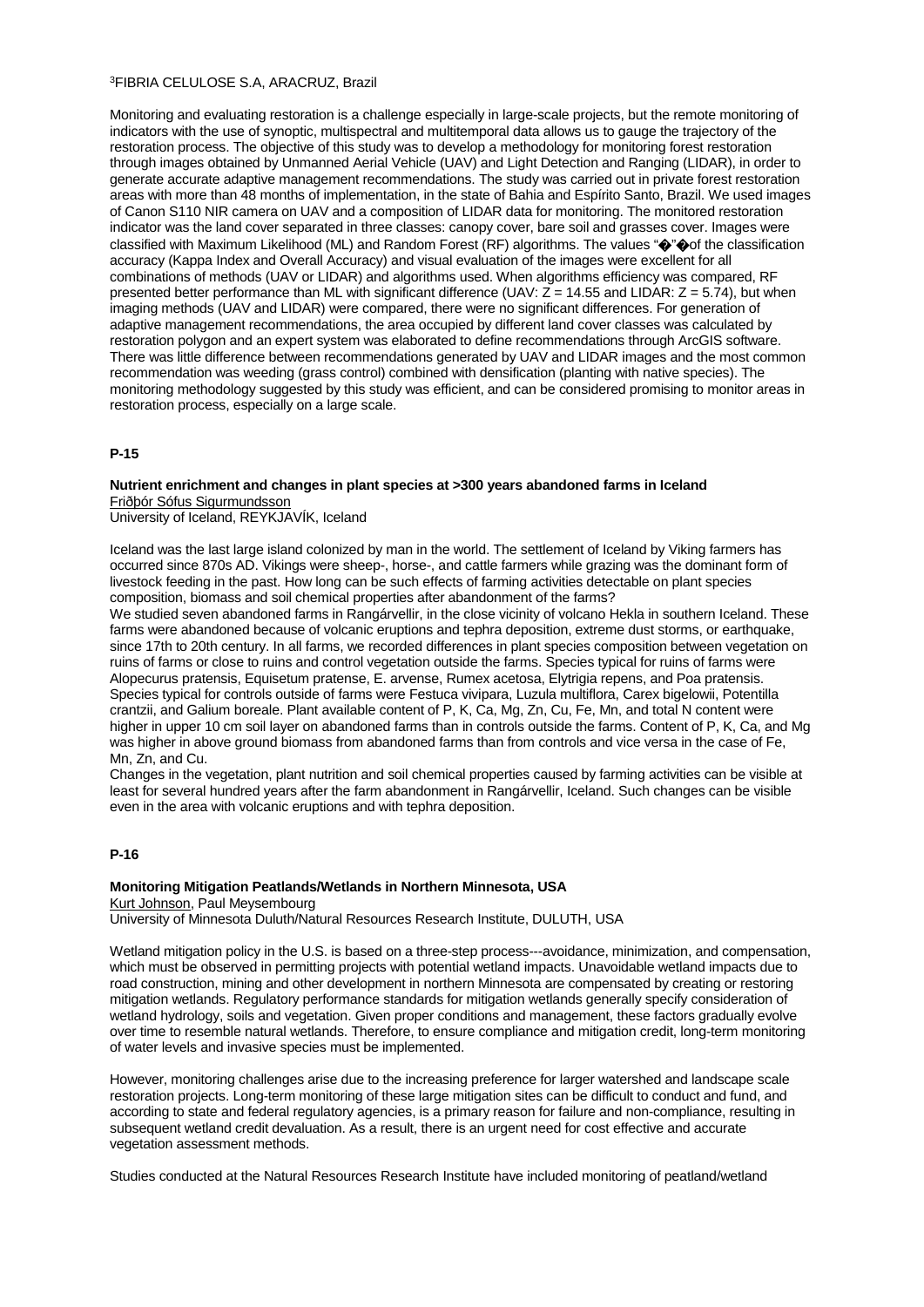mitigation sites ranging in size from 0.25 to 200 hectares. Wetland assessment methods have evolved over time to become more accurate and efficient. Early studies relied on relevé surveys of randomly placed rectangular plots. To better quantify wetland plant community extent and quality, a revised technique utilizing the Step Point Intercept Method and GPS mapping was employed. With this method the Rapid Floristic Quality Assessment (FQA) could also be used to determine plant community vegetation quality. Current research is focused on the use of unmanned aircraft systems (drones) to photograph large mitigation sites annually, followed by limited ground truthing and analysis of the photos using GIS technology. This will allow for adaptive management such as water level adjustment and invasive species control.

## **P-17**

#### **Drone mapping and multispectral indices as a tool for monitoring of mire ecosystems restoration** Raimo Pajula<sup>1</sup>, Laimdota Truus<sup>2</sup>, Kairi Sepp<sup>2</sup>

1Tallinn University, TALLINN, Estonia

Mires as globally important ecosystems are largely disturbed by human activities like drainage, agriculture, forestry, peat cutting and urbanisation. Therefore, the conservation and restoration of mire ecosystems is highly actual. Life project LIFE15 CCM/DE/000138 "Reduction of CO2-emissions by restoring degraded peatlands in Northern European Lowland - LIFE Peat Restore (2016-2020) established aimed to restore mire water regime, ecosystems and natural carbon balance. In Estonia the Läänemaa-Suursoo project site (area 3343 ha) selected. Drone mapping included to the restoration project for following tasks: a) to map plant communities and their state over the study area; b) to follow changes in the plant communities after restoration and to relate these to the changes in carbon balance.

70 permanent plots (each contains three 2x2 m reveals) established for on-site mire plant communities monitoring and carbon fluxes measurements. Borders of the permanent plots marked by tape to visualize plots for drone mapping. Two different drone platforms are in use: a) *DJI Phantom 4 pro* with standard RGB camera; b) *SenseFly eBee* with *Parrot Sequoia* multispectral camera (4 spectral bands: green, red, red edge, near infrared). Automatic pre-planned flight missions used for both drone flights. Captured images were processed with *Pix4D mapper* software to generate high-resolution georeferenced aerial photo mosaics and multispectral index maps. Plant communities with different species composition and cover reflect spectral bands in different rate. Therefore vegetation spectral indices carry information about mire plant communities and can reflect state and disturbances of the mire ecosystems. First results indicate that normalized difference vegetation index (NDVI) reflect well density of mire communities grass and shrub layers. Sphagnum-dominated communities are characterized by relatively low NDVI values compared with sedge-dominated communities. Lower NDVI value tend to reflect more natural and valuable communities, higher NDVI reflects lower natural value of communities and stronger impact of drainage.

## **P-18**

## **Designing strategy and planning activities for and by a private restoration project in Chilean Patagonia** Elena Sobakina

PPA Pichimahuida, PATAGONIA, Chile

A case study of a nature restoration project conducted entirely by private means with no institutional, financial support or staff.

The setting: the ecosystem in region Aysén (Chile) was destroyed in the first half of XX century by deliberate fires and subsequent cattle grazing. It led to massive deforestation, biodiversity loss, acute soil loss, erosion - a silenced massive ecological disaster.

The project: a piece of this destroyed land (1800 ha) was bought in 2006 and assigned a private protected area status. A restoration project was designed, experience gained and added to the previous (UNEP) by the owners. 12 years after the successes are evident and further challenges identified.

The main success is the programme of reforestation for native woodland restoration, partly supported by Conaf under Chilean law 20283. To date more than 220 000 trees were planted with a survival rate of 85%. Restoration of wetlands, erosion control, good natural regrowth and active wildlife and birdlife can be added to the list.

Suitable principles, approaches, criteria and protocols were developed. A choice in restoration philosophy had to be made.

The ongoing challenges and solutions include: identifying achievable goals, prioritisation (such as protection for restoration vs conservation, observation and experience vs. scientific research, invasive species management, native restoration vs. novel ecosystem, etc.), ensuring privacy of nature, uncontrolled development of tourism in the region, relation to scientific world.

Operational solutions: different types of small independent organic energy and other sources, collection and storage of seeds for restoration, non-invasive nature observation methods, etc. Legal protection for future is considered at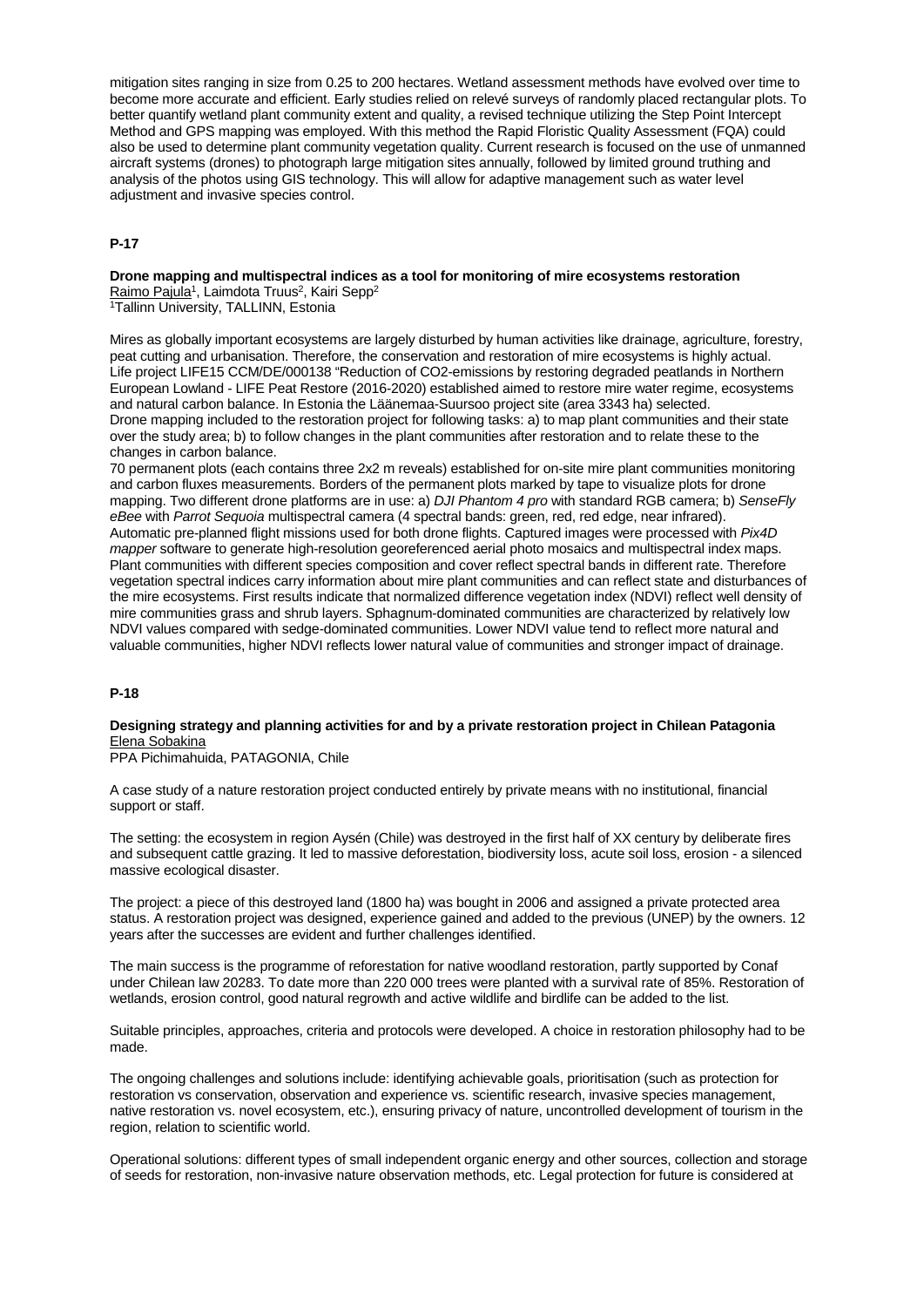present: stewardship vs. easements, In Rem right of conservation, compensation agreements.

Project management: adding to professional skills in international law and management courses on ecosystems and nature restoration, joining international restoration and land protection networks.

A tailor-made website developed : www.pichimahuida.info

#### **P-19**

# **Restoration planning in Western taiga habitat type in Estonia**

Teele Paluots, Henn Korjus

Estonian University of Life Sciences, TARTU, Estonia

Western taiga habitats include natural old forests as well as young forest stages that naturally develop after disturbances (e.g. fire or storm). According to EIONET (2018) Western Taiga habitats cover almost 27 000 km<sup>2</sup> of forests in Boreal region, which is 21.6% of total terrestrial Natura 2000 area (124 645 km<sup>2</sup>) (Natura Barometer 2017) in member countries where it occurs: Estonia, Finland, Latvia, Lithuania and Sweden. By the range of this habitat, it is considered in favorable status in member countries but overall assessment, including structure, functions and future prospects, shows that conservation status is unfavorable for the habitat in these countries. Estonia has 7785  $km<sup>2</sup>$  (17.2% of terrestrial area) of Natura 2000 areas, which makes Western taiga with 700 km<sup>2</sup> (9% of Natura areas) the most represented forest habitat type. The main pressures and threats for this habitat are removal of dead and dying trees (CWD), thinning of tree layer and forestry clearance. The high importance conservation measures for future include: restoration of forest habitats, adaptive forest management, establishing wilderness areas and allowing different succession stages.

For better understanding of different forest structures in Western taiga habitat type, we established 100 research plots within the Estonian Network of Forest Research Plots (ENFRP). Besides traditional methods, these plots are also used for detailed monitoring of CWD and its decomposition. The data of forest structure in different sites gives an opportunity to develop better instructions for ecological forest management and restoration planning. Usually forest data describes the mean values (height, diameter, age) in forest stands in Estonia. Alternatively we could use more unconventional way and take forest structural elements at the focus of forest inventory also. For management decisions, forest structure can be assessed from LIDAR measurements also and this can be combined with biological knowledge.

#### **P-20**

**The ENABLE Consortium: integrated landscape management based on sustainable business models** Eva Rood1, Berglind Orradottir2, Isabel Catalan Barrio2, Joris de Vente3, Simon W Moolenaar4 1Erasmus University Rotterdam, ROTTERDAM, Netherlands 2UN University Land Restoration Training Programme, REYKJAVIK, Iceland

3Spanish National Research Council (CEBAS-CSIC), MURCIA, Spain

4Commonland, AMSTERDAM, Netherlands

Landscape degradation is a global challenge. The design and implementation of effective landscape restoration and sustainable land management (SLM) is especially complex because multiple stakeholders with very different interests and priorities are involved. Optimizing the impact of restoration and SLM and reaching win-win solutions requires professionals who can bridge the gaps between ecology and economy, environment and business. However, while there is a clear need for training future practitioners to deal with global challenges as defined in the UN Sustainable Development Goals, such an education is currently lacking.

The ENABLE-consortium is an Erasmus+ co-funded programme that aims at developing a European education platform involving academics, private businesses, public sectors and NGOs. The goal of ENABLE is to raise awareness about the benefits of integrated landscape management based on sustainable business models. The activities of the ENABLE Consortium so far have included the development of a Massive Open Online Course (MOOC) on business approaches to sustainable landscape restoration. ENABLE is also developing a portfolio of teaching cases on various approaches to land restoration in different contexts targeted to business students and practitioners. Another outcome of ENABLE will be the establishment of a Community of Practice (CoP), where participants can exchange knowledge, expertise and contacts on landscape restoration with a business approach. The ENABLE consortium highlights the necessity of multi stakeholder partnerships, holistic thinking, and consideration of 4 returns of restoration (inspiration, social capital, natural capital and financial capital) to accelerate large scale implementation of landscape restoration and sustainable land management.

## **P-21**

**Rangeland resources as a life support for human beings, birds, plants and animals** Ramatsoku Rampai Ministry of Forestry and Land Reclamation, MASERU, Lesotho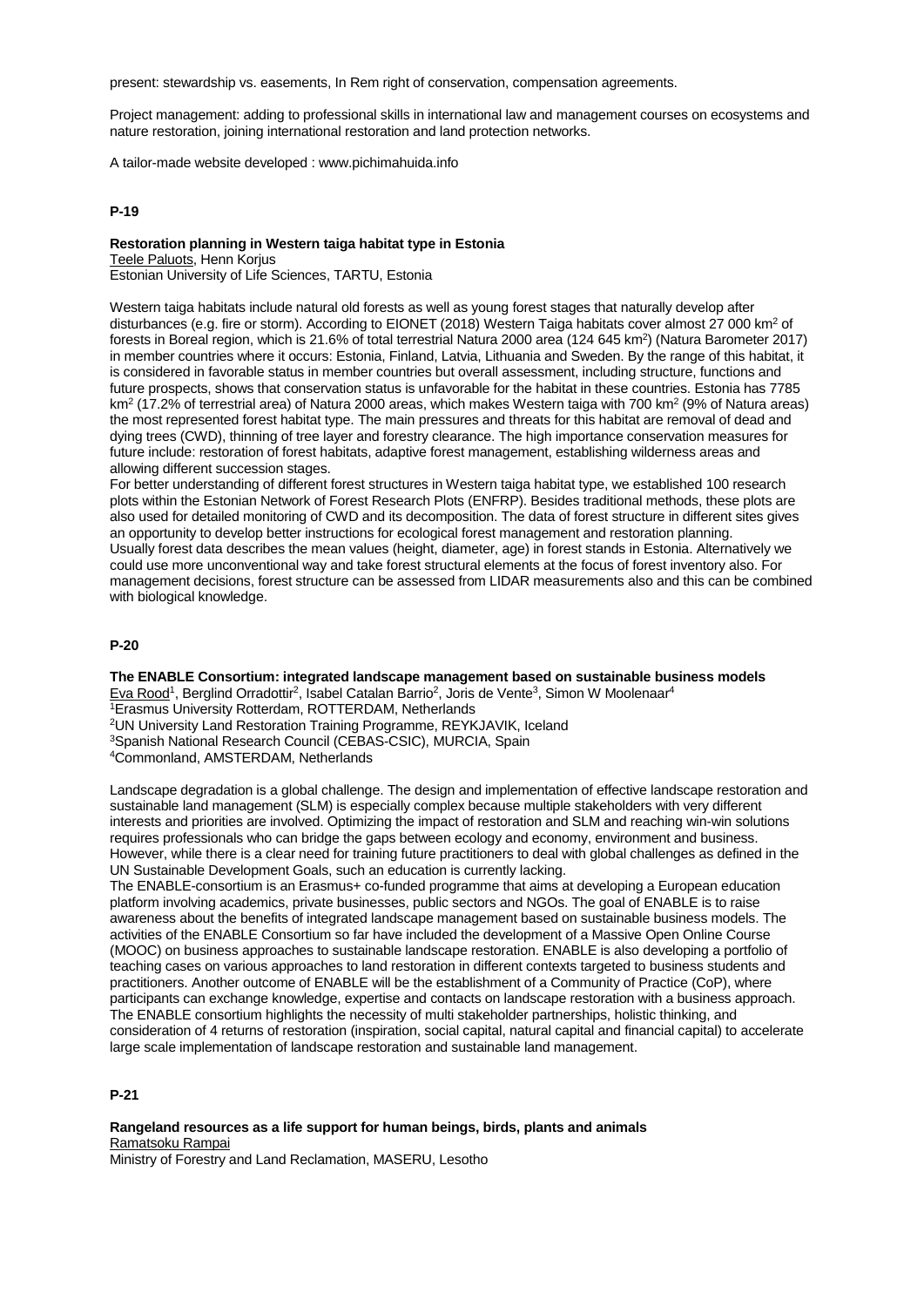The Kingdom of Lesotho has total suface area of about 30 355 square kilometers of which around 60% is estimated to be rangelands, which are primarily used for grazing livestock. Excessive livestock grazing, changes in land use patterns, such as enchroachment of settlements and cultivation in rangelands, excessive livestock numbers and climatic changes such as prolonged winters, droughts and erratic rainfall have intensified pressure on rangelands and have caused extensive land degradation and soil erosion. Lesotho is now described as a site of widespread environmental degradation. This conditions have negatively affected socio-economic, cultural as well as ecological demands, thus threatening people's livelihoods.

In response to the above-mentioned effects of unsustainable range resources management practices, a study on grassland restoration in Lesotho was carried out. The two main objectives of the study were to take a biophysical baseline survey for systematic landscape-level assessment of soil and ecosystem health. Secondly, the study aimed at investigating effects of different intervention measures on degraded rangelands. The study was further aimed at determining appropriate and sustainable guidelines and strategies for rehabilitation and restoration through ecologically sound methods.

The study was carried out by assessing processes of land degradation and effectiveness of rehabilitation measures overtime. The Land Degradation Surveillance Framework (LDSF) was used for measuring indicators of health of ecosystem, including vegetation cover, structure and floristic composition, historic land use, visible signs of soil degradation and soil physical characteristics. Furthermore, rangeland assessments were carried out on rehabilitated sites.

The results showed that Lesotho is faced with severe land degradation, extinction of native flora and fauna, loss of biodiversity and shrubfication. It is therefore important that a healthy and balanced ecosystem is maintained to sustain the biodiversity through reseeding of denuded rangelands, removal of invasive shrub species and proper rangelands and wetlands management

## **P-22**

## **VEGETATION AND SOIL FERTILITY RESTORATION IN NATURAL AND AGROECOSYSTEMS IN SALIMA, MALAWI**

Harrington Nyirenda, Paxie Chirwa, Coert Geldenhuys, Emeline Assede University of Pretoria, PRETORIA, South Africa

Land and forest restoration is influenced by different approaches to land use management. A study was conducted to assess the natural restoration potential for vegetation and soil condition in the three land use types of protected forest area (PFA), harvested woodland (HW) and traditional agriculture (TA) in the Miombo woodlands in Salima Malawi. Data were collected from 42 plots on the number of tree species, diameter at breast height, regenerations and soil properties. The study found that there was significantly ( $p < 0.05$ ) higher tree species diversity and stem density in the HW. The HW and TA showed stable tree populations while the PFA was characterized with an ageing tree population. Regenerations were also significantly higher ( $p < 0.05$ ) in the HW and TA fields than in the PFA. While OM and associated OC was higher in the PFA and HW (p < 0.05), there were no statistical differences in levels of phosphorus, potassium and pH across PFA, HW and TA. However, soil physical properties were enhanced in PA and HW with significantly lower ( $p < 0.05$ ) bulk density than in TA fields. The study also found that disturbance in the form of HW and TA contributed to improved species diversity, stem density and increased regenerations for Miombo woodlands. The study concluded that tree diversity may not be achieved in strictly PFA and therefore, recommended that a 'suite' of management measures would be required to balance conservation and promotion of tree diversity. On the other hand, soil fertility levels decreased in the agroecosystem compared to PFA and HW presumably due to continuous cropping. It is therefore recommended that soil improving trees should with high numbers of *Faidherbia albida* and *Philenoptera violacea* species.

## **P-23**

## **The Mountain forests of Kyrgyzstan in the conditions of climate change, problems and solutions** Zhyrgalbek Kozhomberdiev

Public Foundation CAMP Alatoo, BISHKEK, Kyrgyzstan

Kyrgyzstan belongs to a region with very limited forest cover. The forests are unevenly distributed throughout the republic. The area of the forest counts only 5.6 % of total area of the country. They fulfill, first of all, the environmentforming and nature protection functions. They are all attributed to the first category of the rating system of the USSR for forest importance, the Fundamentals of Forestry Legislation of the USSR. Therefore, cuttings are only allowed to ensure forest health and restoration.

According to the climatic observations the average annual temperature in the Kyrgyz Republic increased by 0.8°C in the 21st century, the annual rainfall increased by 6%. Beside of that the climate change scenarios indicate an increase in the average annual temperature by 2°C by 2050, compared to the base period from 1960 to 1990. These changes are affecting ecosystems as for example progressive desiccation of slopes and degradation of mountain vegetation. According to reports, over the past 25 years, the boundary of desertification has advanced to the mountains by 500m vertically. Here a whole series of southern semi-desert and desert plants appeared, never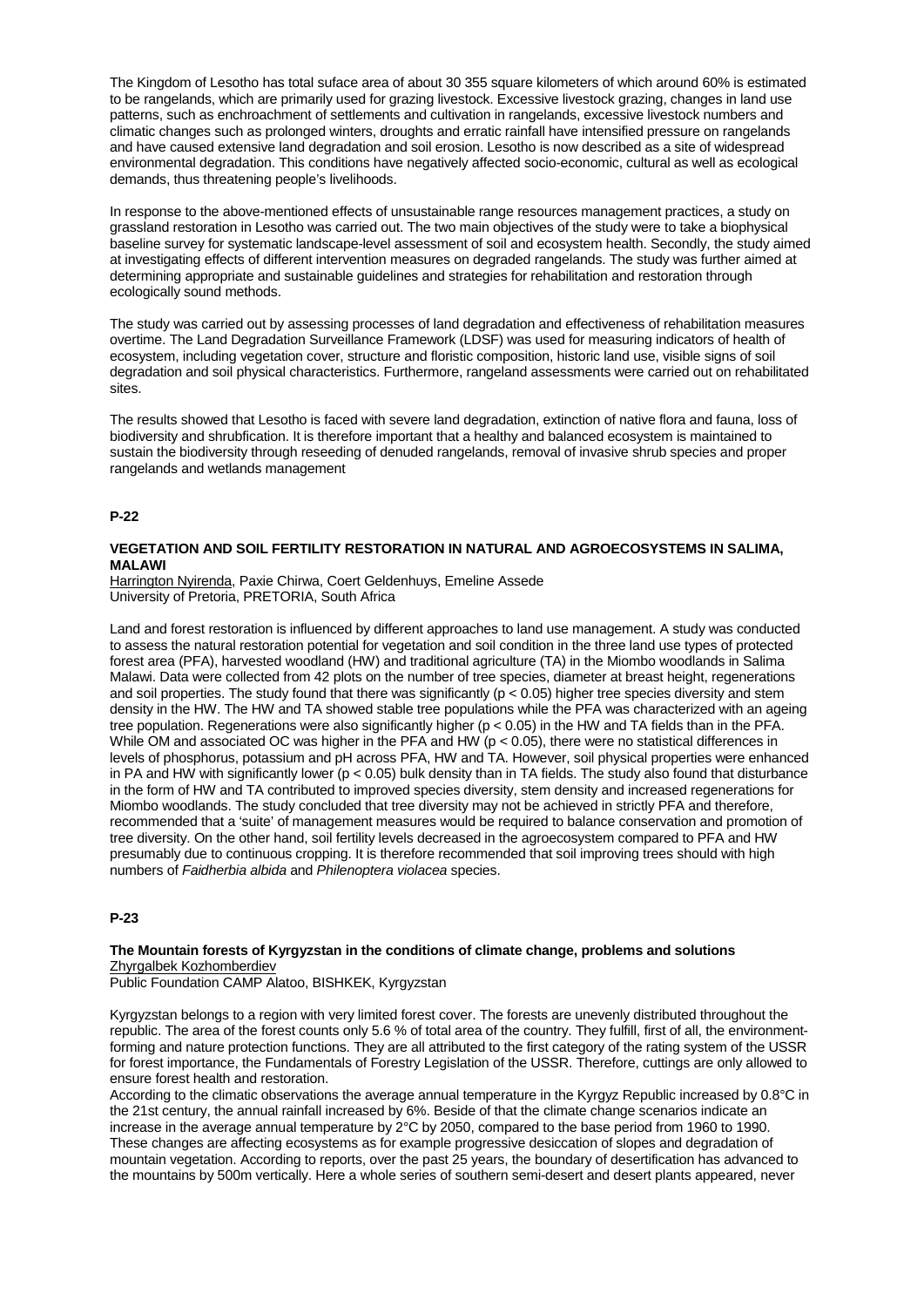before growing in these areas.

Global warming of the climate, according to expert assessments, will lead to a slight shift in the boundaries of forest belts in Kyrgyzstan up the mountain slopes. It will possibly change the structure of tree and shrub species towards a higher proportion of xeromorphic species.

However, the dynamics of forest ecosystems can be stimulated by establishing forest plantations, taking into account the forest growing conditions and development of measures to promote natural regeneration. To do this, it is necessary to prevent anthropogenic causes of degradation, like: a) intensive and unregulated grazing across the whole forest ecosystem; b) population and livestock growth in mountain areas; c) the increased usage for recreational purposes.

## **P-24**

**Fire effects on indigenous tree species in the Guinea savanna: implications for climate change mitigation** Esther Ekua Amoako<sup>1</sup>, Gordana KRANJAC-BERISAVLJEVIC<sup>2</sup>, Salome MISANA<sup>3</sup> <sup>1</sup>University for Development Studies, Ghana, TAMALE, Ghana 2University for Development Studies, TAMALE, Ghana

3University of Dar es Salaam, DAR ES SALAAM, Tanzania

The indiscriminate burning of vegetation is a common practice in the Guinea Savanna of Ghana. Burning begins at the onset of the dry season (November) and lasts until the end (April). This study investigated the effects of time of burning on tree diversity and density in the study area. A total of 36 (10 m x 10 m) quadrats were randomly demarcated within a three treatments of early and late dry season burning and non-burning study plots at the Mole National Park, Ghana. Samples were taken in the March, a few weeks after the late burning period. Twenty-seven different species belonging to fourteen families were recorded in all the treatments. Most of the species identified belonged to the families *Combretaceae, Fabaceae* and *Leguminoceae*. *Vitellaria paradoxa, Terminalia avicennioides, Combretum adenogonium* and *Combretum molle* were the most common and abundant in all treatments. Late burning plots recorded the lowest diversity amongst the three treatments. Unburnt plots had higher tree density than burnt plots. Early burning treatment recorded more diverse individual species but had the lowest density. Higher tree densities would enhance carbon sequestration. However, ecosystem resilience is also dependent on the diversity of biotic communities among other factors. Sustainable land use practices including protections of trees on farms and prescribed early dry season burns could be an option to contribute to climate change mitigation in the region. Late dry season fires are a threat to tree species populations and should be discouraged

## **P-25**

#### **Climate-induced changes in net primary productivity of savannah-like ecosystems: the mitigating role of scattered trees**

Ignacio M. Pérez-Ramos<sup>1</sup>, M. Dolores Hidalgo-Galvez<sup>1</sup>, Jesús Cambrollé<sup>2</sup>, Eduardo Gutiérrez<sup>1</sup>, Luis Matías<sup>3</sup> <sup>1</sup>Institute of Natural Resources and Agrobiology, SEVILLE, Spain 2University of Seville, SEVILLE, Spain

3University of Jaén, JAÉN, Spain

The increasing aridity due to climate change is considered a major threat for biodiversity conservation and provision of ecosystem services (ES). This is particularly relevant in agroforestry systems such as savannah-like systems (dehesas), which cover vast areas worlwide and provide a range of key ES. However, the drivers and magnitude of climate-induced changes in ecosystem functioning remain poorly understood in these systems. The scattered trees that are present in these landscapes play a relevant role due to the disproportionally large ecological functions they provide relative to the small area they occupy. Nevertheless, there is little consensus regarding their effects on some relevant ecosystem properties such as net primary productivity (NPP). In this study, we experimentally evaluated the impact of the drier and warmer conditions projected by climate change models on NPP and their derived ES (quantity and quality of fodder for livestock) in three dehesas located in south Spain. We harvested all the aboveground biomass produced in a total of 144 plots subjected to four climatic treatments ('control', 'warming', 'drought' and 'warming+drought'). These plots were equally distributed in the two most frequent habitats (open grasslands and under the tree canopy). NPP increased in the ´warming` plots and decreased under experimental drought compared to the ´control` treatment. Higher NPP values were also detected in those plots subjected to these two abiotic stressors despite their individual opposing effects on NPP. These trends remained unchanged in both habitat types, but differences between climatic treatments were more marked in those plots located beneath the trees. This suggests that the potential mitigating role of trees as buffers of climate-change effects on ecosystem functioning must be taken cautiously. These results will contribute to better understand the mechanisms underpinning ecosystem potential to deliver relevant services as well as to implement successful restoration plans in future environmental scenarios.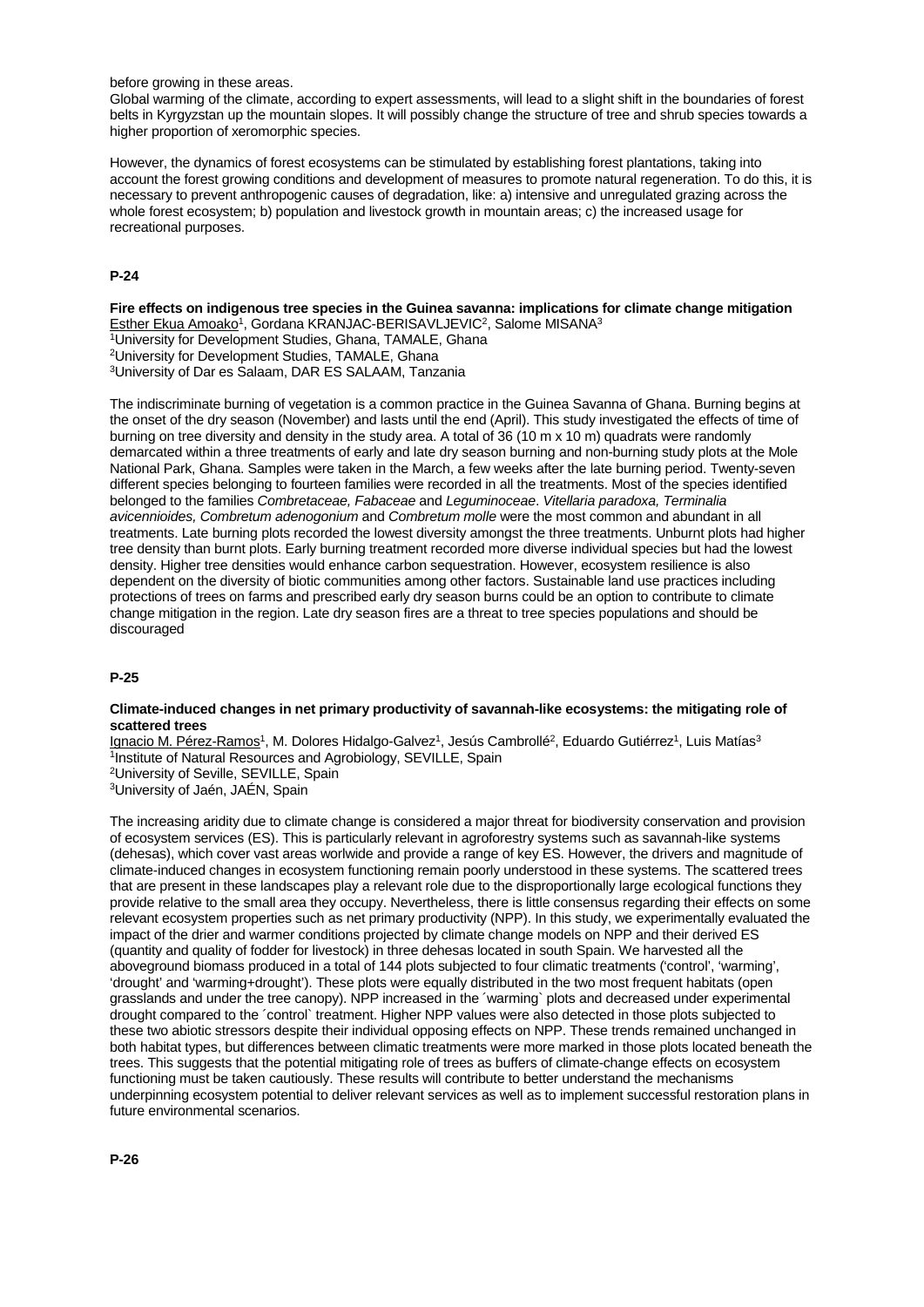### **TERECOVA: Assessing forest restoration actions in Mediterranean lanscapes by organic carbon sequestration**

Teresa Sauras-Yera<sup>1</sup>, Alex Fernandez-Minguillón<sup>1</sup>, Pere Rovira<sup>2</sup>, Jaime Baeza<sup>3</sup>, Alejandro Valdecantos<sup>3</sup> <sup>1</sup>University of Barcelona, BARCELONA, Spain

2Forest Science and Technology Centre of Catalonia, SOLSONA, Spain

3University of Alicante, ALICANTE, Spain

Ecological restoration policies and actions have commonly focused on optimizing the short-medium term performance of plant species and plant cover. They have prioritized wood production and biophysical aspects of the combat against desertification, paying less attention to the provision of ecosystem services and global change. According to the strategies developed by the IPCC ARS WG2 and WG3 draft reports, adaptation and mitigation to climate change includes, among other options, increasing carbon sequestration in terrestrial ecosystems. In such a context, ecological restoration is considered as a management option with multiple benefits, because it helps to improve change, adaptation, mitigation and biodiversity.

The general objective of our research is to assess the impact of different restoration scenarios on the provision of ecosystem services, with particular attention to landscape capacity for carbon sequestration. The specific objective is to evaluate short to medium term organic carbon stocks in two selected restoration projects developed in last decades in Mediterranean forests of Vaencia region (E Spain). Restoration techniques included slash brush and planting broadleaved resprouting species in *Pinus pinaster* stands and thinning plus planting with *Quercus faginea* in high density post-fire regenerated *Pinus halepensis* stands.

Preliminary results show that restored forests improve the potential for carbon sequestration due to (1) the initial necromass input produced by slash brush that increases C stock on the topsoil, (2) thinning improves forest growth and subsequent carbon fixation by trees. Furthermore, promoting mixed forests by introducing native resprouting species is expected to increase soil organic carbon in the longterm.

We thank funding received from the Ministry of Economy, Industry and Competitiveness and European Regional Development Funds (FEDER), project 'Tools for planning ecological restoration in the Region of Valencia' (TERECOVA; CGL2014-52714-C2-2-R).

## **P-27**

### **Ecological restoration and post-mining landscape adapted to climate change impacts: a policy network perspective**

Marketa Hendrychova<sup>1</sup>, Kamila Svobodova<sup>1</sup>, Petr Ocelik<sup>2</sup>, Lukas Lehotsky<sup>2</sup> 1Czech University of Life Sciences Praque - Faculty of Environmental Studies, PRAGUE, Czech Republic

2Masaryk University, Faculty of Social Studies, BRNO, Czech Republic

The Czech Republic has a long tradition of coal mining which is considered to be one of the major anthropogenic drivers of greenhouse gases emissions. Thus, the Czech Republic stands before strategic decision of how quickly and through what means transform its carbon intensive energy industry. Any related policy changes then demand support of political elites as well as target and advocacy groups. This applies also to the post-mining restoration that aims to create valuable ecosystems with prevailingly non-productive functions that are better adapted to climate change impacts. Such complex process requires functional exchange of expert information among various types of organizations ranging from state organizations, through mining, project, and reclamations companies, to research and non-governmental organizations. In this research, we explored prevailing patterns of expert information exchange within and across advocacy coalitions. The data were collected from an online survey of 83 organizations done in the second half of 2017. We found that the Czech lignite-mining policy network is clustered into two coalitions with opposing policy core beliefs: industry coalition and environmental coalition. The expert information exchange strongly overlaps with the identified coalitions and contributes to their cohesion. These results support the interpretation where expert information exchange encourages policy polarization rather than policy learning. The establishment of a policy venue is suggested to facilitate cross-coalition expert information exchange.

## **P-28**

## **Soil organic matter characterization by thermal analysis to assess the land restoration** Agustin Merino

University of Santiago de Compostela, LUGO, Spain

The success of most restorations depends on the conditions of the new soil. Especially, it is important to know the content and composition of organic matter because this is closely related to biodiversity, C turnover and nutrient cycles. In addition, the quality of the soil organic matter is useful to predict the contribution of soils to the emission of greenhouse gases into the atmosphere.

However, the study of organic matter has a great limitation due to the lack of simple analytical techniques for its study. Different chemical procedures have been developed, but most of them are complex. There are instrumental techniques, but most of them are expensive and not easy to interpret. An alternative to alleviate these methodological drawbacks is thermal analysis (TA). These techniques are much cheaper than other techniques and, in addition, do not require any previous treatment of the samples.

During the presentation, different applications of the calorimetry techniques to land restoration will be discussed: 1)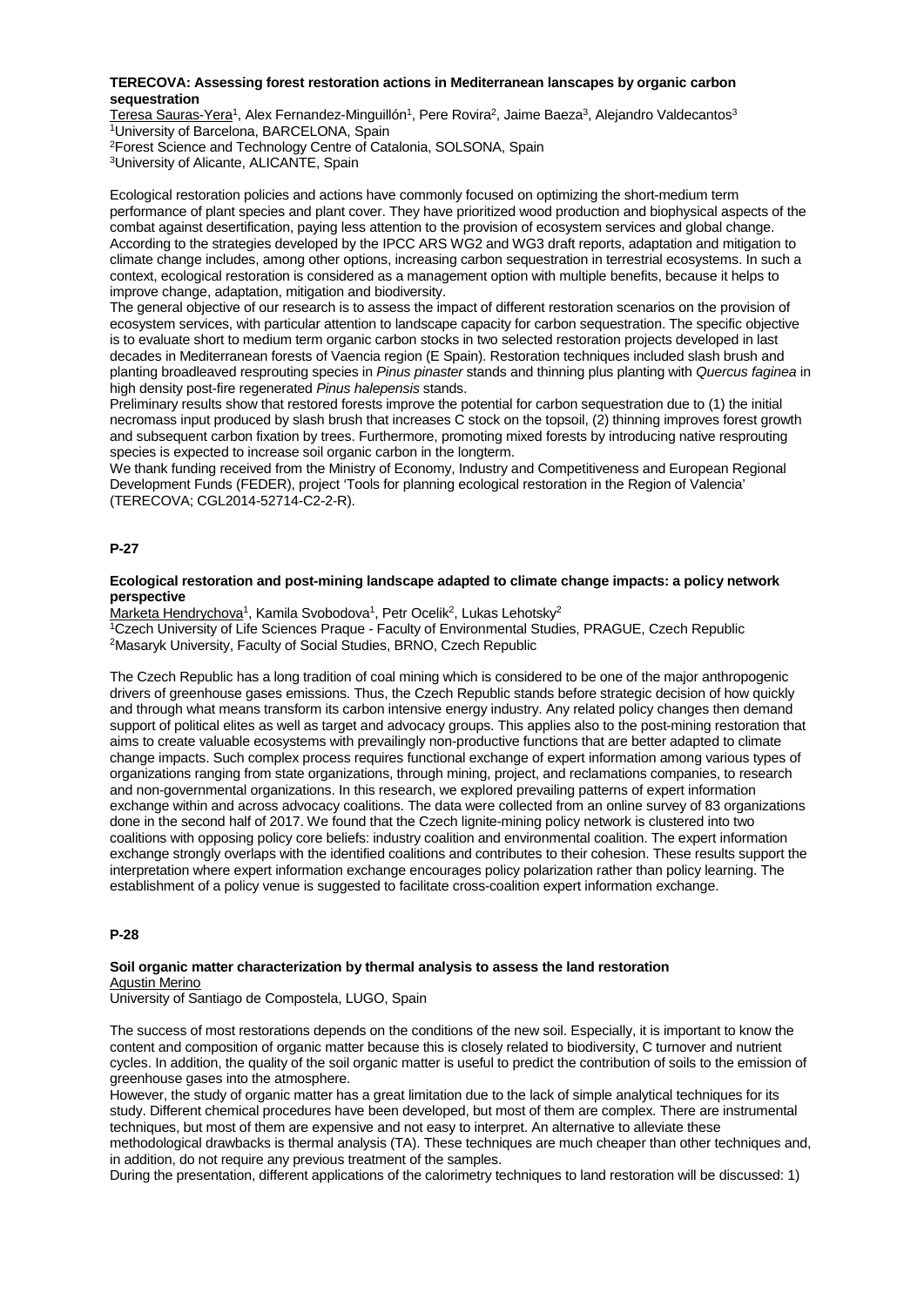soil after wildfires: the TA serve to define the degree of soil degradation and therefore, to determine the most appropriate conservation treatments, 2) characterization of organic amendments used for the restoration of agricultural soils and grasslands; and 3) the evolution of organic matter in reforested and abandoned agricultural lands.

## **P-29**

## **Aboveground and soil carbon sequestration rate in three afforested areas in SW-Iceland**

Bjarni D. Sigurdsson<sup>1</sup>, Gústaf Jarl Viðarsson<sup>1</sup>, Joel Charles Owona<sup>1</sup>, Arnór Snorrason<sup>2</sup>, Björn Traustason<sup>2</sup>, Ólafur Eggertsson2

1Agricultural University of Iceland, BORGARNES, Iceland

2Icelandic Forest Research - Mógilsá, REYKJAVIK, Iceland

Climate change mitigation can be an important environmental service of restored forests and woodlands. Iceland, as other European countries, has a national forest inventory where the data for aboveground carbon sequestration of both native *Betula pubescens* woodlands and managed forests of various native and exotic tree species are collected at a national level. The spatial resolution of such national inventories is, however, insufficient so their data can be used to validate carbon sequestration of individual restoration- or afforestation projects carried out by different NGOs, municipalises, companies or private land owners; who frequently are interested in obtaining such data for their lands. In the present project we developed a methodology to evaluate temporal changes in carbon stocks both aboveground and belowground for such smaller projects. As a case-study, in collaboration with the power company Reykjavík Energy (Orkuveita Reykjavíkur) and the NGO Reykjavik Forestry Association (Skógræktarfélag Reykjavíkur), we tried the methodology out at three locations in SW Iceland; Nesjavellir, Ölfusvatn and Heiðmörk, where the native *B. pubescens* has both been planted and expanded its coverage by natural regeneration following a grazing exclusion and where some stands of other tree species have also been planted. We will show our results and evaluate if our methodology was successful and able to produce accurate estimates of ecosystem carbon sequestration rates and mitigation potentials for those three smaller areas.

## **P-30**

## **Assessment of GEST methodology for the GHG flux rates on a large fen complex**

Laimdota Truus, Mati Ilomets, Raimo Pajula Tallinn University, TALLINN, Estonia

The aim of the presentation is to evaluate the potential GHG flux rates based on plant cover, water level and peat properties (type, thickness) following the GEST approach. The GEST methodology is based on vegetation reflecting long-term water level and being thus a good proxy for GHG fluxes on drained peatlands. The Estonian site of the project Life Peat Restore is a large calcareous fen complex over 3300 ha in the NW Estonia. There are little GHG emission data, or the data are extrapolated from the other vegetation types in relation to the fen vegetation; in absence for forested peatland sites. GHG emissions are calculated for the Central European climate conditions and do not adjust to these on the northern latitudes.

Plant cover analyses were made on more than 800 plots over the site which covered different habitat types from near-natural open calcareous sedge fen to deeply drained peatland forest. Plant cover and remote sensing (drone photos) analyses allowed to distinguish five GEST habitat types and estimate the share over the site. Also we calculated the biomass of tree layer in different types. In the presentation we would like to evaluate about the potential GHG flux rates by habitat types and over the site and discuss about the needs for regional calibration and gap-filling in the vegetation-flux relationships for the boreal fen habitats.

## **P-31**

## **Response of water table and vegetation on restoration efforts: case study in a pre-alpine bog.** Sylvia Holzträger, Matthias Drösler

University Weihenstephan-Triesdorf, FREISING, Germany

Water table is the major driver for peat conservation and peatland greenhouse gas emissions. In Germany the majority of peatlands has been drained for peat agriculture, forestry and peat cutting. This has led to a change in peat properties and therefore peat hydrology. A few decades ago rewetting of peatlands for conservation started, and lately restoration activities for climate mitigation has increased. For both aims the restoration of a pristine like water levels within the peatland is crucial. However, the spatial water level changes after rewetting are poorly monitored and not yet understood well enough for regional/state wide predictions. To foresee the success of rewetting on a broader scale more detailed data about the behavior of water levels and corresponding vegetation responses in Bavaria is needed. Therefore, we want to monitor 8 different peatlands (4 bogs, 4 fens) in southern Bavaria in a stepwise approach. In this study we focus, as a case study, on a rewetted pre-alpine bog with a relatively small scale dip well net to measure the spatial and seasonal variation of the water level. With a space-fortime approach we can monitor the response to different rewetting actions with different time after rewetting. In the bog, approximately 33 manually measured and 8 automatically measured dip wells were installed in the spring of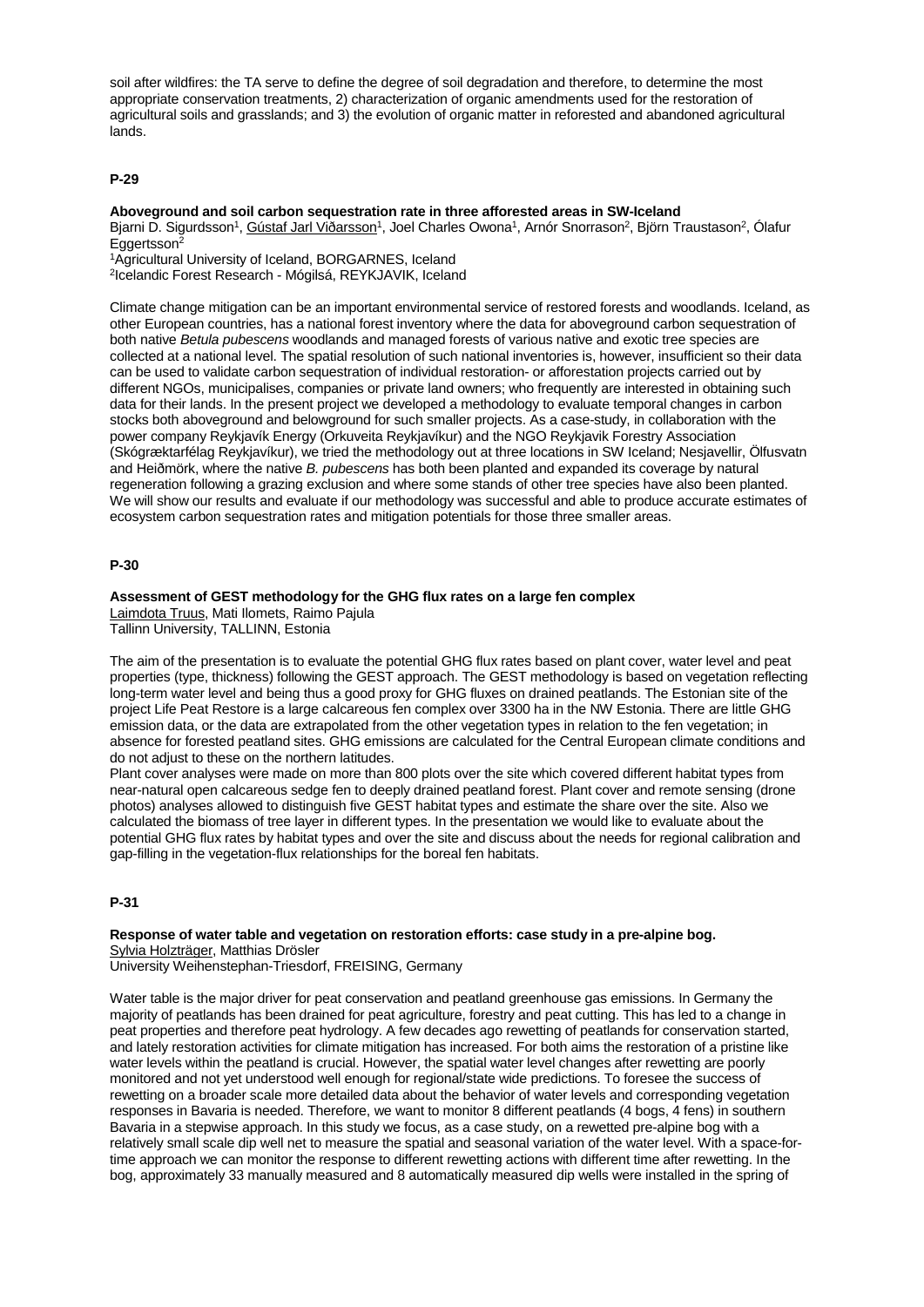2017. Additionally, we installed a weather station, measured the runoff of the major drainage ditches, and monitored vegetation.

## **P-32**

## **Assessing the condition of the Flow Country peatlands to support their future protection**

Henk Pieter Sterk<sup>1</sup>, Richard J. Payne<sup>2</sup>, Jason McIlvenny<sup>1</sup>, Neil R. Cowie<sup>3</sup>, Chris Marshall<sup>4</sup>, Roxane Andersen<sup>1</sup> 1Environmental Research Institute, THURSO, Scotland

2Environment Department, University of York, YORK, United Kingdom

3RSPB Centre for Conservation Science, EDINBURGH, Scotland

4Department of Chemical and Environmental Engineering, University of Nottingham, NOTTINGHAM, United Kingdom

Peatland condition monitoring utilising both field surveys and remote sensing techniques is well established in Scotland. However, each has its associated strengths and weaknesses. Many of these weaknesses can be resolved if a more synergistic approach is considered between the two data collection methodologies. If realised this has great potential for the management and restoration of peatlands at the landscape scale. The aim of the project is to gather data from both in-situ greenhouse gas flux measurements, unmanned aerial vehicle (UAV)-derived imagery and ground motion from ISBAS InSAR to assess peatland condition in a range of settings. Target areas are located within the Flow Country: the largest blanket bog area in Europe. Two sites were selected: a peatland classified to be in good condition - Plantlife Munsary peatlands - and an upland peatland in a degraded state, at RSPB Knockfin Heights. Sites are surveyed at monthly intervals over the growing season with gas flux, UAV and InSAR measurements. These are supplemented by lower intensity sampling over the winter period to ensure measurements were representative. Measured variables include soil temperature, photosynthetic active radiation (PAR), water table depth and moisture content. Vegetation cover (-change), micro-topographic features and spectral signatures of different plant functional groups are also mapped using field techniques and GIS and remote sensing tools. This set of environmental and topographic parameters are then combined with remote sensing data to upscale the technique over the whole Flow Country. The development of this tool shows great potential in the identification of sites with the greatest potential for restoration within what is Europe's largest area of blanket peatland.

## **P-33**

## **Restoration of mire habitats in Estonia**

Margus Pensa, Ants Animägi, Priit Voolaid, Kaupo Kohv, Margus Pensa State Forest Management Centre, TARTU, Estonia

Because of intensive melioration of waterlogged soils in 1950s-1970s, about 70% of mire habitats are considered as degraded in Estonia. Although 69% (229 000 ha) of mires are protected now, the network of ditches still affects the structure and functioning of mire habitats. The target has been set to restore 10 000 ha of mires by 2020. The restoration of mires aims to raise the water level and to create suitable conditions for the species that live in mires. The past distribution of mire habitats is studied by using old aerial photos. Elevational maps are then used to model the flow routes of water and the most suitable location for the dams.

Before blocking the ditches, the need for forest thinning or clear cutting is considered. If it comes out from the historical data that the location was treeless before melioration, then the tree biomass is removed before restoring the hydrological regime.

The first projects of mire restoration dates back to 2012-2013 in Estonia. Since then the technique of restoration has become more advanced. While the first dams were just small blockages made from wood, massive dams made from peat are built now. Whenever it is possible, the whole ditch is filled with peat additionally to building dams. The water levels in restored mires are monitored at least for five years.

## **P-34**

#### **Hydrology LIFE - conservation of peatlands and small water bodies in Finland** Tuomas Haapalehto

Metsähallitus, Parks & Wildlife Finland, JYVÄSKYLÄ, Finland

Wetlands are biodiversity hotspots and provide many globally important ecosystem services, such as carbon storage and control of water circulation. They are, however, among most threatened habitats in Europe due to extensive human land-use. A 20-year experience on wetland restoration in Finland will now be utilized in Hydrology LIFE project, that safeguards peatlands, small water bodies and important bird lakes in 103 Finnish Natura 2000 areas. The major cause for peatland degradation in Finland is forestry-drainage. The blocking of ditches and removal of trees on 5200 hectares in and around 95 N2000 sites recovers the wet and open habitats crucial for target species. The measures also restore peatland's ability to store water, nutrients and carbon. New methods for simultaneously improving biodiversity conservation and water protection are developed in the project running 2017-2023. Dredging, channelization and drainage are widely decreasing the ability of streams and ponds to sustain their natural communities and control the circulation of water. In the project funded 60% by European Commission we,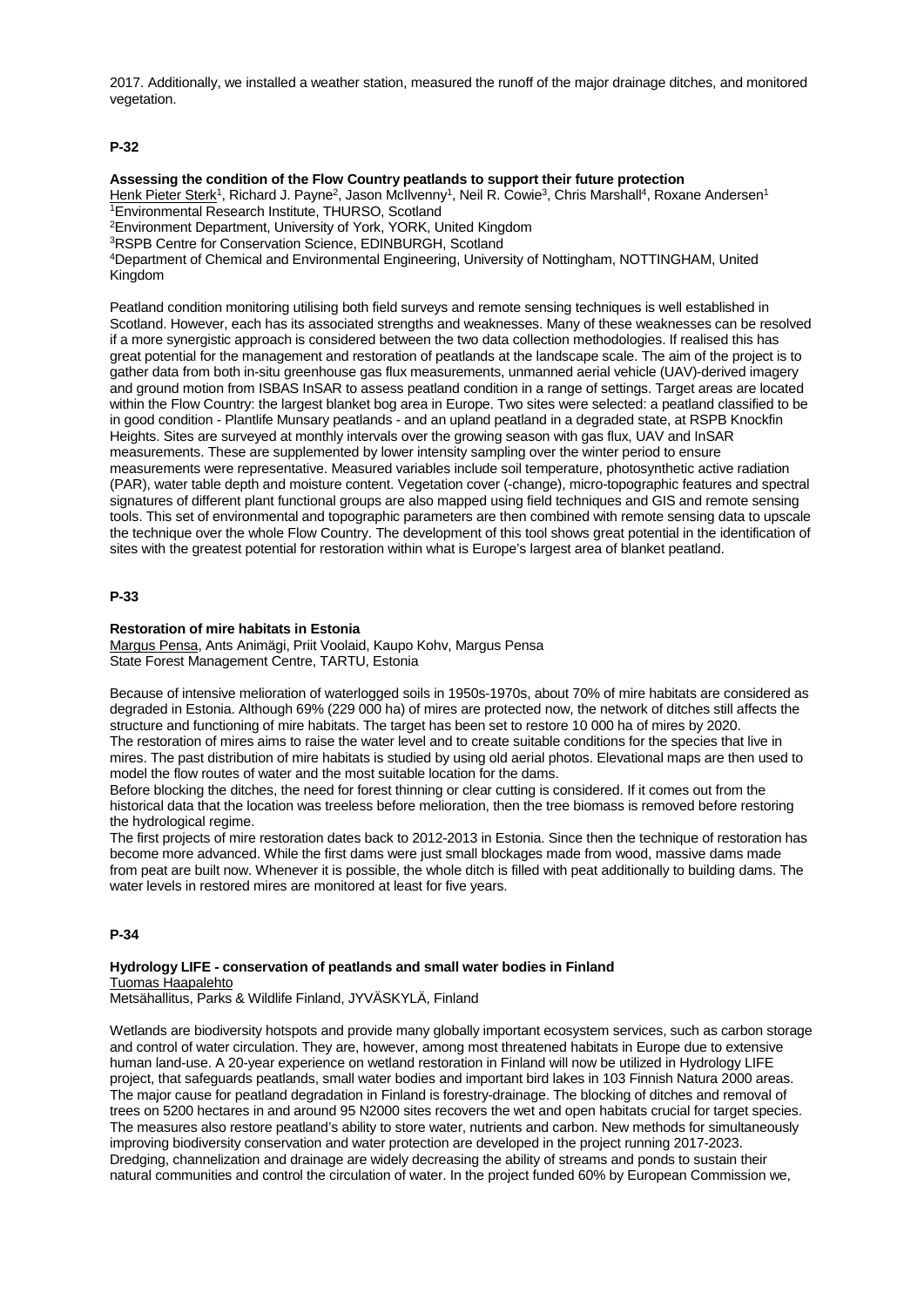therefore, restore 34 km of degraded streams and raise water table in 17 ponds. We also create open water areas and increase the mosaic structure of habitats e.g. by dredging and raising the water table to improve the habitat quality on important bird lakes.

Poor understanding on long-term impacts on restoration is one of the biggest challenges in reaching the huge global targets for ecological restoration. We collect and analyse data-sets covering periods up to 15 yr after restoration to understand the impacts of restoration on vegetation, hydrology and green-house gases. Significant effort is also paid to examining sosio-economic impacts of the project, to developing new monitoring methodology, such as drones, and to disseminating results.

## **P-35**

#### **Year-around Sphagnum growth and its implications for the peatland restoration**

Martin Küttim<sup>1</sup>, Anna Laine<sup>2</sup>, Liisa Küttim<sup>1</sup>, Mati Ilomets<sup>1</sup>

1Tallinn University, TALLINN, Estonia

2University of Eastern Finland, JOENSUU, Finland

*Sphagnum* mosses are the key organisms in peatlands that shape the environmental conditions and through the peat formation contribute to the carbon sink function. Their productivity is thus a keystone issue and they are generally considered as the most important species in relation to peatland restoration. Growth rate of several *Sphagnum* species has been studied in the warm season, but the importance of autumnal and winter growth have received much less attention. Therefore, we studied the seasonal distribution of growth, with a particular interest on possible autumnal and winter growth.

We measured the growth in length and biomass of three *Sphagnum* species (*S.angustifolium, S.fuscum, S.magellanicum*) by the crancked wire (n=180) method at three northern European bogs located in Estonia and Finland, with differing climate and magnitude of drainage. Mosses were measured at the end of each season (Sept.2014, Nov.2014, Apr.2015, Sept.2015) to quantify both annual and seasonal growth.

On average, the annual *Sphagnum* growth in length was 20 mm and biomass production 199 g m-2. The growth in the autumn and winter constituted roughly 24 and 13% of annual linear growth, and 15 and 6% of production, respectively. *S.angustifolium* had the highest linear growth and *S.fuscum* the highest production across the sites and seasons. Our results thus indicate the ability of Sphagna for year-around growth if the conditions are favourable. The establishment and development of *Sphagnum* cover is essential for the restoration of drained peatlands. *Sphagnum* cover stabilises moisture and temperature regime on the ground, enabling establishment of other peatland plant species. One likely consequence of climate change in northern latitudes is longer autumns and our results show that this could increase *Sphagnum* growth. This has a potential to enhance the restoration success at drained peatlands. *S.fuscum* is the least affected by freezing and thus potentially suitable for the revegetation.

## **P-36**

## **Creating Sustainably Wooded Peatland**

William Jessop<sup>1</sup>, Richard Payne<sup>2</sup>

1University of York, YORK, United Kingdom

In Scotland large areas of open bog have been planted with commercial forestry plantations. Scotland's forestry regulatory body has recently proposed that some harvested peatland forestry plantations should be converted to a low density non-productive native woodland for biodiversity, carbon and landscape benefits. This is a controversial alternative to either commercial restocking or restoration to open bog. This project looks at how this idea has been interpreted by land managers and identifies relevant research questions based on common concerns about the idea. To achieve this a series of semi-structured interviews were carried out on a range of stakeholders working in peatland and forest management. The project has shown that the biggest concerns are whether these woodlands will provide a seed source for tree regeneration onto adjacent open areas and whether the woodlands will provide the suggested biodiversity and carbon benefits. The project is now investigating these research questions in a number of existing low density wooded peatland sites in Scotland.

# **P-37**

**Bog in a Box; is long term peat storage for future restoration viable?** Iain Detrey<sup>1</sup>, Susan Waldron<sup>2</sup>, Beth Mouat<sup>3</sup>, Roxane Andersen<sup>1</sup>  $\overline{1}$ University of the Highlands and Islands, THURSO, United Kingdom 2University of Glasgow, GLASGOW, United Kingdom 3NAFC Marine Centre, SCALLOWAY, United Kingdom

Lying at a latitude of 60° north, 180km north of Scotland and 345km west of Norway the Shetland Islands form the northern most reach of the British Isles. They also represent one of the densest areas of peatland cover in the British Isles. In 2010 this presented a problem to the developers of the Shetland Gas Plant (SGP), an onshore natural gas processing plant receiving natural gas from underwater wells to the west of Shetland, as the site chosen involved the excavation of globally rare blanket bog up to four metres deep. Committed to the restoration of the site, currently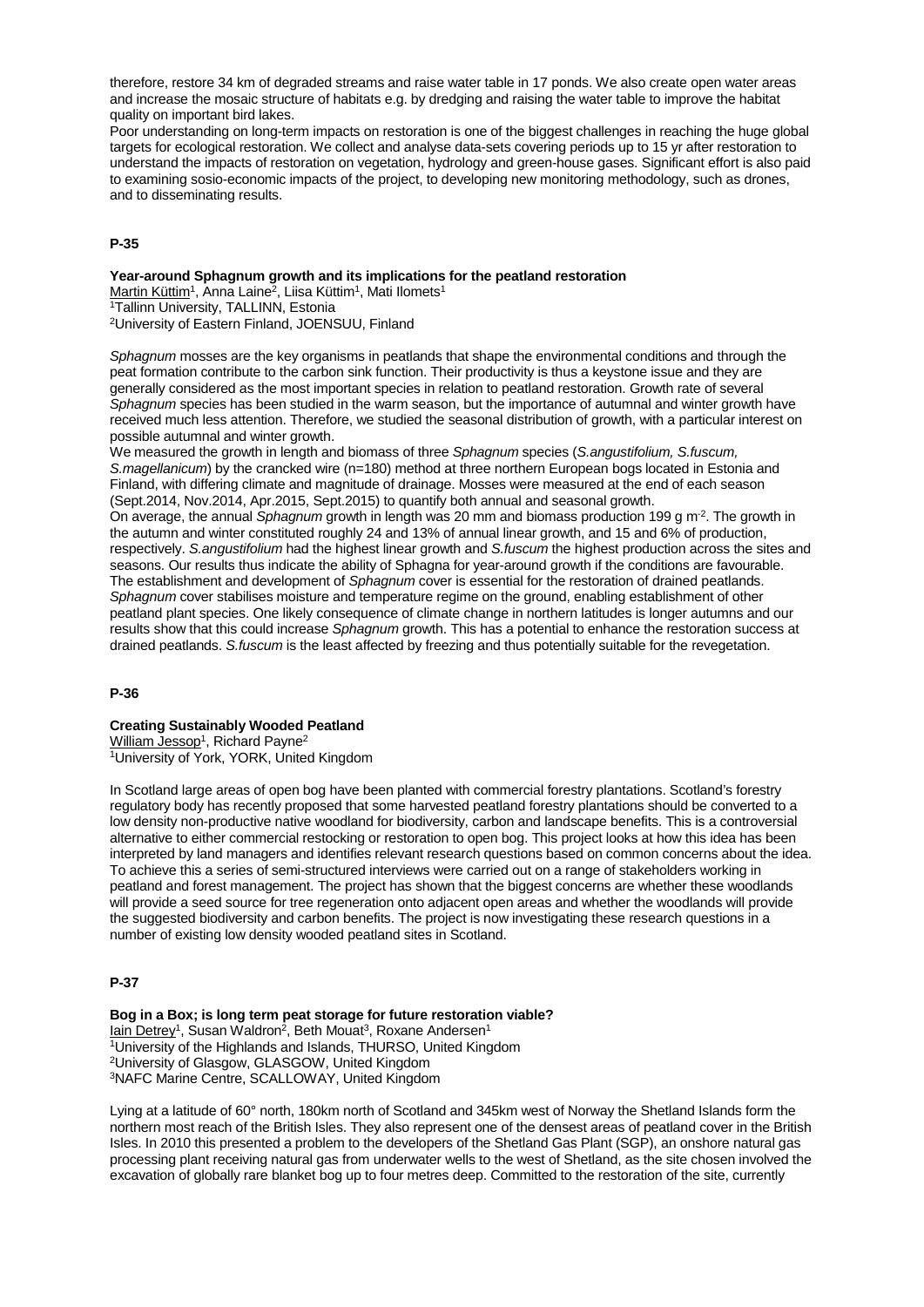projected in 30 years' time, the solution was to store the 672,000m<sup>3</sup> of peat excavated during construction in purpose built containers. As one of the first instances of peat storage in this way it is unclear if it will be suitable for use in restoration. The aim of this project, therefore, is to establish the viability of this novel method of peatland storage for future restoration.

It will do so by addressing the following questions; 1) How is the storage of the peat impacting on its chemical and biological functioning and physical properties? 2) How can blanket bog functioning and vegetation be effectively restored after the complete disruption of its hydrophysical structure? 3) What impact has the development of the SGP had on carbon stored within the peat and how does it compare to other peatland developments? Presented are the methods being used to assess these parameters, which will not only allow for us to assess the viability, and potential improvement, of the storage process, but also allow future projects to further reduce their impact on these scarce habitats.

### **P-38**

**Science and practice: Sand Martin (Riparia riparia) management in mining areas** Zoe Rohrer Rodríguez<sup>1</sup>, Salvador Rebollo de la Torre<sup>2</sup>, Pilar Gegundez Cámara<sup>3</sup>, Juan Franco Goyena<sup>4</sup>, Carlos Rodríguez Urquía<sup>4</sup>, Manuel Andrés Moreno<sup>4</sup> 1University of Alcalá - LafargeHolcim, ALCALÁ DE HENARES, Spain 2University of Alcalá, ALCALÁ DE HENARES, Spain 3LafargeHolcim, MADRID, Spain

Sand martin (Riparia riparia) colonies in Europe are primarily located in mining sites. Therefore, they depend critically on the management and rehabilitation of mining areas. Our objective was to understand habitat preferences and reproductive behaviour of sand martins in mining areas, in order to propose management actions to help reconcile mining activity with sand martin breeding. We studied sand martin breeding habitat preferences and reproductive behaviour in mining areas in central Spain in 2017. This was done at three scales: colony, subcolony and burrow. At colony scale, sand martin presence and abundance depended positively on the age of the mining sites and the annual mean temperature of the area. The number of burrows of the colony was negatively influenced by the distance to water, and varied with the type of extractive industry (cement and aggregate production in quarries and sand pits) and the age of the site. At subcolony scale, abundance of sand martins varied between vertical extraction faces, stockpiles and spoil heaps, their orientation and their age, preferring warmer orientations and more recent faces. The number of burrows of the subcolonies positively depended on the vegetation cover of the vertical surface. At burrow scale, the slope was the most relevant factor determining burrow location. Regarding reproductive behaviour, we found high phenological desynchronization between colonies and different subcolonies at each colony. We conclude that management actions for sand martins should consider the habitat preferences shown at each scale, and they should take into consideration the desynchronization between the breeding pairs by extending the actions for the entire duration of the sand martin's breeding period. Management will also require decisions at short, medium and long term, incorporating yearly information.

#### **P-39**

**Making hydropower more environmentally sustainable - learnings from Norway** Inger Auestad, Knut Rydgren, Yngve Nilsen HVL, SOGNDAL, Norway

Hydropower development increases globally, particularly since it is regarded a key measure in climate change mitigations, and crucial for sustainable development. However, renewable energies, including hydropower, also come at a price. Hydropower degrades nature through regulation of watercourses, but also through building of infrastructure and various encroachments. To meet Aichi target 15 (restoration of >15% of degraded ecosystems before 2020), further hydropower development must include knowledge-based restoration measures. Lessons on how to balance hydropower benefits and disadvantages can be learned from countries with a long history of hydropower development due to natural assets. In mountainous and precipitation rich Norway, modest hydropower projects were launched more than 100 years back in time, but through the post-war period of technology optimism, they grew larger. In the 1960s, the emerging environmentalist movement raised critics and resistance against nature degradation, and differing opinions on the value of wild versus degraded and restored nature manifested. Norwegian Water Resources and Energy Administration (NVE) then established a nature conservation office that had a crucial function up to the 1980ies, when large hydropower development ended. The office, represented by an influential officer, introduced "living nature" as a restoration goal. It partly appears valid also today, although insights from restoration ecology suggest that some implemented measures are counterproductive and unsuitable. We offer alternative restoration recommendations appropriate for restoring areas degraded by hydropower related encroachments, particularly relevant for projects launched under harsh, alpine climate.

## **P-40**

**Where is biodiversity heading after restoration of spoil heaps?** Ingrid Turisová<sup>1</sup>, Peter Sabo<sup>1</sup>, Beata Barabasz-Krasny<sup>2</sup>, Katarzyna Mozdzen<sup>2</sup>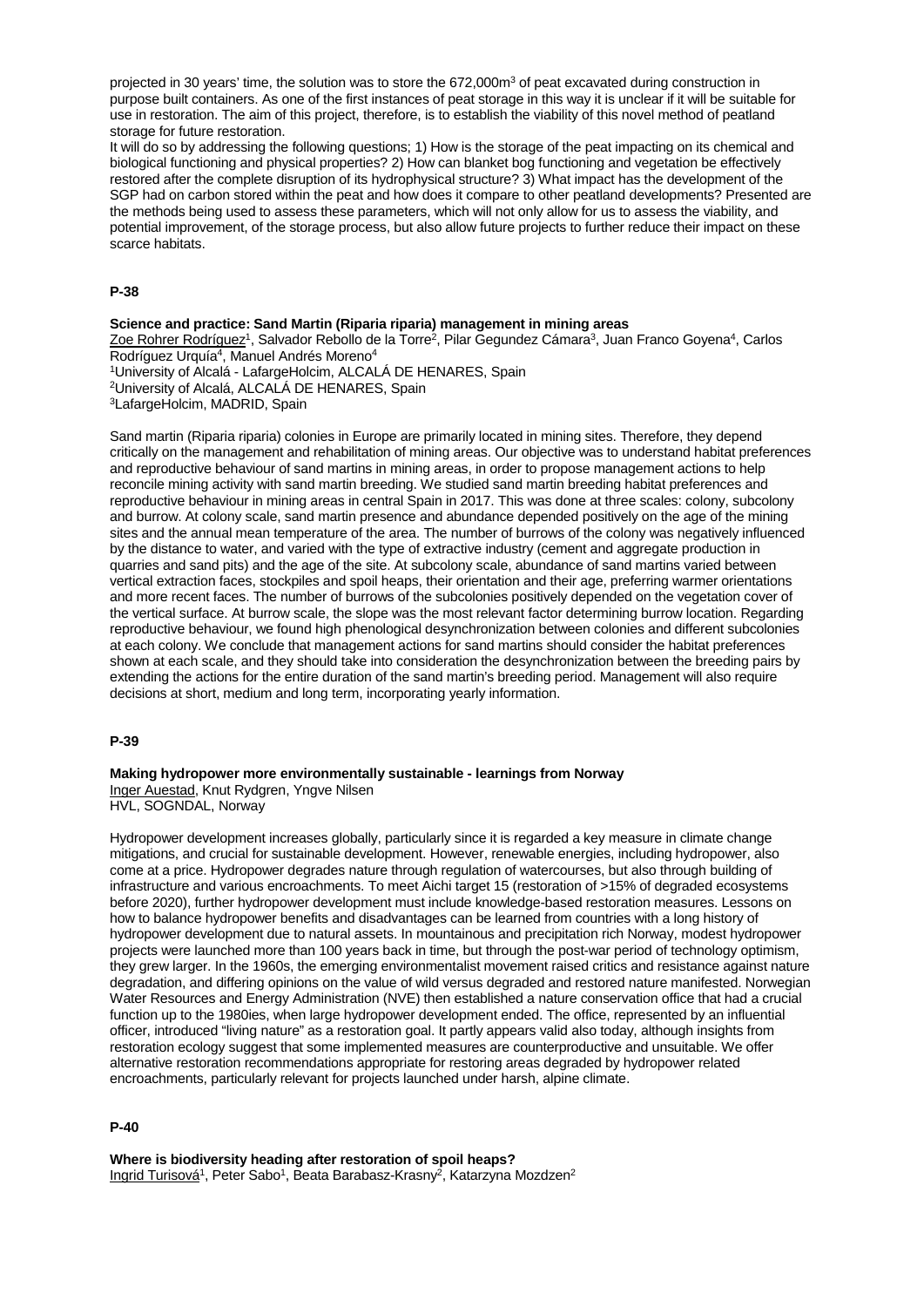1Faculty of Natural Sciences Matej Bel University in Banska Bystrica, BANSKÁ BYSTRICA, Slovak Republic 2Pedagogical University of Cracow, Faculty of Geography and Biology, KRAKÓW, Poland

The aim of contribution is to compare the plant composition of post-mining areas such as mine spoil heaps which is developing by spontaneous succession, and with using of reclamation approach. In Central Slovakia, with the rich mining history, we examined two Cu-heaps and one Hg-heap. Data on plant species composition were sampled in 2015 - 2017. Cu-heap Podlipa (with 111 taxa of vascular plants in 11 habitats) is without human interference, Cuheap Piesky (156 taxa in 11 habitats) has undergone partial reclamation treatments using of the sewage sludge from water treatment and Hg-heap Veľká studňa (335 taxa in 20 habitats) was partially reclaimed by terrain corrections and loading of new soil layer. Each spoil heap was evaluated in terms of its species richness, index of diversity and the representation of invasive species, synanthrophytes and native non-apophytes. This representation is based both on their numbers and abundance and its ratio towards all taxa abundance. The species richness is reflected in several indicators, which we have called indexes of synanthropisation and naturalness of the vegetation composition, as well as indexes of invasive taxa and native-non apophytes proportion.

The study confirm that synanthropisation of the vegetation and occurrence of invasive and native non-apophytes species are higher in more eutrophic and less acidic soils on spoil heaps after the reclamation process. The work was supported by grant VEGA 2/0040/17.

### **P-41**

## **Evaluation of different roadside restoration treatments.**

Steinunn Garðarsdóttir<sup>1</sup>, Katja Plumbaum<sup>2</sup>, Ása L. Aradóttir<sup>1</sup> 1Agricultural University of Iceland, REYKJAVÍK, Iceland 2Westfa¨lische Wilhelms-Universita¨t, MU¨NSTER, Germany

Regarding the ever-expanding infrastructure, ecological restoration of all kinds of construction projects is getting increased attention, focusing especially on reclamation and restoration of native communities, maintaining biodiversity and enriching landscape aesthetics. The Icelandic Road Administration is placing increasing emphasis on different approaches of roadside restoration. Until recently, soil stabilization was the main concern, using conventional grass seed mixtures and fertilizer. Newer approaches applied by the Icelandic Road Administration, the National Power Company and ON Power Company in Iceland include salvaging and using topsoil for revegetation and transfer of whole turfs of native sward from areas about to be disturbed to road verges or mining areas. The results of implementing these methods are still unclear, although some good results are already showing at geothermal power plant at Hellisheiði. Evaluating and contrasting the outcomes of the different revegetation approaches is essential for successful future application. Since this has not been done systematically so far, there is a need for easily adaptable methodology for such evaluations.

As part of the "VegVist program" at the Agricultural University of Iceland, funded by the Icelandic Road and Coastal Administration, we have been assessing different monitoring methods and evaluating the visual impact and the ecological outcomes of three different restoration treatments. The aim is to develop efficient protocols for monitoring roadside restoration and improve site-specific knowledge. The main assessing methods for evaluation of ecological outcome tested so far are cover estimate, line-point intercept and line-intercept. For the visual evaluation, we measured surface roughness and will be using environmental photo-monitoring as well. Each method has its own strengths and weaknesses and it is clear that the choice of methods will depend on the final aims and objectives of the evaluation.

#### **P-42**

**Restoring or not abandoned quarries: it may depends on stakeholder's point of view** Renaud Jaunatre<sup>1</sup>, Julie Chenot<sup>2</sup>, Elise Buisson<sup>3</sup>, Thierry Dutoit<sup>4</sup> 1Irstea, SAINT MARTIN D'HERES, France 2Société des Carrières de la Ménudelle, SAINT MARTIN DE CRAU, France 3Avignon University, AVIGNON, France 4CNRS, AVIGNON, France

Whether we should intervene or not on abandoned anthropogenic ecosystem remains a central question in restoration ecology. Answers to this question may differ from the stakeholder's point of view. Integrating these points of view when monitoring different options that had been carried out decades ago (actively restoring or not) could provide a basis for the future choices. We focused on abandoned quarries in the South-East of France (La Crau area, a Mediterranean steppe ecosystem). Some of them have been partially refilled with the steppe topsoil, some refilled with exogenous soils and some not refilled at all. Our study will focus on the question: which of the different abandonment options provided the best restoration success? Many characteristics have been measured on these systems, such as the plant communities, the presence of amphibians and birds or the soil characteristics. Based on a sociological study we also have some indicators of stakeholder's perceptions of the different ecosystems that could develop there. Our study will use the ASPIRE framework: Appraising the Success of Project In ecological Restoration and Ecological engineering, which allow the summarization of a whole project success through all its dimensions or objectives. It has been specifically developed to integrate the point of view of different stakeholders. The framework is hierarchized in three levels: the variables, the objectives and the project. The ultimate score of the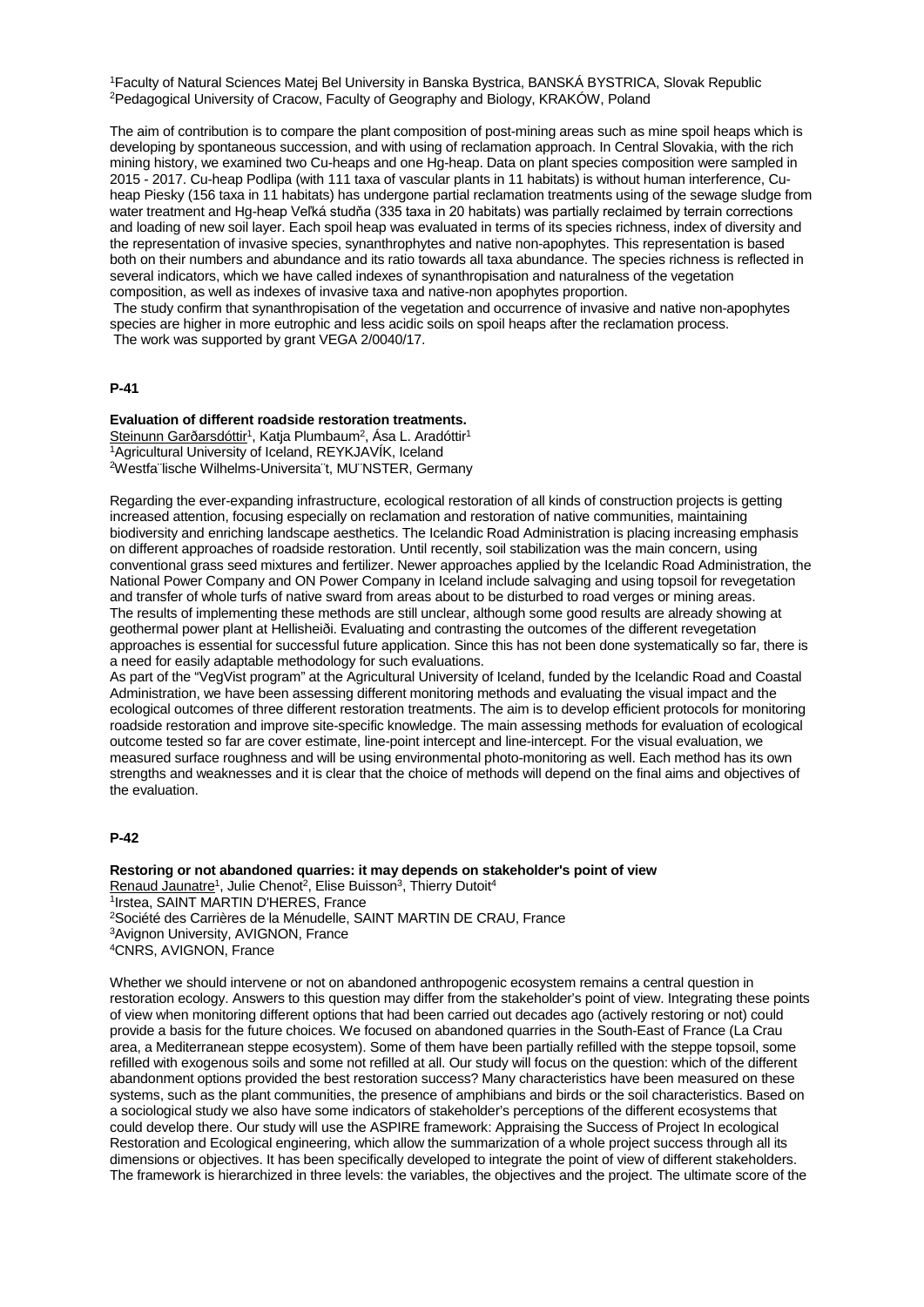project is a weighted mean of objectives scores; the objectives scores are weighted means of their variables scores and the variables scores are calculated through a utility function based on the variables values relative to their references. While the success scores are calculated on the same data provided by monitoring, as each stakeholder gives a weight to the different objectives, ASPIRE is able to provide a success score for each stakeholders.

### **P-43**

#### **Construction and online provision of a SQL database about riverbanks restoration operations with bioengineering techniques**

Delphine Jaymond, André Evette, Frédéric Bray, André Torre, Vincent Breton Irstea Grenoble, SAINT MARTIN D'HERES, France

Riverbanks form edges between aquatic and terrestrial habitats. They fulfil numerous important ecological functions and services. Natural riparian habitats are known for their great biodiversity, which is extremely high in comparison with their relative area. However, land pressure and building constructions are often built close to the water. Riverbank protection works with bioengineering techniques can be a compromise both for protecting human issues and preserving some riparian biodiversity and ecological services. But the lack of knowledge and experience collection is one of the main obstacles to bioengineering techniques development.

Therefore, the building of a database about bioengineering for riverbank protection could offer an experience collection for both practitioners and scientists. River managers will have the possibility to know what bank protections already exist in their neighbourhood. In this way, they can use this knowledge and the feedbacks to develop new riverbank protection works. For research, it would allow scientists to improve their knowledge through a large set of data including temporal evolution and mechanical resistance of bioengineering techniques. Information is assembled in six groups: about the work itself (e.g. localisation, riverbank features), the watercourse (about the section in front of the bioengineering work), the soil bioengineering techniques, the origin of the data (which institute, which project), the plant species and a description of the different visits (including the present condition of the techniques).

We are developing a prototype of BDGeniVeg this year. We worked with others specialities like hydraulic and IT in order to determine fields of the database. We complete it with field sampling and bibliographic research. BDGeniVeg is available on a website about bioengineering (https://genibiodiv.irstea.fr/).

## **P-44**

#### **Effects of mitigation measures on biodiversity in road construction in Norway. - An interdisciplinary approach.**

Anne C. Mehlhoop

Norwegian Institute for Nature Research, TRONDHEIM, Norway

Increasing road development leads to an increase in negative impacts of road systems on biodiversity, with habitat fragmentation as a main consequence and main cause of biodiversity loss. The overarching topic of this PhD-project is the mitigation hierarchy, and the need to address mitigation measures in road construction more broadly to deliver applied knowledge for management and operators. This includes both restoration of vegetation communities along roads as well as construction of wildlife crossings structures. In Norway, the road administration uses several mitigation measures, but the effect on biodiversity is not evaluated. The aim of this study is to improve evaluation routines. First, we will test landscape functionality by quantifying the importance of landscape elements for wildlife connectivity, resulting in a habitat functionality map. Then we add existing wildlife crossings to the map to investigate the effect on connectivity of existing crossing structures and the cost-benefit balance of building different crossing structures. In the second part we focus on mitigation measures for vegetation in road construction, comparing different vegetation measures along roads and on wildlife crossings. We will investigate the status of plant biodiversity, invasive species and red list species. This gives valuable knowledge on how restoration measures function to achieve a target community and maintain or facilitate biodiversity. The third part of the study evaluates the relative importance of landscape structures, wildlife density and crossing characteristics on the success of wildlife crossing structures, based on results from the first two parts, but also on GPS data and wildlife camera pictures. This applied approach combines lessons from the two preceding parts with the aim of giving advice to road administrations on how to build mitigation measures in an efficient way, and to plan the design of wildlife crossings which function for wildlife and ensure that other biodiversity targets are met.

### **P-45**

**Amending soils in post-mining restoration to buffer against changing climates in arid systems** Amber M. Bateman<sup>1</sup>, Todd E. Erickson<sup>1</sup>, David J. Merritt<sup>2</sup>, Erik J. Veneklaas<sup>1</sup>, Miriam Muñoz-Rojas<sup>1</sup> 1University of Western Australia, CRAWLEY, Australia 2Kings Park Science, KINGS PARK, Australia

Severe soil infertility, along with high temperatures and low annual rainfall, are dominant constraints on the restoration of degraded arid landscapes. With 20% of arid and semi-arid drylands degraded and estimates of 12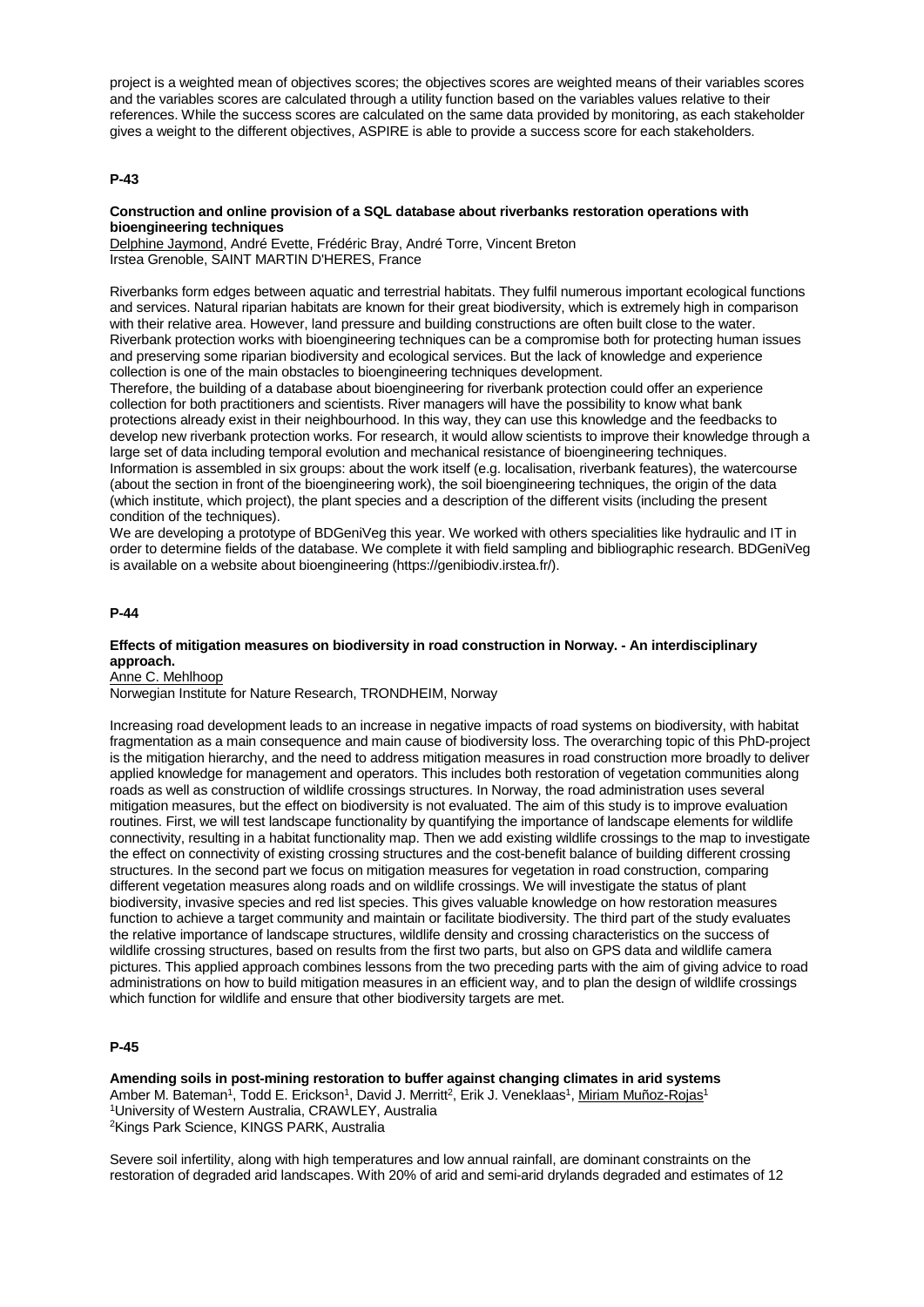million ha of land degrading each year, this issue is of global importance. Furthermore, in a time when climate variability threatens the sustainability and productivity of these arid ecosystems, development of effective strategies to recover and protect soil resources and biota is crucial for the future survival of these landscapes. In the semi-arid Pilbara region of Western Australia, climatic projections suggest reductions in annual rainfall and high unpredictability of rain events. However, as these ancient landscapes are already degraded due to weathering and mining activities, the restoration of this land is severely challenged. Here, we present a case study on two plant species native to the Pilbara region that examines the effect of inorganic soil amendments, gypsum and urea, on plant growth and soil recovery under multiple rainfall scenarios. The aim of this study was to assess the effectiveness of inorganic soil amendments to (1) promote soil recovery and plant growth, and (2) mitigate the effects of reduced rainfall on soil quality and plant growth. Through an extensive glasshouse experiment, two doses of inorganic amendments were tested against unamended mining waste. Our results show that the addition of urea (nitrogen-based fertiliser) increased plant growth compared to unamended soil substrates when grown under the higher watering regime but this effect was not seen in the lower water regime. Overall, this study contributes to unravelling how inorganic amendments may be used to mitigate the implications of climate change in the context of post-mining restoration in arid regions.

#### **P-46**

**From research to academic education in Restoration Ecology: salmonids river restoration and other target ecosystems**

Ivan Bernez<sup>1</sup>, Didier Le Coeur<sup>1</sup>, Hervé Daniel<sup>2</sup>, Laetitia Cour<sup>1</sup> 1Agrocampus ouest, RENNES, France 2Agrocampus Ouest, ANGERS, France

The French group in Restoration Ecology (REVER) has promoted the disciplinary in the direction of students (mainly at Master and PhD levels) since the beginning of its existence. However, there is no Master in France proposing formations entitled "Restoration Ecology" (RE) or entirely devoted to "Ecological Restoration". Some master is giving lectures, practical design, etc., in RE into a broader offer in Ecology. We explore data of the master in Britany & Pays de La Loire, at the Agronomic faculty of Angers-Rennes (Agrocampus Ouest). Here we evaluate between 2008 & 18 the master thesis contents related to RE, the proportion of lectures in the discipline, etc.… Also two pedagogic experimentations, (i) the participation of Master students in congress in Restoration Ecology, (ii) the new Interreg cross-Channel SAMARCH project on his innovative side, linking research & management & education on Salmon River studies, are evaluated. We analyse the different thematic of their proposal into RE by analysing the titles and abstracts of the production implicating master students, but also the type of lectures, training given during the formations. We discuss the relation between the research groups and stakeholders and managers groups linked to the academic formation and the proposal throughout the analysis of their respective equilibrium. As we started most of the innovations around river restoration projects, we discuss now how to balance our proposal with other ecosystems. The perspective is to enlarge this type of analyses to other research & academic groups in France and Europe. Later, we can imagine that this analyse could contribute to a construction of a net or a European Master in Restoration Ecology.

## **P-47**

## **Obstacles to restoration: fragmentation of Europe's rivers**

Joshua Jones<sup>1</sup>, Simone Bizzi<sup>2</sup>, Barbara Belletti<sup>2</sup>, Jeroen Tummers<sup>3</sup>, Segura Gilles<sup>4</sup>, Rosa Olivo del Amo<sup>5</sup>, Luca Börger<sup>1</sup>, Wouter Van de Bund<sup>6</sup>, Carlos Garcia de Leaniz<sup>1</sup> 1Swansea University, SWANSEA, United Kingdom 2Politecnico di Milano, MILAN, Italy 3Durham University, DURHAM, United Kingdom 4Conservatoire National du Saumon Sauvage, LE PUY, France 5World Fish Migration Foundation, MADRID, Spain 6Joint Research Council, ISPRA, Italy

Rivers are some of the most threatened ecosystems in the world and a major focus of restoration programmes in Europe and elsewhere. A major challenge to achieving good ecological status, as required under the EU Water Framework Directive, is the reduction of fragmentation of river habitats caused by many thousands of barriers. Strikingly, the real number and location of barriers in Europe is, currently, unknown. Extrapolation from detailed national and regional surveys suggest there may be as many as 1 barrier for every 2 river km. In that context the H2020 AMBER project addresses the issue of river fragmentation in European rivers and seeks to apply adaptive management of barriers at multiple scales to achieve more efficient restoration of river connectivity. AMBER is building the first pan-European database of all existing barriers across Europe, collating and harmonising existing institutional data at national and regional scales.

We present here the most up-to-date database on the distribution, typology and drivers of river fragmentation at the pan-European scale. From the 48 national and regional barrier databases collated, >260,000 barriers were identified. Of these, 60% of barriers could be attributed to one of six common barrier types whilst the remaining 40% were of unknown type; 62% were without height attributes; <30% were without barrier, river or basin name and only 7% included information about installed fish passes. We integrate this new information with pan-European datasets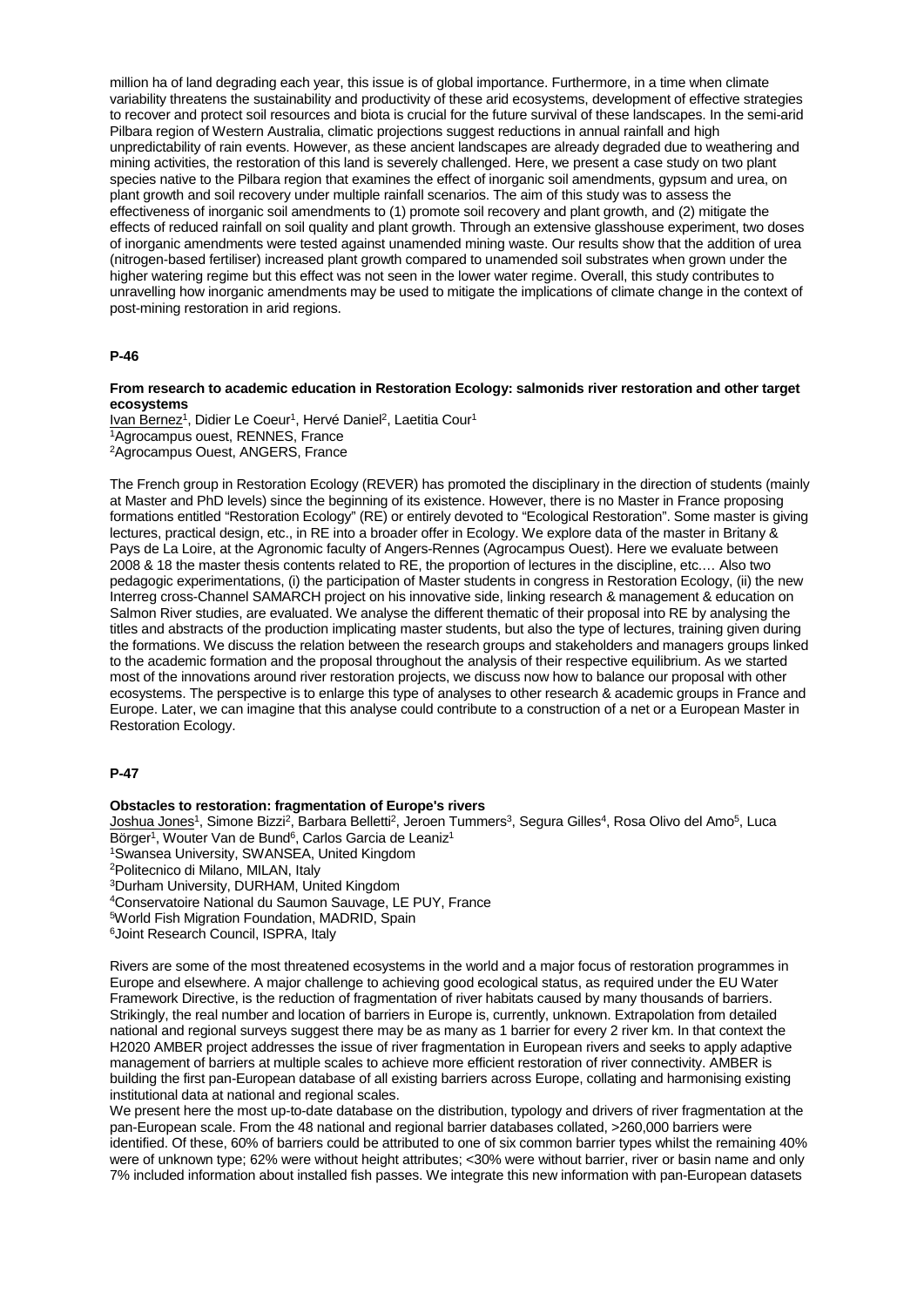on climate, geography and socio-economic data to derive meaningful drivers of barrier density. From which barrier distribution can be inferred in countries and regions where data is scarce.

This approach allows the generation of a more realistic picture of river fragmentation at the national and European scale with regards to impacts on sediment, water and biota connectivity. Providing an important basis for informing future barrier monitoring and adaptive management.

### **P-48**

## **Coupled changes in ecological quality and social perception across passively restored rivers in rural landscapes**

Pedro Arsénio<sup>1</sup>, Patricia María Rodríguez-González<sup>1</sup>, Ivan Bernez<sup>2</sup>, Filipe S. Dias<sup>1</sup>, Miguel N. Bugalho<sup>1</sup>, Simon Dufour3

1Instituto Superior de Agronomia / Universidade de Lisboa, LISBOA, Portugal

2INRA, Agrocampus Ouest, RENNES, France

3Université Rennes 2, RENNES, France

Social dimension is a critical element of river management and ecological restoration success. Positive public perception of restoration activities can facilitate landowner's involvement and catalyze the recognition of ecological improvement. Laypersons tend to associate 'good looking' natural sites with ecological health, which in turn can facilitate the adoption of such strategies. Likewise, managers will likely adopt ecologically correct measures if they tend to be perceived as aesthetically pleasing, as well. This study aims to contrast changes in ecological condition and aesthetic perception in rivers managed under Passive Ecological Restoration approaches in different rural landscapes (France – Normandy, and Portugal – Alentejo). Ecological indicators obtained from floristic relevés were used to assess riparian condition and ecological quality of the sites along the restoration process. Aesthetic perception indicators were collected in an inquiry form, using photos of different stages of restoration and from both countries, which were scored according the principles of semantic differential approach and later analysed using univariate statistical analysis.The society responses to the changes observed on riparian ecosystem as a result of passive ecological restoration trajectory were analyzed across different landscapes and across stakeholders (environmental sciences students, managers/landowners) in Portugal and France. Preliminary results indicate first that ecological condition changes are not linearly related to stakeholder perceptions. Second, experience and cultural background affects perception of ecological condition across different stakeholders. Effective communication and stakeholder engagement is essential for clarifying aims and assure success of ecological restoration.

#### **P-49**

**Effects of climate change on the hydrological regimes of floodplains along the Naryn River, Kyrgyzstan** Nadira Degembaeva<sup>1</sup>, Florian Betz<sup>2</sup>, Ermek Baibagyshov<sup>1</sup>, Nursultan Ismailov<sup>3</sup>, Barchynbek Aiypov<sup>1</sup> 1Naryn State University named after S.Naamatov, NARYN, Kyrgyzstan 2Catholic University of Eichstaett-Ingolstadt, EICHSTAETT, Germany <sup>3</sup>Kyrgyz State University of Construction, Transport and Architecture named after, BISHKEK, Kyrgyzstan

Floodplain areas of Naryn River in Kyrgyzstan are heavily used by nearby communities. They carry out multifunctional services as pasture land, forest, habitats of plant and animal species, also as resting place and aesthetic landscape. As a result of it, these areas are severely degraded and water erosion is increased, in addition, excessive cutting of forests and grazing were observed. Due to the hydrological disturbance of the floodplains the water erosion cases are caused frequently washing out the riverbanks. Unstable coast alters the movement of water in the river and leads to wandering and also increases the flooding risk. To understand the impact of land use and hydrological changes on the river channel and the floodplain it is important to have a clear depiction of current geomorphological processes. Increasing the roughness and accumulation of sediments on the surface of the floodplain it is beneficial to the uniformly distribution of river flow.

To study the hydrological regimes, there were selected two investigation areas in the distance and nearby of settlements, in case Emgek-Talaa and Ak-Tal villages of Naryn region. The climatic conditions for the investigated area, as well as in the magnitude and frequency of annual, monthly and daily water discharge of surface runoff, and also groundwater level of the Naryn River were investigated. Satellite images were used to study the landscape changes for mapping of the investigation areas. Mapped inundation patterns for extreme flood event and transverse profile for the floodplain area. The river channel migration was analyzed based on Landsat MSS, TM and OLI imagery for the 1972s and 2015. The assessment of changes is necessary for further developing floodplain restoration plans. The study results provide information on options for management and assistance to the local authorities in the integrated management of natural resources.

### **P-50**

#### **Improvement and sustainable management of river corridors in the Iberian Atlantic Region** Jorge Marquínez García<sup>1</sup>, María Luisa Alonso González<sup>1</sup>, Arturo Colina Vuelta<sup>1</sup>, Tomás Emilio Díaz González<sup>2</sup>, María Fernández García<sup>1</sup>, Elena Fernández Iglesias<sup>1</sup>, José Antonio Fernández Prieto<sup>1</sup>, Laura García de la Fuente<sup>1</sup>, Pilar García Manteca<sup>1</sup>, Mauro Sanna<sup>1</sup>, Antonio Torralba Burrial<sup>2</sup>, Jesús Valderrábano Luque<sup>1</sup>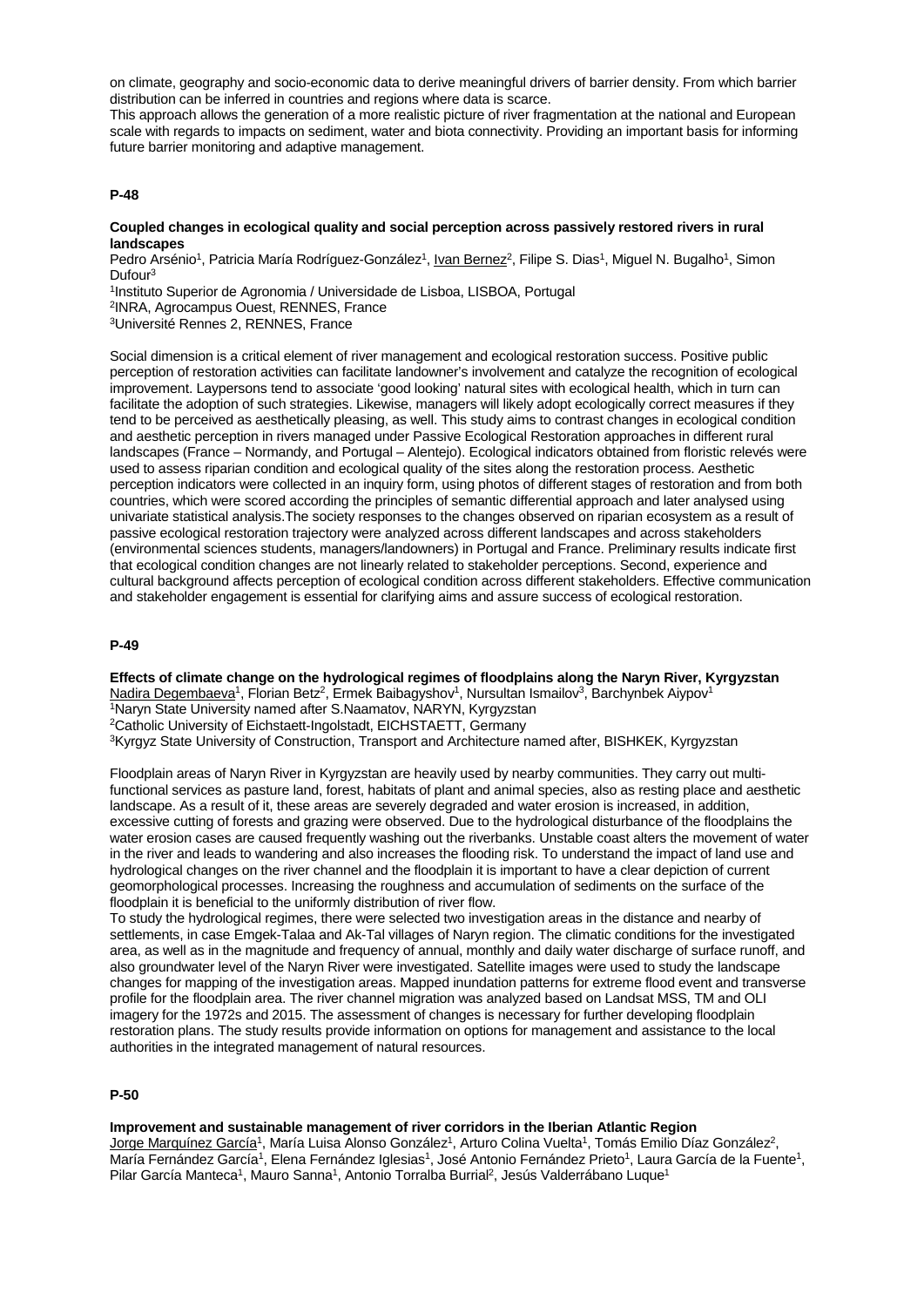1Universidad de Oviedo-INDUROT, MIERES, Spain 2Universidad de Oviedo, OVIEDO, Spain

In the Iberian Atlantic Region, there are several landscape change processes (changes in the land use, presence of invasive species, activities regarding public use, intensification of agricultural and livestock farming, climate change) and phytosanitary problems (alder diseases caused by *Phytophthora* ssp.) that, currently, are threat factors of river corridor habitats. These factors are deteriorating and fragmenting them, and having a relevant impact on their functionality.

The LIFE Fluvial project aims to mitigate these consequences, to improve the conservation status and to develop sustainable management measures of river and fluvio-estuarine corridors. Selected areas in the project are Natura 2000 sites belonging to several river basins located in the northwest of the Iberian Peninsula (Spain and Portugal). To this aim, LIFE Fluvial has designed the following actions:

A detailed analysis of the current status and implementation of a trans-national model for the sustainable management of river corridors to reduce the negative impact caused by the threats and to avoid their spread towards other UE territories.

Design and implementation of restoration projects to improve conservation *status* of the natural habitats of interest, connectivity and to reduce fragmentation.

Control of invasive flora species that pose a threat to the conservation of river corridors, and improvement of their phytosanitary state by removing trees infected by *Phytophthora*

Dissemination of the environmental relevance of river corridors and social awareness in terms of socioeconomic benefits and ecosystem services provided.

Improvement of training/education and technical empowerment of the stakeholders involved in the management and conservation of river corridors.

The project lasts four years (2017-2021) and includes a system to monitor the impact of the actions on habitats and ecosystem services provided by river corridors.

## **P-51**

## **ECOSYSTEM SERVICES RESTORATION IN THE ERA OF CLIMATE CHANGE: SAND DUNE SERVICES**

Lorena Peña, Miren Onaindia, Ibone Ametzaga, Igone Palacios-Agundez, Gloria Rodríguez, Beatriz Fernández de Manuel, Ariane Amaya-Orozco

University of the Basque Country (UPV/EHU), BIZKAIA, Spain

Nowadays, human societies have to tackle severe environmental threats, mainly due to the effect of their own activities such as land use change, pollution, introduction of alien species, atmospheric CO<sub>2</sub> increment and loss of biodiversity. Ecosystem restoration has a high potential in order to mitigate and adapt to these threats. Here we present the sand-dune restoration project on the Bay of Plentzia (Bizkaia, Basque Country, northern Iberian peninsula). The bay was highly transformed at the beginning of the XX century reclaiming land to the bay. This led to a reduction of beach area and continues works in order to rebuild storm damage: broken walls and road and sand movements. The restoration project started in 2009 knocking down two buildings, a car park and a road, taking away all the debris, thus allowing the natural substrate, namely sand, to be recolonized by species. The methodology used was mainly based on nature succession, as after planting some species such as of *Ammophila arenaria, Elymus farctus, Festuca juncifolia* and *Pancratium maritimum* the restoration process was left to develop on its own. Within this area a wooden walking path for pedestrians was built, and the sand dunes were restored. By 2016, the sand dunes were highly functional, having achieved an ecosystem structure similar to other sand-dune ecosystems and its resilience, and providing ecosystem services to the society. Since then, the bay is more resilient to sea and storm effects (not having reported storm-damage described), more recreational area is available for the public (such as beach and walking pleasant sites) and sand-dune species diversity has increase in the area.

## **P-52**

## **Key concepts for ecological restoration in the deep-sea**

Nadia Papadopoulou<sup>1</sup>, Telmo Morato<sup>2</sup>, Christopher Smith<sup>1</sup>, Meri Bilan<sup>2</sup>, Marina Carreiro-Silva<sup>2</sup>, Cristina Gambi<sup>2</sup>, Laura Carugati<sup>2</sup>, Roberto Danovaro<sup>2</sup>, Andrea Gori<sup>2</sup>, Cristina Linares<sup>2</sup>, Dan Jones<sup>2</sup>, Ana Colaço<sup>2</sup>, Jozee Sarrazin<sup>2</sup>, Marjolaine Matabos<sup>2</sup>, Eva Ramirez-Llodra<sup>2</sup>, Teresa Amaro<sup>2</sup>, Dave Billett<sup>2</sup>, Thanos Dailianis<sup>2</sup>, Vasilis Gerovasileiou<sup>2</sup>, Anthony Grehan<sup>2</sup>, Ines Martins<sup>2</sup>, Katerina Sevastou<sup>2</sup>, Cindy Van Dover<sup>2</sup>, James Aronson<sup>2</sup>, Andrew Sweetman<sup>2</sup> 1Hellenic Centre for Marine Research, HERAKLION, CRETE, Greece

The Society of Ecological Restoration has recently updated the international standards for the practice of ecological restoration, including principles and six key concepts. The aim of this document was to "provide support for the technical application of ecological restoration across geographic and ecological areas (whether terrestrial, freshwater, coastal or marine) to improve biodiversity conservation outcomes for all ecosystems, secure the delivery of ecosystem services, ensure projects are integrated with socio-cultural needs and realities, and contribute to the 2030 Agenda for Sustainable Development. In this talk we will present work carried out under the MERCES project and in particular we will discuss how analogues from terrestrial restoration and findings from shallower water restoration work can be used to evaluate concepts and form guidelines for ecological restoration of the deep-sea ecosystems. We will discuss the challenges posed to describing local native reference ecosystem and identifying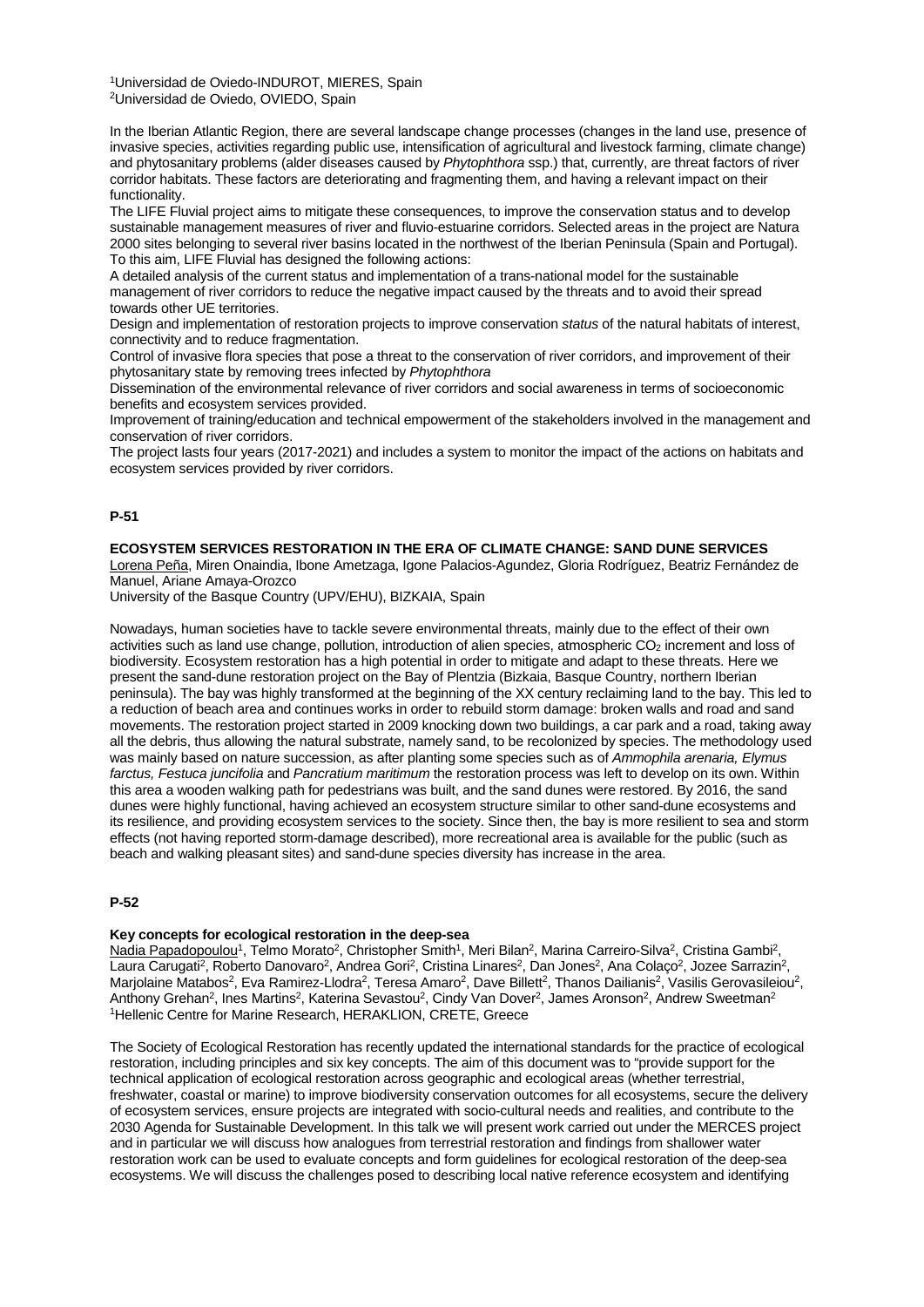and measuring key attributes in the deep-sea using four case studies, requiring different degrees of intervention to assist their natural recovery processes. We will also discuss knowledge gaps, time scales, uncertainties and challenges to deep sea restoration

## **P-53**

**Ranking Natura 2000 habitats and Natura 2000 areas for nature management and restoration in Finland** Santtu Kareksela, Marja Hokkanen, Jussi Päivinen, Ari Lahtinen, Tuomas Haapalehto, Katja Raatikainen, Kasper Koskela

Metsähallitus, JYVÄSKYLÄ, Finland

Reaching the global conservation and restoration goals provides a huge task. The aim to restore 15% of the degraded ecosystems may yet prove to be too ambitious, but it has worked as a catalyst for finding effective overall solutions to approach this task. Here we provide an example of cost-effective allocation of ecosystem improvement resources within the network of protected Natura 2000 areas in Finland. In our ecosystem restoration and management prioritization approach we ranked 1 541 Finnish Natura 2000 areas based on their potential for costeffective ecosystem improvement. We applied Zonation spatial planning method and software to prioritize the Natura 2000 areas according to their ecological value, while considering factors like complementarity (irreplaceability), condition (state of the ecosystem patch), connectivity, and cost of the overall solution. We used biodiversity data (GIS: location and current state of 67 N2000 habitats and threatened species) and expert knowledge of improvement methods, effects and costs. In addition to identifying high priority areas on maps, the systematic analysis method offers quantitative measures to investigate the trade-offs related to complex conservation decision making processes. Results of the analyses are currently used in real-life planning processes by the Parks and Wildlife Finland, governing the protected Natura 2000 areas in Finland.

## **P-54**

## **The RestHAlp project: ecological restoration of habitats in the Alps**

Francesca Madormo<sup>1</sup>, Régis Dick<sup>2</sup>, Stéphanie Huc<sup>3</sup>, Laura Poggio<sup>4</sup>, Thomas Spiegelberger<sup>5</sup>, Santa Tutino<sup>6</sup>, Mauro  $B$ assignana<sup>1</sup>

1Institut Agricole Regional, AOSTA, Italy

2Conservatoire d'espaces naturels de Savoie, LE BOURGET-DU-LAC, France

3Conservatoire Botanique National Alpin, GAP, France

4Parco Nazionale Gran Paradiso, TORINO, Italy

5Institut national de recherche en sciences et technologies pour l'environnement, SAINT-MARTIN-D'HÈRES, France 6Regione Autonoma Valle d'Aosta, QUART, Italy

Alpine habitats are particularly susceptible to degradation as a result of different factors. Human activities and the diffusion of Invasive Alien Species (IAS) in vulnerable areas contribute to the loss of plant biodiversity, endangering many of the goods and services provided by mountain ecosystems. Here we present the Interreg ALCOTRA project RestHAlp "Ecological restoration of habitats in the Alps", aiming at i) restoring degraded habitats in Sites of Community Importance (SCIs); ii) limiting the spread of IAS in alpine valleys; iii) involving the population in the conservation of habitats.

To address these challenges, a partnership of SCIs managers and research centers is carrying out a set of actions in Aosta Valley (I), Savoie, Isère and Hautes-Alpes (F):

- use of an evaluation method to define restoration objectives;

- use of native seed mixtures to restore degraded habitats and dissemination of the results;

- production of a prototype machine for the large-scale harvesting of native seed mixtures for preservation;

- characterization by DNA analysis of local populations of plant species;

- equipment of wetlands to quantify their hydrological and socio-economic functions and assess their ecosystem services;

- monitoring of IAS through a participatory science approach and analysis of their diffusion dynamics.

Main outcomes of the project will be: demonstration sites of ecological restoration of habitats both in French and Italian SCIs and a guide of good practices; maps of source areas for the collection of preservation mixtures; a prototype machine for the large-scale harvesting of native seeds; distribution maps of the most harmful IAS in the territories concerned and a dynamic IAS surveillance system, including a smartphone application and a database; demonstration sites and a methodological guide for assessing and promoting ecosystem services.

## **P-55**

# **Bl**ü**tenh**ö**fe21 / Floweryards21: A Church District for Biodiversity**

Julia-Maria Hermann, Hagen Freiherr von Massenbach

Evangelical Lutheran Church District of Rendsburg-Eckernförde, RENDSBURG, Germany

Caring for current and future generations, and experiences of healing and redemption are powerful components of religion - and of ecological restoration. Religious groups across the globe are increasingly aware of man's role in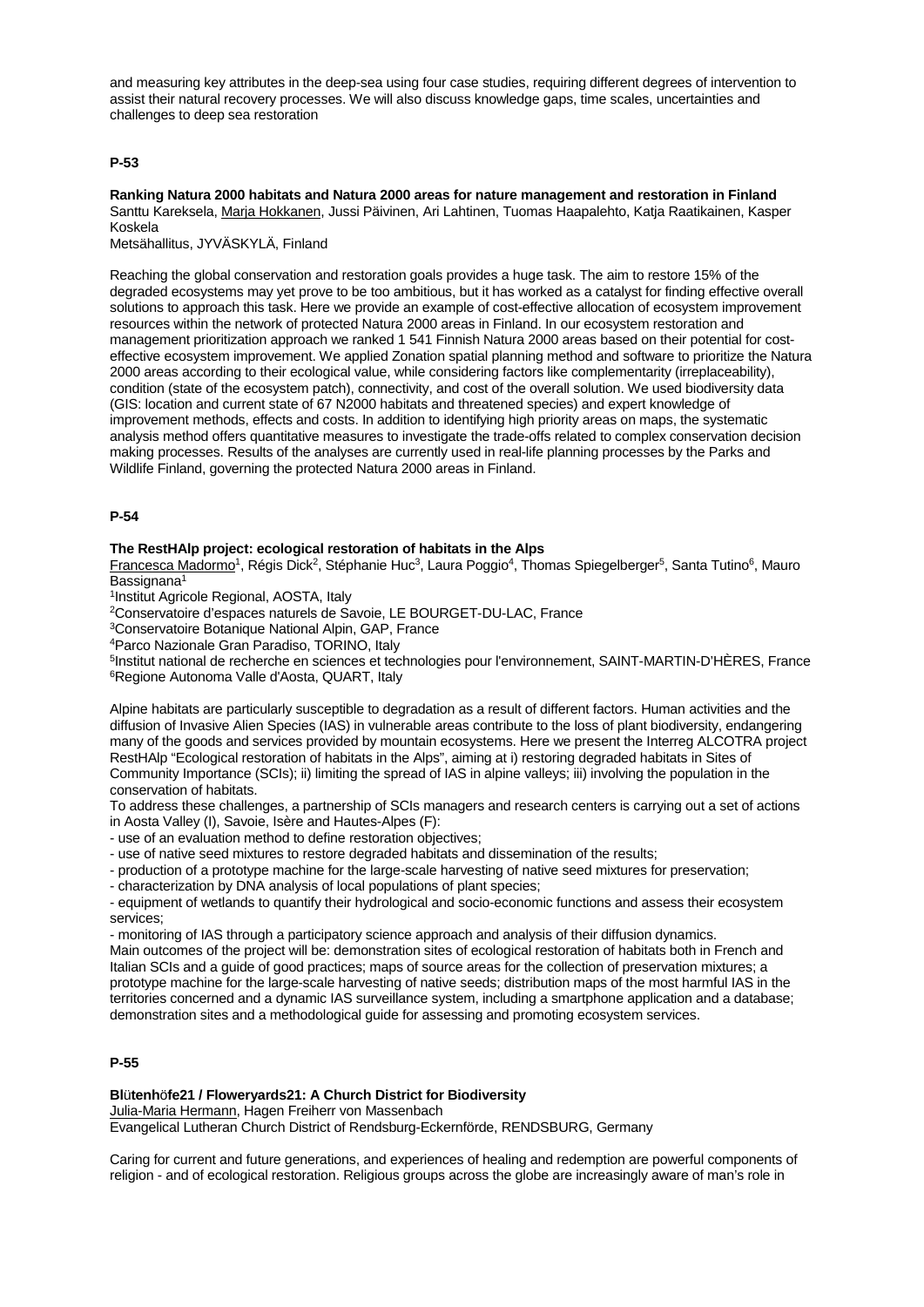climate change and environmental degradation, assuming responsibility and taking action. One such action is outlined here. Incentives for the project: 1) The Evangelical Lutheran Church of Northern Germany made a pledge to mitigate climate change, through reduction of greenhouse gas emission to zero by 2050. However, climate change is happening and must be adapted to. High species and population diversity can promote adaptation. 2) The percentage of unused area in churchyards and graveyards is increasing due to changes in sepulchral culture, sometimes combined with membership decline and tightened budgets. 3) Public support of wildflower planting schemes is high, boosted by recent alerts to a dramatic decline in insect populations in Germany and Europe. Participants: Church communities of our district, managed by employees and volunteers. Goals: 1) To seed and plant species-rich meadows and margins, in half of church-owned yards over the next two years. 2) To establish ecologically and economically sound management. 3) To engage local communities, and to foster integration of environmental restoration and protection into spiritual and practical church work.

#### **P-56**

**How do ant communities and ant-seed interactions respond to passive restoration in the Montado?** Clara Frasconi Wendt<sup>1</sup>, Cristina Branquinho<sup>2</sup>, Robin Verble-Pearson<sup>2</sup>, Mário Boieiro<sup>2</sup> 1CE3c Centre for Ecology, Evolution and Environmental Changes, Faculty of Science, LISBON, Portugal

Passive restoration, via grazing exclusion, is a common practice in the Montado, a cork oak ecosystem extending in south-west Europe. Grazing exclusion benefits economic important tree species, and key-biodiversity groups, as ants, while favoring the recovery of the ecosystem from invasive species, which have been often associated to livestock presence. First, we evaluated effects of low intensity grazing (control) and of passive restoration along a chronosequence of grazing exclusion, where grazing was excluded for 8, 12 and 18 years, on ant community composition, including ant functional structure, based on the community-weighted mean. Second, we will evaluate ant-seed interaction and seed dispersion in the oldest restored site (18 years) and in the control site, where the invasive Argentine ant species is reported. We aim to analyze ant-seed interaction under a functional perspective, linking seed and ant functional traits in the two sampling sites. Results on ant community composition showed that the oldest restored site was the only one with a stable and recovered ant community. The invasive Argentine ant was absent from the 18 years old restored site, while being the only ant species recorded in the control site, hence to understand effects of passive restoration on ant communities, its presence needs to be taken into account. A longer restoration time, as for the 18 years excluded site, seems to favor ant community recover and the reestablishment of specific functional groups, which may outcompete and exclude the invasive ant species, whereas a longer restoration time might be needed for the 8 and 12 years restored plots, to recover from grazing and the Argentine ant. Given these results, we expect a broader number and more heterogeneous range in ant-seed interactions in the oldest restored site compared to the control site, hence a higher potential in seed dispersal in restored sites.

## **P-57**

#### **Ant hills as islands in a sea of temperate pasture** Konecna Marie, Leps Jan

Faculty of Science, University of South Bohemia, CESKE BUDEJOVICE, Czech Republic

Ants play significant role in vegetation. Among others, their nests provide microsites with different soil conditions potentially suitable for seedling recruitment in competitive communities as temperate grasslands and dispersal to specialized plants (myrmecochory).

We compared the functional traits, species and functional diversity as well as seedling recruitment of persistent ant hills with surrounding vegetation using paired plot design. One plot of the pair was located in an ant hill and the other in adjacent vegetation (control plot). Both plots had identical size determined by the size of the ant hill. The study was carried out in a mesophilous pasture dominated by grasses Agrostis capillaris, Festuca rubra and Holcus mollis with nine ant species (dominant Lasius flavus).

Ant hills differed significantly in composition of both established vegetation and recruiting seedlings. Seedlings were generally more abundant on ant hills, which are also in total less similar to each other in species composition. Small ant hills (~100 cm<sup>2</sup>) host slightly more species than control plots of the same size. However, for large ant hills (up to 4000 cm2) the species richness was the same. Further, functional diversity of ant hills is higher (Rao index for leafseed-heigh). Whereas competitively weak species Arenaria serpyllifolia and Rumex acetosella were more frequent in ant hills than control plots, myrmecochorous plants did not show unified trend. The within species differences in SLA and plant high were not significant i. e. the plant performance on ant hills is not decreased.

Ant hills differed in their plant species composition from the vegetation matrix and were also more heterogeneous; therefore they serve as diversity enrichment islands in relatively uniform temperate pastures.

## **P-58**

**Designing habitat networks for Siberian flying squirrel (Pteromys volans) in Estonian state forest** Margus Pensa<sup>1</sup>, Margus Pensa<sup>2</sup>, Toomas Hirse<sup>1</sup> 1State Forest Management Centre, TARTU, Estonia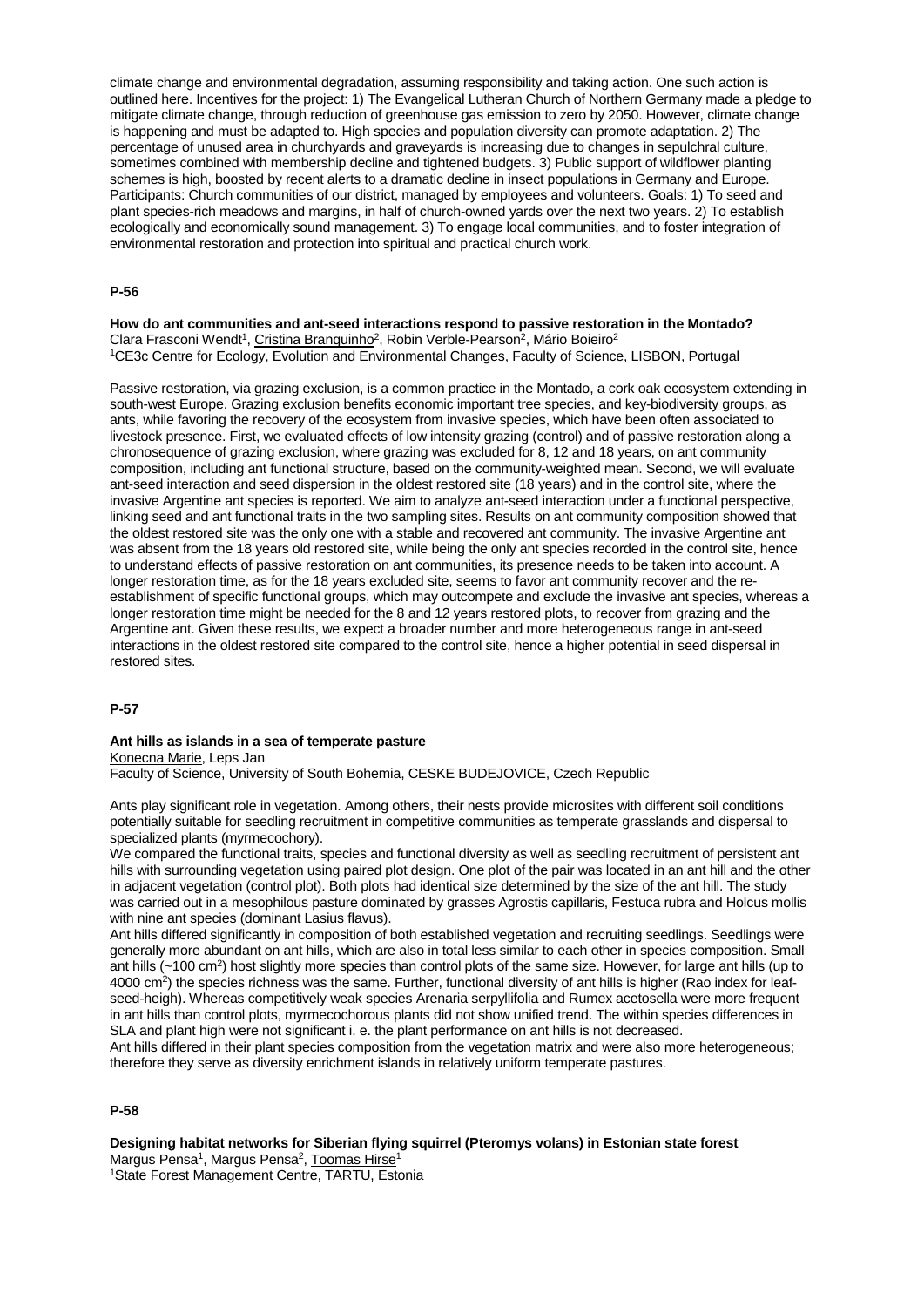Once widely distributed across whole Estonia, the population of Siberian flying squirrel has remarkably diminished during the last fifty years. Currently, only 30-40 nesting sites are known in the north-eastern part of Estonia. The accelerated rate of habitat fragmentation due to intensive lumbering is the main cause of such a dramatic decline of Siberian flying squirrel population in Estonia. Now, the Siberian flying squirrel is considered as vulnerable to extinction in Estonia.

Being an arboreal species, the Siberian flying squirrel is not able to cross forest clearings wider than 100 m. It nests in tree hollows and, thus, needs old forests. In conditions of extensive forestry, both the number of suitable habitats and the coherence of forest habitats decline.

In 2013, Estonian State Forest Management Centre decided to establish corridors between known core areas of Siberian flying squirrel. The following principles were considered:

The corridors must be at least 100 m wide;

No fragmentation of the corridors is allowed;

Within the corridors, there must be forest stands with aspen (at least 15% in stand composition) and bilberry after every 400 m;

In every 1.5-2 km, the corridors must include forest patches (with an area of 5-7 ha) that could be used as temporal habitats by the squirrel – a resting site:

In the corridors, the forest management must assure the sustainability of aspen stands.

By 2014, the area of corridors was 1513 ha and that of resting sites 94 ha. Resting sites are surveyed annually for the signs of squirrels' presence. The results of the survey indicate that the corridors are used by the Siberian flying squirrel and the habitat network, thus, fulfils its purpose.

## **P-59**

## **Impacts on Native Pollinators in Response to Commercial Honey Bee Introductions**

Nicholas Anderson, Steven Peterson, Val Jo Anderson, Robert Johnson Brigham Young University, PROVO, United States of America

The concern over Colony Collapse Disorder (CCD) in honey bees has prompted governments and the agricultural industry to explore ways to combat CCD and protect the bee industry within the United States. Though several factors appear to contribute to CCD, one candidate is the occurrence of pesticides on the environment, especially from agricultural lands and urban landscapes. There is increasing pressure to make available government lands for honey production, where pesticide contamination is expected minimal. While honey production on National Forest and other governmental lands has appeal, the impact of introducing large quantities of non-native bees to the native bee community is unknown. Concern about potential negative impacts is highlighted by the fact that many native bees are quite rare and susceptible to possible local and regional extinctions or displacements. Negative impacts to native bee populations by honey bees is well documented in literature. In addition, the potential reduction in native bee abundance and/or richness due to resource competition has the potential for the spread of bee disease. Loss of native bees may also negatively impact endemic plant populations that have floral structures and pollinator relationships specific to a native bee species. This research highlights an investigation underway to create a baseline inventory of the native bee population within the tall forb communities of the Wasatch Plateau. Beginning summer 2018 honeybees will be introduced to half of these sites and monitored for a minimum of two years to assess impacts on native pollinator communities.

## **P-60**

**The role of light in the adaptation of Thymus praecox Opiz to diverse habitat conditions**

Beata Barabasz-Krasny<sup>1</sup>, Katarzyna Mozdzen<sup>1</sup>, Anna Soltys-Lelek<sup>2</sup>, Ingrid Turisova<sup>3</sup>, Peter Sabo<sup>3</sup> 1Pedagogical University of Cracow/Instytute of Biology, CRACOW, Poland

2Ojców National Park, OJCÓW, Poland

3Faculty of Natural Sciences, Matej Bel University in Banska Bystrica, BANSKA BYSTRICA, Slovak Republic

*Thymus praecox* Opiz belongs to thermophilic and heliophilic species, therefore the availability of the right amount of light is an essential factor for its survival in natural conditions. This species is on the "*Polish Red Book of Plants*" with the category CR - critically endangered and the "*Red list of vascular plants in Poland*" with category E - dying out, critically endangered. On the only area, outside the mountains, in the Ojców National Park (Southern Poland), factor threatening its existence is a succession forest and scrub vegetation.

The aim of the study was to investigate the impact of light intensity on the adaptive abilities of the creeping thyme photosynthetic apparatus in the karst valley of the Ojców National Park (ONP). The plant material was taken from two stands, differing in light conditions. There are evidenced by changes in photosynthetic activity, registered by measurements of chlorophyll *a* and *b* content and the chlorophyll *a* fluorescence. The chlorophyll *a* and *b* content was lower in the *T. praecox* leaves growing in sunny stand, compared to the shaded stand. On sunny stand, the photosynthetic activity of plants was lower relative to those growing in the shade. Knowledge of issues related to the physiological of *T. praecox* is a positive prognosis towards the possibility of cultivating this species under controlled conditions. This may be an additional security the existence of creeping thyme in the natural environment, especially in the ONP.

The work was supported by grant Vega 2/0040/17.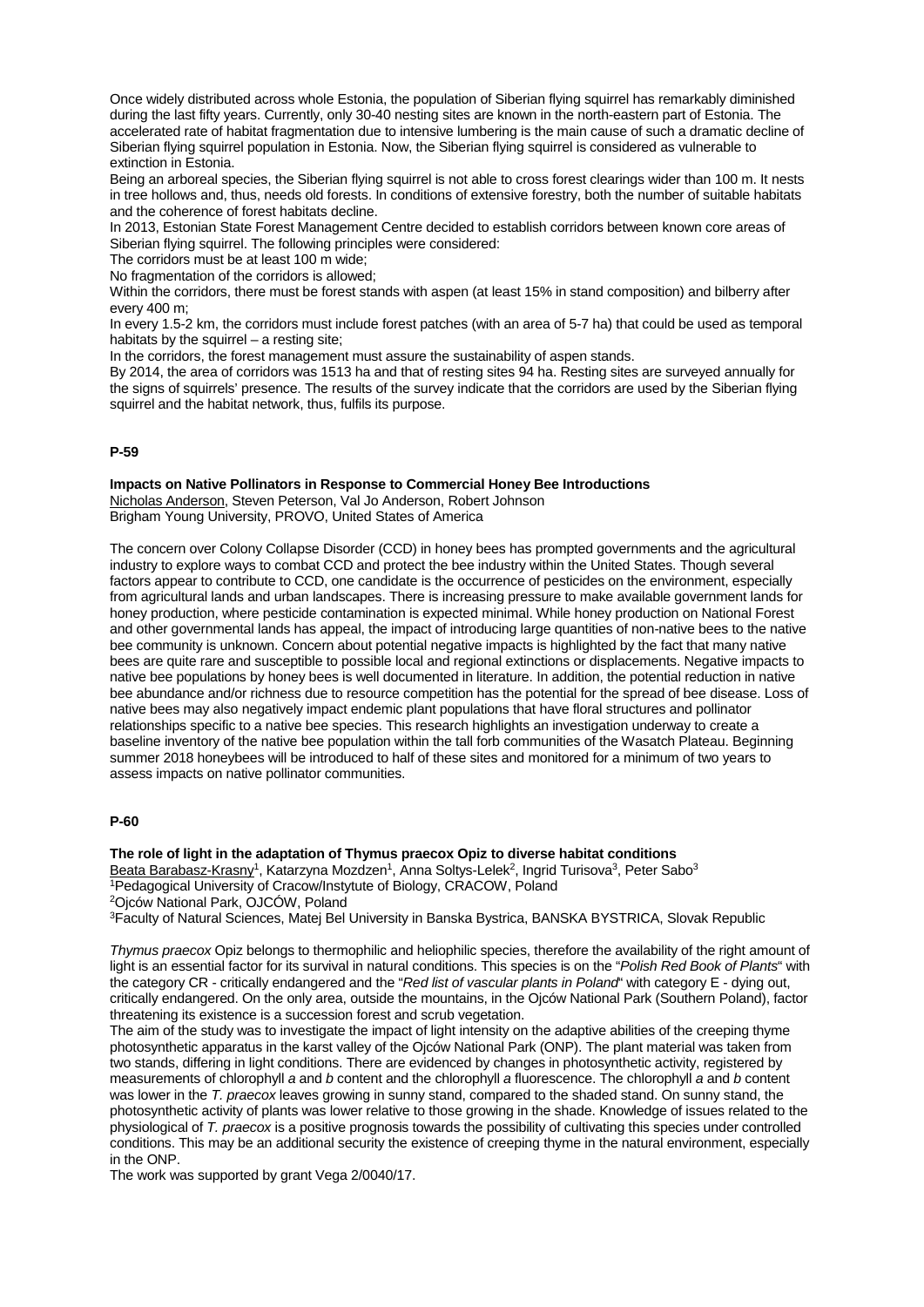# **Restoration of secondary grasslands threatened by the shrub species colonization**

Simone Pesaresi<sup>1</sup>, Edoardo Biondi<sup>1</sup>, Marco Galiè<sup>2</sup>, Simona Casavecchia<sup>1</sup> 1Università Politecnica delle Marche, ANCONA, Italy 2C.Re.Ha Spin-Off Università Politecnica delle Marche, ANCONA, Italy

The secondary grasslands are semi-natural habitats whose maintenance depends on human activities. They are extremely rich in biodiversity and therefore the European Union recognizes their importance by distinguishing different habitats to be protected and conserved (Habitats directive). Among the habitats of priority conservation in Italy, the 6210 habitat is the most extensive even though its extension has recently undergone a strong shrinkage. Indeed, the reduction of traditional agro-pastoral activities primes the dynamic processes of vegetation recovery that lead shrub and arboreal formations to replace these grasslands. In this context, habitat restoration activities are necessary in order to conserve this habitat.

Here, we present the results of shrub species control and removal activities carried out in 2009 in grasslands of a sector of the Apennines (central Italy) with different levels of shrub cover.

The surveys before the intervention and the post-intervention monitoring (for a total of 9 years activity) allowed us to evaluate the effectiveness of the restoration operation in relation to the different ecological conditions by assessing the recovery of the typical species of the grassland and identifying the most dynamic species with higher growth rate.

In particularly critical conditions it would have been useful to facilitate the recovery of herbaceous species, especially grasses, through sowing. However, this was not possible due to the absence in the local trade of autochthonous seeds. Therefore, the collection on site of autochthonous germplasm of some herbaceous species with high pabular value (*Bromus erectus*, *Cynosurus cristatus* and *Phleum bertolonii*) was started. Germination tests at different temperatures were carried out on the seeds of these species in order to identify the best strategies for their use for conservation and production purposes in relation to the different ecological conditions.

## **P-62**

**Introducing genomics in restoration ecology: How many seed zones does Carex bigelowii have in Norway?** Magni Olsen Kyrkjeeide, Kristine Bakke Westergaard

Norwegian institute of nature research, TRONDHEIM, Norway

The introduction of genomic methods in restoration biology is lifted up as a very promising tool for achieving restoration goals. However, there are few case studies showing how these tools can be implemented. We are applying so-called RAD-sequencing tools to investigate the number of seed zones in a common sedge in Norway. RAD-sequencing produce thousands of single-nucleotide polymorphisms (SNPs; variation at a base in a specific position in the genome), that can be used to identify genetic structure throughout a species distribution area. The introduction of genomic tools will give enormous amount of data and help us overcome challenges related to older methods.

Seeding is used to accelerate revegetation in restoration project. There are several strategies for selecting seeds, but the goal is often to reintroduce plants that are genetically similar to the historical population of the area and/or introduce genetic variation preventing inbreeding. Molecular methods are used to identify population that matches the genetic variation wanted.

We chose *Carex bigelowii* as our study species as it is a likely candidate for seeding in restoration project in mountain areas in Norway. A previous study, using neutral markers, shows that this species can be divided in two large seed zones, a southern and a northern, in Norway. There are likely two subspecies in Norway, and the separation of southern and northern seed zones could possible reflect the two subspecies. By using genomic tools we are aiming at identifying the two subspecies and their distribution ranges in Norway and investigate whether the two subspecies are genetically structured throughout the distribution range, hence divided in several seed zones. We have collected plants from most of the species distribution range in Norway, and identified the two subspecies based on morphological differences.

## **P-63**

## **Plant species adaptability trials for restoration of plant communities in harsh environments** Val Jo Anderson

Brigham Young University, PROVO, UTAH, United States of America

All wildland ecosystems experience disturbance as a natural and relatively consistent frequent part of its evolution and development. However,when these disturbances exceed the evolutionary norms for the environment, restoration practices may be required to return ecological function to plant communities. Plants used in these restoration practices may be native to these environments, but when ecological thresholds have been breached novel plant materials may be required to return ecological function. This presentation focuses on approaches to plant material trials of novel species that may be considered for use in harsh environments with examples from

### **P-61**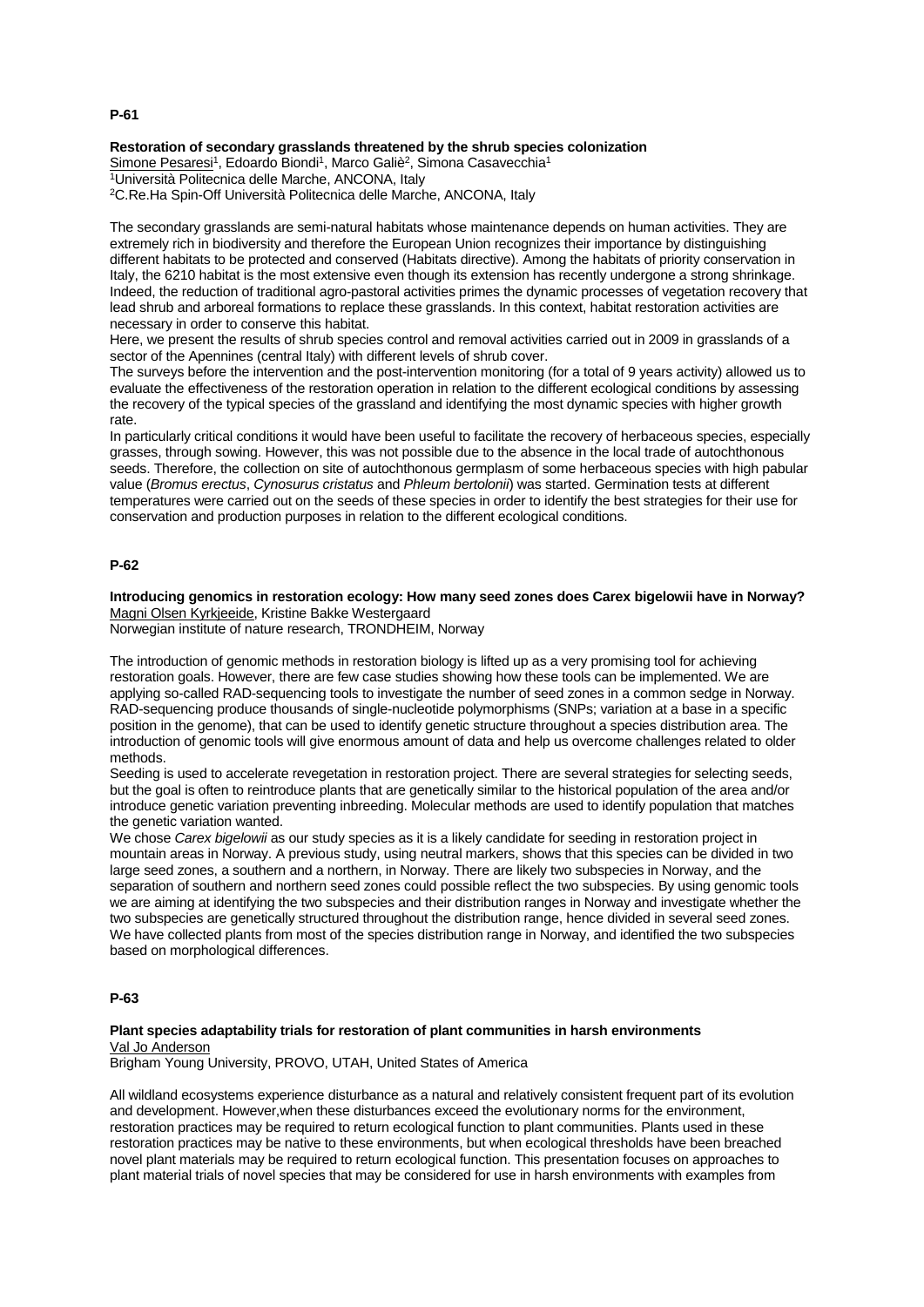North America, South America, and Asia. Consideration of plant materials, seedbed preparation and seeding strategies will be discussed.

## **P-64**

**Deriving chlorophyll content of induced biological soil crusts from surface reflectance measurements** Raúl Román<sup>1</sup>, Emilio Rodriguez-Caballero<sup>1</sup>, Pilar Águila<sup>1</sup>, Borja Rodríguez-Lozano<sup>1</sup>, Beatriz Roncero-Ramos<sup>1</sup>, Sonia Chamizo<sup>2</sup>, Yolanda Cantón<sup>1</sup>

1University of Almeria, ALMERIA, Spain 2University of Florence, FIRENZE, Italy

Chlorophyll concentration is a well-proven proxy of biocrust biomass and development that has been commonly used to assess the success of biocrust rehabilitation tasks. However, laboratory methods for chlorophyll analysis require destructive sampling and are expensive and time consuming. Therefore, its applicability is limited to punctual measurements that may not represent inherent spatial and temporal variability of induced biocrust communities in large-scale restoration projects. Thus, alternative indirect methodologies which avoid alterations of surfaces of interest and can be applied at larger scales are required. Indirect estimation of chlorophyll by means of soil surface reflectance analysis has been demonstrated to be an accurate, cheap and quick alternative for chlorophyll retrieval in plants. However, its application in biocrust is yet to be harnessed. For this reason, we evaluated the potential of soil surface reflectance measurements for non-destructive chlorophyll quantification of induced biocrusts under laboratory conditions. Our results revealed that, as it was observed in vascular plants, spectral reflectance at both hyper and multispectral resolution can be used to estimate induced biocrust chlorophyll concentration and, therefore, development status. On the other hand, whereas RAW spectral reflectance values did not provide good estimations of biocrust chlorophyll concentration, some widely used spectral transformations that maximize absorption peaks, such as first derivate of reflectance and continuum removal, provide very accurate results. Normalized difference values in the red-edge region and common broadband indices (NDVI, SR, MSR, SAVI and OSAVI) were also very sensitive to changes in chlorophyll concentration of induced cyanobacteria-dominated biocrusts. These findings highlight the feasibility of using spectral information to assess the success of biocrust rehabilitation on assisted restoration activities.

#### **P-65**

## **Cyanobacteria for rangeland restoration in Australian dry-wet tropics**

Wendy Williams<sup>1</sup>, Susanne Schmidt<sup>2</sup>, Stephen Williams<sup>1</sup>, Robyn Cowley<sup>3</sup>

1University of Queensland, GATTON, Australia

2The University of Queensland, ST LUCIA, Australia

3Department of Primary Industries and Resources,, DARWIN, Australia

Extensive cattle grazing occurs in Australia's dry-wet tropical savanna that covers ~2 million km2, generating annually \$14.3 billion revenue and employing 200,000 people. With the global demand for Australian beef rising, pressure on land resources is intensifying. Nearly half of Australia's rangelands are degraded and nutrient levels declining which negatively affects pasture productivity and ecosystem function.

Cyanobacteria link two components of rangeland integrity: protection of soil surface and soil fertility. Microbial biofilms, dominated by cyanobacteria, form gelatinous layers on the soil surface composed of extracellular polysaccharides that bind microbial communities and facilitate their life functions, including biological nitrogen fixation (BNF). Microbial biofilms are integral to preventing soil erosion, aiding water infiltration and maintaining soil fertility.

Microbial biofilms and composition change with different grazing management practices including stocking density and fire interval. We analysed the microbial biofilms on long-term fire and grazing experiments at Kidman Springs Station, Northern Territory. We hypothesised that microbial function would be impacted because disturbanceresistant cyanobacteria would out-compete desirable species capable of BNF, leading to a shift in community structure and function.

To test this hypothesis, we analysed microbial communities with microscopy and DNA sequencing to compare biofilms of unburnt, 2- and 4-yearly burnt grazed sites on two soil types together with long-term grazed sites and grazing exclosures. We focused on nitrogen as a crucial component of rangeland integrity, as common stocking densities of 10 cattle per km<sup>2</sup> annually demands ~400 kg N km<sup>-2</sup> (4 kg ha<sup>-1</sup>). In non-degraded Australian savanna, cyanobacterial biofilms generate  $\sim$ 520 kg of bioavailable N per km<sup>-2</sup> annually, similar to global estimates of annual BNF-fixation of ~600 kg N km<sup>-2</sup>. Here we present findings in context of knowledge of cyanobacteria in Australia and elsewhere.

### **P-66**

**Use of arbuscular mycorrhizal fungi for urban restoration - a roof greening experiment** Daniel Jeschke<sup>1</sup>, Milena Mohri<sup>2</sup>, Jie Si Ma<sup>3</sup>, Kathrin Kiehl<sup>4</sup>, Roland Schröder<sup>3</sup> 1Osnabrueck University of Applied Sciences, OSNABRUECK, Germany 2University of Göttingen, OSNABRÜCK, Germany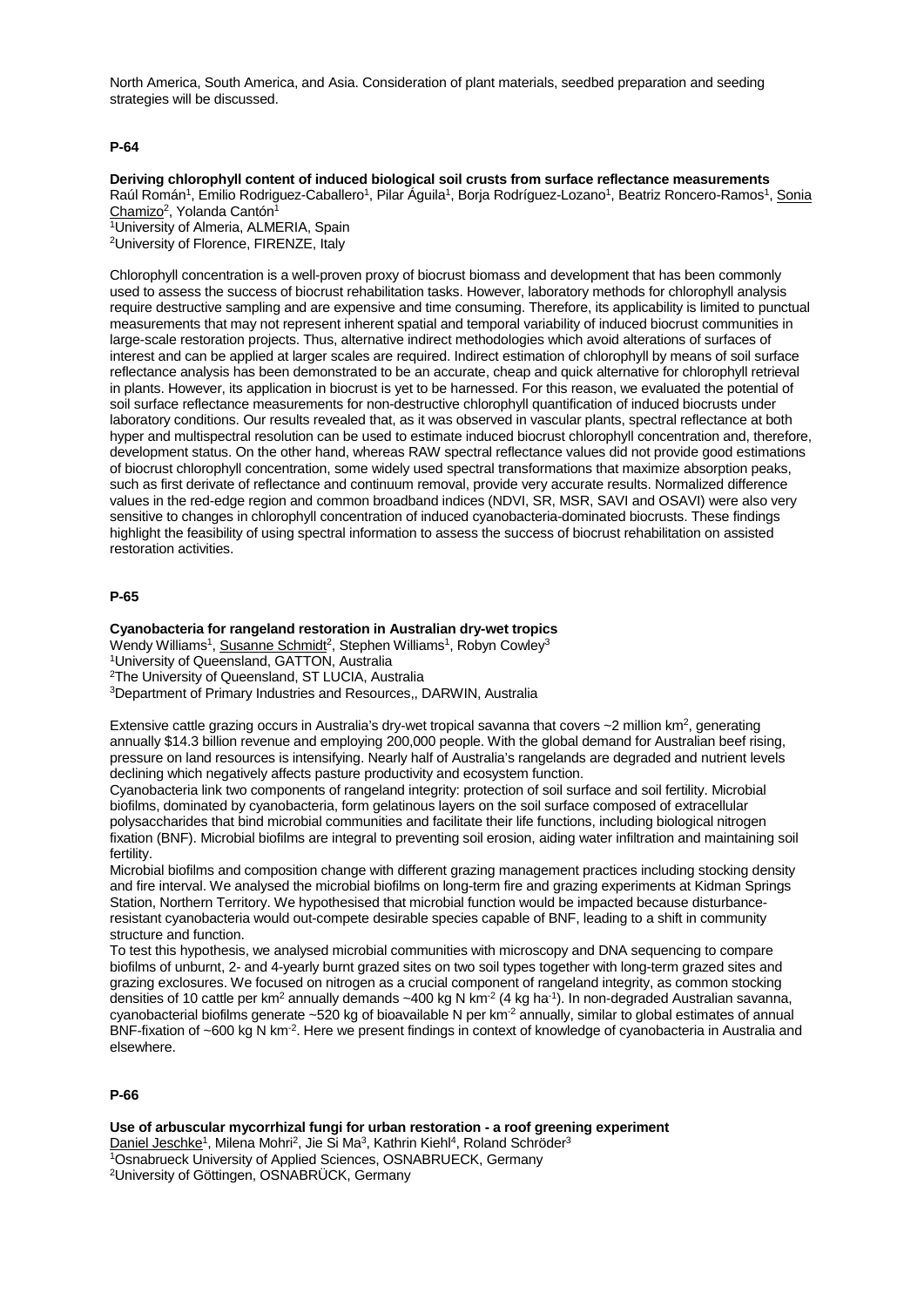3Osnabrück University of Applied Sciences, OSNABRUECK, Germany 4Osnabrück University Of Applied Sciences, OSNABRUECK, Germany

Green roofs provide important ecosystem functions for climate change adaption in urban areas like water retention and temperature regulation. Depending on roof greening techniques and species selection green roofs have the potential to serve as valuable habitat for native dry grassland species as well as for associated flower visiting insects, which both have become rare in rural areas. For standard extensive roof greening, however, plant selection is mostly restricted to non-native and/or cultivated succulents like *Sedum* species. Using native plant species e.g. of dry grasslands for extensive roof greening would probably support regional biodiversity. Most extensive green roofs have been built only with shallow growth substrates limiting their potential as habitat for non-succulent plant species. In addition,artificial standard growth substrates for green roofs are lacking beneficial soil organisms like arbuscular mycorrhizal fungi (AMF), which might improve the drought resistance of introduced species. Therefore, we develop and test methods for soil amendments to increase the habitat function of extensive green roofs for pre-adapted xeromorphic to mesomorphic native plant species of sandy dry grassland in northwest Germany (e.g. *Ornithopus perpusillus*, *Hieracium umbellatum*, *Myosotis discolor*). We are testing assumed benefits of AMF inoculation on the performance and drought resistance of eleven mycophilic native and regionally occurring dry grassland species. We will present results of a full-factorial pot experiment with five replications which started in March 2018 and will end in August 2018.

**P-67**

**P-68**

#### **Short-term management effects on the Raymond Island grassland after an ecological restoration by hay transfer.**

Myriam GARROUJ1, Emmanuel CORCKET1, Didier ALARD1, Ghislain PONCIN2, Bastien CAMPISTRON2, Lucie HENRIOT<sup>2</sup>, Marie-Lise BENOT<sup>1</sup>

1BIOGECO, BORDEAUX, France

2Communauté de communes Convergence Garonne, PAILLET, France

Identifying the processes underlying the dynamics of ecosystems under restoration program and assessing their relative importance are fundamental to guide choices and implementing ecological restoration operations (ERO). Once the degradations of the ecosystem are stopped, restoration may be limited by colonization, establishment or persistence of species. In particular, the initial stages of restoration are likely to influence the trajectory of the ecosystem. After a long history of maize culture, an experiment of grassland restoration was set up on a fluvial island (Raymond Island) to test the following hypotheses: 1) the input of plant species propagules and the limitation of competition by plant species already established in the ecosystem should accelerate the very first phases of restoration, 2) the mid-term dynamics of the ecosystem should then depend on the applied management. A restoration by hay transfer was set up in August 2014. Four management methods (initial sheep grazing, delayed sheep grazing, early mowing and late mowing) and a sheep-grazed control without hay transfer, are tested on 40 plots of 100 m² spread over the grassland. Floristic monitoring conducted during spring 2015 and 2017, enabled to highlight a change in the species composition and richness of the plots inoculated by hay, regardless the management method. These changes reflect the first path of restoration trajectory of the restoring grassland towards the donor site for every inoculated modality tested. However, the application of initial grazing management (i.e., sheep grazing allowed immediately after the hay transfer) seems to favour the installation of the introduced species, certainly by alleviating the competition by species initially established on the site. Longer-term monitoring of this ERO will allow us to assess the effects of other management methods that are currently less pronounced.

#### **P-69**

#### **Evaluation of seed harvesting methods on 'hay-meadows' (Arrhenatherion and Trisetion communities) in the Iberian Peninsula.**

Candido Galvez<sup>1</sup>, Brice Dupin<sup>2</sup>, Antonio Flores<sup>1</sup>, Angela Medran<sup>1</sup>, Jocelyne Cambecèdes<sup>2</sup> 1Semillas Silvestres S.L., CÓRDOBA, Spain

2Conservatoire Botanique National des Pyrenées et Midi-Pyrenées, BAGNERES DE BIGORRE, France

Hay meadows are agroecosystems maintained by the secular action of man. Its great botanical and faunal value has been widely recognized and included among the principal habitats to be protected in Europe through the Habitats Directive with codes 6510 (Arrenatherion) and 6520 (Triseton-Polygonum bistortae). However, they are in the process of disappearing in the Iberian Peninsula due to agricultural intensification and abandonment. The INTERREG SUDOE SOS PRADERAS project, among other measures, tries to develop a method for producing seeds representative of their floristic composition that could be implemented on a larger scale for commercial production.

In order to evaluate possible methods for harvesting seeds, during the summer of 2017, trials were carried out on plots located in Community Interest Sites: (1) Omaña-Luna Biosphere Reserve, (2) Picos de Europa National Parc, in Spain, and (3) Parc National de Pyrenees (France).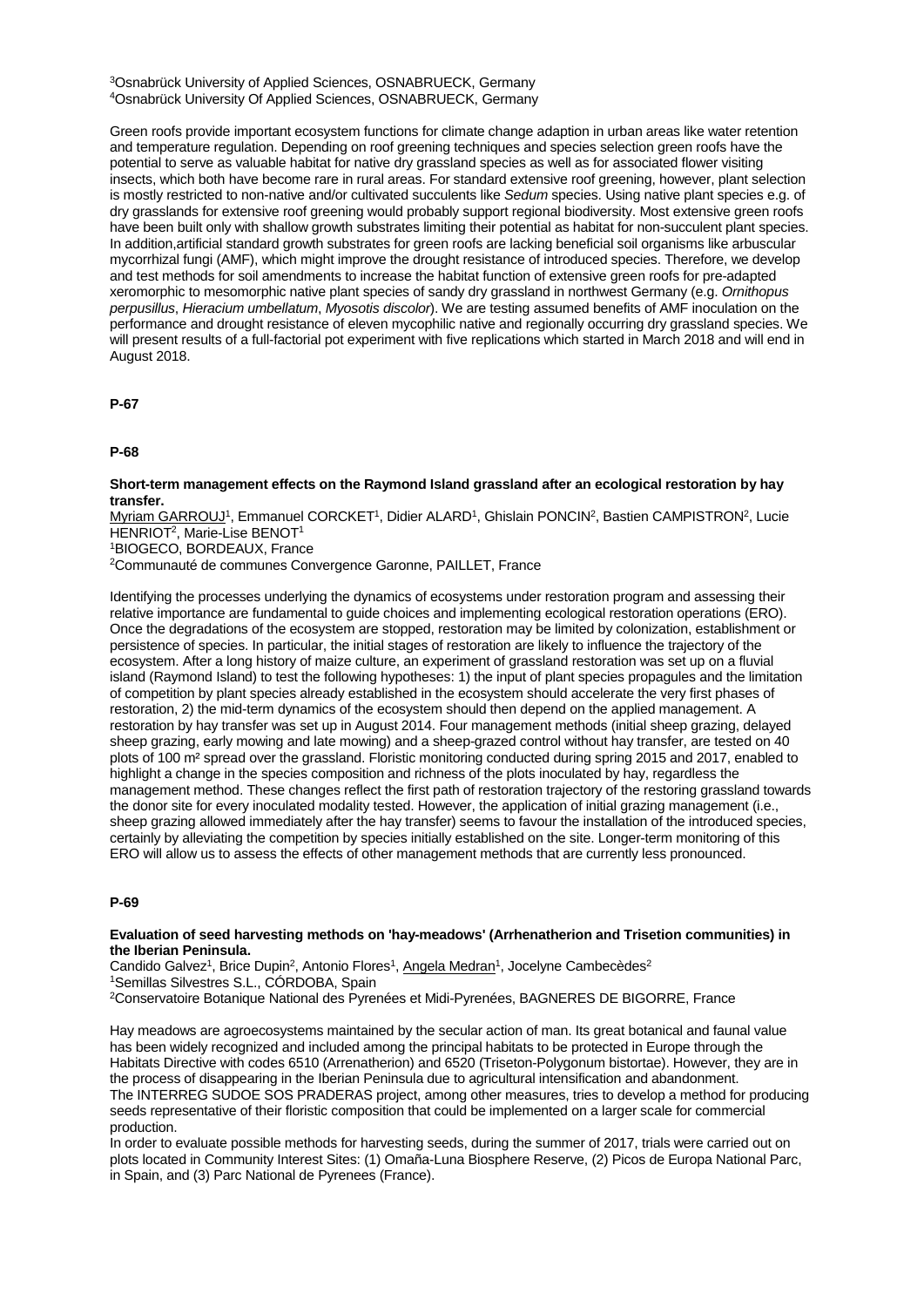We evaluated three methods online with farmers production: a) soil suction after hav harvest, b) seed harvest during hay packing, c) hand sweeper before hay mowing, and another three ad hoc methods for seed harvesting: d) green hay harvesting, e) threshing with threshers for grain harvesting, and f) seed stripping with a pull type seed stripper. The results show all ad hoc methods perform better than online methods. Green hay harvesting, threshing and stripping technique provides 11.2  $g/m^2$ , 3.5  $g/m^2$ , and 2.0  $g/m^2$ , respectively, beside a higher diversity. Sweeper on the first date of harvest was the best of online methods with an average of 0.34  $q/m^2$  seeds. The hoover method harvested on average  $0.11$  g/m<sup>2</sup> and that of the baler,  $0.10$  g/m<sup>2</sup>.

These results allow us to conclude that the green hay harvesting is the most productive technique regarding seed production and diversity, although seed striping and on site threshing could be useful for commercial seed production at low cost.

#### **P-70**

**Seed banks as sources for reintroduction of species: a case study in the Pannonian ecoregion** <u>Anna Kövendi-Jakó</u>1, Katalin Szitár<sup>2</sup>, Krisztián Halász<sup>2</sup>, Andrea Mojzes<sup>2</sup>, Melinda Halassy<sup>2</sup>, Katalin Török<sup>2</sup> 1Hungarian Academy of Sciences, Centre for Ecological Research, VÁCRÁTÓT, Hungary

Seed banks gain importance as sources of genetic diversity regarding the need for ecological restoration. We tested the use of seed accessions of the Pannon Seed Bank for reintroduction at an abandoned field in the Hungarian lowland with the aim to restore sandy grassland. Ten native species were seeded in four consecutive years. Seeds were either seeded in the same year as collected or seeded after 1 to 3 years of storage in the seed bank. Our questions were: (1) What are the germination and establishment rate of sown species in the two years after sowing? (2) To what extent is the establishment of sown native species affected by collection year, term of seed storage and sowing time? Seeding success was estimated by seedling counts for two vegetation seasons for each treatment. *Centaurea arenaria* (12%) and *Dianthus serotinus* (8%) had the highest, while *Gypsophila arenaria* (0.12%), *Silene borysthenica* (0.27%) and *Echinops ruthenicus* (0.53%) had the lowest establishment and survival rate. *Festuca vaginata* which was sown as matrix species, resulted only medium establishment rate (1.1%). Among the 4 seeding years, 2013 was the most successful in terms of germination rate and survival, owing to the high amount of precipitation of the next year. Seeds applied in 2011 resulted the lowest success as a result of the serious drought of 2012. The storage of seeds had no significant effect on the reintroduction success. Based on our study the sowing time has the highest influence on restoration outcome through the impact of the weather of the first growing season. Our results support the importance of seed banks as sources of ecological restoration.

#### **P-71**

#### **Enhancing biodiversity in vineyards by sowing of native seed mixtures**

Anita Kirmer, Mark Pfau, Annika Schmidt, Sabine Tischew Anhalt University of Applied Sciences, BERNBURG, Germany

With an annual precipitation of 500 mm, the Saale-Unstrut vine region is one of the driest areas in Germany. Within the course of global warming, a rise of extreme weather events is expected, leading to higher erosion risks as well as to elevated water stress of vine plants. Within the LIFE project 'Optimizing Ecosystem Services in Viniculture facing Climate Change' one work package deals with the development of multifunctional seed mixtures for inter-row vegetation.

Two seed mixtures (48 wild plants each) for dry, calcareous sites were compiled, aiming to establish low-growing species that provide copious nectar and pollen sources. The vegetation should ensure erosion control and allow vehicle crossing for vineyard work. In using local ecotypes of wild plants, an optimal adaptation to regional soil and climate conditions is guaranteed. For comparison to the usual practice a commercial ryegrass-white clover-mix was sown with every second inter-rows left open. All mixtures were sown in block design (3 variants, 4 repetitions) in mid-August 2016. Relevés were made on permanent plots once a year in 2016 (before sowing) and in 2017 (after sowing). On all variants, abundance of butterflies and wild bees are monitored regularly during the season. In 2017, plant species number on the whole trial vineyard increased by more than 130 % compared to 2016. Although, total vegetation cover of wild plant and commercial variants is quite similar, cover of non-legume forbs is eight times higher on wild plant variants. In the first year, wild bees showed no preferences but butterflies are more abundant on wild plant variants.

Local ecotypes are not only well adapted to their respective edaphic and climatic conditions, they also provide habitats as well as food sources for many animal species. Sowing of wild plants is most effective to enhance biodiversity in vineyards.

# **P-72**

**The role of microtopographical surface soil variation in boreal forest reclamation** Trevor De Zeeuw, Katharine Melnik, Simon Landhäusser University of Alberta, EDMONTON, Canada

In natural forests, microtopography helps drive forest development and diversity by providing conditions that vary in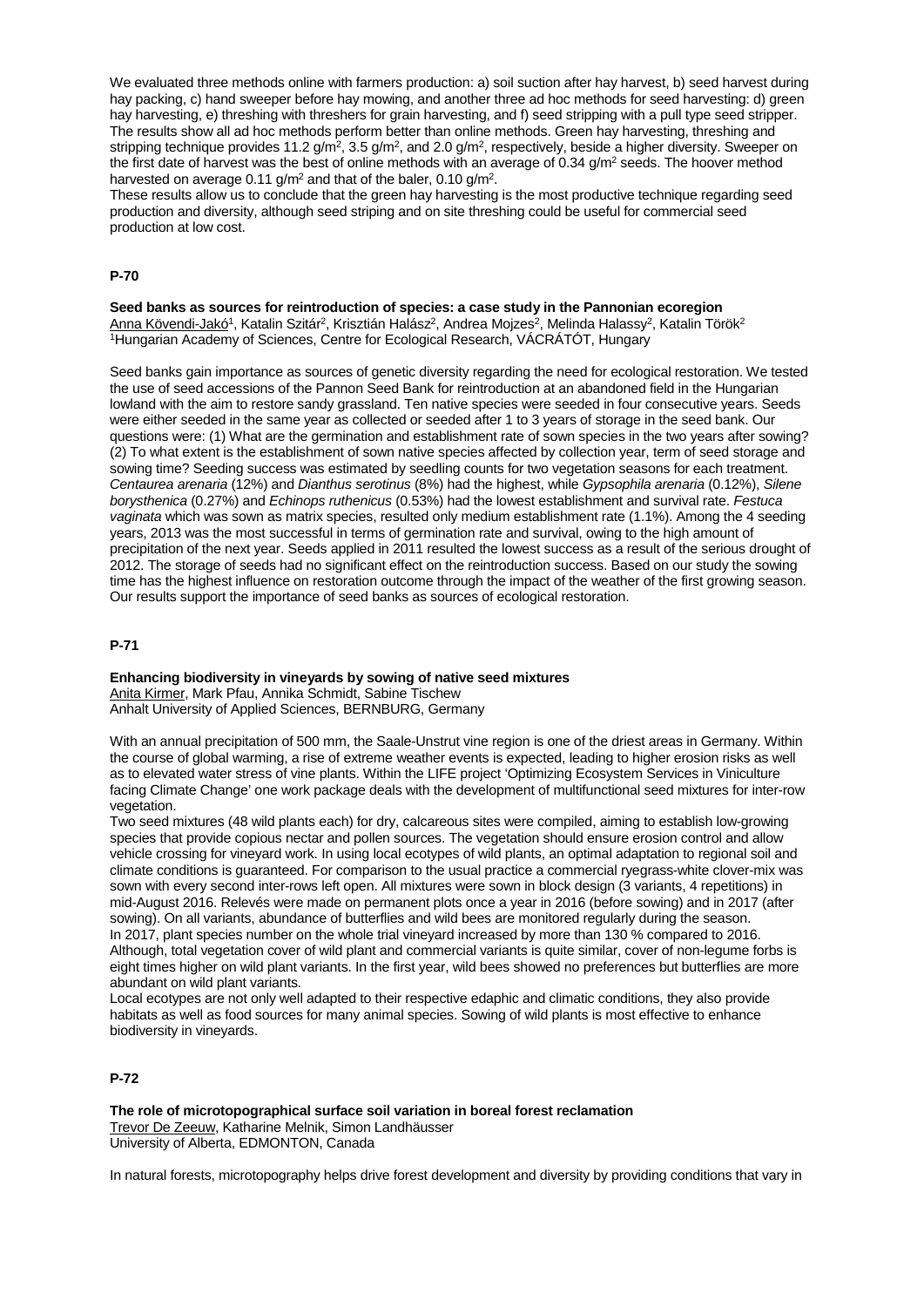soil temperature, moisture, and nutrient regimes. Current reclamation practices often heavily contour areas during reconstruction, forming relatively homogeneous surface soil conditions. Providing greater microtopographic variation on surface soils could therefore benefit forest recovery, potentially increasing diversity of forest species, and improved establishment and early growth of planted trees.

An operational scale field experiment was established to investigate growth responses of planted tree seedlings and the early natural colonization of trees and other vegetation in response to increased microtopographical variation. Surface soil microtopographic characteristics were manipulated on two slope aspects of a large overburden landform. Three microtopographic treatments were created: (i) the current operational practice of contouring surface soils leaving little microtopographic variation (control), (ii) creating parallel ridges perpendicular to the hill slope (60 cm tall, 1.5 m spacing), and (iii) large hills of loose surface material (1.5 tall,  $3 \text{ m} \times 5 \text{ m}$ , at 6 m spacing), from salvaged lowland and upland forest material.

Increasing microsite heterogeneity by loosely pilling surface materials forming hills provided more favourable conditions than the other two treatments. Particularly on the south-facing slope, planted seedlings grew significantly taller on the hilled treatments over control treatments. However, on the east-facing slope, these differences were not as pronounced. Hilled treatments significantly increased natural regeneration of tree and shrub species, with significantly more seedlings found on the east facing slope. Additionally, species richness and plant abundance of the colonizing vegetation community was significantly greater on the hilled treatment.

Increasing microtopographic surface soil variability creates favourable conditions for forest recovery on reclamation sites, particularly for areas with greater exposure (i.e. south facing slopes) likely providing shelter and greater access to resources.

#### **P-73**

**Effet of cryoprotectants and vitrificant solutions on germination of five high mountain plant species** Manuel Díaz-Miguel<sup>1</sup>, <sup>2</sup>, <sup>2</sup>, Pedro A. García<sup>1</sup>, Gabriel Rodríguez<sup>1</sup>, Carolina Pérez<sup>1</sup> 1Universidad de Granada, GRANADA, Spain

High mountain ecosystems are subjected to human explotation through out door recreational activities and ski resorts is one of the major economic activities in these areas. Ski slope construction cause severe disturbances especially in the graded ski slopes. This disturbance removes the upper soil layers and the vegetation. All this disruption makes the slopes more prone to the loss of soil, seeds, nutrients and organic matter when intense rainfall occurs. In order to avoid soil erosion, ski slopes are revegetated but this process is, sometimes, very difficult and slow due to the low ability of germination of many high mountain plant species. On the other hand, the growth and development suffer very low temperatures because the activity of skiing requires compact snow and under these conditions the snow loses its thermoinsulating capacity. Our principal aim is to evaluate the effect of cryprotectants and vitrificant solutions applied to seeds of five plant species used in restoration procedures of the ski resort of Sierra Nevada (S. Spain): *Arenaria tetraquetra*, *Thymus serpylloides*, *Acinos alpinus* subsp. *meridionalis*, *Genista versicolor* and *Reseda complicata* previously treated with different phytoregulators. These seeds were conserved for three months at -15ºC and later were sown in a soil taken fron the ski slopes of Sierra Nevada. The experiments were carried out in a germination chamber Results provides evidence that these treatments can improve the seed germination and, therefore, this could contribute to restore plant cover in ski slopes with native species.

#### **P-74**

**Restoring Populations of the Endangered Orchid Dactylorhiza Majalis - Role of Sod Cutting on Germination** Sandra Dullau, Nele Adert, Maren Helen Meyer, Frank Richter, Sabine Tischew Anhalt University, BERNBURG, Germany

The wet grassland orchid species *Dactylorhiza majalis* has its main distribution area in Europe with a high share of its population occurring in Germany. This formerly common orchid is continually declining; many populations have shrunk or disappeared completely in the last 20 years. The main reason for the current decline is the abandonment of the meadows, in combination with an increasing litter layer. Especially in vegetation stands with a high coverage of tall-growing *Carex spec.* or *Scirpus sylvaticus* bare soil sites for its germination and establishment are missing. We conducted two field experiments in the South Harz at an altitude of 370 and 420 m, in which sod cutting was tested as a suitable method for the reintroduction of *Dactylorhiza majalis* or the strengthening of individual-poor populations.

To check if sown orchid seeds actually germinate, we examined 1 x 1 m sized cut plots and uncut control plots to assess the establishment of protocorms.

In September 2017 we planted 10 seed packets per plot, consisting of a plastic slide and a nylon net with 700 enclosed seeds. On five dates we pulled out two of the seed packets per plot and counted the protocorms. Both the cut and the uncut plots showed a development of protocorms, but only low rates, with a maximum of 7.7% on the uncut plots and 5.0% on the cut plots. Due to the disturbance by cutting the average proportion of protocorms was three to seven times lower on site 1 and 34 to 92 times on site 2.

Our results revealed that the creation of patches with low competition by other plants through sod cutting had a negative impact on protocorm development. However, the establishment of protocorms is not completely prevented and so the primary requirement for the growth of seedlings is still fulfilled.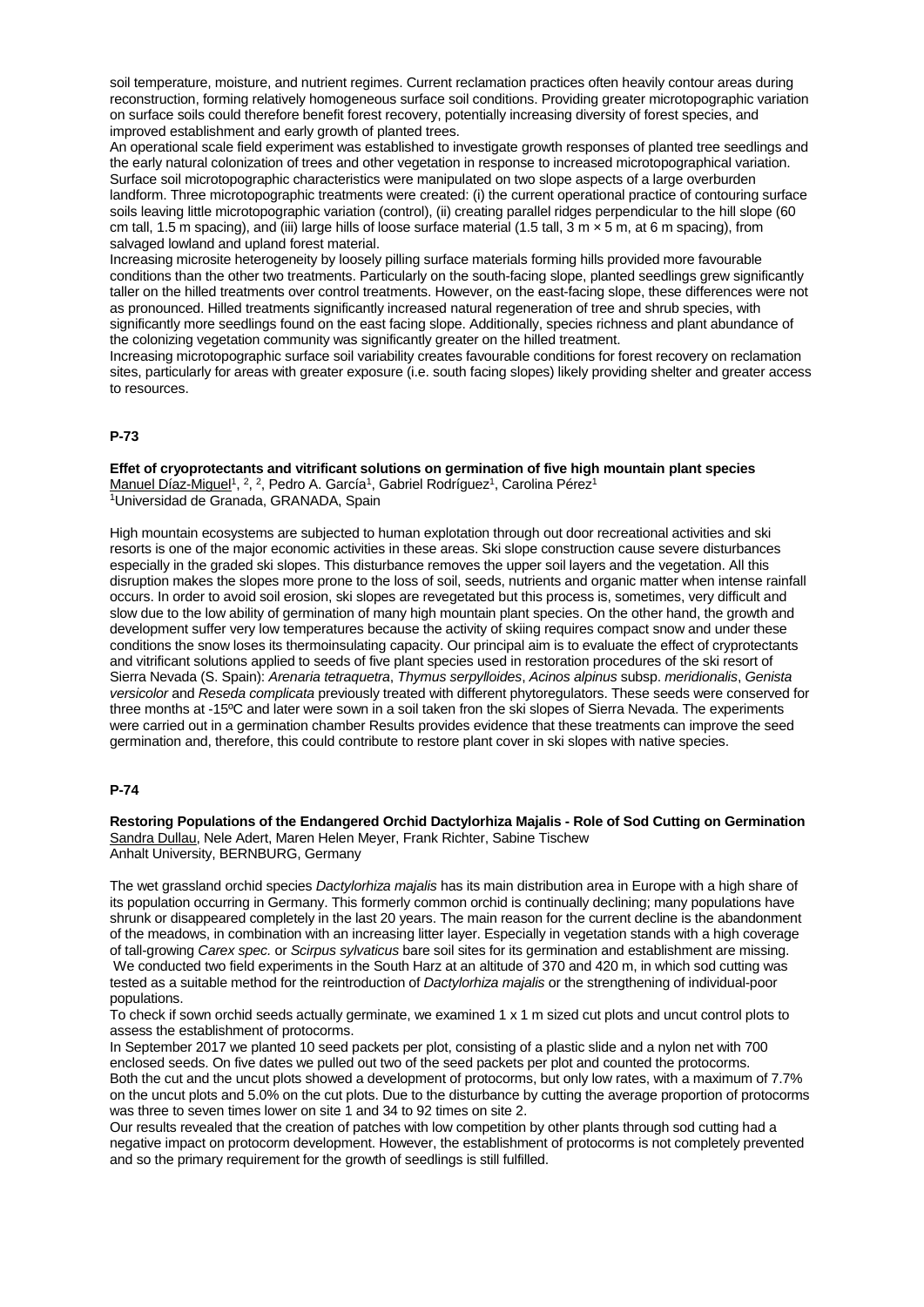# **P-75**

#### **The International Network for Seed-based Restoration (INSR): An SER Thematic Section**

Candido Galvez<sup>1</sup>, Kingsley Dixon<sup>2</sup>, Marcello De Vitis<sup>3</sup>, Rob Feigener<sup>4</sup>, Stephanie Frischie<sup>5</sup>, Olga Kildisheva<sup>6</sup>, Simone Pedrini<sup>2</sup>, Nancy Shaw<sup>7</sup>

1Semilla Silvestres, S. L., CÓRDOBA, Spain 2Curtin University, BENTLEY, WA, Australia 3Royal Botanic Garden Edinburgh, EDINBURGH, Scotland 4Institute for Applied Ecology, CORVALLIS, OREGON, United States of America 5Xerces Society, KENTLAND, INDIANA, United States of America 6University of Western Australia, CRAWLEY, WA, Australia 7USFS Rocky Mountain Research Station, BOISE, IDAHO, United States of America

The International Network for Seed-based Restoration (INSR, ser-insr.org), a thematic Section of the Society for Ecological Restoration, seeks to raise the profile of seed-based needs for ecosystem restoration. Ecological restoration is a growing sector with annual global costs exceeding a trillion dollars and seed collection and cultivation industries as important components. Thus the need to develop standards for native plant seed collection, production, testing, regulation and use is critical. INSR members and partners include professioinals, scientists, students, and representatives of industry, government and non-governmental organizations. Current participation includes more than 400 members in 43 countries and 37 partner organizations. Major goals are to: 1) advance public education, policy and awareness of the global need for native plant seed research, conservation and use; 2) sponsor a forum to promote mutual learning between stakeholders and the interchange of new iedeas, approaches, data developed and lessons learned relevant to planning, policy and science regarding native seed ecology, technology and restoration; 3) foster collaboration to develop standards for native plant seed testing and regulation; 4) serve as an emergency expert panel to address germplasm, biodiversity, conservation, seed farming and restoration issues; and 5) provide examples of best practices in seed-based restoration. To accomplish these goals, INSR sponsors conferences, worksops, field trips, webinars and forum discussions. In time we hope to provide funds to improve seed science and use in emerging economies by providing student scholarships and international grants.

#### **P-76**

**Ecological restoration and plant succession of dry grasslands in the Haute-Durance valley following soil disturbance**

AURE DURBECQ<sup>1</sup>, Armin BISCHOFF<sup>1</sup>, Elise BUISSON<sup>1</sup>, Renaud JAUNATRE<sup>2</sup>, Alice DUPRE LA TOUR<sup>2</sup>, Alexandre CLUCHIER3, Sophie DUHAUTOIS3

1Mediterranean Institute of Biodiversity and Ecology (Aix-Marseille University), AVIGNON CEDEX 9, France 2National Research Institute of Science and Technology for Environment and Agricu, SAINT MARTIN D'HERES, France

3Environmental consultancy ECO-MED, MARSEILLE, France

Large-scale ecological disturbance in grassland is increasing worldwide mainly due to land use changes and habitats destruction. The construction of high-voltage transmission lines in our study area, the Haute-Durance valley in the Southern French Alps, involves a degradation of soil and plant communities along transitory access tracks and construction platforms. In such disturbed ecosystems, restoration is limited by a lack of available propagules and low seedling recruitment due to soil degradation and/or strong summer drought. We focus on the restoration of speciesrich dry to mesophilic grasslands covering a large part of the construction zone at an altitude of 1000 to 1400 m. Most of these grasslands are Natura 2000 priority habitats such as N6210 "Semi-natural dry grasslands of *Festuco-Brometalia* and scrubland facies on calcareous substrates" (EU directive habitat 92/43/EEC).

We will present the first results of a study analyzing (1) the appropriate reference community for ecological restoration, (2) hay transfer techniques to overcome dispersal limitation (3) soil preparation to facilitate establishment, (4) the required grazing intensity to favour grassland target species and to avoid the spread of ruderals and shrubs. In a second experiment, we test priority effects on plant succession and restoration by manipulating the arrival order of dominant and subordinate plant species.

Due to differences in microclimate and soil conditions depending on slope, orientation of slope and bedrock, plant communities may change at relatively small scales. Additionally, management intensity affects species assemblages. The identification of the appropriate reference community is therefore the first crucial step for successful restoration using hay transfer but also to evaluate the success of restoration efforts. We will present results on environmental drivers of plant species composition. Based on these results we will discuss the required match of source and recipient site conditions in order to restore dry grassland communities in Southern French Alps.

## **P-77**

#### **Restoration methods, age and proximity to seed sources affect convergence of restored to old-growth forests**

Enock Ssekuubwa, Mnason Tweheyo, Vincent B. Muwanika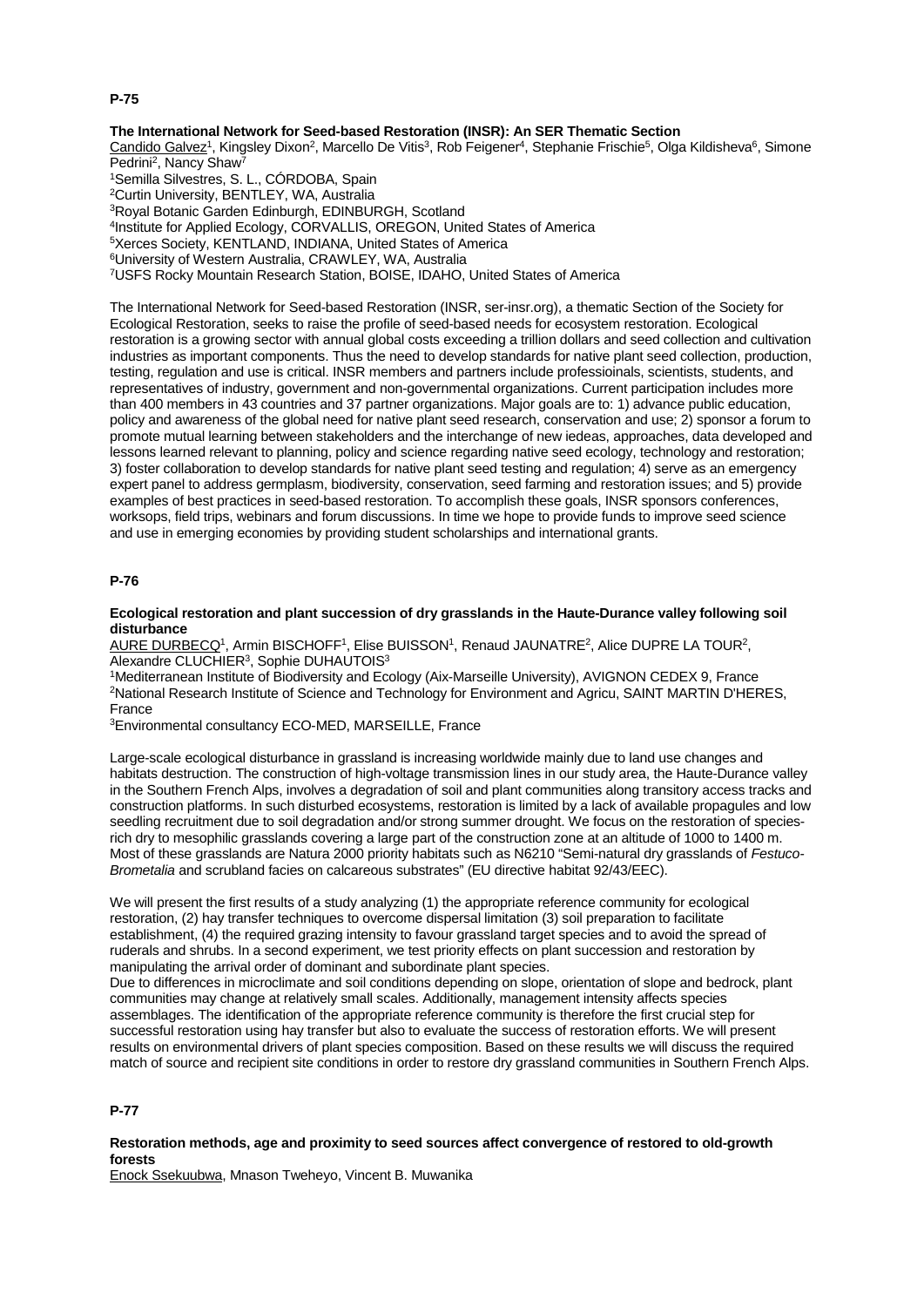Makerere University, KAMPALA, Uganda

Restoration holds great promise for counteracting impacts of deforestation on biodiversity and people's livelihoods. The similarity of species composition between restored and reference forests is a measure of restoration success. Few studies have examined determinants of compositional similarity among afrotropical moist forests. We evaluated the effect of restoration methods (active vs passive), restoration age, distance from seed sources and size of restoration areas on compositional similarity between restored forests and old-growth forests in Kibale National Park, western Uganda. Trees were measured in 71 clusters of 284 permanent sample plots (2,000 m<sup>2</sup> each) in 6-19-year old actively restored forests and 21 clusters of 63 plots in 19-year old passively restored forests. Trees were also measured in 3 clusters of 5 plots in nearby old-growth forests. We determined compositional similarity per cluster using the abundance-based overlap measure. We used local area maps to estimate distance from old-growth forests, i.e. seed sources, to restored forests. We found significantly higher similarity to old-growth forests for 19 year old passively restored forests than actively restored forests of the same age since restoration started. Compositional similarity of actively restored forests increased significantly with restoration age, but decreased significantly with increase in distance from old-growth forests. The size of restoration areas did not affect compositional similarity between restored and old-growth forests. Our results show that both active and passive methods facilitate forest recovery but restoration success is higher for passive restoration where conditions are favorable for natural regeneration. Site characteristics such as proximity to seed sources and landuse history should be evaluated when choosing active or passive restoration. Tropical forest managers can identify barriers to restoration by examining compositional similarity between restored and old-growth forests along restoration age gradients to avoid waste of resources due to failure of restoration projects.

## **P-78**

#### **Restoring rangelands in the Icelandic Highlands with the use of fertilizers**

Tara Mulloy<sup>1</sup>, Isabel C. Barrio<sup>2</sup>, Katrín Björnsdóttir<sup>2</sup>, Inga Svala Jónsdóttir<sup>2</sup>, Lia Pitti<sup>2</sup>, Magnús Jóhannsson<sup>3</sup>, Dave Hik4

1Simon Fraser University and the University of Iceland, BURNABY, Canada

2University of Iceland, REYKJAVÍK, Iceland

3Soil Conservation Service of Iceland, REYKJAVÍK, Iceland

4Simon Fraser University, BURNABY, Canada

Patches of bare-ground are a common feature of rangelands in the Icelandic Highlands, and are exposed to accelerated erosion by wind, water and cryogenic processes. Soil erosion is a national environmental concern, especially within the volcanically active zone which has younger, less developed soils. Fertilizers are commonly used to stimulate the development of plant cover to protect soils and reduce erosion. However, the addition of fertilizers can have large impacts on nutrient-limited tundra rangelands. Further, because fertilizers are applied to areas that are used for extensive grazing during the summer, the effectiveness of these practices might be countered by increased plant consumption by sheep and other herbivores, such as geese, that could be attracted to fertilized plots.

To assess the combined effect of fertilization and grazing on rangeland restoration we established a field experiment at two locations in the Highlands of Iceland, both within and outside the volcanically active zone. At each location we focused on two habitats; a well-vegetated heath and an exposed barren area. In each habitat we established six pairs of plots; one plot in each pair was fenced to prevent access by sheep and geese. Fertilizers were applied to half of the pairs in 2016-2017. Over two growing seasons we measured aboveground net primary productivity, and the amount of bare ground in the protected, open, fertilized and non-fertilized plots.

Our results indicate that grazing can impact the short-term effectiveness of fertilizers to increase plant biomass production, but only in barren areas outside the volcanically active zone. The fertilized plots, especially in barren areas, attracted goose grazing early in the season, possibly confounding the effect of sheep grazing. Overall, responses to grazing and fertilization depended on the location and habitat investigated. Our results suggest that restoration practices need to be locally adapted to site-specific conditions.

#### **P-79**

#### **Recovery of earthworm activities in forest soil following high density of ungulates**

Séraphine Grellier<sup>1</sup>, Myriam Eddin<sup>1</sup>, Jean-Louis Janeau<sup>2</sup>, Francis Isselin-Nondedeu<sup>1</sup>, Claude Hammecker<sup>2</sup>, Nicolas Bottinelli3

<sup>1</sup>Université de Tours, TOURS, France

2Institute of Research for development (IRD)/LDD, BANGKOK, Thailand

3Institute of Research for development/SFRI, HANOI, Vietnam

In many European forests, populations of wild ungulates have reached important densities, altering both vegetation and soil structure and functioning. High densities of wild boars particularly disturb the soil fauna. Earthworms are crucial to many soil processes such as burrowing with consequences on water and air circulation, litter incorporation, boosting of microbial communities. As one of the main soil engineers, they contribute to the restoration of soil functioning in many degraded ecosystems. In restoration and management projects, it is important to better understand how earthworm populations recover and to assess their impact on soil structure and functioning. We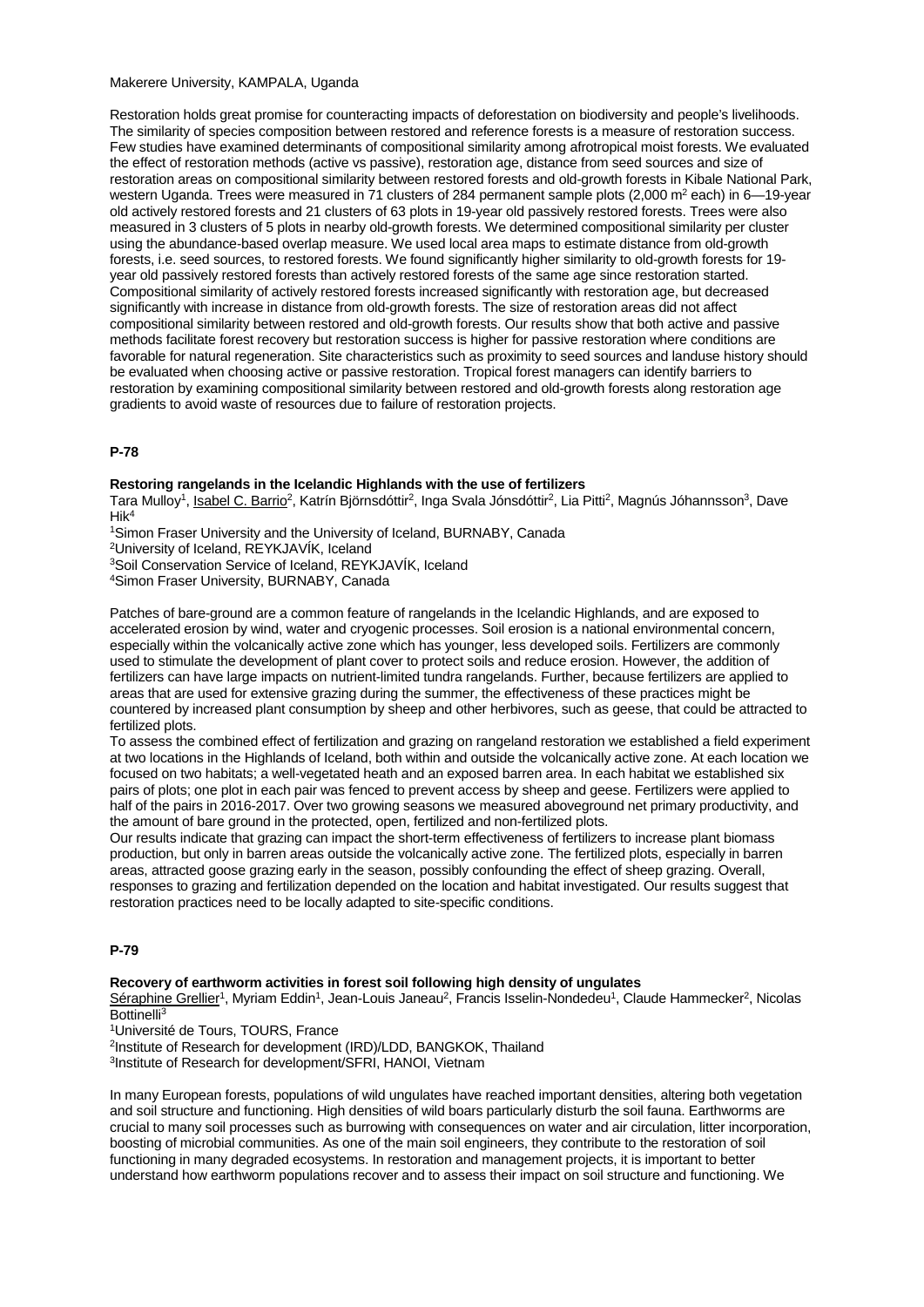studied the changes in soil fauna and soil porosity (localisation, shape, number of pores) after excluding ungulates, using X-ray computed tomography, as a non-destructive technique of visualization. The study site was located in the Domain National of Chambord (DNC) in France. We tested the effect of forest cover (pine and oak), litter and presence of earthworms on soil structures and water infiltration.

We prepared 50 PVC tubes (15 cm high x 15 cm diameter) regularly drilled on the side and filed with reconstituted soil from the DNC, sealed with fabric (150µm) on the top and bottom, preventing non-soil engineers and roots to colonize them. We incubated the tubes for 3 months under various treatments (pines/oak, litter/no litter, earthworms/no earthworm). After X-ray scanning and analysis with the software ImageJ, as well as soil physicochemical analyses, we expect to find a significant generation of porosity in the tubes with soil engineers, with enhancement of water transfer dynamics, soil aggregation and root colonization. Pine and oak cover may show different processes of water infiltration due to different earthworm density, soil structure and different litter and understory vegetation.

#### **P-80**

#### **Distribution of cow parsley in Reykjavik**

Mervi Luoma<sup>1</sup>, Mariana Tamayo<sup>1</sup>, Snorri Sigurðsson<sup>2</sup> 1University of Iceland, REYKJAVIK, Iceland 2Umhverfis- og skipulagssvið Reykjavíkur, REYKJAVIK, Iceland

Purpose of the research is to map the distribution of cow parsley (Anthriscus sylvestris), an invasive alien plant, within open areas of the City of Reykjavik. In addition, the distribution of sweet cicely is assessed and mapped to see if there are any synergies in distribution with cow parsley. The main aim is to identify hot spot areas with a high abundance of cow parsley. These areas have a high risk of losing native plant species due to the spread of cow parsley. Cow parsley is widely spread throughout Iceland, often creating monocultures that supplant other flora and can enhance soil erosion. It also changes landscape aesthetics. During the summer of 2017, areas with cow parsley were categorized in terms of the plant communities present, type of land, and other plant species that are found growing in the vicinity of cow parsley. The distribution and abundance of cow parsley was assessed in four plot areas; Laugarnes, Vatnsmýri, Elliðaárdalur, and Ægisíða. Preliminary results suggest that cow parsley is most abundant near riversides, streams, and pathways in Elliðaárdalur and Vatnsmýri. Lack of control measures enables further spreading of the plant species, and affects plant diversity. This research generates much needed information on the distribution and impact of cow parsley in the City of Reykjavík. Additionally, it provides baseline data to monitor future changes in distribution and species composition. Furthermore, this is the first time that cow parsley is mapped in the City of Reykjavik, which is essential for developing management and planning actions.

#### **P-81**

# **Invasion of Senecio inaequidens and risks for honey and bee pollen in Aosta Valley (I)**

Mauro Bassignana, Andrea Mainetti, Francesca Madormo Institut Agricole Regional, AOSTA, Italy

South African ragwort (*Senecio inaequidens*) was first reported in Aosta Valley in 1990 and since then it spread widely in the region. Its leaves, stems and inflorescences contain high concentrations of pyrrolizidine alkaloids (PAs), natural toxins that can cause fatal intoxications. Humans are exposed to PAs by consumption of foods, including honey and pollen loads collected by bees.

Considering the risks to human health and the increasing diffusion of *S. inaequidens* in Aosta Valley, we aimed at: i) determine the content of PAs in honey and bee pollen; ii) investigate the role of *S. inaequidens* in contamination; iii) compare PAs content to the limits recommended by food safety authorities.

To address these challenges, we mapped the distribution of *S. inaequidens* in the middle part of Aosta Valley and collected 40 honey samples (30 from beehives in areas highly invaded by *S. inaequidens*, 10 from beehives in free or poorly colonized areas) and 9 bee pollen samples (coming from beehives in strongly invaded areas). All samples were analysed to determine the PAs content.

PAs were detected in 39 honey samples out of 40, their content ranging from 0.8 to 22.2 μg kg<sup>-1</sup> (mean=6.2±5.4 μg kg-1). PAs associated to *Senecio* genus (retrorsine, senecionine and seneciphylline) were identified in most of the samples (34 out of 40), representing 40% of total PAs; their content was higher in honeys from invaded areas than in those from free areas (3.2±4.4 *vs* 0.4±0.4 μg kg-1; *p*=0.05).

In pollen samples - all collected in invaded areas - PAs were always present, with high but very variable contents (from 60 to more than 40,000  $\mu$ g kg<sup>-1</sup>).

According to EFSA recommendations, PAs levels in these honeys do not pose a risk to human health, unlike those in pollens.

#### **P-82**

# **Community assemblage and resistance to invasion: priority effect and seeding composition in restoration processes**

Fanny DOMMANGET<sup>1</sup>, Renaud JAUNATRE<sup>1</sup>, Morgan TRIQUENEAUX<sup>1</sup>, Sylvain ABDULHAK<sup>2</sup>, Sophie VALLEE<sup>2</sup>,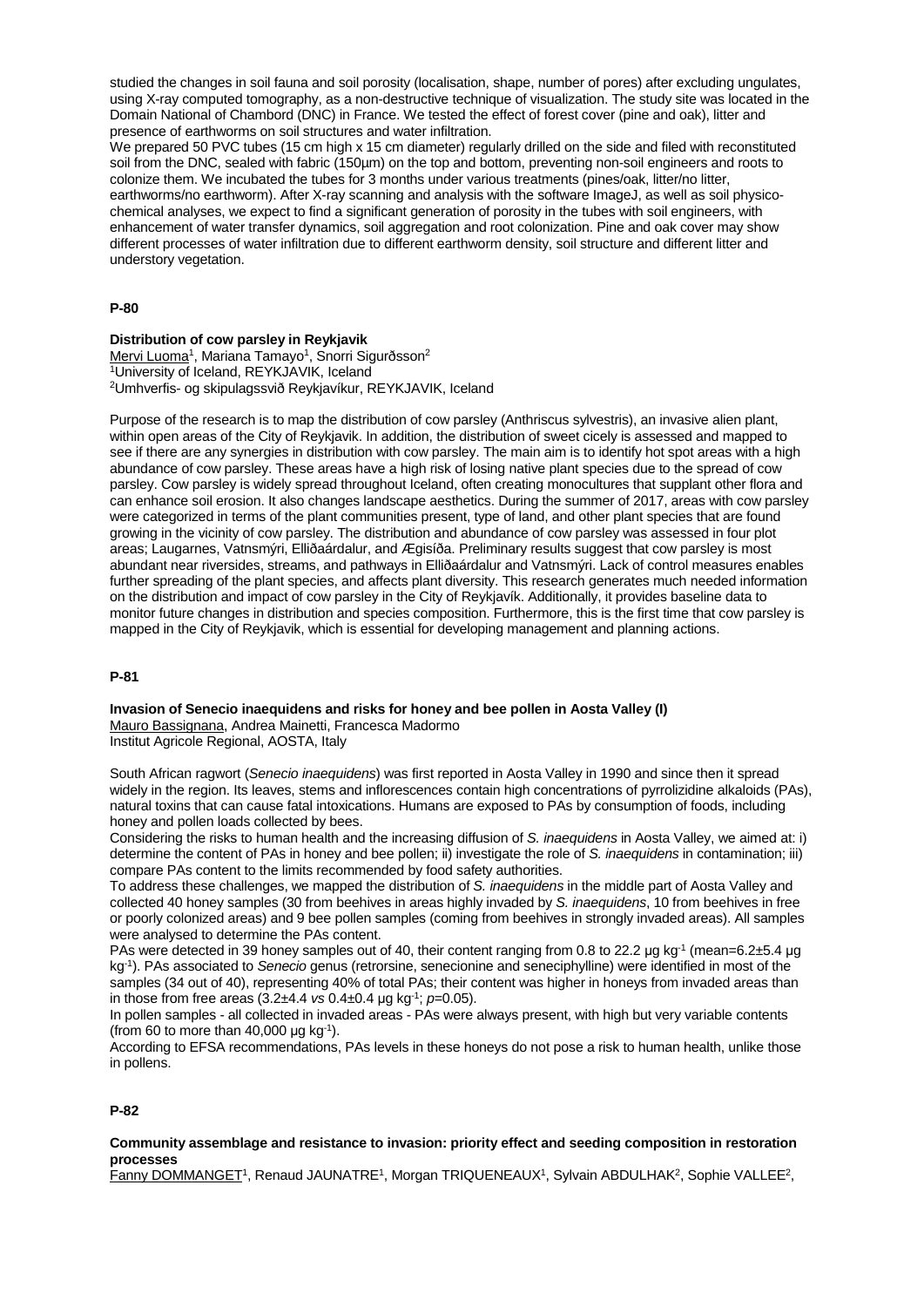Ghislain HUYGUE3, Frederick JACOB4, André EVETTE1 1Irstea, SAINT-MARTIN D'HÈRES, France 2CBNA, GAP, France 3BIOTEC, LYON, France 4EDF, CHAMBÉRY, France

Invasive alien species are one of the most important threats on biodiversity worldwide. The ability of exotic plants to colonize and dominate disturbed or post-disturbance areas gives them a crucial advantage. Once established they are hard to remove which can threaten the success of ecological restoration operations. Several mechanisms have been proposed to explain the success of exotic plants. In particular, biotic interactions are supposed to be involved in the containment of their development. Locally, competition for resources and space can limit the recruitment and the growth of invasive plants, both at the very early stage of propagule establishment through priority effects and also all over their growth through direct competition. Ecological restoration projects are implicitly based on these mechanisms as seeding and planting operations aim at better controlling restoration trajectories and final community composition. However it is hard to disentangle the two effects (priority and direct competition for resources) on community assemblage and particularly on resistance to invasion although they are crucial to better design restoration operations. We set up a field experiment aiming at studying the priority effect and the effect of the composition of seeding in a real restoration context. Experimental plots of 2\*2m have been set along a deeply modified riverbank in the French Alps for hydraulic development purposes. We tested two densities and three seed mixes in order to study the effects of seeding composition and competition intensity. Ploughing was used to delay soil seed bank expression compared to seeding and as such to cancel its priority effects. We compared community composition and structure between treatments with a particular focus on invasive plants. Here we present the results after two growing seasons.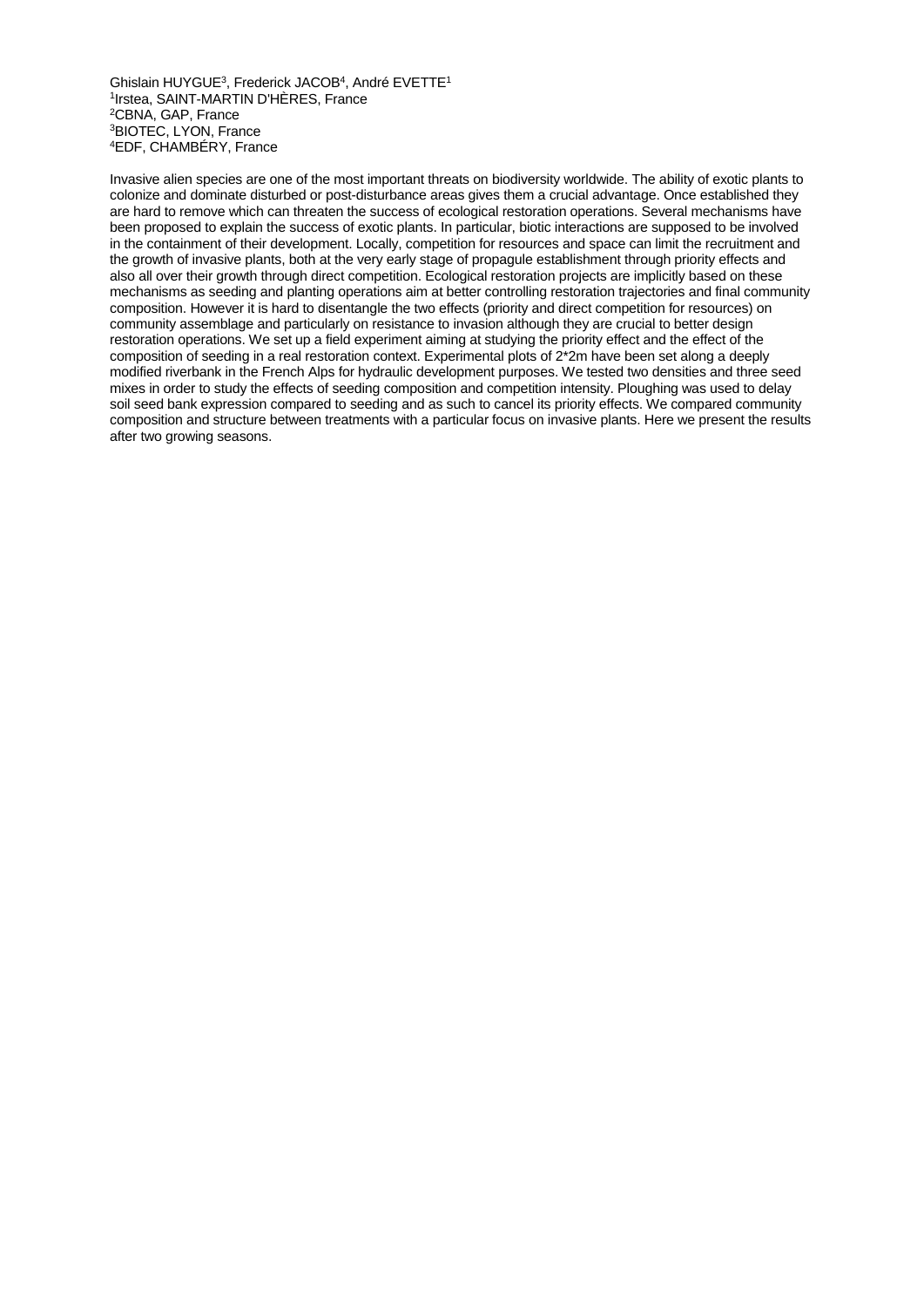# **AUTHOR INDEX**

|                                           | Bianchelli, Maurizio      .0-053 Corcket, Emmanuel.  P-68 |  |
|-------------------------------------------|-----------------------------------------------------------|--|
|                                           |                                                           |  |
| Adessi, Alessandra  S-067                 |                                                           |  |
| Aegisdottir, Hafdis HannaP-08,S-013, K-02 |                                                           |  |
|                                           |                                                           |  |
|                                           |                                                           |  |
|                                           | Bischoff, Armin      P-76, S-061 Cowie, Neil  S-039, P-32 |  |
|                                           |                                                           |  |
| Aiypov, Barchynbek  P-49                  |                                                           |  |
|                                           |                                                           |  |
|                                           |                                                           |  |
|                                           |                                                           |  |
| Alignan, Jean-François 0-005, S-103       |                                                           |  |
|                                           | Bobbink, Roland 0-075, S-029, S-098, S-099, S-102         |  |
| Alonso González, María Luisa  P-50        |                                                           |  |
|                                           |                                                           |  |
|                                           | Bolton, Ryan       S-075 Danovaro, Roberto  . O-051, P-52 |  |
|                                           |                                                           |  |
|                                           | Bonfil, Consuelo      S-117 De Brito, Antonio G.  W-06    |  |
| Ametzaga, Ibone P-51                      |                                                           |  |
|                                           |                                                           |  |
| Andersen, RoxaneP-32, P-37, S-039         |                                                           |  |
|                                           |                                                           |  |
| Anderson, Nicholas P-59                   |                                                           |  |
|                                           |                                                           |  |
|                                           | Boubou Diallo Oumarou, Mariama   P-04 Decleer, Kris S-106 |  |
| Andrés Moreno, Manuel  P-38               |                                                           |  |
|                                           |                                                           |  |
|                                           | Bowker, Matthew      S-068, S-071 DeJager, Nathan  S-085  |  |
|                                           | Branquinho, Cristina   S-031, S-034, S-094, P-56          |  |
|                                           |                                                           |  |
|                                           |                                                           |  |
|                                           |                                                           |  |
|                                           |                                                           |  |
| Arfin Khan, Mohammed A. S. 0-037          |                                                           |  |
| Aronson, James 0-049, P-52                |                                                           |  |
|                                           |                                                           |  |
|                                           |                                                           |  |
|                                           | Buisson, Elise 0-038, S-007, S-043, S-103, P-42, P-76     |  |
|                                           |                                                           |  |
|                                           | Bulot, Adeline     . S-103 DiRocco, John  S-077           |  |
|                                           | Buysse, David      O-012 Disante, Karen W-01              |  |
|                                           |                                                           |  |
| Avendano, Carlos  P-11                    |                                                           |  |
|                                           |                                                           |  |
|                                           |                                                           |  |
|                                           | Calvo, Gemma      0-067 Díaz-Miguel, Manuel  P-73         |  |
|                                           |                                                           |  |
|                                           |                                                           |  |
| Baibagyshov,, Ermek P-49                  |                                                           |  |
|                                           |                                                           |  |
|                                           |                                                           |  |
| Balt, Altantsetseg  P-09                  |                                                           |  |
|                                           |                                                           |  |
|                                           |                                                           |  |
|                                           |                                                           |  |
|                                           |                                                           |  |
|                                           |                                                           |  |
|                                           | Catalán, Germán     S-116 Duhautois, Sophie P-76          |  |
|                                           |                                                           |  |
|                                           |                                                           |  |
|                                           |                                                           |  |
| Battur, Ankhtsetseg  P-09                 |                                                           |  |
|                                           |                                                           |  |
|                                           | Chen, Wenting    0-049, 0-051 Duque, José F. Martín W-08  |  |
|                                           |                                                           |  |
|                                           |                                                           |  |
|                                           |                                                           |  |
|                                           |                                                           |  |
|                                           | Chistotin, Maxim      S-084 Dynesius, Mats S-059          |  |
|                                           |                                                           |  |
|                                           | Chreston, Andrea      S-077 Eddudóttir, Sigrún Dögg 0-064 |  |
|                                           |                                                           |  |
|                                           | Clemens, Stephan     O-037 Einarsson, Magnús Þór P-13     |  |
|                                           |                                                           |  |
| Benning, Maxwell W-05                     | Cluchier, Alexandre     P-76 Erickson, Todd E S-069, P-45 |  |
|                                           |                                                           |  |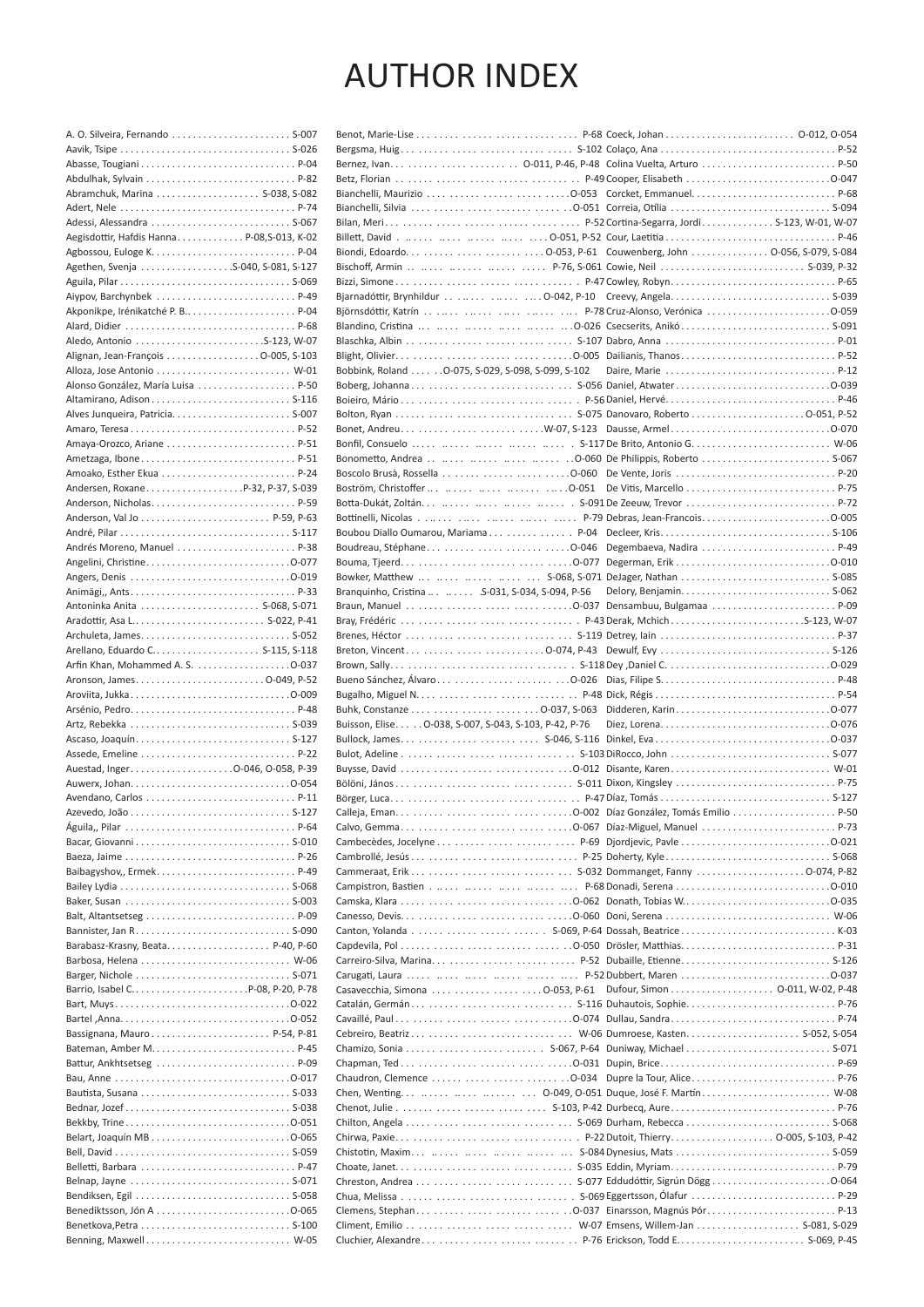| Esko, Annely  S-008, S-121              |
|-----------------------------------------|
|                                         |
| Evette, André. 0-007, 0-074, P-43, P-82 |
|                                         |
|                                         |
|                                         |
|                                         |
| Farrell, Catherine  S-041               |
|                                         |
| Fatondji, Dougbedji  P-04               |
|                                         |
|                                         |
|                                         |
|                                         |
| Fernandes Filho, Elpídio Inácio  P-14   |
| Fernandez, Cristina W-06                |
| Fernandez-Minguillón, AlexP-26          |
| Fernandez-Morante, Carmen. W-06         |
| Fernandez-Pravia, Ainoa  S-039          |
| Fernández de Manuel, Beatriz P-51       |
| Fernández García, María  P-50           |
|                                         |
| Fernández Prieto José, Antonio P-50     |
|                                         |
|                                         |
|                                         |
|                                         |
|                                         |
|                                         |
|                                         |
|                                         |
|                                         |
|                                         |
|                                         |
|                                         |
|                                         |
|                                         |
|                                         |
| Freiherr von Massenbach, Hagen P-55     |
|                                         |
|                                         |
| Gabou, Mohamadou Habibou0-015           |
|                                         |
|                                         |
|                                         |
|                                         |
|                                         |
| Galvez, Candido  P-69, P-75             |
|                                         |
|                                         |
|                                         |
| Gandarillas, Mónica  S-118              |
| Garcia de la Fuente, Laura  S-127       |
|                                         |
|                                         |
|                                         |
| García, Pedro A.  P-73                  |
| García de jalón, Diego  W-08            |
| García de la Fuente, Laura  P-50        |
|                                         |
|                                         |
|                                         |
|                                         |
| Garrabou, Joaquim0-051                  |
|                                         |
|                                         |
|                                         |
|                                         |
| Gerovasileiou, Vasilis  P-52            |
|                                         |
| Ginocchio, Rosanna  S-118               |
|                                         |
| Gísladóttir, Guðrún 0-018, O-064, O-065 |
|                                         |
| Glukhova, Tamara S-084                  |
|                                         |
|                                         |

| Grehan, Anthony0-051, P-52                       |  |
|--------------------------------------------------|--|
| Grellier, Seraphine  P-12, P-79                  |  |
|                                                  |  |
|                                                  |  |
|                                                  |  |
| Guðmundsdóttir, Hrönn S-022                      |  |
| Guggenberger, Thomas  S-107                      |  |
|                                                  |  |
| Gunnarsdottir, Ellen  K-03                       |  |
|                                                  |  |
|                                                  |  |
| Haapalehto, Tuomas. S-124, P-34, P-53            |  |
|                                                  |  |
| Haberl, Andreas  S-082                           |  |
|                                                  |  |
|                                                  |  |
| Hagen, Dagmar K-04                               |  |
| Hagen, Dagmar S-003                              |  |
| Hagen, Dagmar S-019, S-122                       |  |
| Hagen, Dagmar S-004                              |  |
|                                                  |  |
| Halassy, Melinda O-041, S-011, S-091, P-14, P-70 |  |
|                                                  |  |
| Halldórsson, GuðmundurP-13                       |  |
|                                                  |  |
|                                                  |  |
|                                                  |  |
|                                                  |  |
|                                                  |  |
|                                                  |  |
|                                                  |  |
|                                                  |  |
| Harvolk-Schöning, Sarah 0-035                    |  |
|                                                  |  |
|                                                  |  |
|                                                  |  |
| Helleberg, Adam S-088                            |  |
| Helm, AveliinaS-008, S-121, S-026                |  |
| Hendrychova, MarketaP-27                         |  |
|                                                  |  |
|                                                  |  |
|                                                  |  |
|                                                  |  |
|                                                  |  |
|                                                  |  |
| Hermannsdóttir, Kristín 0-069                    |  |
|                                                  |  |
|                                                  |  |
|                                                  |  |
|                                                  |  |
|                                                  |  |
|                                                  |  |
|                                                  |  |
|                                                  |  |
| Hof, Anouschka S-057, S-085                      |  |
|                                                  |  |
| Hokkanen, Marja  S-124, P-53                     |  |
|                                                  |  |
| Hubert-Moy Laurence 0-011                        |  |
|                                                  |  |
|                                                  |  |
|                                                  |  |
|                                                  |  |
|                                                  |  |
|                                                  |  |
|                                                  |  |
| Ilomets, Mati 0-057, P-30, P-35                  |  |
|                                                  |  |
|                                                  |  |

| Jacob, Frederick  P-82                          |
|-------------------------------------------------|
|                                                 |
|                                                 |
|                                                 |
|                                                 |
|                                                 |
|                                                 |
|                                                 |
|                                                 |
|                                                 |
| Jaunatre, Renaud 0-074, S-103, P-42, P-76, P-82 |
| Jaymond, Delphine P-43                          |
|                                                 |
|                                                 |
|                                                 |
|                                                 |
|                                                 |
|                                                 |
|                                                 |
|                                                 |
|                                                 |
|                                                 |
|                                                 |
|                                                 |
|                                                 |
|                                                 |
| Joosten, Hans S-038, S-079, S-081, S-082, S-084 |
|                                                 |
|                                                 |
|                                                 |
| Jóhannsson, Magnús P-78                         |
| Jónsdóttir, Inga Svala  P-78                    |
|                                                 |
|                                                 |
|                                                 |
| Jurasinski, Gerald 0-020, 0-052, 0-056          |
|                                                 |
| Kareksela, Santtu  S-124, P-53                  |
|                                                 |
|                                                 |
|                                                 |
|                                                 |
|                                                 |
|                                                 |
|                                                 |
|                                                 |
|                                                 |
|                                                 |
| Kildisheva, Olga P-75                           |
|                                                 |
|                                                 |
|                                                 |
|                                                 |
|                                                 |
| Klein, Daniela  S-039                           |
|                                                 |
|                                                 |
|                                                 |
|                                                 |
|                                                 |
|                                                 |
|                                                 |
|                                                 |
|                                                 |
|                                                 |
|                                                 |
| Kozhomberdiev, Zhyrgalbek S-016, P-23           |
|                                                 |
|                                                 |
|                                                 |
| Kranjac-Berisavljevic, Gordana  P-24            |
|                                                 |
|                                                 |
|                                                 |
|                                                 |
| Kyrkjeeide, Magni Olsen. 0-072, P-62            |
|                                                 |
|                                                 |
|                                                 |
|                                                 |
|                                                 |
| Kövendi-Jakó, Anna. 0-041, S-011, P-70          |
|                                                 |
|                                                 |
|                                                 |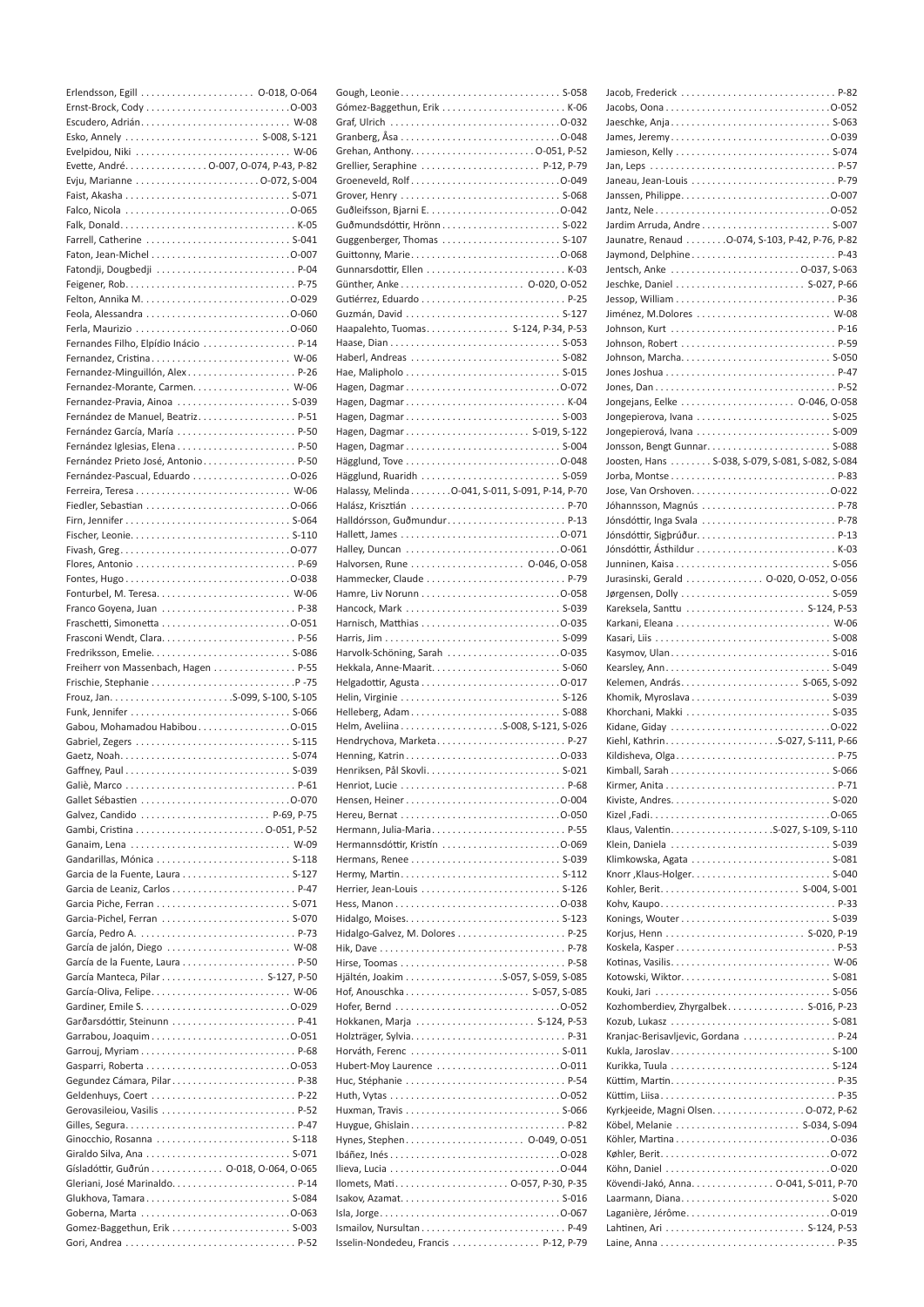| Lana-Renault, Noemi  S-035   |
|------------------------------|
|                              |
|                              |
|                              |
|                              |
|                              |
|                              |
|                              |
|                              |
|                              |
|                              |
|                              |
| Leite, Helio Garcia P-14     |
|                              |
|                              |
|                              |
|                              |
| Lignule, Emmanuel S-014      |
|                              |
|                              |
|                              |
|                              |
|                              |
|                              |
|                              |
|                              |
|                              |
|                              |
|                              |
|                              |
|                              |
|                              |
|                              |
|                              |
|                              |
|                              |
|                              |
|                              |
|                              |
|                              |
|                              |
|                              |
| Magnúsdóttir Rannveig  W-04  |
|                              |
|                              |
|                              |
| Makarov, Dmitry S-084        |
| W-09                         |
|                              |
|                              |
|                              |
|                              |
|                              |
|                              |
| Marshall, Chris  P-32        |
|                              |
| Martina, Milanese 0-051      |
| Martin-Brelot, Hélène  S-047 |
|                              |
|                              |
|                              |
| Masciandaro, Grazia W-06     |
|                              |
| Matabos, Marjolaine  P-52    |
|                              |
|                              |
|                              |
|                              |
| McCracken, Morag  S-046      |
|                              |
|                              |
|                              |
|                              |
|                              |
|                              |
|                              |

| Merritt, David J.  S-069, P-45    |
|-----------------------------------|
|                                   |
|                                   |
| Meysembourg, Paul  P-16           |
|                                   |
| Michaelis, Dierk  S-079           |
|                                   |
|                                   |
|                                   |
|                                   |
| Minkkine, Kari 0-013, 0-014       |
| Miranda, Alejandro S-116          |
|                                   |
|                                   |
|                                   |
|                                   |
|                                   |
|                                   |
| Montero-Serra, Ignasi0-050        |
| Montoro Girona, Miguel  S-085     |
| Moolenaar, Simon W  P-20          |
|                                   |
|                                   |
| Mouat, Beth  P-37                 |
|                                   |
| Mrotzek, Almut S-079              |
| Mugnai, Gianmarco  S-067          |
|                                   |
|                                   |
|                                   |
| Muluneh, Alemayehu0-016           |
| Muñoz-Rojas, Miriam S-069, P-45   |
|                                   |
|                                   |
|                                   |
| Nadal-Romero, Estela S-032, S-035 |
|                                   |
|                                   |
| Namdag, LkhagvajavP-03            |
| Navarro-Cano, Jose Antonio 0-063  |
|                                   |
|                                   |
|                                   |
|                                   |
|                                   |
|                                   |
|                                   |
| Nilsen, YngveP-39                 |
|                                   |
|                                   |
|                                   |
|                                   |
|                                   |
|                                   |
| O'Connell, Margaret0-071          |
|                                   |
| Ojanen, Paavo 0-013, 0-014        |
| Olivo del Amo, Rosa  P-47         |
| Olsen Kyrkjeeide, Magni S-004     |
|                                   |
|                                   |
|                                   |
|                                   |
|                                   |
|                                   |
|                                   |
|                                   |
|                                   |

| Page-Dumroese, Deborah  S-052                     |
|---------------------------------------------------|
|                                                   |
|                                                   |
|                                                   |
| Pajuelo Madrigal, Victor0-023                     |
|                                                   |
|                                                   |
|                                                   |
|                                                   |
| Papadopoulou, NadiaO-049, O-051, P-52             |
|                                                   |
|                                                   |
|                                                   |
|                                                   |
|                                                   |
|                                                   |
|                                                   |
|                                                   |
|                                                   |
|                                                   |
|                                                   |
|                                                   |
|                                                   |
|                                                   |
|                                                   |
|                                                   |
|                                                   |
|                                                   |
| Pérez-Ramos, Ignacio M.  P-25                     |
|                                                   |
|                                                   |
|                                                   |
| Piñeiro, Veronica W-06                            |
| Pinho, Pedro S-031, S-034, S-094                  |
|                                                   |
|                                                   |
|                                                   |
|                                                   |
|                                                   |
|                                                   |
|                                                   |
|                                                   |
|                                                   |
|                                                   |
| Poschlod, Peter S-007                             |
|                                                   |
|                                                   |
|                                                   |
|                                                   |
|                                                   |
|                                                   |
|                                                   |
| Ramesbottom, Andrew  S-073                        |
|                                                   |
|                                                   |
|                                                   |
|                                                   |
|                                                   |
|                                                   |
|                                                   |
|                                                   |
|                                                   |
|                                                   |
|                                                   |
|                                                   |
|                                                   |
|                                                   |
| Reis, Bruna Paolinelli  P-14                      |
| Resch, Monika Carol0-032                          |
|                                                   |
| Rey-Benayas, José María 0-059, S-044, S-116, W-08 |
|                                                   |
|                                                   |
| Richter, Frank P-74                               |
|                                                   |
|                                                   |
| Rismondo, Michele0-053                            |
|                                                   |
|                                                   |
|                                                   |